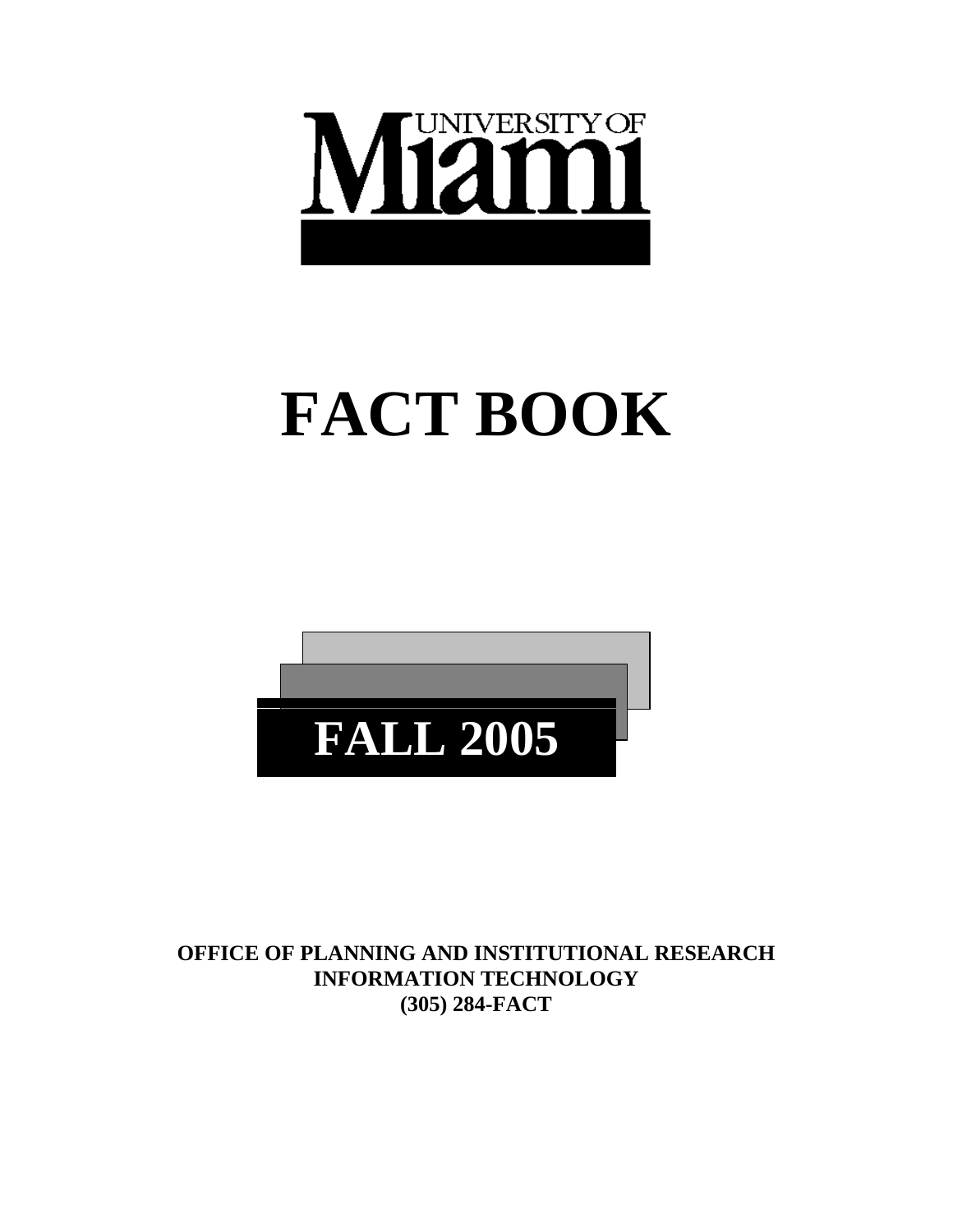# **To Our Readers:**

The information presented in the Fall Fact Book represents the most current benchmark data available. Although it is not exhaustive, it does provide general answers to questions that frequently arise. It should be recognized that statistical summaries can be misinterpreted by persons not familiar with programs represented or the definitions of various data elements. Please note that students who have not completed financial registration by the benchmark date will not appear in the enrollment counts. Copies of this Fact Book are being mailed out to deans, associate/assistant deans, and other senior administrators for their own internal use. Fact Books are also available in the Richter Library's reference section.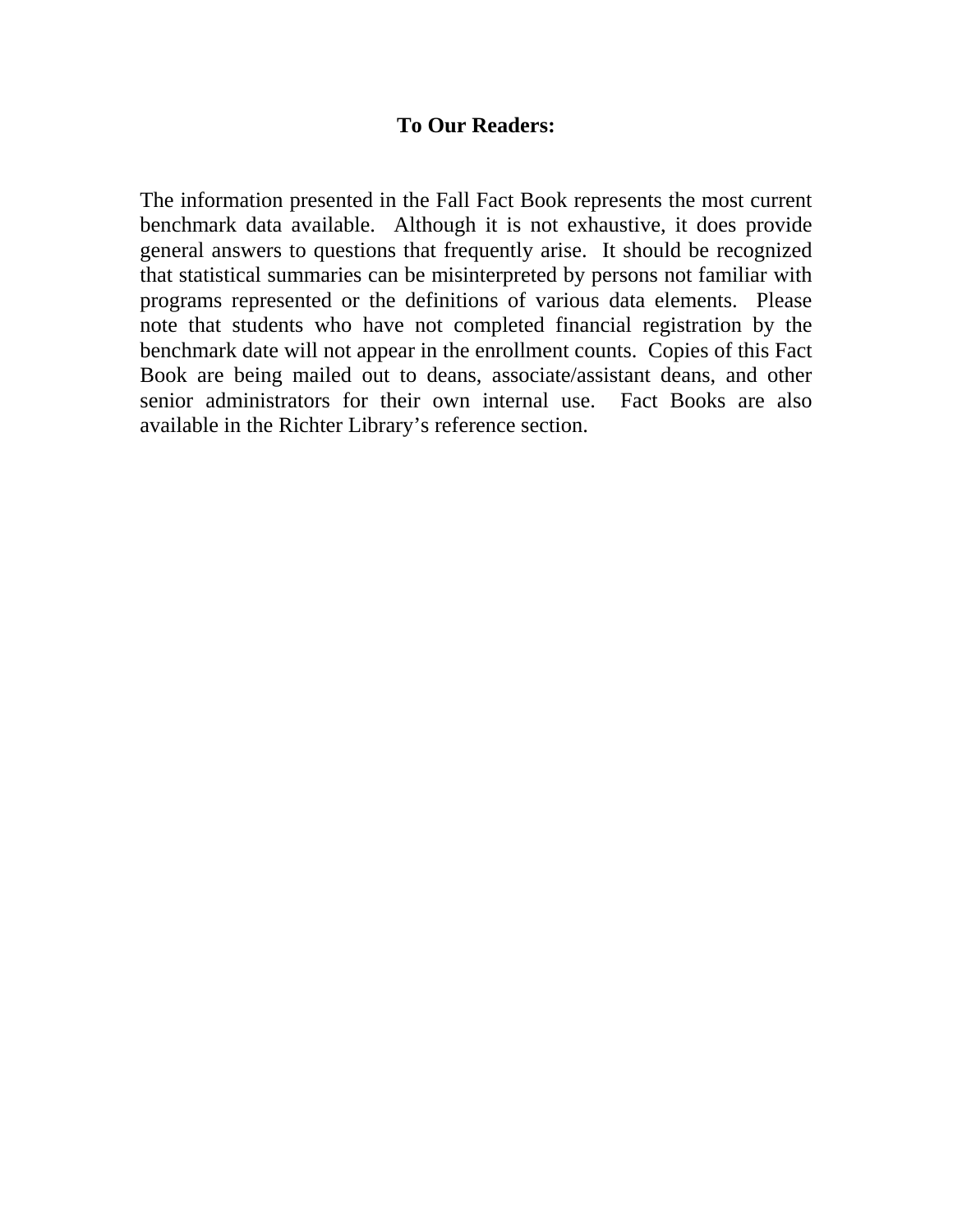# **TABLE OF CONTENTS**

| <b>Student Enrollments:</b>                                                 |  |
|-----------------------------------------------------------------------------|--|
|                                                                             |  |
|                                                                             |  |
| Entering Student Classifications (Undergraduate & Graduate/Professional) 17 |  |
|                                                                             |  |
|                                                                             |  |
|                                                                             |  |
|                                                                             |  |
|                                                                             |  |
|                                                                             |  |
|                                                                             |  |
|                                                                             |  |
|                                                                             |  |
|                                                                             |  |
|                                                                             |  |
| <b>Credit Hours:</b>                                                        |  |
|                                                                             |  |
|                                                                             |  |
|                                                                             |  |
|                                                                             |  |
|                                                                             |  |
|                                                                             |  |
|                                                                             |  |
|                                                                             |  |
|                                                                             |  |
|                                                                             |  |
|                                                                             |  |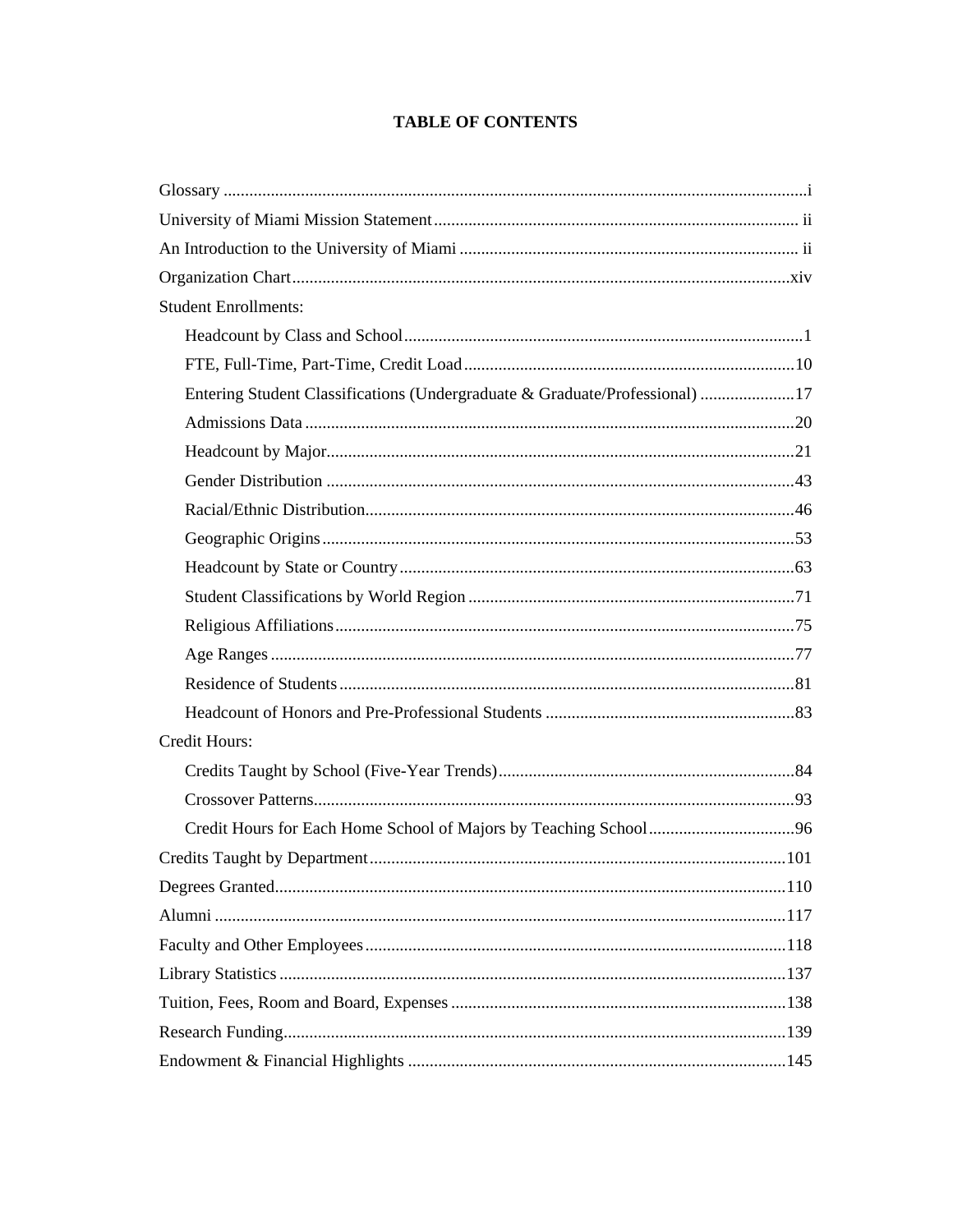#### **GLOSSARY**

**Academic Year** - Fall and spring semesters and subsequent first and second summer sessions.

**CIP Codes** - The Classification of Instructional Programs developed by the National Center for Education Statistics "to create a standard terminology to guide the reporting of data."

**Continuing Studies, Special & Joint Programs** - Includes joint-degree, Continuing Studies, and studyabroad programs (non-UM students studying abroad and foreign students studying at UM through the Office of International Education and Exchange Programs).

**Degree Program** - An academic program leading to a degree.

**Degree Student** - One enrolled in a degree program.

**DUG** - Degree undergraduate (student).

**Entering Students** - Includes new freshmen and new transfers.

**FTE** - Full-time equivalent. For a full-time student, the FTE is equal to 1.0. For a part-time student, the FTE is equal to the student's credit load divided by his/her appropriate full-time load (see below).

**Full-Time Load** - For fall and spring semesters: a minimum of 10 semester hours for RNU students, 12 semester hours for other undergraduates, 9 for graduate students, 10 for evening J.D. students, 12 for day J.D. students, and 12 for LL.M. students. All clinical medical students are considered full-time. A doctoral student taking any dissertation credit or a master's student taking any thesis credit is considered full-time, regardless of the number of dissertation or thesis hours taken.

**Graduate** (Programs) - All post-baccalaureate work, except law school and clinical medicine.

**Headcount** - The number of financially registered students, as of benchmark, regardless of their individual credit load.

**International Programs** - Courses taught outside the U.S. under the auspices of the University of Miami.

**NDUG** - Non-degree undergraduate (student).

**New Freshman** - A matriculating degree undergraduate without prior college experience. (See the current University of Miami Bulletin for minor exceptions concerning prior experience.)

**New Transfer** - A matriculating degree undergraduate with prior college experience.

**Part-Time Load** - Any semester credit-hour load less than full-time.

**Professional** (Programs) - Law and clinical medicine.

**Readmitted Student** - One who returns to UM after an absence of at least one semester (excluding summer sessions).

**Regular Credit Hours** - Credits assessed at regular tuition rates.

**Rosenstiel School** - Rosenstiel School of Marine and Atmospheric Science.

**Special Credit Hours** - Credits not assessed at a regular tuition rate or credits where revenue requires special handling.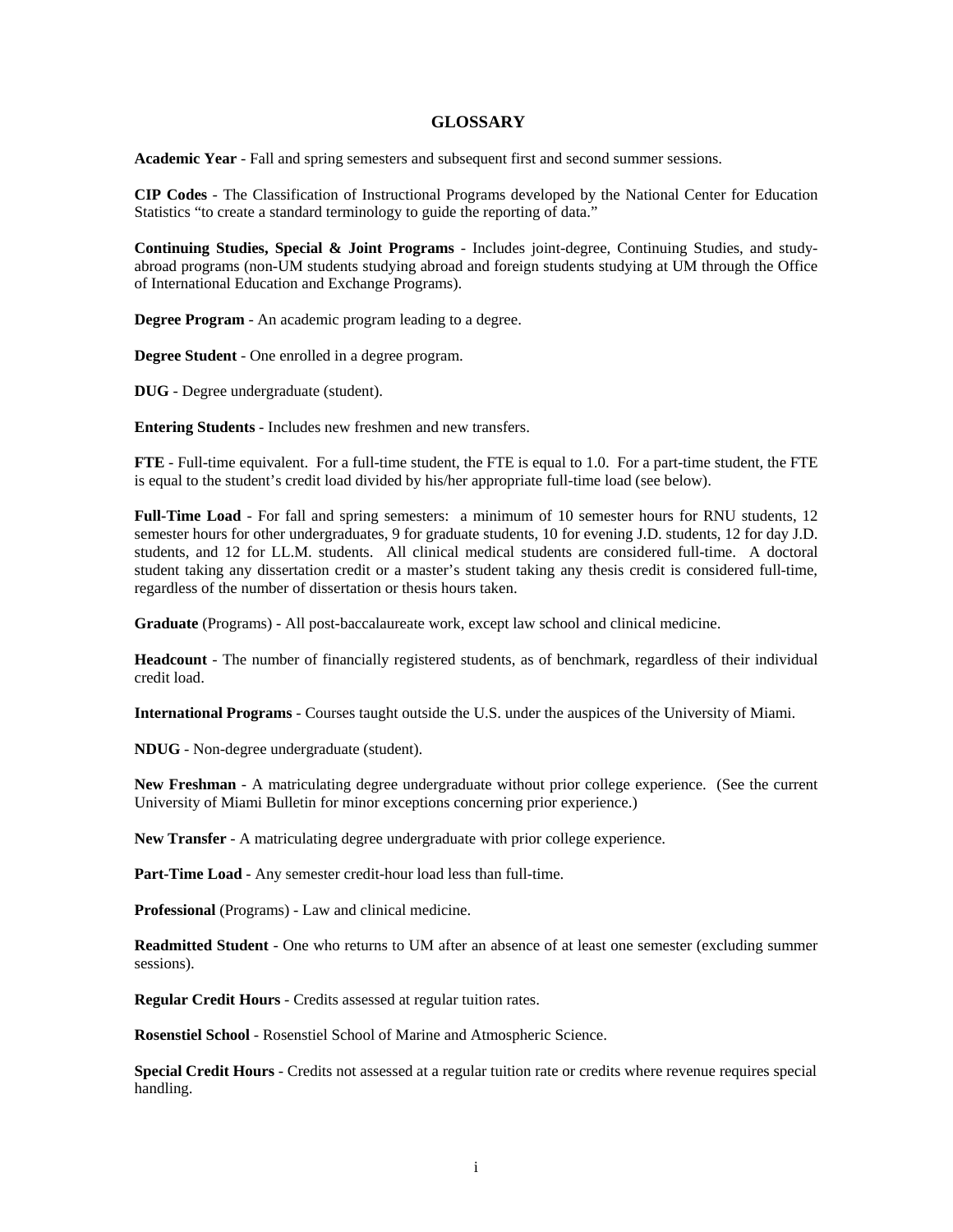#### **THE UNIVERSITY OF MIAMI MISSION STATEMENT**

The University of Miami's mission is to educate and nurture students, to create knowledge, and to provide service to our community and beyond. Committed to excellence and proud of the diversity of our University family, we strive to develop future leaders of our nation and the world.

#### **AN INTRODUCTION TO THE UNIVERSITY OF MIAMI**

#### **History:**

 Although many people over a period of years played a role in the establishment of the University of Miami, it was William Jennings Bryan who first promoted the need and stimulated a community planning effort for a university to serve the growing Miami area. In 1925 the University received its charter and in the following year enrolled its first students. On March 18, 1926, Bowman Foster Ashe was named executive secretary and subsequently president of the University by the Board of Regents.

 The cornerstone of the Merrick Building, which was to house classrooms and administrative offices, was laid on February 4, 1926, on land donated by George E. Merrick, founder of Coral Gables. Merrick also donated \$5 million to be matched by other sources. When Merrick's donation could not be matched, the work that had begun on the Merrick Building ceased and a decision was made to convert the partially constructed Anastasia Hotel into temporary quarters for the University. In the rush to finish the Anastasia Building before the announced opening of the University in October, cardboard-covered partitions were used to separate rooms, leading to the name "Cardboard College." Construction of the Merrick Building would not resume until 1949, 23 years after it started.

 In September, just before the first classes were to begin, the monster hurricane of 1926 swept through South Florida, causing destruction that left the University further in debt. In spite of tremendous adversity, the University managed to open its doors on October 15, 1926, offering programs in the liberal arts and music to 560 students. The School of Law was added in 1928 and the Schools of Business and Education were created in 1929.

 The Florida depression that followed the collapse of the real estate market and the national depression that started in 1929 added further financial burdens that brought the survival of the University into question. President Ashe had to resort to borrowing on his personal insurance policy to pay faculty salaries. Still in debt, the University filed a petition for bankruptcy in 1932. Determined to keep the University going, President Ashe and others formed a new corporation, The University of Miami, Inc., and in 1934, at an auction, bought back the University's property for \$15,758.84.

 The 1940s were a time of great change at the University. During World War II, President Ashe arranged to have university facilities available for training U.S. Army and British Royal Air Force personnel. In addition, the war gave the University reason to expand its facilities. The Graduate School was created in 1941 and the Marine Laboratory was formally established in 1943. In 1947, shortly after the war ended, the School of Engineering was founded, and the University began the excavation of Lake Osceola.

 Growth continued at the University in the 1950s. The School of Medicine, the first to be accredited in the state of Florida, was founded in March of 1952. After President Ashe fell ill and subsequently died in December of 1952, Jay F. W. Pearson was named the second president of UM in January of 1953. President Pearson served in that capacity until 1962. During his tenure, the first computer on the UM campus was installed in the Engineering Building and the Board of Trustees removed all racial barriers from admission policies.

 Henry King Stanford became the University's third president on April 18, 1962. The Department of Nursing, which originated as a department in the College of Arts and Sciences, became the School of Nursing in 1968. Also in 1968, with a gift from The Rosenstiel Foundation, the University obtained a deed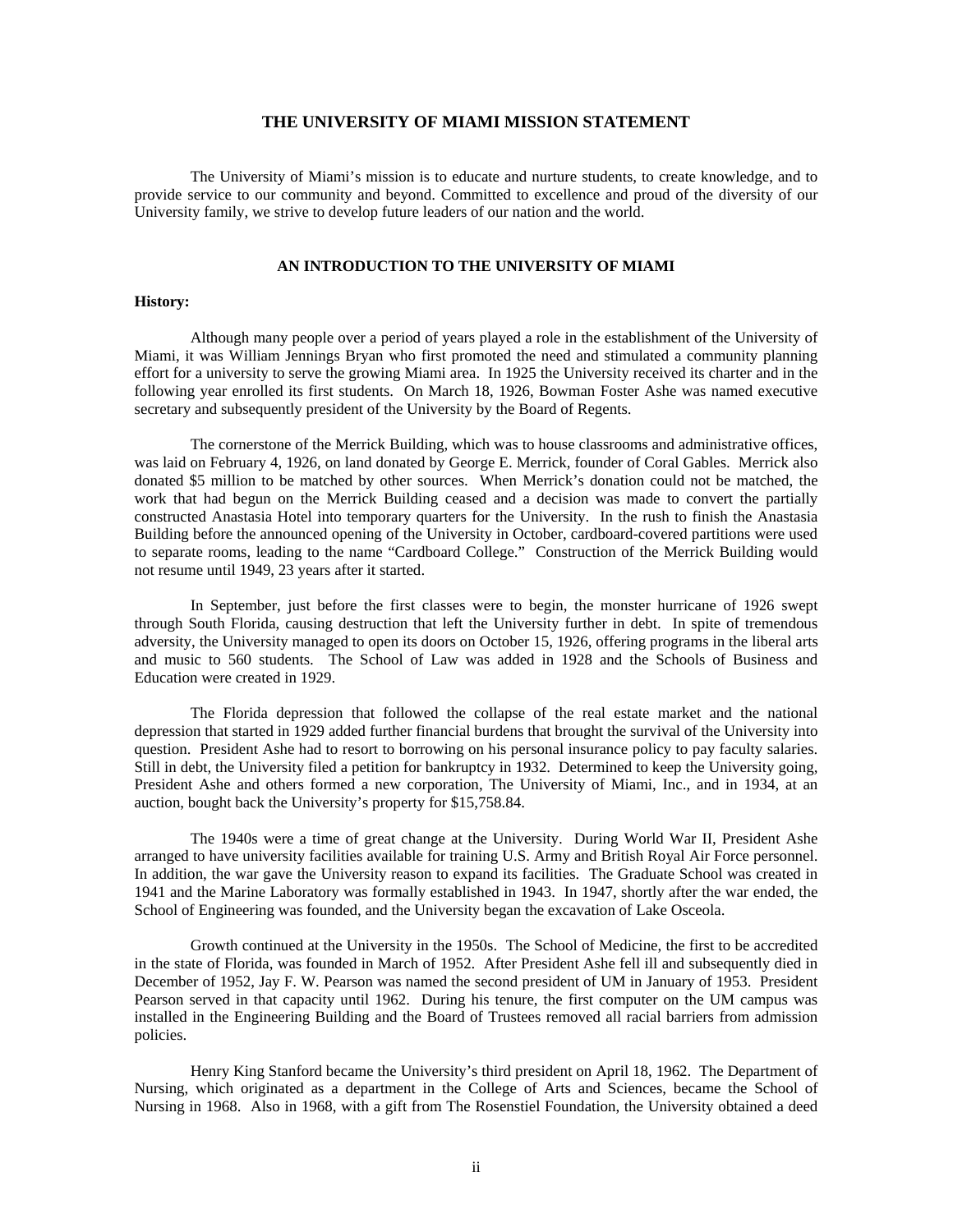for 9.7 acres of land on Virginia Key. Shortly after these events, in 1969 the Institute of Marine Science (formerly the Marine Laboratory) became a school and several months later was renamed the Rosenstiel School of Marine and Atmospheric Science. Although continuing education classes had been offered since 1926, the University formally founded the School of Continuing Studies in 1974.

 Edward T. Foote II was inaugurated as the University's fourth president in 1981. Under his leadership, the University was selected to shelter a chapter of Phi Beta Kappa, the nation's oldest and most prestigious honor society. Three additional schools were also founded in the eighties: Architecture (1983), the Graduate School of International Studies (1983), and the School of Communication (1985). In 1997, the Graduate School of International Studies was reorganized to offer undergraduate degree programs and was renamed the School of International Studies. President Foote also led a capital campaign that raised over \$500 million, at the time the third largest campaign in American higher education.

Donna E. Shalala became the University's fifth president in 2001. At the time of her inauguration, the University celebrated its 75<sup>th</sup> anniversary. In 2002, the School of International Studies was disestablished and combined with the College of Arts and Sciences. The following year, the School of Continuing Studies was disestablished and its responsibilities were moved into the Division of Enrollments and Continuing Studies. In October 2003, the University announced *Momentum, The Campaign for the University of Miami*, a billion-dollar effort to accelerate progress, empower learning and discovery, and intensify our impact on people in our city, across the country, and around the world.

#### **Overview:**

 Today, the University's 11 colleges and schools offer approximately 180 undergraduate, 130 master's, 61 doctoral, and two professional areas of study, including specializations.

#### **Campuses:**

 Five UM campuses incorporate 173 University-owned buildings totaling 6.1 million square feet on over 500 acres of land.

*Coral Gables:* The Coral Gables campus, which comprises two colleges and seven schools, is located on a 230-acre tract in suburban Coral Gables. It has 113 buildings occupying 3.9 million square feet. Since 2000, approximately 800,000 square feet of new facilities have been or are under construction on the Coral Gables campus – the Convocation Center, the Martha and Austin Weeks Music Library and Technology Center, the Fred C. and Helen D. Flipse Building, the David Epstein and Bernie Kosar Faculty Building at the School of Business Administration, the Hecht Athletic Center, the Yaron Field House Francis L. Wolfson Building at the School of Communication and Cobb Stadium, the Jorge M. Perez Architecture Center, the M. Christine Schwartz Center for Nursing Education, the School of Communication Student Center, the University Village (the first housing project in over 30 years which will contain 800 student beds), and the Pavia, Ponce, and Pearson parking garages which provided 1,559 spaces. Also added recently to the list of University owned properties is the University Credit Union, the Gables One building, and the Mohker Property (leased by the Credit Union). After all current construction is completed, the Coral Gables campus will occupy 4.2 million square feet.

*Medical Campus:* The Leonard M. Miller School of Medicine campus consists of approximately 45 acres of owned and leased land within the 100-acre University of Miami/Jackson Memorial Medical Center complex. Other facilities at the medical center, in addition to Jackson Memorial Hospital, include the Miami Veterans Affairs Medical Center and two University-owned hospitals—the University of Miami Hospital and Clinics and Anne Bates Leach Eye Hospital, along with the Sylvester Comprehensive Cancer Center and Bascom Palmer Eye Institute. Bascom Palmer was ranked the number one hospital in the country for ophthalmology in the 16<sup>th</sup> annual survey of "America's Best Hospitals" published in the *U.S. News & World Report*; seven additional programs at UM/Jackson also received high rankings in the magazine. Miller School of Medicine faculty conduct more than 1,300 research projects aimed at advances in basic science and clinical care in facilities totaling more than two million square feet of owned and leased space, which is currently expanding. Construction is under way for the new Clinical Research Institute and Wellness Center,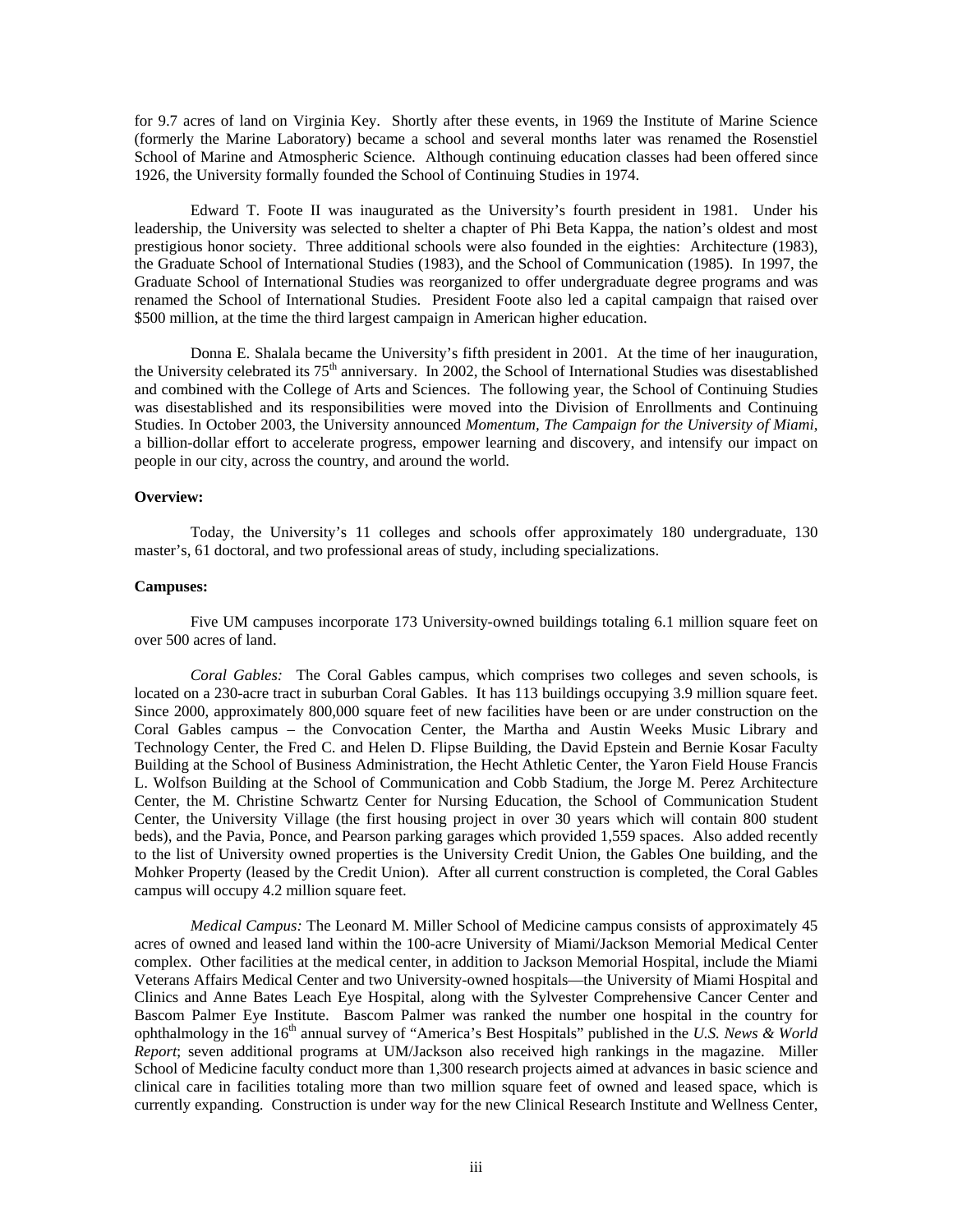which will be home to more than 300,000 additional square feet for clinical research in such areas as pediatrics, clinical pharmacology, and patient safety.

*Rosenstiel School Campus:* The Rosenstiel School of Marine and Atmospheric Science is located on a 18-acre waterfront campus on Virginia Key in Biscayne Bay. The campus is part of a 65-acre marine research and education park that includes two U.S. Department of Commerce National Oceanic and Atmospheric Administration research laboratories and the MAST Academy, the Miami-Dade County magnet high school for marine science and technology. The Rosenstiel School is one of the top five marine and atmospheric research and graduate education programs in the U.S. The School also oversees the operation of an archeological field research and education facility on 120 acres at Little Salt Springs, located in North Port, Florida.

*South Campus:* The south campus, located ten miles southwest of Coral Gables, opened in 1986 on a 106-acre site. Its six buildings provide 63,800 square feet for the purpose of conducting research and development projects. In 1997 an additional 30 acres were acquired bringing the total area of the south campus to 136 acres.

*Richmond Campus:* The Richmond campus, established in 2001, is a 76-acre site near south campus. Research facilities for the Rosenstiel School's Center for Southeastern Tropical Advanced Remote Sensing (CSTARS) and Richmond Satellite Operations Center (RSOC) are located on a portion of the new campus.

*Other Facilities*: The City of Miami/University of Miami James L. Knight International Conference Center adjoining the 618-room Hyatt Regency Hotel in downtown Miami houses a 5,000-seat convention hall, two auditoriums, 17 meeting rooms, teleconference, downlink, and internet capabilities. The John J. Koubek Memorial Center located near the heart of Little Havana in Miami includes the historic Koubek mansion, with a seven-classroom annex, computer lab, and a 180-seat auditorium. The gardens of the Koubek Center are also available for parties, receptions, and other events. The University owns a total of six buildings, occupying 39,700 square feet, at locations other than the five campuses.

#### **Presidents:**

| Bowman Foster Ashe  | $(1926-1952)$   |
|---------------------|-----------------|
| Jay F.W. Pearson    | $(1953-1962)$   |
| Henry King Stanford | $(1962 - 1981)$ |
| Edward T. Foote II  | $(1981 - 2001)$ |
| Donna E. Shalala    | $(2001 - )$     |

#### **Accreditation:**

 Institutional membership is maintained with the Commission on Colleges of the Southern Association of Colleges and Schools. In addition, the University of Miami holds accreditation from 21 other professional agencies that recognize specific programs:

 Accreditation Board for Engineering and Technology Accrediting Council on Education in Journalism and Mass Communications American Assembly of Collegiate Schools of Business - International Association for Management Education American Association of Museums American Association of Museum Directors American Bar Association American Chemical Society American College of Nurse-Midwives American Medical Association Council on Medical Education and Association of American Medical Colleges, Liaison Committee on Medical Education American Physical Therapy Association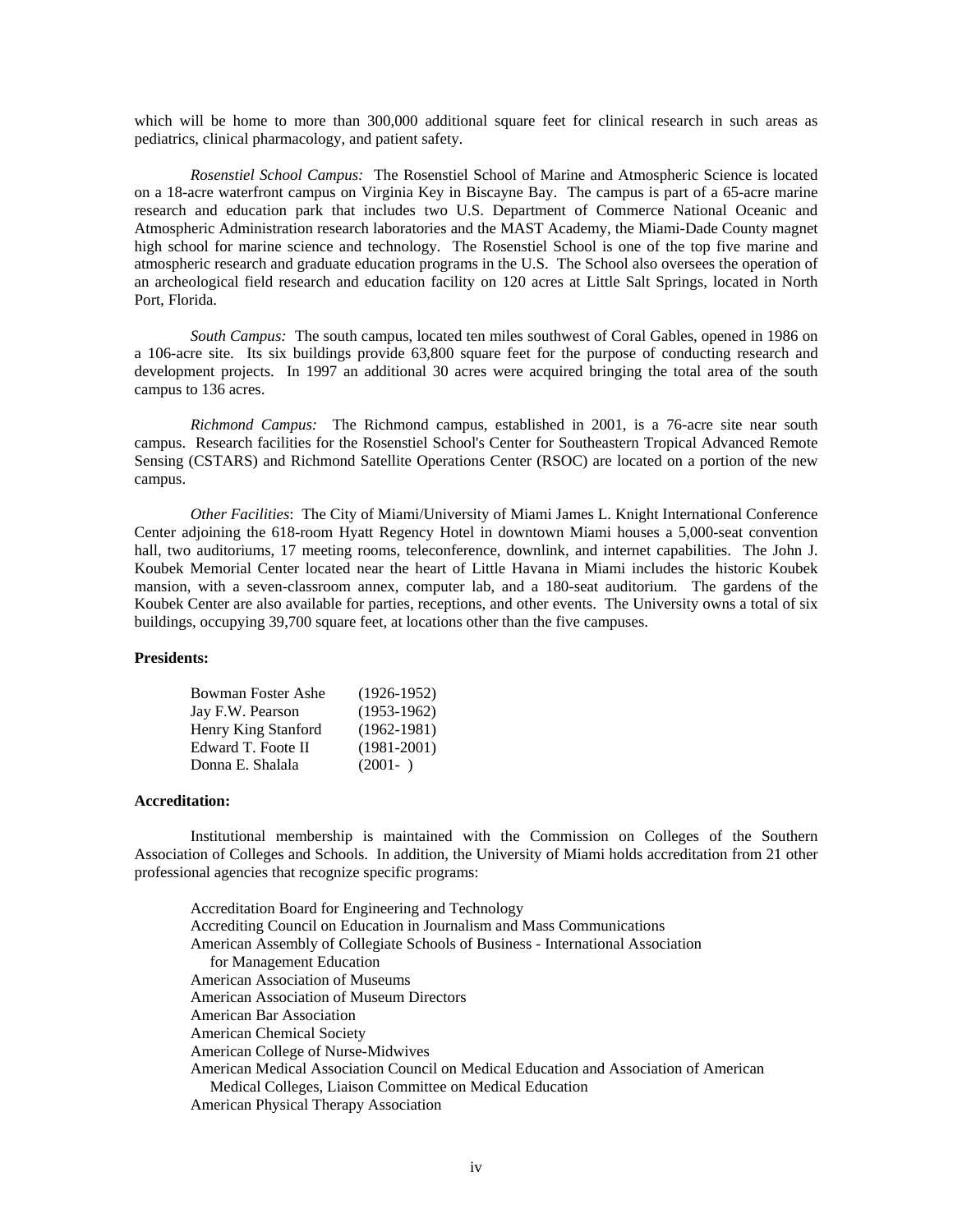American Psychological Association Commission on Accreditation of Healthcare Management Education Commission on English Language Program Accreditation Council on Education for Public Health Florida State Board of Nursing National Architectural Accrediting Board, Inc. National Association for Music Therapy National Association of Schools of Music National Athletic Training Association National Council for Accreditation of Teacher Education National League for Nursing

#### **Faculty and Academic Life:**

 Of the full-time regular faculty, 97 percent hold a doctorate or other terminal degree; of the full-time tenure-track faculty who are eligible for tenure, 79 percent are tenured. The student-to-faculty ratio is approximately 13 to 1. Over 50 percent of classes for degree undergraduates have 16 or fewer students; over 75 percent have 25 or fewer students.

#### **Freshman Dual Honors Programs:**

 Selected freshmen are guaranteed admission to one of UM's graduate or professional schools in the following areas of study: biomedical engineering, Latin American studies, law, marine geology, medicine, and physical therapy.

#### **New Freshman Standings:**

 Two in five new freshmen graduated in the top 5% of their high school class. Almost two-thirds graduated in the top 10% of their high school class.

#### **Honors Program and Honors Societies:**

 Approximately 1,035 students participate in the Honors Program. The following 51 academic honor societies have chapters at the University:

| Alpha Epsilon Delta (Biology)                           | Omicron Delta Kappa (General                 |
|---------------------------------------------------------|----------------------------------------------|
| Alpha Epsilon Lambda (General Scholarship)              | Scholarship/Leadership)                      |
| Alpha Epsilon Rho (Broadcasting)                        | Order of Omega (Leadership)                  |
| Alpha Eta Mu Beta (Biomedical Engineering)              | Order of the Coif (Law)                      |
| Alpha Kappa Delta (Sociology)                           | Phi Alpha Delta (Pre-Legal)                  |
| Alpha Kappa Psi (Business)                              | Phi Alpha Epsilon (Enginering)               |
| Alpha Lambda Delta (Freshman General Scholarship)       | Phi Alpha Theta (History)                    |
| Alpha Omega Alpha (Medicine)                            | Phi Beta Delta (International Scholarship)   |
| Alpha Pi Mu (Industrial Engineering)                    | Phi Beta Kappa (General Scholarship)         |
| Alpha Psi Sigma (Criminology)                           | Phi Eta Sigma (Freshmen General Scholarship) |
| Alpha Rho Chi (Architecture)                            | Phi Kappa Phi (General Scholarship)          |
| Beta Alpha Psi (Accounting)                             | Phi Lambda Epsilon (Graduate Chemistry)      |
| Beta Beta Beta (Biology)                                | Phi Lambda Pi (General Scholarship)          |
| Beta Gamma Sigma (Business)                             | Phi Sigma Tau (Philosophy)                   |
| Chi Epsilon (Civil Engineering)                         | Pi Delta Phi (French)                        |
| Eta Kappa Nu (Electrical/Computer Engineering)          | Pi Kappa Lambda (Music and Music Education)  |
| Golden Key National Honor Society (General Scholarship) | Pi Mu Epsilon (Mathematics)                  |
| Honors Students' Association (General Scholarship)      | Pi Sigma Alpha (Politics and Public Affairs) |
| Iron Arrow (General Scholarship/Leadership)             | Pi Tau Sigma (Mechanical Engineering)        |
| Mortar Board (General Scholarship/Leadership)           | Psi Chi (Psychology)                         |
|                                                         | Rho Lambda (Leadership)                      |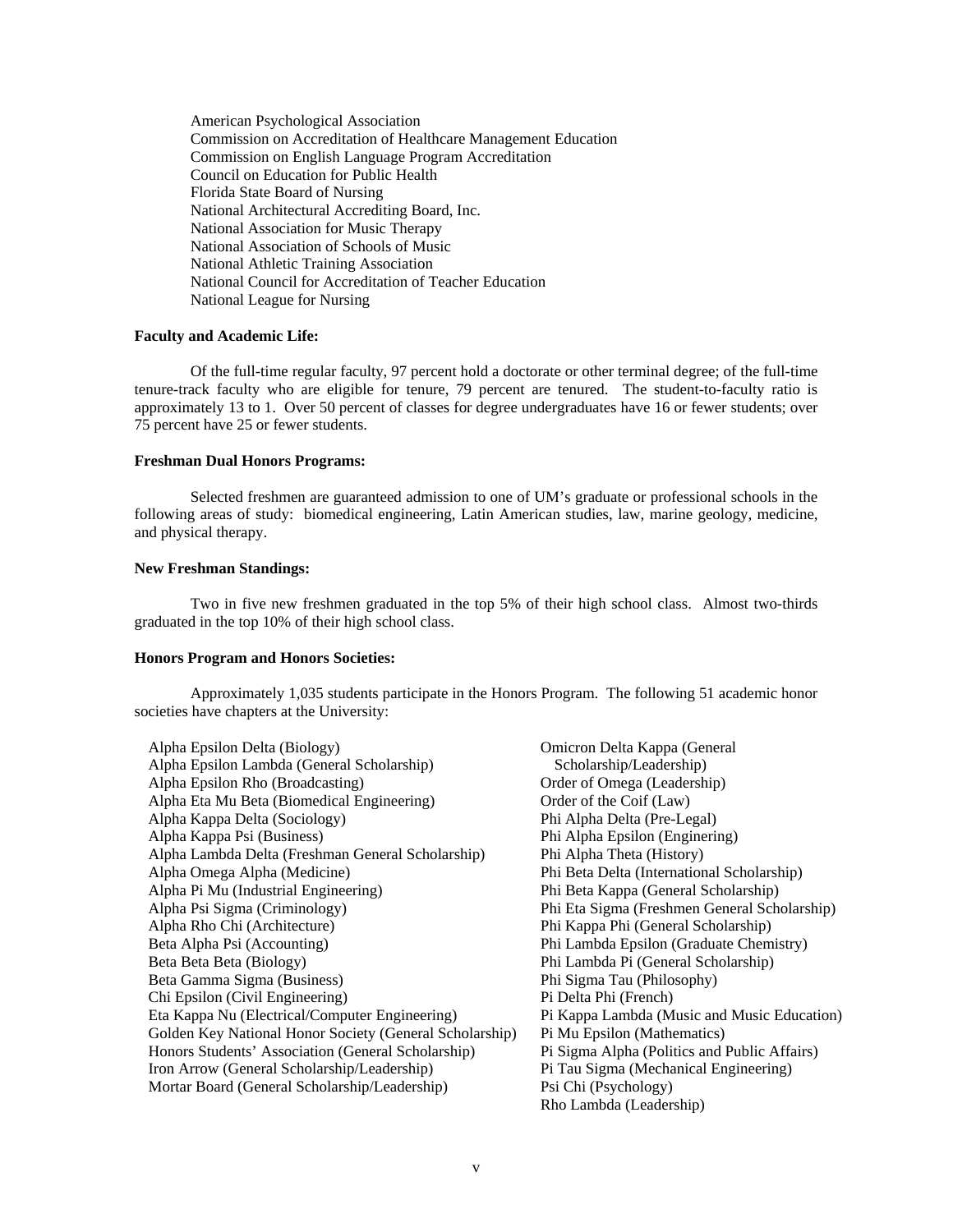Rho Rho Rho (Marine Science) Sigma Alpha Iota (Music) Sigma Delta Pi (Spanish) Sigma Gamma Epsilon (Geological Sciences) Sigma Pi Sigma (Physics) Sigma Tau Delta (International English)

Sigma Theta Tau (Nursing) Tau Beta Pi (Engineering) Tau Beta Sigma (Music) Tau Sigma Delta (Architecture) Theta Alpha Kappa (Religious Studies)

#### **Greek Fraternities and Sororities:**

 Over 1,350 students are members of the Greek life community. The following 28 fraternities and sororities have chapters at the University:

Fraternities:

 Alpha Phi Alpha Alpha Sigma Phi Kappa Sigma Kappa Alpha Psi Lambda Chi Alpha Lambda Theta Phi Phi Beta Sigma Phi Delta Theta Phi Iota Alpha Pi Kappa Alpha Sigma Alpha Epsilon Sigma Alpha Mu Sigma Chi Sigma Phi Epsilon Zeta Beta Tau

Sororities: Alpha Delta Pi Alpha Kappa Alpha Delta Delta Delta Delta Gamma Delta Phi Epsilon Delta Sigma Theta Kappa Kappa Gamma Lambda Theta Alpha Sigma Delta Tau Sigma Gamma Rho Sigma Lambda Gamma Zeta Phi Beta Zeta Tau Alpha

#### **International Education and Exchange Programs:**

 70 programs are offered in 30 countries on a full academic year, semester, or summer basis as well as UM faculty-led programs during intersession, spring break, and summer.

#### **Graduate School Plans:**

 Of the May 2004 graduating seniors, 37% reported plans to attend graduate school the following fall.

#### **Alumni:**

 UM alumni live in all 50 states and in 148 foreign countries; over 70,000 reside in Florida, including over 39,500 in Miami-Dade County. There are just over 150,000 alumni in UM's history.

#### **Sports:**

 The Hurricanes compete in Division I of the National Collegiate Athletic Association with seven men's and ten women's sports. In 2004 UM became a member of the Atlantic Coast Conference (ACC) after having previously been a member of the Big East Conference.

Men's competition includes baseball (1982, 1985, 1999, 2001 NCAA champions), basketball (1999-2000 Big East regular season champions), cross country, football (1983, 1987, 1989, 1991, 2001 NCAA champions; 1991-92, 1994-96, 2000-2003 Big East titles), tennis (1943-45, 1987 NCAA singles champions; 1945 and 1970 NCAA doubles champions; 1993-95, 1997-98, 2000-01 Big East team champions), indoor track and field (1998 NCAA individual champion; 1993-2000, 2002-2004 Big East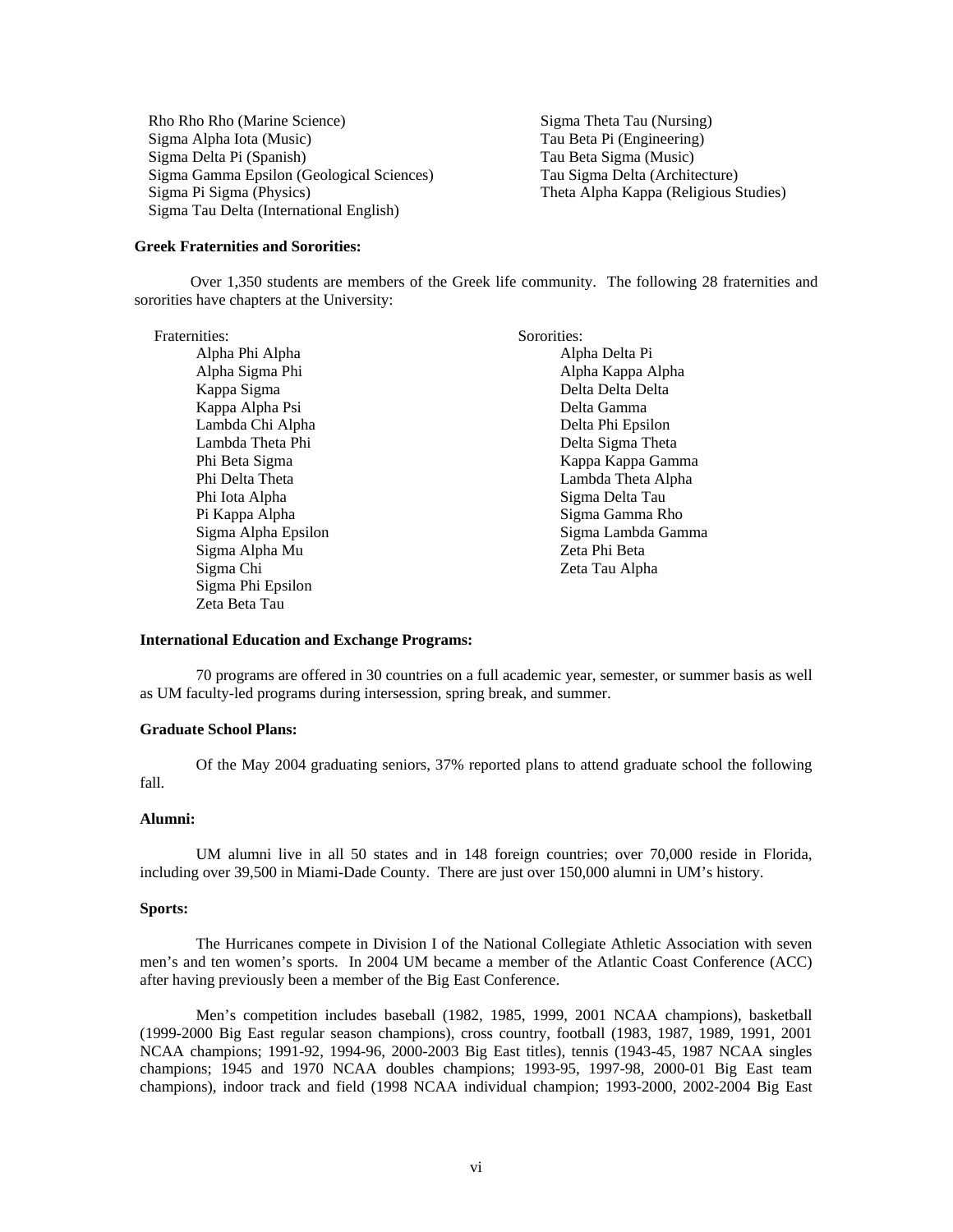individual champions), and outdoor track and field (1996 NCAA individual champion; 1992-2003 Big East individual champions).

 Women's competition includes basketball (1991, 1992 Big East champions), cross country, golf (1970, 1972, 1977, 1978, 1984 national team champions; 1959, 1965, 1972, 1983 national individual champions), rowing, soccer, swimming and diving (1975, 1976 national team champions; 1974-78, 1989, 1999-2000 national individual champions; 1994, 1996-2003 individual Big East champions), tennis (1977, 1986 national doubles champions; 1991-93, 1995, 1998, 2000-2002 and 2004 Big East team champions), indoor track and field (1992, 1995 NCAA individual champions; 1992, 1995-2003 Big East individual champions, 2005 ACC Champions and third at NCAA Championship), outdoor track and field (1993-95, 1999 NCAA individual champions, 1998-1999, 2001-2003 Big East team champions; 1993-2003 Big East individual champions, 2005 ACC Champions and  $9<sup>th</sup>$  at NCAA Meet), and volleyball (2003 NCAA Sweet 16).

#### **Computing Facilities:**

 The Ungar Computing Center (central facility) is equipped with an Enterprise Server and a number of smaller machines. There are over 60 computer labs located in the residential colleges, libraries, schools, and colleges. The university has a campus network, including network connections in each dorm room, with a gateway to national and international networks, Internet, and Internet2. The University has deployed a wireless network on all three main campuses that complements its extensive wired network. myUM is UM's interactive online information source for personalized University-related information including course registration, grades, financial aid and billing, parking, dining, and more.

#### **Development:**

 In FY 05, contributions reached \$135.7 million in total private cash, gifts and grants; and in FY 04, UM ranked 37th among all U.S. institutions in this category. As of October 2005, the Momentum Campaign has raised \$941 million for scholarships, chairs, interdisciplinary centers, and research initiatives. UM's School of Medicine also received a historic \$100 million gift from the family of the late Leonard Miller, and has been renamed the Leonard M. Miller School of Medicine.

#### **Budget:**

 The budget for 2005-06 is \$1.5 billion, with \$859 million projected for the medical campus. At the end of the FY 05 the endowment for the University was \$526 million.

#### **Economic Impact:**

The University community spends over \$1.5 billion annually in Miami-Dade County, creating a total economic impact on the State of Florida of \$3.9 billion and supporting 37,000 jobs in the County. In the City of Coral Gables, University activity creates a total economic impact of nearly \$1.1 billion.

#### **Degree Programs:**

 Bachelor of Architecture (B.Arch.) Bachelor of Arts (A.B.) Bachelor of Arts in Music (B.A.M.) Bachelor of Business Administration (B.B.A.) Bachelor of Fine Arts (B.F.A.) Bachelor of General Studies (B.G.S.) Bachelor of Health Science (B.H.S.) Bachelor of Liberal Arts (B.L.A.) Bachelor of Music (B.M.) Bachelor of Science (B.S.) Bachelor of Science in Aerospace Engineering (B.S.A.S.E.)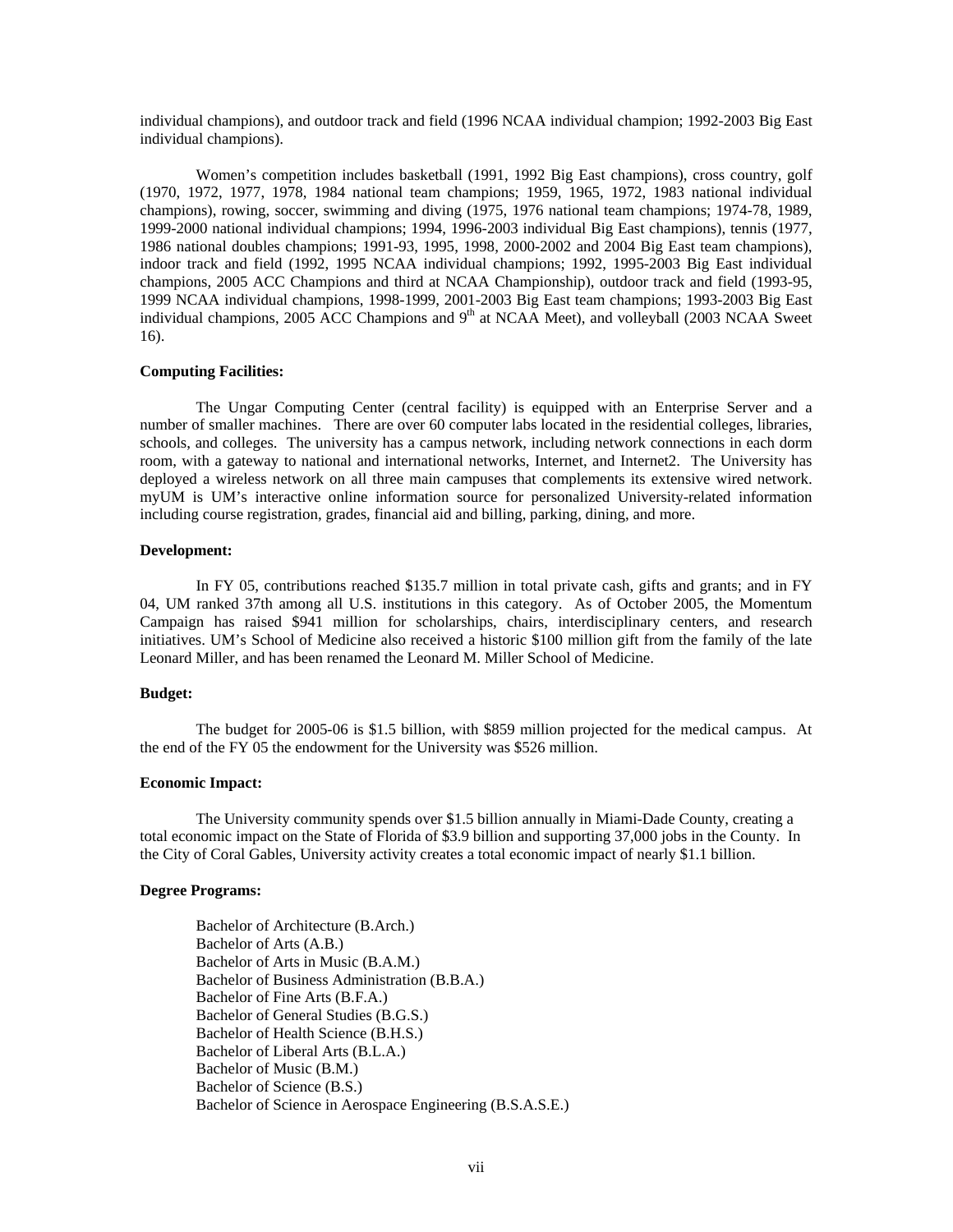Bachelor of Science in Architectural Engineering (B.S.A.E.) Bachelor of Science in Biomedical Engineering (B.S.B.E.) Bachelor of Science in Civil Engineering (B.S.C.E.) Bachelor of Science in Communication (B.S.C.) Bachelor of Science in Computer Engineering (B.S.Cp.E.) Bachelor of Science in Education (B.S.Ed.) Bachelor of Science in Electrical Engineering (B.S.E.E.) Bachelor of Science in Engineering Science (B.S.E.S.) Bachelor of Science in Environmental Engineering (B.S.En.E.) Bachelor of Science in Health Science (B.S.H.S.) Bachelor of Science in Industrial Engineering (B.S.I.E.) Bachelor of Science in Information Technology (B.S.I.T.) Bachelor of Science in Management Science (B.S.M.S.) Bachelor of Science in Mechanical Engineering (B.S.M.E.) Bachelor of Science in Nursing (B.S.N.) Master of Architecture (M.Arch.) Master of Architecture in Computing (M.A.C.) Master of Architecture in Suburb and Town Design (M.A.S.T.) Master of Arts (M.A.) Master of Arts in Liberal Studies (M.A.L.S.) Master of Business Administration (M.B.A.) Master of Fine Arts (M.F.A.) Master of Laws in Inter-American Law (LL.M.A.) Master of Laws in Comparative Law (LL.M.C.L.) Master of Laws in Estate Planning (LL.M.E.) Master of Laws in International Law (LL.M.I.) Master of Laws in Ocean and Coastal Law (LL.M.O.) Master of Laws in Real Property Development (LL.M.P.) Master of Laws in Taxation (LL.M.T.) Master of Music (M.M.) Master of Professional Accounting (M.P.Acc.) Master of Public Administration (M.P.A.) Master of Public Health (M.P.H.) Master of Science (M.S.) Master of Science in Architectural Engineering (M.S.A.E.) Master of Science in Biomedical Engineering (M.S.B.E.) Master of Science in Civil Engineering (M.S.C.E.) Master of Science in Education (M.S.Ed.) Master of Science in Electrical and Computer Engineering (M.S.E.C.E.) Master of Science in Industrial Engineering (M.S.I.E.) Master of Science in Mechanical Engineering (M.S.M.E.) Master of Science in Music Engineering Technology (M.S.M.E.T.) Master of Science in Nursing (M.S.N.) Master of Science in Physical Therapy (M.S.P.T.) Master of Science in Public Health (M.S.P.H.) Master of Science in Taxation (M.S.Tax.) Specialist in Education (Ed.S.)

Specialist in Music Education (M.Spec.)

Doctor of Arts (D.A.) Doctor of Medicine (M.D.) Doctor of Musical Arts (D.M.A.) Doctor of Philosophy (Ph.D.) Doctor of Philosophy/Doctor of Medicine (Ph.D./M.D.)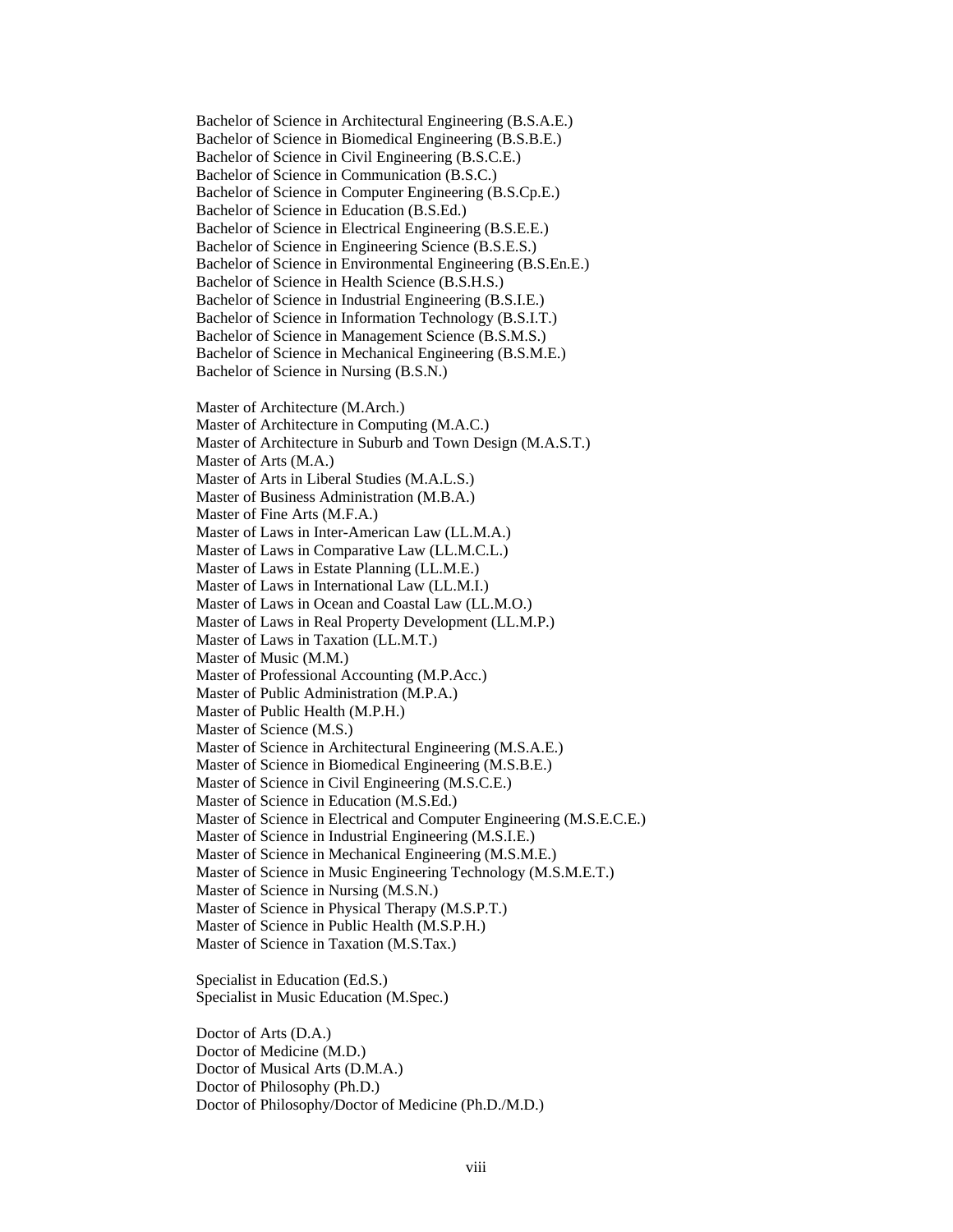Doctor of Physical Therapy (DPT) Juris Doctor (J.D.)

#### **Schools and Colleges:**

*School of Architecture*: The School of Architecture, founded in 1983, offers professionally accredited undergraduate and graduate degrees, with specializations in suburb and town design, computing, and research. Facilities at the School include studio workspace for each student, an architecture reference library linked to university-wide resources, a model shop, a slide library, the New Urbanism archive, a computer laboratory, the Center for Urban and Community Design (CUCD), and the Knight Center for Community Building. Almost half of enrolled students participate in study-abroad programs in Europe, Asia, the Caribbean Basin, and Latin America. The School's full-time faculty is complemented by parttime teachers drawn from the professional architecture community and by visiting critics and lecturers from around the world. Among the faculty are founders and participants in the Congress for the New Urbanism, a national movement of urban reform and community design. The faculty includes Distinguished Visiting Professor Vincent Scully, the 1995 Jefferson Lecturer for the National Council on the Humanities; and Catherine Lynn, renowned for her work in historic preservation. In addition, Professor Chuck Bohl directs the Knight Program in Community Building, a mid-career fellowship program. The School's faculty and students have earned numerous honors and accolades for excellence in design including, in 2002 an Award of Excellence from the Florida American Planning Association for the Coral Gables Downtown Plan. Other awards include a grant from the Getty Institute to complete a study of the gardens at the historic museum, Villa Vizcaya; and an award from the National Council of Architectural Registration Boards (NCARB) in the category of Creative Integration of Practice and Education in the Academy, recognizing a University-wide effort involving more than 270 students and 40 faculty members. Architect and town planner Elizabeth Plater-Zyberk, a long time UM faculty member, is the dean.

*College of Arts and Sciences*: Founded at the University's inception in 1926 and housed in 22 buildings throughout the Coral Gables campus, parts of the medical campus and in the surrounding community, the College of Arts and Sciences enrolls over 4,200 undergraduate and over 600 graduate students in 20 departments and 11 interdisciplinary programs. Undergraduate students may choose among 37 different majors, and fourteen departments offer graduate degrees in disciplines such as the arts, natural sciences, humanities, and social sciences. Several of the majors available to undergraduates in the College are offered in partnership with other schools at the University. These majors include political science and economics, offered in cooperation with the School of Business, microbiology and biochemistry with the School of Medicine, and musical theatre with the School of Music. Numerous marine-science-related majors are offered in collaboration with the Rosenstiel School of Marine and Atmospheric Science. Degrees offered by the School of Communication and the School of Education require a second major from among those offered by the College of Arts and Sciences. Selected freshmen participate in the College's guaranteed admissions programs to one of the University's graduate degree programs in medicine, law, physical therapy, marine geology, and Latin American studies. The faculty of the College teach approximately 51 percent of the total credit hours taken by undergraduate students in all schools and colleges of the University of Miami. Among the 400 full-time faculty—who teach courses to all undergraduate students at the University—are award-winning teachers and research scholars, recognized nationally and internationally in their disciplines. These include editors of prominent journals, Fellows of numerous professional societies, prize-winning creative writers, and members of important government research review and advisory boards. The College also provides arranged community outreach activities, such as student productions at the Jerry Herman Ring Theatre and Alvin Sherman Family Stage; student, faculty, and visiting artist exhibitions in the College of Arts and Sciences Center and Gallery; volunteer activities in the public schools, hospitals and community clinics for developmentally disabled children; technology workshops for Miami-Dade public school teachers sponsored through the Foreign Languages Laboratory; a series of programs, hosted by the Biology and Psychology Departments and funded by various federal agencies and private foundations, geared to improving the participation of minorities in scientific careers through research opportunities for pre-college and undergraduate students; and career development opportunities for high-school and community-college faculty.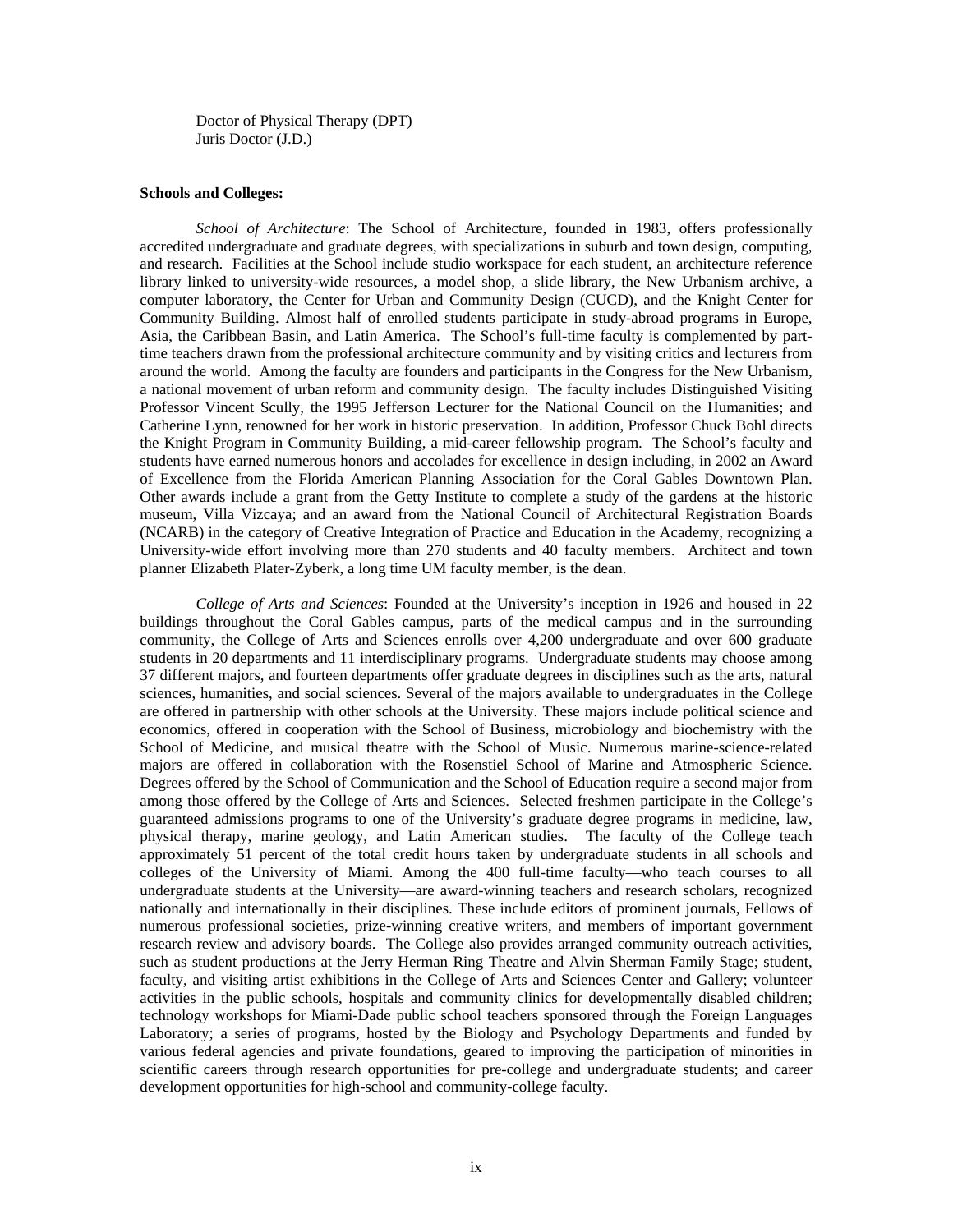*School of Business*: The School of Business Administration was founded in 1929 and is accredited by the American Assembly of Collegiate Schools of Business. The School offers degrees at the bachelor's, master's and doctoral levels. Due to the University's position in an international community, the economics and political science departments are part of the School of Business. The Executive M.B.A. program, the largest of its kind in the United States, is offering Saturday programs both on and off campus and is now in its 32<sup>nd</sup> year. The School's mission is to provide an environment in which the creation and dissemination of business knowledge can flourish. The School continues to build on its competitive advantages of cultural diversity, geographic location, and an outstanding faculty, to improve its programs and its position as a premier school of business.

*School of Communication*: The School of Communication, founded in 1985, is one of the fastest growing schools at the University of Miami, with a current enrollment of approximately 1,200 undergraduates and 129 graduate students and a full-time faculty of 53 scholars and professionals. Major undergraduate programs of study in the School include broadcasting and broadcast journalism, print journalism, visual communication, advertising, public relations, motion pictures, video-film, media management, and communication studies. Graduate programs of study at the master's level include communication studies, public relations, broadcast and print journalism, motion pictures, and a Spanishlanguage journalism program. In addition, the School offers a doctoral program in communication. Its broad range of student facilities and activities include a sound stage, cable television studios, motion picture digital editing facilities, computer and graphics labs, a working news bureau, a multi-media lab, an audio production lab, and a nationally recognized debate team. In addition the School is developing its own office of placement and professional development which will provide excellent opportunities for students to secure professional internships while they are in school and professional positions when they graduate.

*School of Education*: The School of Education, founded in 1929, houses the departments of teaching and learning, educational and psychological studies, and exercise and sports sciences. Undergraduate majors and minors are available in elementary, secondary, special, and music education, as well as exercise physiology, athletic training and sports administration. The School also offers master's degrees in the above areas as well as in teaching English to speakers of other languages (TESOL) and counseling psychology. Doctoral programs are also available in the following areas: counseling psychology, exercise physiology, elementary education, reading, special education, and teaching English to speakers of other languages (TESOL). Professional development schools and an on-campus technology lab provide students with state-of-the-art facilities. Teacher education courses of study are approved by the State of Florida and accredited by the National Council for Accreditation of Teacher Education.

*College of Engineering*: Founded in 1947, the College of Engineering is one of the largest schools of its kind in a private institution of higher learning. The College's most distinctive feature interdisciplinary programs of study—is the result of its interactions and associations with several colleges/schools in the University. The biomedical engineering program involves a partnership with the School of Medicine, including a premedical concentration; the architectural engineering program with the School of Architecture; the audio engineering program with the School of Music; and the industrial engineering program with the School of Business Administration. Degrees are offered in aerospace, architectural, biomedical, civil, computer, electrical, environmental, industrial, manufacturing and mechanical engineering, as well as engineering science and information technology. Masters and doctoral degrees are also offered in a variety of areas, with numerous specializations in each field of study. Many faculty in the College are involved in research in their respective areas, with world-wide recognition, and have helped establish institutes such as the Clean Energy Research Institute and the Miami Center on Human Factors and Aging. More recent highlights include the establishment of the following: the University of Miami College of Engineering Industrial Assessment Center, the A. Burns Center for Supply Chain Management, the Perry Ellis International Logistics Research Institute, the Manufacturing Research Institute, and the Biomechanics Research Group. The College of Engineering has also been named a Department of Energy Center for Hydrogen Research, along with being ranked 6th in the nation in Architectural Engineering and 5th in Manufacturing Engineering by the most recent Gourman Report. The College of Engineering has 47 laboratories that enhance its instructions and research. In a typical academic year, the engineering student body consists of students from approximately 50 different countries. The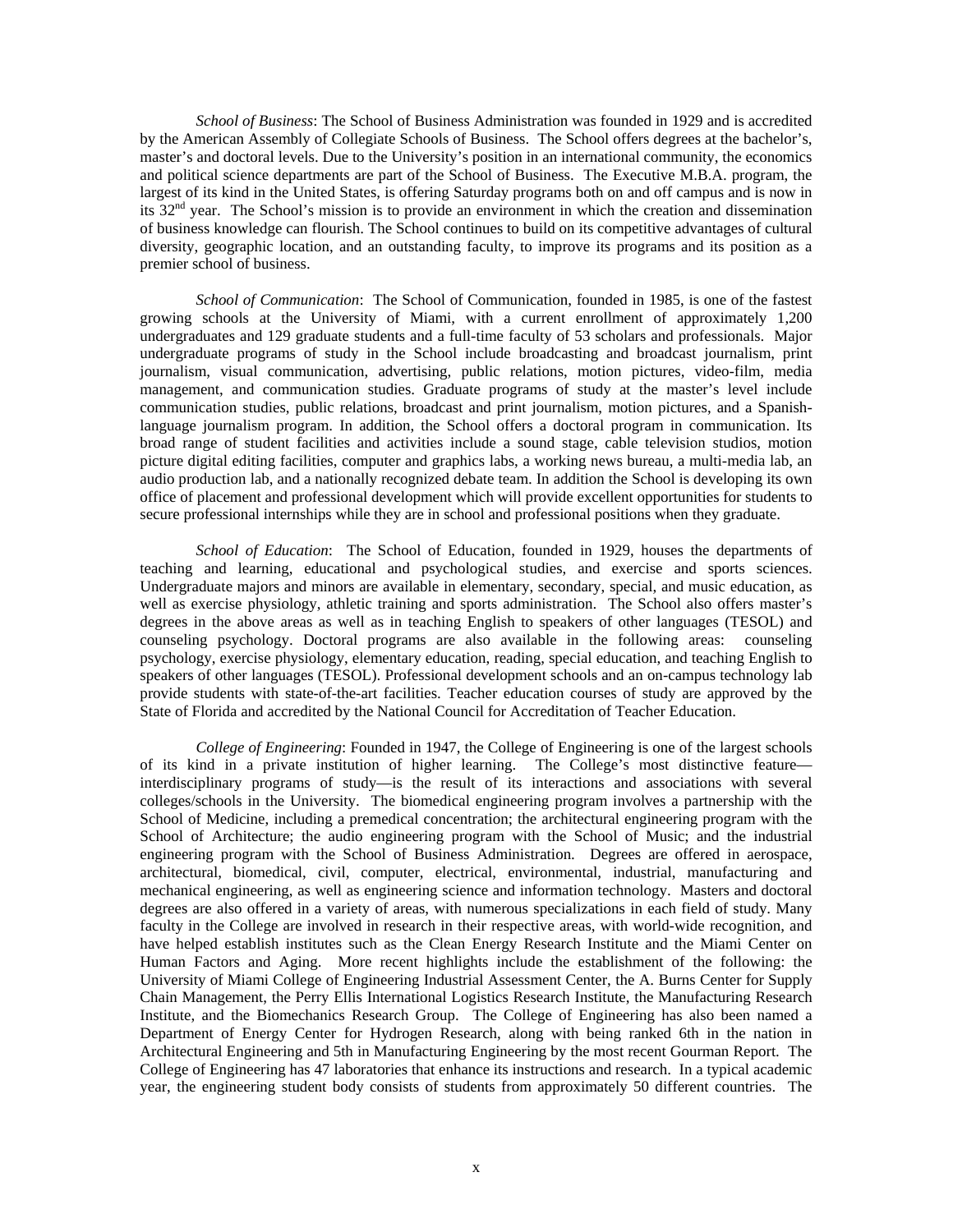College has 21 honor societies and student engineering organizations associated with areas of specialization and professional engineering organizations.

*Frost School of Music*: The Frost School of Music, founded in 1926, is one of the largest schools of its kind in a private institution and one of the most comprehensive in all of higher learning. With over 70 full-time and approximately 45 part-time faculty, an undergraduate student body of approximately 515 students, and 230 graduate students, the School of Music awards the Bachelor of Music degree with majors in 13 areas. The Bachelor of Arts in music degree is a non-professional degree designed for talented musicians who wish to pursue a broad liberal arts education. The Master of Music is offered with majors in 19 areas. The Master of Science degree is offered in music engineering technology. The Doctor of Philosophy degree is offered in music education, and the Doctor of Musical Arts degree is offered in nine areas. The School's facilities include the Maurice Gusman Concert Hall and the L. Austin Weeks Center for Recording and Performance, which contains the Victor E. Clarke Recital Hall, a state of the art recording studio, and the 28,000 square-foot Austin and Marta Weeks Music Library and Technology Center, which contains six music technology labs. In addition, the Frost School of Music maintains two professional quality recording studios. Many of the School's faculty have gained national and international recognition in their respective fields. Several of the School's premier performing ensembles have won national awards and engage in touring within and outside the United States. The School has exchange programs with the Sibelius Academy in Helsinki, Finland; Buckinghamshire Chilterns University College in Buckinghamshire, England; the Western Australian Academy of Performing Arts at Edith Cowan University in Perth, Australia; and a five-week summer program in Salzburg, Austria. During the academic year the School presents more than 400 student forums, student and faculty recitals, concerts, lectures, master classes, and guest artist recitals.

 As a major educational and cultural resource for South Florida, the Frost School of Music maintains a substantive philosophical and proactive commitment to serving a variety of constituencies by way of its numerous outreach programs, including Festival Miami, The Stamps Family Charitable Foundation Distinguished Visitor Series, Grammy in the Schools Careers in Music, The Ress Family Hospital Performance Project, Friends of Music, Inc., Honor band and Honor Choir, Honors Music Theatre, Dance Preparatory, Keyboard for Kids, Strings for Kids, UM MusicTime, Music Education Days, and summer music camps for children and students from 2 months to 19 years old. The School of Music has active student chapters of a number of professional music organizations.

*Graduate School*: The University of Miami first approved courses for graduate work in 1941. In the late 1950s the University initiated study to award the doctorate, and the first degrees at this level were approved in 1959. Currently, graduate student enrollment stands at 3,219. The University and its 130 programs are fully accredited by the Southern Association of Colleges and Schools, as well as by a number of other independent accrediting agencies. The faculty of the Graduate School currently consists of over 785 members in over 120 departments, divisions, and programs within the University. The Graduate School sets all policies for graduate education and oversees the quality of graduate programs. Its operation is conducted by the Graduate Council and more than 17 standing Graduate Faculty Committees. The mission of the Graduate School is to promote graduate education, scholarship, and research; to support individuals, departments, and programs in the pursuit of excellence; to foster innovation, multidisciplinary, and interdisciplinary activities; and to maintain high ethical and academic standards in graduate studies.

*Law School*: Founded in 1926, the University of Miami School of Law presently enrolls approximately 1,280 candidates for either J.D. or LL.M. degrees and has approximately 16,500 alumni worldwide. The J.D. program enrolls 1,132 students from more than 315 colleges and universities throughout the United States. Of the entering J.D. students, approximately 44 percent are women, 26 percent are members of minority groups, and 64 percent are from outside Florida. The School offers graduate programs in comparative law, inter-American law, international law, ocean and coastal law, taxation, estate planning, and real property development. The graduate programs typically enroll approximately 50 foreign lawyers from 25 or more nations. The School also offers several joint degree programs which combine a J.D. with a Masters in Business Administration, Marine Affairs or Public Health, or an L.L.M. in Tax. The School's renowned faculty includes approximately 68 full-time professors and over 115 distinguished lawyers and judges who serve as adjunct professors. The Law Library is one of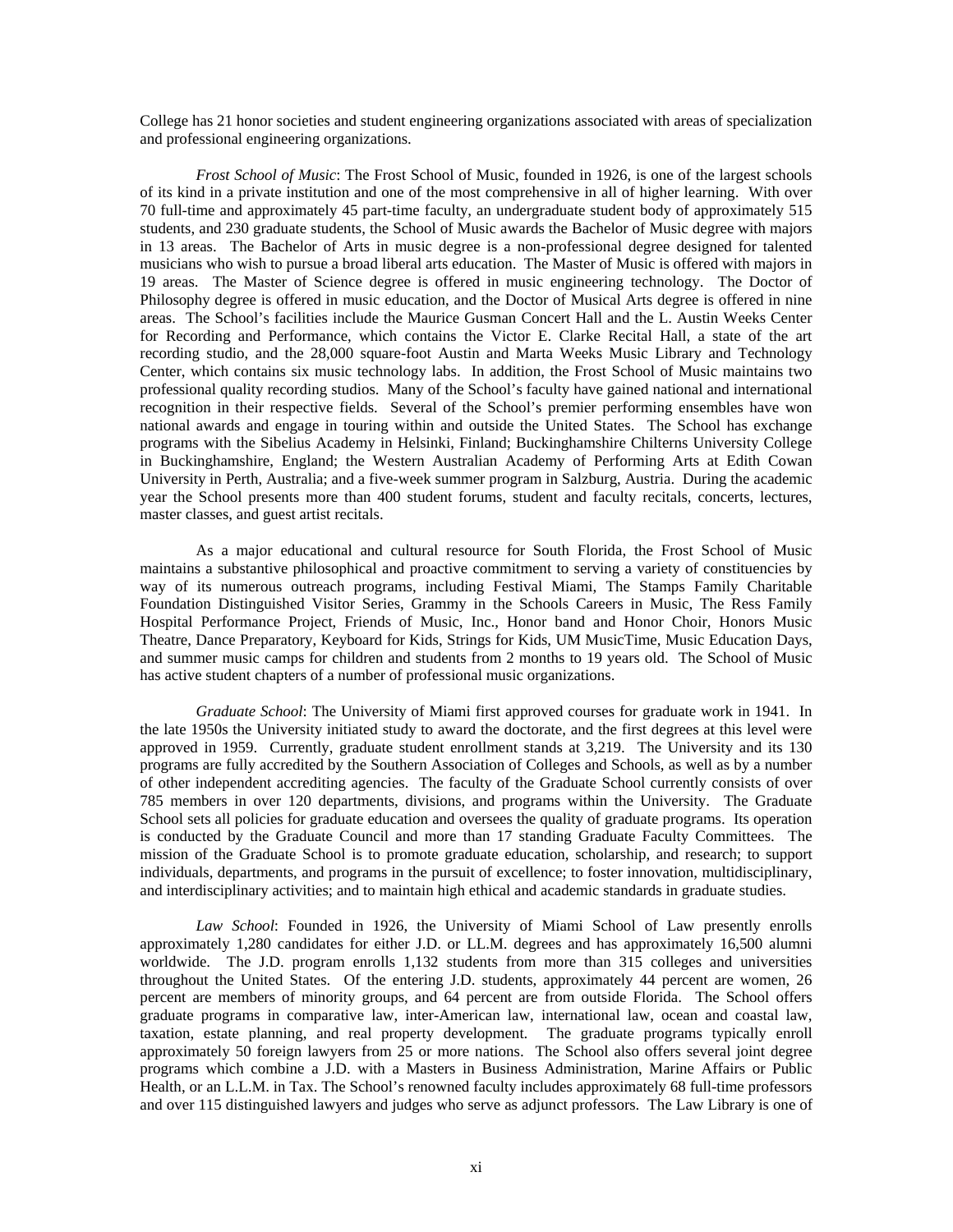the country's leading legal research libraries, with close to 600,000 bound volumes and volume equivalents. It has special collections in taxation, estate planning, ocean law, and foreign and international law, including one of the most comprehensive Latin American and Caribbean collections in the U.S. The School is accredited by the American Bar Association, is a member of the Association of American Law Schools, and has a chapter of the national law student honorary society, the Order of the Coif.

*Medical School*: Though one of the youngest medical schools in the U.S., the University of Miami Leonard M. Miller School of Medicine, founded in 1952, has earned national acclaim for research, clinical care, and biomedical innovations, establishing the University of Miami/Jackson Memorial Medical Center as one of the best in the nation. The school has more than 1,150 full-time faculty members and an additional 1,300 professionals from the community serving as voluntary faculty in various departments. Along with the M.D. degree, the school offers two specialized B.S./M.D. programs, a combined M.D./Ph.D. program, graduate degrees in nine areas, and continuing medical education courses.

 Located in the Civic Center area north of downtown Miami, the school's campus consists of approximately 45-acres of owned and leased land within the100-acre University of Miami/Jackson Memorial Medical Center complex. Each year the medical school's more than 780 faculty physicians treat one million patients in primary care and more than 30 specialties. The University's Bascom Palmer Eye Institute is the top facility in the country for ophthalmic clinical care and research, while the UM/Sylvester Comprehensive Cancer Center treats 3,000 newly diagnosed cancer patients from throughout the United States and Latin America each year.

 In addition to the University's two hospitals—University of Miami Hospital and Clinics and Anne Bates Leach Eye Hospital—clinical facilities also are located at Jackson Memorial Hospital, the Miami Veterans' Administration Medical Center, five primary care centers throughout Miami-Dade County, and a half-dozen area hospitals. Other clinical and research programs include the Comprehensive AIDS Program, the Division of Transplantation, the Miami Project to Cure Paralysis, the Diabetes Research Institute, the Mailman Center for Child Development and many more. Also located in the medical complex is the Louis Calder Memorial Library, the largest medical resource library in South Florida.

 Fully accredited by the Liaison Committee on Medical Education of the Association of American Medical Colleges, the Miller School of Medicine is committed to graduating first-rate physicians and leads the nation in establishing innovative curriculum and admissions policies. For example, the Community Clinical Experience Program assigns first-year students to provide care at public health clinics, including a homeless facility. Among the many student activities that reflect the commitment to community service is the Florida Keys Health Fair, providing screening and health care exams for under-served areas of the Florida Keys for more than 30 years. In 1993 the Miller School of Medicine student body received the firstever Outstanding Community Service Award from the Association of American Medical Colleges, and in 1998 Miller School of Medicine students earned the Health Care Hero Award from the Greater Miami Chamber of Commerce for their volunteer work in the community.

 *School of Nursing and Health Studies*: A tradition of academic leadership and community service has characterized nursing at the University of Miami since 1948, when it became the first collegiate nursing program in South Florida. The School of Nursing and Health Studies has demonstrated a commitment to academic excellence, the advancement of nursing as a discipline, and service to society through innovative and socially responsive programs of nursing education and research. All programs emphasize culturally competent care, which recognizes an individual's unique health beliefs and practices. The school has offered the master's degree since 1976, and the doctoral program admitted its first students in 1985. In February 2005, the school expanded its curriculum to include UM's Health Science program and changed its name from the School of Nursing to the School of Nursing and Health Studies. Situating the Health Science program at the school enables the University of Miami to integrate course offerings for individuals who wish to work in a variety of health care fields. The expanded curriculum includes programs leading to the B.S.N., M.S.N., and Ph.D. in nursing degrees as well as the B.S. in Health Science degree. Nursing programs are accredited by the National League for Nursing Accrediting Commission, American College of Nurse-Midwives, and Council on Accreditation of Nurse Anesthesia Education Programs. In an effort to accommodate the needs of working students, the school offers a weekend B.S.N. program for individuals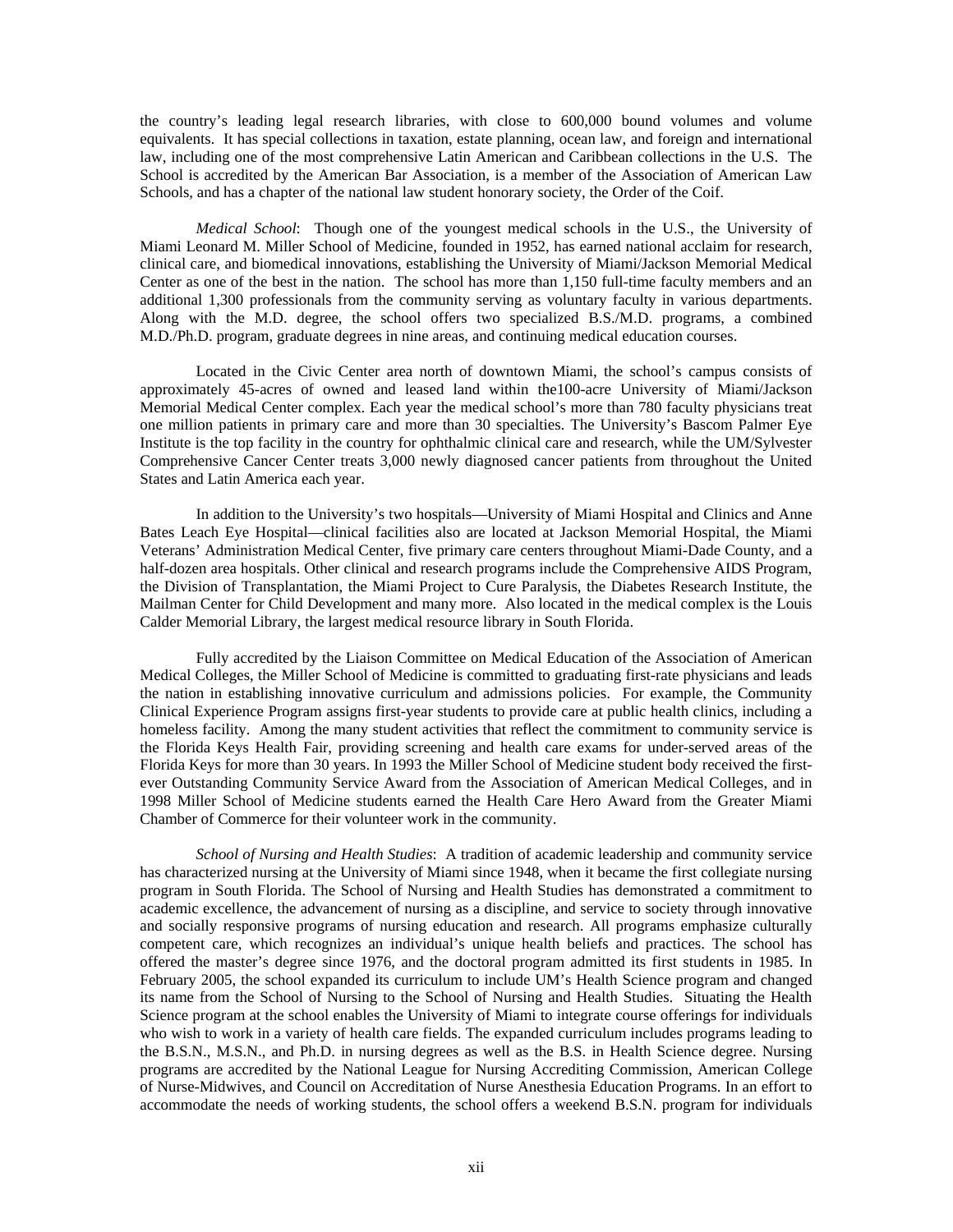who are already employed as R.N.s. Distance learning and post-baccalaureate certificate programs in key areas such as education, research, and administration are currently being developed. Students obtain clinical experiences in a variety of agencies throughout Miami-Dade, Broward, Palm Beach, and Monroe counties, including hospitals, elementary and secondary schools, primary health care centers, migrant camps, day-care centers, nurse-managed health centers, and health departments. The University of Miami chapter of Sigma Theta Tau, the International Honor Society of Nursing, invites qualified students to join the second largest nursing organization in the United States. Students are also encouraged to join the National Student Nurses Association and the Black Student Nurses Association, which are designed to perpetuate the ideals and aspirations of the nursing profession. The school is building a new state-of-the-art education and research facility in the center of the Coral Gables campus. The M. Christine Schwartz Center for Nursing and Health Studies is scheduled to open in January 2006.

*Rosenstiel School of Marine and Atmospheric Science*: The Rosenstiel School of Marine and Atmospheric Science is one of the leading oceanographic research and education institutions in the nation. The marine laboratory was created in 1943, evolved into the Institute for Marine Science in 1961, and eight years later became the Rosenstiel School of Marine and Atmospheric Science within the University of Miami. The Virginia Key campus has grown to include modern research and teaching facilities, an excellent library, and a state-of-the-art catamaran research vessel, the F.G. Walton Smith. With a faculty of over 100 Ph.D.'s, the School's experts cover virtually all fields of ocean and atmospheric science. Scientists and their graduate students at Rosenstiel study a wide range of important topics, many of which relate to the environment and humanity's growing influence on the natural world. They are at the forefront of research on subjects such as circulation in the atmosphere and ocean and how it influences the movement of pollutants and affects global warming, fisheries, coral reefs, sea level change, oceans and human health, marine policy, and hurricane development.

 Through course work and research, students at the Rosenstiel School may obtain a Master of Science, Master of Arts, or Doctor of Philosophy degree. The School offers curricula in applied marine physics, marine affairs and policy, marine and atmospheric chemistry, marine biology and fisheries, marine geology and geophysics, and meteorology and physical oceanography. The division of marine affairs and policy at the Rosenstiel School and the University of Miami School of Law offer a joint degree in law and marine affairs. Upon completion of this program, a student earns a Juris Doctor degree from the School of Law and a Master of Arts degree in marine affairs and policy from the Rosenstiel School. The division of marine affairs and policy also offers a Master of Science degree with an integrated track in science and policy, providing students with a strong science background the opportunity to build careers in marine resource management. Interdisciplinary studies and learning are strongly encouraged.

The Rosenstiel School and the College of Arts and Sciences jointly offer a Bachelor of Arts degree in marine affairs and policy, Bachelor of Science degrees in marine science/biology, marine science/chemistry, marine science/geology, and marine science/physics, and a Bachelor of Science degree in meteorology. There are two options leading to a B.S. in meteorology: (1) double-major B.S. in meteorology and applied mathematics and; (2) a B.S. in meteorology with a minor in math and one additional minor selected from chemistry, physics, computer science, or biology. In addition to the traditional bachelor degree programs, the Rosenstiel School and the College of Arts and Sciences now offer a 5-year Bachelor of Arts/Master of Arts in marine affairs and policy and a 5-year Bachelor of Science/Master of Science in geological sciences/marine geology. Undergraduate students in these programs have opportunities to participate in research projects at the Rosenstiel School, working alongside world class research scientists in state of the art laboratories and in the field.

Cutting edge research and education at the Rosenstiel School is supported through grants from government agencies and private organizations as well as donations and innovative partnerships. Graduate students are an integral part of the research effort, and research programs, many of which are multidisciplinary in nature, provide a dynamic environment for collaboration among professors and students.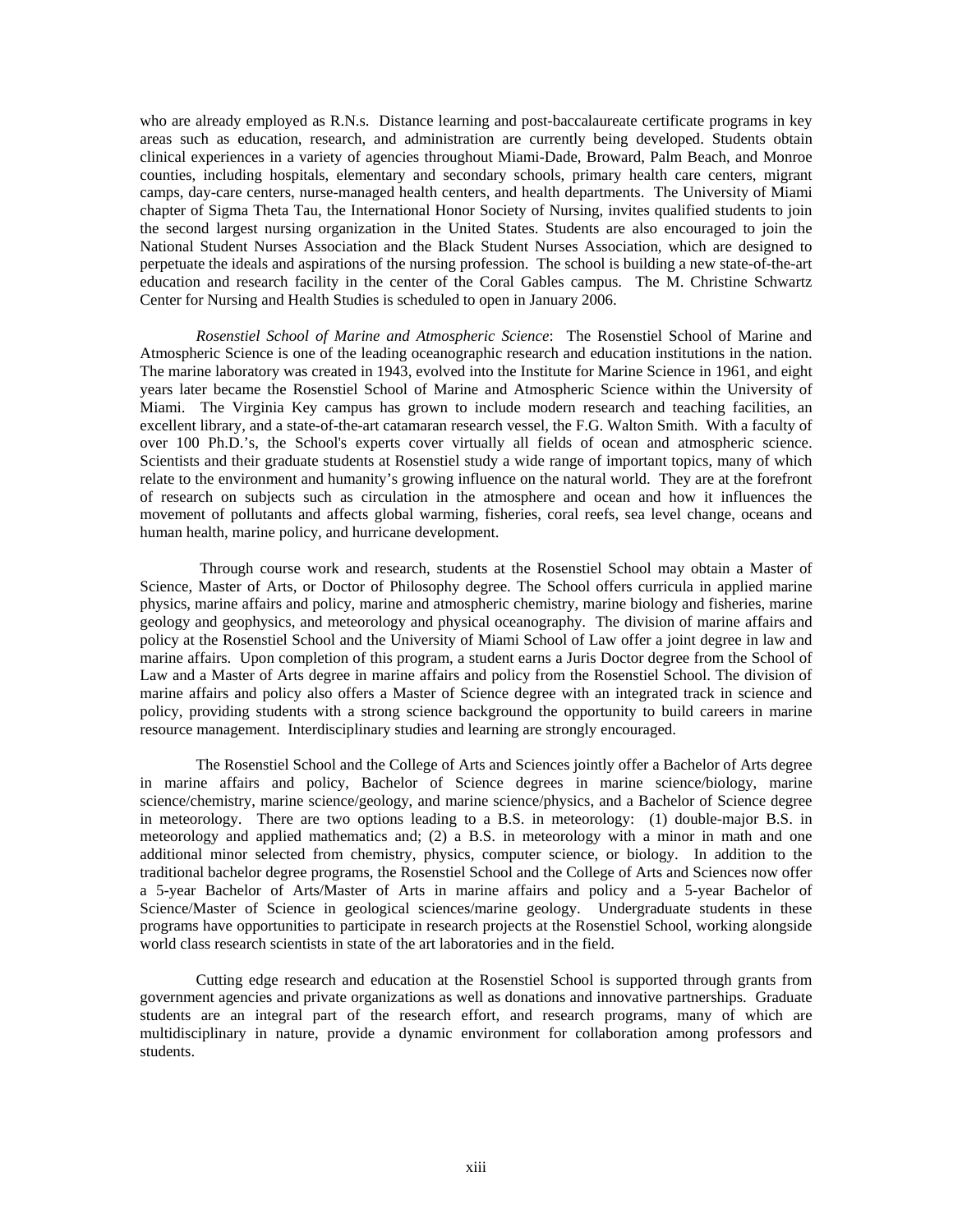# **University of Miami Organization Chart, 2005-06**

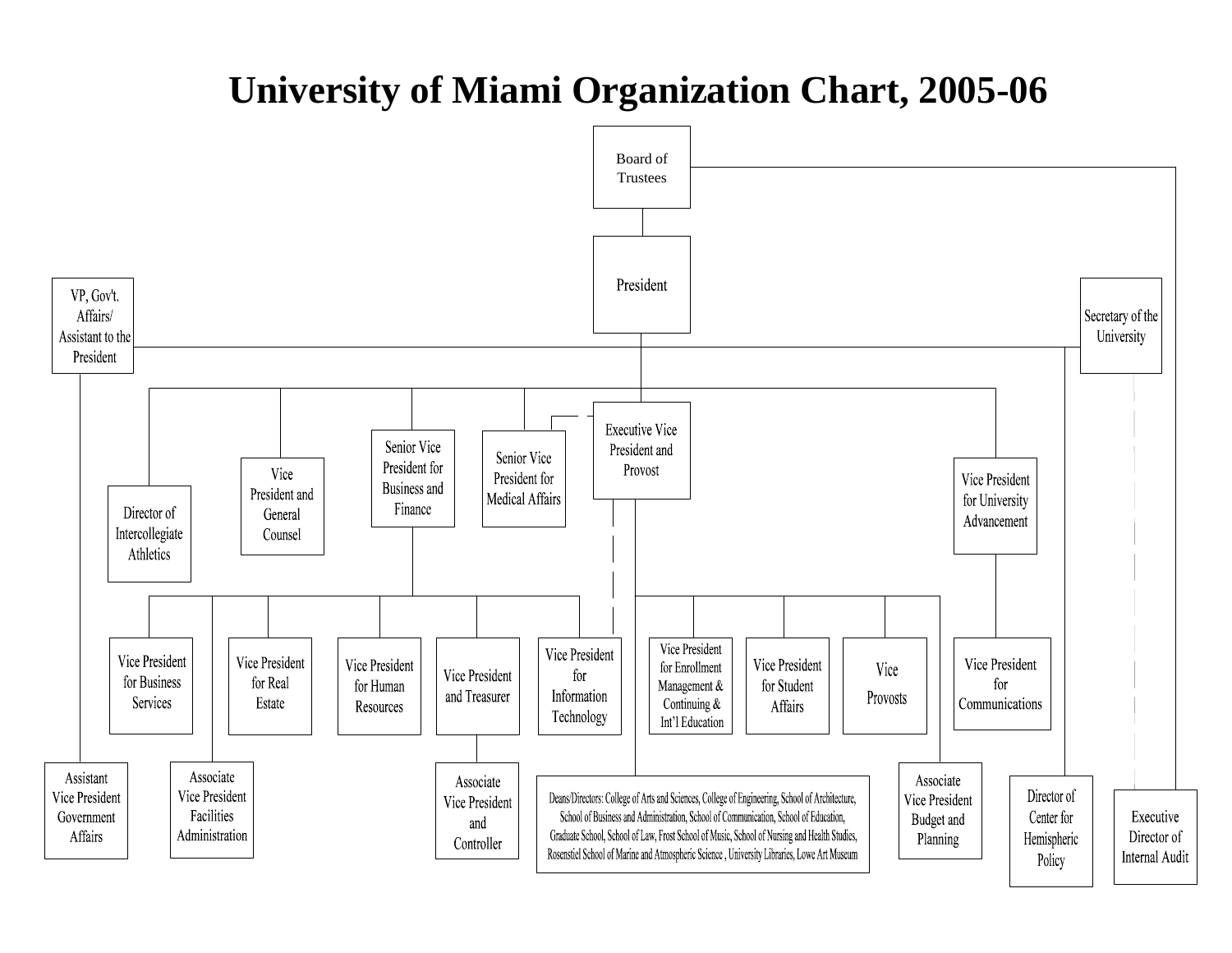# **ALL STUDENTS BY LEVEL Fall Semester, 2005**

| <b>HEADCOUNTS</b>            |               |                      |              |                  |              |  |  |
|------------------------------|---------------|----------------------|--------------|------------------|--------------|--|--|
|                              |               | <b>UNDERGRADUATE</b> |              |                  |              |  |  |
| <b>College/School</b>        | <b>Degree</b> | <b>NDUG</b>          | <b>Total</b> | <b>Grad/Prof</b> | <b>Total</b> |  |  |
| Architecture                 | 327           | 0                    | 327          | 58               | 385          |  |  |
| <b>Arts and Sciences</b>     | 4,203         | 22                   | 4,225        | 612              | 4,837        |  |  |
| <b>Business</b>              | 1,984         | 0                    | 1,984        | 843              | 2,827        |  |  |
| Communication                | 1,201         | 0                    | 1,201        | 129              | 1,330        |  |  |
| Education                    | 361           | 0                    | 361          | 442              | 803          |  |  |
| Engineering                  | 757           | 0                    | 757          | 255              | 1,012        |  |  |
| <b>Frost School of Music</b> | 518           | 50                   | 568          | 227              | 795          |  |  |
| Law                          |               |                      | $\Omega$     | 1,283            | 1,283        |  |  |
| Miller School of Medicine    | 0             |                      | 0            | 994              | 994          |  |  |
| Nursing & Health Studies     | 575           |                      | 575          | 58               | 633          |  |  |
| <b>Rosenstiel School</b>     | 0             |                      | $\theta$     | 211              | 211          |  |  |
| Cont Std/Spec/Joint Pgms     | 206           | 333                  | 539          | 25               | 564          |  |  |
| <b>TOTAL</b>                 | 10,132        | 405                  | 10,537       | 5,137            | 15,674       |  |  |

| PERCENTAGE WITHIN LEVEL      |               |                      |              |                  |              |  |  |
|------------------------------|---------------|----------------------|--------------|------------------|--------------|--|--|
|                              |               | <b>UNDERGRADUATE</b> |              |                  |              |  |  |
| College/School               | <b>Degree</b> | <b>NDUG</b>          | <b>Total</b> | <b>Grad/Prof</b> | <b>Total</b> |  |  |
|                              |               |                      |              |                  |              |  |  |
| Architecture                 | 3%            | $0\%$                | 3%           | 1%               | 2%           |  |  |
| Arts and Sciences            | 41%           | 5%                   | 40%          | 12%              | 31%          |  |  |
| <b>Business</b>              | 20%           | 0%                   | 19%          | 16%              | 18%          |  |  |
| Communication                | 12%           | $0\%$                | 11%          | 3%               | 8%           |  |  |
| Education                    | 4%            | $0\%$                | 3%           | 9%               | 5%           |  |  |
| Engineering                  | 7%            | 0%                   | 7%           | 5%               | 6%           |  |  |
| <b>Frost School of Music</b> | 5%            | 12%                  | 5%           | 4%               | 5%           |  |  |
| Law                          | $0\%$         | $0\%$                | 0%           | 25%              | 8%           |  |  |
| Miller School of Medicine    | $0\%$         | $0\%$                | 0%           | 19%              | 6%           |  |  |
| Nursing & Health Studies     | 6%            | $0\%$                | 5%           | 1%               | 4%           |  |  |
| <b>Rosenstiel School</b>     | $0\%$         | 0%                   | 0%           | 4%               | 1%           |  |  |
| Cont Std/Spec/Joint Pgms     | 2%            | 82%                  | 5%           | 0%               | 4%           |  |  |
| <b>TOTAL</b>                 | 100%          | 100%                 | 100%         | 100%             | 100%         |  |  |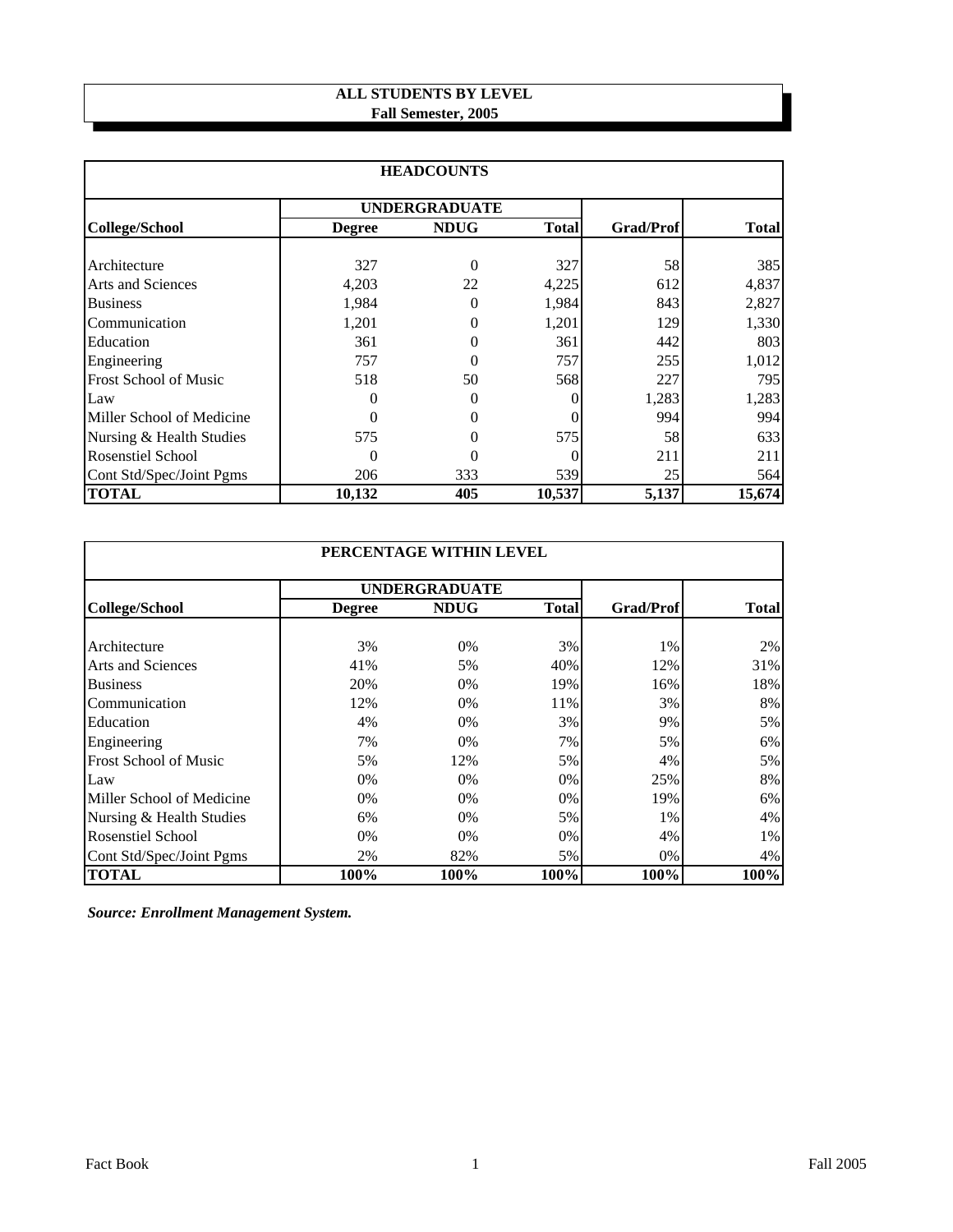# **ALL STUDENTS BY CLASS Five-Year Trends, Fall Semesters**

| <b>HEADCOUNTS</b>          |        |        |        |        |        |                          |  |
|----------------------------|--------|--------|--------|--------|--------|--------------------------|--|
| <b>Class</b>               | 2001   | 2002   | 2003   | 2004   | 2005   | 4-Yearl<br><b>Change</b> |  |
| Freshman                   | 2,566  | 2,421  | 2,360  | 2,360  | 2,522  | $-2\%$                   |  |
| Sophomore                  | 2,119  | 2,278  | 2,258  | 2,233  | 2,235  | $5\%$                    |  |
| Junior                     | 1,964  | 2,223  | 2,288  | 2,341  | 2,456  | 25%                      |  |
| Senior                     | 2,371  | 2,496  | 2,730  | 2,807  | 2,919  | 23%                      |  |
| <b>NDUG</b>                | 339    | 376    | 367    | 363    | 405    | 19%                      |  |
| <b>TOTAL UG</b>            | 9,359  | 9,794  | 10,003 | 10,104 | 10,537 | 13%                      |  |
| Master's                   | 2,187  | 2,170  | 2,083  | 1,982  | 1,996  | $-9\%$                   |  |
| Doctoral                   | 852    | 950    | 1,011  | 1,059  | 1,085  | 27%                      |  |
| Non-Degree Graduate        | 204    | 201    | 246    | 194    | 138    | $-32%$                   |  |
| Professional               | 1,834  | 1,863  | 1,905  | 1,911  | 1,918  | $5\%$                    |  |
| <b>TOTAL GRAD/PROF</b>     | 5,077  | 5,184  | 5,245  | 5,146  | 5,137  | $1\%$                    |  |
| <b>TOTAL (ALL CLASSES)</b> | 14,436 | 14,978 | 15,248 | 15,250 | 15,674 | 9%                       |  |



*Source: Enrollment Management System.*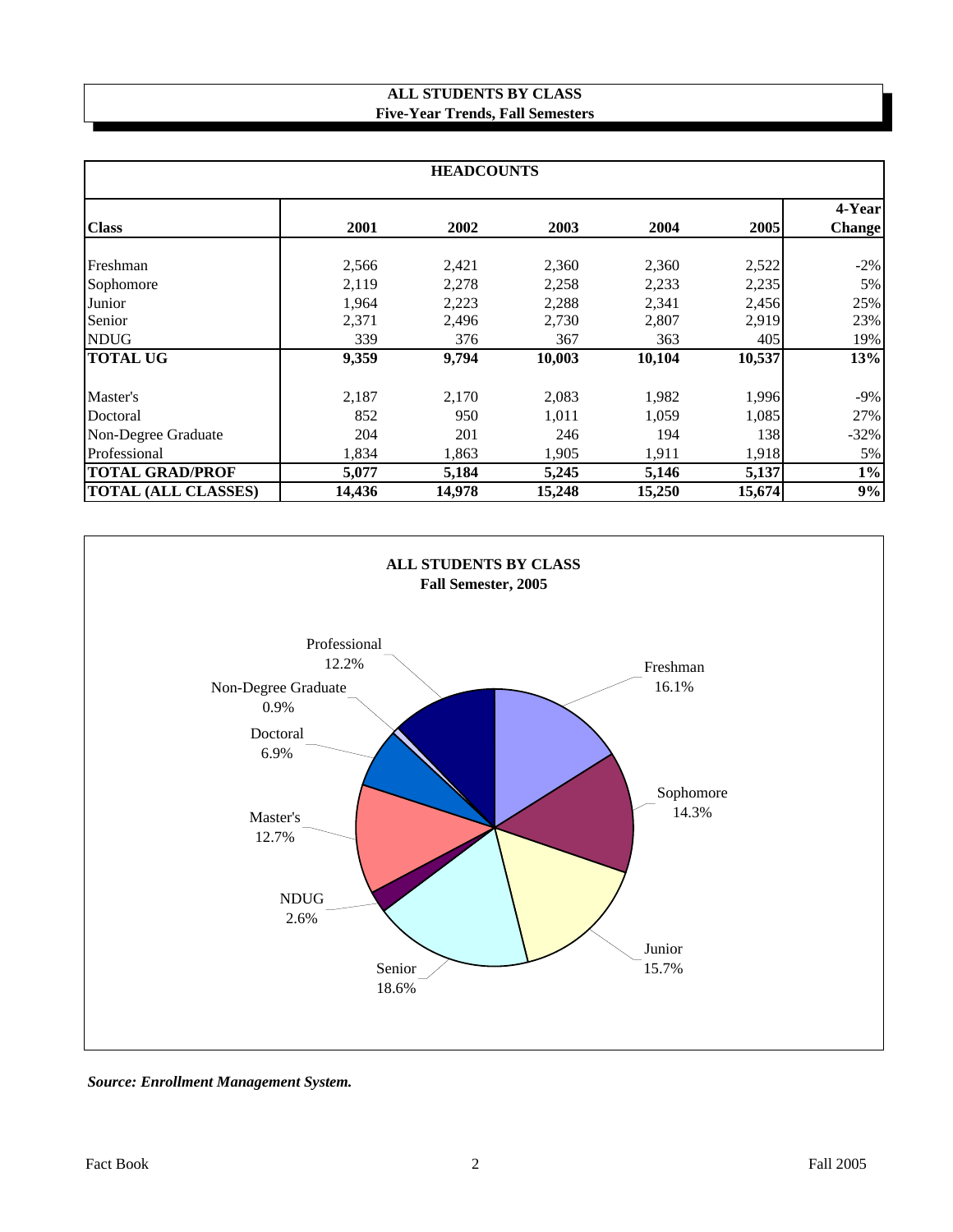# **ALL UNDERGRADUATES BY CLASS Fall Semester, 2005**

| <b>HEADCOUNTS</b>            |          |                  |               |               |             |              |  |  |
|------------------------------|----------|------------------|---------------|---------------|-------------|--------------|--|--|
| <b>College/School</b>        | Freshman | <b>Sophomore</b> | <b>Junior</b> | <b>Senior</b> | <b>NDUG</b> | <b>Total</b> |  |  |
| Architecture                 | 58       | 55               | 68            | 146           |             | 327          |  |  |
| <b>Arts and Sciences</b>     | 1,170    | 966              | 1.015         | 1,052         | 22          | 4,225        |  |  |
| <b>Business</b>              | 495      | 451              | 480           | 558           |             | 1,984        |  |  |
| Communication                | 272      | 280              | 290           | 359           |             | 1,201        |  |  |
| Education                    | 96       | 93               | 91            | 81            |             | 361          |  |  |
| Engineering                  | 204      | 165              | 151           | 237           |             | 757          |  |  |
| <b>Frost School of Music</b> | 129      | 118              | 115           | 156           | 50          | 568          |  |  |
| Nursing & Health Studies     | 71       | 64               | 177           | 263           |             | 575          |  |  |
| Cont Std/Spec/Joint Pgms     | 27       | 43               | 69            | 67            | 333         | 539          |  |  |
| <b>TOTAL</b>                 | 2,522    | 2,235            | 2,456         | 2,919         | 405         | 10,537       |  |  |

| PERCENTAGE BY CLASS          |          |                  |               |               |             |              |  |
|------------------------------|----------|------------------|---------------|---------------|-------------|--------------|--|
| College/School               | Freshman | <b>Sophomore</b> | <b>Junior</b> | <b>Senior</b> | <b>NDUG</b> | <b>Total</b> |  |
| Architecture                 | 18%      | 17%              | 21%           | 45%           | 0%          | 100%         |  |
| Arts and Sciences            | 28%      | 23%              | 24%           | 25%           | 1%          | 100%         |  |
| <b>Business</b>              | 25%      | 23%              | 24%           | 28%           | 0%          | 100%         |  |
| Communication                | 23%      | 23%              | 24%           | 30%           | 0%          | 100%         |  |
| Education                    | 27%      | 26%              | 25%           | 22%           | 0%          | 100%         |  |
| Engineering                  | 27%      | 22%              | 20%           | 31%           | 0%          | 100%         |  |
| <b>Frost School of Music</b> | 23%      | 21%              | 20%           | 27%           | 9%          | 100%         |  |
| Nursing & Health Studies     | 12%      | 11%              | 31%           | 46%           | 0%          | 100%         |  |
| Cont Std/Spec/Joint Pgms     | 5%       | 8%               | 13%           | 12%           | 62%         | 100%         |  |
| <b>TOTAL</b>                 | 24%      | 21%              | 23%           | 28%           | 4%          | 100%         |  |

*Note: Law, Medicine, and Rosenstiel School of Marine and Atmospheric Science have no undergraduates.*



*Source: Enrollment Management System.*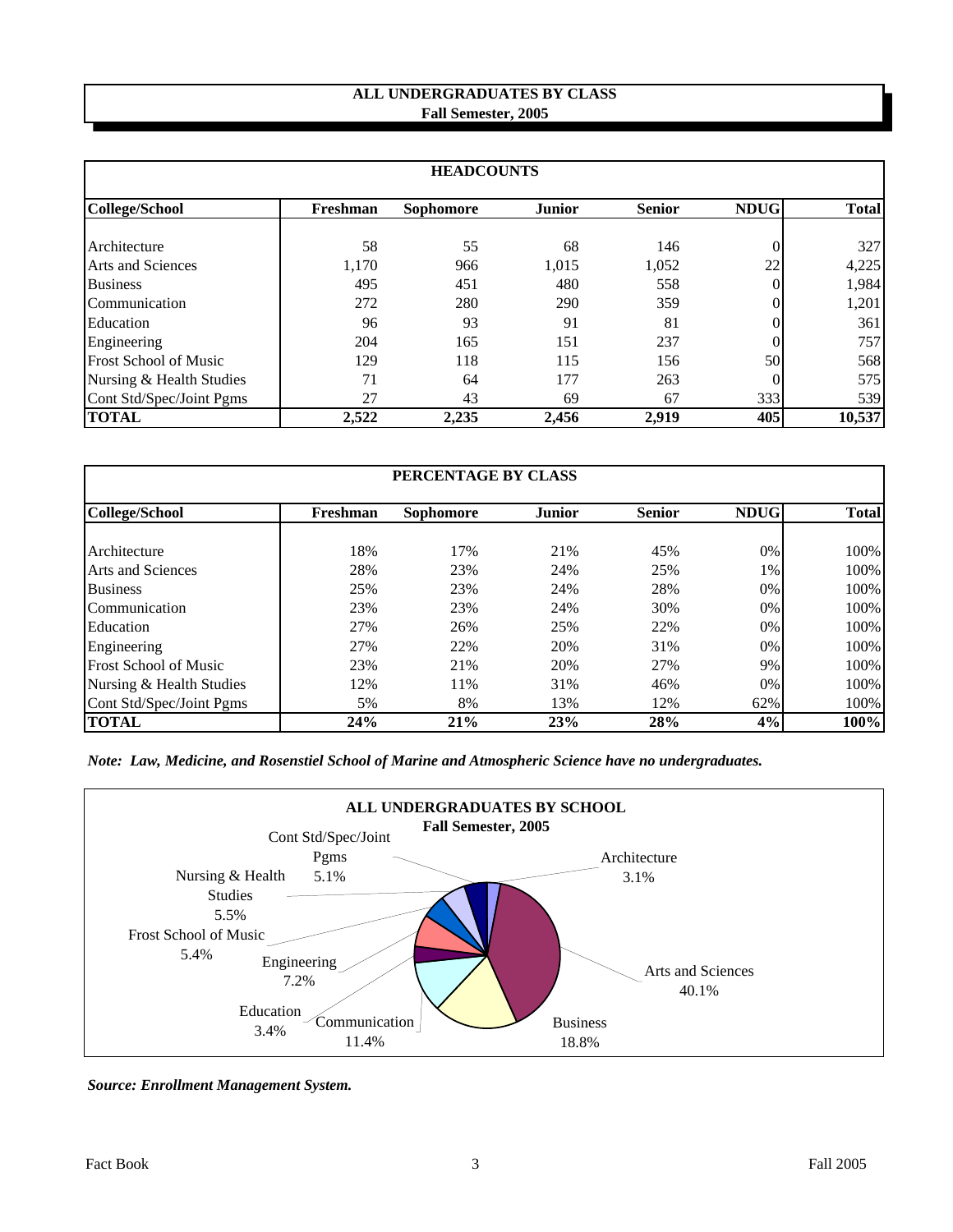# **DEGREE UNDERGRADUATES BY SCHOOL Five-Year Trends, Fall Semesters**

| <b>HEADCOUNTS</b>            |       |       |       |       |        |                         |
|------------------------------|-------|-------|-------|-------|--------|-------------------------|
| College/School               | 2001  | 2002  | 2003  | 2004  | 2005   | 4-Year<br><b>Change</b> |
| Architecture                 | 264   | 309   | 313   | 305   | 327    | 24%                     |
| Arts and Sciences*           | 3,564 | 3,798 | 4,039 | 4,125 | 4,203  | 18%                     |
| <b>Business</b>              | 2.108 | 2,050 | 1,914 | 1.910 | 1,984  | $-6\%$                  |
| Communication                | 1,164 | 1,196 | 1,232 | 1,214 | 1,201  | 3%                      |
| Education                    | 190   | 220   | 240   | 312   | 361    | 90%                     |
| Engineering                  | 810   | 875   | 860   | 772   | 757    | $-7\%$                  |
| <b>Frost School of Music</b> | 539   | 529   | 531   | 532   | 518    | $-4%$                   |
| Nursing & Health Studies     | 240   | 248   | 301   | 377   | 575    | 140%                    |
| Cont Std/Spec/Joint Pgms*    | 141   | 193   | 206   | 194   | 206    | 46%                     |
| <b>TOTAL</b>                 | 9,020 | 9,418 | 9,636 | 9,741 | 10,132 | 12%                     |

| PERCENTAGE BY SCHOOL         |      |      |      |      |      |  |  |
|------------------------------|------|------|------|------|------|--|--|
| <b>College/School</b>        | 2001 | 2002 | 2003 | 2004 | 2005 |  |  |
| Architecture                 | 3%   | 3%   | 3%   | 3%   | 3%   |  |  |
| Arts and Sciences*           | 40%  | 40%  | 42%  | 42%  | 41%  |  |  |
| <b>Business</b>              | 23%  | 22%  | 20%  | 20%  | 20%  |  |  |
| Communication                | 13%  | 13%  | 13%  | 12%  | 12%  |  |  |
| Education                    | 2%   | 2%   | 2%   | 3%   | 4%   |  |  |
| Engineering                  | 9%   | 9%   | 9%   | 8%   | 7%   |  |  |
| <b>Frost School of Music</b> | 6%   | 6%   | 6%   | 5%   | 5%   |  |  |
| Nursing & Health Studies     | 3%   | 3%   | 3%   | 4%   | 6%   |  |  |
| Cont Std/Spec/Joint Pgms*    | 2%   | 2%   | 2%   | 2%   | 2%   |  |  |
| <b>TOTAL</b>                 | 98%  | 98%  | 98%  | 98%  | 100% |  |  |

*Note: Law, Medicine, and Rosenstiel School of Marine and Atmospheric Science have no undergraduates.*

*\* International Studies became part of Arts and Sciences in 2002. Continuing Studies changed from a School to a division in 2003, and its students appear under "Cont Std/Spec/Joint Pgms."*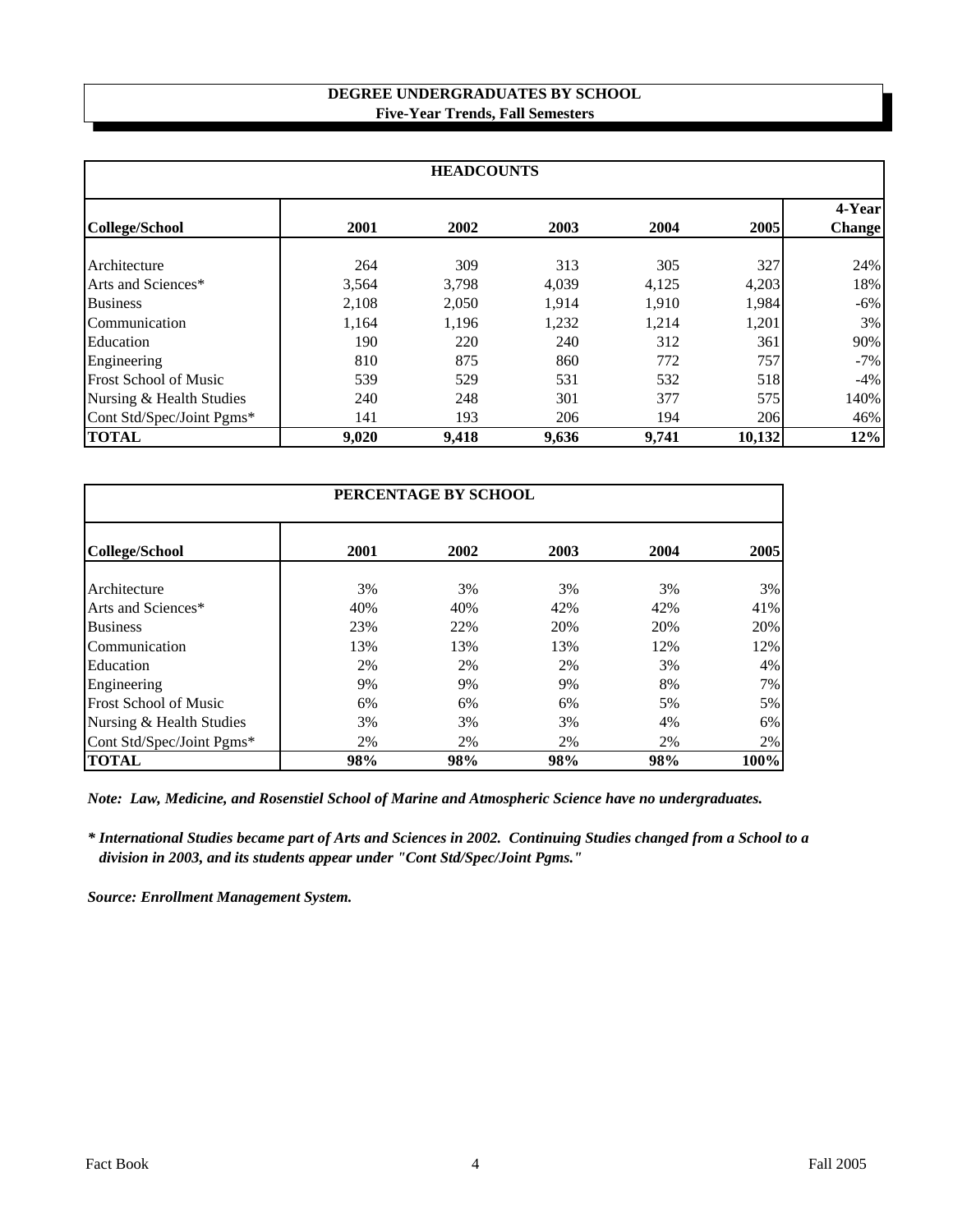# **NON-DEGREE UNDERGRADUATES BY SCHOOL Five-Year Trends, Fall Semesters**

| <b>HEADCOUNTS</b>            |          |      |      |      |          |                         |
|------------------------------|----------|------|------|------|----------|-------------------------|
| College/School               | 2001     | 2002 | 2003 | 2004 | 2005     | 4-Year<br><b>Change</b> |
| <b>Arts and Sciences</b>     | 20       | 15   | 13   | 18   |          |                         |
| <b>Frost School of Music</b> | $\Omega$ | 0    |      |      | 22<br>50 | 10%<br>na               |
| Cont Std/Spec/Joint Pgms*    | 319      | 361  | 352  | 345  | 333      | $4\%$                   |
| <b>TOTAL</b>                 | 339      | 376  | 367  | 363  | 405      | 19%                     |

| PERCENTAGE BY SCHOOL         |      |      |      |      |       |  |  |
|------------------------------|------|------|------|------|-------|--|--|
| <b>College/School</b>        | 2001 | 2002 | 2003 | 2004 | 2005  |  |  |
| <b>Arts and Sciences</b>     | 6%   | 4%   | 4%   | 5%   | $5\%$ |  |  |
| <b>Frost School of Music</b> | 0%   | 0%   | 1%   | 0%   | 12%   |  |  |
| Cont Std/Spec/Joint Pgms*    | 94%  | 96%  | 96%  | 95%  | 82%   |  |  |
| <b>TOTAL</b>                 | 100% | 100% | 100% | 100% | 100%  |  |  |

*Note: Architecture, Business, Communication, Education, Engineering, Law, Medicine, Nursing, and Rosenstiel School of Marine and Atmospheric Science have no non-degree undergraduates.*

*\* Includes foreign students studying at the University of Miami through the International Education and Exchange Programs. Continuing Studies changed from a School to a division in 2003, and its students appear under "Cont Std/Spec/Joint Pgms."*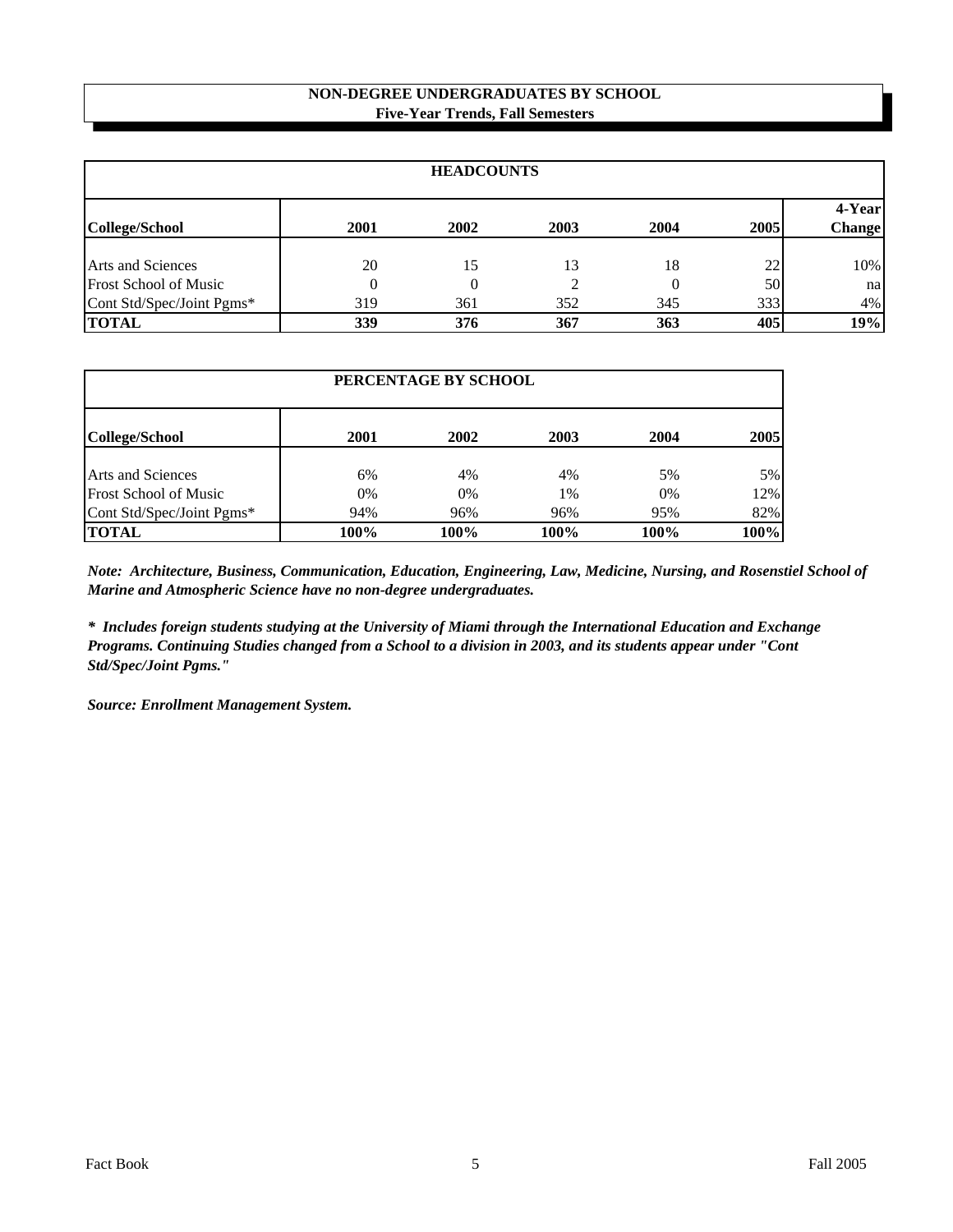# **Fall Semester, 2005 GRADUATE AND PROFESSIONAL STUDENTS BY LEVEL**

| <b>HEADCOUNTS</b>            |          |                 |                       |                      |          |                  |  |
|------------------------------|----------|-----------------|-----------------------|----------------------|----------|------------------|--|
| <b>College/School</b>        | Master's | <b>Doctoral</b> | Non-<br><b>Degree</b> | <b>Total</b><br>Grad | Prof     | <b>Total</b>     |  |
| Architecture                 | 58       | $\theta$        | $\Omega$              | 58                   | 0        | 58               |  |
| <b>Arts and Sciences</b>     | 273      | 335             |                       | 612                  | 0        | 612              |  |
| <b>Business</b>              | 825      | 18              | 0                     | 843                  |          | 843              |  |
| Communication                | 119      | 10              | 0                     | 129                  | $\theta$ | 129              |  |
| Education                    | 306      | 84              | 52                    | 442                  | $\Omega$ | 442              |  |
| Engineering                  | 136      | 101             | 18                    | 255                  |          | 255 <sup>I</sup> |  |
| <b>Frost School of Music</b> | 139      | 84              | 4                     | 227                  |          | 227 <sup>1</sup> |  |
| Law                          | 0        | $\Omega$        | 0                     |                      | 1,283    | 1,283            |  |
| Miller School of Medicine    | 23       | 322             | 14                    | 359                  | 635      | 994I             |  |
| Nursing & Health Studies     | 45       | 12              |                       | 58                   |          | 58               |  |
| <b>Rosenstiel School</b>     | 67       | 119             | 25                    | 211                  |          | 211              |  |
| Cont Std/Spec/Joint Pgms     | 5        | 0               | 20                    | 25                   |          | 25               |  |
| <b>TOTAL</b>                 | 1,996    | 1,085           | 138                   | 3,219                | 1,918    | 5,137            |  |

| PERCENTAGE BY LEVEL          |          |                 |                       |                      |      |              |  |
|------------------------------|----------|-----------------|-----------------------|----------------------|------|--------------|--|
| <b>College/School</b>        | Master's | <b>Doctoral</b> | Non-<br><b>Degree</b> | <b>Total</b><br>Grad | Prof | <b>Total</b> |  |
| Architecture                 | 100%     | 0%              | 0%                    | 100%                 | 0%   | 100%         |  |
| <b>Arts and Sciences</b>     | 45%      | 55%             | 1%                    | 100%                 | 0%   | 100%         |  |
| <b>Business</b>              | 98%      | 2%              | 0%                    | 100%                 | 0%   | 100%         |  |
| Communication                | 92%      | 8%              | 0%                    | 100%                 | 0%   | 100%         |  |
| Education                    | 69%      | 19%             | 12%                   | 100%                 | 0%   | 100%         |  |
| Engineering                  | 53%      | 40%             | 7%                    | 100%                 | 0%   | 100%         |  |
| <b>Frost School of Music</b> | 61%      | 37%             | 2%                    | 100%                 | 0%   | 100%         |  |
| Law                          | 0%       | 0%              | $0\%$                 | 0%                   | 100% | 100%         |  |
| Miller School of Medicine    | 2%       | 32%             | 1%                    | 36%                  | 64%  | 100%         |  |
| Nursing & Health Studies     | 78%      | 21%             | 2%                    | 100%                 | 0%   | 100%         |  |
| Rosenstiel School            | 32%      | 56%             | 12%                   | 100%                 | 0%   | 100%         |  |
| Cont Std/Spec/Joint Pgms     | 20%      | 0%              | 80%                   | 100%                 | 0%   | 100%         |  |
| <b>TOTAL</b>                 | 39%      | 21%             | 3%                    | 63%                  | 37%  | 100%         |  |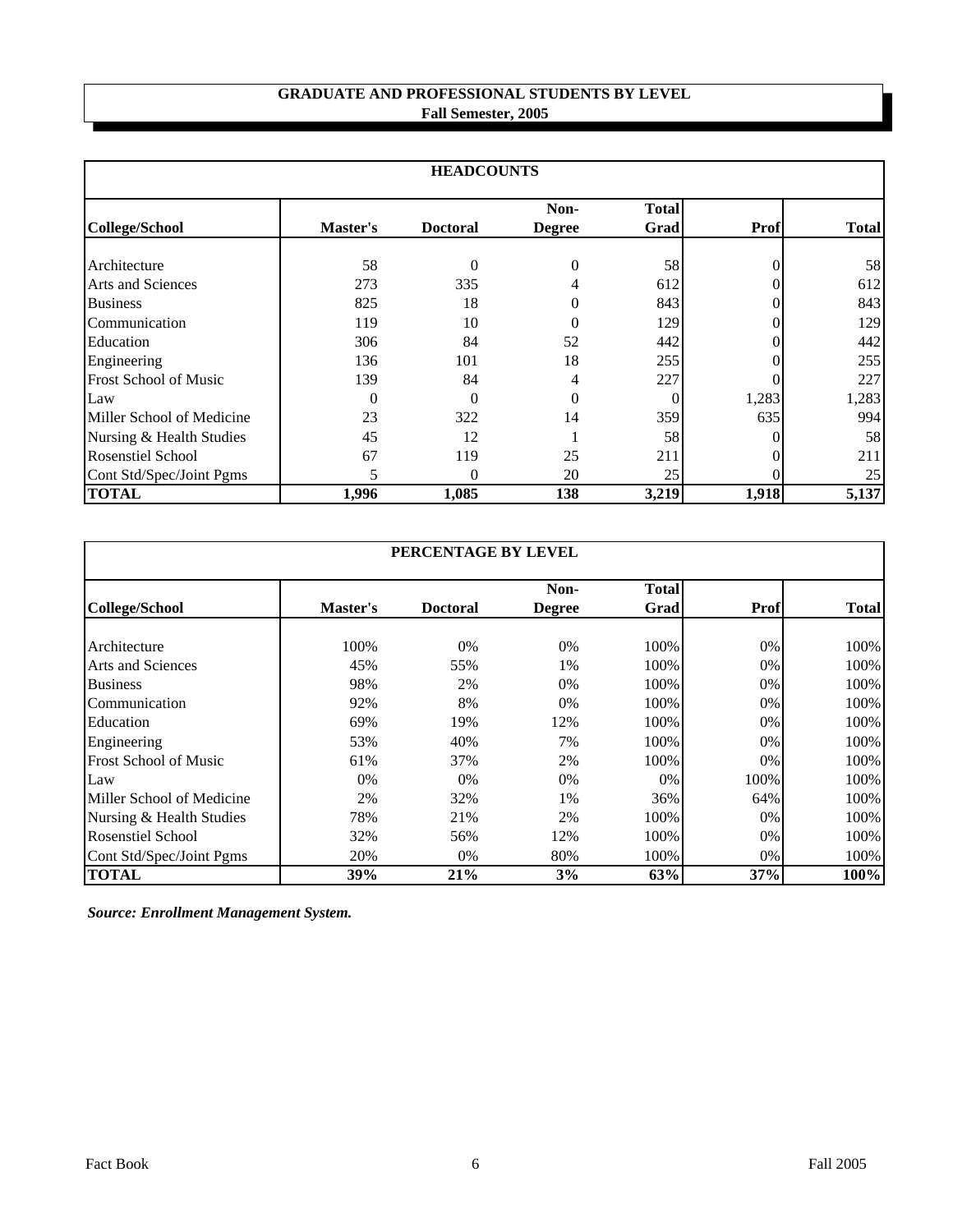# **Five-Year Trends, Fall Semesters GRADUATE AND PROFESSIONAL STUDENTS BY SCHOOL**

| <b>HEADCOUNTS</b>            |       |       |       |       |       |                          |  |
|------------------------------|-------|-------|-------|-------|-------|--------------------------|--|
| <b>College/School</b>        | 2001  | 2002  | 2003  | 2004  | 2005  | 4-Yearl<br><b>Change</b> |  |
| Architecture                 | 45    | 57    | 70    | 52    | 58    | 29%                      |  |
| Arts and Sciences*           | 584   | 576   | 560   | 596   | 612   | $5\%$                    |  |
| <b>Business</b>              | 1,074 | 1,021 | 974   | 885   | 843   | $-22%$                   |  |
| Communication                | 122   | 135   | 129   | 125   | 129   | $6\%$                    |  |
| Education                    | 440   | 562   | 559   | 496   | 442   | $0\%$                    |  |
| Engineering                  | 198   | 213   | 247   | 246   | 255   | 29%                      |  |
| <b>Frost School of Music</b> | 195   | 196   | 188   | 216   | 227   | $16\%$                   |  |
| Law                          | 1,234 | 1,274 | 1,303 | 1,311 | 1,283 | $4\%$                    |  |
| Miller School of Medicine    | 885   | 865   | 911   | 931   | 994   | 12%                      |  |
| Nursing & Health Studies     | 67    | 66    | 54    | 54    | 58    | $-13%$                   |  |
| <b>Rosenstiel School</b>     | 202   | 188   | 213   | 209   | 211   | $4\%$                    |  |
| Cont Std/Spec/Joint Pgms*    | 31    | 31    | 37    | 25    | 25    | $-19%$                   |  |
| <b>TOTAL</b>                 | 5,077 | 5,184 | 5,245 | 5,146 | 5,137 | $1\%$                    |  |

| PERCENTAGE BY SCHOOL         |      |      |       |      |      |  |  |
|------------------------------|------|------|-------|------|------|--|--|
| <b>College/School</b>        | 2001 | 2002 | 2003  | 2004 | 2005 |  |  |
| Architecture                 | 1%   | 1%   | $1\%$ | 1%   | 1%   |  |  |
| Arts and Sciences*           | 12%  | 11%  | 11%   | 12%  | 12%  |  |  |
| <b>Business</b>              | 21%  | 20%  | 19%   | 17%  | 16%  |  |  |
| Communication                | 2%   | 3%   | 2%    | 2%   | 3%   |  |  |
| Education                    | 9%   | 11%  | 11%   | 10%  | 9%   |  |  |
| Engineering                  | 4%   | 4%   | 5%    | 5%   | 5%   |  |  |
| <b>Frost School of Music</b> | 4%   | 4%   | 4%    | 4%   | 4%   |  |  |
| Law                          | 24%  | 25%  | 25%   | 25%  | 25%  |  |  |
| Miller School of Medicine    | 17%  | 17%  | 17%   | 18%  | 19%  |  |  |
| Nursing & Health Studies     | 1%   | 1%   | 1%    | 1%   | 1%   |  |  |
| <b>Rosenstiel School</b>     | 4%   | 4%   | 4%    | 4%   | 4%   |  |  |
| Cont Std/Spec/Joint Pgms*    | 1%   | 1%   | 1%    | 0%   | 0%   |  |  |
| <b>TOTAL</b>                 | 100% | 100% | 100%  | 100% | 100% |  |  |

*\* International Studies became part of Arts and Sciences in 2002. Continuing Studies changed from a School to a division in 2003, and its students appear under "Cont Std/Spec/Joint Pgms."*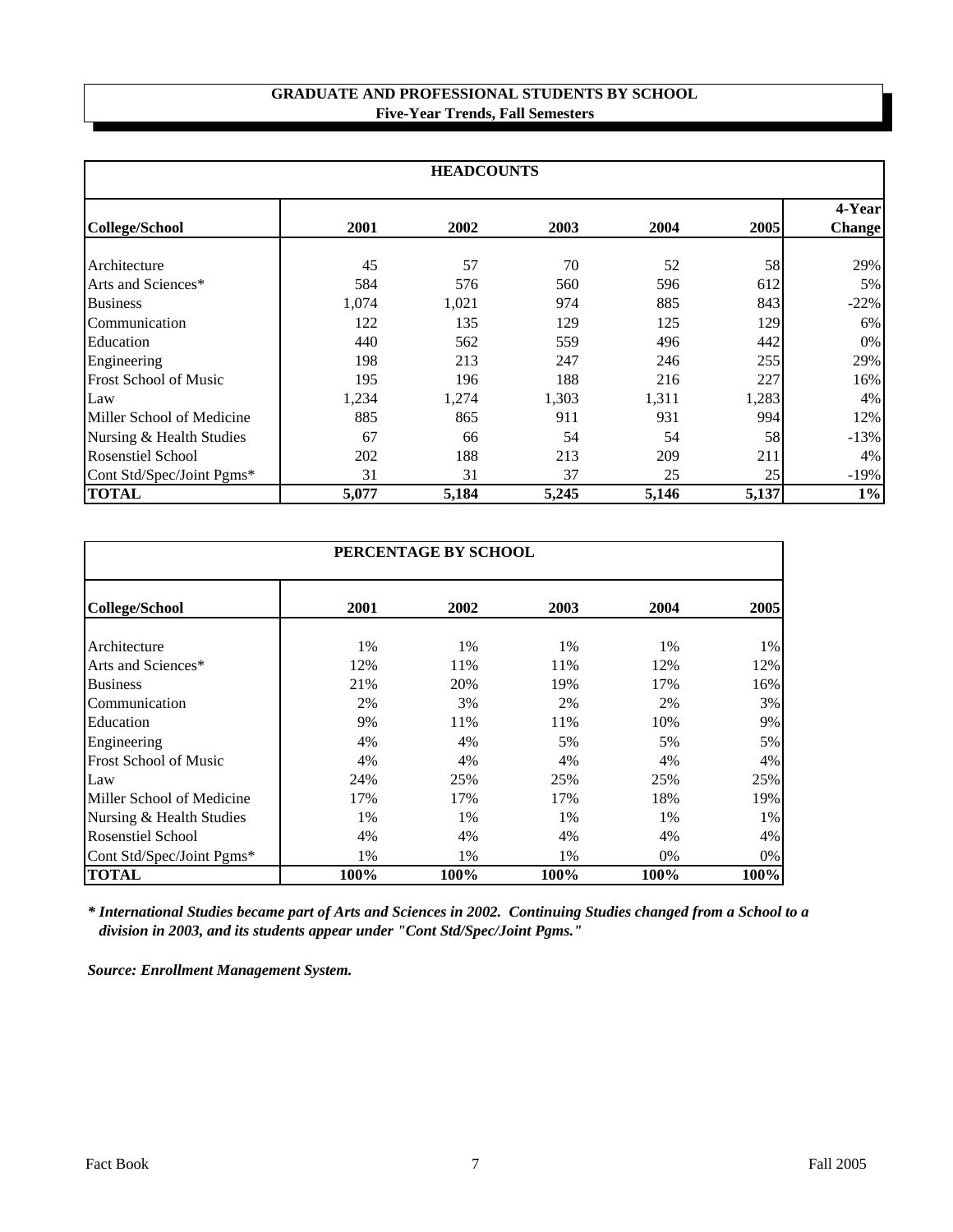



*Source: Enrollment Management System.*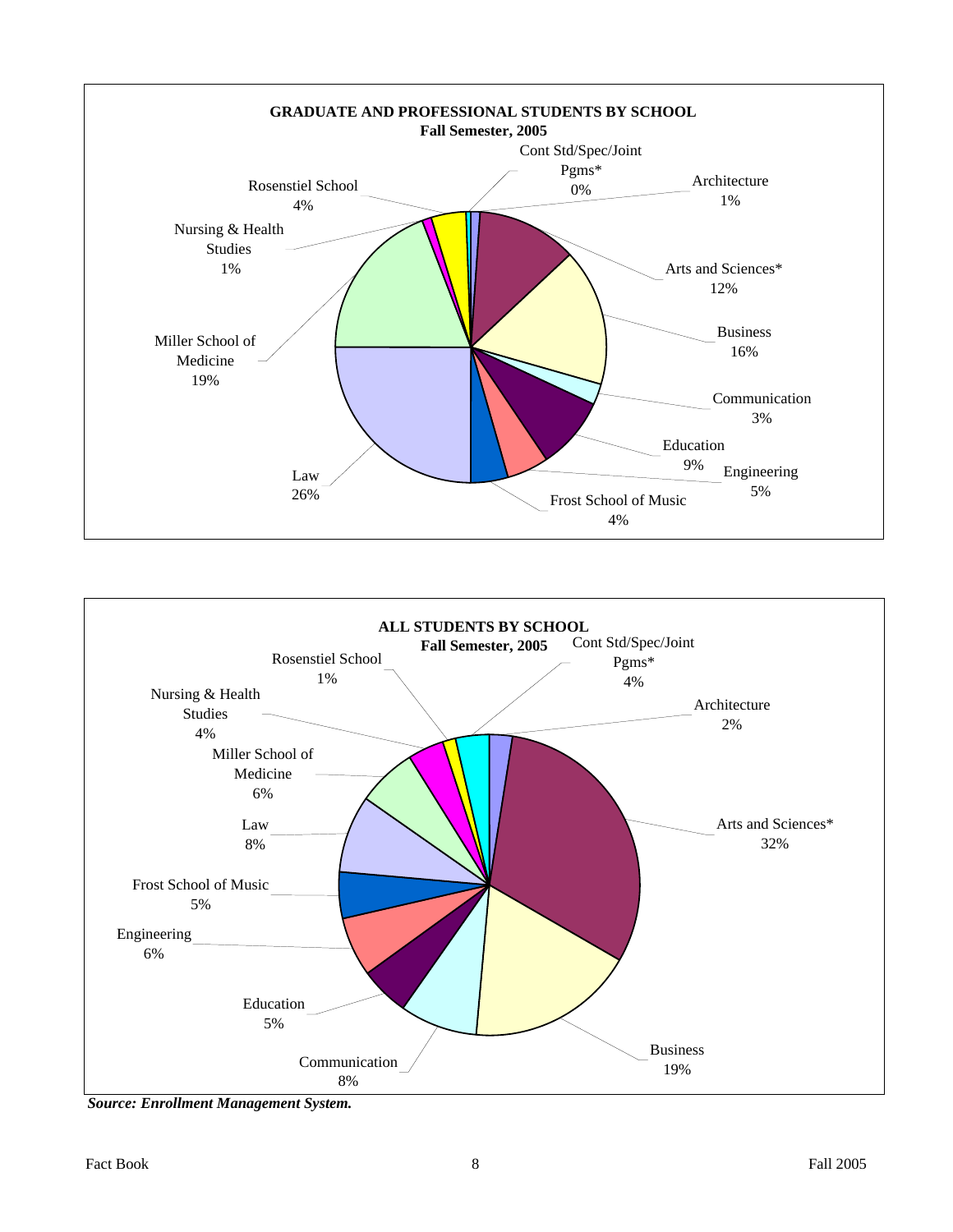# **ALL STUDENTS BY SCHOOL Five-Year Trends, Fall Semesters**

| <b>HEADCOUNTS</b>            |        |        |        |        |        |                  |  |  |
|------------------------------|--------|--------|--------|--------|--------|------------------|--|--|
| <b>College/School</b>        | 2001   | 2002   | 2003   | 2004   | 2005   | 4-Year<br>Change |  |  |
| Architecture                 | 309    | 366    | 383    | 357    | 385    | 25%              |  |  |
| Arts and Sciences*           | 4,168  | 4,389  | 4,612  | 4,739  | 4,837  | 16%              |  |  |
| <b>Business</b>              | 3,182  | 3,071  | 2,888  | 2,795  | 2,827  | $-11\%$          |  |  |
| Communication                | 1,286  | 1,331  | 1,361  | 1,339  | 1,330  | $3\%$            |  |  |
| Education                    | 630    | 782    | 799    | 808    | 803    | 27%              |  |  |
| Engineering                  | 1,008  | 1,088  | 1,107  | 1,018  | 1,012  | $0\%$            |  |  |
| <b>Frost School of Music</b> | 734    | 725    | 721    | 748    | 795    | 8%               |  |  |
| Law                          | 1,234  | 1,274  | 1,303  | 1,311  | 1,283  | 4%               |  |  |
| Miller School of Medicine    | 885    | 865    | 911    | 931    | 994    | 12%              |  |  |
| Nursing & Health Studies     | 307    | 314    | 355    | 431    | 633    | 106%             |  |  |
| <b>Rosenstiel School</b>     | 202    | 188    | 213    | 209    | 211    | 4%               |  |  |
| Cont Std/Spec/Joint Pgms*    | 491    | 585    | 595    | 564    | 564    | 15%              |  |  |
| <b>TOTAL</b>                 | 14,436 | 14,978 | 15,248 | 15,250 | 15,674 | 9%               |  |  |

|                              | PERCENTAGE BY SCHOOL |      |      |      |      |  |  |  |
|------------------------------|----------------------|------|------|------|------|--|--|--|
| <b>College/School</b>        | 2001                 | 2002 | 2003 | 2004 | 2005 |  |  |  |
| Architecture                 | 2%                   | 2%   | 3%   | 2%   | 2%   |  |  |  |
| Arts and Sciences*           | 29%                  | 29%  | 30%  | 31%  | 31%  |  |  |  |
| <b>Business</b>              | 22%                  | 21%  | 19%  | 18%  | 18%  |  |  |  |
| Communication                | 9%                   | 9%   | 9%   | 9%   | 8%   |  |  |  |
| Education                    | 4%                   | 5%   | 5%   | 5%   | 5%   |  |  |  |
| Engineering                  | 7%                   | 7%   | 7%   | 7%   | 6%   |  |  |  |
| <b>Frost School of Music</b> | 5%                   | 5%   | 5%   | 5%   | 5%   |  |  |  |
| Law                          | 9%                   | 9%   | 9%   | 9%   | 8%   |  |  |  |
| Miller School of Medicine    | 6%                   | 6%   | 6%   | 6%   | 6%   |  |  |  |
| Nursing & Health Studies     | 2%                   | 2%   | 2%   | 3%   | 4%   |  |  |  |
| <b>Rosenstiel School</b>     | 1%                   | 1%   | 1%   | 1%   | 1%   |  |  |  |
| Cont Std/Spec/Joint Pgms*    | 3%                   | 4%   | 4%   | 4%   | 4%   |  |  |  |
| <b>TOTAL</b>                 | 100%                 | 100% | 100% | 100% | 100% |  |  |  |

*\* International Studies became part of Arts and Sciences in 2002. Continuing Studies changed from a School to a division in 2003, and its students appear under "Cont Std/Spec/Joint Pgms."*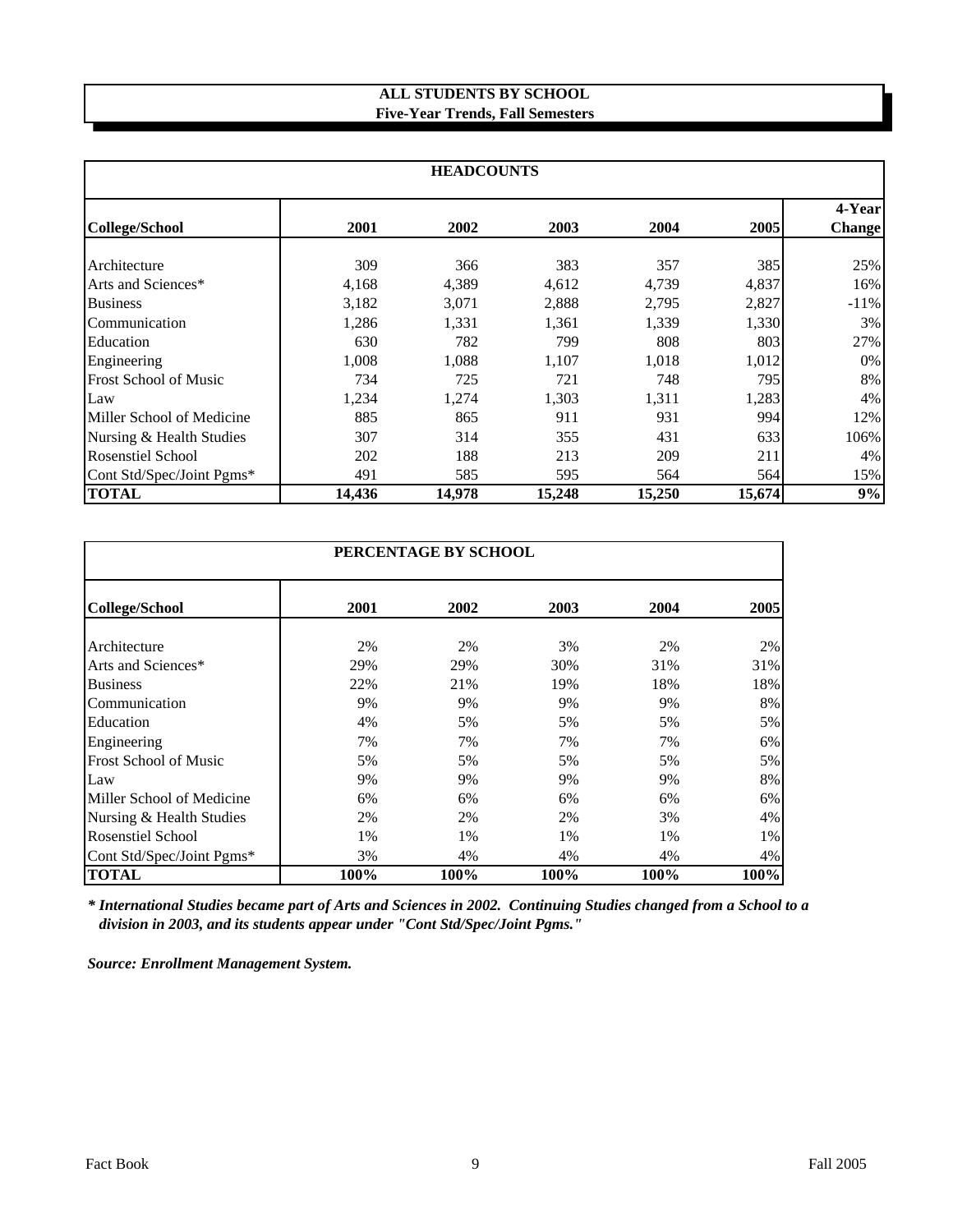# **FULL-TIME EQUIVALENCE Fall Semester, 2005**

|                              | <b>FTE</b>    |                      |              |                  |              |  |  |  |  |
|------------------------------|---------------|----------------------|--------------|------------------|--------------|--|--|--|--|
|                              |               | <b>UNDERGRADUATE</b> |              |                  |              |  |  |  |  |
| <b>College/School</b>        | <b>Degree</b> | <b>NDUG</b>          | <b>Total</b> | <b>Grad/Prof</b> | <b>Total</b> |  |  |  |  |
|                              |               |                      |              |                  |              |  |  |  |  |
| Architecture                 | 324.3         | 0.0                  | 324.3        | 55.2             | 379.5        |  |  |  |  |
| <b>Arts and Sciences</b>     | 4128.8        | 21.5                 | 4150.3       | 557.1            | 4707.4       |  |  |  |  |
| <b>Business</b>              | 1945.1        | 0.0                  | 1945.1       | 823.3            | 2768.4       |  |  |  |  |
| Communication                | 1191.5        | 0.0                  | 1191.5       | 124.9            | 1316.4       |  |  |  |  |
| Education                    | 355.3         | 0.0                  | 355.3        | 328.3            | 683.6        |  |  |  |  |
| Engineering                  | 744.7         | 0.0                  | 744.7        | 229.6            | 974.3        |  |  |  |  |
| <b>Frost School of Music</b> | 516.2         | 4.2                  | 520.3        | 218.9            | 739.2        |  |  |  |  |
| Law                          | 0.0           | 0.0                  | 0.0          | 1254.2           | 1254.2       |  |  |  |  |
| Medicine-Clinical            | 0.0           | 0.0                  | 0.0          | 635.0            | 635.0        |  |  |  |  |
| Medicine-Graduate            | 0.0           | 0.0                  | 0.0          | 341.9            | 341.9        |  |  |  |  |
| Nursing & Health Studies     | 563.8         | 0.0                  | 563.8        | 46.8             | 610.6        |  |  |  |  |
| <b>Rosenstiel School</b>     | 0.0           | 0.0                  | 0.0          | 185.7            | 185.7        |  |  |  |  |
| Cont Std/Spec/Joint Pgms     | 96.8          | 219.2                | 316.1        | 13.4             | 329.5        |  |  |  |  |
| <b>TOTAL</b>                 | 9866.5        | 244.9                | 10111.4      | 4814.3           | 14925.7      |  |  |  |  |

*Note: Totals may differ because of rounding.*

# **Five-Year Trends, Fall Semesters FULL-TIME EQUIVALENCE BY CLASS**

| <b>FTE</b>                 |         |         |         |         |         |                         |  |  |
|----------------------------|---------|---------|---------|---------|---------|-------------------------|--|--|
| <b>Class</b>               | 2001    | 2002    | 2003    | 2004    | 2005    | 4-Year<br><b>Change</b> |  |  |
| Freshman                   | 2535.3  | 2386.2  | 2338.3  | 2331.9  | 2496.4  | $-2\%$                  |  |  |
| Sophomore                  | 2075.1  | 2229.7  | 2206.7  | 2186.1  | 2196.3  | 6%                      |  |  |
| Junior                     | 1909.7  | 2155.6  | 2225.9  | 2279.1  | 2379.4  | 25%                     |  |  |
| Senior                     | 2241.4  | 2351.7  | 2581.0  | 2677.7  | 2794.4  | 25%                     |  |  |
| <b>NDUG</b>                | 184.9   | 195.8   | 199.3   | 221.8   | 244.9   | 32%                     |  |  |
| <b>TOTAL UG</b>            | 8946.4  | 9318.9  | 9551.2  | 9696.6  | 10111.4 | 13%                     |  |  |
| Master's                   | 1965.0  | 1914.1  | 1853.7  | 1768.6  | 1800.2  | -8%                     |  |  |
| Doctoral                   | 836.3   | 933.7   | 994.7   | 1039.2  | 1069.0  | 28%                     |  |  |
| Non-Degree Grad            | 82.9    | 80.4    | 112.6   | 77.3    | 55.9    | $-33%$                  |  |  |
| Professional               | 1807.4  | 1833.2  | 1863.9  | 1882.3  | 1889.2  | 5%                      |  |  |
| <b>TOTAL GRAD/PROF</b>     | 4691.6  | 4761.4  | 4824.8  | 4767.4  | 4814.3  | 3%                      |  |  |
| <b>TOTAL (ALL CLASSES)</b> | 13638.0 | 14080.4 | 14376.0 | 14464.0 | 14925.7 | 9%                      |  |  |

*Note: Totals may differ because of rounding.*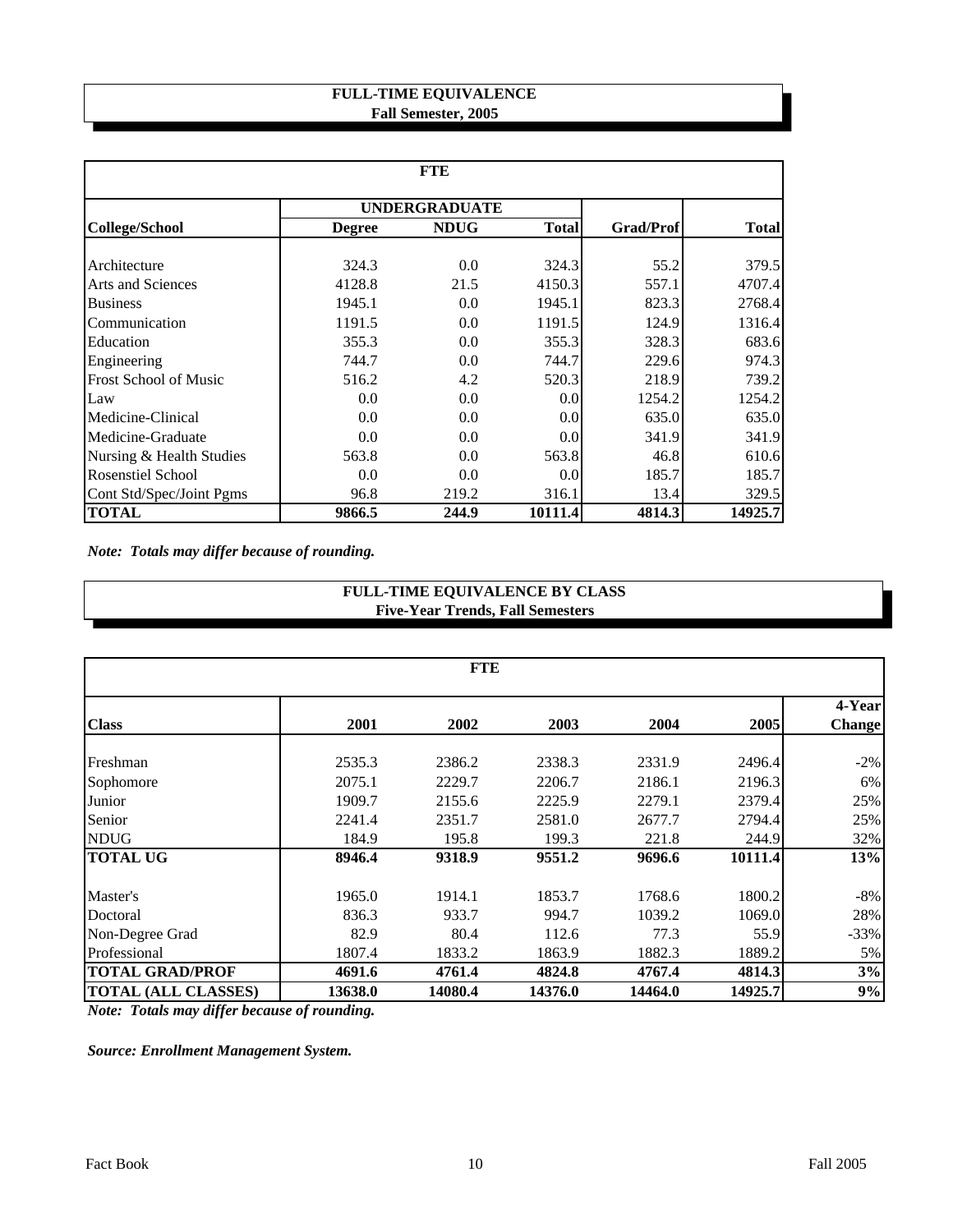# **Five-Year Trends, Fall Semesters FULL-TIME EQUIVALENCE OF DEGREE UNDERGRADUATES BY SCHOOL**

| <b>FTE</b>                   |        |        |        |        |        |                         |  |
|------------------------------|--------|--------|--------|--------|--------|-------------------------|--|
| College/School               | 2001   | 2002   | 2003   | 2004   | 2005   | 4-Year<br><b>Change</b> |  |
| Architecture                 | 262.3  | 307.6  | 313.0  | 303.3  | 324.3  | 24%                     |  |
| Arts and Sciences*           | 3491.8 | 3718.8 | 3965.4 | 4051.1 | 4128.8 | 18%                     |  |
| <b>Business</b>              | 2052.1 | 1998.8 | 1867.5 | 1866.2 | 1945.1 | $-5\%$                  |  |
| Communication                | 1154.9 | 1184.6 | 1220.4 | 1202.0 | 1191.5 | $3\%$                   |  |
| Education                    | 184.3  | 214.2  | 235.3  | 305.4  | 355.3  | 93%                     |  |
| Engineering                  | 799.2  | 859.2  | 845.7  | 761.0  | 744.8  | $-7%$                   |  |
| <b>Frost School of Music</b> | 535.5  | 526.8  | 525.8  | 530.5  | 516.2  | $-4%$                   |  |
| Nursing & Health Studies     | 219.4  | 227.3  | 283.9  | 361.9  | 563.8  | 157%                    |  |
| Cont Std/Spec/Joint Pgms*    | 62.2   | 85.9   | 94.8   | 93.5   | 96.8   | 56%                     |  |
| <b>TOTAL</b>                 | 8761.5 | 9123.1 | 9351.9 | 9474.8 | 9866.5 | 13%                     |  |

*Note: Totals may differ because of rounding.*

*Note: Law, Medicine, and Rosenstiel School of Marine and Atmospheric Science have no degree undergraduates.*

| <b>FULL-TIME EQUIVALENCE OF NON-DEGREE UNDERGRADUATES BY SCHOOL</b><br><b>Five-Year Trends, Fall Semesters</b> |       |       |       |       |       |                         |  |  |
|----------------------------------------------------------------------------------------------------------------|-------|-------|-------|-------|-------|-------------------------|--|--|
| <b>FTE</b>                                                                                                     |       |       |       |       |       |                         |  |  |
| College/School                                                                                                 | 2001  | 2002  | 2003  | 2004  | 2005  | 4-Year<br><b>Change</b> |  |  |
| Arts and Sciences*                                                                                             | 15.8  | 12.7  | 9.1   | 15.9  | 21.5  | 36%                     |  |  |
| <b>Frost School of Music</b>                                                                                   | 0.0   | 0.0   | 1.3   | 0.0   | 4.2   | na                      |  |  |
| Cont Std/Spec/Joint Pgms*                                                                                      | 169.1 | 183.2 | 189.0 | 205.9 | 219.3 | 30%                     |  |  |
| TOTAL                                                                                                          | 184.9 | 195.8 | 199.3 | 221.8 | 244.9 | 32%                     |  |  |

*Note: Totals may differ because of rounding.*

*Note: Architecture, Business, Communication, Education, Engineering, Law, Medicine, Nursing, and Rosenstiel School of Marine and Atmospheric Science have no non-degree undergraduates.*

*\* International Studies became part of Arts and Sciences in 2002. Continuing Studies changed from a School to a division in 2003, and its students appear under "Cont Std/Spec/Joint Pgms."*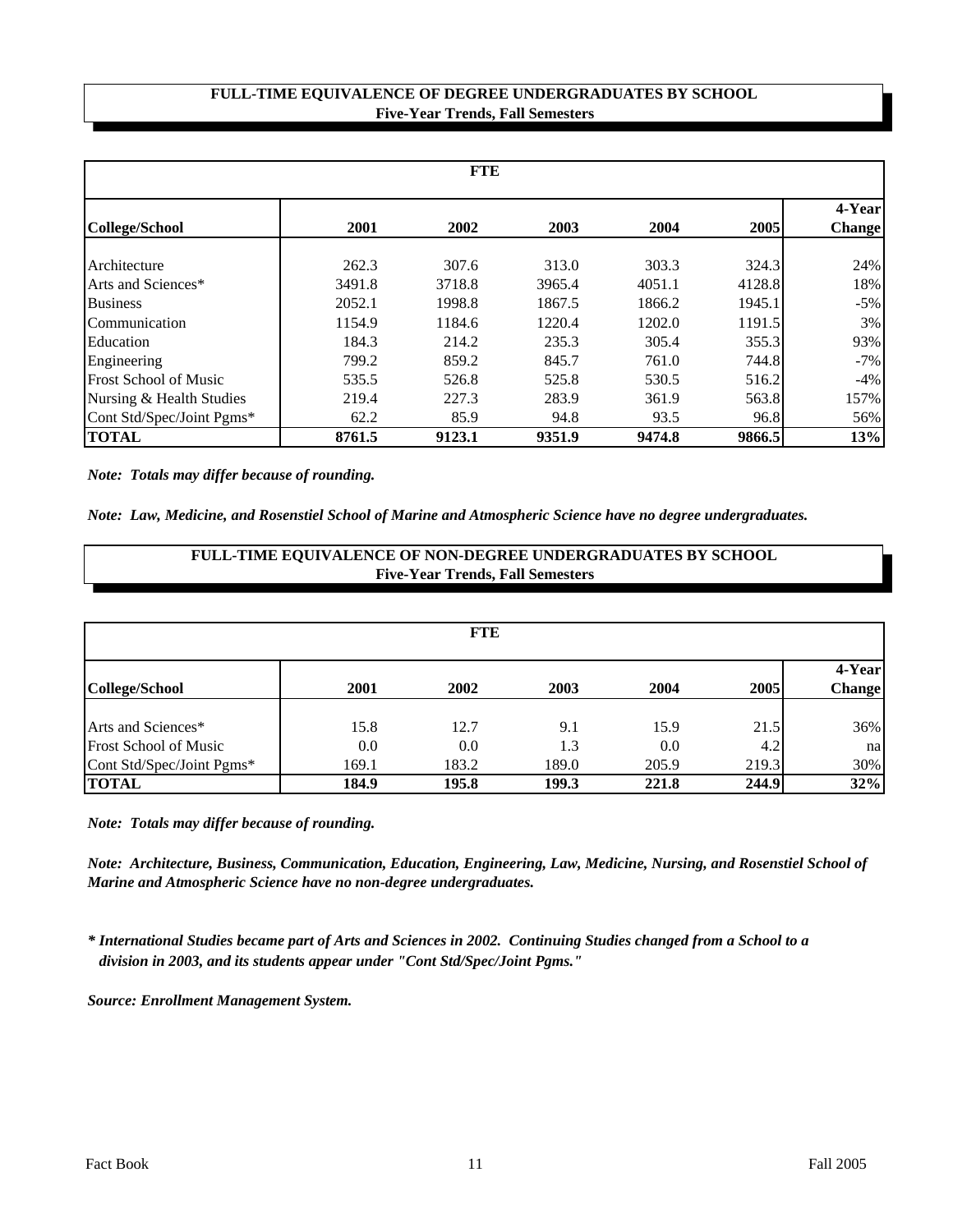#### **FULL-TIME EQUIVALENCE OF GRADUATE AND PROFESSIONAL STUDENTS BY SCHOOL Five-Year Trends, Fall Semesters**

| <b>FTE</b>                   |        |        |        |        |        |                         |  |  |
|------------------------------|--------|--------|--------|--------|--------|-------------------------|--|--|
| College/School               | 2001   | 2002   | 2003   | 2004   | 2005   | 4-Year<br><b>Change</b> |  |  |
| Architecture                 | 44.7   | 56.3   | 67.7   | 50.3   | 55.2   | 24%                     |  |  |
| Arts and Sciences*           | 537.9  | 523.7  | 517.4  | 545.1  | 557.1  | 4%                      |  |  |
| <b>Business</b>              | 999.4  | 954.3  | 920.0  | 844.4  | 823.3  | $-18%$                  |  |  |
| Communication                | 112.7  | 125.4  | 114.7  | 118.7  | 124.9  | 11%                     |  |  |
| Education                    | 338.7  | 400.1  | 404.3  | 347.9  | 328.3  | $-3\%$                  |  |  |
| Engineering                  | 165.1  | 193.8  | 223.6  | 221.9  | 229.6  | 39%                     |  |  |
| <b>Frost School of Music</b> | 184.0  | 186.0  | 180.3  | 209.8  | 218.9  | 19%                     |  |  |
| Law                          | 1207.4 | 1244.2 | 1261.9 | 1282.3 | 1254.2 | 4%                      |  |  |
| Medicine-Clinical            | 600.0  | 589.0  | 602.0  | 600.0  | 635.0  | 6%                      |  |  |
| Medicine-Graduate            | 268.1  | 261.7  | 292.9  | 311.1  | 341.9  | 28%                     |  |  |
| Nursing & Health Studies     | 52.9   | 49.1   | 38.7   | 39.0   | 46.8   | $-12%$                  |  |  |
| <b>Rosenstiel School</b>     | 164.8  | 164.7  | 180.3  | 181.1  | 185.7  | 13%                     |  |  |
| Cont Std/Spec/Joint Pgms*    | 16.0   | 13.1   | 21.0   | 15.8   | 13.4   | $-16%$                  |  |  |
| <b>TOTAL</b>                 | 4691.6 | 4761.4 | 4824.8 | 4767.4 | 4814.3 | 3%                      |  |  |

#### **Five-Year Trends, Fall Semesters FULL-TIME EQUIVALENCE OF ALL STUDENTS BY SCHOOL**

| <b>FTE</b>                   |         |         |         |         |         |                         |  |  |
|------------------------------|---------|---------|---------|---------|---------|-------------------------|--|--|
| <b>College/School</b>        | 2001    | 2002    | 2003    | 2004    | 2005    | 4-Year<br><b>Change</b> |  |  |
| Architecture                 | 306.9   | 363.9   | 380.7   | 353.6   | 379.5   | 24%                     |  |  |
| Arts and Sciences*           | 4045.5  | 4255.1  | 4491.9  | 4612.1  | 4707.4  | 16%                     |  |  |
| <b>Business</b>              | 3051.5  | 2953.1  | 2787.5  | 2710.6  | 2768.4  | $-9\%$                  |  |  |
| Communication                | 1267.6  | 1310.0  | 1335.1  | 1320.7  | 1316.4  | 4%                      |  |  |
| Education                    | 522.9   | 614.3   | 639.7   | 653.3   | 683.6   | 31%                     |  |  |
| Engineering                  | 964.3   | 1052.9  | 1069.2  | 982.9   | 974.3   | 1%                      |  |  |
| <b>Frost School of Music</b> | 719.5   | 712.8   | 707.4   | 740.3   | 739.2   | 3%                      |  |  |
| Law                          | 1207.4  | 1244.2  | 1261.9  | 1282.3  | 1254.2  | 4%                      |  |  |
| Miller School of Medicine    | 868.1   | 850.7   | 894.9   | 911.1   | 976.9   | 13%                     |  |  |
| Nursing & Health Studies     | 272.3   | 276.4   | 322.6   | 400.9   | 610.6   | 124%                    |  |  |
| <b>Rosenstiel School</b>     | 164.8   | 164.7   | 180.3   | 181.1   | 185.7   | 13%                     |  |  |
| Cont Std/Spec/Joint Pgms*    | 247.3   | 282.2   | 304.8   | 315.2   | 329.5   | 33%                     |  |  |
| <b>TOTAL</b>                 | 13638.0 | 14080.4 | 14376.0 | 14464.0 | 14925.7 | 9%                      |  |  |

*Note: Totals may differ because of rounding.*

*\* International Studies became part of Arts and Sciences in 2002. Continuing Studies changed from a School to a division in 2003, and its students appear under "Cont Std/Spec/Joint Pgms."*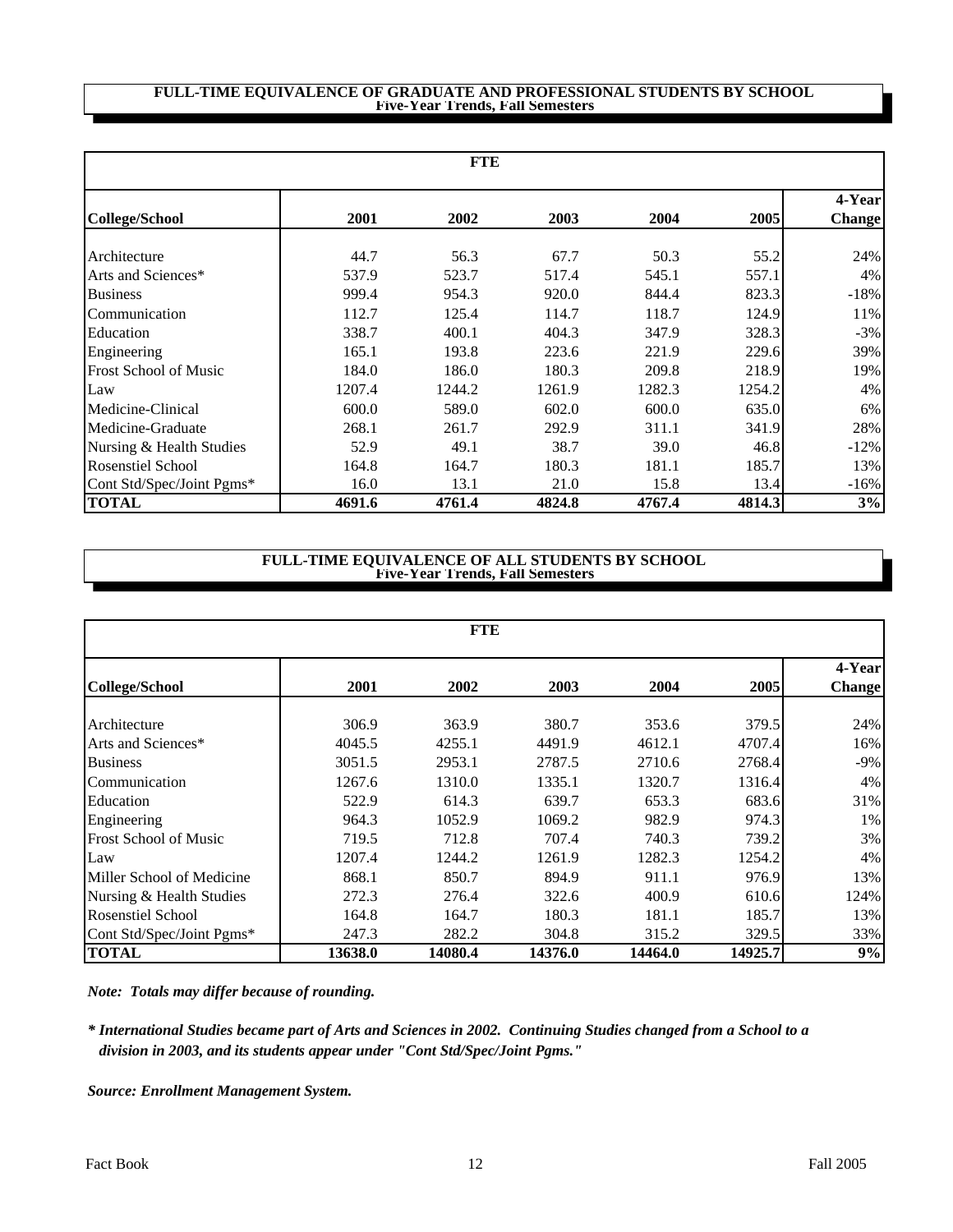# **FULL-TIME STUDENTS BY CLASS Fall Semester, 2005**

|                           |          |                      | <b>HEADCOUNTS</b> |               |             |                  |              |
|---------------------------|----------|----------------------|-------------------|---------------|-------------|------------------|--------------|
|                           |          | <b>UNDERGRADUATE</b> |                   |               |             |                  |              |
| <b>College/School</b>     |          | Freshman Sophomore   | <b>Junior</b>     | <b>Senior</b> | <b>NDUG</b> | <b>Grad/Prof</b> | <b>Total</b> |
| Architecture              | 58       | 55                   | 67                | 141           |             | 51               | 372          |
| <b>Arts and Sciences</b>  | 1,160    | 947                  | 977               | 969           | 20          | 492              | 4,565        |
| <b>Business</b>           | 491      | 446                  | 461               | 504           |             | 800              | 2,702        |
| Communication             | 271      | 276                  | 288               | 345           |             | 116              | 1,296        |
| Education                 | 95       | 88                   | 86                | 77            |             | 170              | 516          |
| Engineering               | 199      | 163                  | 147               | 223           |             | 196              | 928          |
| Frost School of Music     | 129      | 118                  | 115               | 150           | 0           | 210              | 722          |
| Law                       | $\Omega$ | $\Omega$             | 0                 | 0             | 0           | 1,195            | 1,195        |
| Miller School of Medicine | $\theta$ | $\Omega$             | 0                 | 0             |             | 960              | 960          |
| Nursing & Health Studies  | 69       | 62                   | 169               | 255           | 0           | 29               | 584          |
| <b>Rosenstiel School</b>  | 0        | $\theta$             |                   | 0             |             | 177              | 177          |
| Cont Std/Spec/Joint Pgms  |          |                      |                   | 0             | 145         |                  | 150          |
| <b>TOTAL</b>              | 2,472    | 2,155                | 2,310             | 2,664         | 165         | 4,401            | 14,167       |

| PERCENTAGE OF STUDENTS WHO ARE FULL-TIME |      |                      |        |               |             |                  |              |  |  |  |
|------------------------------------------|------|----------------------|--------|---------------|-------------|------------------|--------------|--|--|--|
|                                          |      | <b>UNDERGRADUATE</b> |        |               |             |                  |              |  |  |  |
| College/School                           |      | Freshman Sophomore   | Junior | <b>Senior</b> | <b>NDUG</b> | <b>Grad/Prof</b> | <b>Total</b> |  |  |  |
| Architecture                             | 100% | 100%                 | 99%    | 97%           |             | 88%              | 97%          |  |  |  |
| <b>Arts and Sciences</b>                 | 99%  | 98%                  | 96%    | 92%           | na<br>91%   | 80%              | 94%          |  |  |  |
| <b>Business</b>                          | 99%  | 99%                  | 96%    | 90%           | na          | 95%              | 96%          |  |  |  |
| Communication                            | 100% | 99%                  | 99%    | 96%           | na          | 90%              | 97%          |  |  |  |
| Education                                | 99%  | 95%                  | 95%    | 95%           | na          | 38%              | 64%          |  |  |  |
| Engineering                              | 98%  | 99%                  | 97%    | 94%           | na          | 77%              | 92%          |  |  |  |
| <b>Frost School of Music</b>             | 100% | 100%                 | 100%   | 96%           | 0%          | 93%              | 91%          |  |  |  |
| Law                                      | na   | na                   | na     | na            | na          | 93%              | 93%          |  |  |  |
| Miller School of Medicine                | na   | na                   | na     | na            | na          | 97%              | 97%          |  |  |  |
| Nursing & Health Studies                 | 97%  | 97%                  | 95%    | 97%           | na          | 50%              | 92%          |  |  |  |
| <b>Rosenstiel School</b>                 | na   | na                   | na     | na            | na          | 84%              | 84%          |  |  |  |
| Cont Std/Spec/Joint Pgms                 | 0%   | $0\%$                | $0\%$  | $0\%$         | 44%         | 20%              | 27%          |  |  |  |
| <b>TOTAL</b>                             | 98%  | 96%                  | 94%    | 91%           | 41%         | 86%              | 90%          |  |  |  |

*Note: Master's thesis and dissertation students are considered full-time.*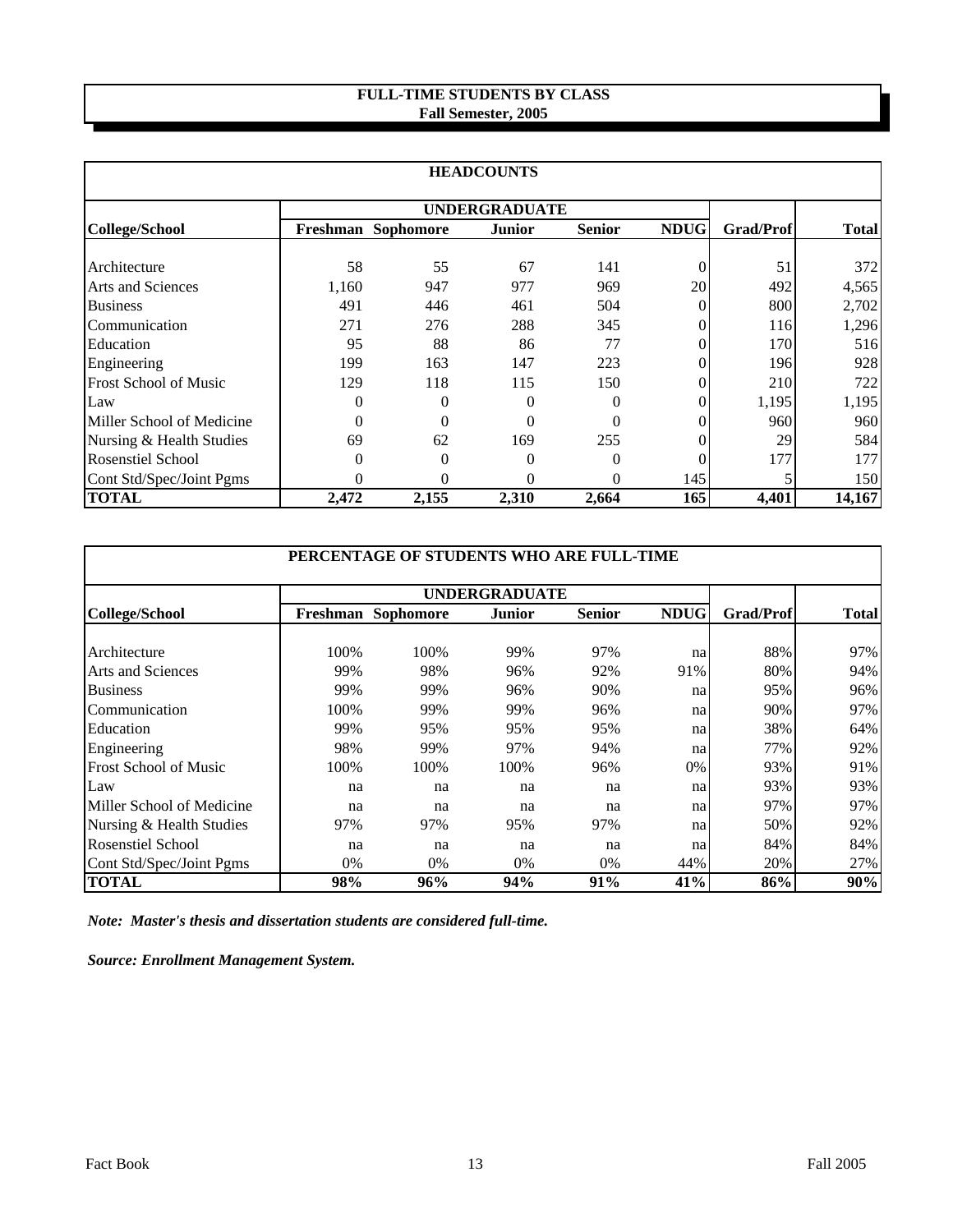# **PART-TIME STUDENTS BY CLASS Fall Semester, 2005**

|                           |          |                      | <b>HEADCOUNTS</b> |               |             |                  |              |
|---------------------------|----------|----------------------|-------------------|---------------|-------------|------------------|--------------|
|                           |          | <b>UNDERGRADUATE</b> |                   |               |             |                  |              |
| <b>College/School</b>     |          | Freshman Sophomore   | Junior            | <b>Senior</b> | <b>NDUG</b> | <b>Grad/Prof</b> | <b>Total</b> |
| Architecture              | $\theta$ | $\Omega$             |                   |               |             |                  | 13           |
| <b>Arts and Sciences</b>  | 10       | 19                   | 38                | 83            |             | 120              | 272          |
| <b>Business</b>           |          |                      | 19                | 54            |             | 43               | 125          |
| Communication             |          |                      |                   | 14            |             | 13               | 34           |
| Education                 |          |                      |                   | 4             |             | 272              | 287          |
| Engineering               |          |                      |                   | 14            |             | 59               | 84           |
| Frost School of Music     |          |                      |                   | 6             | 50          | 17               | 73           |
| Law                       |          |                      |                   |               |             | 88               | 88           |
| Miller School of Medicine |          |                      |                   |               |             | 34               | 34           |
| Nursing & Health Studies  |          |                      |                   |               |             | 29               | 49           |
| <b>Rosenstiel School</b>  |          |                      |                   |               |             | 34               | 34           |
| Cont Std/Spec/Joint Pgms  | 27       | 43                   | 69                | 67            | 188         | 20               | 414          |
| <b>TOTAL</b>              | 50       | 80                   | 146               | 255           | 240         | 736              | 1,507        |

| PERCENTAGE OF STUDENTS WHO ARE PART-TIME |                    |                      |        |               |             |                  |              |  |  |  |
|------------------------------------------|--------------------|----------------------|--------|---------------|-------------|------------------|--------------|--|--|--|
|                                          |                    | <b>UNDERGRADUATE</b> |        |               |             |                  |              |  |  |  |
| <b>College/School</b>                    | Freshman Sophomore |                      | Junior | <b>Senior</b> | <b>NDUG</b> | <b>Grad/Prof</b> | <b>Total</b> |  |  |  |
|                                          |                    |                      |        |               |             |                  |              |  |  |  |
| Architecture                             | $0\%$              | $0\%$                | 1%     | 3%            | na          | 12%              | $3\%$        |  |  |  |
| Arts and Sciences                        | 1%                 | 2%                   | 4%     | 8%            | 9%          | 20%              | $6\%$        |  |  |  |
| <b>Business</b>                          | 1%                 | 1%                   | 4%     | 10%           | na          | 5%               | $4\%$        |  |  |  |
| Communication                            | $0\%$              | 1%                   | 1%     | 4%            | na          | 10%              | $3\%$        |  |  |  |
| Education                                | 1%                 | 5%                   | 5%     | 5%            | na          | 62%              | 36%          |  |  |  |
| Engineering                              | 2%                 | 1%                   | 3%     | 6%            | na          | 23%              | $8\%$        |  |  |  |
| <b>Frost School of Music</b>             | $0\%$              | $0\%$                | $0\%$  | 4%            | 100%        | 7%               | $9\%$        |  |  |  |
| Law                                      | na                 | na                   | na     | na            | na          | 7%               | $7\%$        |  |  |  |
| Miller School of Medicine                | na                 | na                   | na     | na            | na          | 3%               | $3\%$        |  |  |  |
| Nursing & Health Studies                 | 3%                 | 3%                   | 5%     | 3%            | na          | 50%              | 8%           |  |  |  |
| <b>Rosenstiel School</b>                 | na                 | na                   | na     | na            | na          | 16%              | 16%          |  |  |  |
| Cont Std/Spec/Joint Pgms                 | 100%               | 100%                 | 100%   | 100%          | 56%         | 80%              | 73%          |  |  |  |
| <b>TOTAL</b>                             | 2%                 | 4%                   | 6%     | 9%            | 59%         | 14%              | 10%          |  |  |  |

*Note: Master's thesis and dissertation students are considered full-time.*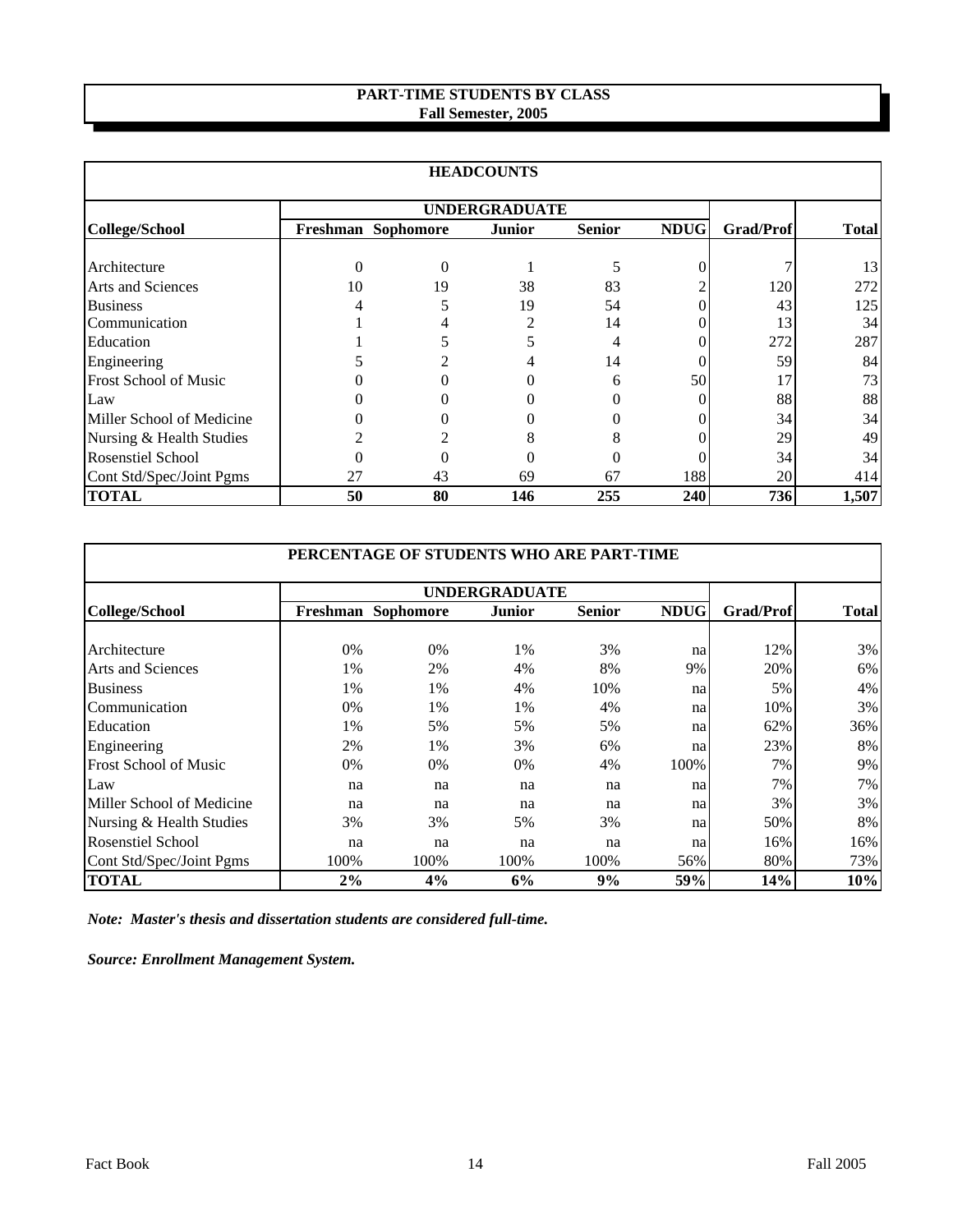# **PERCENTAGE OF STUDENTS WHO ARE PART-TIME BY CLASS Five-Year Trends, Fall Semesters**

|                             | PERCENTAGE OF STUDENTS WHO ARE PART-TIME |      |      |      |      |  |  |  |  |  |
|-----------------------------|------------------------------------------|------|------|------|------|--|--|--|--|--|
| <b>Class</b>                | 2001                                     | 2002 | 2003 | 2004 | 2005 |  |  |  |  |  |
| New Freshman                | 0%                                       | 1%   | 0%   | 1%   | 1%   |  |  |  |  |  |
| New Transfer                | 9%                                       | 10%  | 10%  | 8%   | 9%   |  |  |  |  |  |
| Readmit                     | 38%                                      | 34%  | 41%  | 37%  | 40%  |  |  |  |  |  |
| <b>Continuing DUG</b>       | 6%                                       | 7%   | 7%   | 6%   | 6%   |  |  |  |  |  |
| <b>TOTAL DUG</b>            | 6%                                       | 6%   | 6%   | 6%   | 5%   |  |  |  |  |  |
| Freshman                    | 2%                                       | 3%   | 2%   | 2%   | 2%   |  |  |  |  |  |
| Sophomore                   | 4%                                       | 4%   | 4%   | 4%   | 4%   |  |  |  |  |  |
| Junior                      | 5%                                       | 6%   | 5%   | 6%   | 6%   |  |  |  |  |  |
| Senior                      | 11%                                      | 12%  | 11%  | 9%   | 9%   |  |  |  |  |  |
| <b>NDUG</b>                 | 70%                                      | 72%  | 70%  | 62%  | 59%  |  |  |  |  |  |
| <b>TOTAL UG</b>             | 8%                                       | 9%   | 8%   | 8%   | 7%   |  |  |  |  |  |
| Master's                    | 24%                                      | 27%  | 26%  | 25%  | 24%  |  |  |  |  |  |
| Doctoral                    | 4%                                       | 3%   | 4%   | 4%   | 3%   |  |  |  |  |  |
| Non-Degree Graduate         | 94%                                      | 92%  | 94%  | 92%  | 92%  |  |  |  |  |  |
| Professional                | 4%                                       | 5%   | 5%   | 4%   | 5%   |  |  |  |  |  |
| <b>TOTAL GRAD/PROF</b>      | 16%                                      | 17%  | 17%  | 15%  | 14%  |  |  |  |  |  |
| <b>TOTAL (ALL CLASSES)*</b> | 11%                                      | 12%  | 11%  | 10%  | 10%  |  |  |  |  |  |

*Note: Master's thesis and dissertation students are considered full-time.*

*\* Includes Total UG and Total Grad/Prof.*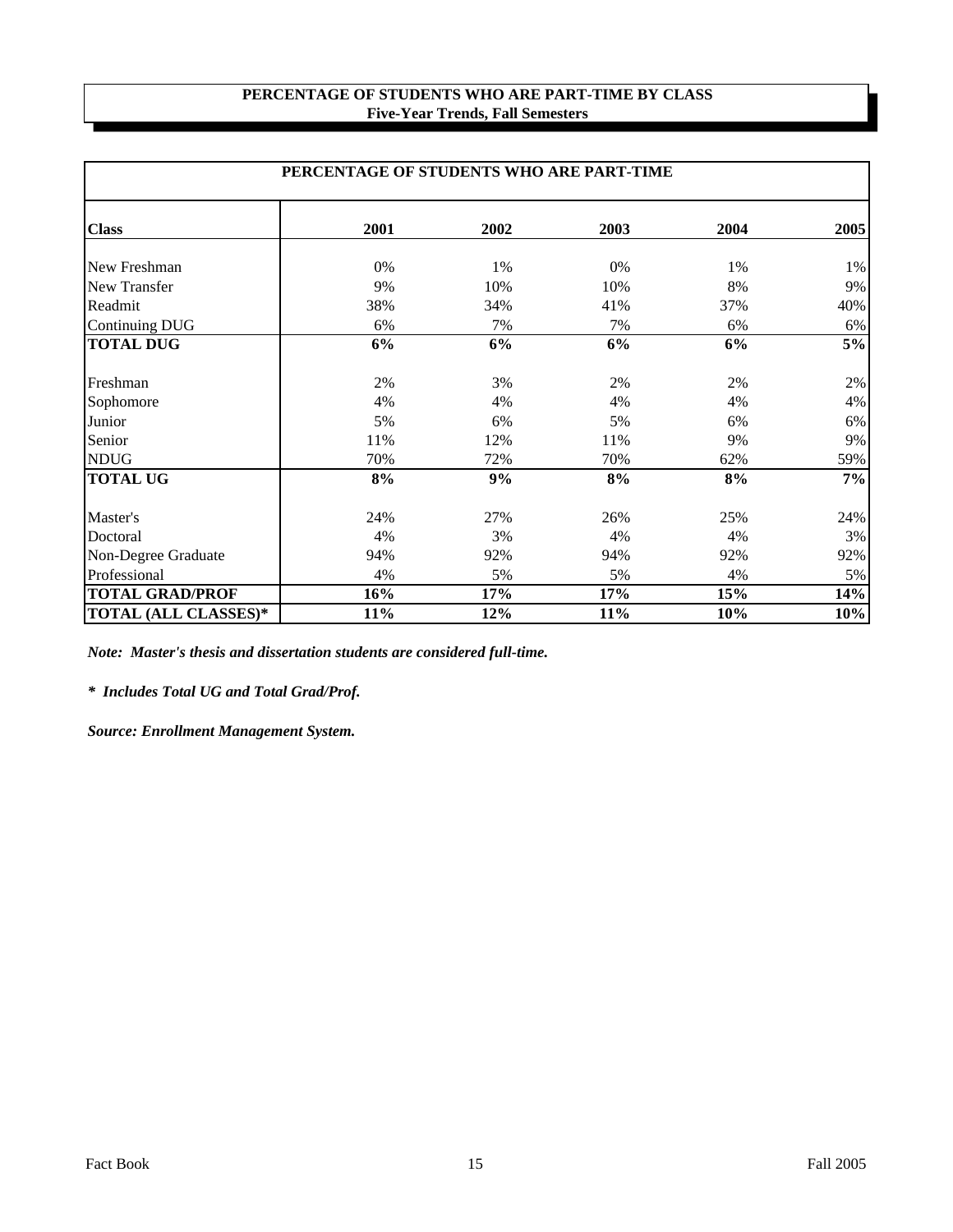# **CREDIT LOAD TAKEN BY CLASS\* Fall Semester, 2005**

|                  |                 |                              | <b>UNDERGRADUATE</b>  |       |                       |         |                       |              |             |  |  |  |
|------------------|-----------------|------------------------------|-----------------------|-------|-----------------------|---------|-----------------------|--------------|-------------|--|--|--|
|                  |                 | <b>NUMBER OF HOURS TAKEN</b> |                       |       |                       |         |                       |              |             |  |  |  |
|                  | $0$ to 6        |                              | 7 to 11               |       | 12 to 18              |         | Over 18               |              | <b>Mean</b> |  |  |  |
| <b>Class</b>     | <b>Students</b> |                              | <b>Hours Students</b> |       | <b>Hours Students</b> |         | <b>Hours Students</b> | <b>Hours</b> | Load        |  |  |  |
|                  |                 |                              |                       |       |                       |         |                       |              |             |  |  |  |
| Freshman         | 37              | 174                          | 13                    | 119   | 2,433                 | 36,617  | 39                    | 756          | 14.9        |  |  |  |
| Sophomore        | 53              | 253                          | 27                    | 242   | 2,096                 | 31,717  | 59                    | 1,144        | 14.9        |  |  |  |
| Junior           | 114             | 556                          | 32                    | 277   | 2,211                 | 33,414  | 99                    | 1,936        | 14.7        |  |  |  |
| Senior           | 185             | 872                          | 78                    | 694   | 2,545                 | 38,034  | 111                   | 2.190        | 14.3        |  |  |  |
| <b>NDUG</b>      | 212             | 711                          | 28                    | 248   | 165                   | 2,207   | $\theta$              |              | 7.8         |  |  |  |
| <b>TOTAL UG</b>  | 601             | 2,566                        | 178                   | 1,580 | 9.450                 | 141,989 | 308                   | 6,026        | 14.4        |  |  |  |
| <b>TOTAL DUG</b> | 389             | 1,855                        | 150                   | 1,332 | 9,285                 | 139,782 | 308                   | 6,026        | 14.7        |  |  |  |

|                  |            | PERCENTAGE BY CREDIT LOAD |          |         |              |  |  |  |  |  |
|------------------|------------|---------------------------|----------|---------|--------------|--|--|--|--|--|
| <b>Class</b>     | $0$ to $6$ | 7 to 11                   | 12 to 18 | Over 18 | <b>Total</b> |  |  |  |  |  |
|                  |            |                           |          |         |              |  |  |  |  |  |
| Freshman         | 1%         | 1%                        | 96%      | 2%      | 100%         |  |  |  |  |  |
| Sophomore        | 2%         | 1%                        | 94%      | 3%      | 100%         |  |  |  |  |  |
| Junior           | 5%         | 1%                        | 90%      | 4%      | 100%         |  |  |  |  |  |
| Senior           | 6%         | 3%                        | 87%      | 4%      | 100%         |  |  |  |  |  |
| <b>NDUG</b>      | 52%        | 7%                        | 41%      | $0\%$   | 100%         |  |  |  |  |  |
| <b>TOTAL UG</b>  | 6%         | 2%                        | 90%      | 3%      | 100%         |  |  |  |  |  |
| <b>TOTAL DUG</b> | 4%         | $1\%$                     | 92%      | 3%      | 100%         |  |  |  |  |  |

|                        |                              |          | <b>GRADUATE AND PROFESSIONAL</b> |       |                           |        |                       |              |              |  |
|------------------------|------------------------------|----------|----------------------------------|-------|---------------------------|--------|-----------------------|--------------|--------------|--|
|                        | <b>NUMBER OF HOURS TAKEN</b> |          |                                  |       |                           |        |                       |              |              |  |
|                        | $\mathbf{0}$                 |          | 1 to 8                           |       | 9 to 12                   |        | Over 12               |              | <b>Mean</b>  |  |
| <b>Class</b>           | <b>Students</b>              |          | <b>Hours Students</b>            |       | <b>Hours Students</b>     |        | <b>Hours Students</b> | <b>Hours</b> | Load         |  |
| Master's               | 33                           | $\Omega$ | 1,084                            | 5,974 | 796                       | 8,194  | 83                    | 1,181        | 7.7          |  |
| Doctoral               | 113                          |          | 465                              | 1,389 | 411                       | 3,999  | 96                    | 1,400        | 6.3          |  |
| Non-Degree Graduate    | 0                            | $\Omega$ | 128                              | 406   | 10                        | 93     | $\Omega$              |              | 3.6          |  |
| Law                    | $\overline{0}$               | 0        | 47                               | 268   | 118                       | 1,363  | 1,118                 | 16,742       | 14.3         |  |
| Medicine--Clinical     | 0                            | 0        | 286                              | 1,696 | 3                         | 36     | 346                   | 8,116        | 15.5         |  |
| <b>TOTAL GRAD/PROF</b> | 146                          | $\bf{0}$ | 2,010                            | 9,733 | 1,338                     | 13,685 | 1,643                 | 27,439       | 9.9          |  |
| <b>TOTAL GRAD</b>      | 146                          | $\bf{0}$ | 1,677                            | 7,769 | 1,217                     | 12,286 | 179                   | 2,581        | 7.0          |  |
|                        |                              |          |                                  |       | PERCENTAGE BY CREDIT LOAD |        |                       |              |              |  |
| <b>Class</b>           | $\mathbf{0}$                 |          | 1 to 8                           |       | 9 to 12                   |        | Over 12               |              | <b>Total</b> |  |
|                        |                              |          |                                  |       |                           |        |                       |              |              |  |
| Master's               | 2%                           |          | 54%                              |       | 40%                       |        | 4%                    |              | 100%         |  |
| Doctoral               | 10%                          |          | 43%                              |       | 38%                       |        | 9%                    |              | 100%         |  |
| Non-Degree Graduate    | 0%                           |          | 93%                              |       | 7%                        |        | 0%                    |              | 100%         |  |
| Law                    | 0%                           |          | 4%                               |       | 9%                        |        | 87%                   |              | 100%         |  |

*\* Includes special plus regular credits taken for both undergraduate and graduate credit.*

*Source: Enrollment Management System.*

Medicine--Clinical 0% 100% 45% 0% 54% 100% **TOTAL GRAD/PROF 3% 39% 26% 32% 100% TOTAL GRAD** 5% 52% 38% 6% 100%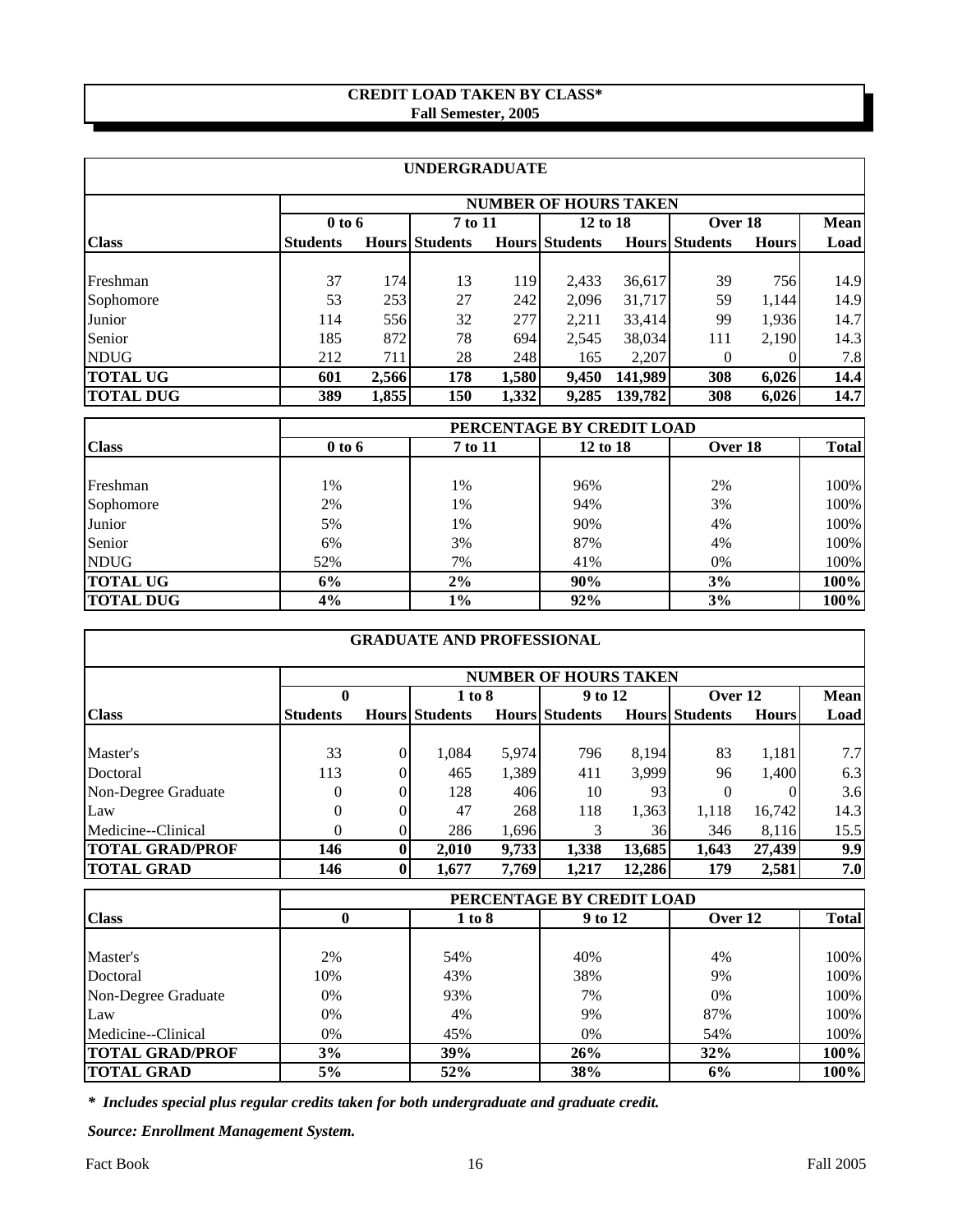# **ENTERING STUDENT CLASSIFICATIONS Fall Semester, 2005**

| <b>UNDERGRADUATE</b>         |            |                      |                |             |                |  |  |  |  |  |
|------------------------------|------------|----------------------|----------------|-------------|----------------|--|--|--|--|--|
|                              |            | DEGREE UNDERGRADUATE |                | <b>NDUG</b> |                |  |  |  |  |  |
|                              | <b>New</b> | <b>New</b>           |                |             |                |  |  |  |  |  |
| <b>College/School</b>        | Freshman   | <b>Transfer</b>      | <b>Readmit</b> | <b>New</b>  | <b>Readmit</b> |  |  |  |  |  |
| Architecture                 | 57         | 20                   |                |             |                |  |  |  |  |  |
| <b>Arts and Sciences</b>     | 1,099      | 231                  | 44             | 15          |                |  |  |  |  |  |
| <b>Business</b>              | 437        | 66                   | 20             |             | 0              |  |  |  |  |  |
| Communication                | 246        | 52                   | 8              |             | 0              |  |  |  |  |  |
| Education                    | 81         | 29                   |                |             | 0              |  |  |  |  |  |
| Engineering                  | 181        | 35                   | Q              |             | 0              |  |  |  |  |  |
| <b>Frost School of Music</b> | 118        | 17                   |                | 50          | 0              |  |  |  |  |  |
| Law                          |            |                      |                |             | 0              |  |  |  |  |  |
| Miller School of Medicine    |            |                      |                |             |                |  |  |  |  |  |
| Nursing & Health Studies     | 54         | 173                  |                |             |                |  |  |  |  |  |
| <b>Rosenstiel School</b>     |            | 0                    |                |             |                |  |  |  |  |  |
| Cont Std/Spec/Joint Pgms     |            | 28                   | 16             | 243         |                |  |  |  |  |  |
| <b>TOTAL</b>                 | 2,276      | 651                  | 106            | 308         | $\bf{0}$       |  |  |  |  |  |

| <b>GRADUATE AND PROFESSIONAL</b> |                 |                |                     |                |  |  |  |  |  |  |
|----------------------------------|-----------------|----------------|---------------------|----------------|--|--|--|--|--|--|
|                                  | <b>GRADUATE</b> |                | <b>PROFESSIONAL</b> |                |  |  |  |  |  |  |
| College/School                   | <b>New</b>      | <b>Readmit</b> | <b>New</b>          | <b>Readmit</b> |  |  |  |  |  |  |
| Architecture                     | 21              |                |                     |                |  |  |  |  |  |  |
| <b>Arts and Sciences</b>         | 152             | 20             |                     |                |  |  |  |  |  |  |
| <b>Business</b>                  | 155             |                |                     |                |  |  |  |  |  |  |
| Communication                    | 50              | 4              |                     |                |  |  |  |  |  |  |
| Education                        | 172             | 29             |                     |                |  |  |  |  |  |  |
| Engineering                      | 56              | 9              |                     |                |  |  |  |  |  |  |
| <b>Frost School of Music</b>     | 69              | h              |                     |                |  |  |  |  |  |  |
| Law                              |                 |                | 542                 |                |  |  |  |  |  |  |
| Miller School of Medicine        | 49              |                | 185                 |                |  |  |  |  |  |  |
| Nursing & Health Studies         | 19              |                |                     |                |  |  |  |  |  |  |
| Rosenstiel School                | 39              | 8              |                     |                |  |  |  |  |  |  |
| Cont Std/Spec/Joint Pgms         | 20              |                |                     |                |  |  |  |  |  |  |
| <b>TOTAL</b>                     | 802             | 88             | 727                 | 13             |  |  |  |  |  |  |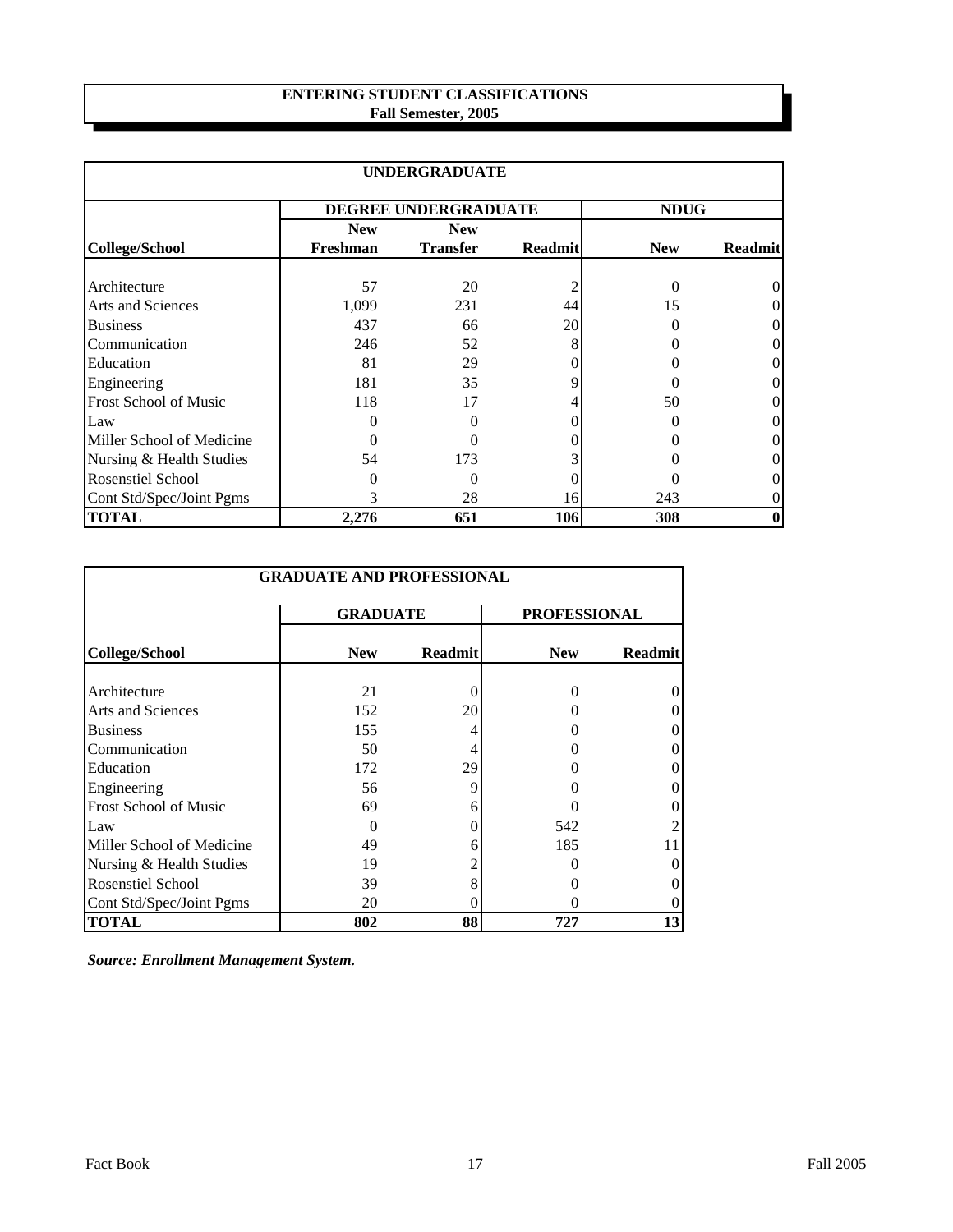# **ENTERING FRESHMEN, TRANSFERS, AND READMITS Five-Year Trends, Fall Semesters**

|                              | <b>NEW FRESHMAN HEADCOUNTS</b> |                |       |       |       |                         |  |  |  |  |  |  |
|------------------------------|--------------------------------|----------------|-------|-------|-------|-------------------------|--|--|--|--|--|--|
| <b>College/School</b>        | 2001                           | 2002           | 2003  | 2004  | 2005  | 4-Year<br><b>Change</b> |  |  |  |  |  |  |
| Architecture                 | 57                             | 69             | 56    | 52    | 57    | $0\%$                   |  |  |  |  |  |  |
| Arts and Sciences*           | 1,095                          | 994            | 1,065 | 1,030 | 1,099 | $0\%$                   |  |  |  |  |  |  |
| <b>Business</b>              | 401                            | 382            | 327   | 358   | 437   | 9%                      |  |  |  |  |  |  |
| Communication                | 239                            | 252            | 234   | 212   | 246   | 3%                      |  |  |  |  |  |  |
| Education                    | 28                             | 36             | 31    | 53    | 81    | 189%                    |  |  |  |  |  |  |
| Engineering                  | 172                            | 196            | 197   | 161   | 181   | $5\%$                   |  |  |  |  |  |  |
| <b>Frost School of Music</b> | 150                            | 117            | 141   | 134   | 118   | $-21%$                  |  |  |  |  |  |  |
| Nursing & Health Studies     | 15                             | 5              | 19    | 35    | 54    | 260%                    |  |  |  |  |  |  |
| Cont Std/Spec/Joint Pgms*    | ↑                              | $\mathfrak{D}$ | 2     |       |       | 50%                     |  |  |  |  |  |  |
| <b>TOTAL</b>                 | 2.159                          | 2.053          | 2.072 | 2.036 | 2,276 | 5%                      |  |  |  |  |  |  |

|                              | <b>NEW TRANSFER HEADCOUNTS</b> |      |      |      |      |               |  |  |  |  |  |  |
|------------------------------|--------------------------------|------|------|------|------|---------------|--|--|--|--|--|--|
|                              |                                |      |      |      |      | 4-Yearl       |  |  |  |  |  |  |
| College/School               | 2001                           | 2002 | 2003 | 2004 | 2005 | <b>Change</b> |  |  |  |  |  |  |
| Architecture                 | 13                             | 10   | 13   |      | 20   | 54%           |  |  |  |  |  |  |
| Arts and Sciences*           | 181                            | 253  | 262  | 294  | 231  | 28%           |  |  |  |  |  |  |
| <b>Business</b>              | 132                            | 91   | 88   | 96   | 66   | $-50%$        |  |  |  |  |  |  |
| Communication                | 79                             | 47   | 60   | 82   | 52   | $-34%$        |  |  |  |  |  |  |
| Education                    | 11                             | 10   | 20   | 39   | 29   | 164%          |  |  |  |  |  |  |
| Engineering                  | 34                             | 45   | 28   | 33   | 35   | $3\%$         |  |  |  |  |  |  |
| <b>Frost School of Music</b> | 32                             | 23   | 17   | 21   | 17   | $-47%$        |  |  |  |  |  |  |
| Nursing & Health Studies     | 69                             | 47   | 57   | 124  | 173  | 151%          |  |  |  |  |  |  |
| Cont Std/Spec/Joint Pgms*    | 22                             | 29   | 30   | 21   | 28   | 27%           |  |  |  |  |  |  |
| <b>TOTAL</b>                 | 573                            | 555  | 575  | 721  | 651  | 14%           |  |  |  |  |  |  |

| <b>DUG READMIT HEADCOUNTS</b> |      |      |      |      |      |                         |  |  |  |
|-------------------------------|------|------|------|------|------|-------------------------|--|--|--|
| College/School                | 2001 | 2002 | 2003 | 2004 | 2005 | 4-Year<br><b>Change</b> |  |  |  |
|                               |      |      |      |      |      |                         |  |  |  |
| Architecture                  |      |      |      |      |      | 0%                      |  |  |  |
| Arts and Sciences*            | 44   | 58   | 55   | 49   | 44   | 0%                      |  |  |  |
| <b>Business</b>               | 19   | 22   | 17   | 29   | 20   | 5%                      |  |  |  |
| Communication                 |      | 12   | 11   |      |      | $-11\%$                 |  |  |  |
| Education                     |      |      | 6    |      |      | $-100%$                 |  |  |  |
| Engineering                   |      |      |      |      |      | 0%                      |  |  |  |
| <b>Frost School of Music</b>  |      |      |      |      |      | 33%                     |  |  |  |
| Nursing & Health Studies      | 12   |      |      |      |      | $-75%$                  |  |  |  |
| Cont Std/Spec/Joint Pgms*     | 10   | 13   | 8    | 10   | 16   | 60%                     |  |  |  |
| <b>TOTAL</b>                  | 112  | 143  | 109  | 124  | 106  | $-5%$                   |  |  |  |

*Note: Law, Medicine, and Rosenstiel School of Marine and Atmospheric Science have no degree undergraduates.*

*\* International Studies became part of Arts and Sciences in 2002. Continuing Studies changed from a School to a division in 2003, and its students appear under "Cont Std/Spec/Joint Pgms."*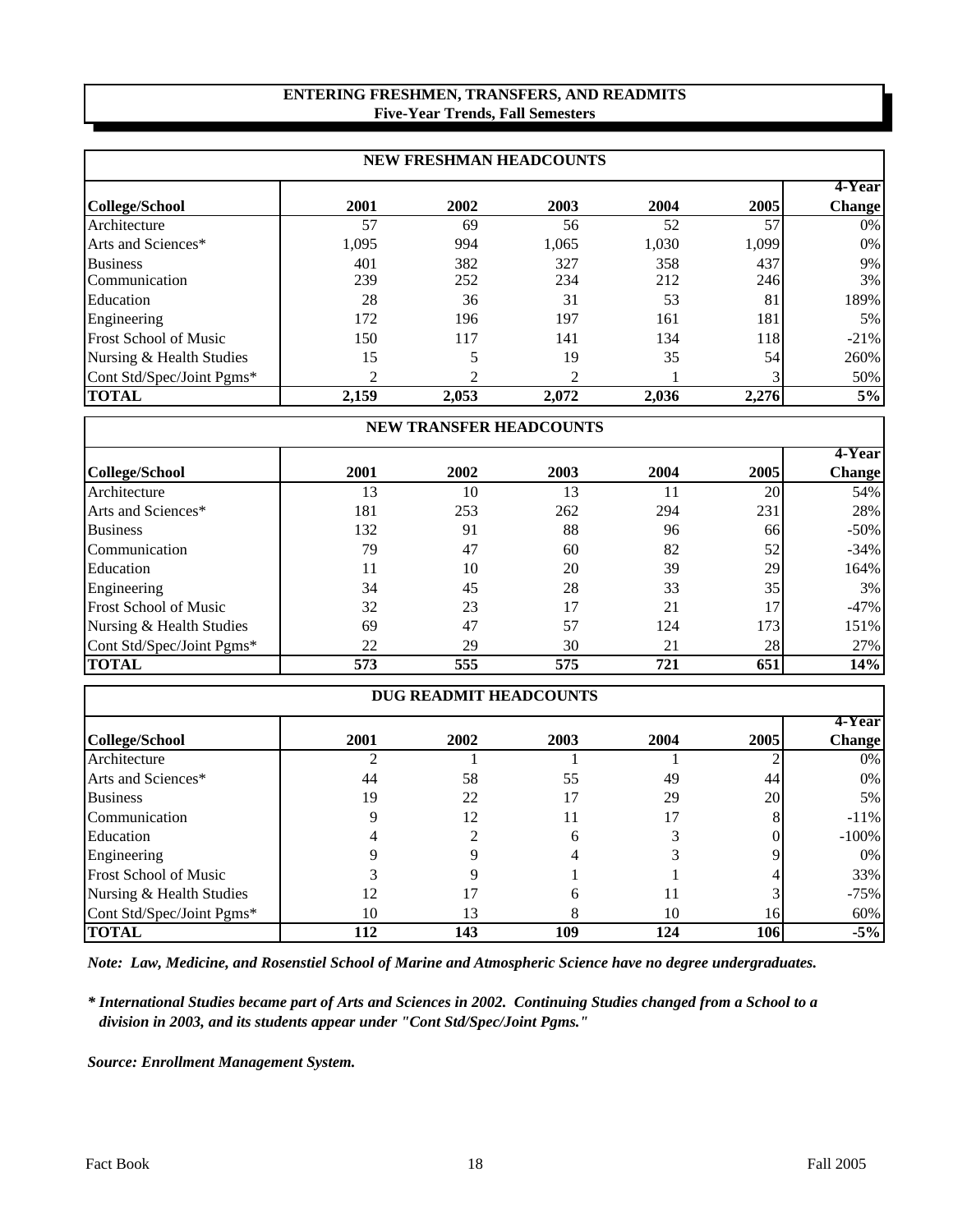# **ENTERING GRADUATE AND PROFESSIONAL STUDENTS Five-Year Trends, Fall Semesters**

| <b>HEADCOUNTS</b>            |       |       |       |       |       |                          |  |  |  |
|------------------------------|-------|-------|-------|-------|-------|--------------------------|--|--|--|
| <b>College/School</b>        | 2001  | 2002  | 2003  | 2004  | 2005  | 4-Yearl<br><b>Change</b> |  |  |  |
| Architecture                 | 21    | 26    | 36    | 17    | 21    | $0\%$                    |  |  |  |
| Arts and Sciences*           | 162   | 117   | 141   | 145   | 152   | $-6\%$                   |  |  |  |
| <b>Business</b>              | 263   | 243   | 161   | 180   | 155   | $-41%$                   |  |  |  |
| Communication                | 51    | 50    | 46    | 59    | 50    | $-2\%$                   |  |  |  |
| Education                    | 140   | 222   | 225   | 140   | 172   | 23%                      |  |  |  |
| Engineering                  | 44    | 46    | 49    | 46    | 56    | 27%                      |  |  |  |
| <b>Frost School of Music</b> | 76    | 75    | 66    | 74    | 69    | $-9\%$                   |  |  |  |
| Law                          | 511   | 544   | 526   | 543   | 542   | $6\%$                    |  |  |  |
| Miller School of Medicine    | 180   | 192   | 201   | 212   | 234   | 30%                      |  |  |  |
| Nursing & Health Studies     | 19    | 14    | 9     | 19    | 19    | $0\%$                    |  |  |  |
| <b>Rosenstiel School</b>     | 39    | 35    | 42    | 33    | 39    | $0\%$                    |  |  |  |
| Cont Std/Spec/Joint Pgms*    | 19    | 24    | 24    | 13    | 20    | $5\%$                    |  |  |  |
| <b>TOTAL</b>                 | 1,525 | 1,588 | 1,526 | 1,481 | 1,529 | 0%                       |  |  |  |

*\* International Studies became part of Arts and Sciences in 2002. Continuing Studies changed from a School to a division in 2003, and its students appear under "Cont Std/Spec/Joint Pgms."*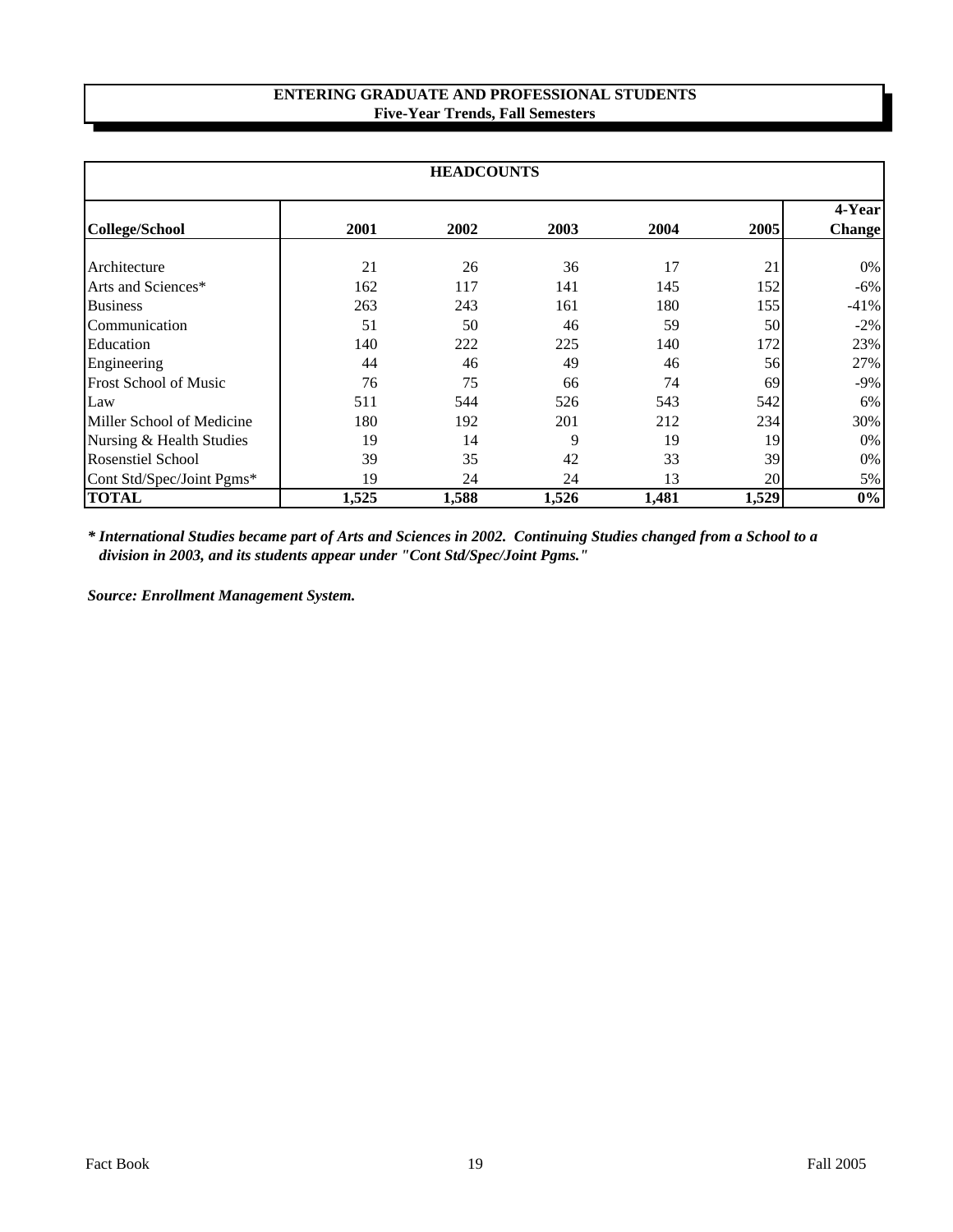#### **ADMISSIONS DATA - OFFICIAL SAT, ACT, AND HIGH SCHOOL PERCENTILE Five-Year Trends, Fall Semester**

|                                   | <b>Test Scores</b> |       |       |       |       |
|-----------------------------------|--------------------|-------|-------|-------|-------|
| <b>Official SAT*</b>              | 2001               | 2002  | 2003  | 2004  | 2005  |
| 75th Percentile                   | 1290               | 1310  | 1330  | 1340  | 1350  |
| Mean Official SAT Combined        | 1202               | 1216  | 1230  | 1250  | 1258  |
| 125th Percentile                  | 1110               | 1130  | 1130  | 1160  | 1180  |
| Number Included in Computation    | 1,697              | 1,606 | 1,596 | 1,577 | 1,780 |
| Percent of New Freshmen Reporting | 78%                | 78%   | 77%   | 77%   | 78%   |

| <b>Official ACT Enhanced*</b>     | 2001 | 2002 | 2003 | 2004 | 2005 |
|-----------------------------------|------|------|------|------|------|
| 75th Percentile                   | 29.0 | 30.0 | 30.0 | 30.0 | 30.0 |
| Mean of Official Enhanced ACT     | 26.5 | 27.2 | 27.6 | 27.5 | 27.7 |
| 25th Percentile                   | 24.0 | 25.0 | 25.0 | 25.0 | 26.0 |
| Number Included in Computation    | 429  | 415  | 442  | 433  | 463  |
| Percent of New Freshmen Reporting | 20%  | 20%  | 21%  | 21%  | 20%  |

| <b>High School Performance</b>    |       |       |       |       |       |  |  |  |  |  |  |
|-----------------------------------|-------|-------|-------|-------|-------|--|--|--|--|--|--|
| <b>High School Percentile*</b>    | 2001  | 2002  | 2003  | 2004  | 2005  |  |  |  |  |  |  |
| Mean High School Percentile       | 86.0  | 87.6  | 88.1  | 88.4  | 88.8  |  |  |  |  |  |  |
| Top 5%                            | 31%   | 34%   | 37%   | 41%   | 40%   |  |  |  |  |  |  |
| Next 5%                           | 20%   | 21%   | 24%   | 21%   | 22%   |  |  |  |  |  |  |
| 2nd Decile                        | 24%   | 24%   | 20%   | 21%   | 20%   |  |  |  |  |  |  |
| 3rd Decile                        | 13%   | 13%   | 11%   | 8%    | 11%   |  |  |  |  |  |  |
| 4th Decile                        | 6%    | 5%    | 4%    | 4%    | 4%    |  |  |  |  |  |  |
| Below 4th Decile                  | 6%    | 4%    | 4%    | 4%    | 3%    |  |  |  |  |  |  |
| Number Included in Computation    | 1,423 | 1,356 | 1,339 | 1,315 | 1,307 |  |  |  |  |  |  |
| Percent of New Freshmen Reporting | 66%   | 66%   | 64%   | 64%   | 57%   |  |  |  |  |  |  |

*\* Data in this table are based on the CDS methodology, which reports data for all first-time students who began their studies in the reported fall plus those starting in the prior summer.*

*Note: "Official SAT," used for the first time in 2004, excludes scores for students who performed better on their ACT. Prior-year data have been converted, included the recentering of scores to conform to changes made by ETS in 1996. "Official ACT Enhanced," used for the first time in 2004, excludes scores for students who perfom better on their SAT. Prior-year data have been converted, including modification to conform to changes made by ACT in 1990.*

*Source: Student Admission File*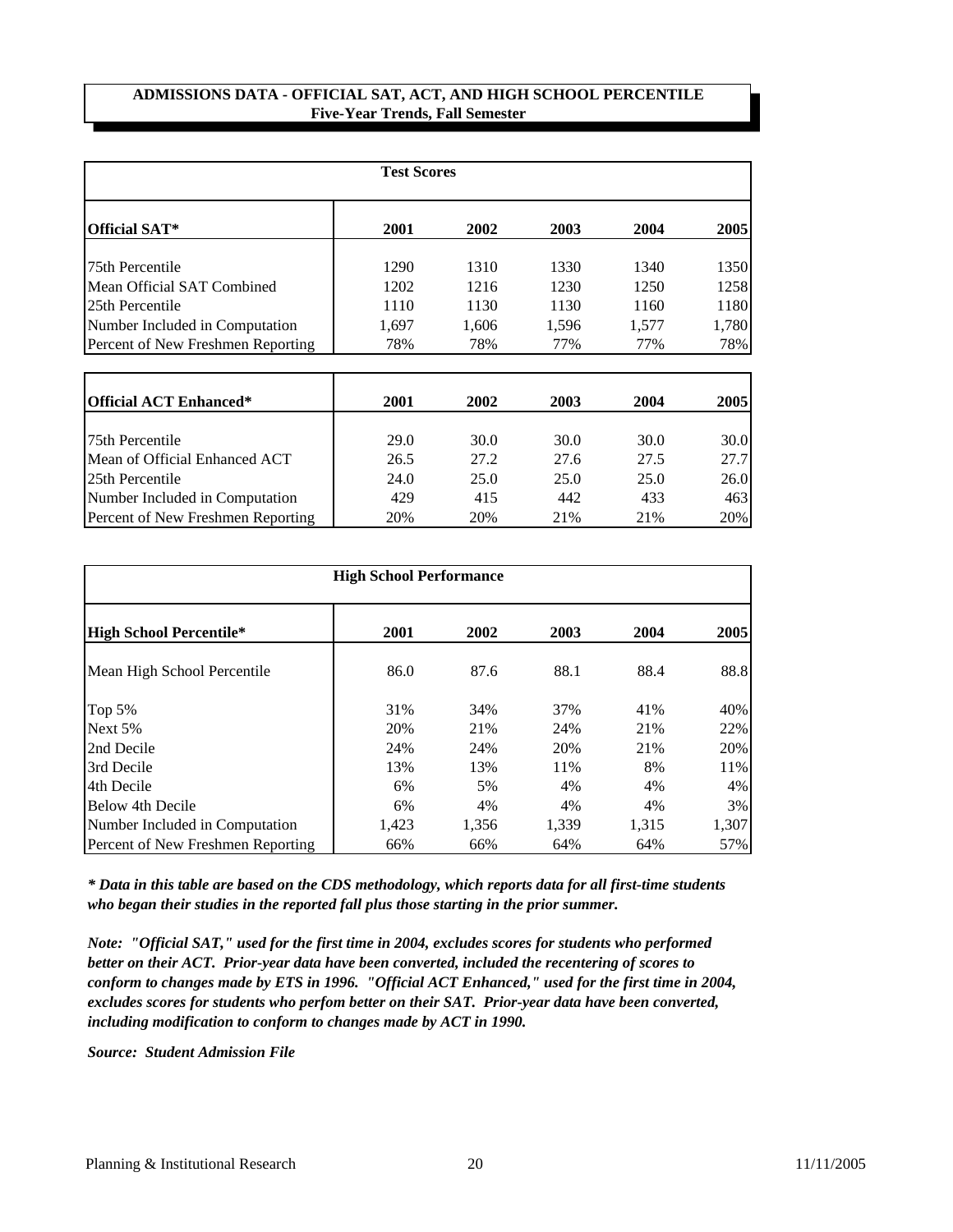## **UNDERGRADUATE HEADCOUNTS BY MAJOR FOR EACH SCHOOL Fall Semester, 2005**

|                  |                                         |            |                  |                  | <b>UNDERGRADUATE</b> |                  |                |                  |                |
|------------------|-----------------------------------------|------------|------------------|------------------|----------------------|------------------|----------------|------------------|----------------|
| <b>Major</b>     |                                         | <b>CIP</b> |                  |                  |                      |                  |                |                  | <b>TOTAL</b>   |
| Code             | <b>Major Name</b>                       | Code       | Fr               | S <sub>o</sub>   | Jr                   | Sr               |                | DUG NDUG         | $UG*$          |
|                  | <b>ARCHITECTURE</b>                     |            |                  |                  |                      |                  |                |                  |                |
|                  |                                         |            |                  |                  |                      |                  |                |                  |                |
| <b>ARC</b>       | Architecture                            | 04.0201    | 58               | 55               | 71                   | 146              | 330            | 0                | 330            |
| <b>TOTAL</b>     |                                         |            | 58               | 55               | 71                   | 146              | 330            | $\bf{0}$         | 330            |
|                  |                                         |            |                  |                  |                      |                  |                |                  |                |
|                  | <b>ARTS AND SCIENCES</b>                |            |                  |                  |                      |                  |                |                  |                |
| AMS              | <b>American Studies</b>                 | 05.0102    | 1                | 1                | 4                    | 6                | 12             | $\boldsymbol{0}$ | 12             |
| <b>APY</b>       | Anthropology                            | 45.0201    | $\overline{c}$   | 6                | 14                   | 18               | 40             | $\boldsymbol{0}$ | 40             |
| <b>ART</b>       | Art                                     | 50.0701    | 6                | 7                | 10                   | 18               | 41             | $\boldsymbol{0}$ | 41             |
| <b>ARTH</b>      | Art History                             | 50.0703    | $\overline{c}$   | 5                | 9                    | 14               | 30             | $\boldsymbol{0}$ | 30             |
| <b>ARTS</b>      | Studio Art                              | 50.0702    | $\overline{7}$   | 14               | 20                   | 47               | 88             | $\boldsymbol{0}$ | 88             |
| ART1             | Painting                                | 50.0708    | $\overline{0}$   | $\mathbf{1}$     | $\overline{2}$       | 1                | 4              | $\boldsymbol{0}$ | $\overline{4}$ |
| ART <sub>2</sub> | Sculpture                               | 50.0709    | $\overline{0}$   | 1                | 1                    | $\mathbf{1}$     | 3              | $\boldsymbol{0}$ | $\mathfrak{Z}$ |
| ART3             | Printmaking                             | 50.0710    | $\overline{0}$   | $\boldsymbol{0}$ | $\overline{0}$       | $\mathbf{1}$     | $\mathbf{1}$   | $\boldsymbol{0}$ | $\mathbf{1}$   |
| ART4             | Graphic Design/Illustration             | 50.0409    | $\overline{0}$   | 3                | 6                    | 13               | 22             | $\boldsymbol{0}$ | 22             |
| ART5             | Photography                             | 50.0605    | $\mathbf{1}$     | $\mathbf{1}$     | 1                    | $\boldsymbol{0}$ | 3              | $\boldsymbol{0}$ | $\mathfrak{Z}$ |
| ART6             | Ceramics                                | 50.0711    | $\boldsymbol{0}$ | $\boldsymbol{0}$ | $\mathbf{1}$         | 1                | $\overline{2}$ | $\boldsymbol{0}$ | $\overline{2}$ |
| <b>BCH</b>       | Biochemistry                            | 26.0202    | 31               | 21               | 22                   | 31               | 105            | $\boldsymbol{0}$ | 105            |
| BIL              | <b>Biology</b>                          | 26.0101    | 224              | 185              | 217                  | 212              | 838            | $\boldsymbol{0}$ | 838            |
| <b>BLAR</b>      | <b>Liberal Arts</b>                     | 24.0102    | $\boldsymbol{0}$ | 13               | 24                   | 34               | 71             | 0                | 71             |
| CAS              | Caribbean Afro Amer Studies             | 05.0201    | $\theta$         | $\mathbf{1}$     | $\mathbf{1}$         | 7                | 9              | $\boldsymbol{0}$ | 9              |
| <b>CHM</b>       | Chemistry                               | 40.0501    | 30               | 10               | 16                   | 23               | 79             | $\boldsymbol{0}$ | 79             |
| <b>CRI</b>       | Criminology                             | 45.0401    | 21               | 36               | 51                   | 54               | 162            | $\boldsymbol{0}$ | 162            |
| <b>CSC</b>       | <b>Computer Science</b>                 | 11.0701    | 15               | 10               | 15                   | 25               | 65             | 0                | 65             |
| <b>ECOA</b>      | Economics                               | 45.0601    | 7                | 15               | 39                   | 37               | 98             | $\boldsymbol{0}$ | 98             |
| <b>ECS</b>       | Ecosystem Science & Policy              | 26.1301    | 5                | 6                | 6                    | $\overline{c}$   | 19             | $\boldsymbol{0}$ | 19             |
| <b>ELE</b>       | <b>Elementary Education</b>             | 13.1202    | $\boldsymbol{0}$ | $\boldsymbol{0}$ | $\overline{c}$       | $\boldsymbol{0}$ | $\overline{2}$ | $\boldsymbol{0}$ | $\sqrt{2}$     |
| <b>ENG</b>       | English                                 | 23.0101    | 19               | 55               | 111                  | 115              | 300            | $\boldsymbol{0}$ | 300            |
| <b>ENS</b>       | <b>Environmental Science</b>            | 14.1401    | $\boldsymbol{0}$ | 1                | 2                    | 1                | 4              | 0                | $\overline{4}$ |
| <b>EPL</b>       | <b>Environmental Planning</b>           | 44.0501    | $\overline{0}$   | $\boldsymbol{0}$ | $\overline{0}$       | 1                | 1              | $\boldsymbol{0}$ | 1              |
| <b>EXP</b>       | <b>Exercise Physiology</b>              | 31.0505    | $\overline{0}$   | 1                | $\overline{2}$       | $\overline{c}$   | 5              | 0                | 5              |
| <b>FRE</b>       | French                                  | 16.0901    | 3                | 7                | 6                    | 8                | 24             | $\boldsymbol{0}$ | 24             |
| <b>GEG</b>       | Geography                               | 45.0701    | $\boldsymbol{0}$ | 5                | 14                   | 18               | 37             | $\boldsymbol{0}$ | 37             |
| <b>GER</b>       | German                                  | 16.0501    | 1                | $\overline{c}$   | 3                    | 4                | 10             | 0                | 10             |
| <b>GSC</b>       | <b>Geological Sciences</b>              | 40.0601    | $\overline{c}$   | $\mathbf{1}$     | 1                    | 3                | 7              | 0                | $\tau$         |
| <b>HIS</b>       | History                                 | 54.0101    | 8                | 21               | 42                   | 49               | 120            | 0                | 120            |
| <b>HPA</b>       | Pre-Physician's Assistant               | 51.1102    | 1                | $\boldsymbol{0}$ | $\overline{c}$       | 4                | 7              | $\boldsymbol{0}$ | 7              |
| <b>HPF</b>       | Pre-Forensics                           | 51.1199    | $\boldsymbol{0}$ | $\,8$            | 4                    | 11               | 23             | $\boldsymbol{0}$ | 23             |
| <b>HSB</b>       | Health Sciences/Business Administration | 51.9999    | $\mathbf{1}$     | $\sqrt{2}$       | $\overline{c}$       | $\overline{c}$   | 7              | $\boldsymbol{0}$ | 7              |
| <b>HSC</b>       | <b>Health Sciences</b>                  | 51.9999    | $\mathbf{1}$     | 3                | $\overline{c}$       | 15               | 21             | $\boldsymbol{0}$ | 21             |
| <b>INSA</b>      | <b>International Studies</b>            | 45.0901    | 40               | 47               | 50                   | 72               | 209            | $\boldsymbol{0}$ | 209            |
| $\rm JUS$        | Judaic Studies                          | 38.0206    | $\overline{0}$   | $\sqrt{2}$       | $\mathfrak{2}$       | 7                | 11             | $\boldsymbol{0}$ | 11             |
| LAS              | Latin American Studies                  | 05.0107    | 4                | 3                | 12                   | 3                | 22             | 0                | $22\,$         |
| <b>MEI</b>       | <b>Medical Informatics</b>              | 51.1199    | $\boldsymbol{0}$ | $\boldsymbol{0}$ | $\mathbf{1}$         | $\boldsymbol{0}$ | $\mathbf{1}$   | $\boldsymbol{0}$ | $\mathbf{1}$   |
| MIC              | Microbiology                            | 26.0503    | 14               | 25               | 24                   | 30               | 93             | $\boldsymbol{0}$ | 93             |
| <b>MRT</b>       | Meteorology                             | 40.0404    | $\boldsymbol{0}$ | $\mathbf{1}$     | $\mathbf{1}$         | $\boldsymbol{0}$ | 2              | $\boldsymbol{0}$ | $\mathfrak{2}$ |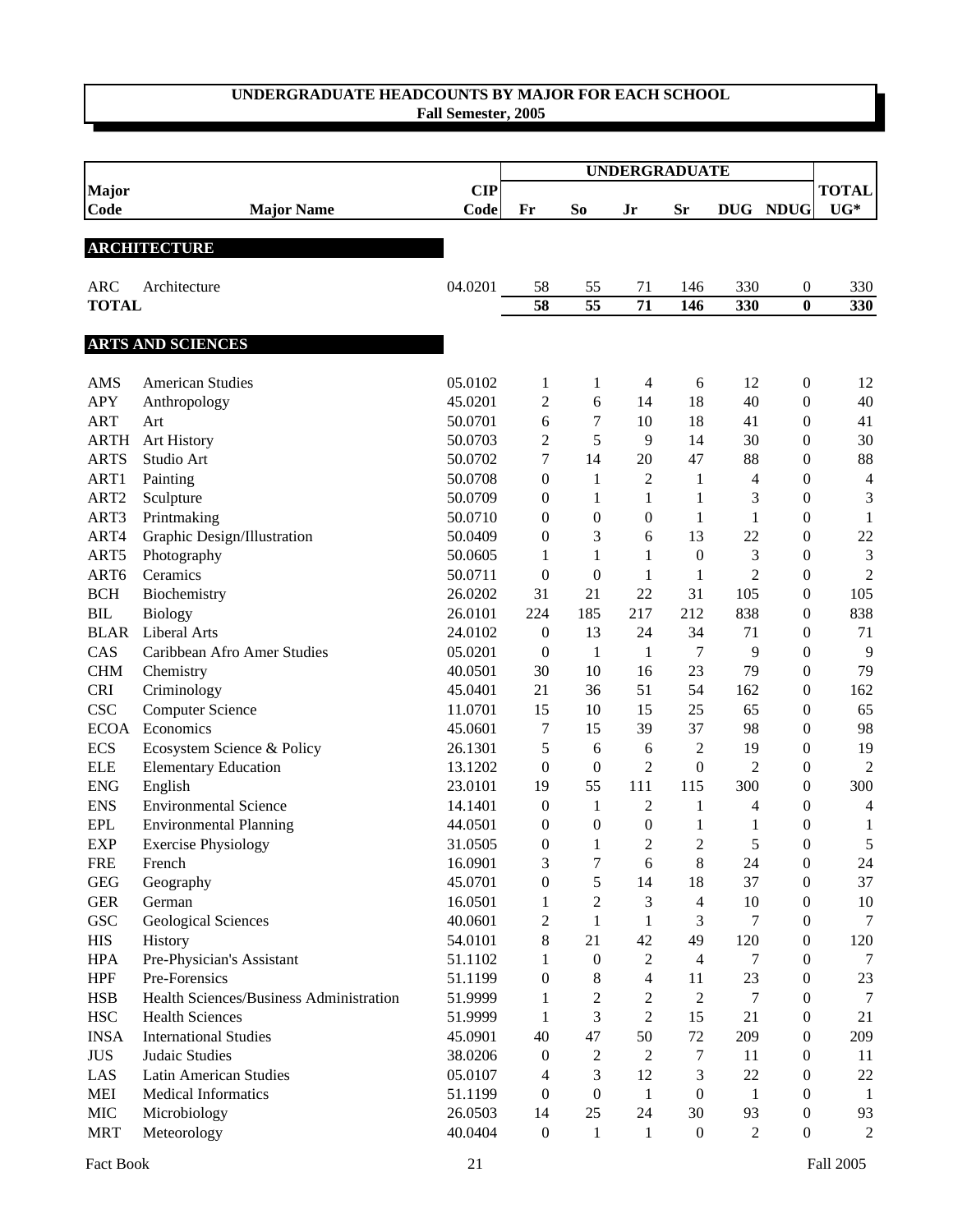## **UNDERGRADUATE HEADCOUNTS BY MAJOR FOR EACH SCHOOL Fall Semester, 2005**

|                             |                                             |                    |                  |                  |                  |                          |                | <b>UNDERGRADUATE</b> |                       |  |  |  |
|-----------------------------|---------------------------------------------|--------------------|------------------|------------------|------------------|--------------------------|----------------|----------------------|-----------------------|--|--|--|
| <b>Major</b><br>Code        | <b>Major Name</b>                           | <b>CIP</b><br>Code | Fr               | S <sub>o</sub>   | Jr               | <b>Sr</b>                |                | DUG NDUG             | <b>TOTAL</b><br>$UG*$ |  |  |  |
|                             |                                             |                    |                  |                  |                  |                          |                |                      |                       |  |  |  |
| <b>MSA</b>                  | Marine Science Affairs                      | 03.0201            | 3                | 7                | 10               | 13                       | 33             | $\boldsymbol{0}$     | 33                    |  |  |  |
| <b>MSB</b>                  | Marine Science, Biology                     | 26.1302            | 72               | 56               | 30               | 55                       | 213            | $\boldsymbol{0}$     | 213                   |  |  |  |
| <b>MSC</b>                  | Marine Science                              | 40.0607            | $\boldsymbol{2}$ | $\mathbf{1}$     | $\mathbf{1}$     | $\boldsymbol{0}$         | 4              | $\boldsymbol{0}$     | $\overline{4}$        |  |  |  |
| <b>MSG</b>                  | Marine Science, Geology                     | 40.0699            | 3                | $\overline{c}$   | 6                | $\boldsymbol{2}$         | 13             | $\boldsymbol{0}$     | 13                    |  |  |  |
| <b>MSM</b>                  | Meteorology/Mathematics                     | 40.0401            | 9                | 8                | 8                | 5                        | 30             | $\boldsymbol{0}$     | 30                    |  |  |  |
| <b>MSP</b>                  | Marine Science, Physics                     | 40.0899            | $\overline{c}$   | $\boldsymbol{0}$ | $\boldsymbol{0}$ | $\boldsymbol{0}$         | $\overline{c}$ | $\boldsymbol{0}$     | $\overline{c}$        |  |  |  |
| <b>MSX</b>                  | Marine Science, Chemistry                   | 40.0607            | $\mathbf{0}$     | $\mathbf{1}$     | $\overline{4}$   | $\mathbf{1}$             | 6              | $\boldsymbol{0}$     | 6                     |  |  |  |
| <b>MTH</b>                  | Mathematics                                 | 27.0101            | $\overline{7}$   | $\tau$           | 26               | 25                       | 65             | $\boldsymbol{0}$     | 65                    |  |  |  |
| <b>NEUB</b>                 | Neuroscience/Neurobiology                   | 30.2401            | 18               | 23               | 18               | 20                       | 79             | $\boldsymbol{0}$     | 79                    |  |  |  |
| <b>NEUP</b>                 | Neuroscience/Psychobiology                  | 30.2401            | 16               | 16               | 19               | 36                       | 87             | $\boldsymbol{0}$     | 87                    |  |  |  |
| <b>NEUX</b>                 | Neuroscience                                | 30.2401            | 5                | 6                | $\overline{c}$   | $\boldsymbol{0}$         | 13             | $\boldsymbol{0}$     | 13                    |  |  |  |
| PHI                         | Philosophy                                  | 38.0101            | $\overline{c}$   | $\,8$            | 19               | 18                       | 47             | $\boldsymbol{0}$     | 47                    |  |  |  |
| <b>PHY</b>                  | Physics                                     | 40.0801            | 6                | 3                | 4                | 18                       | 31             | $\boldsymbol{0}$     | 31                    |  |  |  |
| <b>PLW</b>                  | Pre-Law                                     | 22.0001            | $\overline{0}$   | 1                | $\overline{0}$   | $\boldsymbol{0}$         | 1              | $\boldsymbol{0}$     | 1                     |  |  |  |
| <b>PMD</b>                  | Pre-Med                                     | 51.1102            | $\theta$         | $\boldsymbol{0}$ | $\boldsymbol{0}$ | $\mathbf{1}$             | 1              | $\boldsymbol{0}$     | 1                     |  |  |  |
| <b>POL</b>                  | <b>Political Science</b>                    | 45.1001            | 46               | 73               | 101              | 115                      | 335            | $\boldsymbol{0}$     | 335                   |  |  |  |
| PPH                         | Pre-Pharmacy                                | 51.1103            | $\mathbf{1}$     | 8                | 5                | 8                        | 22             | $\boldsymbol{0}$     | 22                    |  |  |  |
| <b>PPT</b>                  | Pre-Physical Therapy                        | 51.1199            | $\overline{c}$   | 18               | 10               | 17                       | 47             | $\boldsymbol{0}$     | 47                    |  |  |  |
| <b>PPY</b>                  | <b>Environmental Policy</b>                 | 44.0501            | $\boldsymbol{0}$ | $\boldsymbol{0}$ | $\boldsymbol{0}$ | $\mathbf{1}$             | $\mathbf{1}$   | $\boldsymbol{0}$     | $\mathbf{1}$          |  |  |  |
| <b>PSY</b>                  | Psychology                                  | 42.0101            | 86               | 136              | 190              | 243                      | 655            | $\boldsymbol{0}$     | 655                   |  |  |  |
| <b>REL</b>                  | Religious Studies                           | 38.0201            | $\mathbf{1}$     | 3                | 17               | 32                       | 53             | $\boldsymbol{0}$     | 53                    |  |  |  |
| SOC                         | Sociology                                   | 45.1101            | 3                | 18               | 40               | 43                       | 104            | $\mathbf{0}$         | 104                   |  |  |  |
| <b>SPA</b>                  | Spanish                                     | 16.0905            | 13               | 18               | 33               | 29                       | 93             | $\mathbf{0}$         | 93                    |  |  |  |
| <b>THA</b>                  | <b>Theatre Arts</b>                         | 50.0501            | 26               | 26               | 44               | 50                       | 146            | $\boldsymbol{0}$     | 146                   |  |  |  |
| <b>UAS</b>                  | Undeclared Arts and Science                 | 24.0101            | 430              | 173              | 55               | 14                       | 672            | 22                   | 694                   |  |  |  |
| <b>WST</b>                  | <b>Women's Studies</b>                      | 05.0207            | $\theta$         | $\boldsymbol{0}$ | 1                | 7                        | 8              | $\boldsymbol{0}$     | 8                     |  |  |  |
| <b>TOTAL</b>                |                                             |                    | 1,199            | 1,132            | 1,385            | 1,643                    | 5,359          | 22                   | 5,381                 |  |  |  |
| <b>BUSINESS</b>             |                                             |                    |                  |                  |                  |                          |                |                      |                       |  |  |  |
| <b>ACC</b>                  | Accounting                                  | 52.0301            | 32               | 41               | 61               | 101                      | 235            | $\boldsymbol{0}$     | 235                   |  |  |  |
| <b>BMO</b>                  | <b>Business Management and Organization</b> | 52.0201            | 102              | 84               | 120              | 132                      | 438            | $\mathbf{0}$         | 438                   |  |  |  |
| <b>BSL</b>                  | <b>Business Law</b>                         | 22.0000            | $\boldsymbol{0}$ | $\boldsymbol{0}$ | $\mathbf{1}$     | $\mathbf{1}$             | $\sqrt{2}$     | $\boldsymbol{0}$     | $\overline{c}$        |  |  |  |
| <b>CIS</b>                  | <b>Computer Information Systems</b>         | 11.0401            | $\overline{c}$   | $\boldsymbol{7}$ | 5                | 22                       | 36             | $\boldsymbol{0}$     | 36                    |  |  |  |
| ECO                         | Economics                                   | 52.0601            | 19               | 13               | 21               | 23                       | 76             | $\boldsymbol{0}$     | 76                    |  |  |  |
| <b>ENT</b>                  | Entrepreneurship                            | 52.0701            | 25               | 34               | 35               | 44                       | 138            | $\boldsymbol{0}$     | 138                   |  |  |  |
| $\boldsymbol{\mathsf{FIN}}$ | Finance                                     | 52.0801            | 45               | 68               | 105              | 151                      | 369            | $\boldsymbol{0}$     | 369                   |  |  |  |
| <b>HRM</b>                  | Human Resources Management                  | 52.1001            | $\boldsymbol{0}$ | $\mathfrak{Z}$   | 10               | $\overline{4}$           | 17             | 0                    | 17                    |  |  |  |
| $\text{IFM}\xspace$         | <b>International Finance and Marketing</b>  | 52.1101            | 55               | 48               | 36               | 51                       | 190            | $\boldsymbol{0}$     | 190                   |  |  |  |
| <b>LST</b>                  | <b>Legal Studies</b>                        | 22.0000            | 14               | 24               | 36               | 36                       | 110            | $\boldsymbol{0}$     | 110                   |  |  |  |
| <b>MAS</b>                  | <b>Management Science</b>                   | 52.1301            | 9                | $\tau$           | 2                | 2                        | 20             | $\boldsymbol{0}$     | 20                    |  |  |  |
| <b>MKT</b>                  | Marketing                                   | 52.1401            | 46               | 45               | 72               | 111                      | 274            | $\boldsymbol{0}$     | 274                   |  |  |  |
| <b>POLB</b>                 | <b>Political Science</b>                    | 45.1001            | 5                | 13               | 5                | 12                       | 35             | $\boldsymbol{0}$     | 35                    |  |  |  |
| <b>SYA</b>                  | <b>System Analysis</b>                      | 11.0501            | $\boldsymbol{0}$ | $\boldsymbol{0}$ | 1                | $\overline{\mathcal{L}}$ | 5              | $\boldsymbol{0}$     | 5                     |  |  |  |
| UBU                         | <b>Undeclared Business</b>                  | 52.0299            | 147              | 103              | 40               | 1                        | 291            | $\boldsymbol{0}$     | 291                   |  |  |  |
| <b>TOTAL</b>                |                                             |                    | 501              | 490              | 550              | 695                      | 2,236          | $\pmb{0}$            | 2,236                 |  |  |  |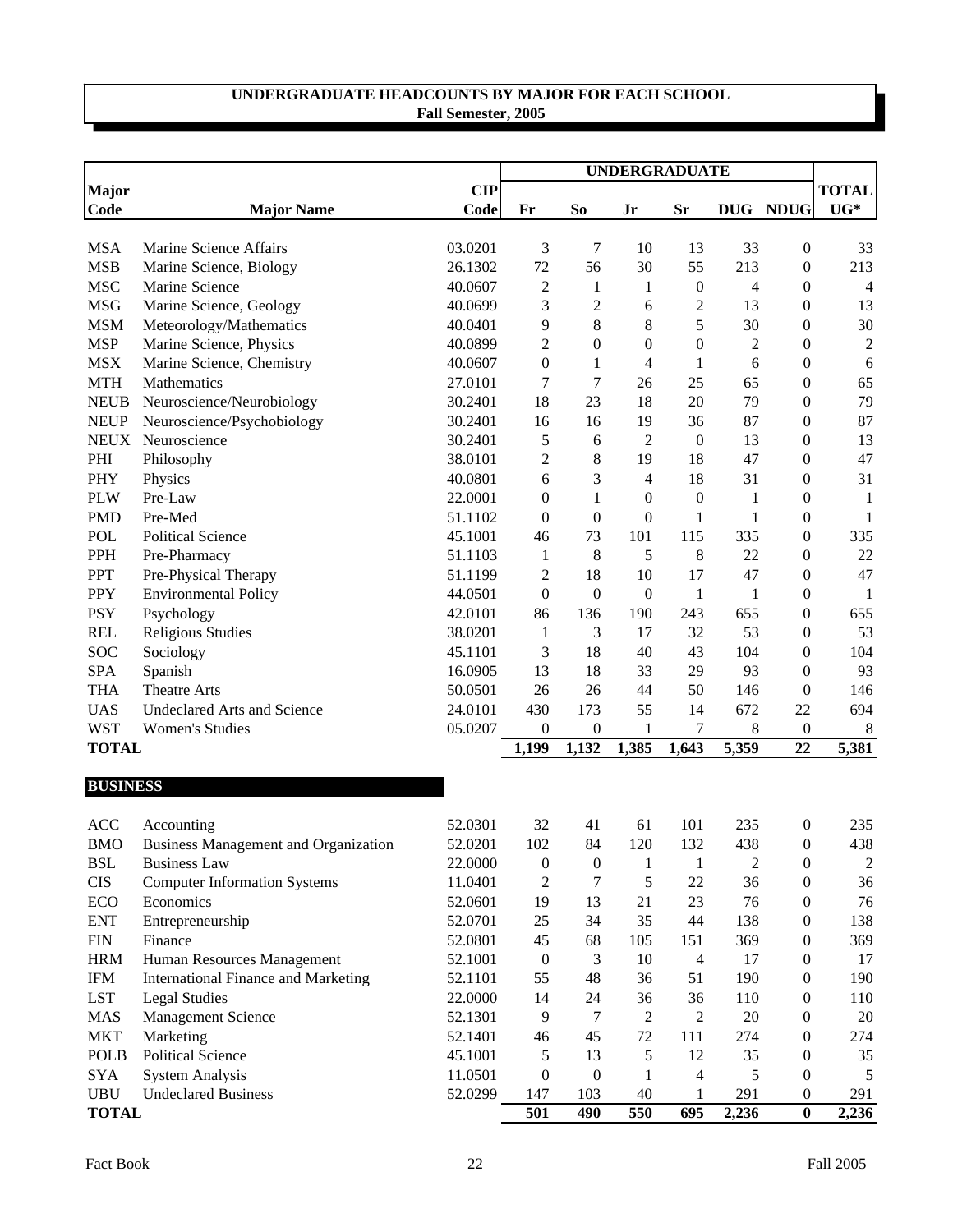# **UNDERGRADUATE HEADCOUNTS BY MAJOR FOR EACH SCHOOL**

|  |  | <b>Fall Semester, 2005</b> |  |
|--|--|----------------------------|--|
|--|--|----------------------------|--|

|                             |                                                 |                    |                  |                  | <b>UNDERGRADUATE</b> |                  |                |                                      |                       |
|-----------------------------|-------------------------------------------------|--------------------|------------------|------------------|----------------------|------------------|----------------|--------------------------------------|-----------------------|
| <b>Major</b><br><b>Code</b> | <b>Major Name</b>                               | <b>CIP</b><br>Code | Fr               | S <sub>o</sub>   | Jr                   | <b>Sr</b>        |                | DUG NDUG                             | <b>TOTAL</b><br>$UG*$ |
|                             |                                                 |                    |                  |                  |                      |                  |                |                                      |                       |
|                             | <b>COMMUNICATION</b>                            |                    |                  |                  |                      |                  |                |                                      |                       |
|                             |                                                 |                    |                  |                  |                      |                  |                |                                      |                       |
| CAD                         | <b>Advertising Communication</b>                | 09.0903            | 36               | 32               | 40                   | 62               | 170            | $\boldsymbol{0}$                     | 170                   |
| <b>CBJ</b>                  | <b>Broadcast Journalism</b>                     | 09.0402            | 49               | 39               | 43                   | 44               | 175            | $\boldsymbol{0}$                     | 175                   |
| <b>CBR</b>                  | <b>Broadcasting</b>                             | 09.0701            | 11               | 11               | 12                   | 19               | 53             | $\boldsymbol{0}$                     | 53                    |
| <b>CMM</b>                  | <b>Communication Media Business</b>             | 09.0102            | 9                | 6                | 14                   | 15               | 44             | $\boldsymbol{0}$                     | 44                    |
| <b>CMP</b>                  | <b>Motion Pictures</b>                          | 50.0602            | 43               | 44               | 61                   | 79               | 227            | $\boldsymbol{0}$                     | 227                   |
| <b>CNJ</b>                  | Comm News Edit Journalism                       | 09.0401            | 22               | 37               | 31                   | 43               | 133            | $\boldsymbol{0}$                     | 133                   |
| <b>COHI</b>                 | <b>Communication Honors - Specialized</b>       | 09.0101            | 4                | $\boldsymbol{0}$ | $\boldsymbol{0}$     | $\boldsymbol{0}$ | 4              | $\boldsymbol{0}$                     | 4                     |
| COH <sub>1</sub>            | <b>Communication Honors - Advertising</b>       | 09.0903            | $\mathbf{1}$     | 4                | $\boldsymbol{0}$     | 0                | 5              | $\boldsymbol{0}$                     | 5                     |
| COH <sub>2</sub>            | <b>Communication Honors - Public Relations</b>  | 09.0902            | 3                | 1                | $\boldsymbol{0}$     | $\boldsymbol{0}$ | 4              | $\boldsymbol{0}$                     | $\overline{4}$        |
| COH <sub>3</sub>            | Communication Honor-Broadcast Journalism        | 09.0402            | $\mathbf{1}$     | 3                | $\mathbf{1}$         | $\boldsymbol{0}$ | 5              | $\boldsymbol{0}$                     | $\sqrt{5}$            |
| COH <sub>4</sub>            | <b>Communication Honors - Broadcasting</b>      | 09.0701            | $\overline{0}$   | 1                | $\boldsymbol{0}$     | $\boldsymbol{0}$ | $\mathbf{1}$   | $\boldsymbol{0}$                     | $\mathbf{1}$          |
| COH <sub>5</sub>            | <b>Communication Honors - Media Management</b>  | 09.0102            | $\boldsymbol{0}$ | 1                | $\boldsymbol{0}$     | $\boldsymbol{0}$ | $\mathbf{1}$   | $\boldsymbol{0}$                     | $\mathbf{1}$          |
| COH <sub>6</sub>            | <b>Communication Honors - Print Journalism</b>  | 09.0401            | 4                | 5                | 1                    | 0                | 10             | $\boldsymbol{0}$                     | 10                    |
| COH7                        | <b>Communication Honors - Visual Communicat</b> | 50.0401            | $\theta$         | 1                | $\boldsymbol{0}$     | 0                | $\mathbf{1}$   | 0                                    | $\mathbf{1}$          |
| COH <sub>8</sub>            | <b>Communication Honors - Motion Pictures</b>   | 50.0602            | $\theta$         | 7                | $\boldsymbol{0}$     | 0                | 7              | $\boldsymbol{0}$                     | $\tau$                |
| COH <sub>9</sub>            | Communication Honors - Video / Film             | 50.0601            | 2                | 6                | $\mathbf{0}$         | 0                | 8              | 0                                    | $\,8\,$               |
| <b>COM</b>                  | Communication                                   | 09.0101            | 1                | $\boldsymbol{0}$ | $\theta$             | 1                | $\overline{2}$ | $\boldsymbol{0}$                     | $\overline{c}$        |
| COS                         | <b>Communication Studies</b>                    | 09.0101            | 4                | 7                | 10                   | 11               | 32             | $\boldsymbol{0}$                     | 32                    |
| <b>CPC</b>                  | Photo Communication                             | 50.0605            | $\theta$         | $\boldsymbol{0}$ | $\theta$             | 5                | 5              | $\boldsymbol{0}$                     | 5                     |
| <b>CPR</b><br><b>CVC</b>    | <b>Public Relations</b>                         | 09.0902            | 32               | 38               | 49<br>7              | 53               | 172            | $\boldsymbol{0}$                     | 172                   |
| <b>CVF</b>                  | Visual Communication<br>Video Film              | 50.0401<br>50.0601 | 7<br>23          | 16<br>17         | 21                   | 9<br>18          | 39<br>79       | $\boldsymbol{0}$                     | 39<br>79              |
| <b>UCO</b>                  | <b>Undeclared Communication</b>                 | 09.9999            | 20               | 4                | $\theta$             | 0                | 24             | $\boldsymbol{0}$<br>$\boldsymbol{0}$ | 24                    |
| <b>TOTAL</b>                |                                                 |                    | 272              | 280              | 290                  | 359              | 1,201          | $\bf{0}$                             | 1,201                 |
|                             |                                                 |                    |                  |                  |                      |                  |                |                                      |                       |
| <b>EDUCATION</b>            |                                                 |                    |                  |                  |                      |                  |                |                                      |                       |
| <b>ATHT</b>                 | <b>Athletic Training</b>                        | 51.0913            | 12               | 6                | 4                    | 9                | 31             | $\boldsymbol{0}$                     | 31                    |
| <b>ELED</b>                 | <b>Elementary Education</b>                     | 13.1202            | 9                | 30               | 45                   | 38               | 122            | $\boldsymbol{0}$                     | 122                   |
| <b>ESED</b>                 | <b>Exceptional Student Education</b>            | 13.1001            | 2                | 5                | 7                    | 8                | 22             | $\theta$                             | 22                    |
| <b>EXPH</b>                 | <b>Exercise Physiology</b>                      | 31.0505            | 9                | 12               | 11                   | 9                | 41             | $\boldsymbol{0}$                     | 41                    |
| <b>SEC</b>                  | Secondary Education                             | 13.1205            | $\boldsymbol{0}$ | 9                | 13                   | 13               | 35             | $\boldsymbol{0}$                     | 35                    |
| <b>SPAD</b>                 | Sport Administration                            | 31.0504            | 33               | 35               | 25                   | 18               | 111            | 0                                    | 111                   |
| <b>UED</b>                  | <b>Undeclared Education</b>                     | 13.9999            | 30               | 6                | 1                    | $\mathbf{1}$     | 38             | $\boldsymbol{0}$                     | 38                    |
| <b>UES</b>                  | <b>Undeclared Exercise Science</b>              | 13.9999            | 1                | 1                | $\boldsymbol{0}$     | 0                | 2              | $\boldsymbol{0}$                     | $\overline{c}$        |
| <b>TOTAL</b>                |                                                 |                    | 96               | 104              | 106                  | 96               | 402            | $\bf{0}$                             | 402                   |
|                             | <b>ENGINEERING</b>                              |                    |                  |                  |                      |                  |                |                                      |                       |
|                             |                                                 |                    |                  |                  |                      |                  |                |                                      |                       |
| <b>AEN</b>                  | Architectural Engineering                       | 14.0401            | 20               | 19               | 27                   | 30               | 96             | $\boldsymbol{0}$                     | 96                    |
| $\operatorname{ASE}$        | Aerospace Engineering                           | 14.0201            | 18               | 8                | 7                    | 11               | 44             | $\boldsymbol{0}$                     | 44                    |
| <b>ASEC</b>                 | Aerospace Engineering - BSME                    | 14.0201            | $\boldsymbol{0}$ | $\boldsymbol{0}$ | $\overline{2}$       | $\boldsymbol{0}$ | 2              | $\boldsymbol{0}$                     | $\overline{2}$        |
| <b>BME</b>                  | <b>Biomedical Engineering</b>                   | 14.0501            | 50               | 41               | 35                   | 53               | 179            | $\boldsymbol{0}$                     | 179                   |
| $\mbox{CEN}$                | Civil Engineering                               | 14.0801            | 14               | 11               | 14                   | 26               | 65             | $\boldsymbol{0}$                     | 65                    |
| EAN                         | Audio Engineering                               | 14.1001            | 8                | 14               | 10                   | 12               | 44             | $\boldsymbol{0}$                     | 44                    |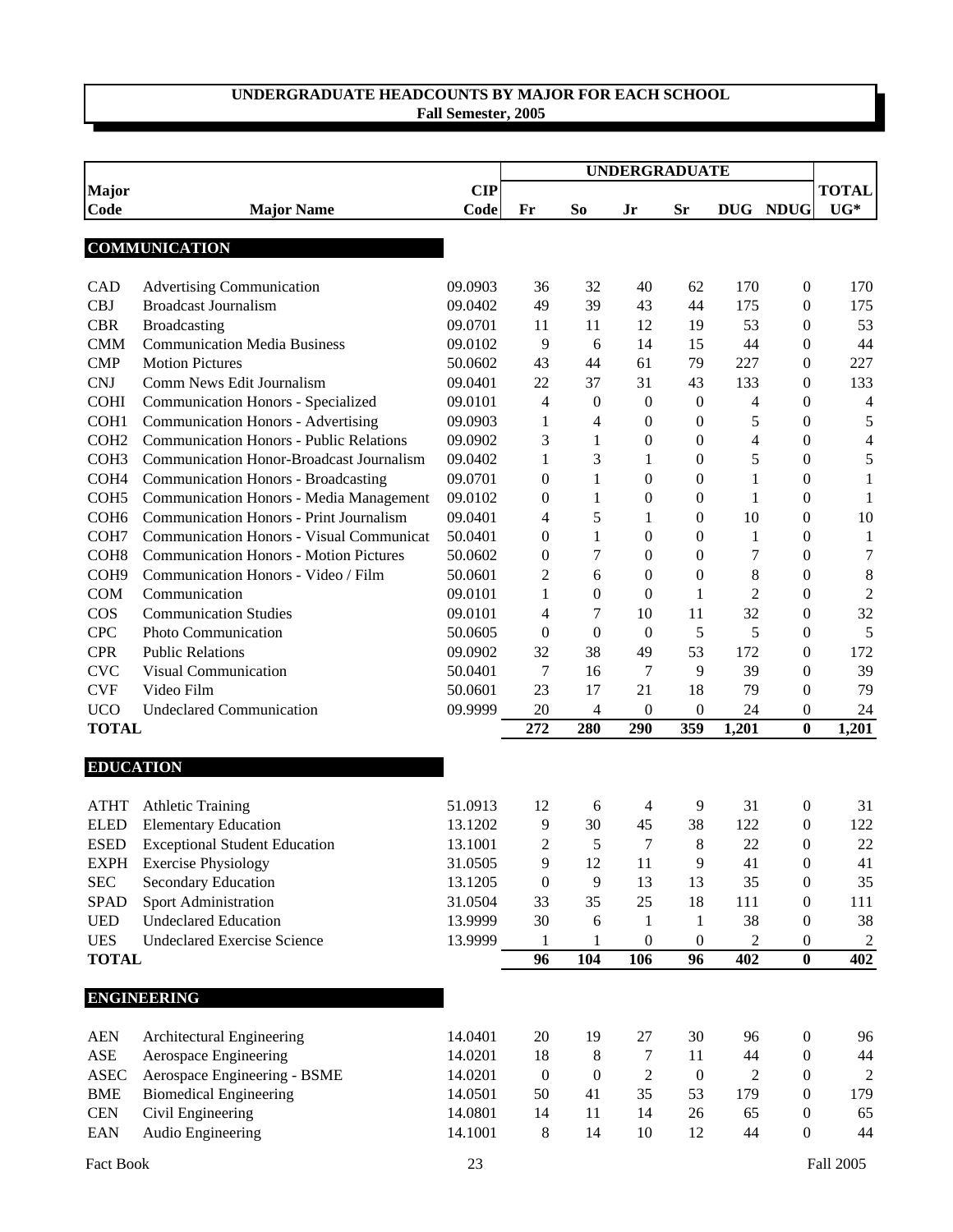## **UNDERGRADUATE HEADCOUNTS BY MAJOR FOR EACH SCHOOL Fall Semester, 2005**

|                  |                                           |            | <b>UNDERGRADUATE</b> |                  |                  |                  |                |                  |                         |
|------------------|-------------------------------------------|------------|----------------------|------------------|------------------|------------------|----------------|------------------|-------------------------|
| Major            |                                           | <b>CIP</b> |                      |                  |                  |                  |                |                  | <b>TOTAL</b>            |
| Code             | <b>Major Name</b>                         | Code       | Fr                   | So               | Jr               | <b>Sr</b>        |                | DUG NDUG         | $UG*$                   |
| <b>ECN</b>       | Computer Engineering, no state contract   | 14.0901    | 21                   | 18               | 16               | 27               | 82             | $\boldsymbol{0}$ | 82                      |
| <b>EEN</b>       | <b>Electrical Engineering</b>             | 14.1001    | 9                    | 6                | 10               | 24               | 49             | $\boldsymbol{0}$ | 49                      |
| <b>ENV</b>       | <b>Environmental Engineering</b>          | 14.1401    | 1                    | $\boldsymbol{0}$ | $\overline{2}$   | $\overline{4}$   | 7              | $\boldsymbol{0}$ | $\tau$                  |
| <b>ESC</b>       | <b>Engineering Science</b>                | 14.1301    | 1                    | $\boldsymbol{0}$ | $\boldsymbol{0}$ | $\mathbf{0}$     | 1              | $\boldsymbol{0}$ | 1                       |
| <b>IEM</b>       | Manufacturing Engineering, state subsidy  | 14.3601    | $\boldsymbol{0}$     | $\boldsymbol{0}$ | $\boldsymbol{0}$ | 1                | 1              | $\boldsymbol{0}$ | 1                       |
| <b>IEN</b>       | <b>Industrial Engineering</b>             | 14.3501    | 11                   | 11               | 15               | 29               | 66             | $\boldsymbol{0}$ | 66                      |
| <b>ITN</b>       | <b>Information Technology</b>             | 11.0401    | 5                    | 5                | 1                | 5                | 16             | 0                | 16                      |
| <b>MEN</b>       | Mechanical Engineering                    | 14.1901    | 24                   | 25               | 21               | 33               | 103            | $\boldsymbol{0}$ | 103                     |
| <b>UEN</b>       | <b>Undeclared Engineering</b>             | 14.9999    | 23                   | 4                | $\boldsymbol{0}$ | $\mathbf{0}$     | 27             | $\boldsymbol{0}$ | 27                      |
| <b>WCE</b>       | Wireless Communication                    | 14.1001    | $\boldsymbol{0}$     | 3                | $\mathfrak{2}$   | 3                | 8              | $\boldsymbol{0}$ | 8                       |
| <b>TOTAL</b>     |                                           |            | 205                  | 165              | 162              | 258              | 790            | $\bf{0}$         | 790                     |
|                  |                                           |            |                      |                  |                  |                  |                |                  |                         |
|                  | FROST SCHOOL OF MUSIC                     |            |                      |                  |                  |                  |                |                  |                         |
| <b>MBEI</b>      | Music Business and Entertainment Industry | 50.0999    | 14                   | 21               | 21               | 34               | 90             | $\boldsymbol{0}$ | 90                      |
| <b>MEC</b>       | Music Engineering/Computer Science        | 50.0999    | $\overline{0}$       | $\mathfrak{2}$   | $\overline{2}$   | 9                | 13             | $\boldsymbol{0}$ | 13                      |
| <b>MED</b>       | <b>Music Education</b>                    | 13.1312    | 10                   | 8                | 10               | 19               | 47             | $\boldsymbol{0}$ | 47                      |
| <b>MIP</b>       | <b>Instrumental Performance</b>           | 50.0903    | 11                   | 13               | 11               | 8                | 43             | $\boldsymbol{0}$ | 43                      |
| <b>MKP</b>       | Keyboard Performance                      | 50.0907    | 3                    | 1                | 5                | 4                | 13             | 0                | 13                      |
| <b>MSJ</b>       | Studio Music, Jazz                        | 50.0910    | $\overline{2}$       | $\boldsymbol{0}$ | $\theta$         | $\mathbf{0}$     | $\overline{2}$ | $\boldsymbol{0}$ | $\overline{c}$          |
| <b>MSJI</b>      | Jazz Performance, Instrumental            | 50.0910    | 22                   | 21               | 15               | 17               | 75             | $\boldsymbol{0}$ | 75                      |
| <b>MSJV</b>      | Jazz Performance, Vocal                   | 50.0910    | $\overline{c}$       | 7                | 6                | 7                | 22             | 0                | 22                      |
| <b>MTC</b>       | Music Theory Composition                  | 50.0904    | 3                    | $\boldsymbol{0}$ | $\mathbf{1}$     | 3                | 7              | 0                | 7                       |
| <b>MTR</b>       | <b>Musical Theatre</b>                    | 50.0999    | 8                    | 6                | 6                | 10               | 30             | $\boldsymbol{0}$ | 30                      |
| <b>MTY</b>       | Music Therapy                             | 51.2305    | 7                    | 5                | 3                | 9                | 24             | 0                | 24                      |
| <b>MUE</b>       | Music Engineering                         | 50.0999    | 15                   | 12               | 10               | 14               | 51             | $\boldsymbol{0}$ | 51                      |
| <b>MUS</b>       | Music                                     | 50.0901    | 15                   | 7                | 13               | 10               | 45             | $\boldsymbol{0}$ | 45                      |
| <b>MUT</b>       | Music and Theatre                         | 50.0901    | 8                    | 5                | 8                | 6                | 27             | $\overline{0}$   | 27                      |
| <b>MVP</b>       | Vocal Performance                         | 50.0908    | 6                    | 8                | 3                | 6                | 23             | $\boldsymbol{0}$ | 23                      |
| <b>MWP</b>       | Media Writing and Production              | 50.0903    | 3                    | 5                | $\mathbf{1}$     | 6                | 15             | $\boldsymbol{0}$ | 15                      |
| <b>UMU</b>       | <b>Undeclared Music</b>                   | 50.0999    | $\mathbf{0}$         | $\boldsymbol{0}$ | $\overline{0}$   | 0                | $\overline{0}$ | 50               | 50                      |
| <b>TOTAL</b>     |                                           |            | 129                  | 121              | 115              | 162              | 527            | 50               | 577                     |
|                  | <b>NURSING &amp; HEALTH STUDIES</b>       |            |                      |                  |                  |                  |                |                  |                         |
|                  | NHPA Pre-Physician's Assistant            | 51.1102    | $\overline{c}$       | $\mathbf{0}$     | $\overline{0}$   | $\boldsymbol{0}$ | 2              | $\boldsymbol{0}$ | $\overline{\mathbf{c}}$ |
| <b>NHPF</b>      | Pre-Forensics                             | 51.1199    | 3                    | 2                | $\overline{0}$   | $\mathbf{0}$     | 5              | $\overline{0}$   | 5                       |
| <b>NHPT</b>      | <b>Physical Therapy Honors</b>            | 51.1199    | $\overline{4}$       | $\boldsymbol{0}$ | $\overline{0}$   | $\mathbf{0}$     | 4              | $\boldsymbol{0}$ | 4                       |
| <b>NHSB</b>      | <b>HSC Business Administration</b>        | 51.9999    | $\overline{c}$       | $\boldsymbol{0}$ | $\boldsymbol{0}$ | $\mathbf{0}$     | $\overline{c}$ | 0                | $\overline{c}$          |
| <b>NHSC</b>      | <b>HSC</b> General                        | 51.9999    | 7                    | 1                | 1                | $\mathbf{0}$     | 9              | 0                | 9                       |
| <b>NPPH</b>      | Pre-Pharmacy                              | 51.1103    | 10                   | 3                | $\overline{0}$   | $\mathbf{0}$     | 13             | 0                | 13                      |
| <b>NPPT</b>      | Pre-Physical Therapy                      | 51.1199    | 7                    | 6                | 3                | $\mathbf{0}$     | 16             | 0                | 16                      |
| <b>NUAP</b>      | Nursing (Second Degree - 1 Year)          | 51.1601    | $\overline{2}$       | $\boldsymbol{0}$ | $\mathbf{1}$     | 73               | 76             | 0                | 76                      |
| <b>NUBS</b>      | Nursing                                   | 51.1601    | 34                   | 52               | 167              | 174              | 427            | 0                | 427                     |
| NUB <sub>2</sub> | Nursing (Second Degree - 2 Years)         | 51.1601    | $\boldsymbol{0}$     | $\mathbf{0}$     | $\mathbf{1}$     | 13               | 14             | 0                | 14                      |
| NUF1             | Nursing (BSN - Florida Memorial Univ.)    | 51.1601    | $\boldsymbol{0}$     | $\boldsymbol{0}$ | 3                | 7                | 10             | 0                | 10                      |
| <b>NURN</b>      | Nursing (RN/BSN Transition - Weekend)     | 51.1601    | $\boldsymbol{0}$     | $\boldsymbol{0}$ | $\overline{2}$   | $\boldsymbol{0}$ | $\overline{c}$ | $\boldsymbol{0}$ | $\overline{c}$          |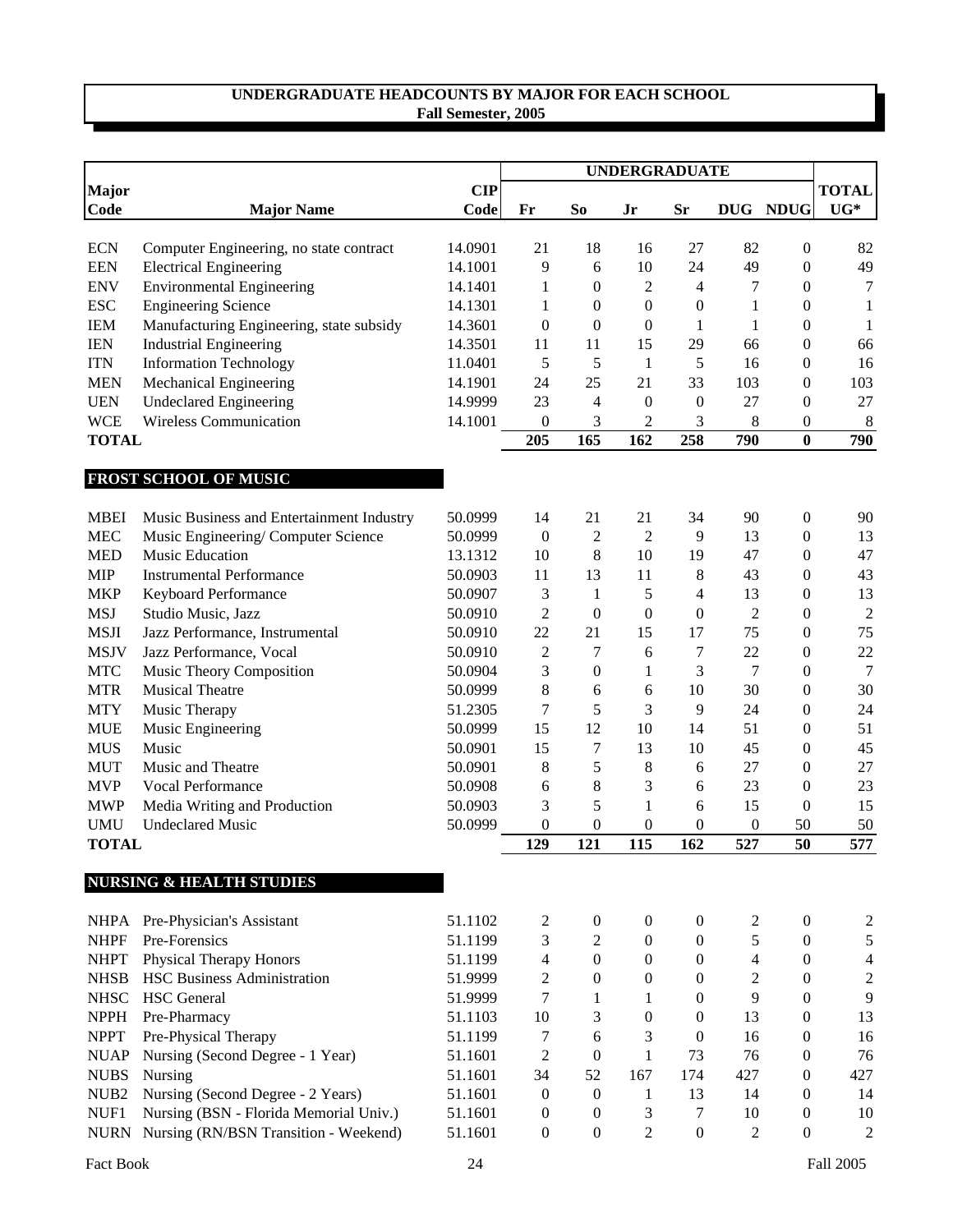## **UNDERGRADUATE HEADCOUNTS BY MAJOR FOR EACH SCHOOL Fall Semester, 2005**

|              |                                         |         |                |                  | <b>UNDERGRADUATE</b> |              |              |                  |              |
|--------------|-----------------------------------------|---------|----------------|------------------|----------------------|--------------|--------------|------------------|--------------|
| <b>Major</b> |                                         | CIP     |                |                  |                      |              |              |                  | <b>TOTAL</b> |
| Code         | <b>Major Name</b>                       | Code    | Fr             | S <sub>o</sub>   | Jr                   | <b>Sr</b>    | <b>DUG</b>   | <b>NDUG</b>      | $UG^*$       |
| <b>NUST</b>  | Nursing (Basic) - St Thomas             | 51.1601 | $\mathbf{0}$   | $\theta$         |                      | 2            | 3            | $\boldsymbol{0}$ | 3            |
| <b>TOTAL</b> |                                         |         | 71             | 64               | 179                  | 269          | 583          | $\bf{0}$         | 583          |
|              | <b>CONT STD/SPEC/JOINT PGMS</b>         |         |                |                  |                      |              |              |                  |              |
| <b>AUD</b>   | Audit                                   | 24.0199 | $\Omega$       | $\theta$         | $\Omega$             | $\Omega$     | $\Omega$     | 1                |              |
| <b>BGSC</b>  | <b>Bachelor of General Studies</b>      | 24.0102 | 27             | 43               | 69                   | 67           | 206          | $\mathbf{0}$     | 206          |
| <b>CCP</b>   | Credit Certificate Program              | 24.0199 | $\mathbf{0}$   | $\boldsymbol{0}$ | $\mathbf{0}$         | $\theta$     | $\mathbf{0}$ | 6                | 6            |
| <b>CCPA</b>  | Credit Certificate Program - Accounting | 52.0302 | $\mathbf{0}$   | 0                | $\theta$             | $\theta$     | 0            | 4                | 4            |
| <b>CCPB</b>  | Credit Certificate Pgm-General Business | 52.0201 | $\Omega$       | $\overline{0}$   | $\Omega$             | 0            | $\Omega$     | 1                |              |
| <b>CCPC</b>  | Credit Certificate Pgm-Computer Inf Sys | 11.0401 | $\Omega$       | $\overline{0}$   | $\Omega$             | 0            | 0            | 3                | 3            |
| <b>CCPG</b>  | Credit Certificate Pgm - Graphic Design | 50.0409 | $\Omega$       | 0                | $\Omega$             | 0            | $\Omega$     |                  |              |
| <b>CSA</b>   | Continuing Studies - Alumni             | 24.0199 | $\theta$       | $\overline{0}$   | $\Omega$             | 0            | $\Omega$     | 9                | 9            |
| <b>SAP</b>   | <b>Study Abroad Program</b>             | 24.0102 | $\overline{0}$ | $\overline{0}$   | $\theta$             | $\Omega$     | $\Omega$     | 128              | 128          |
| <b>TTO</b>   | <b>Temporary Transient Only</b>         | 24.0199 | $\mathbf{0}$   | $\overline{0}$   | $\theta$             | $\mathbf{0}$ | $\mathbf{0}$ | 26               | 26           |
| <b>UCT</b>   | Non-Degree                              | 24.0199 | $\Omega$       | 0                | $\Omega$             | 0            | $\Omega$     | 91               | 91           |
| <b>UCX</b>   | Post Baccalaureate/Non-Degree           | 24.0199 | $\Omega$       | $\overline{0}$   | $\theta$             | 0            | $\Omega$     | 57               | 57           |
| <b>UHG</b>   | Unclassified-High School (Gulliver)     | 24.0199 | $\Omega$       | $\boldsymbol{0}$ | $\Omega$             | 0            | 0            | 5                | 5            |
| <b>UHS</b>   | Unclassified-High School                | 24.0199 | 0              | $\overline{0}$   | $\theta$             | 0            | 0            |                  |              |
| <b>TOTAL</b> |                                         |         | 27             | 43               | 69                   | 67           | 206          | 333              | 539          |
|              | <b>TOTAL UNIVERSITY</b>                 |         | 2,558          | 2,454            | 2,927                |              | 3,695 11,634 | 405              | 12,039       |

*Note: Numbers in this table are the sum of primary, secondary, and tertiary majors. The sum across departments represents a duplicate headcount.*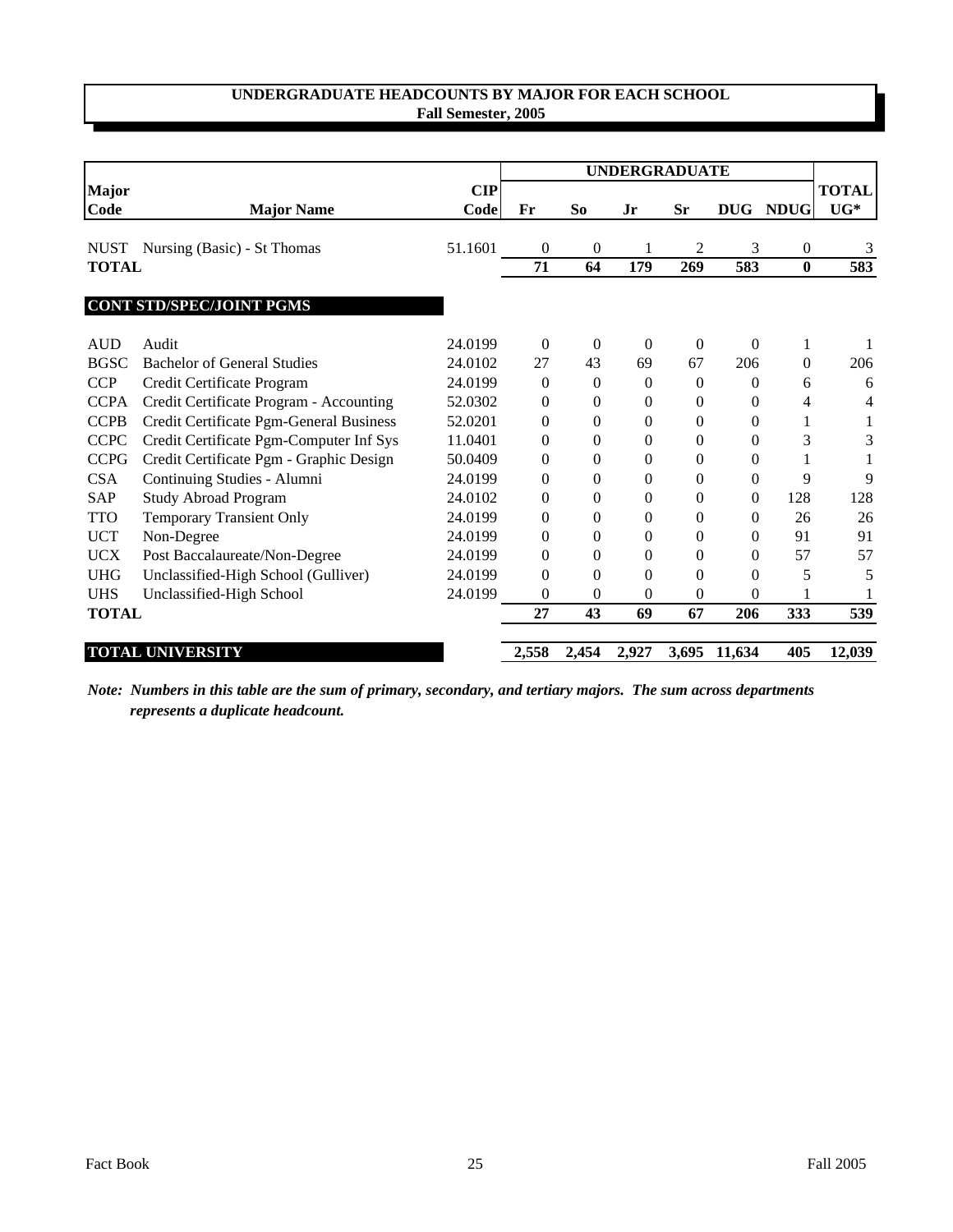|                 |                                     |            |                  |                  | <b>GRADUATE</b>              |                         |                  |                  |  |
|-----------------|-------------------------------------|------------|------------------|------------------|------------------------------|-------------------------|------------------|------------------|--|
| <b>Major</b>    |                                     | <b>CIP</b> |                  |                  | <b>Other</b>                 | Non-deg                 |                  | <b>TOTAL</b>     |  |
| <b>Code</b>     | <b>Major Name</b>                   | Code       | <b>Masters</b>   |                  | Ph.D. Doctorate              | Grad                    | Prof             | <b>Grad/Prof</b> |  |
|                 |                                     |            |                  |                  |                              |                         |                  |                  |  |
|                 | <b>ARCHITECTURE</b>                 |            |                  |                  |                              |                         |                  |                  |  |
|                 |                                     |            |                  |                  |                              |                         |                  |                  |  |
| <b>ARC</b>      | Architecture                        | 04.0201    | $\overline{c}$   | $\boldsymbol{0}$ | 0                            | $\boldsymbol{0}$        | $\boldsymbol{0}$ | 2                |  |
| ARC1            | Master of Architecture              | 04.0201    | 42               | $\mathbf{0}$     | $\overline{0}$               | $\theta$                | $\boldsymbol{0}$ | 42               |  |
| ARC3            | Suburb/Town Design                  | 04.0301    | 14               | $\boldsymbol{0}$ | $\boldsymbol{0}$             | $\boldsymbol{0}$        | $\mathbf{0}$     | 14               |  |
| <b>TOTAL</b>    |                                     |            | 58               | $\bf{0}$         | $\bf{0}$                     | $\bf{0}$                | $\bf{0}$         | $\overline{58}$  |  |
|                 | <b>ARTS AND SCIENCES</b>            |            |                  |                  |                              |                         |                  |                  |  |
| <b>ART</b>      | Art                                 | 50.0701    | 31               | $\boldsymbol{0}$ | $\boldsymbol{0}$             | 1                       | $\boldsymbol{0}$ | 32               |  |
| <b>ARTH</b>     | Art History                         | 50.0703    | $\mathfrak{2}$   | $\theta$         | $\boldsymbol{0}$             | $\mathbf{0}$            | $\boldsymbol{0}$ | $\mathfrak{2}$   |  |
| <b>BIL</b>      | <b>Biology</b>                      | 26.0101    | 3                | 45               | 1                            | $\mathbf{0}$            | $\mathbf{0}$     | 49               |  |
| CHM             | Chemistry                           | 40.0501    | 1                | 36               | $\overline{0}$               | $\mathbf{0}$            | $\Omega$         | 37               |  |
| <b>CSC</b>      | <b>Computer Science</b>             | 11.0701    | 14               | $\boldsymbol{0}$ | $\overline{0}$               | $\mathbf{0}$            | $\mathbf{0}$     | 14               |  |
| <b>CWR</b>      | <b>Creative Writing</b>             | 23.0501    | 13               | $\theta$         | $\boldsymbol{0}$             | $\mathbf{0}$            | $\mathbf{0}$     | 13               |  |
| <b>ENG</b>      | English                             | 23.0101    | 19               | 27               | 1                            | $\mathbf{0}$            | $\mathbf{0}$     | 47               |  |
| <b>FRE</b>      | French                              | 16.0901    | 1                | 9                | $\boldsymbol{0}$             | $\mathbf{0}$            | $\mathbf{0}$     | 10               |  |
| <b>FRL</b>      | Foreign Language                    | 16.0101    | $\boldsymbol{0}$ | $\overline{0}$   | $\overline{c}$               | $\theta$                | $\overline{0}$   | $\boldsymbol{2}$ |  |
| <b>GEG</b>      | Geography                           | 45.0701    | 9                | $\overline{0}$   | $\boldsymbol{0}$             | $\boldsymbol{0}$        | $\boldsymbol{0}$ | 9                |  |
| <b>HIS</b>      | History                             | 54.0101    | 7                | 16               | $\boldsymbol{0}$             | $\mathbf{0}$            | $\boldsymbol{0}$ | 23               |  |
| <b>IDS</b>      | <b>Interdepartmental Studies</b>    | 30.9999    | $\overline{0}$   | 4                | $\boldsymbol{0}$             | $\boldsymbol{0}$        | $\overline{0}$   | $\overline{4}$   |  |
| <b>INA</b>      | <b>International Administration</b> | 45.0901    | 37               | $\mathbf{0}$     | $\boldsymbol{0}$             | $\mathbf{0}$            | $\boldsymbol{0}$ | 37               |  |
| <b>ITS</b>      | <b>International Studies</b>        | 45.0901    | 10               | 18               | $\boldsymbol{0}$             | $\mathbf{0}$            | $\overline{0}$   | 28               |  |
| LAS             | <b>Latin American Studies</b>       | 05.0107    | 8                | $\mathbf{1}$     | $\boldsymbol{0}$             | $\boldsymbol{0}$        | $\boldsymbol{0}$ | 9                |  |
| <b>LIS</b>      | <b>Liberal Studies</b>              | 24.0101    | 74               | $\boldsymbol{0}$ | $\boldsymbol{0}$             | 1                       | $\boldsymbol{0}$ | 75               |  |
| <b>MTH</b>      | Mathematics                         | 27.0101    | 17               | 13               | $\overline{c}$               | 1                       | $\mathbf{0}$     | 33               |  |
| PHI             | Philosophy                          | 38.0101    | $\overline{c}$   | 26               | $\boldsymbol{0}$             | $\boldsymbol{0}$        | $\mathbf{0}$     | 28               |  |
| PHY             | Physics                             | 40.0801    | 3                | 24               | $\boldsymbol{0}$             | $\boldsymbol{0}$        | $\mathbf{0}$     | 27               |  |
| <b>PSY</b>      | Psychology                          | 42.0101    | 8                | 83               | 2                            | 1                       | $\mathbf{0}$     | 94               |  |
| <b>SOC</b>      | Sociology                           | 45.1101    | 11               | 15               | $\boldsymbol{0}$             | $\mathbf{0}$            | $\overline{0}$   | 26               |  |
| <b>SPA</b>      |                                     | 16.0905    |                  | 10               |                              | $\mathbf{0}$            | $\overline{0}$   | 11               |  |
| <b>STAG</b>     | Spanish<br>Statistics               | 27.0501    | 1<br>2           | $\theta$         | $\boldsymbol{0}$<br>$\theta$ | $\Omega$                | $\Omega$         | $\overline{2}$   |  |
| <b>TOTAL</b>    |                                     |            | 273              | 327              | 8                            | $\overline{\mathbf{4}}$ | $\bf{0}$         | 612              |  |
| <b>BUSINESS</b> |                                     |            |                  |                  |                              |                         |                  |                  |  |
|                 |                                     |            |                  |                  |                              |                         |                  |                  |  |
| <b>ACC</b>      | Accounting                          | 52.0301    | 26               | 0                | 0                            | $\boldsymbol{0}$        | $\boldsymbol{0}$ | 26               |  |
| <b>BAD</b>      | <b>Business Administration</b>      | 52.0201    | 5                | 0                | 0                            | $\mathbf{0}$            | $\boldsymbol{0}$ | 5                |  |
| <b>BXM</b>      | Executive M.B.A., Main Campus       | 52.0201    | 62               | 0                | 0                            | $\boldsymbol{0}$        | $\boldsymbol{0}$ | 62               |  |
| <b>CIS</b>      | <b>Computer Information Systems</b> | 11.0401    | 19               | $\boldsymbol{0}$ | 0                            | $\boldsymbol{0}$        | $\boldsymbol{0}$ | 19               |  |
| ECO             | Economics                           | 52.0601    | 1                | 15               | 0                            | $\boldsymbol{0}$        | $\boldsymbol{0}$ | 16               |  |
| IBX             | Executive M.B.A., Int'l Business    | 52.0201    | 59               | $\boldsymbol{0}$ | 0                            | $\boldsymbol{0}$        | $\boldsymbol{0}$ | 59               |  |
| <b>IDS</b>      | <b>Interdepartmental Studies</b>    | 30.9999    | $\mathbf{0}$     | 2                | 0                            | $\boldsymbol{0}$        | $\boldsymbol{0}$ | $\overline{c}$   |  |
| <b>MAS</b>      | Management Science                  | 52.1301    | 4                | $\boldsymbol{0}$ | $\theta$                     | $\boldsymbol{0}$        | $\mathbf{0}$     | 4                |  |
| <b>MBA</b>      | Master of Business Administration   | 52.0201    | 239              | 0                | $\theta$                     | $\boldsymbol{0}$        | $\boldsymbol{0}$ | 239              |  |
| <b>MGT</b>      | Management                          | 52.0201    | $\boldsymbol{0}$ | 1                | $\boldsymbol{0}$             | $\boldsymbol{0}$        | $\boldsymbol{0}$ | $\mathbf{1}$     |  |

MPA Public Administration 44.0401 16 0 0 0 0 16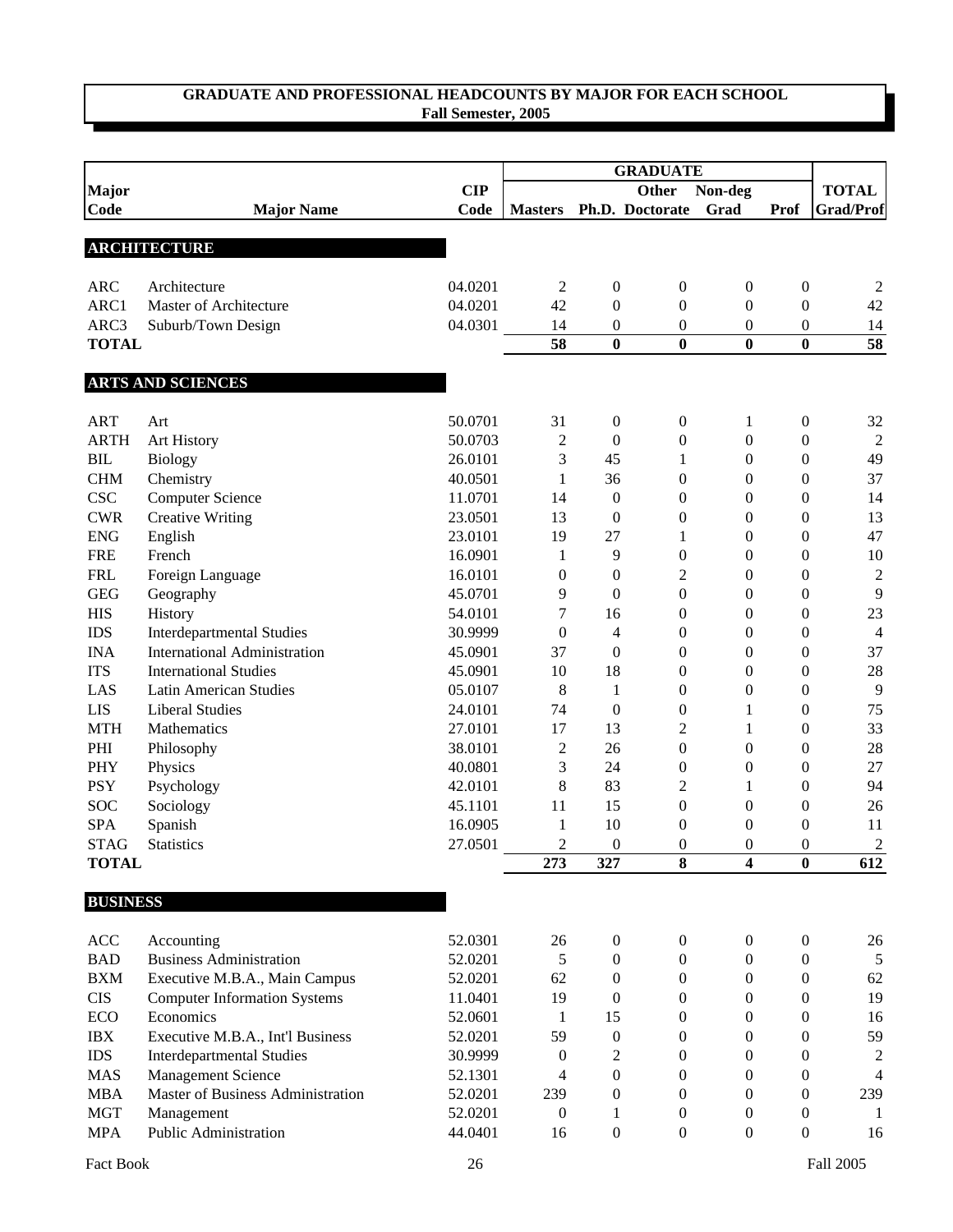|                  |                                                          |                |                |          | <b>GRADUATE</b>        |              |          |                  |
|------------------|----------------------------------------------------------|----------------|----------------|----------|------------------------|--------------|----------|------------------|
| <b>Major</b>     |                                                          | $\mathbf{CIP}$ |                |          | <b>Other</b>           | Non-deg      |          | <b>TOTAL</b>     |
| Code             | <b>Major Name</b>                                        | Code           | <b>Masters</b> |          | <b>Ph.D.</b> Doctorate | Grad         | Prof     | <b>Grad/Prof</b> |
| <b>MSPM</b>      |                                                          | 52.0201        |                | $\Omega$ | $\Omega$               | $\Omega$     | 0        | 29               |
| <b>MST</b>       | Professional Management<br>Master of Science in Taxation | 52.1601        | 29<br>11       | 0        | 0                      |              |          | 11               |
|                  |                                                          |                |                |          |                        |              |          |                  |
| MWP1             | M.B.A. for Working Professionals                         | 52.0201        | 155            | $\theta$ | 0                      | $\Omega$     | $\Omega$ | 155              |
| <b>NABA</b>      | Executive M.B.A., Nassau Bahamas                         | 52.0201        | 19             | $\Omega$ | 0                      | 0            | 0        | 19               |
| OFD1             | MBA Exec - Delray                                        | 52.0201        | 41             | $\Omega$ | 0                      |              |          | 41               |
| OF <sub>O2</sub> | MBA Exec - Orlando                                       | 52.0201        | 32             |          |                        |              |          | 32               |
| OFT <sub>1</sub> | MBA Exec - Tampa                                         | 52.0201        | 26             |          |                        |              |          | 26               |
| OFT <sub>2</sub> | MBA Exec - Tampa                                         | 52.0201        | 28             | 0        | 0                      | 0            | 0        | 28               |
| <b>SHA</b>       | Executive M.B.A., Health Admin                           | 51.0702        | 45             | $\Omega$ | 0                      |              |          | 45               |
| <b>STOF</b>      | Executive M.B.A., Off-campus Straggler                   | 52.0201        |                | 0        | 0                      | $\theta$     | $\theta$ |                  |
| <b>STON</b>      | Executive M.B.A., On-campus Straggler                    | 52.0201        |                | 0        | 0                      | $\Omega$     | 0        |                  |
| <b>TOTAL</b>     |                                                          |                | 825            | 18       | $\mathbf{0}$           | $\mathbf{0}$ | 0        | 843              |

*Note: Sixty-six students had not completed financial registration by benchmark and do not appear in the counts above. Joint JD/MBA program totals twenty-six students that do not appear in the counts above.*

| <b>TOTAL</b> |                                  |         | 119      | 9 |          | 0              | 0        | 129 |
|--------------|----------------------------------|---------|----------|---|----------|----------------|----------|-----|
| <b>CPD</b>   | Film Producing                   | 50.0602 |          | 0 | $\Omega$ | 0              | $\Omega$ | 7   |
| <b>COM</b>   | Communication                    | 09.0101 | $\theta$ | 9 |          | $\theta$       | $\Omega$ | 10  |
| <b>CMR</b>   | <b>Public Relations</b>          | 09.0902 | 23       | 0 | $\theta$ | $\theta$       | $\Omega$ | 23  |
| <b>CMJ</b>   | Journalism                       | 09.0401 | 11       | 0 | 0        | 0              | 0        | 11  |
| <b>CMG</b>   | <b>Broadcasting</b>              | 09.0701 | 21       | 0 | 0        | 0              |          | 21  |
| <b>CMF</b>   | <b>Film Studies</b>              | 50.0601 | 12       | 0 | 0        | 0              | 0        | 12  |
| <b>CMC</b>   | <b>Communication Studies</b>     | 09.0101 | 8        | 0 | $\Omega$ | $\Omega$       | 0        | 8   |
| <b>CJS</b>   | Spanish Print Journalism Program | 09.0401 | 5        | 0 | $\Omega$ | 0              | $\Omega$ |     |
| <b>CFS</b>   | Film Scriptwriting               | 50.0601 | 10       | 0 | $\theta$ | 0              | 0        | 10  |
| <b>CFP</b>   | Film Production                  | 50.0602 | 22       | 0 | $\Omega$ | $\overline{0}$ |          | 22  |

#### **EDUCATION**

| CAYM.            | <b>Advanced Professional Studies</b>          | 13.1299 |          |          |  |    |
|------------------|-----------------------------------------------|---------|----------|----------|--|----|
| <b>CMFT</b>      | Counseling, Marriage and Family Therapy       | 42.0601 | 22       | $\Omega$ |  | 23 |
| <b>CMHC</b>      | Counseling, Mental Health                     | 42.0601 | 38       |          |  | 39 |
| <b>CPSP</b>      | Counseling Psychology                         | 42.0601 | $\Omega$ | 30       |  | 30 |
| <b>EEIC</b>      | Elementary Ed - Initial Certification         | 13.1202 | 13       | 0        |  | 15 |
| <b>EEIP</b>      | Elementary Educ. Initial Certification, Prof. | 13.1202 |          |          |  |    |
| <b>EREP</b>      | <b>Education Research/Exercise Physiology</b> | 13.0699 | 0        | 18       |  | 19 |
| <b>ERSP</b>      | <b>Educational Research</b>                   | 13.0603 |          |          |  |    |
| <b>ESEM</b>      | Except Student Ed/Pre-K Disabilities & ESOL   | 13.1001 | 30       |          |  | 30 |
| <b>ESEP</b>      | <b>Exercise Physiology</b>                    | 31.0505 | 6        |          |  | 6  |
| <b>HEEC</b>      | Certificate in Enrollment Management          | 13.0406 |          |          |  |    |
| <b>HEEM</b>      | <b>Higher Education/Enrollment Mgt</b>        | 13.0406 | 17       |          |  |    |
| <b>HEL</b>       | <b>Higher Education Leadership</b>            | 13.0406 |          |          |  |    |
| MBE4             | Exceptional Student Education / Reading       | 13.1001 |          |          |  |    |
| MBE <sub>5</sub> | Exceptional Student Education / Reading       | 13.1001 | 11       | $\Omega$ |  |    |
|                  |                                               |         |          |          |  |    |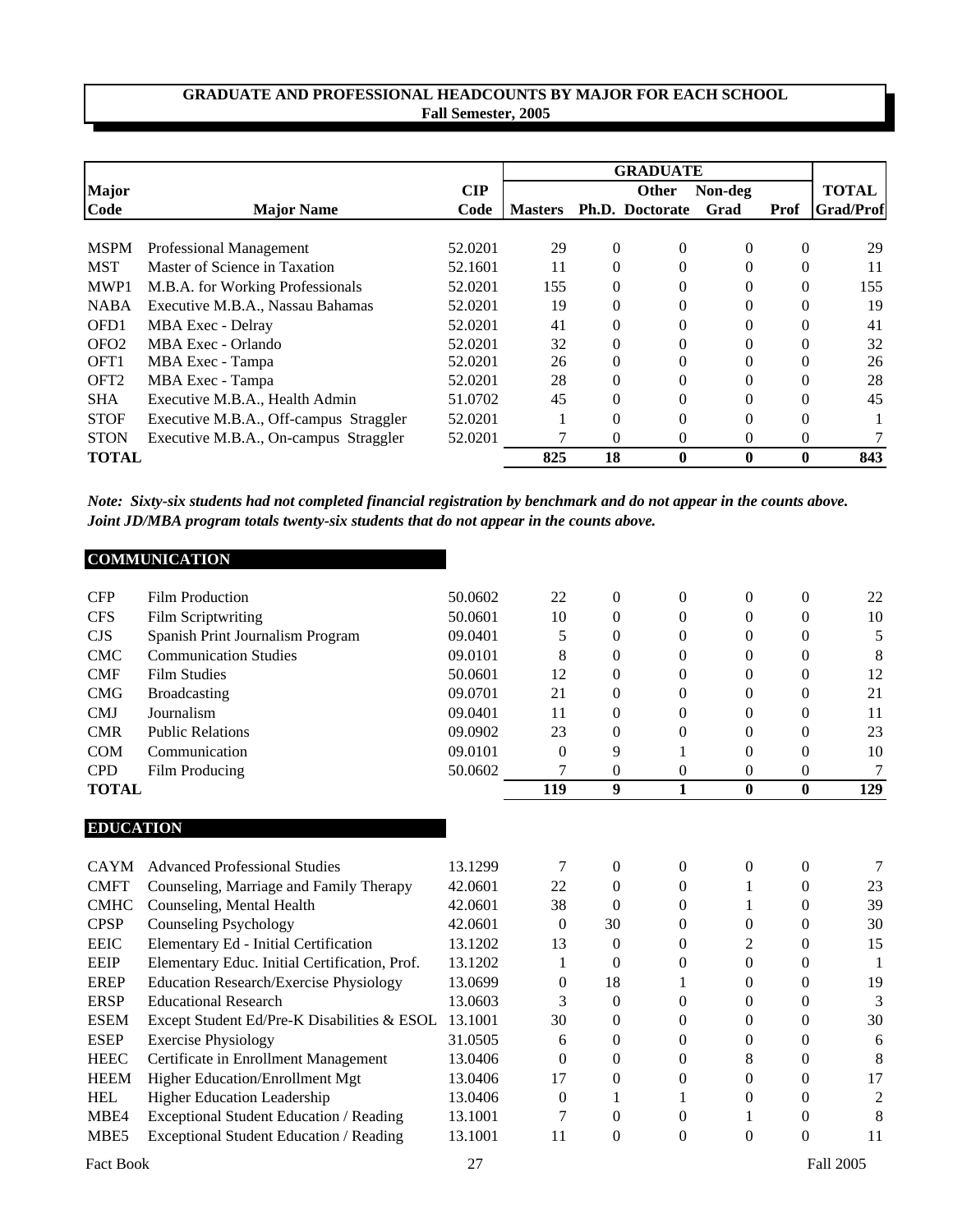|                      |                                                |            |                  |                  | <b>GRADUATE</b>  |                  |                                    |                         |
|----------------------|------------------------------------------------|------------|------------------|------------------|------------------|------------------|------------------------------------|-------------------------|
| <b>Major</b>         |                                                | <b>CIP</b> |                  |                  | <b>Other</b>     | Non-deg          |                                    | <b>TOTAL</b>            |
| Code                 | <b>Major Name</b>                              | Code       | <b>Masters</b>   |                  | Ph.D. Doctorate  | Grad             | Prof                               | <b>Grad/Prof</b>        |
| <b>MEEO</b>          | Elementary Educ w/o Background                 | 13.1202    | 1                | $\mathbf{0}$     | 0                | 1                | 0                                  |                         |
| <b>MRES</b>          | Except Student Ed/Reading & ESOL, Master       | 13.1001    | 23               | $\boldsymbol{0}$ | $\boldsymbol{0}$ | $\boldsymbol{0}$ | $\boldsymbol{0}$                   | 2<br>23                 |
| <b>MTEE</b>          | Master Teacher, Elementary Ed                  | 13.1202    | $\boldsymbol{0}$ | $\boldsymbol{0}$ | $\boldsymbol{0}$ | 1                | $\boldsymbol{0}$                   | 1                       |
| <b>MTES</b>          | Teaching English as a 2nd Language             | 13.1401    | 2                | $\boldsymbol{0}$ | $\boldsymbol{0}$ | $\boldsymbol{0}$ | $\boldsymbol{0}$                   | $\overline{c}$          |
| <b>MTM</b>           | Math Resource Teacher                          | 13.1311    | $\overline{c}$   | $\boldsymbol{0}$ | $\boldsymbol{0}$ | $\boldsymbol{0}$ | $\boldsymbol{0}$                   | $\overline{c}$          |
| <b>MTSP</b>          | <b>Math Resource Teacher</b>                   | 13.1311    | 1                | $\boldsymbol{0}$ | $\boldsymbol{0}$ | $\boldsymbol{0}$ | $\boldsymbol{0}$                   | 1                       |
| <b>PKP</b>           | Pre-K Primary                                  | 13.1209    | 1                | $\overline{0}$   | $\boldsymbol{0}$ | $\boldsymbol{0}$ | $\boldsymbol{0}$                   | 1                       |
| REM1                 | Reading                                        | 13.1315    | 19               | $\overline{0}$   | $\boldsymbol{0}$ | $\boldsymbol{0}$ | $\overline{0}$                     | 19                      |
| REM4                 | Reading                                        | 13.1315    | 23               | $\overline{0}$   | $\boldsymbol{0}$ | $\boldsymbol{0}$ | $\overline{0}$                     | 23                      |
| <b>REMG</b>          | Reading                                        | 13.1315    | 2                | $\overline{0}$   | $\boldsymbol{0}$ | $\boldsymbol{0}$ | $\overline{0}$                     | $\boldsymbol{2}$        |
| RES1                 |                                                | 13.1315    |                  | $\overline{0}$   |                  |                  |                                    |                         |
| RES4                 | Reading                                        |            | 8<br>7           | $\overline{0}$   | $\boldsymbol{0}$ | $\boldsymbol{0}$ | $\boldsymbol{0}$<br>$\overline{0}$ | $\,8\,$<br>7            |
| <b>RLDP</b>          | Reading                                        | 13.1315    |                  |                  | $\boldsymbol{0}$ | $\boldsymbol{0}$ | $\overline{0}$                     |                         |
|                      | Reading/Learning Disability, Ph.D.             | 13.1011    | $\boldsymbol{0}$ | 4                | $\boldsymbol{0}$ | $\boldsymbol{0}$ |                                    | 4                       |
| <b>RLDS</b>          | Reading-Learning Disability                    | 13.1011    | 1                | $\theta$         | $\boldsymbol{0}$ | $\boldsymbol{0}$ | $\overline{0}$                     | 1                       |
| SBE4                 | <b>Exceptional Student Education / Reading</b> | 13.1001    | $\overline{c}$   | $\overline{0}$   | $\boldsymbol{0}$ | $\boldsymbol{0}$ | $\overline{0}$                     | $\overline{\mathbf{c}}$ |
| SBE5                 | Exceptional Student Education / Reading        | 13.1001    | $\overline{c}$   | $\overline{0}$   | $\boldsymbol{0}$ | $\boldsymbol{0}$ | $\overline{0}$                     | $\overline{\mathbf{c}}$ |
| <b>SMD</b>           | <b>Sports Medicine</b>                         | 51.9999    | 7                | $\theta$         | $\boldsymbol{0}$ | 0                | $\overline{0}$                     | $\overline{7}$          |
| <b>SNOR</b>          | <b>Exceptional Student Education/Reading</b>   | 13.1001    | $\overline{c}$   | $\theta$         | $\boldsymbol{0}$ | 0                | $\boldsymbol{0}$                   | $\mathfrak{2}$          |
| <b>SSSA</b>          | Sports Administration                          | 31.0504    | 35               | $\overline{0}$   | $\boldsymbol{0}$ | 0                | $\boldsymbol{0}$                   | 35                      |
| <b>TALP</b>          | Teaching and Learning, Ph.D.                   | 13.1299    | $\boldsymbol{0}$ | 29               | $\boldsymbol{0}$ | 0                | $\boldsymbol{0}$                   | 29                      |
| <b>TALS</b>          | <b>Teaching And Learning</b>                   | 13.1299    | 1                | $\boldsymbol{0}$ | $\boldsymbol{0}$ | 0                | $\boldsymbol{0}$                   | 1                       |
| TCM1                 | Math Science Technology Resource Teacher       | 13.1311    | 5                | $\boldsymbol{0}$ | $\boldsymbol{0}$ | 1                | $\boldsymbol{0}$                   | 6                       |
| TCS1                 | Math Science Technology Resource Teacher       | 13.1311    | 7                | $\theta$         | 0                | $\boldsymbol{0}$ | $\overline{0}$                     | 7                       |
| <b>WKSP</b>          | Workshop                                       | 13.0101    | $\boldsymbol{0}$ | $\theta$         | 0                | 36               | 0                                  | 36                      |
| <b>TOTAL</b>         |                                                |            | 306              | 82               | $\boldsymbol{2}$ | 52               | $\bf{0}$                           | 442                     |
|                      | <b>ENGINEERING</b>                             |            |                  |                  |                  |                  |                                    |                         |
| <b>AEN</b>           | Architectural Engineering                      | 14.0401    | 2                | $\mathbf{0}$     | $\boldsymbol{0}$ | $\boldsymbol{0}$ | $\boldsymbol{0}$                   | 2                       |
| <b>BME</b>           | <b>Biomedical Engineering</b>                  | 14.0501    | 37               | 14               | $\boldsymbol{0}$ | $\boldsymbol{0}$ | $\overline{0}$                     | 51                      |
| <b>CEN</b>           | Civil Engineering                              | 14.0801    | 6                | 14               | 0                | 0                | $\theta$                           | 20                      |
| <b>ECE</b>           | <b>Electrical and Computer Engineering</b>     | 14.1001    | 12               | 8                | $\overline{0}$   | 0                | $\overline{0}$                     | 20                      |
| <b>ECN</b>           | Computer Engineering, no state contract        | 14.0901    | $\mathbf{1}$     | $\boldsymbol{0}$ | $\boldsymbol{0}$ | $\boldsymbol{0}$ | $\boldsymbol{0}$                   | $\mathbf{1}$            |
| <b>EEN</b>           | <b>Electrical Engineering</b>                  | 14.1001    | 14               | 22               | 0                | 0                | $\boldsymbol{0}$                   | 36                      |
| <b>ERGO</b>          | Ergonomics                                     | 14.9999    | 1                | 4                | 0                | 0                | $\boldsymbol{0}$                   | $\mathfrak{S}$          |
| $\rm{IDS}$           | <b>Interdepartmental Studies</b>               | 30.9999    | $\boldsymbol{0}$ | $\mathfrak{2}$   | 0                | 0                | $\boldsymbol{0}$                   | $\overline{2}$          |
| $\operatorname{IEN}$ | <b>Industrial Engineering</b>                  | 14.3501    | 31               | 24               | 0                | 8                | $\boldsymbol{0}$                   | 63                      |
| <b>MEN</b>           | Mechanical Engineering                         | 14.1901    | 10               | 13               | 0                | $\boldsymbol{0}$ | $\boldsymbol{0}$                   | $23\,$                  |
| <b>MOTO</b>          | Management of Technology                       | 15.1501    | 21               | $\boldsymbol{0}$ | 0                | 10               | 0                                  | 31                      |
| <b>OES</b>           | Occupational Ergonomics and Safety             | 14.9999    | 1                | $\boldsymbol{0}$ | 0                | $\boldsymbol{0}$ | 0                                  | $\mathbf{1}$            |
| <b>TOTAL</b>         |                                                |            | 136              | 101              | $\bf{0}$         | 18               | $\bf{0}$                           | 255                     |
|                      |                                                |            |                  |                  |                  |                  |                                    |                         |
|                      | FROST SCHOOL OF MUSIC                          |            |                  |                  |                  |                  |                                    |                         |
| <b>JPED</b>          | Jazz Pedagogy                                  | 50.0912    | 5                | $\boldsymbol{0}$ | $\boldsymbol{0}$ | $\boldsymbol{0}$ | $\boldsymbol{0}$                   | 5                       |
| <b>KPED</b>          | Keyboard Performance and Pedagogy              | 50.0907    | $\boldsymbol{0}$ | $\boldsymbol{0}$ | 4                | $\mathbf{0}$     | $\boldsymbol{0}$                   | 4                       |
| <b>MBEI</b>          | Music Business and Entertainment Industry      | 50.0999    | 29               | $\boldsymbol{0}$ | $\boldsymbol{0}$ | $\boldsymbol{0}$ | $\boldsymbol{0}$                   | 29                      |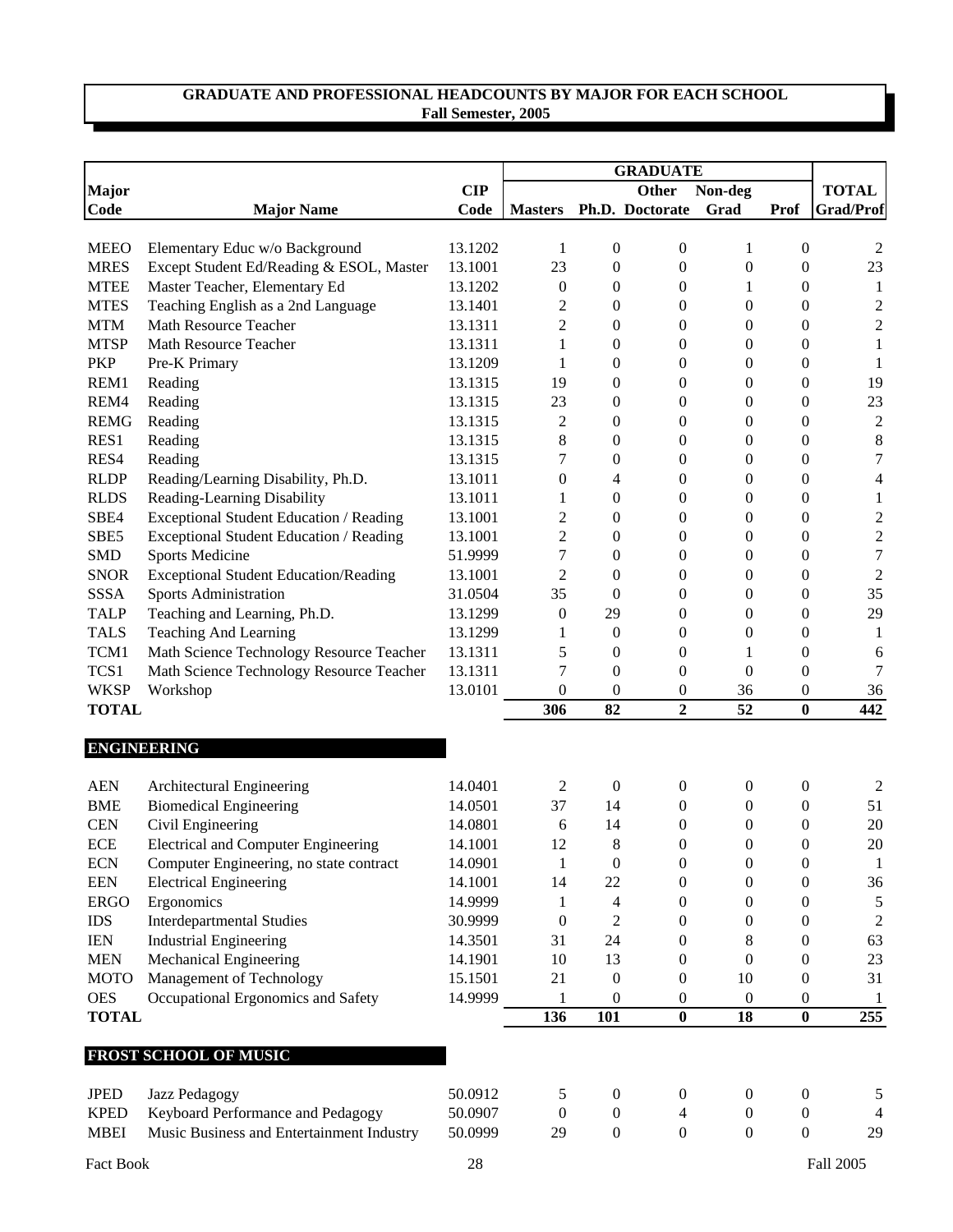|                             |                                        |            |                  |                  | <b>GRADUATE</b>  |                  |                  |                  |
|-----------------------------|----------------------------------------|------------|------------------|------------------|------------------|------------------|------------------|------------------|
| <b>Major</b>                |                                        | <b>CIP</b> |                  |                  | Other            | Non-deg          |                  | <b>TOTAL</b>     |
| Code                        | <b>Major Name</b>                      | Code       | <b>Masters</b>   |                  | Ph.D. Doctorate  | Grad             | Prof             | <b>Grad/Prof</b> |
| <b>MCDC</b>                 | <b>Choral Conducting</b>               | 50.0906    | 3                | $\mathbf{0}$     | 11               | $\boldsymbol{0}$ | 0                | 14               |
| <b>MCDI</b>                 | <b>Instrumental Conducting</b>         | 50.0906    | 1                | $\overline{0}$   | 3                | 0                | $\overline{0}$   | 4                |
| <b>MCY</b>                  | Musicology                             | 50.0905    | $\overline{4}$   | $\overline{0}$   | $\boldsymbol{0}$ | $\boldsymbol{0}$ | $\overline{0}$   | 4                |
| <b>MED</b>                  | <b>Music Education</b>                 | 13.1312    | 10               | 11               | $\theta$         | 1                | $\boldsymbol{0}$ | 22               |
| <b>MIP</b>                  | <b>Instrumental Performance</b>        | 50.0903    | 29               | $\boldsymbol{0}$ | 16               | 2                | $\boldsymbol{0}$ | 47               |
| <b>MKP</b>                  | Keyboard Performance                   | 50.0907    | 4                | $\overline{0}$   | 13               | 1                | $\overline{0}$   | 18               |
| <b>MKPA</b>                 | Accompanying                           | 50.0903    | 0                | $\overline{0}$   | 6                | 0                | $\boldsymbol{0}$ | 6                |
| <b>MMI</b>                  | Music Industry                         | 50.0999    | 1                | 0                | $\boldsymbol{0}$ | 0                | $\boldsymbol{0}$ | 1                |
| <b>MSJC</b>                 | Jazz Composition                       | 50.0910    | $\overline{0}$   | $\boldsymbol{0}$ | $\overline{c}$   | 0                | $\boldsymbol{0}$ | $\overline{c}$   |
| <b>MSJI</b>                 | Jazz Performance, Instrumental         | 50.0910    | 9                | $\overline{0}$   | 3                | 0                | $\overline{0}$   | 12               |
| <b>MSJV</b>                 | Jazz Performance, Vocal                | 50.0910    | 3                | $\overline{0}$   | $\overline{2}$   | 0                | $\overline{0}$   | $\sqrt{5}$       |
| $\ensuremath{\mathbf{MTC}}$ | Music Theory Composition               | 50.0904    | 2                | $\boldsymbol{0}$ | $\overline{7}$   | 0                | $\boldsymbol{0}$ | 9                |
| <b>MTCE</b>                 | <b>Electronic Music</b>                | 50.0903    | 3                | $\boldsymbol{0}$ | $\boldsymbol{0}$ | 0                | $\boldsymbol{0}$ | 3                |
| <b>MTY</b>                  |                                        | 51.2305    |                  |                  |                  |                  |                  |                  |
|                             | Music Therapy                          | 51.2305    | 1                | $\boldsymbol{0}$ | $\boldsymbol{0}$ | 0                | $\boldsymbol{0}$ | 1                |
| <b>MTYE</b>                 | Music Therapy / Equivalency Courses    |            | 3                | $\boldsymbol{0}$ | $\boldsymbol{0}$ | 0                | $\boldsymbol{0}$ | 3                |
| <b>MUE</b>                  | Music Engineering                      | 50.0999    | 18               | $\boldsymbol{0}$ | $\boldsymbol{0}$ | 0                | $\boldsymbol{0}$ | 18               |
| <b>MVP</b>                  | Vocal Performance                      | 50.0908    | 5                | $\overline{0}$   | 5                | 0                | $\overline{0}$   | 10               |
| <b>MWP</b>                  | Media Writing and Production           | 50.0903    | 4                | $\overline{0}$   | $\theta$         | 0                | $\overline{0}$   | 4                |
| <b>SJW</b>                  | <b>Studio Jazz Writing</b>             | 50.0910    | 5                | $\overline{0}$   | $\overline{0}$   | $\boldsymbol{0}$ | $\overline{0}$   | 5                |
| <b>VPED</b>                 | Vocal Pedagogy                         | 50.0908    | $\theta$         | 0                | 1                | 0                | 0                | 1                |
| <b>TOTAL</b>                |                                        |            | 139              | 11               | 73               | 4                | $\bf{0}$         | 227              |
| <b>LAW</b>                  |                                        |            |                  |                  |                  |                  |                  |                  |
| <b>CML</b>                  | Comparative Law                        | 22.0202    | $\boldsymbol{0}$ | $\mathbf{0}$     | $\boldsymbol{0}$ | 0                | 54               | 54               |
| EP                          | <b>Estate Planning</b>                 | 22.0205    | 0                | $\boldsymbol{0}$ | $\boldsymbol{0}$ | 0                | 19               | 19               |
| IAM                         | Inter-American                         | 22.0209    | $\theta$         | $\overline{0}$   | $\boldsymbol{0}$ | 0                | 3                | 3                |
| <b>INT</b>                  | International                          | 22.0209    | $\theta$         | $\overline{0}$   | $\boldsymbol{0}$ | 0                | 3                | 3                |
| <b>JDMA</b>                 | Law J.D./M.A. in Marine Affairs        | 22.0101    | 0                | 0                | $\boldsymbol{0}$ | 0                | 4                | 4                |
| <b>JDMB</b>                 | Law J.D./M.B.A. Program                | 22.0101    | 0                | $\boldsymbol{0}$ | $\boldsymbol{0}$ | 0                | 25               | 25               |
| <b>LAW</b>                  | Law                                    | 22.0101    | 0                | $\boldsymbol{0}$ | $\boldsymbol{0}$ | 0                | 1131             | 1131             |
| <b>OC</b>                   | Ocean and Coastal                      | 22.0207    | $\theta$         | $\theta$         | $\theta$         | $\overline{0}$   | 4                | 4                |
| RE                          | <b>Real Property</b>                   | 22.0299    | $\boldsymbol{0}$ | $\mathbf{0}$     | $\boldsymbol{0}$ | $\boldsymbol{0}$ | 21               | 21               |
| <b>TAX</b>                  | Tax                                    | 22.0211    | 0                | 0                | $\boldsymbol{0}$ | 0                | 19               | 19               |
| <b>TOTAL</b>                |                                        |            | $\bf{0}$         | $\bf{0}$         | $\bf{0}$         | 0                | 1,283            | 1,283            |
|                             | <b>MILLER SCHOOL OF MEDICINE</b>       |            |                  |                  |                  |                  |                  |                  |
|                             |                                        |            |                  |                  |                  |                  |                  |                  |
| <b>BCHM</b>                 | Biochemistry                           | 26.0202    | $\boldsymbol{0}$ | 46               | $\boldsymbol{0}$ | $\boldsymbol{0}$ | $\boldsymbol{0}$ | 46               |
| <b>EPH</b>                  | Epidemiology and Public Health         | 51.2201    | 22               | 17               | $\boldsymbol{0}$ | 10               | $\boldsymbol{0}$ | 49               |
| <b>IBMS</b>                 | Interdisciplinary Bio-Med Studies      | 26.9999    | $\boldsymbol{0}$ | 5                | $\boldsymbol{0}$ | $\boldsymbol{0}$ | $\mathbf{0}$     | 5                |
| $IDS$                       | <b>Interdepartmental Studies</b>       | 30.9999    | 0                | 2                | $\theta$         | $\boldsymbol{0}$ | 0                | $\overline{c}$   |
| <b>MDB</b>                  | Molecular Cell & Developmental Biology | 26.0401    | 0                | 24               | $\boldsymbol{0}$ | $\overline{c}$   | $\overline{0}$   | 26               |
| <b>MDR</b>                  | <b>Clinical Medicine</b>               | 51.1201    | 0                | $\boldsymbol{0}$ | $\boldsymbol{0}$ | $\boldsymbol{0}$ | 635              | 635              |
| <b>MICM</b>                 | Microbiology                           | 26.0599    | 1                | 33               | $\boldsymbol{0}$ | $\boldsymbol{0}$ | $\boldsymbol{0}$ | 34               |
| <b>NEU</b>                  | Neuroscience                           | 30.2401    | $\boldsymbol{0}$ | 30               | $\boldsymbol{0}$ | 1                | 0                | 31               |
| <b>PHA</b>                  | Pharmacology                           | 26.1001    | $\boldsymbol{0}$ | 34               | $\boldsymbol{0}$ | $\boldsymbol{0}$ | $\boldsymbol{0}$ | 34               |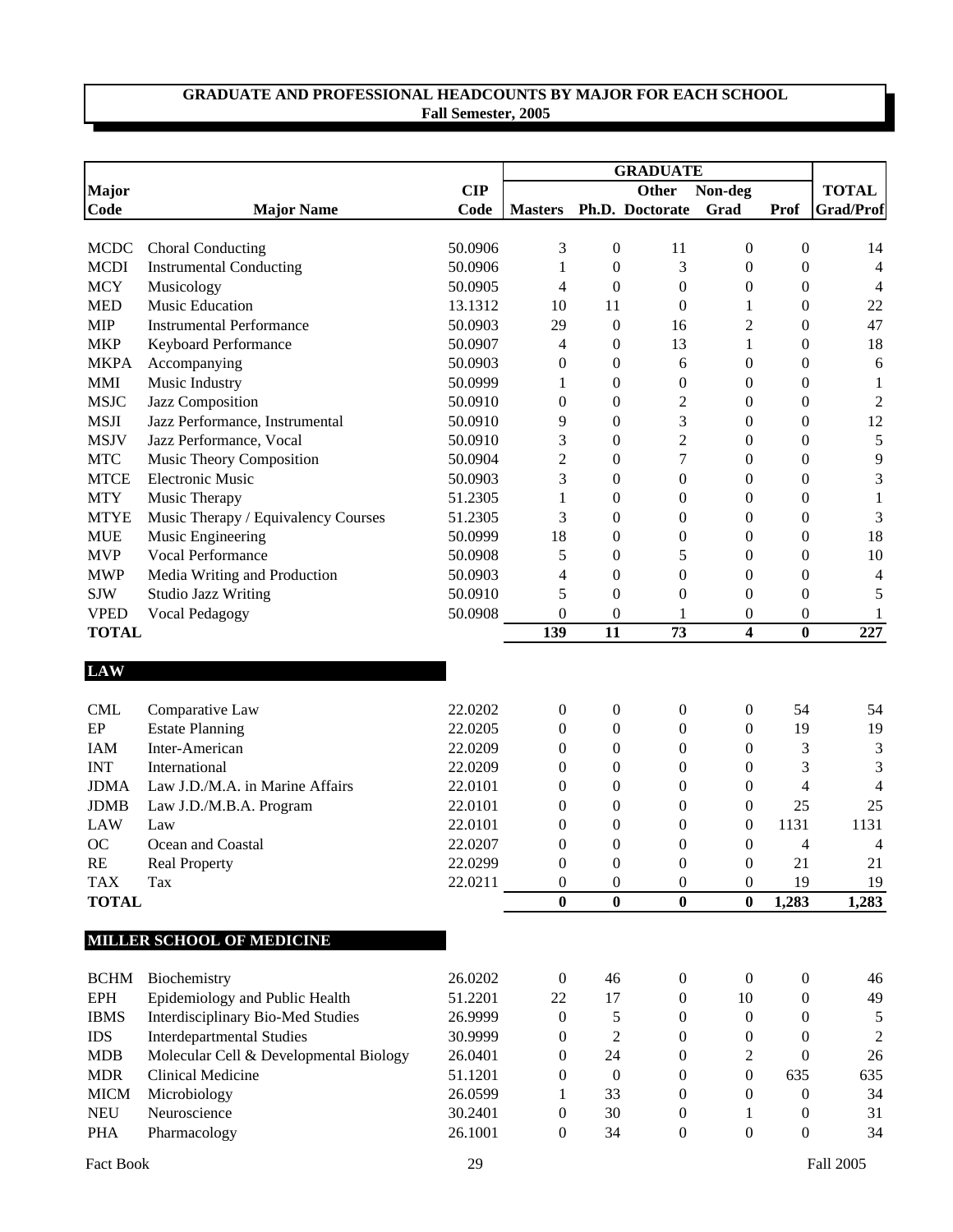|              |                                       |         |                         |                  | <b>GRADUATE</b>  |                  |                  |                  |
|--------------|---------------------------------------|---------|-------------------------|------------------|------------------|------------------|------------------|------------------|
| Major        |                                       | CIP     |                         |                  | <b>Other</b>     | Non-deg          |                  | <b>TOTAL</b>     |
| Code         | <b>Major Name</b>                     | Code    | <b>Masters</b>          |                  | Ph.D. Doctorate  | Grad             | Prof             | <b>Grad/Prof</b> |
| <b>PHS</b>   | Physiology and Biophysics             | 26.0901 | $\overline{0}$          | 16               | $\boldsymbol{0}$ | $\mathbf{0}$     | $\overline{0}$   | 16               |
| <b>PTE</b>   | Physical Therapy                      | 51.2308 | $\overline{0}$          | 9                | 106              | 1                | $\mathbf{0}$     | 116              |
| <b>TOTAL</b> |                                       |         | 23                      | $\overline{216}$ | 106              | 14               | 635              | 994              |
|              | <b>NURSING &amp; HEALTH STUDIES</b>   |         |                         |                  |                  |                  |                  |                  |
| <b>IDS</b>   | <b>Interdepartmental Studies</b>      | 30.9999 | $\boldsymbol{0}$        | 1                | $\boldsymbol{0}$ | $\boldsymbol{0}$ | $\boldsymbol{0}$ | -1               |
| <b>NUAN</b>  | Nursing (Msn - Anesthesiology)        | 51.1604 | 11                      | $\boldsymbol{0}$ | $\boldsymbol{0}$ | $\boldsymbol{0}$ | $\boldsymbol{0}$ | 11               |
| <b>NUBP</b>  | Nursing (BSN To Ph.D.)                | 51.1601 | $\boldsymbol{0}$        | 1                | $\boldsymbol{0}$ | $\boldsymbol{0}$ | $\boldsymbol{0}$ | $\mathbf{1}$     |
| ${\rm NUG}$  | Nursing (Graduate Entry)              | 51.1601 | 4                       | $\boldsymbol{0}$ | $\boldsymbol{0}$ | $\boldsymbol{0}$ | $\mathbf{0}$     | $\overline{4}$   |
| <b>NUMS</b>  | Nursing (MSN)                         | 51.1601 | 29                      | $\Omega$         | $\boldsymbol{0}$ | $\boldsymbol{0}$ | $\boldsymbol{0}$ | 29               |
| <b>NUPH</b>  | Nursing (Ph.D.)                       | 51.1601 | $\boldsymbol{0}$        | 10               | $\overline{0}$   | $\mathbf{0}$     | $\boldsymbol{0}$ | $10\,$           |
| <b>NUPM</b>  | Nursing (Post-Master Study)           | 51.1601 | 1                       | $\boldsymbol{0}$ | $\boldsymbol{0}$ | $\mathbf{1}$     | $\mathbf{0}$     | $\boldsymbol{2}$ |
| <b>TOTAL</b> |                                       |         | 45                      | $\overline{12}$  | $\bf{0}$         | $\mathbf{1}$     | $\bf{0}$         | $\overline{58}$  |
|              | <b>ROSENSTIEL SCHOOL</b>              |         |                         |                  |                  |                  |                  |                  |
| AMP          | <b>Applied Marine Physics</b>         | 40.0899 | 3                       | 13               | $\boldsymbol{0}$ | $\mathbf{0}$     | $\mathbf{0}$     | 16               |
| <b>IDS</b>   | <b>Interdepartmental Studies</b>      | 30.9999 | $\boldsymbol{0}$        | $\overline{2}$   | $\mathbf{0}$     | $\mathbf{0}$     | $\boldsymbol{0}$ | $\overline{2}$   |
| <b>MAC</b>   | Marine and Atmospheric Chemistry      | 40.0599 | $\mathbf{1}$            | 11               | $\mathbf{0}$     | $\mathbf{0}$     | $\boldsymbol{0}$ | 12               |
| <b>MAF</b>   | Marine Affairs and Policy             | 26.9999 | 41                      | $\theta$         | $\theta$         | $\overline{2}$   | $\Omega$         | 43               |
| <b>MBF</b>   | Marine Biology and Fisheries          | 26.1302 | $\overline{2}$          | 51               | $\theta$         | $\boldsymbol{0}$ | $\boldsymbol{0}$ | 53               |
| <b>MGG</b>   | Marine Geology and Geophysics         | 40.0699 | 4                       | 22               | $\overline{0}$   | 22               | $\boldsymbol{0}$ | 48               |
| <b>MPO</b>   | Meteorology and Physical Oceanography | 40.0607 | 16                      | 20               | $\boldsymbol{0}$ | 1                | $\boldsymbol{0}$ | 37               |
| <b>TOTAL</b> |                                       |         | 67                      | 119              | $\bf{0}$         | 25               | $\bf{0}$         | 211              |
|              | <b>CONT STD/SPEC/JOINT PGMS</b>       |         |                         |                  |                  |                  |                  |                  |
| <b>BEN</b>   | M.B.A./M.S. Industrial Engineering    | 30.0601 | 3                       | $\boldsymbol{0}$ | 0                | $\boldsymbol{0}$ | $\boldsymbol{0}$ | 3                |
| <b>MPAH</b>  | M.P.A./M.P.H. Combined Degrees        | 44.0401 | 2                       | $\overline{0}$   | $\theta$         | $\theta$         | $\overline{0}$   | $\overline{c}$   |
| <b>NDG</b>   | Non-degree Graduates                  | 24.0199 | $\overline{0}$          | $\boldsymbol{0}$ | 0                | 20               | $\overline{0}$   | 20               |
| <b>TOTAL</b> |                                       |         | $\overline{\mathbf{5}}$ | $\bf{0}$         | $\bf{0}$         | 20               | $\bf{0}$         | $\overline{25}$  |
|              | <b>TOTAL UNIVERSITY</b>               |         | 1,996                   | 895              | 190              | 138              | 1,918            | 5,137            |
|              |                                       |         |                         |                  |                  |                  |                  |                  |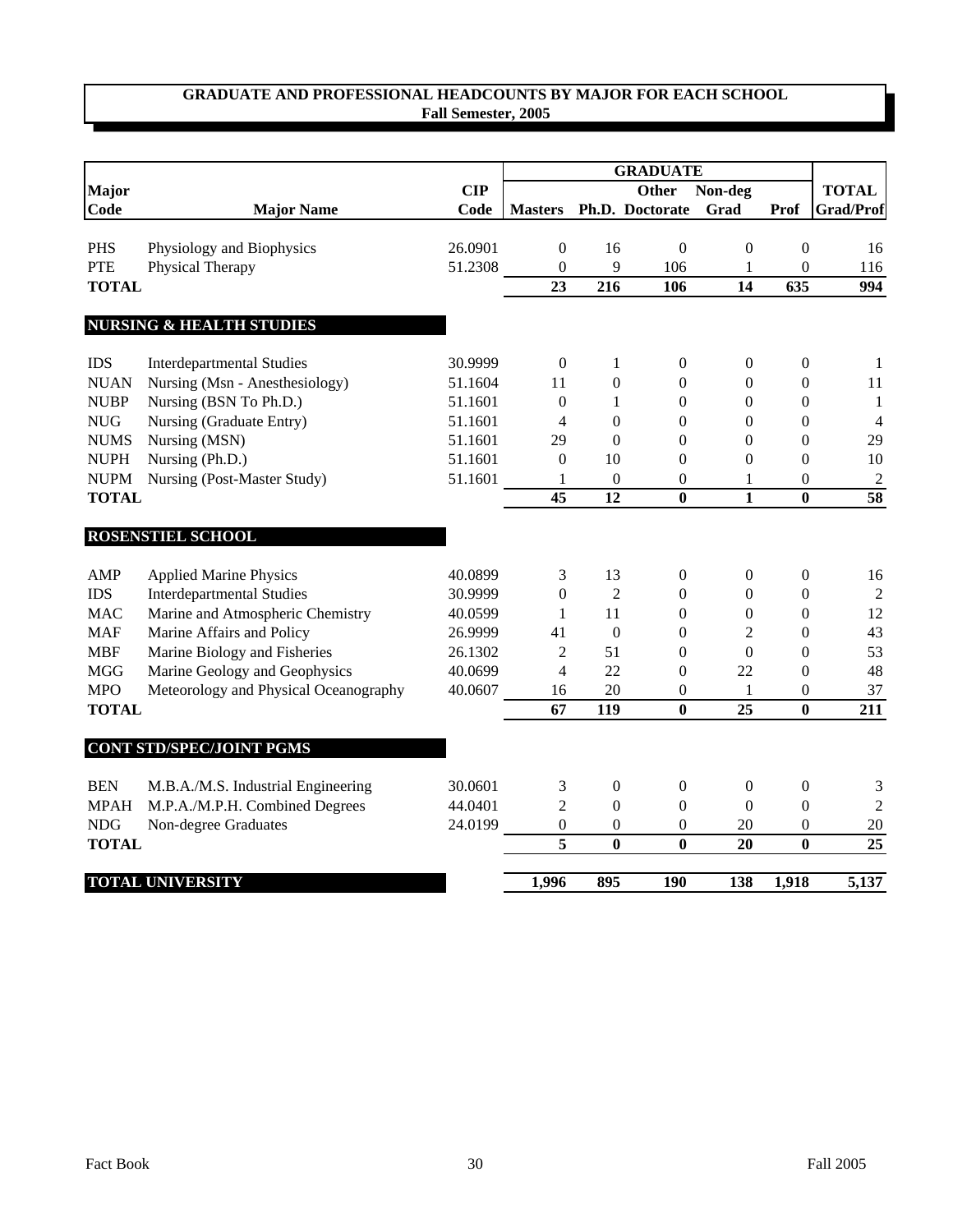| <b>Major</b>               |                                          | CIP     |                          |                  |                  |                  |                  |
|----------------------------|------------------------------------------|---------|--------------------------|------------------|------------------|------------------|------------------|
| Code                       | <b>Major Name</b>                        | Code    | 2001                     | 2002             | 2003             | 2004             | 2005             |
|                            |                                          |         |                          |                  |                  |                  |                  |
|                            | <b>ARCHITECTURE</b>                      |         |                          |                  |                  |                  |                  |
|                            |                                          |         |                          |                  |                  |                  |                  |
| <b>ARC</b><br><b>TOTAL</b> | Architecture                             | 04.0201 | 264                      | 309              | 313              | 305              | 330              |
|                            |                                          |         | 264                      | 309              | 313              | 305              | 330              |
|                            | <b>ARTS AND SCIENCES</b>                 |         |                          |                  |                  |                  |                  |
| AMS                        | <b>American Studies</b>                  | 05.0102 | 9                        | 22               | 13               | 8                | 12               |
| <b>APY</b>                 | Anthropology                             | 45.0201 | 23                       | 41               | 45               | 52               | 40               |
| <b>ART</b>                 | Art                                      | 50.0701 | 95                       | 84               | 75               | 47               | 41               |
| <b>ARTH</b>                | <b>Art History</b>                       | 50.0703 | 22                       | 29               | 32               | 32               | 30               |
| <b>ARTS</b>                | Studio Art                               | 50.0702 | 37                       | 93               | 104              | 96               | 88               |
| ART1                       | Painting                                 | 50.0708 | $\boldsymbol{0}$         | $\mathfrak{Z}$   | 6                | $\,$ 8 $\,$      | $\overline{4}$   |
| ART <sub>2</sub>           | Sculpture                                | 50.0709 | 3                        | 1                | $\boldsymbol{0}$ | $\overline{c}$   | 3                |
| ART3                       | Printmaking                              | 50.0710 | 1                        | $\mathbf{1}$     | $\mathbf{1}$     | $\mathbf{1}$     | $\mathbf{1}$     |
| ART4                       | Graphic Design/Illustration              | 50.0409 | 63                       | 40               | 21               | 23               | 22               |
| ART5                       | Photography                              | 50.0605 | 24                       | 10               | 5                | 6                | $\mathfrak{Z}$   |
| ART6                       | Ceramics                                 | 50.0711 | $\mathfrak{2}$           | $\mathfrak{2}$   | $\mathbf{1}$     | 3                | $\overline{2}$   |
| <b>BCH</b>                 | Biochemistry                             | 26.0202 | 74                       | 78               | 107              | 101              | 105              |
| BIL                        | <b>Biology</b>                           | 26.0101 | 761                      | 729              | 712              | 797              | 838              |
| <b>BLAR</b>                | Liberal Arts                             | 24.0102 | 62                       | 64               | 61               | 56               | 71               |
| CAS                        | Caribbean Afro Amer Studies              | 05.0201 | 3                        | 5                | 11               | 8                | 9                |
| <b>CBL</b>                 | Conservation Biology & Landscape Ecology | 03.9999 | $\boldsymbol{0}$         | $\boldsymbol{0}$ | $\overline{4}$   | 1                | $\boldsymbol{0}$ |
| <b>CHM</b>                 | Chemistry                                | 40.0501 | 83                       | 76               | 86               | 77               | 79               |
| <b>CMA</b>                 | Conservation & Management                | 03.0201 | 7                        | 5                | 1                | $\boldsymbol{0}$ | $\mathbf{0}$     |
| <b>CRI</b>                 | Criminology                              | 45.0401 | 122                      | 152              | 165              | 167              | 162              |
| <b>CSAS</b>                | Post Baccalaureate - Alumni              | 24.0101 | $\boldsymbol{0}$         | $\boldsymbol{0}$ | 4                | 3                | $\boldsymbol{0}$ |
| <b>CSC</b>                 | <b>Computer Science</b>                  | 11.0701 | 65                       | 77               | 69               | 65               | 65               |
| CSM                        | Computer Science/Math                    | 27.0101 | 6                        | 4                | $\overline{2}$   | $\boldsymbol{0}$ | $\mathbf{0}$     |
| <b>ECOA</b>                | Economics                                | 45.0601 | 48                       | 72               | 92               | 107              | 98               |
| <b>ECS</b>                 | Ecosystem Science & Policy               | 26.1301 | $\boldsymbol{0}$         | $\boldsymbol{0}$ | $\boldsymbol{0}$ | 11               | 19               |
| <b>EDD</b>                 | Education                                | 13.0101 | $\boldsymbol{0}$         | $\boldsymbol{0}$ | $\boldsymbol{0}$ | 1                | $\boldsymbol{0}$ |
| <b>ELE</b>                 | <b>Elementary Education</b>              | 13.1202 | 7                        | 6                | 3                | 3                | $\mathfrak 2$    |
| <b>ENG</b>                 | English                                  | 23.0101 | 264                      | 294              | 299              | 295              | 300              |
| <b>ENS</b>                 | <b>Environmental Science</b>             | 14.1401 | 15                       | 16               | 15               | 7                | 4                |
| EPL                        | <b>Environmental Planning</b>            | 44.0501 | 4                        | $\overline{c}$   | $\overline{4}$   | $\overline{2}$   | 1                |
| <b>ERS</b>                 | Earth Systems                            | 40.0601 | $\boldsymbol{0}$         | $\boldsymbol{0}$ | $\boldsymbol{0}$ | 1                | $\boldsymbol{0}$ |
| <b>ESH</b>                 | <b>Environmental Health Science</b>      | 51.2202 | 2                        | 3                | 3                | 1                | $\boldsymbol{0}$ |
| <b>EXP</b>                 | <b>Exercise Physiology</b>               | 31.0505 | 25                       | 23               | 19               | 9                | $\sqrt{5}$       |
| <b>FRE</b>                 | French                                   | 16.0901 | 19                       | 21               | 30               | 27               | 24               |
| GEG                        | Geography                                | 45.0701 | 21                       | 24               | 26               | 34               | 37               |
| <b>GER</b>                 | German                                   | 16.0501 | $\overline{\mathcal{A}}$ | 3                | 6                | 6                | 10               |
| $_{\rm GSC}$               | <b>Geological Sciences</b>               | 40.0601 | 11                       | 9                | 7                | 9                | 7                |
| <b>HIS</b>                 | History                                  | 54.0101 | 89                       | 122              | 131              | 116              | 120              |
| <b>HPA</b>                 | Pre-Physician's Assistant                | 51.1102 | 9                        | $\tau$           | 13               | 9                | 7                |
| <b>HPF</b>                 | Pre-Forensics                            | 51.1199 | 9                        | 12               | 28               | 30               | 23               |
| <b>HSB</b>                 | Health Sciences/Business Administration  | 51.9999 | 1                        | 4                | 7                | 12               | 7                |
| <b>HSC</b>                 | <b>Health Sciences</b>                   | 51.9999 | 9                        | 14               | 20               | 37               | 21               |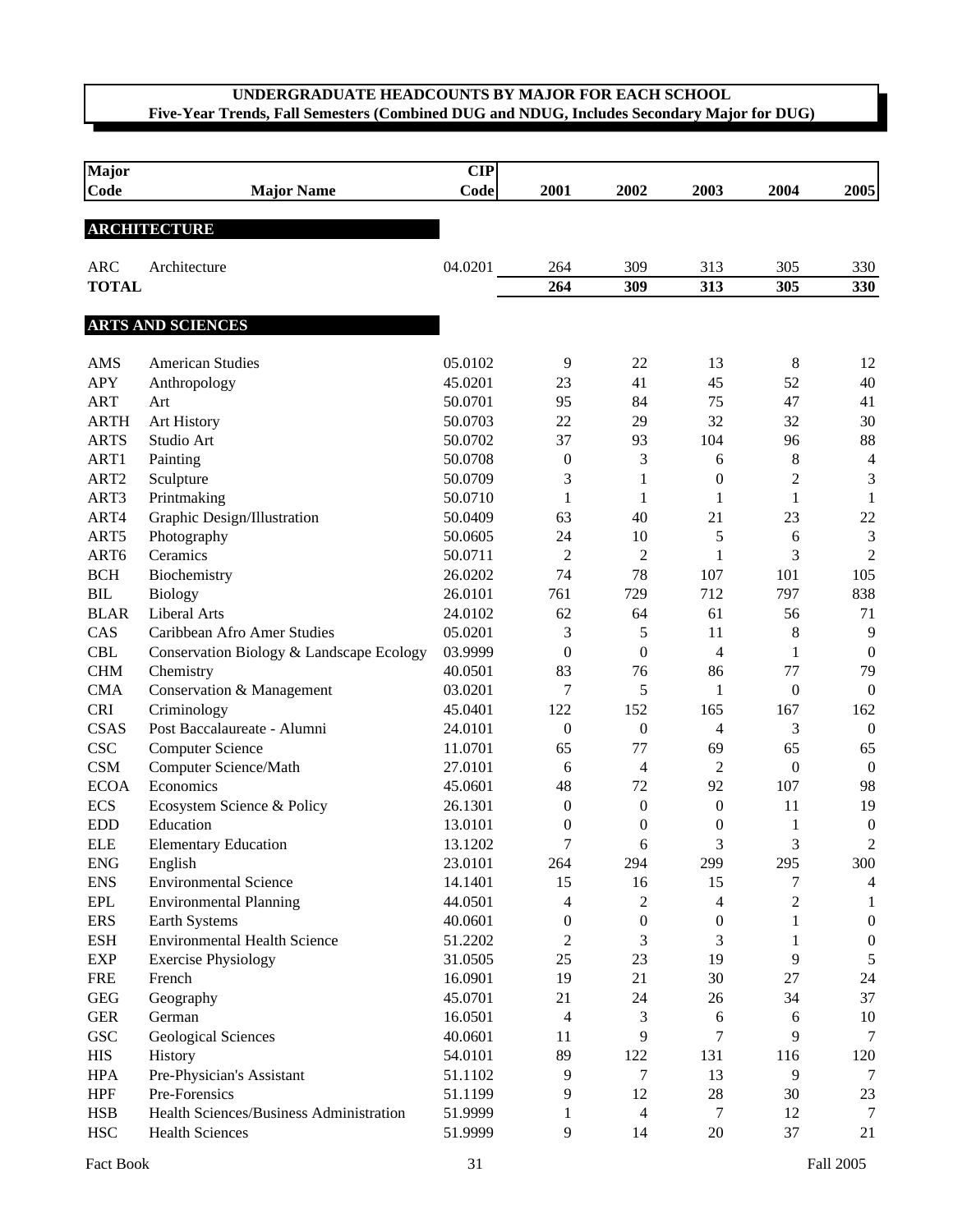| <b>Major</b>    |                                    | CIP     |                  |                  |                  |                  |                  |
|-----------------|------------------------------------|---------|------------------|------------------|------------------|------------------|------------------|
| Code            | <b>Major Name</b>                  | Code    | 2001             | 2002             | 2003             | 2004             | 2005             |
|                 |                                    |         |                  |                  |                  |                  |                  |
| <b>INS</b>      | <b>International Studies</b>       | 45.0901 | 185              | $\boldsymbol{0}$ | $\boldsymbol{0}$ | $\boldsymbol{0}$ | $\boldsymbol{0}$ |
| <b>INSA</b>     | <b>International Studies</b>       | 45.0901 | 38               | 204              | 152              | 109              | 77               |
| <b>ITS</b>      | <b>International Studies</b>       | 45.0901 | $\boldsymbol{0}$ | 3                | 55               | 94               | 132              |
| <b>JUS</b>      | Judaic Studies                     | 38.0206 | 4                | 4                | 8                | 15               | 11               |
| LAS             | <b>Latin American Studies</b>      | 05.0107 | 8                | 9                | 15               | 17               | 22               |
| <b>MEI</b>      | <b>Medical Informatics</b>         | 51.1199 | $\mathbf{1}$     | $\theta$         | $\mathbf{0}$     | $\mathbf{1}$     | $\mathbf{1}$     |
| <b>MIC</b>      | Microbiology                       | 26.0503 | 95               | 104              | 93               | 102              | 93               |
| <b>MRT</b>      | Meteorology                        | 40.0404 | 1                | 1                | 3                | $\overline{c}$   | $\sqrt{2}$       |
| <b>MSA</b>      | Marine Science Affairs             | 03.0201 | 39               | 42               | 45               | 34               | 33               |
| <b>MSB</b>      | Marine Science, Biology            | 26.1302 | 248              | 209              | 203              | 207              | 213              |
| <b>MSC</b>      | Marine Science                     | 40.0607 | $\boldsymbol{0}$ | 3                | $\overline{4}$   | 3                | $\overline{4}$   |
| <b>MSG</b>      | Marine Science, Geology            | 40.0699 | 6                | 9                | 10               | 9                | 13               |
| <b>MSM</b>      | Meteorology/Mathematics            | 40.0401 | 31               | 27               | 26               | 29               | 30               |
| <b>MSP</b>      | Marine Science, Physics            | 40.0899 | $\mathbf{2}$     | 3                | $\mathbf{1}$     | $\boldsymbol{0}$ | $\sqrt{2}$       |
| <b>MSX</b>      | Marine Science, Chemistry          | 40.0607 | 5                | $\,8$            | 10               | 11               | 6                |
| <b>MTH</b>      | Mathematics                        | 27.0101 | 42               | 39               | 49               | 55               | 65               |
| <b>NEUB</b>     | Neuroscience/Neurobiology          | 30.2401 | $\boldsymbol{0}$ | 30               | 48               | 58               | 79               |
| <b>NEUP</b>     | Neuroscience/Psychobiology         | 30.2401 | $\mathbf{0}$     | 43               | 63               | 74               | 87               |
| <b>NEUX</b>     | Neuroscience                       | 30.2401 | $\mathbf{0}$     | 6                | 13               | 14               | 13               |
| PHI             | Philosophy                         | 38.0101 | 38               | 48               | 47               | 45               | 47               |
| PHY             | Physics                            | 40.0801 | 29               | 23               | 19               | 22               | 31               |
| <b>PLW</b>      | Pre-Law                            | 22.0001 | $\mathbf{0}$     | $\boldsymbol{0}$ | 1                | $\boldsymbol{0}$ | 1                |
| <b>PMD</b>      | Pre-Med                            | 51.1102 | $\boldsymbol{0}$ | $\mathbf{0}$     | $\overline{2}$   | 3                | 1                |
| <b>POLB</b>     | <b>Political Science</b>           | 45.1001 | 217              | 232              | 299              | 301              | 335              |
| PPH             | Pre-Pharmacy                       | 51.1103 | 9                | 18               | 19               | 26               | $22\,$           |
| <b>PPT</b>      | Pre-Physical Therapy               | 51.1199 | 53               | 47               | 44               | 63               | 47               |
| <b>PPY</b>      | <b>Environmental Policy</b>        | 44.0501 | $\overline{4}$   | 5                | 3                | 3                | 1                |
| <b>PSB</b>      | Psychobiology                      | 42.1101 | 88               | 55               | 30               | 16               | $\mathbf{0}$     |
| <b>PSY</b>      | Psychology                         | 42.0101 | 507              | 574              | 605              | 663              | 655              |
| <b>PVT</b>      | Pre-Veterinary Medicine            | 51.1104 | $\boldsymbol{0}$ | $\boldsymbol{0}$ | $\boldsymbol{0}$ | $\mathbf{1}$     | $\boldsymbol{0}$ |
| <b>REL</b>      | <b>Religious Studies</b>           | 38.0201 | 19               | 24               | 35               | 51               | 53               |
| <b>SED</b>      | <b>Secondary Education</b>         | 13.1205 | 1                | $\mathbf{1}$     | $\boldsymbol{0}$ | $\boldsymbol{0}$ | $\boldsymbol{0}$ |
| <b>SMG</b>      | <b>Sports Management</b>           | 31.0504 | $\overline{2}$   | $\boldsymbol{0}$ | $\mathbf{0}$     | $\overline{0}$   | $\boldsymbol{0}$ |
| SOC             | Sociology                          | 45.1101 | 106              | 88               | 100              | 93               | 104              |
| <b>SPA</b>      | Spanish                            | 16.0905 | 76               | 68               | 76               | 85               | 93               |
| <b>SPE</b>      | <b>Special Education</b>           | 13.1001 | $\overline{c}$   | $\overline{4}$   | 3                | 1                | $\boldsymbol{0}$ |
| <b>THA</b>      | <b>Theatre Arts</b>                | 50.0501 | 157              | 159              | 164              | 153              | 146              |
| <b>UAS</b>      | <b>Undeclared Arts and Science</b> | 24.0101 | 570              | 621              | 687              | 636              | 694              |
| <b>WST</b>      | <b>Women's Studies</b>             | 05.0207 | 3                | 7                | 7                | 8                | 8                |
| <b>TOTAL</b>    |                                    |         | 4,585            | 4,866            | 5,167            | 5,274            | 5,381            |
|                 |                                    |         |                  |                  |                  |                  |                  |
| <b>BUSINESS</b> |                                    |         |                  |                  |                  |                  |                  |

| ACC        | Accounting                                  | 52.0301 | 168 | 164 | 189 | 239 | 235 |
|------------|---------------------------------------------|---------|-----|-----|-----|-----|-----|
| <b>BMO</b> | <b>Business Management and Organization</b> | 52.0201 | 472 | 477 | 455 | 440 | 438 |
| <b>BSL</b> | <b>Business Law</b>                         | 22,0000 |     |     |     |     |     |
| <b>CIS</b> | <b>Computer Information Systems</b>         | 1.0401  |     | 132 | 83  | 50  | 36  |
| ECO        | <b>Economics</b>                            | 52.0601 | 60  | 72  | 75  | 59  | 76  |
|            |                                             |         |     |     |     |     |     |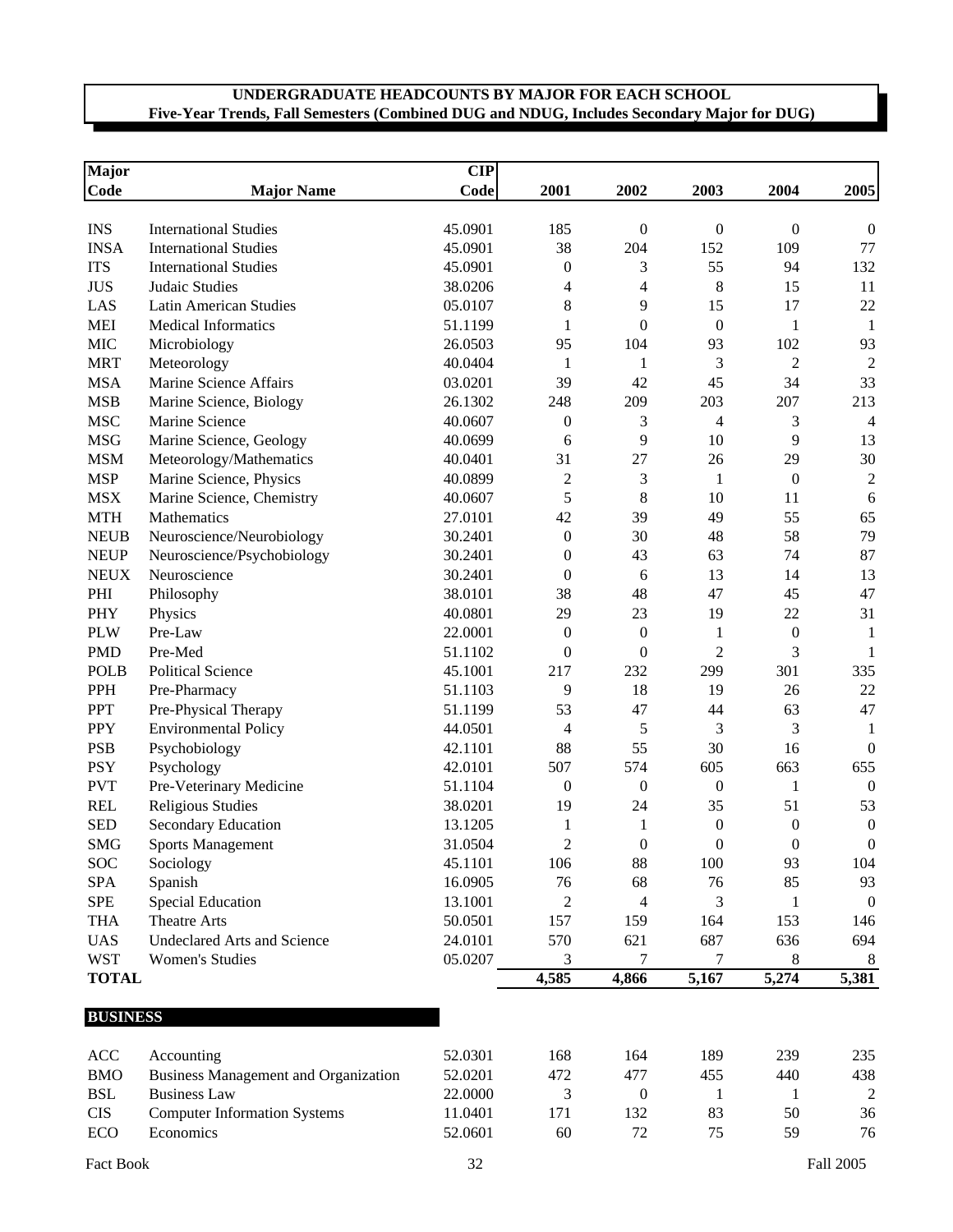| <b>Major</b>                |                                                  | CIP     |                  |                  |                  |                  |                          |
|-----------------------------|--------------------------------------------------|---------|------------------|------------------|------------------|------------------|--------------------------|
| Code                        | <b>Major Name</b>                                | Code    | 2001             | 2002             | 2003             | 2004             | 2005                     |
|                             |                                                  |         |                  |                  |                  |                  |                          |
| <b>ENT</b>                  | Entrepreneurship                                 | 52.0701 | 54               | 65               | 96               | 104              | 138                      |
| <b>FIN</b>                  | Finance                                          | 52.0801 | 351              | 343              | 347              | 327              | 369                      |
| <b>HRM</b>                  | Human Resources Management                       | 52.1001 | 14               | 22               | 19               | 17               | 17                       |
| <b>IFM</b>                  | <b>International Finance and Marketing</b>       | 52.1101 | 278              | 243              | 223              | 202              | 190                      |
| <b>LST</b>                  | <b>Legal Studies</b>                             | 22.0000 | 86               | 94               | 99               | 107              | 110                      |
| <b>MAS</b>                  | Management Science                               | 52.1301 | $\boldsymbol{0}$ | $\boldsymbol{0}$ | $\boldsymbol{0}$ | 3                | 20                       |
| <b>MGT</b>                  | Management                                       | 52.0201 | $\mathbf{1}$     | $\boldsymbol{0}$ | $\theta$         | $\boldsymbol{0}$ | $\boldsymbol{0}$         |
| <b>MKT</b>                  | Marketing                                        | 52.1401 | 243              | 265              | 288              | 260              | 274                      |
| <b>POLB</b>                 | <b>Political Science</b>                         | 45.1001 | 50               | 39               | 28               | 33               | 35                       |
| <b>REA</b>                  | <b>Real Estate</b>                               | 52.1501 | 1                | $\boldsymbol{0}$ | $\overline{0}$   | $\boldsymbol{0}$ | $\boldsymbol{0}$         |
| <b>SMGB</b>                 | Sports Management                                | 52.0201 | 26               | 34               | 15               | 3                | $\boldsymbol{0}$         |
| <b>SYA</b>                  | <b>System Analysis</b>                           | 11.0501 | 25               | 22               | 18               | 22               | 5                        |
| <b>UBU</b>                  | <b>Undeclared Business</b>                       | 52.0299 | 272              | 253              | 190              | 252              | 291                      |
| <b>TOTAL</b>                |                                                  |         | 2,275            | 2,225            | 2,126            | 2,119            | 2,236                    |
|                             |                                                  |         |                  |                  |                  |                  |                          |
|                             | <b>COMMUNICATION</b>                             |         |                  |                  |                  |                  |                          |
| CAD                         | <b>Advertising Communication</b>                 | 09.0903 | 198              | 193              | 188              | 177              | 170                      |
| <b>CBJ</b>                  | <b>Broadcast Journalism</b>                      | 09.0402 | 155              | 164              | 158              | 161              | 175                      |
| <b>CBR</b>                  | <b>Broadcasting</b>                              | 09.0701 | 87               | 76               | 82               | 74               | 53                       |
| <b>CCS</b>                  | Speech Communication                             | 09.9999 | 3                | $\boldsymbol{0}$ | $\mathbf{1}$     | $\boldsymbol{0}$ | $\overline{0}$           |
| <b>CMM</b>                  | <b>Communication Media Business</b>              | 09.0102 | 20               | 36               | 48               | 48               | 44                       |
| <b>CMP</b>                  | <b>Motion Pictures</b>                           | 50.0602 | 271              | 287              | 288              | 226              | 227                      |
| <b>CNJ</b>                  | Comm News Edit Journalism                        | 09.0401 | 124              | 115              | 102              | 130              | 133                      |
| <b>COHI</b>                 | <b>Communication Honors - Specialized</b>        | 09.0101 | $\boldsymbol{0}$ | $\boldsymbol{0}$ | $\boldsymbol{0}$ | $\boldsymbol{0}$ | 4                        |
| COH1                        | <b>Communication Honors - Advertising</b>        | 09.0903 | $\boldsymbol{0}$ | $\boldsymbol{0}$ | 0                | 4                | $\sqrt{5}$               |
| COH <sub>2</sub>            | <b>Communication Honors - Public Relations</b>   | 09.0902 | $\boldsymbol{0}$ | $\boldsymbol{0}$ | $\boldsymbol{0}$ | $\boldsymbol{2}$ | $\overline{\mathcal{A}}$ |
| COH <sub>3</sub>            | Communication Honor-Broadcast Journalism         | 09.0402 | $\boldsymbol{0}$ | $\boldsymbol{0}$ | $\boldsymbol{0}$ | 5                | $\mathfrak s$            |
| COH <sub>4</sub>            | <b>Communication Honors - Broadcasting</b>       | 09.0701 | $\boldsymbol{0}$ | $\boldsymbol{0}$ | $\boldsymbol{0}$ | 1                | $\mathbf{1}$             |
| COH <sub>5</sub>            | Communication Honors - Media Management 09.0102  |         | 0                | $\boldsymbol{0}$ | $\boldsymbol{0}$ | $\boldsymbol{0}$ | 1                        |
| COH <sub>6</sub>            | <b>Communication Honors - Print Journalism</b>   | 09.0401 | $\boldsymbol{0}$ | $\boldsymbol{0}$ | $\boldsymbol{0}$ | 7                | $10\,$                   |
| COH7                        | Communication Honors - Visual Communicat 50.0401 |         | $\boldsymbol{0}$ | $\boldsymbol{0}$ | $\boldsymbol{0}$ | 1                | $\mathbf{1}$             |
| COH <sub>8</sub>            | <b>Communication Honors - Motion Pictures</b>    | 50.0602 | $\boldsymbol{0}$ | $\boldsymbol{0}$ | $\boldsymbol{0}$ | 7                | 7                        |
| COH <sub>9</sub>            | Communication Honors - Video / Film              | 50.0601 | $\boldsymbol{0}$ | $\boldsymbol{0}$ | $\boldsymbol{0}$ | 7                | $\,8\,$                  |
| COM                         | Communication                                    | 09.0101 | 36               | 23               | 14               | 4                | $\sqrt{2}$               |
| $\cos$                      | <b>Communication Studies</b>                     | 09.0101 | 9                | 24               | 44               | 43               | 32                       |
| <b>CPC</b>                  | Photo Communication                              | 50.0605 | 28               | 31               | 21               | 13               | 5                        |
| <b>CPR</b>                  | <b>Public Relations</b>                          | 09.0902 | 151              | 136              | 170              | 170              | 172                      |
| <b>CVA</b>                  | Visual Art                                       | 50.0101 | 2                | 1                | -1               | $\boldsymbol{0}$ | $\boldsymbol{0}$         |
| $\ensuremath{\text{CVC}}$   | Visual Communication                             | 50.0401 | $\boldsymbol{0}$ | $\boldsymbol{0}$ | 10               | 33               | 39                       |
| $\ensuremath{\mathrm{CVF}}$ | Video Film                                       | 50.0601 | 69               | 88               | 80               | 73               | 79                       |
| <b>UCO</b>                  | <b>Undeclared Communication</b>                  | 09.9999 | 17               | 23               | 27               | 30               | 24                       |
| <b>TOTAL</b>                |                                                  |         | 1,170            | 1,197            | 1,234            | 1,216            | 1,201                    |
|                             |                                                  |         |                  |                  |                  |                  |                          |
| <b>EDUCATION</b>            |                                                  |         |                  |                  |                  |                  |                          |
| <b>ATHT</b>                 | <b>Athletic Training</b>                         | 51.0913 | 2                | 22               | 23               | 30               | 31                       |
| <b>ELED</b>                 | <b>Elementary Education</b>                      | 13.1202 | 127              | 137              | 113              | 126              | 122                      |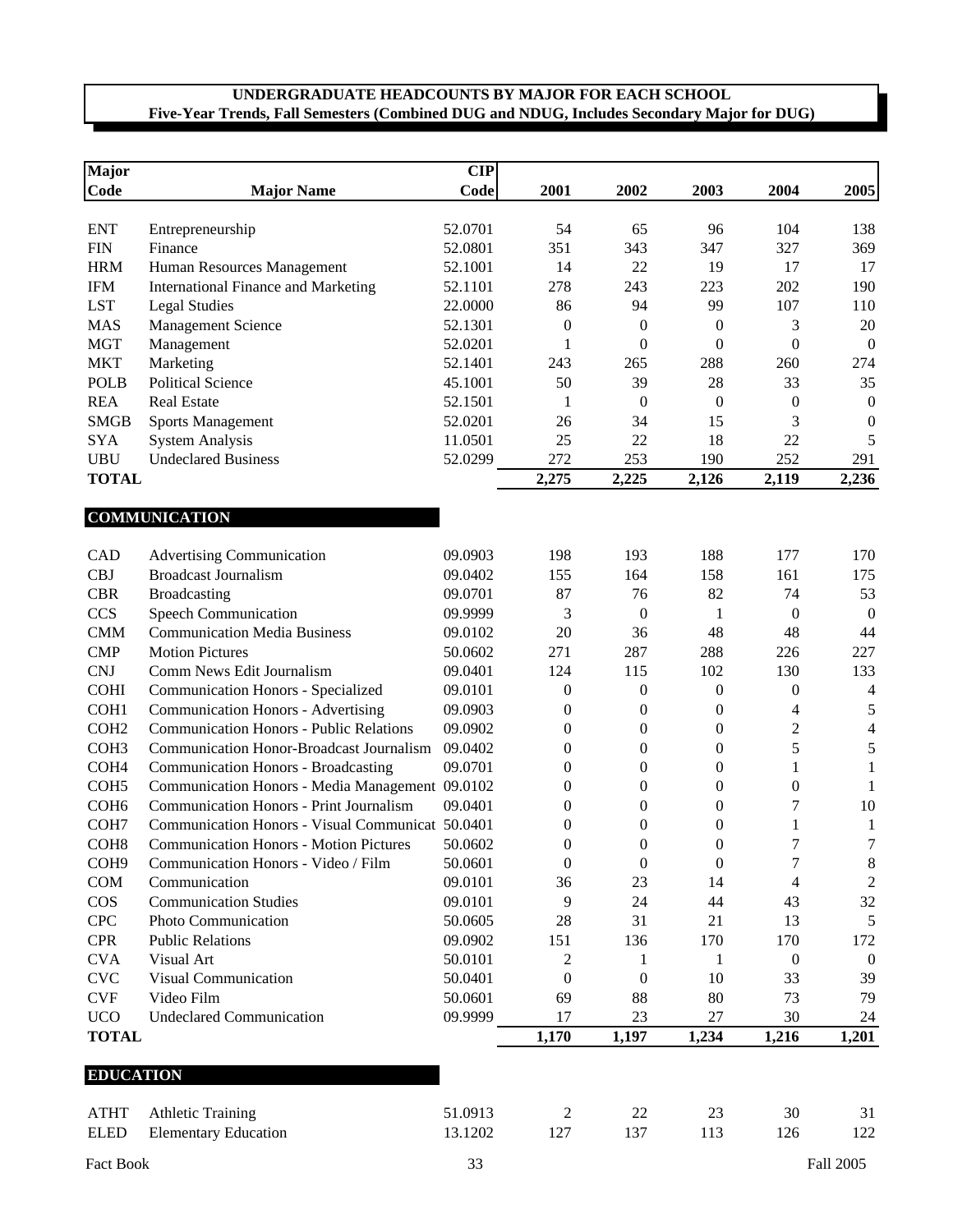| Major            |                                           | $\mathbf{CIP}$ |                  |                  |                  |                  |                  |
|------------------|-------------------------------------------|----------------|------------------|------------------|------------------|------------------|------------------|
| <b>Code</b>      | <b>Major Name</b>                         | Code           | 2001             | 2002             | 2003             | 2004             | 2005             |
|                  |                                           |                |                  |                  |                  |                  |                  |
| <b>ESED</b>      | <b>Exceptional Student Education</b>      | 13.1001        | 41               | 41               | 40               | 31               | 22               |
| <b>EXPH</b>      | <b>Exercise Physiology</b>                | 31.0505        | $\boldsymbol{0}$ | $\boldsymbol{0}$ | 14               | 31               | 41               |
| <b>SEC</b>       | <b>Secondary Education</b>                | 13.1205        | $\boldsymbol{0}$ | $\theta$         | 43               | 41               | 35               |
| <b>SPAD</b>      | Sport Administration                      | 31.0504        | $\boldsymbol{0}$ | $\mathbf{0}$     | 21               | 60               | 111              |
| <b>UED</b>       | <b>Undeclared Education</b>               | 13.9999        | 21               | 21               | 30               | 37               | 38               |
| <b>UES</b>       | <b>Undeclared Exercise Science</b>        | 13.9999        | $\boldsymbol{0}$ | $\boldsymbol{0}$ | $\boldsymbol{0}$ | $\boldsymbol{0}$ | $\sqrt{2}$       |
| <b>TOTAL</b>     |                                           |                | 191              | 221              | 284              | 356              | 402              |
|                  | <b>ENGINEERING</b>                        |                |                  |                  |                  |                  |                  |
| <b>AEN</b>       | Architectural Engineering                 | 14.0401        | 65               | 71               | 91               | 87               | 96               |
| ASE              | Aerospace Engineering                     | 14.0201        | 43               | 51               | 48               | 40               | 44               |
| <b>ASEC</b>      | Aerospace Engineering - BSME              | 14.0201        | $\boldsymbol{0}$ | $\boldsymbol{0}$ | $\boldsymbol{0}$ | $\overline{c}$   | $\mathfrak 2$    |
| BEE5             | Biomedical Engineering-Electrical (5 Yr)  | 14.0501        | $\boldsymbol{0}$ | $\boldsymbol{0}$ | $\boldsymbol{0}$ | 1                | $\boldsymbol{0}$ |
| BEM5             | Biomedical Engineering-Mechanical (5 Yr)  | 14.0501        | 0                | $\mathbf{0}$     | $\boldsymbol{0}$ | 1                | $\boldsymbol{0}$ |
| BEP <sub>5</sub> | Biomedical Engineering - Premed (5 Yr)    | 14.0501        | $\theta$         | $\mathbf{0}$     | $\boldsymbol{0}$ | $\mathbf{1}$     | $\theta$         |
| <b>BME</b>       | <b>Biomedical Engineering</b>             | 14.0501        | 171              | 194              | 183              | 176              | 179              |
| <b>CEN</b>       | Civil Engineering                         | 14.0801        | 69               | 66               | 60               | 61               | 65               |
| <b>EAN</b>       | Audio Engineering                         | 14.1001        | 51               | 61               | 57               | 48               | 44               |
| <b>ECN</b>       | Computer Engineering, no state contract   | 14.0901        | 116              | 115              | 92               | 87               | 82               |
| <b>EEN</b>       | <b>Electrical Engineering</b>             | 14.1001        | 69               | 79               | 74               | 61               | 49               |
| <b>ENV</b>       | <b>Environmental Engineering</b>          | 14.1401        | 21               | 16               | 17               | 10               | $\tau$           |
| <b>ESC</b>       | <b>Engineering Science</b>                | 14.1301        | 3                | 7                | $\tau$           | 1                | 1                |
| <b>IEM</b>       | Manufacturing Engineering, state subsidy  | 14.3601        | 10               | 8                | $\overline{4}$   | $\mathbf{0}$     | 1                |
| <b>IEN</b>       | <b>Industrial Engineering</b>             | 14.3501        | 83               | 94               | 88               | 74               | 66               |
| IEN <sub>5</sub> | Industrial Engineering (5 Yr)             | 14.3501        | $\boldsymbol{0}$ | $\boldsymbol{0}$ | $\boldsymbol{0}$ | 6                | $\boldsymbol{0}$ |
| <b>INM</b>       | Manufacturg Engineering (no st subsidy)   | 14.3601        | $\boldsymbol{0}$ | $\boldsymbol{0}$ | 1                | $\boldsymbol{0}$ | $\mathbf{0}$     |
| <b>ITN</b>       | <b>Information Technology</b>             | 11.0401        | 53               | 44               | 32               | 20               | 16               |
| <b>MEN</b>       | Mechanical Engineering                    | 14.1901        | 85               | 88               | 109              | 104              | 103              |
| MEN <sub>5</sub> | Mechanical Engineering (5 Yr)             | 14.1901        | $\boldsymbol{0}$ | $\boldsymbol{0}$ | $\boldsymbol{0}$ | 1                | $\boldsymbol{0}$ |
| <b>UEN</b>       | <b>Undeclared Engineering</b>             | 14.9999        | 14               | 15               | 24               | 15               | 27               |
| <b>WCE</b>       | <b>Wireless Communication</b>             | 14.1001        | $\theta$         | 3                | 8                | 10               | 8                |
| <b>TOTAL</b>     |                                           |                | 853              | 912              | 895              | 806              | 790              |
|                  | FROST SCHOOL OF MUSIC                     |                |                  |                  |                  |                  |                  |
|                  |                                           |                |                  |                  |                  |                  |                  |
| <b>MBEI</b>      | Music Business and Entertainment Industry | 50.0999        | 91               | 109              | 97               | 109              | 90               |
| <b>MEC</b>       | Music Engineering/Computer Science        | 50.0999        | $\boldsymbol{0}$ | $\theta$         | 22               | 21               | 13               |
| <b>MED</b>       | Music Education                           | 13.1312        | 62               | 61               | 63               | 62               | 47               |
| <b>MIP</b>       | <b>Instrumental Performance</b>           | 50.0903        | 55               | 47               | 47               | 46               | 43               |
| <b>MKP</b>       | Keyboard Performance                      | 50.0907        | 12               | 13               | 12               | 12               | 13               |
| <b>MSJ</b>       | Studio Music, Jazz                        | 50.0910        | 6                | 8                | 8                | $\overline{2}$   | $\overline{c}$   |
| <b>MSJI</b>      | Jazz Performance, Instrumental            | 50.0910        | 73               | 67               | 67               | 72               | 75               |
| <b>MSJV</b>      | Jazz Performance, Vocal                   | 50.0910        | 33               | 22               | 22               | 25               | 22               |
| <b>MTC</b>       | Music Theory Composition                  | 50.0904        | 10               | 7                | 5                | 5                | 7                |
| <b>MTCY</b>      | Theory Composition                        | 50.0904        | 1                | $\boldsymbol{0}$ | $\boldsymbol{0}$ | $\boldsymbol{0}$ | $\mathbf{0}$     |
| <b>MTR</b>       | <b>Musical Theatre</b>                    | 50.0999        | 25               | 31               | 33               | 33               | 30               |
| <b>MTY</b>       | Music Therapy                             | 51.2305        | 20               | 19               | 18               | 14               | 24               |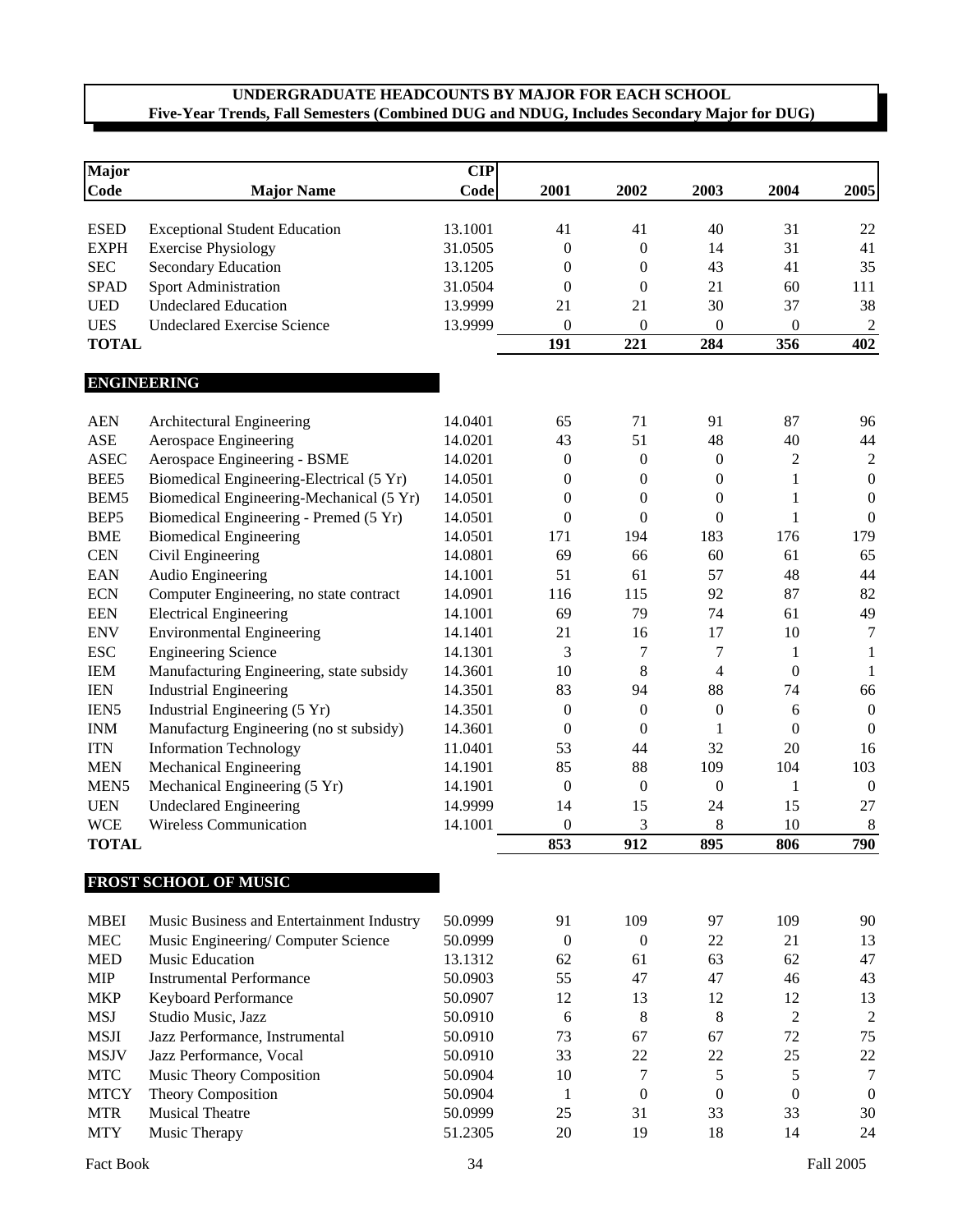| <b>Major</b>                 |                                            | <b>CIP</b> |                  |                  |                  |                  |                  |
|------------------------------|--------------------------------------------|------------|------------------|------------------|------------------|------------------|------------------|
| Code                         | <b>Major Name</b>                          | Code       | 2001             | 2002             | 2003             | 2004             | 2005             |
| <b>MUC</b>                   | Music Engineering Technology               | 50.0999    | $\boldsymbol{0}$ | $\boldsymbol{0}$ | 5                | $\boldsymbol{0}$ | $\boldsymbol{0}$ |
| <b>MUE</b>                   | Music Engineering                          | 50.0999    | 81               | 74               | 41               | 47               | 51               |
| <b>MUS</b>                   | Music                                      | 50.0901    | 51               | 49               | 39               | 29               | 45               |
| <b>MUT</b>                   | Music and Theatre                          | 50.0901    | $\overline{0}$   | $\theta$         | 20               | 21               | 27               |
| <b>MVP</b>                   | Vocal Performance                          | 50.0908    | 28               | 27               | 32               | 30               | 23               |
| <b>MWP</b>                   | Media Writing and Production               | 50.0903    | 8                | 11               | 11               | 13               | 15               |
| <b>UMU</b>                   | <b>Undeclared Music</b>                    | 50.0999    | 4                | 1                | 3                | 3                | 50               |
| <b>TOTAL</b>                 |                                            |            | 560              | 546              | 545              | 544              | 577              |
|                              | <b>NURSING &amp; HEALTH STUDIES</b>        |            |                  |                  |                  |                  |                  |
| <b>NHPA</b>                  |                                            | 51.1102    | $\boldsymbol{0}$ | $\mathbf{0}$     | $\boldsymbol{0}$ | $\boldsymbol{0}$ | $\overline{c}$   |
| <b>NHPF</b>                  | Pre-Physician's Assistant<br>Pre-Forensics | 51.1199    | 0                | 0                | $\boldsymbol{0}$ | 0                | 5                |
| <b>NHPT</b>                  | Physical Therapy Honors                    | 51.1199    | 0                | $\boldsymbol{0}$ | $\boldsymbol{0}$ | 0                | 4                |
| $\ensuremath{\mathsf{NHSB}}$ | <b>HSC Business Administration</b>         | 51.9999    | 0                | $\boldsymbol{0}$ | $\boldsymbol{0}$ | 0                | $\boldsymbol{2}$ |
| <b>NHSC</b>                  | <b>HSC</b> General                         | 51.9999    | 0                | $\boldsymbol{0}$ | $\boldsymbol{0}$ | 0                | 9                |
| <b>NPPH</b>                  | Pre-Pharmacy                               | 51.1103    | 0                | $\boldsymbol{0}$ | $\boldsymbol{0}$ | 0                | 13               |
| <b>NPPT</b>                  | Pre-Physical Therapy                       | 51.1199    | 0                | 0                | $\boldsymbol{0}$ | 0                | 16               |
| <b>NUAP</b>                  | Nursing (Second Degree - 1 Year)           | 51.1601    | 0                | 0                | $\boldsymbol{0}$ | 0                | 76               |
| <b>NUBS</b>                  | Nursing                                    | 51.1601    | 0                | $\theta$         | $\mathbf{0}$     | 0                | 427              |
| NUB <sub>2</sub>             | Nursing (Second Degree - 2 Years)          | 51.1601    | 0                | $\theta$         | $\theta$         | 0                | 14               |
| NUF1                         | Nursing (BSN - Florida Memorial Univ.)     | 51.1601    | $\theta$         | $\theta$         | $\Omega$         | 0                | 10               |
| ${\rm NUR}$                  | Nursing                                    | 51.1601    | 240              | 241              | 286              | 342              | $\boldsymbol{0}$ |
| <b>NURN</b>                  | Nursing (RN/BSN Transition - Weekend)      | 51.1601    | $\boldsymbol{0}$ | $\boldsymbol{0}$ | $\boldsymbol{0}$ | $\boldsymbol{0}$ | $\overline{c}$   |
| <b>NURS</b>                  | Nursing - St Thomas                        | 51.1601    | 0                | $\mathbf{0}$     | $\boldsymbol{0}$ | 3                | $\boldsymbol{0}$ |
| NUR <sub>2</sub>             | Nursing $(2nd deg - 1 yr)$                 | 51.1601    | 0                | 1                | 1                | 23               | $\boldsymbol{0}$ |
| NUR <sub>4</sub>             | Nursing (Grad Entry)                       | 51.1601    | $\boldsymbol{0}$ | 6                | 15               | 13               | $\boldsymbol{0}$ |
| <b>NUST</b>                  | Nursing (Basic) - St Thomas                | 51.1601    | $\theta$         | $\mathbf{0}$     | $\boldsymbol{0}$ | $\mathbf{0}$     | 3                |
| <b>TOTAL</b>                 |                                            |            | 240              | 248              | 302              | 381              | 583              |
|                              |                                            |            |                  |                  |                  |                  |                  |
|                              | <b>CONT STD/SPEC/JOINT PGMS</b>            |            |                  |                  |                  |                  |                  |
| <b>AUD</b>                   | Audit                                      | 24.0199    | $\boldsymbol{0}$ | $\boldsymbol{0}$ | $\boldsymbol{0}$ | $\boldsymbol{0}$ | 1                |
| <b>BGSC</b>                  | <b>Bachelor of General Studies</b>         | 24.0102    | 141              | 193              | 206              | 194              | 206              |
| <b>BMD</b>                   | Bridge Program - Miami Dade                | 24.0199    | $\boldsymbol{0}$ | $\boldsymbol{0}$ | $\mathbf{0}$     | 13               | $\mathbf{0}$     |
| <b>CCP</b>                   | Credit Certificate Program                 | 24.0199    | 19               | 21               | 20               | 11               | 6                |
| <b>CCPA</b>                  | Credit Certificate Program - Accounting    | 52.0302    | $\boldsymbol{0}$ | $\mathbf{0}$     | $\mathbf{0}$     | $\overline{c}$   | 4                |
| <b>CCPB</b>                  | Credit Certificate Pgm-General Business    | 52.0201    | 0                | $\theta$         | $\mathbf{0}$     | $\boldsymbol{0}$ | 1                |
| CCPC                         | Credit Certificate Pgm-Computer Inf Sys    | 11.0401    | 0                | $\theta$         | $\mathbf{0}$     | 1                | 3                |
| <b>CCPG</b>                  | Credit Certificate Pgm - Graphic Design    | 50.0409    | 0                | $\theta$         | $\boldsymbol{0}$ | $\boldsymbol{0}$ | 1                |
| <b>CCPH</b>                  | Credit Certificate Pgm - Human Resources   | 52.1001    | 0                | $\theta$         | $\boldsymbol{0}$ | 1                | $\boldsymbol{0}$ |
| CSA                          | Continuing Studies - Alumni                | 24.0199    | 0                | 0                | 5                | 8                | 9                |
| $\rm IMG$                    | Img Academies - Bradenton Campus           | 32.0109    | $\theta$         | $\theta$         | $\theta$         | 7                | $\boldsymbol{0}$ |
| SAP                          | Study Abroad Program                       | 24.0102    | 80               | 88               | 97               | 112              | 128              |
| SSO                          | Summer Sessions Only/Non-Degree            | 24.0199    | 1                | 14               | 18               | 0                | $\theta$         |
| <b>TTO</b>                   | Temporary Transient Only                   | 24.0199    | 0                | $\mathbf{0}$     | $\boldsymbol{0}$ | 0                | 26               |
| <b>UCT</b>                   | Non-Degree                                 | 24.0199    | 121              | 118              | 127              | 130              | 91               |
| <b>UCX</b>                   | Post Baccalaureate/Non-Degree              | 24.0199    | 87               | 104              | 81               | 54               | 57               |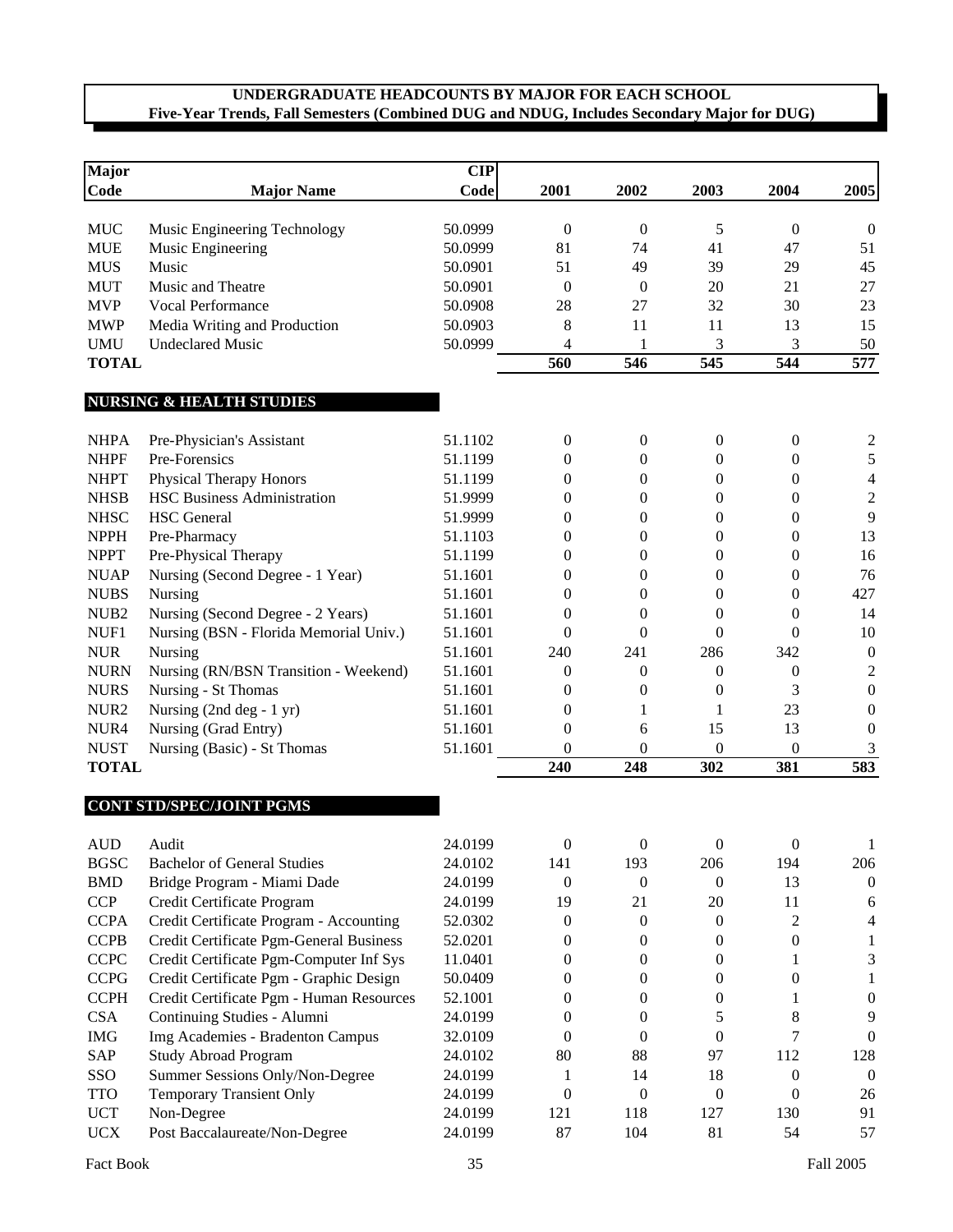| <b>Major</b> |                                     | CIP     |        |        |          |        |          |
|--------------|-------------------------------------|---------|--------|--------|----------|--------|----------|
| Code         | <b>Major Name</b>                   | Code    | 2001   | 2002   | 2003     | 2004   | 2005     |
| <b>UHG</b>   | Unclassified-High School (Gulliver) | 24.0199 |        | 15     | 4        |        | 5        |
| <b>UHS</b>   | Unclassified-High School            | 24.0199 |        |        | $\theta$ |        |          |
| <b>UHW</b>   | Unclassified-High School (Weekend)  | 24.0199 |        | 0      | $\Omega$ | 0      | $\Omega$ |
| <b>TOTAL</b> |                                     |         | 460    | 554    | 558      | 539    | 539      |
|              | <b>TOTAL UNIVERSITY</b>             |         | 10,598 | 11,078 | 11.424   | 11,540 | 12,039   |

*Note: Numbers in this table are the sum of primary, secondary, and tertiary majors. The sum across departments represents a duplicate headcount.*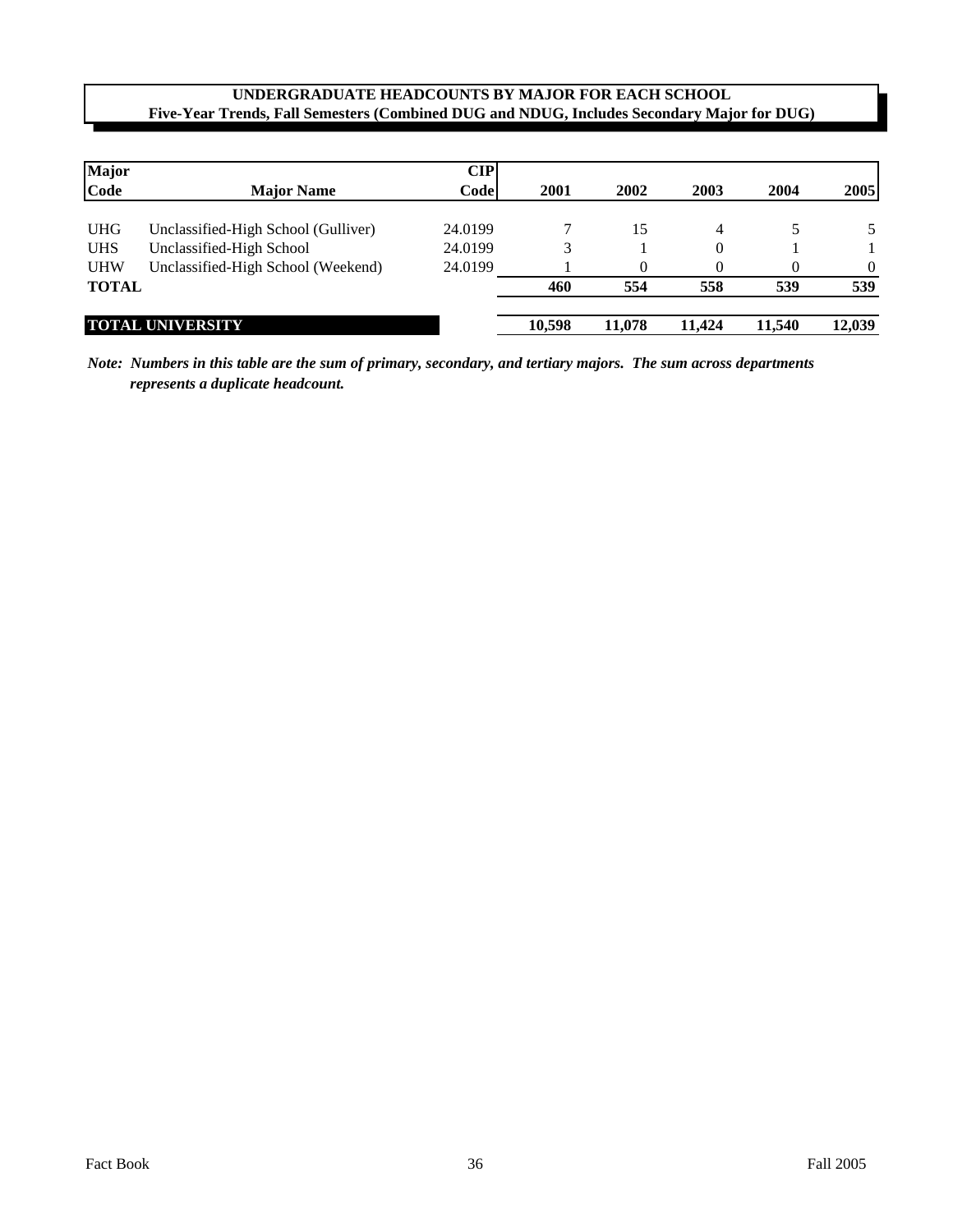| <b>Major</b>    |                                      | <b>CIP</b> |                  |                  |                  |                  |                  |
|-----------------|--------------------------------------|------------|------------------|------------------|------------------|------------------|------------------|
| Code            | <b>Major Name</b>                    | Code       | 2001             | 2002             | 2003             | 2004             | 2005             |
|                 | <b>ARCHITECTURE</b>                  |            |                  |                  |                  |                  |                  |
|                 |                                      |            |                  |                  |                  |                  |                  |
| <b>ARC</b>      | Architecture                         | 04.0201    | 5                | 7                | 3                | 1                | $\overline{2}$   |
| ARC1            | Master of Architecture               | 04.0201    | 30               | 37               | 51               | 43               | 42               |
| ARC3            | Suburb/Town Design                   | 04.0301    | 6                | 9                | 6                | 7                | 14               |
| ARC4            | Architecture, Research               | 04.9999    | $\boldsymbol{0}$ | 0                | 8                | $\boldsymbol{0}$ | $\boldsymbol{0}$ |
| ARC5            | Architecture, Computing/Design       | 04.9999    | 3                | 3                | $\overline{2}$   | 1                | $\boldsymbol{0}$ |
| ARC7            | Architecture, Research in Computing  | 04.9999    | 1                | 1                | $\theta$         | $\overline{0}$   | $\boldsymbol{0}$ |
| <b>TOTAL</b>    |                                      |            | 45               | 57               | 70               | 52               | 58               |
|                 |                                      |            |                  |                  |                  |                  |                  |
|                 | <b>ARTS AND SCIENCES</b>             |            |                  |                  |                  |                  |                  |
| <b>ART</b>      | Art                                  | 50.0701    | 21               | 18               | 24               | 25               | 32               |
| <b>ARTH</b>     | <b>Art History</b>                   | 50.0703    | 3                | 4                | $\overline{c}$   | 2                | $\overline{2}$   |
| <b>BIL</b>      | <b>Biology</b>                       | 26.0101    | 49               | 46               | 42               | 48               | 49               |
| <b>CHM</b>      | Chemistry                            | 40.0501    | 34               | 41               | 41               | 38               | 37               |
| <b>CSC</b>      | <b>Computer Science</b>              | 11.0701    | 13               | 16               | 18               | 14               | 14               |
| <b>CWR</b>      | <b>Creative Writing</b>              | 23.0501    | 19               | 15               | 18               | 13               | 13               |
| <b>ENG</b>      | English                              | 23.0101    | 48               | 45               | 42               | 48               | 47               |
| <b>FRE</b>      | French                               | 16.0901    | 11               | 13               | 12               | 11               | 10               |
| <b>FRL</b>      | Foreign Language                     | 16.0101    | $\boldsymbol{0}$ | $\boldsymbol{0}$ | $\mathbf{0}$     | 1                | $\overline{2}$   |
| <b>GEG</b>      | Geography                            | 45.0701    | $\boldsymbol{0}$ | $\boldsymbol{0}$ | $\overline{0}$   | 6                | 9                |
| <b>HIS</b>      | History                              | 54.0101    | 26               | 33               | 31               | 29               | 23               |
| <b>IAD</b>      | <b>International Administration</b>  | 45.0901    | 9                | $\boldsymbol{0}$ | $\boldsymbol{0}$ | $\mathbf{0}$     | $\boldsymbol{0}$ |
| IAS             | <b>Inter-American Studies</b>        | 45.0901    | 4                | $\boldsymbol{0}$ | $\boldsymbol{0}$ | $\mathbf{0}$     | $\boldsymbol{0}$ |
| <b>IDS</b>      | <b>Interdepartmental Studies</b>     | 30.9999    | 6                | 7                | 6                | 5                | $\overline{4}$   |
| <b>INA</b>      | <b>International Administration</b>  | 45.0901    | $\theta$         | 7                | 3                | 23               | 37               |
| <b>INS</b>      | <b>International Studies</b>         | 45.0901    | 91               | $\boldsymbol{0}$ | $\theta$         | $\overline{0}$   | $\overline{0}$   |
| <b>ITS</b>      | <b>International Studies</b>         | 45.0901    | $\boldsymbol{0}$ | 61               | 40               | 31               | 28               |
| <b>LAM</b>      | <b>Latin American Studies</b>        | 05.0107    | $\mathfrak{2}$   | $\boldsymbol{0}$ | $\boldsymbol{0}$ | $\overline{0}$   | $\boldsymbol{0}$ |
| LAS             | <b>Latin American Studies</b>        | 05.0107    | $\boldsymbol{0}$ | 9                | 15               | 9                | 9                |
| <b>LIS</b>      | <b>Liberal Studies</b>               | 24.0101    | 49               | 58               | 59               | 79               | 75               |
| <b>MTH</b>      | Mathematics                          | 27.0101    | 29               | 30               | 31               | 34               | 33               |
| PHI             | Philosophy                           | 38.0101    | 25               | $27\,$           | 26               | 26               | 28               |
| PHY             | Physics                              | 40.0801    | 21               | 20               | 26               | $27\,$           | 27               |
| <b>PSY</b>      | Psychology                           | 42.0101    | 79               | 83               | 84               | 88               | 94               |
| SOC             | Sociology                            | 45.1101    | 27               | 28               | 25               | 25               | 26               |
| SPA             | Spanish                              | 16.0905    | 17               | 15               | 15               | 12               | 11               |
| <b>STAG</b>     | <b>Statistics</b>                    | 27.0501    | 1                | $\boldsymbol{0}$ | $\theta$         | $\overline{2}$   | $\overline{c}$   |
| <b>TOTAL</b>    |                                      |            | 584              | 576              | 560              | 596              | 612              |
|                 |                                      |            |                  |                  |                  |                  |                  |
| <b>BUSINESS</b> |                                      |            |                  |                  |                  |                  |                  |
| ACC             | Accounting                           | 52.0301    | 21               | 24               | 28               | 27               | 26               |
| <b>BAD</b>      | <b>Business Administration</b>       | 52.0201    | 413              | 402              | 252              | 50               | 5                |
| <b>BUOF</b>     | Executive M.B.A., Off Campus Program | 52.0201    | 153              | 117              | 94               | 123              | 147              |
| <b>BUON</b>     | Executive M.B.A., On Campus Program  | 52.0201    | 289              | 296              | 382              | 336              | 328              |
| <b>CIS</b>      | <b>Computer Information Systems</b>  | 11.0401    | 47               | 25               | 23               | 25               | 19               |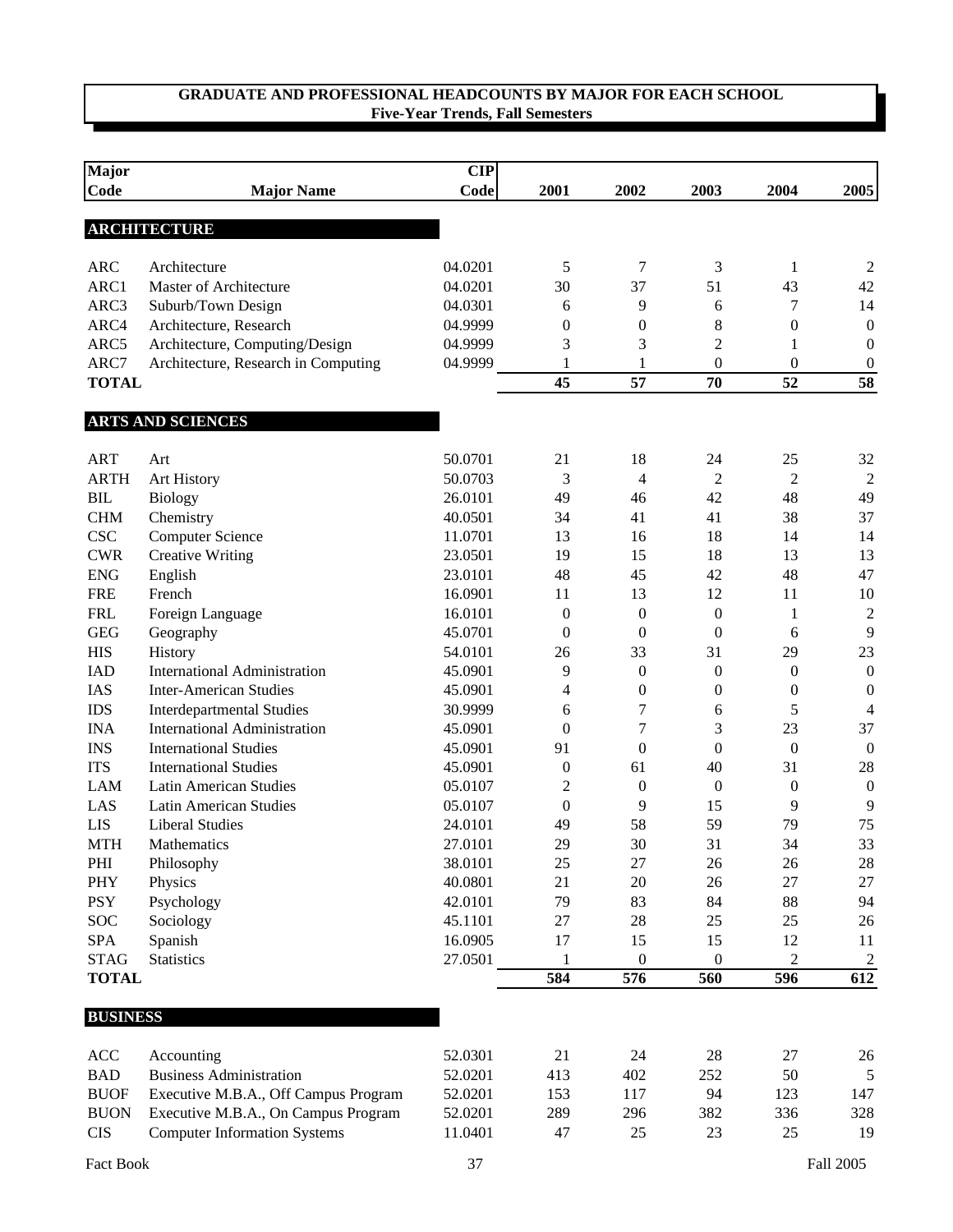| <b>Major</b>     |                                               | CIP     |                  |                  |                  |                  |                  |
|------------------|-----------------------------------------------|---------|------------------|------------------|------------------|------------------|------------------|
| Code             | <b>Major Name</b>                             | Code    | 2001             | 2002             | 2003             | 2004             | 2005             |
|                  |                                               |         |                  |                  |                  |                  |                  |
| ECO              | Economics                                     | 52.0601 | 15               | 17               | 13               | 16               | 16               |
| <b>IBU</b>       | Int'l Business Specialization                 | 52.1101 | 0                | $\boldsymbol{0}$ | 1                | $\boldsymbol{0}$ | $\boldsymbol{0}$ |
| <b>IDS</b>       | <b>Interdepartmental Studies</b>              | 30.9999 | 0                | 1                | $\mathbf{0}$     | 2                | $\sqrt{2}$       |
| <b>MAS</b>       | <b>Management Science</b>                     |         | 3                | 3                | 7                | 7                | $\overline{4}$   |
| MBA1             | Master of Business Administration - Reg       | 52.0201 | 0                | 0                | 110              | 234              | 239              |
| <b>MGT</b>       | Management                                    | 52.0201 | 3                | 4                | 2                | 2                | 1                |
| <b>MIB</b>       | Int'l Business                                | 52.1101 | 7                | $\theta$         | $\mathbf{0}$     | $\overline{0}$   | $\theta$         |
| <b>MKT</b>       | Marketing                                     | 52.1401 | $\mathfrak{2}$   | 1                | $\mathbf{0}$     | $\mathbf{0}$     | $\boldsymbol{0}$ |
| <b>MPA</b>       | Public Administration                         | 44.0401 | 19               | 15               | 13               | 16               | 16               |
| <b>MSPM</b>      | Professional Management                       | 52.0201 | 39               | 32               | 30               | 27               | 29               |
| <b>MST</b>       | Master of Science in Taxation                 | 52.1601 | 7                | 12               | 18               | 20               | 11               |
| <b>TEL</b>       | <b>Telecommunications Management</b>          | 52.1204 | 4                | $\overline{c}$   | 1                | $\boldsymbol{0}$ | $\boldsymbol{0}$ |
| <b>TEM</b>       | Conditional Admit, one semester only          | 52.0201 | 52               | 70               | $\boldsymbol{0}$ | $\overline{0}$   | $\boldsymbol{0}$ |
| <b>TOTAL</b>     |                                               |         | 1,074            | 1,021            | 974              | 885              | 843              |
|                  |                                               |         |                  |                  |                  |                  |                  |
|                  | <b>COMMUNICATION</b>                          |         |                  |                  |                  |                  |                  |
| <b>CFP</b>       | <b>Film Production</b>                        | 50.0602 | 28               | 28               | 28               | 25               | 22               |
| <b>CFS</b>       | Film Scriptwriting                            | 50.0601 | 14               | 18               | 13               | 10               | 10               |
| <b>CJS</b>       | Spanish Print Journalism Program              | 09.0401 | $\overline{0}$   | $\overline{0}$   | $\overline{2}$   | $\overline{2}$   | $\sqrt{5}$       |
| <b>CMC</b>       | <b>Communication Studies</b>                  | 09.0101 | 12               | 14               | 11               | 12               | 8                |
| <b>CMF</b>       | <b>Film Studies</b>                           | 50.0601 | 7                | 4                | 7                | 10               | 12               |
| <b>CMG</b>       | Broadcasting                                  | 09.0701 | 15               | 17               | 21               | 16               | 21               |
| <b>CMJ</b>       | Journalism                                    | 09.0401 | 9                | 11               | 9                | 10               | 11               |
| <b>CMR</b>       | <b>Public Relations</b>                       | 09.0902 | 23               | 24               | 21               | 22               | 23               |
| <b>COM</b>       | Communication                                 | 09.0101 | 5                | 9                | 6                | 9                | 10               |
| <b>CPD</b>       | Film Producing                                | 50.0602 | 8                | 8                | 10               | 8                | $\tau$           |
| <b>IDS</b>       | <b>Interdepartmental Studies</b>              | 30.9999 | 1                | 2                | 1                | 1                | $\boldsymbol{0}$ |
| <b>TOTAL</b>     |                                               |         | 122              | 135              | 129              | 125              | 129              |
| <b>EDUCATION</b> |                                               |         |                  |                  |                  |                  |                  |
|                  |                                               |         |                  |                  |                  |                  |                  |
| <b>BAHA</b>      | M.S. in Education - EH/LD - Bahamas           | 13.0406 | 17               | $\overline{0}$   | $\mathbf{0}$     | $\boldsymbol{0}$ | $\boldsymbol{0}$ |
| <b>BAHF</b>      | M.S.E.D.-Reading/Learning Disab - Freeport    | 13.1011 | $\overline{4}$   | $\boldsymbol{0}$ | $\boldsymbol{0}$ | $\boldsymbol{0}$ | $\boldsymbol{0}$ |
| <b>BAHN</b>      | M.S.E.D.-Reading/Learning Disab - Nassau      | 13.1011 | 23               | 23               | $\mathbf{0}$     | 0                | $\boldsymbol{0}$ |
| <b>BELM</b>      | Bel-Aire Offsite Pgm                          | 13.1011 | 12               | $\boldsymbol{0}$ | 14               | 0                | $\boldsymbol{0}$ |
| <b>BELS</b>      | Bel-Aire Offsite Pgm                          | 13.1011 | 1                | $\boldsymbol{0}$ | $\mathbf{0}$     | 0                | $\boldsymbol{0}$ |
| <b>CAYM</b>      | <b>Advanced Professional Studies</b>          | 13.1299 | 0                | 21               | 20               | $\boldsymbol{0}$ | $\tau$           |
| CAYS             | <b>Advanced Professional Studies</b>          | 13.1299 | $\boldsymbol{0}$ | 3                | 3                | $\boldsymbol{0}$ | $\boldsymbol{0}$ |
| <b>CMFT</b>      | Counseling, Marriage and Family Therapy       | 42.0601 | 22               | $20\,$           | 20               | 20               | 23               |
| <b>CMHC</b>      | Counseling, Mental Health                     | 42.0601 | 30               | 53               | 61               | 48               | 39               |
| <b>CPSP</b>      | <b>Counseling Psychology</b>                  | 42.0601 | 37               | 36               | 30               | 33               | 30               |
| <b>ECSE</b>      | Early Childhood Special Education             | 13.1015 | 22               | 25               | 29               | $\boldsymbol{0}$ | $\boldsymbol{0}$ |
| <b>ECTE</b>      | Early Childhood Spec Educ/Teach Eng           | 13.1099 | 6                | 3                | $\boldsymbol{0}$ | 0                | $\boldsymbol{0}$ |
| <b>EEIC</b>      | Elementary Ed - Initial Certification         | 13.1202 | 0                | $\boldsymbol{0}$ | $\mathbf{0}$     | 7                | 15               |
| EEIP             | Elementary Educ. Initial Certification, Prof. | 13.1202 | 6                | 15               | 18               | 9                | -1               |
| <b>ELSP</b>      | <b>Educational Leadership</b>                 | 13.0401 | $\overline{c}$   | 1                | $\boldsymbol{0}$ | 0                | $\boldsymbol{0}$ |
| <b>EREP</b>      | Education Research/Exercise Physiology        | 13.0699 | 19               | 18               | 16               | 15               | 19               |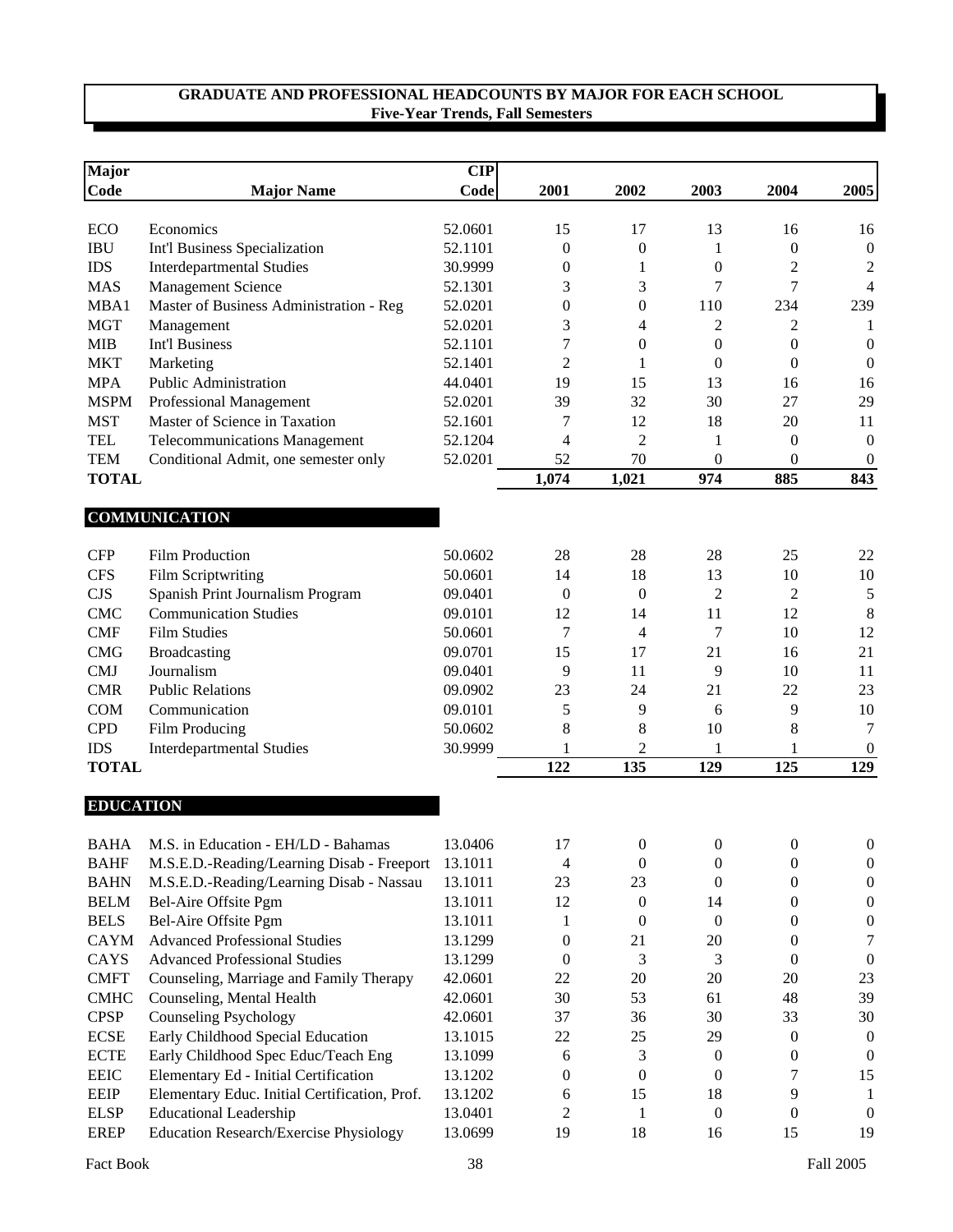| Major<br><b>CIP</b> |                                                     |         |                  |                  |                  |                  |                  |  |  |
|---------------------|-----------------------------------------------------|---------|------------------|------------------|------------------|------------------|------------------|--|--|
| <b>Code</b>         | <b>Major Name</b>                                   | Code    | 2001             | 2002             | 2003             | 2004             | 2005             |  |  |
|                     |                                                     |         |                  |                  |                  |                  |                  |  |  |
| <b>ERSP</b>         | <b>Educational Research</b>                         | 13.0603 | 4                | 4                | 3                | 3                | 3                |  |  |
| <b>ESEM</b>         | Except Student Ed/Pre-K Disabilities & ESOL 13.1001 |         | 0                | $\boldsymbol{0}$ | $\mathbf{1}$     | 25               | 30               |  |  |
| <b>ESEP</b>         | <b>Exercise Physiology</b>                          | 31.0505 | 4                | 6                | 7                | 9                | $\sqrt{6}$       |  |  |
| <b>ESES</b>         | Except Student Ed/Pre-K Disabilities                | 13.1001 | $\boldsymbol{0}$ | $\boldsymbol{0}$ | $\boldsymbol{0}$ | 1                | $\overline{0}$   |  |  |
| <b>ESET</b>         | Early Childhood/Special Edu - TESOL                 | 13.1099 | 17               | 14               | 1                | $\overline{0}$   | $\boldsymbol{0}$ |  |  |
| <b>HEEC</b>         | Certificate in Enrollment Management                | 13.0406 | $\boldsymbol{0}$ | $\boldsymbol{0}$ | $\mathbf{0}$     | $\overline{c}$   | $\,8\,$          |  |  |
| <b>HEEM</b>         | Higher Education/Enrollment Mgt                     | 13.0406 | 26               | 22               | 20               | 16               | 17               |  |  |
| <b>HEL</b>          | Higher Education Leadership                         | 13.0406 | 10               | 6                | 6                | 3                | $\overline{2}$   |  |  |
| <b>MBEL</b>         | Reading/Learning Disab Educ - Bel-Aire              | 13.1011 | $\boldsymbol{0}$ | 22               | $\overline{c}$   | $\overline{0}$   | $\boldsymbol{0}$ |  |  |
| MBE <sub>0</sub>    | Exceptional Student Education / Reading             | 13.1001 | 0                | $\boldsymbol{0}$ | $\boldsymbol{0}$ | 31               | 19               |  |  |
| <b>MEEO</b>         | Elementary Educ w/o Background                      | 13.1202 | 13               | 10               | 5                | 2                | $\mathfrak{2}$   |  |  |
| <b>MNOR</b>         | Reading/Exceptional Educ - N. Dade                  | 13.1001 | $\boldsymbol{0}$ | $\boldsymbol{0}$ | 12               | 17               | 10               |  |  |
| <b>MRES</b>         | Except Student Ed/Reading & ESOL, Master            | 13.1001 | $\boldsymbol{0}$ | $\boldsymbol{0}$ | 3                | 18               | 13               |  |  |
| <b>MRLD</b>         | Master Reading/Learning Disabilities                | 13.1011 | 23               | 14               | 11               | $\boldsymbol{0}$ | $\boldsymbol{0}$ |  |  |
| <b>MSRT</b>         | Math & Sci Resource Teacher                         | 13.1311 | $\overline{0}$   | 26               | 26               | $\overline{0}$   | $\boldsymbol{0}$ |  |  |
| <b>MTEE</b>         | Master Teacher, Elementary Ed                       | 13.1202 | 13               | 78               | 5                | 2                | 1                |  |  |
| <b>MTEF</b>         | Teaching English as a Foreign Lang.                 | 13.1401 | $\mathbf{1}$     | $\boldsymbol{0}$ | $\theta$         | $\boldsymbol{0}$ | $\boldsymbol{0}$ |  |  |
| <b>MTES</b>         | Teaching English as a 2nd Language                  | 13.1401 | 41               | 24               | 12               | 7                | $\boldsymbol{2}$ |  |  |
| <b>MTM</b>          | Math Resource Teacher                               | 13.1311 | $\boldsymbol{0}$ | $\boldsymbol{0}$ | $\mathbf{0}$     | 12               | $\mathfrak{2}$   |  |  |
| <b>MTME</b>         | Math Resource Teacher                               | 13.1311 | $\boldsymbol{0}$ | $\boldsymbol{0}$ | $\mathbf{0}$     | 1                | $\boldsymbol{0}$ |  |  |
| <b>MTSE</b>         | Master Teacher-Special Education                    | 13.1001 | 15               | 19               | 14               | $\boldsymbol{0}$ | $\boldsymbol{0}$ |  |  |
| <b>MTSP</b>         | Math Resource Teacher                               | 13.1311 | $\boldsymbol{0}$ | $\boldsymbol{0}$ | $\mathbf{0}$     | 3                | 1                |  |  |
| <b>NORM</b>         | MSED in Reading/Learning Disabilities               | 13.1011 | $\boldsymbol{0}$ | 12               | 16               | $\overline{c}$   | $\boldsymbol{0}$ |  |  |
| <b>NORS</b>         | E.D.S. in Reading/Learning Disabilities             | 13.1011 | $\boldsymbol{0}$ | $\boldsymbol{0}$ | 1                | $\mathbf{0}$     | $\boldsymbol{0}$ |  |  |
| PKP                 | Pre-K Primary                                       | 13.1209 | $\overline{c}$   | 3                | $\theta$         | 1                | 1                |  |  |
| <b>POIM</b>         | Reading/Ld Poinciana Park                           | 13.1011 | 19               | 20               | $\mathbf{0}$     | $\mathbf{0}$     | 0                |  |  |
| <b>READ</b>         | <b>Reading Endorsement</b>                          | 13.1315 | $\boldsymbol{0}$ | $\boldsymbol{0}$ | 54               | $\mathbf{0}$     | $\boldsymbol{0}$ |  |  |
| <b>REMG</b>         | Reading                                             | 13.1315 | $\boldsymbol{0}$ | $\boldsymbol{0}$ | $\mathbf{0}$     | $\mathbf{0}$     | $\overline{2}$   |  |  |
| REM1                | Reading                                             | 13.1315 | $\boldsymbol{0}$ | 0                | $\mathbf{0}$     | 28               | 19               |  |  |
| REM4                | Reading                                             | 13.1315 | 0                | $\boldsymbol{0}$ | $\boldsymbol{0}$ | $\boldsymbol{0}$ | 23               |  |  |
| RES1                | Reading                                             | 13.1315 | 0                | $\boldsymbol{0}$ | $\boldsymbol{0}$ | 17               | $\,8\,$          |  |  |
| RES4                | Reading                                             | 13.1315 | 0                | $\boldsymbol{0}$ | $\theta$         | $\boldsymbol{0}$ | $\tau$           |  |  |
| <b>RLDP</b>         | Reading/Learning Disability, Ph.D.                  | 13.1011 | 3                | 1                | 6                | 6                | 4                |  |  |
| <b>RLDS</b>         | Reading-Learning Disability                         | 13.1011 | $\boldsymbol{0}$ | $\boldsymbol{0}$ | 1                | $\mathbf{1}$     | 1                |  |  |
| SAGM                | Reading/Exceptional Educ - Sagemont                 | 13.1001 | 0                | $\boldsymbol{0}$ | 14               | 17               | $\boldsymbol{0}$ |  |  |
| SBE <sub>0</sub>    | Exceptional Student Education / Reading             | 13.1001 | 0                |                  | $\boldsymbol{0}$ |                  |                  |  |  |
|                     |                                                     |         |                  | $\boldsymbol{0}$ |                  | 4                | $\overline{c}$   |  |  |
| SBE5                | Exceptional Student Education / Reading             | 13.1001 | 0                | $\boldsymbol{0}$ | $\boldsymbol{0}$ | 2                | $\overline{2}$   |  |  |
| <b>SEE</b>          | Secondary Education - English                       | 13.1305 | 0                | 1                | 1                | $\boldsymbol{0}$ | $\boldsymbol{0}$ |  |  |
| <b>SEM</b>          | Secondary Education - Math                          | 13.1311 | 0                | $\boldsymbol{0}$ | 1                | $\boldsymbol{0}$ | $\boldsymbol{0}$ |  |  |
| <b>SMD</b>          | <b>Sports Medicine</b>                              | 51.9999 | 6                | 11               | 10               | 8                | 7                |  |  |
| <b>SNOR</b>         | <b>Exceptional Student Education/Reading</b>        | 13.1001 | 0                | $\boldsymbol{0}$ | 2                | 5                | $\overline{2}$   |  |  |
| SSSA                | Sports Administration                               | 31.0504 | 18               | 26               | 34               | 30               | 35               |  |  |
| <b>TALE</b>         | Teaching and Learning                               | 13.1299 | 1                | 1                | 1                | $\boldsymbol{0}$ | $\overline{0}$   |  |  |
| <b>TALP</b>         | Teaching and Learning, Ph.D.                        | 13.1299 | 22               | 23               | 18               | 19               | 29               |  |  |
| <b>TALS</b>         | Teaching And Learning                               | 13.1299 | 1                | 1                | 3                | $\overline{2}$   | 1                |  |  |
| TCM1                | Math Science Technology Resource Teacher            | 13.1311 | 0                | $\boldsymbol{0}$ | $\boldsymbol{0}$ | $\boldsymbol{0}$ | 6                |  |  |
| TCS1                | Math Science Technology Resource Teacher            | 13.1311 | $\boldsymbol{0}$ | $\boldsymbol{0}$ | $\boldsymbol{0}$ | $\boldsymbol{0}$ | $\tau$           |  |  |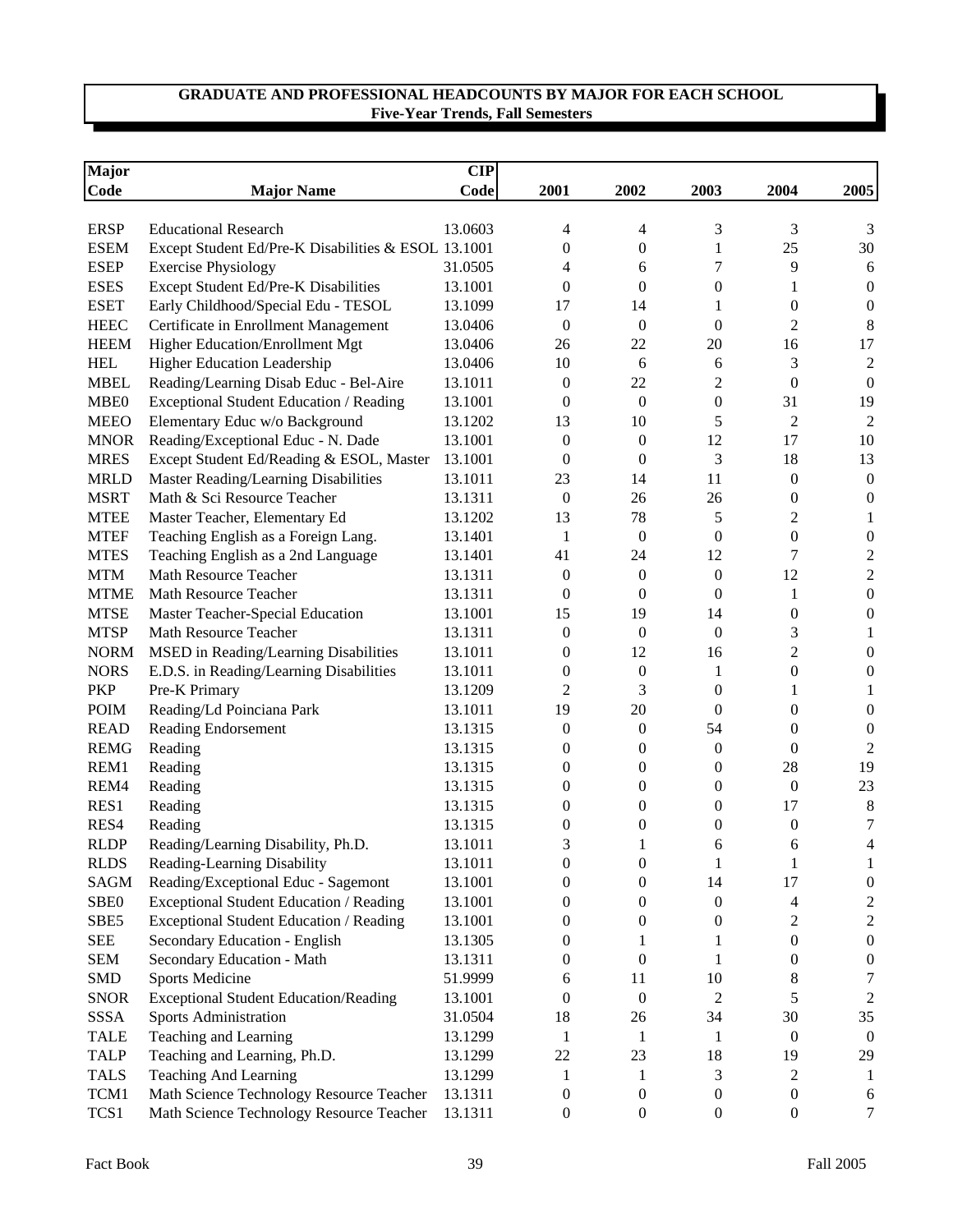| Major<br>Code | <b>Major Name</b>                          | CIP<br>Code | 2001             | 2002             | 2003             | 2004             | 2005             |
|---------------|--------------------------------------------|-------------|------------------|------------------|------------------|------------------|------------------|
| <b>WKSP</b>   | Workshop                                   | 13.0101     | 0                | $\boldsymbol{0}$ | 58               | 70               | 36               |
| <b>TOTAL</b>  |                                            |             | 440              | 562              | 559              | 496              | 442              |
|               |                                            |             |                  |                  |                  |                  |                  |
|               | <b>ENGINEERING</b>                         |             |                  |                  |                  |                  |                  |
| <b>AEN</b>    | Architectural Engineering                  | 14.0401     | $\boldsymbol{0}$ | $\boldsymbol{0}$ | $\boldsymbol{0}$ | $\boldsymbol{0}$ | $\overline{2}$   |
| <b>BME</b>    | <b>Biomedical Engineering</b>              | 14.0501     | 33               | 41               | 41               | 49               | 51               |
| <b>CEN</b>    | Civil Engineering                          | 14.0801     | 14               | 21               | 20               | 23               | 20               |
| <b>ECE</b>    | <b>Electrical and Computer Engineering</b> | 14.1001     | 3                | 6                | 12               | 10               | 20               |
| <b>ECN</b>    | Computer Engineering, no state contract    | 14.0901     | $\overline{0}$   | $\theta$         | $\mathbf{0}$     | $\mathbf{0}$     | -1               |
| <b>EEN</b>    | <b>Electrical Engineering</b>              | 14.1001     | 42               | 41               | 43               | 40               | 36               |
| <b>ERGO</b>   | Ergonomics                                 | 14.9999     | 1                | 1                | $\overline{2}$   | 5                | $\sqrt{5}$       |
| <b>IDS</b>    | <b>Interdepartmental Studies</b>           | 30.9999     | 1                | 2                | $\overline{2}$   | 3                | $\overline{2}$   |
| <b>IEN</b>    | <b>Industrial Engineering</b>              | 14.3501     | 45               | 39               | 50               | 55               | 63               |
| <b>ITN</b>    | <b>Information Technology</b>              | 11.0401     | $\overline{2}$   | 5                | 8                | $\mathbf{0}$     | $\boldsymbol{0}$ |
| <b>MEN</b>    | Mechanical Engineering                     | 14.1901     | 18               | 25               | 26               | 24               | 23               |
| <b>MOTO</b>   | Management of Technology                   | 15.1501     | 37               | 30               | 40               | 34               | 31               |
| <b>OES</b>    | Occupational Ergonomics and Safety         | 14.9999     | $\overline{2}$   | $\overline{c}$   | 3                | $\mathfrak{Z}$   | 1                |
| <b>TOTAL</b>  |                                            |             | 198              | 213              | 247              | 246              | 255              |
| <b>LAW</b>    |                                            |             |                  |                  |                  |                  |                  |
| <b>CML</b>    | Comparative Law                            | 22.0202     | 41               | 47               | 58               | 42               | 54               |
| EP            | <b>Estate Planning</b>                     | 22.0205     | 13               | 16               | 19               | 23               | 19               |
| <b>IAM</b>    | Inter-American                             | 22.0209     | $\mathfrak{2}$   | 4                | $\overline{c}$   | 6                | $\mathfrak{Z}$   |
| <b>INT</b>    | International                              | 22.0209     | 6                | $\overline{c}$   | $\overline{c}$   | 3                | $\mathfrak{Z}$   |
| <b>JDMA</b>   | Law J.D./M.A. in Marine Affairs            | 22.0101     | $\overline{0}$   | 5                | 3                | $\overline{3}$   | $\overline{4}$   |
| <b>JDMB</b>   | Law J.D./M.B.A. Program                    | 22.0101     | 13               | 14               | 13               | 16               | 25               |
| <b>LAW</b>    | Law                                        | 22.0101     | 1,110            | 1,142            | 1,146            | 1,168            | 1,131            |
| <b>OC</b>     | Ocean and Coastal                          | 22.0207     | 4                | $\overline{c}$   | 1                | 1                | $\overline{4}$   |
| RE            | <b>Real Property</b>                       | 22.0299     | 17               | 15               | 28               | 23               | 21               |
| <b>TAX</b>    | Tax                                        | 22.0211     | 28               | 27               | 31               | 26               | 19               |
| <b>TOTAL</b>  |                                            |             | 1,234            | 1,274            | 1,303            | 1,311            | 1,283            |
|               | MILLER SCHOOL OF MEDICINE                  |             |                  |                  |                  |                  |                  |
|               |                                            |             |                  |                  |                  |                  |                  |
| <b>BCHM</b>   | Biochemistry                               | 26.0202     | 36               | 37               | 39               | 41               | 46               |
| <b>EPH</b>    | Epidemiology and Public Health             | 51.2201     | 34               | 31               | 41               | 42               | 49               |
| <b>IBMS</b>   | Interdisciplinary Bio-Med Studies          | 26.9999     | $\boldsymbol{0}$ | $\overline{c}$   | 3                | 12               | 5                |
| $\rm{IDS}$    | <b>Interdepartmental Studies</b>           | 30.9999     | 1                | $\mathbf{1}$     | $\mathbf{1}$     | 1                | $\overline{2}$   |
| <b>MDB</b>    | Molecular Cell & Developmental Biology     | 26.0401     | 11               | 17               | 21               | 23               | $26\,$           |
| <b>MDR</b>    | <b>Clinical Medicine</b>                   | 51.1201     | 600              | 589              | 602              | 600              | 635              |
| <b>MICM</b>   | Microbiology                               | 26.0599     | 25               | 30               | 29               | 35               | 34               |
| <b>MPH</b>    | Master in Public Health                    | 51.2201     | 1                | $\overline{c}$   | -1               | -1               | $\boldsymbol{0}$ |
| <b>NEU</b>    | Neuroscience                               | 30.2401     | 18               | 17               | 23               | 29               | 31               |
| <b>PHA</b>    | Pharmacology                               | 26.1001     | 18               | 22               | 25               | 26               | 34               |
| <b>PHS</b>    | Physiology and Biophysics                  | 26.0901     | 20               | 24               | 21               | 17               | 16               |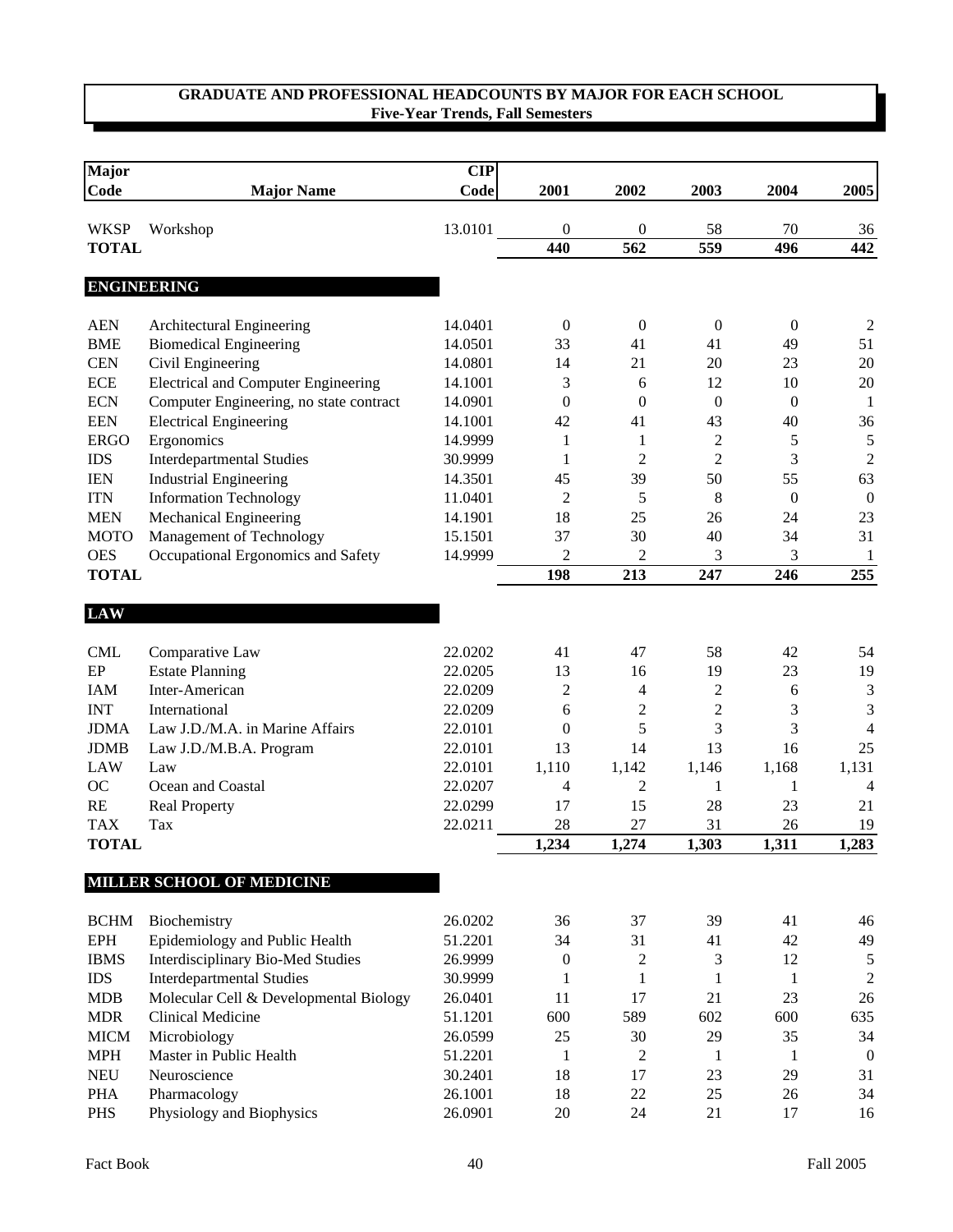| <b>Major</b><br>Code | <b>Major Name</b>                         | CIP<br>Code | 2001             | 2002             | 2003             | 2004             | 2005             |
|----------------------|-------------------------------------------|-------------|------------------|------------------|------------------|------------------|------------------|
|                      |                                           |             |                  |                  |                  |                  |                  |
| <b>PTE</b>           | Physical Therapy                          | 51.2308     | 121              | 93               | 105              | 104              | 116              |
| <b>TOTAL</b>         |                                           |             | 885              | 865              | 911              | 931              | 994              |
|                      | FROST SCHOOL OF MUSIC                     |             |                  |                  |                  |                  |                  |
| <b>IDS</b>           | <b>Interdepartmental Studies</b>          | 30.9999     | 2                | 2                | 1                | $\boldsymbol{0}$ | $\boldsymbol{0}$ |
| <b>JPED</b>          | Jazz Pedagogy                             | 50.0912     | 5                | 5                | 4                | 5                | 5                |
| <b>KPED</b>          | Keyboard Performance and Pedagogy         | 50.0907     | 7                | 6                | 6                | 5                | $\overline{4}$   |
| <b>MBEI</b>          | Music Business and Entertainment Industry | 50.0999     | 24               | 27               | 19               | 29               | 29               |
| <b>MCDC</b>          | <b>Choral Conducting</b>                  | 50.0906     | 7                | 9                | 8                | 11               | 14               |
| <b>MCDI</b>          | <b>Instrumental Conducting</b>            | 50.0906     | 4                | 4                | 4                | 6                | $\overline{4}$   |
| <b>MCY</b>           | Musicology                                | 50.0905     | $\overline{c}$   | 4                | 3                | 2                | $\overline{4}$   |
| <b>MED</b>           | Music Education                           | 13.1312     | 16               | 16               | 19               | 21               | 22               |
| <b>MIP</b>           | <b>Instrumental Performance</b>           | 50.0903     | 35               | 36               | 36               | 44               | 47               |
| <b>MKP</b>           | Keyboard Performance                      | 50.0907     | 15               | 11               | 14               | 14               | 18               |
| <b>MKPA</b>          | Accompanying                              | 50.0903     | 8                | 7                | 10               | 8                | 6                |
| <b>MMI</b>           | Music Industry                            | 50.0999     | $\overline{0}$   | $\theta$         | $\boldsymbol{0}$ | 1                | 1                |
| <b>MSJ</b>           | Studio Music, Jazz                        | 50.0910     | $\mathbf{0}$     | 2                | $\boldsymbol{0}$ | $\theta$         | $\boldsymbol{0}$ |
| <b>MSJC</b>          | Jazz Composition                          | 50.0910     | 1                | 1                | 3                | 3                | $\overline{2}$   |
| <b>MSJI</b>          | Jazz Performance, Instrumental            | 50.0910     | 17               | 18               | 16               | 15               | 12               |
| <b>MSJV</b>          | Jazz Performance, Vocal                   | 50.0910     | 4                | 5                | 3                | 5                | 5                |
| <b>MTC</b>           | Music Theory Composition                  | 50.0904     | $\tau$           | 6                | 9                | 12               | 9                |
| <b>MTCE</b>          | <b>Electronic Music</b>                   | 50.0903     | $\mathfrak{2}$   | 1                | $\mathbf{1}$     | 3                | 3                |
| <b>MTCT</b>          | Music Theory                              | 50.0904     | $\mathfrak{2}$   | $\boldsymbol{0}$ | $\boldsymbol{0}$ | $\boldsymbol{0}$ | $\boldsymbol{0}$ |
| <b>MTY</b>           | Music Therapy                             | 51.2305     | 7                | 4                | 1                | $\overline{2}$   | $\mathbf{1}$     |
| <b>MTYE</b>          | Music Therapy / Equivalency Courses       | 51.2305     | $\overline{0}$   | $\boldsymbol{0}$ | $\boldsymbol{0}$ | $\boldsymbol{0}$ | 3                |
| <b>MUE</b>           | Music Engineering                         | 50.0999     | 7                | 8                | 8                | 16               | 18               |
| <b>MVP</b>           | Vocal Performance                         | 50.0908     | 10               | 11               | 9                | 5                | 10               |
| <b>MWP</b>           | Media Writing and Production              | 50.0903     | 9                | 9                | 6                | 5                | $\overline{4}$   |
| <b>SJW</b>           | <b>Studio Jazz Writing</b>                | 50.0910     | $\overline{4}$   | 4                | 8                | $\overline{4}$   | 5                |
| <b>VPED</b>          | Vocal Pedagogy                            | 50.0908     | $\theta$         | $\theta$         | 0                | $\theta$         | 1                |
| <b>TOTAL</b>         |                                           |             | 195              | 196              | 188              | 216              | 227              |
|                      | <b>NURSING &amp; HEALTH STUDIES</b>       |             |                  |                  |                  |                  |                  |
| <b>IDS</b>           | <b>Interdepartmental Studies</b>          | 30.9999     | $\boldsymbol{0}$ | $\mathbf{1}$     | $\boldsymbol{0}$ | 1                | $\mathbf{1}$     |
| <b>NUAN</b>          | Nursing (Msn - Anesthesiology)            | 51.1604     | $\boldsymbol{0}$ | $\boldsymbol{0}$ | $\boldsymbol{0}$ | $\boldsymbol{0}$ | 11               |
| <b>NUBP</b>          | Nursing (BSN To Ph.D.)                    | 51.1601     | 0                | $\boldsymbol{0}$ | $\boldsymbol{0}$ | $\boldsymbol{0}$ | 1                |
| <b>NUMS</b>          | Nursing (MSN)                             | 51.1601     | 0                | $\boldsymbol{0}$ | $\boldsymbol{0}$ | $\boldsymbol{0}$ | 29               |
| <b>NUPH</b>          | Nursing (Ph.D.)                           | 51.1601     | 0                | $\boldsymbol{0}$ | $\boldsymbol{0}$ | $\boldsymbol{0}$ | 10               |
| <b>NUPM</b>          | Nursing (Post-Master Study)               | 51.1601     | $\boldsymbol{0}$ | $\boldsymbol{0}$ | $\boldsymbol{0}$ | $\boldsymbol{0}$ | $\overline{c}$   |
| ${\rm NUR}$          | Nursing                                   | 51.1601     | 67               | 65               | 54               | 53               | 4                |
| <b>TOTAL</b>         |                                           |             | 67               | 66               | 54               | 54               | 58               |
|                      | ROSENSTIEL SCHOOL                         |             |                  |                  |                  |                  |                  |
| AMP                  | <b>Applied Marine Physics</b>             | 40.0899     | 12               | 11               | 15               | 16               | 16               |
| <b>IDS</b>           | <b>Interdepartmental Studies</b>          | 30.9999     | $\boldsymbol{0}$ | $\boldsymbol{0}$ | $\boldsymbol{0}$ | 1                | $\overline{2}$   |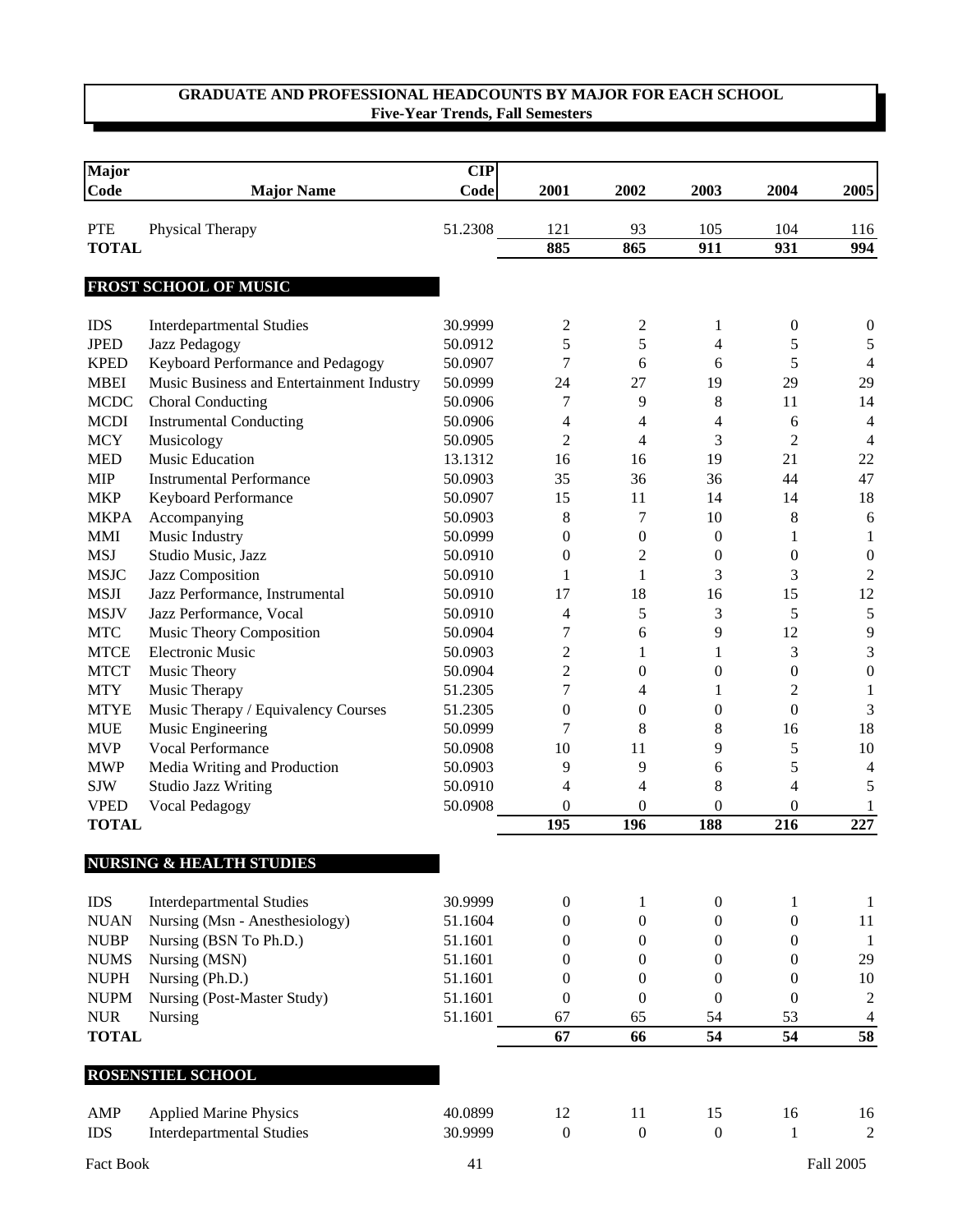| <b>Major</b> |                                       | $\mathbf{CIP}$ |                |          |                |          |              |
|--------------|---------------------------------------|----------------|----------------|----------|----------------|----------|--------------|
| Code         | <b>Major Name</b>                     | Code           | 2001           | 2002     | 2003           | 2004     | 2005         |
|              |                                       |                |                |          |                |          |              |
| MAC          | Marine and Atmospheric Chemistry      | 40.0599        | 10             | 12       | 11             | 12       | 12           |
| <b>MAF</b>   | Marine Affairs and Policy             | 26.9999        | 37             | 36       | 37             | 41       | 43           |
| <b>MBF</b>   | Marine Biology and Fisheries          | 26.1302        | 45             | 53       | 60             | 52       | 53           |
| <b>MGG</b>   | Marine Geology and Geophysics         | 40.0699        | 42             | 23       | 25             | 25       | 48           |
| <b>MPO</b>   | Meteorology and Physical Oceanography | 40.0607        | 32             | 31       | 33             | 35       | 37           |
| <b>RSM</b>   | Marine Science, General               | 26.9999        | 24             | 22       | 32             | 27       | $\theta$     |
| <b>TOTAL</b> |                                       |                | 202            | 188      | 213            | 209      | 211          |
|              |                                       |                |                |          |                |          |              |
|              | <b>CONT STD/SPEC/JOINT PGMS</b>       |                |                |          |                |          |              |
| <b>BEN</b>   | M.B.A./M.S. Industrial Engineering    | 30.0601        | 3              | 3        | $\overline{7}$ | 6        | 3            |
| <b>MOT</b>   | Management of Technology              | 15.1501        | 2              | $\theta$ | $\Omega$       |          | $\mathbf{0}$ |
| <b>MPAH</b>  | M.P.A./M.P.H. Combined Degrees        | 44.0401        | $\overline{2}$ | 3        | 4              | 3        | 2            |
| <b>NDG</b>   | Non-degree Graduates                  | 24.0199        | 23             | 25       | 25             | 14       | 20           |
| QMGT         | <b>Quality Management</b>             | 15.1501        | $\Omega$       | $\theta$ |                | $\theta$ | $\Omega$     |
| <b>SAP</b>   | <b>Study Abroad Program</b>           | 24.0102        |                | $\theta$ | $\Omega$       |          | $\theta$     |
| <b>TOTAL</b> |                                       |                | 31             | 31       | 37             | 25       | 25           |
|              | <b>TOTAL UNIVERSITY</b>               |                | 5,077          | 5,184    | 5,245          | 5,146    | 5,137        |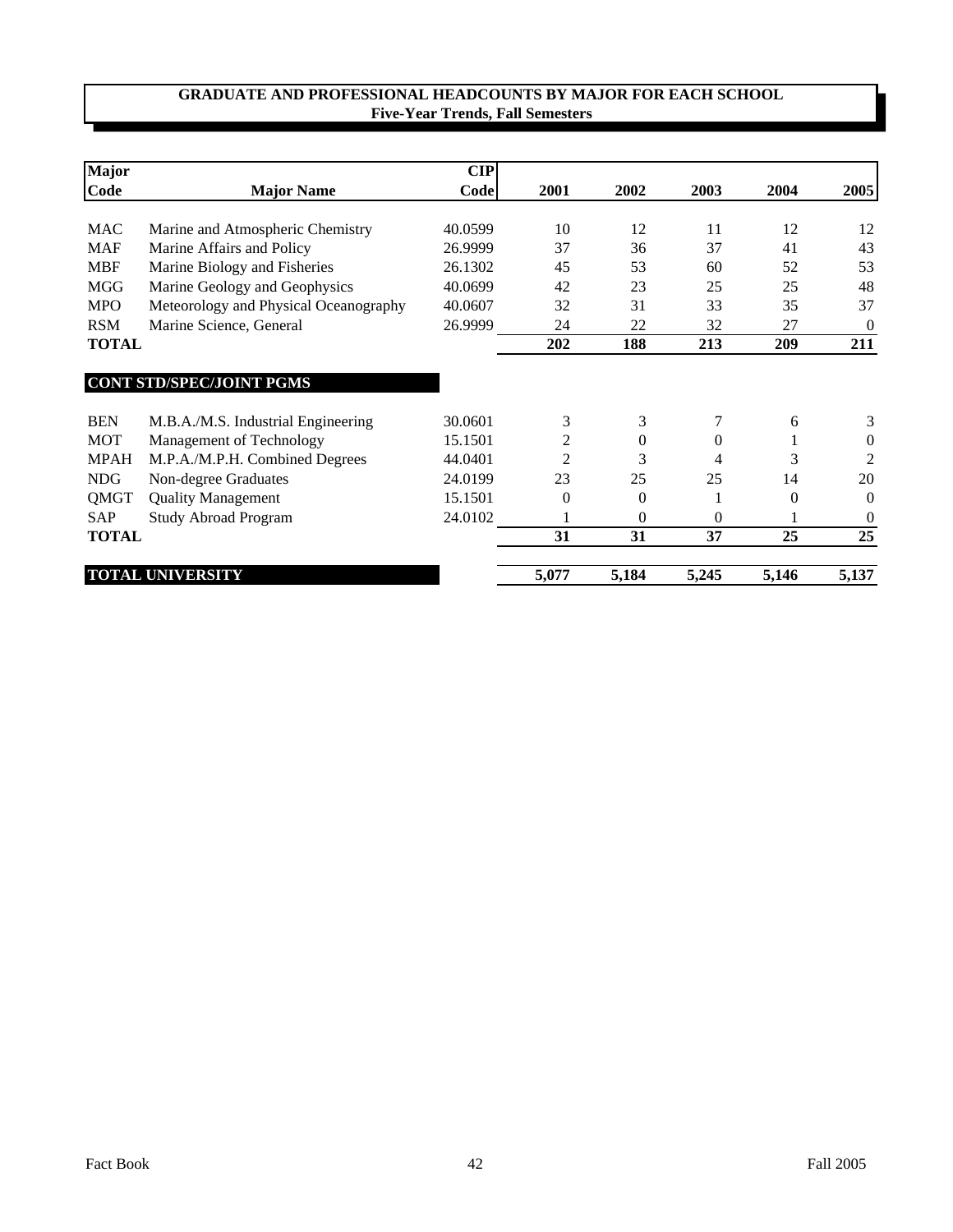## **GENDER OF STUDENTS Fall Semester, 2005**

| <b>UNDERGRADUATE</b>         |               |         |               |                 |               |  |  |  |  |
|------------------------------|---------------|---------|---------------|-----------------|---------------|--|--|--|--|
|                              | Men           |         | Women         |                 | <b>Total</b>  |  |  |  |  |
| College/School               | <b>Number</b> | Percent | <b>Number</b> | <b>Percent</b>  | <b>Number</b> |  |  |  |  |
|                              |               |         |               |                 |               |  |  |  |  |
| Architecture                 | 167           | 51%     | 160           | 49%             | 327           |  |  |  |  |
| Arts and Sciences            | 1,606         | 38%     | 2,619         | 62%             | 4,225         |  |  |  |  |
| <b>Business</b>              | 1,092         | 55%     | 892           | 45%             | 1,984         |  |  |  |  |
| Communication                | 382           | 32%     | 819           | 68%             | 1,201         |  |  |  |  |
| Education                    | 124           | 34%     | 237           | 66%             | 361           |  |  |  |  |
| <b>Frost School of Music</b> | 331           | 58%     | 237           | 42%             | 568           |  |  |  |  |
| Engineering                  | 552           | 73%     | 205           | 27%             | 757           |  |  |  |  |
| Nursing & Health Studies     | 76            | 13%     | 499           | 87%             | 575           |  |  |  |  |
| Cont Std/Spec/Joint Pgms     | 197           | 37%     | 342           | 63%             | 539           |  |  |  |  |
| <b>TOTAL</b>                 | 4,527         | 43%     | 6.010         | 57 <sub>%</sub> | 10,537        |  |  |  |  |

*Note: Includes non-degree undergraduates.*

 *Law, Medicine, and Rosenstiel School of Marine and Atmospheric Science have no undergraduates.*

|                              | <b>GRADUATE AND PROFESSIONAL</b> |                |               |                |               |  |  |  |  |  |
|------------------------------|----------------------------------|----------------|---------------|----------------|---------------|--|--|--|--|--|
|                              | Men                              |                | Women         |                | <b>Total</b>  |  |  |  |  |  |
| <b>College/School</b>        | <b>Number</b>                    | <b>Percent</b> | <b>Number</b> | <b>Percent</b> | <b>Number</b> |  |  |  |  |  |
| Architecture                 | 34                               | 59%            | 24            | 41%            | 58            |  |  |  |  |  |
| <b>Arts and Sciences</b>     | 274                              | 45%            | 338           | 55%            | 612           |  |  |  |  |  |
| <b>Business</b>              | 529                              | 63%            | 314           | 37%            | 843           |  |  |  |  |  |
| Communication                | 57                               | 44%            | 72            | 56%            | 129           |  |  |  |  |  |
| Education                    | 75                               | 17%            | 367           | 83%            | 442           |  |  |  |  |  |
| Engineering                  | 192                              | 75%            | 63            | 25%            | 255           |  |  |  |  |  |
| <b>Frost School of Music</b> | 132                              | 58%            | 95            | 42%            | 227           |  |  |  |  |  |
| Law                          | 712                              | 55%            | 571           | 45%            | 1,283         |  |  |  |  |  |
| Miller School of Medicine    | 475                              | 48%            | 519           | 52%            | 994           |  |  |  |  |  |
| Nursing & Health Studies     | 4                                | 7%             | 54            | 93%            | 58            |  |  |  |  |  |
| <b>Rosenstiel School</b>     | 110                              | 52%            | 101           | 48%            | 211           |  |  |  |  |  |
| Cont Std/Spec/Joint Pgms     | 9                                | 36%            | 16            | 64%            | 25            |  |  |  |  |  |
| <b>TOTAL</b>                 | 2,603                            | 51%            | 2,534         | 49%            | 5,137         |  |  |  |  |  |

*Source: Enrollment Management System.*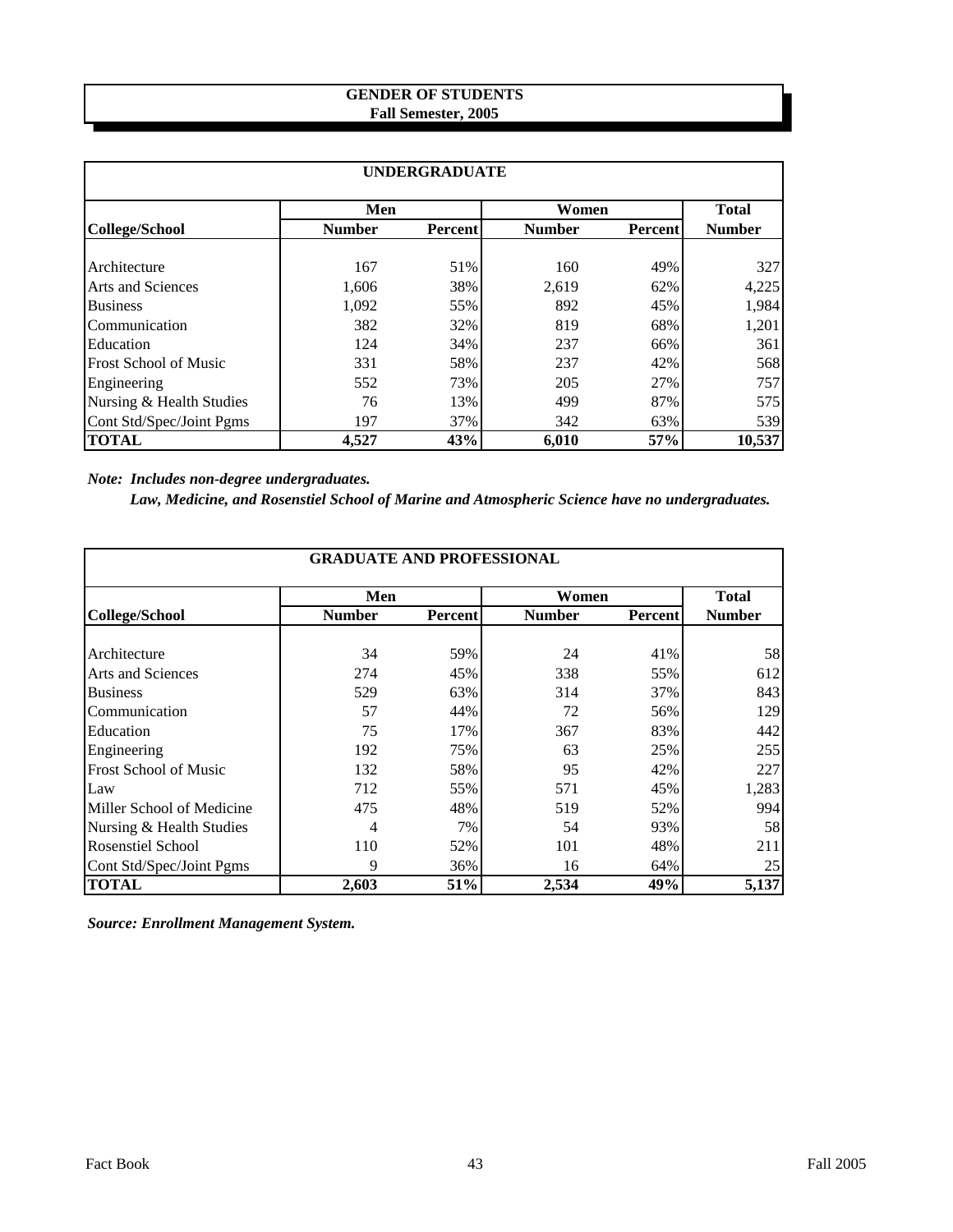## **GENDER OF ALL UNDERGRADUATES Five-Year Trends, Fall Semesters**

| <b>HEADCOUNTS</b> |       |       |        |        |        |                  |  |  |
|-------------------|-------|-------|--------|--------|--------|------------------|--|--|
| <b>Gender</b>     | 2001  | 2002  | 2003   | 2004   | 2005   | 4-Year<br>Change |  |  |
| Men               | 4,069 | 4,222 | 4,188  | 4,196  | 4,527  | 11%              |  |  |
| Women             | 5,290 | 5,572 | 5,815  | 5,908  | 6,010  | 14%              |  |  |
| <b>TOTAL</b>      | 9,359 | 9.794 | 10,003 | 10,104 | 10,537 | 13%              |  |  |

| PERCENTAGE BY GENDER |      |      |      |      |      |  |  |  |
|----------------------|------|------|------|------|------|--|--|--|
| <b>Gender</b>        | 2001 | 2002 | 2003 | 2004 | 2005 |  |  |  |
| Men                  | 43%  | 43%  | 42%  | 42%  | 43%  |  |  |  |
| Women                | 57%  | 57%  | 58%  | 58%  | 57%  |  |  |  |
| <b>TOTAL</b>         | 100% | 100% | 100% | 100% | 100% |  |  |  |

*Note: Includes non-degree undergraduates.*

## **Five-Year Trends, Fall Semesters GENDER OF GRADUATE AND PROFESSIONAL STUDENTS**

| <b>HEADCOUNTS</b> |       |       |       |       |       |                         |  |  |
|-------------------|-------|-------|-------|-------|-------|-------------------------|--|--|
| <b>Gender</b>     | 2001  | 2002  | 2003  | 2004  | 2005  | 4-Year<br><b>Change</b> |  |  |
| Men               | 2,482 | 2,497 | 2,596 | 2,557 | 2,603 | 5%                      |  |  |
| Women             | 2,595 | 2,687 | 2,649 | 2,589 | 2,534 | $-2%$                   |  |  |
| <b>TOTAL</b>      | 5,077 | 5,184 | 5,245 | 5,146 | 5,137 | $1\%$                   |  |  |

| PERCENTAGE BY GENDER |      |      |      |      |      |  |  |  |  |
|----------------------|------|------|------|------|------|--|--|--|--|
| <b>Gender</b>        | 2001 | 2002 | 2003 | 2004 | 2005 |  |  |  |  |
| Men                  | 49%  | 48%  | 49%  | 50%  | 51%  |  |  |  |  |
| Women                | 51%  | 52%  | 51%  | 50%  | 49%  |  |  |  |  |
| <b>TOTAL</b>         | 100% | 100% | 100% | 100% | 100% |  |  |  |  |

*Source: Enrollment Management System.*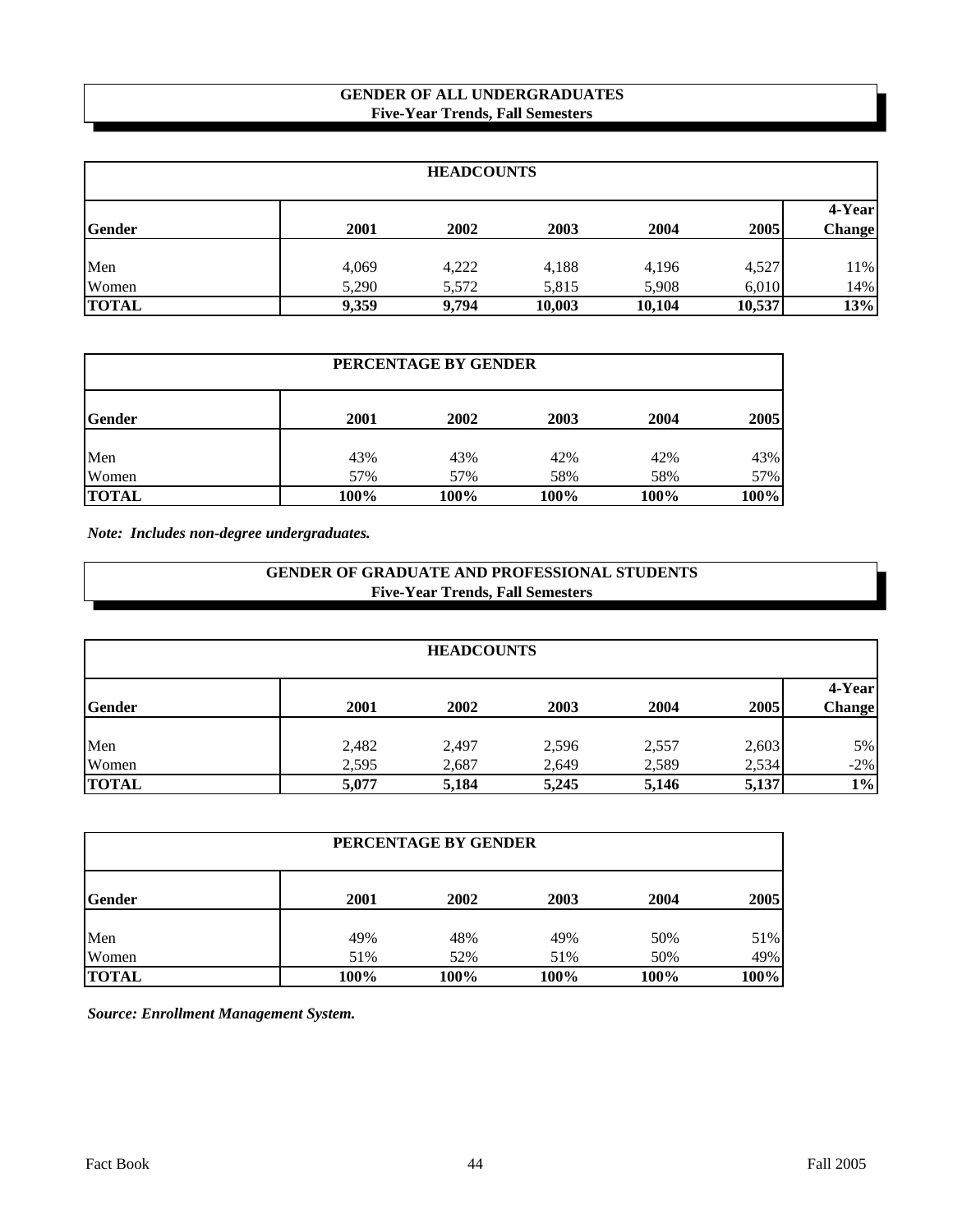

*Source: Enrollment Management System.*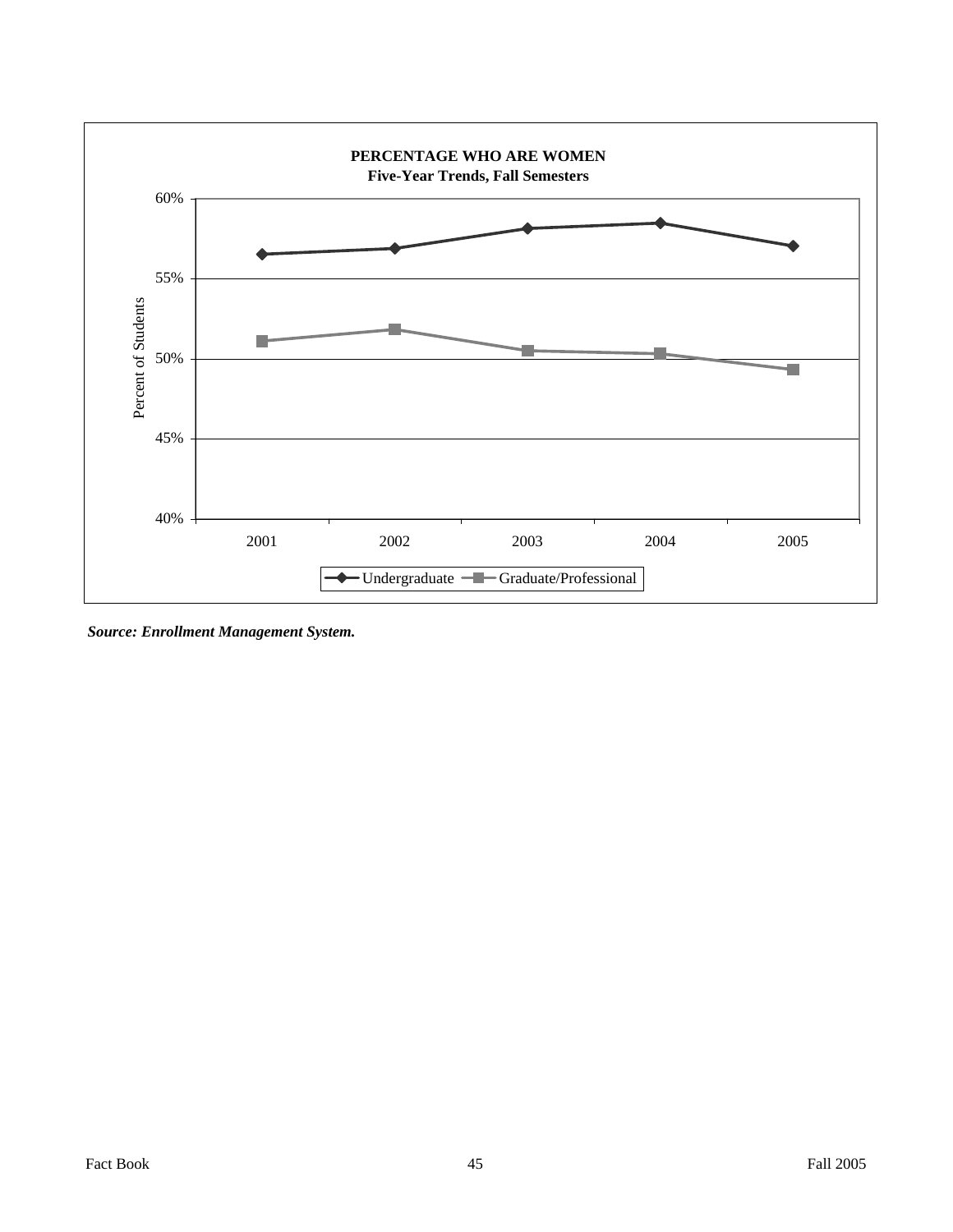#### **Five-Year Trends, Fall Semesters RACIAL AND ETHNIC DISTRIBUTION OF ENTERING FRESHMEN**

| <b>HEADCOUNTS</b>      |       |       |       |       |       |                         |  |  |
|------------------------|-------|-------|-------|-------|-------|-------------------------|--|--|
| <b>Race/Ethnic</b>     | 2001  | 2002  | 2003  | 2004  | 2005  | 4-Year<br><b>Change</b> |  |  |
| White, non-Hispanic    | 1,249 | 1,216 | 1,232 | 1,193 | 1,287 | $3\%$                   |  |  |
| Hispanic               | 482   | 435   | 417   | 419   | 414   | $-14%$                  |  |  |
| Black, non-Hispanic    | 190   | 182   | 183   | 191   | 178   | $-6\%$                  |  |  |
| Asian/Pacific Islander | 151   | 137   | 167   | 151   | 138   | $-9\%$                  |  |  |
| American Indian        | 7     |       | 8     | 8     | 6     | $-14%$                  |  |  |
| Unknown                | 80    | 82    | 65    | 74    | 253   | 216%                    |  |  |
| <b>TOTAL</b>           | 2,159 | 2,053 | 2,072 | 2,036 | 2,276 | 5%                      |  |  |

| <b>ADJUSTED PERCENTAGE BY ETHNICITY</b> |      |      |      |      |      |  |  |  |  |
|-----------------------------------------|------|------|------|------|------|--|--|--|--|
| <b>Race/Ethnic</b>                      | 2001 | 2002 | 2003 | 2004 | 2005 |  |  |  |  |
| White, non-Hispanic                     | 60%  | 62%  | 61%  | 61%  | 64%  |  |  |  |  |
| Hispanic                                | 23%  | 22%  | 21%  | 21%  | 20%  |  |  |  |  |
| Black, non-Hispanic                     | 9%   | 9%   | 9%   | 10%  | 9%   |  |  |  |  |
| Asian/Pacific Islander                  | 7%   | 7%   | 8%   | 8%   | 7%   |  |  |  |  |
| American Indian                         | 0%   | 0%   | 0%   | 0%   | 0%   |  |  |  |  |
| <b>TOTAL</b>                            | 100% | 100% | 100% | 100% | 100% |  |  |  |  |

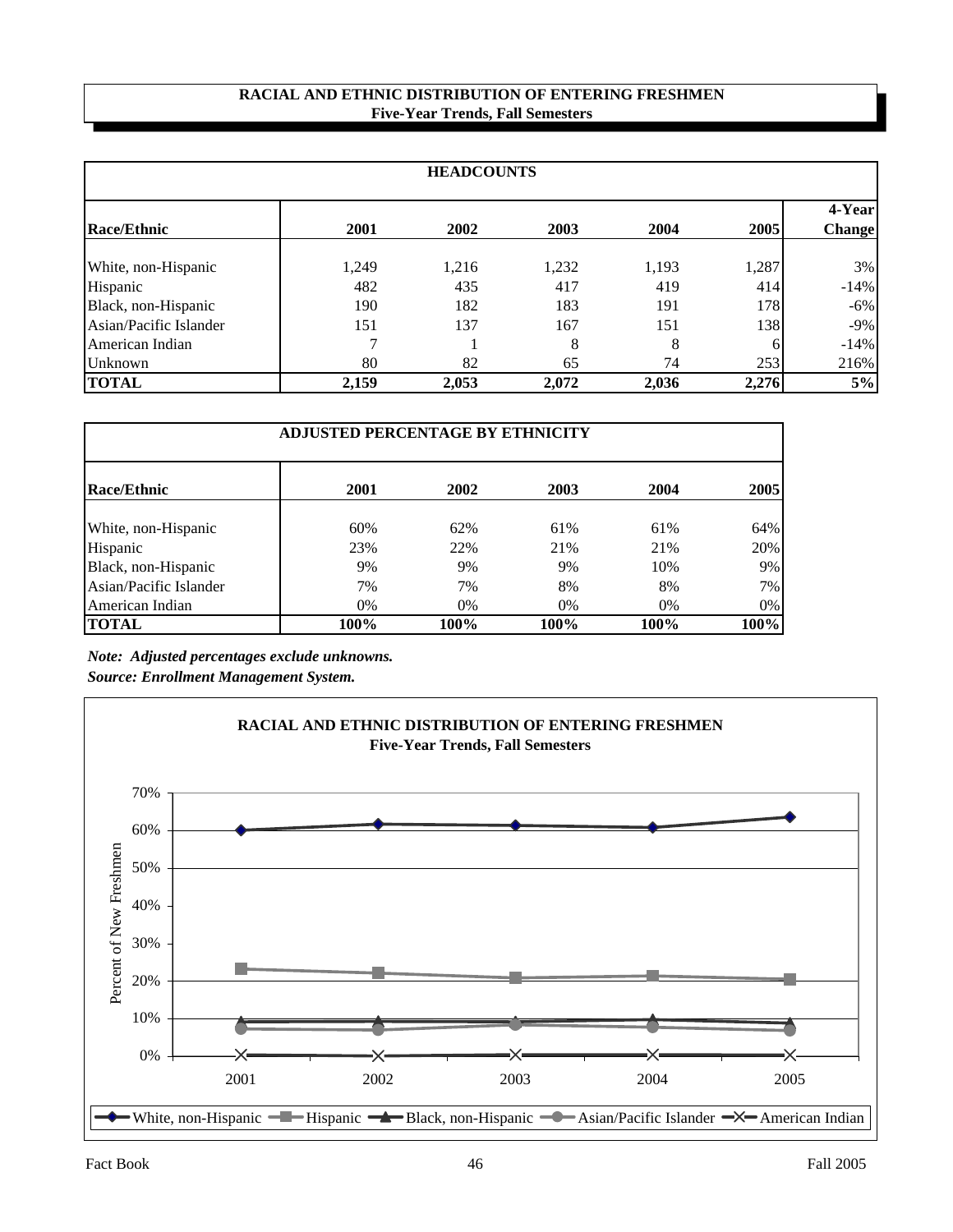#### **RACIAL AND ETHNIC DISTRIBUTION OF ALL UNDERGRADUATES Fall Semester, 2005**

| <b>HEADCOUNTS</b>            |             |       |                      |             |               |                |              |  |  |
|------------------------------|-------------|-------|----------------------|-------------|---------------|----------------|--------------|--|--|
|                              | White,      |       | Black,               | Asian/      | American      |                |              |  |  |
| College/School               | non-Hispan. |       | Hispanic non-Hispan. | Pacific Is. | <b>Indian</b> | <b>Unknown</b> | <b>Total</b> |  |  |
| Architecture                 | 181         | 92    | 20                   | 17          | $\theta$      | 17             | 327          |  |  |
| Arts and Sciences            | 2,149       | 1,037 | 412                  | 363         | 15            | 249            | 4,225        |  |  |
| <b>Business</b>              | 1,154       | 473   | 155                  | 104         | 5             | 93             | 1,984        |  |  |
| Communication                | 777         | 240   | 77                   | 37          | 3             | 67             | 1,201        |  |  |
| Education                    | 220         | 67    | 45                   | 9           | 2             | 18             | 361          |  |  |
| <b>Frost School of Music</b> | 364         | 112   | 21                   | 22          |               | 48             | 568          |  |  |
| Engineering                  | 366         | 220   | 74                   | 57          |               | 39             | 757          |  |  |
| Nursing & Health Studies     | 148         | 223   | 150                  | 26          | $\theta$      | 28             | 575          |  |  |
| Cont Std/Spec/Joint Pgms     | 139         | 191   | 55                   | 16          | $\theta$      | 138            | 539          |  |  |
| <b>TOTAL</b>                 | 5,498       | 2,655 | 1,009                | 651         | 27            | 697            | 10,537       |  |  |

| <b>ADJUSTED PERCENTAGE BY ETHNICITY</b> |                       |     |                                |                       |                           |              |  |  |  |
|-----------------------------------------|-----------------------|-----|--------------------------------|-----------------------|---------------------------|--------------|--|--|--|
| College/School                          | White,<br>non-Hispan. |     | Black,<br>Hispanic non-Hispan. | Asian/<br>Pacific Is. | <b>American</b><br>Indian | <b>Total</b> |  |  |  |
| Architecture                            | 58%                   | 30% | 6%                             | 5%                    | 0%                        | 100%         |  |  |  |
| Arts and Sciences                       | 54%                   | 26% | 10%                            | 9%                    | 0%                        | 100%         |  |  |  |
| <b>Business</b>                         | 61%                   | 25% | 8%                             | 5%                    | 0%                        | 100%         |  |  |  |
| Communication                           | 69%                   | 21% | 7%                             | 3%                    | 0%                        | 100%         |  |  |  |
| Education                               | 64%                   | 20% | 13%                            | 3%                    | 1%                        | 100%         |  |  |  |
| <b>Frost School of Music</b>            | 70%                   | 22% | 4%                             | 4%                    | 0%                        | 100%         |  |  |  |
| Engineering                             | 51%                   | 31% | 10%                            | 8%                    | 0%                        | 100%         |  |  |  |
| Nursing & Health Studies                | 27%                   | 41% | 27%                            | 5%                    | 0%                        | 100%         |  |  |  |
| Cont Std/Spec/Joint Pgms                | 35%                   | 48% | 14%                            | 4%                    | 0%                        | 100%         |  |  |  |
| <b>TOTAL</b>                            | 56%                   | 27% | 10%                            | 7%                    | $0\%$                     | 100%         |  |  |  |

*Note: Adjusted percentages exclude unknowns.*

*Note: Law, Medicine, and Rosenstiel School of Marine and Atmospheric Science have no undergraduates. Adjusted percentages exclude unknowns.*

*Source: Enrollment Management System.*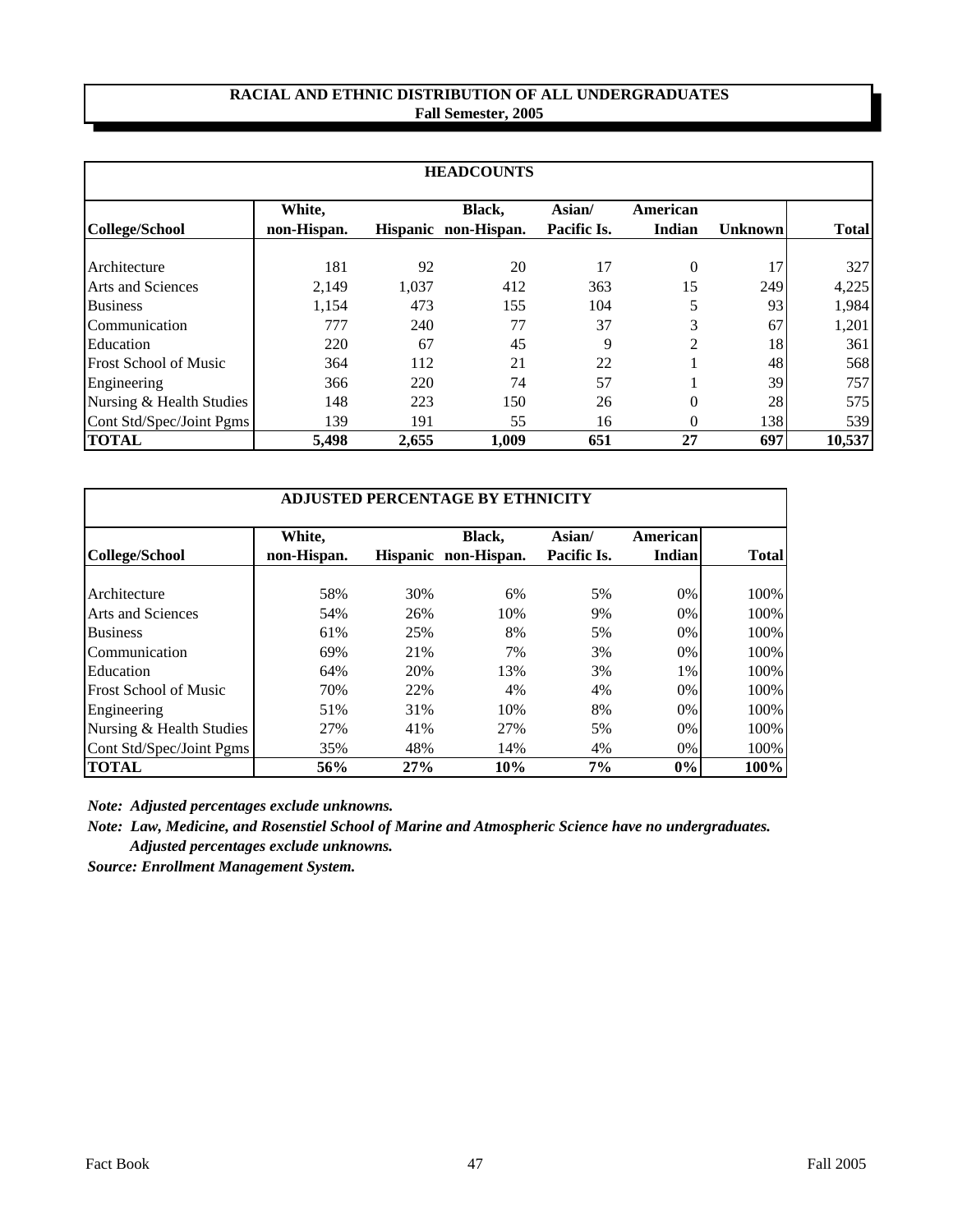## **RACIAL AND ETHNIC DISTRIBUTION OF ALL UNDERGRADUATES Five-Year Trends, Fall Semesters**

| <b>HEADCOUNTS</b>      |       |       |        |        |        |                         |  |  |
|------------------------|-------|-------|--------|--------|--------|-------------------------|--|--|
| <b>Race/Ethnic</b>     | 2001  | 2002  | 2003   | 2004   | 2005   | 4-Year<br><b>Change</b> |  |  |
| White, non-Hispanic    | 4,815 | 5,126 | 5,295  | 5,438  | 5,498  | 14%                     |  |  |
| Hispanic               | 2,685 | 2,744 | 2,701  | 2,673  | 2,655  | $-1\%$                  |  |  |
| Black, non-Hispanic    | 1,041 | 1,023 | 1,039  | 1,005  | 1,009  | $-3%$                   |  |  |
| Asian/Pacific Islander | 553   | 593   | 640    | 655    | 651    | 18%                     |  |  |
| American Indian        | 26    | 28    | 28     | 29     | 27     | 4%                      |  |  |
| Unknown                | 239   | 280   | 300    | 304    | 697    | 192%                    |  |  |
| <b>TOTAL</b>           | 9,359 | 9.794 | 10,003 | 10,104 | 10,537 | 13%                     |  |  |

| <b>ADJUSTED PERCENTAGE BY ETHNICITY</b> |       |       |      |       |      |  |  |  |  |  |
|-----------------------------------------|-------|-------|------|-------|------|--|--|--|--|--|
| Race/Ethnic                             | 2001  | 2002  | 2003 | 2004  | 2005 |  |  |  |  |  |
| White, non-Hispanic                     | 53%   | 54%   | 55%  | 55%   | 56%  |  |  |  |  |  |
| Hispanic                                | 29%   | 29%   | 28%  | 27%   | 27%  |  |  |  |  |  |
| Black, non-Hispanic                     | 11%   | 11%   | 11%  | 10%   | 10%  |  |  |  |  |  |
| Asian/Pacific Islander                  | 6%    | 6%    | 7%   | 7%    | 7%   |  |  |  |  |  |
| American Indian                         | $0\%$ | $0\%$ | 0%   | $0\%$ | 0%   |  |  |  |  |  |
| <b>TOTAL</b>                            | 100%  | 100%  | 100% | 100%  | 100% |  |  |  |  |  |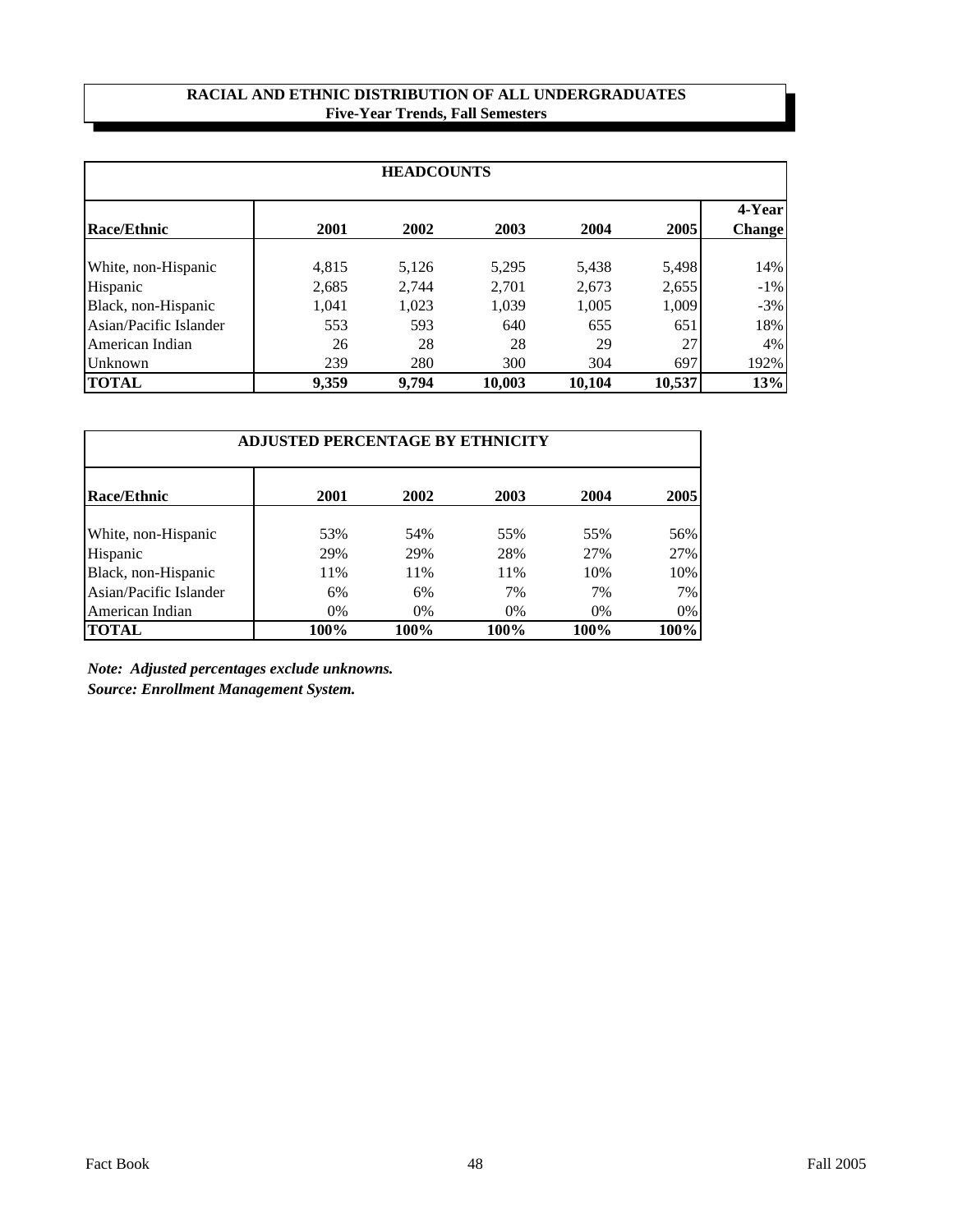## **RACIAL AND ETHNIC DISTRIBUTION OF GRADUATE AND PROFESSIONAL STUDENTS Fall Semester, 2005**

| <b>HEADCOUNTS</b>            |                       |       |                                |                       |                    |                |              |  |  |
|------------------------------|-----------------------|-------|--------------------------------|-----------------------|--------------------|----------------|--------------|--|--|
| College/School               | White,<br>non-Hispan. |       | Black,<br>Hispanic non-Hispan. | Asian/<br>Pacific Is. | American<br>Indian | <b>Unknown</b> | <b>Total</b> |  |  |
| Architecture                 | 14                    | 35    |                                |                       | $\theta$           |                | 58           |  |  |
| Arts and Sciences            | 289                   | 136   | 39                             | 77                    |                    | 70             | 612          |  |  |
| <b>Business</b>              | 349                   | 256   | 44                             | 91                    | 0                  | 103            | 843          |  |  |
| Communication                | 64                    | 31    | 15                             | 4                     |                    | 14             | 129          |  |  |
| Education                    | 176                   | 164   | 62                             | 11                    | 0                  | 29             | 442          |  |  |
| Engineering                  | 107                   | 51    | 15                             | 70                    | 0                  | 12             | 255          |  |  |
| <b>Frost School of Music</b> | 154                   | 16    | 10                             | 37                    | $\theta$           | 10             | 227          |  |  |
| Law                          | 839                   | 196   | 90                             | 56                    | 6                  | 96             | 1,283        |  |  |
| Miller School of Medicine    | 557                   | 145   | 57                             | 183                   | 4                  | 48             | 994I         |  |  |
| Nursing & Health Studies     | 20                    | 20    | 10                             | 5                     | $\theta$           |                | 58           |  |  |
| <b>Rosenstiel School</b>     | 149                   | 25    | 9                              | 22                    | $\overline{0}$     | 6              | 211          |  |  |
| Cont Std/Spec/Joint Pgms     | 6                     | 11    |                                | 2                     | $\theta$           |                | 25           |  |  |
| <b>TOTAL</b>                 | 2,724                 | 1,086 | 353                            | 559                   | 12                 | 403            | 5,137        |  |  |

|                           | <b>ADJUSTED PERCENTAGE BY ETHNICITY</b> |     |                                |                       |                           |              |  |  |  |  |
|---------------------------|-----------------------------------------|-----|--------------------------------|-----------------------|---------------------------|--------------|--|--|--|--|
| College/School            | <b>White,</b><br>non-Hispan.            |     | Black,<br>Hispanic non-Hispan. | Asian/<br>Pacific Is. | American<br><b>Indian</b> | <b>Total</b> |  |  |  |  |
| Architecture              | 27%                                     | 69% | 2%                             | 2%                    | 0%                        | 100%         |  |  |  |  |
| <b>Arts and Sciences</b>  | 53%                                     | 25% | 7%                             | 14%                   | 0%                        | 100%         |  |  |  |  |
| <b>Business</b>           | 47%                                     | 35% | 6%                             | 12%                   | $0\%$                     | 100%         |  |  |  |  |
| Communication             | 56%                                     | 27% | 13%                            | 3%                    | 1%                        | 100%         |  |  |  |  |
| Education                 | 43%                                     | 40% | 15%                            | 3%                    | 0%                        | 100%         |  |  |  |  |
| Engineering               | 44%                                     | 21% | 6%                             | 29%                   | 0%                        | 100%         |  |  |  |  |
| Frost School of Music     | 71%                                     | 7%  | 5%                             | 17%                   | 0%                        | 100%         |  |  |  |  |
| Law                       | 71%                                     | 17% | 8%                             | 5%                    | 1%                        | 100%         |  |  |  |  |
| Miller School of Medicine | 59%                                     | 15% | 6%                             | 19%                   | 0%                        | 100%         |  |  |  |  |
| Nursing & Health Studies  | 36%                                     | 36% | 18%                            | 9%                    | 0%                        | 100%         |  |  |  |  |
| Rosenstiel School         | 73%                                     | 12% | 4%                             | 11%                   | 0%                        | 100%         |  |  |  |  |
| Cont Std/Spec/Joint Pgms  | 30%                                     | 55% | 5%                             | 10%                   | 0%                        | 100%         |  |  |  |  |
| <b>TOTAL</b>              | 58%                                     | 23% | 7%                             | 12%                   | 0%                        | 100%         |  |  |  |  |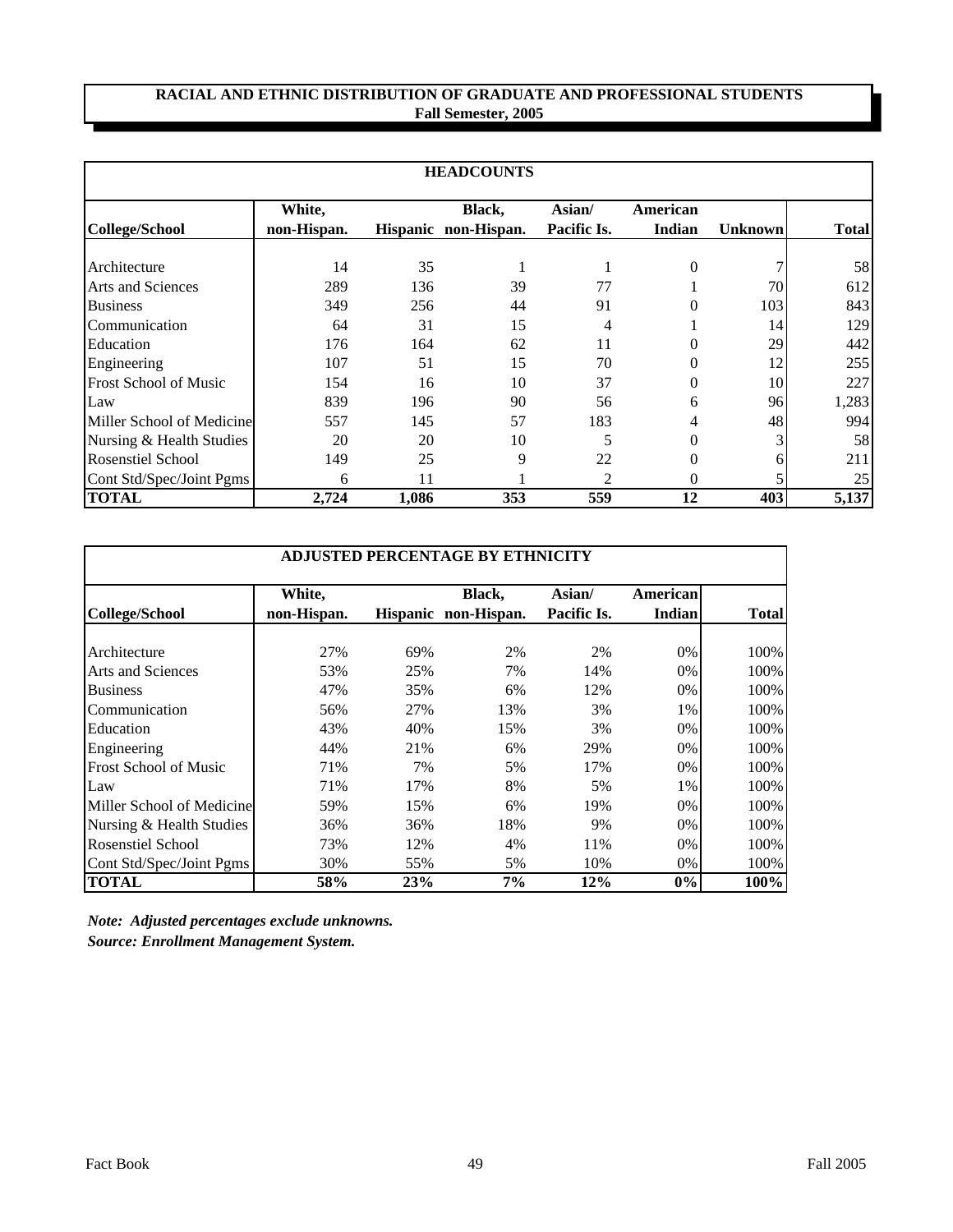## **RACIAL AND ETHNIC DISTRIBUTION OF ALL GRADUATE AND PROFESSIONAL STUDENTS Five-Year Trends, Fall Semesters**

| <b>HEADCOUNTS</b>      |       |       |       |       |       |                         |  |  |
|------------------------|-------|-------|-------|-------|-------|-------------------------|--|--|
| Race/Ethnic            | 2001  | 2002  | 2003  | 2004  | 2005  | 4-Year<br><b>Change</b> |  |  |
| White, non-Hispanic    | 2,806 | 2,822 | 2,801 | 2,880 | 2,724 | $-3%$                   |  |  |
| Hispanic               | 1,259 | 1,268 | 1,330 | 1,157 | 1,086 | $-14%$                  |  |  |
| Black, non-Hispanic    | 463   | 499   | 424   | 379   | 353   | $-24%$                  |  |  |
| Asian/Pacific Islander | 422   | 474   | 539   | 539   | 559   | 32%                     |  |  |
| American Indian        | 16    | 14    | 7     | 9     | 12    | $-25%$                  |  |  |
| Unknown                | 111   | 107   | 144   | 182   | 403   | 263%                    |  |  |
| <b>TOTAL</b>           | 5,077 | 5,184 | 5,245 | 5,146 | 5,137 | $1\%$                   |  |  |

| <b>ADJUSTED PERCENTAGE BY ETHNICITY</b> |      |      |      |       |       |  |  |  |  |
|-----------------------------------------|------|------|------|-------|-------|--|--|--|--|
| Race/Ethnic                             | 2001 | 2002 | 2003 | 2004  | 2005  |  |  |  |  |
| White, non-Hispanic                     | 57%  | 56%  | 55%  | 58%   | 58%   |  |  |  |  |
| Hispanic                                | 25%  | 25%  | 26%  | 23%   | 23%   |  |  |  |  |
| Black, non-Hispanic                     | 9%   | 10%  | 8%   | 8%    | 7%    |  |  |  |  |
| Asian/Pacific Islander                  | 8%   | 9%   | 11%  | 11%   | 12%   |  |  |  |  |
| American Indian                         | 0%   | 0%   | 0%   | $0\%$ | $0\%$ |  |  |  |  |
| <b>TOTAL</b>                            | 100% | 100% | 100% | 100%  | 100%  |  |  |  |  |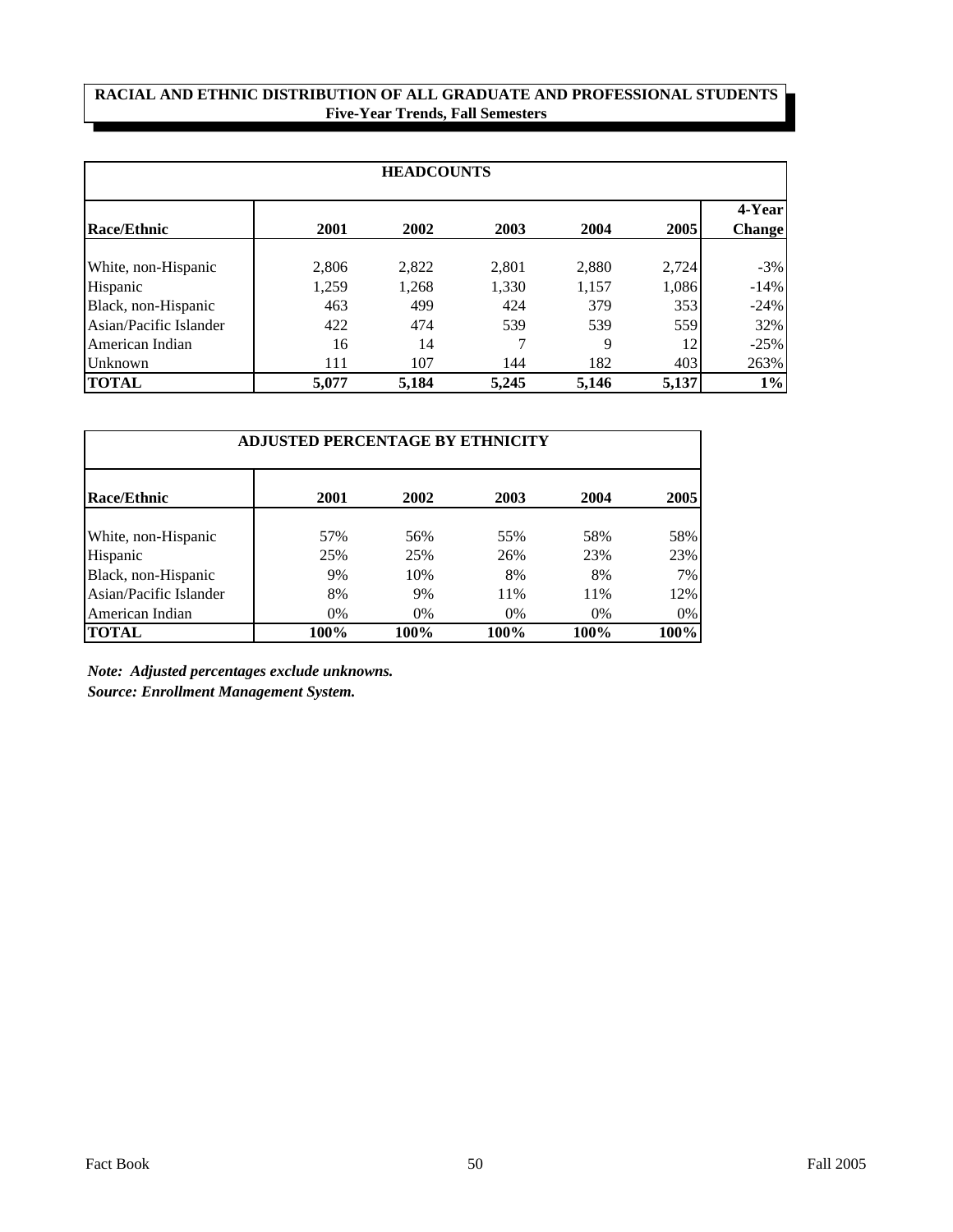## **RACIAL AND ETHNIC DISTRIBUTION OF ALL STUDENTS Fall Semester, 2005**

| <b>HEADCOUNTS</b>                                     |                       |              |                                |                       |                    |                |                |  |  |
|-------------------------------------------------------|-----------------------|--------------|--------------------------------|-----------------------|--------------------|----------------|----------------|--|--|
| College/School                                        | White,<br>non-Hispan. |              | Black,<br>Hispanic non-Hispan. | Asian/<br>Pacific Is. | American<br>Indian | <b>Unknown</b> | <b>Total</b>   |  |  |
| Architecture                                          | 195                   | 127          | 21                             | 18                    | $\theta$           | 24             | 385            |  |  |
| <b>Arts and Sciences</b><br><b>Business</b>           | 2,438<br>1,503        | 1,173<br>729 | 451<br>199                     | 440<br>195            | 16<br>5            | 319<br>196     | 4,837<br>2,827 |  |  |
| Communication                                         | 841                   | 271          | 92                             | 41                    | 4                  | 81             | 1,330          |  |  |
| Education<br>Engineering                              | 396<br>473            | 231<br>271   | 107<br>89                      | 20<br>127             | 2                  | 47<br>51       | 803<br>1,012   |  |  |
| <b>Frost School of Music</b>                          | 518                   | 128          | 31                             | 59                    |                    | 58             | 795            |  |  |
| Law                                                   | 839                   | 196          | 90                             | 56                    | 6                  | 96             | 1,283          |  |  |
| Miller School of Medicine<br>Nursing & Health Studies | 557<br>168            | 145<br>243   | 57<br>160                      | 183<br>31             | 4<br>$\theta$      | 48<br>31       | 994<br>633     |  |  |
| <b>Rosenstiel School</b>                              | 149                   | 25           | 9                              | 22                    | $\overline{0}$     | 6              | 211            |  |  |
| Cont Std/Spec/Joint Pgms                              | 145                   | 202          | 56                             | 18                    | $\theta$           | 143            | 564            |  |  |
| <b>TOTAL</b>                                          | 8,222                 | 3,741        | 1,362                          | 1,210                 | 39                 | 1,100          | 15,674         |  |  |

|                              | <b>ADJUSTED PERCENTAGE BY ETHNICITY</b> |     |                                |                       |                           |              |  |  |  |  |
|------------------------------|-----------------------------------------|-----|--------------------------------|-----------------------|---------------------------|--------------|--|--|--|--|
| <b>College/School</b>        | White,<br>non-Hispan.                   |     | Black,<br>Hispanic non-Hispan. | Asian/<br>Pacific Is. | American<br><b>Indian</b> | <b>Total</b> |  |  |  |  |
| Architecture                 | 54%                                     | 35% | 6%                             | 5%                    | 0%                        | 100%         |  |  |  |  |
| Arts and Sciences            | 54%                                     | 26% | 10%                            | 10%                   | 0%                        | 100%         |  |  |  |  |
| <b>Business</b>              | 57%                                     | 28% | 8%                             | 7%                    | $0\%$                     | 100%         |  |  |  |  |
| Communication                | 67%                                     | 22% | 7%                             | 3%                    | 0%                        | 100%         |  |  |  |  |
| Education                    | 52%                                     | 31% | 14%                            | 3%                    | 0%                        | 100%         |  |  |  |  |
| Engineering                  | 49%                                     | 28% | 9%                             | 13%                   | 0%                        | 100%         |  |  |  |  |
| <b>Frost School of Music</b> | 70%                                     | 17% | 4%                             | 8%                    | $0\%$                     | 100%         |  |  |  |  |
| Law                          | 71%                                     | 17% | 8%                             | 5%                    | 1%                        | 100%         |  |  |  |  |
| Miller School of Medicine    | 59%                                     | 15% | 6%                             | 19%                   | 0%                        | 100%         |  |  |  |  |
| Nursing & Health Studies     | 28%                                     | 40% | 27%                            | 5%                    | 0%                        | 100%         |  |  |  |  |
| Rosenstiel School            | 73%                                     | 12% | 4%                             | 11%                   | 0%                        | 100%         |  |  |  |  |
| Cont Std/Spec/Joint Pgms     | 34%                                     | 48% | 13%                            | 4%                    | 0%                        | 100%         |  |  |  |  |
| <b>TOTAL</b>                 | 56%                                     | 26% | 9%                             | 8%                    | 0%                        | 100%         |  |  |  |  |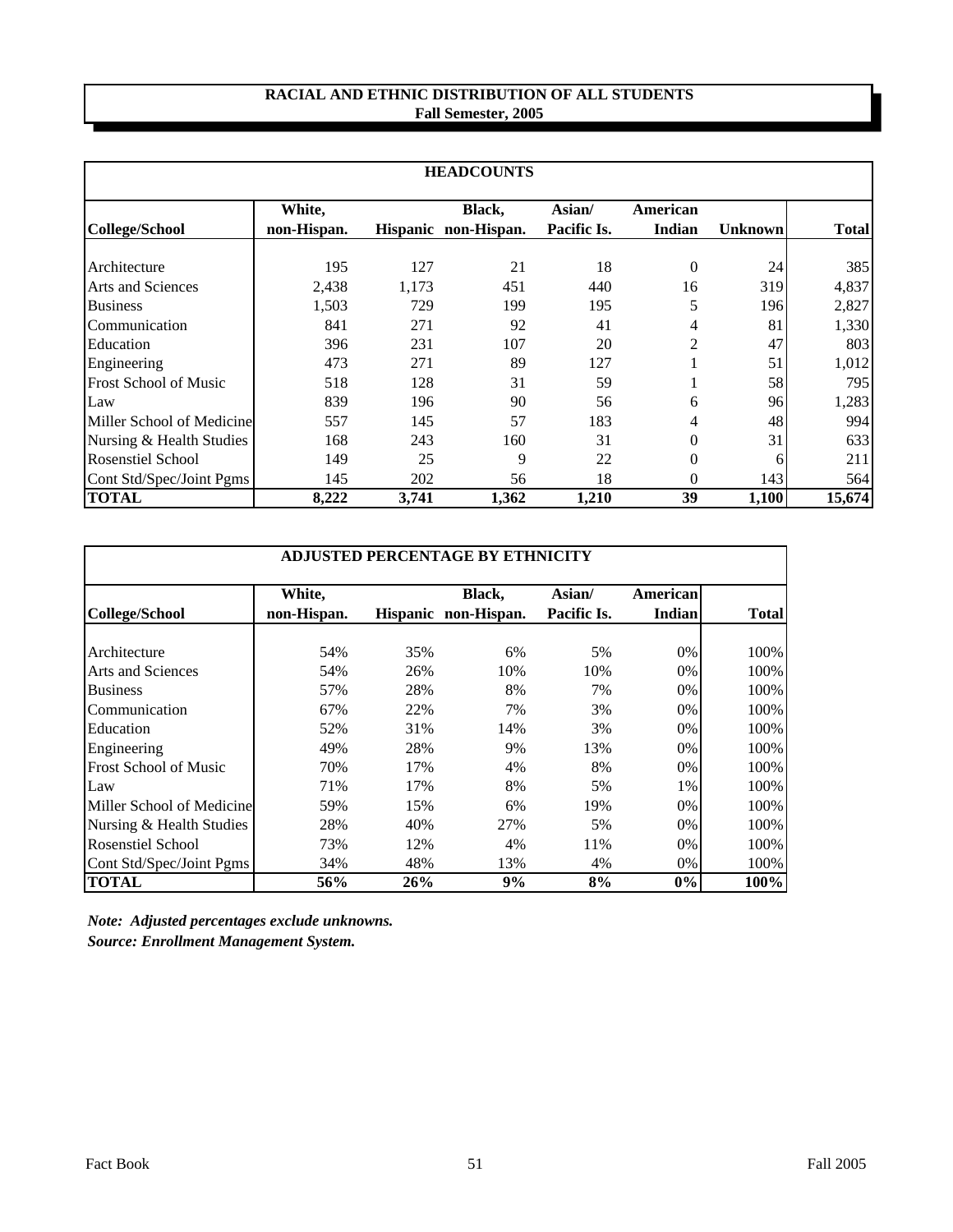## **RACIAL AND ETHNIC DISTRIBUTION OF ALL STUDENTS Five-Year Trends, Fall Semesters**

| <b>HEADCOUNTS</b>      |        |        |        |        |        |                         |  |  |  |
|------------------------|--------|--------|--------|--------|--------|-------------------------|--|--|--|
| <b>Race/Ethnic</b>     | 2001   | 2002   | 2003   | 2004   | 2005   | 4-Year<br><b>Change</b> |  |  |  |
| White, non-Hispanic    | 7,621  | 7,948  | 8,096  | 8,318  | 8,222  | 8%                      |  |  |  |
| Hispanic               | 3,944  | 4,012  | 4,031  | 3,830  | 3,741  | $-5\%$                  |  |  |  |
| Black, non-Hispanic    | 1.504  | 1,522  | 1,463  | 1,384  | 1,362  | $-9\%$                  |  |  |  |
| Asian/Pacific Islander | 975    | 1,067  | 1.179  | 1,194  | 1,210  | 24%                     |  |  |  |
| American Indian        | 42     | 42     | 35     | 38     | 39     | $-7\%$                  |  |  |  |
| Unknown                | 350    | 387    | 444    | 486    | 1,100  | 214%                    |  |  |  |
| <b>TOTAL</b>           | 14,436 | 14,978 | 15,248 | 15,250 | 15,674 | 9%                      |  |  |  |

| <b>ADJUSTED PERCENTAGE BY ETHNICITY</b> |      |       |      |      |      |  |  |
|-----------------------------------------|------|-------|------|------|------|--|--|
| <b>Race/Ethnic</b>                      | 2001 | 2002  | 2003 | 2004 | 2005 |  |  |
| White, non-Hispanic                     | 54%  | 54%   | 55%  | 56%  | 56%  |  |  |
| Hispanic                                | 28%  | 27%   | 27%  | 26%  | 26%  |  |  |
| Black, non-Hispanic                     | 11%  | 10%   | 10%  | 9%   | 9%   |  |  |
| Asian/Pacific Islander                  | 7%   | 7%    | 8%   | 8%   | 8%   |  |  |
| American Indian                         | 0%   | $0\%$ | 0%   | 0%   | 0%   |  |  |
| <b>TOTAL</b>                            | 100% | 100%  | 100% | 100% | 100% |  |  |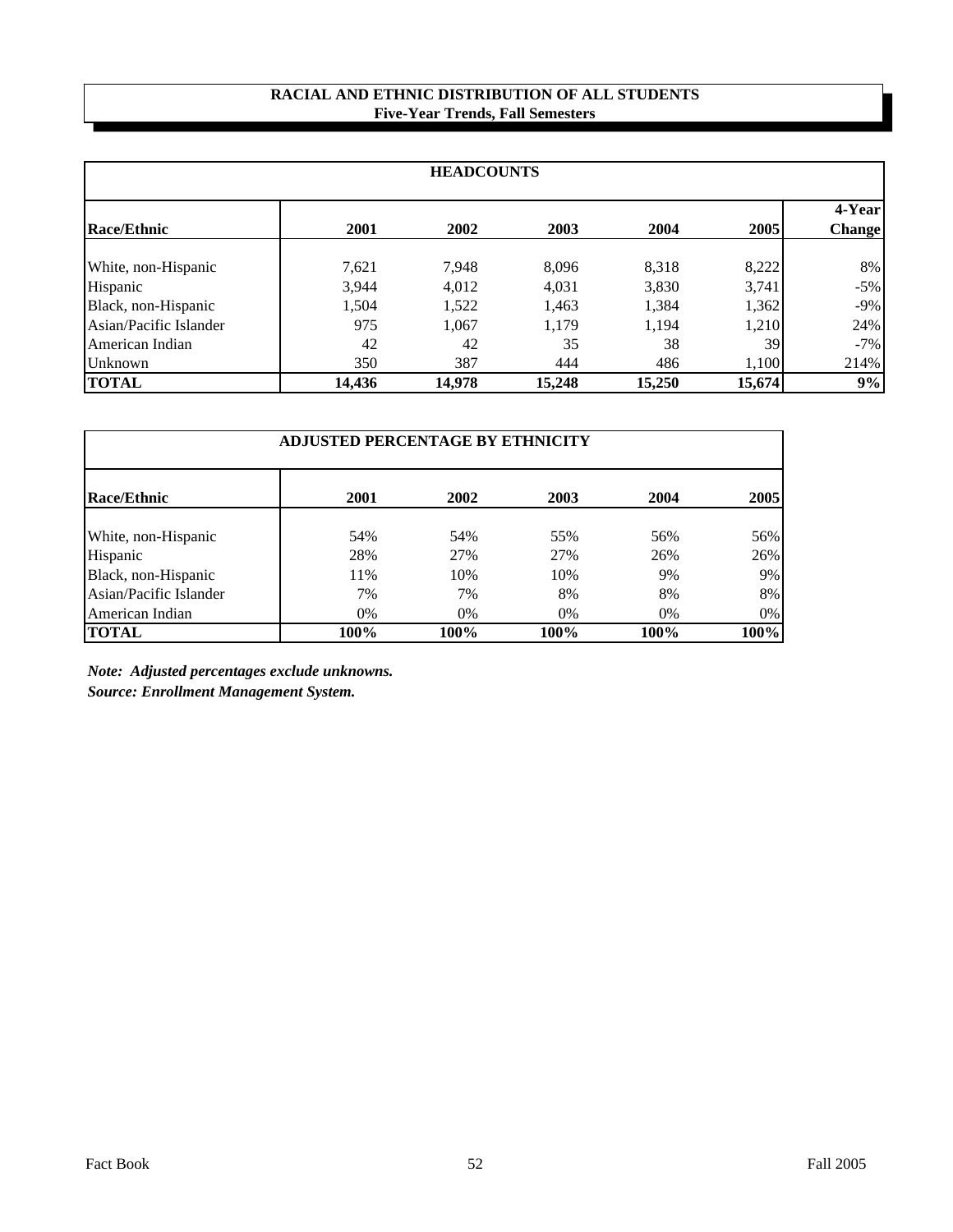## **GEOGRAPHIC ORIGINS OF ENTERING FRESHMEN Fall Semester, 2005**

| <b>HEADCOUNTS</b>            |                   |                |                                |             |                                  |              |  |
|------------------------------|-------------------|----------------|--------------------------------|-------------|----------------------------------|--------------|--|
| College/School               | <b>Miami-Dade</b> | <b>Broward</b> | <b>Other</b><br><b>Florida</b> | Other U.S., | <b>Territories</b> International | <b>Total</b> |  |
| Architecture                 | 6                 | $\mathfrak{D}$ | 19                             | 23          |                                  | 57           |  |
| <b>Arts and Sciences</b>     | 202               | 84             | 222                            | 558         | 33                               | 1,099        |  |
| <b>Business</b>              | 64                | 25             | 66                             | 245         | 37                               | 437          |  |
| Communication                | 31                | 8              | 40                             | 159         |                                  | 246          |  |
| Education                    | 14                | $\overline{c}$ | 12                             | 52          |                                  | 81           |  |
| Engineering                  | 52                | 16             | 26                             | 78          |                                  | 181          |  |
| <b>Frost School of Music</b> | 13                | 9              | 16                             | 77          |                                  | 118          |  |
| Nursing & Health Studies     | 21                | $\mathfrak{D}$ | Q                              | 22          |                                  | 54           |  |
| Cont Std/Spec/Joint Pgms     | $\mathfrak{D}$    |                |                                | 0           |                                  | $\mathbf{3}$ |  |
| <b>TOTAL</b>                 | 405               | 149            | 410                            | 1,214       | 98                               | 2,276        |  |

| PERCENTAGE BY GEOGRAPHIC ORIGIN |                   |                |                |             |                                  |              |  |
|---------------------------------|-------------------|----------------|----------------|-------------|----------------------------------|--------------|--|
|                                 |                   |                | <b>Other</b>   | Other U.S., |                                  |              |  |
| College/School                  | <b>Miami-Dade</b> | <b>Broward</b> | <b>Florida</b> |             | <b>Territories</b> International | <b>Total</b> |  |
|                                 |                   |                |                |             |                                  |              |  |
| Architecture                    | 11%               | 4%             | 33%            | 40%         | 12%                              | 100%         |  |
| <b>Arts and Sciences</b>        | 18%               | 8%             | 20%            | 51%         | 3%                               | 100%         |  |
| <b>Business</b>                 | 15%               | 6%             | 15%            | 56%         | 8%                               | 100%         |  |
| Communication                   | 13%               | 3%             | 16%            | 65%         | 3%                               | 100%         |  |
| Education                       | 17%               | 2%             | 15%            | 64%         | 1%                               | 100%         |  |
| Engineering                     | 29%               | 9%             | 14%            | 43%         | 5%                               | 100%         |  |
| <b>Frost School of Music</b>    | 11%               | 8%             | 14%            | 65%         | 3%                               | 100%         |  |
| Nursing & Health Studies        | 39%               | 4%             | 17%            | 41%         | 0%                               | 100%         |  |
| Cont Std/Spec/Joint Pgms        | 67%               | 33%            | $0\%$          | 0%          | 0%                               | 100%         |  |
| <b>TOTAL</b>                    | 18%               | 7%             | 18%            | 53%         | 4%                               | 100%         |  |

*Note: New freshmen come from 49 states, the District of Columbia, two territories, and 43 other countries. Source: Enrollment Management System.*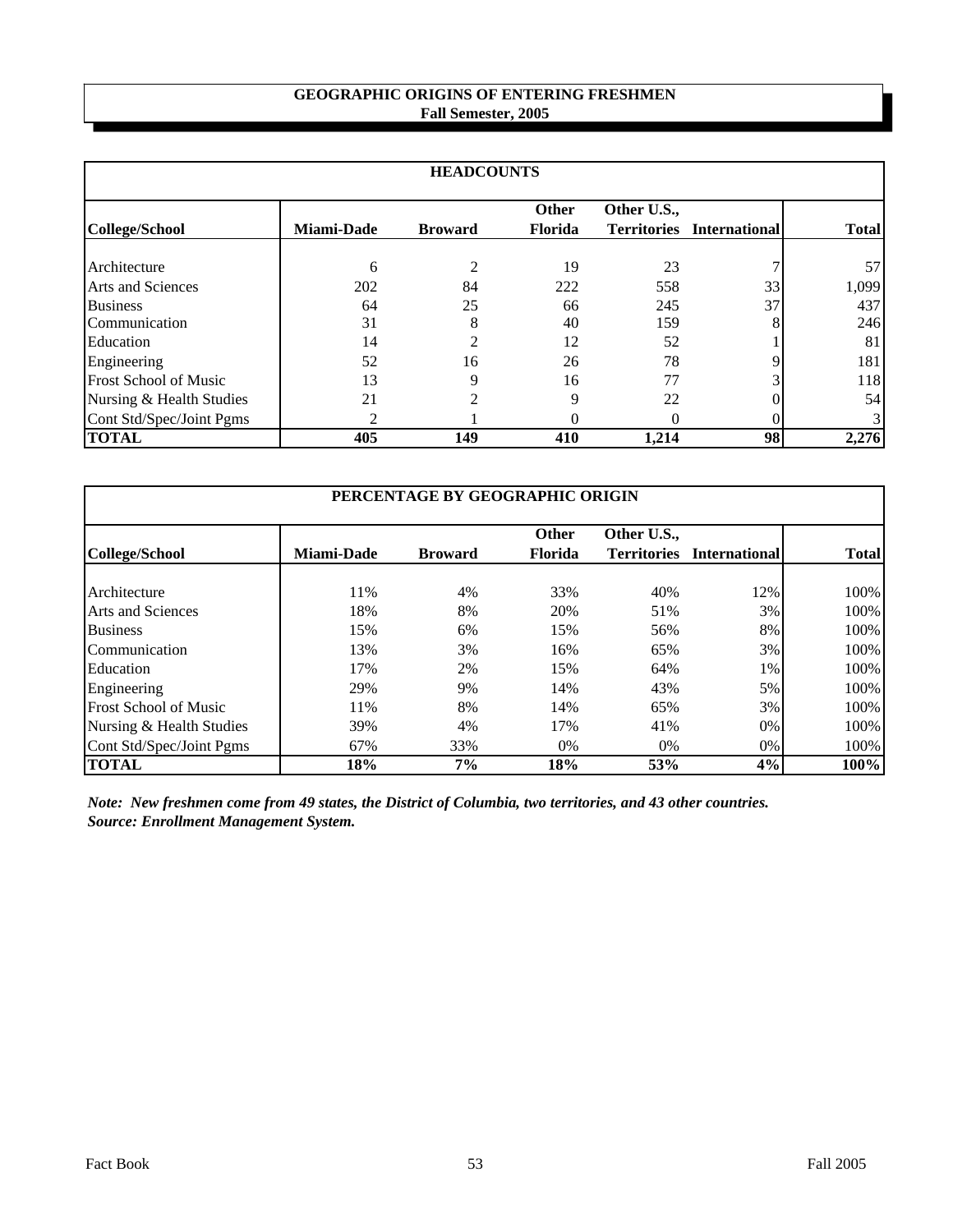#### **GEOGRAPHIC ORIGINS OF ENTERING FRESHMEN Five-Year Trends, Fall Semesters**

| <b>HEADCOUNTS</b>        |       |       |       |       |       |                          |  |
|--------------------------|-------|-------|-------|-------|-------|--------------------------|--|
| <b>Geographic Origin</b> | 2001  | 2002  | 2003  | 2004  | 2005  | 4-Yearl<br><b>Change</b> |  |
| Miami-Dade County        | 477   | 456   | 416   | 410   | 405   | $-15%$                   |  |
| <b>Broward County</b>    | 168   | 167   | 158   | 181   | 149   | $-11\%$                  |  |
| Other Florida            | 401   | 379   | 368   | 351   | 410   | $2\%$                    |  |
| Other U.S. & Territories | 998   | 962   | 1.017 | 1,023 | 1,214 | 22%                      |  |
| International            | 115   | 89    | 113   | 71    | 98    | $-15%$                   |  |
| <b>TOTAL</b>             | 2,159 | 2,053 | 2,072 | 2,036 | 2,276 | 5%                       |  |

| PERCENTAGE BY GEOGRAPHIC ORIGIN |      |      |      |      |      |  |  |
|---------------------------------|------|------|------|------|------|--|--|
| Geographic Origin               | 2001 | 2002 | 2003 | 2004 | 2005 |  |  |
| Miami-Dade County               | 22%  | 22%  | 20%  | 20%  | 18%  |  |  |
| <b>Broward County</b>           | 8%   | 8%   | 8%   | 9%   | 7%   |  |  |
| Other Florida                   | 19%  | 18%  | 18%  | 17%  | 18%  |  |  |
| Other U.S. & Territories        | 46%  | 47%  | 49%  | 50%  | 53%  |  |  |
| International                   | 5%   | 4%   | 5%   | 3%   | 4%   |  |  |
| <b>TOTAL</b>                    | 100% | 100% | 100% | 100% | 100% |  |  |

*Source: Enrollment Management System.*

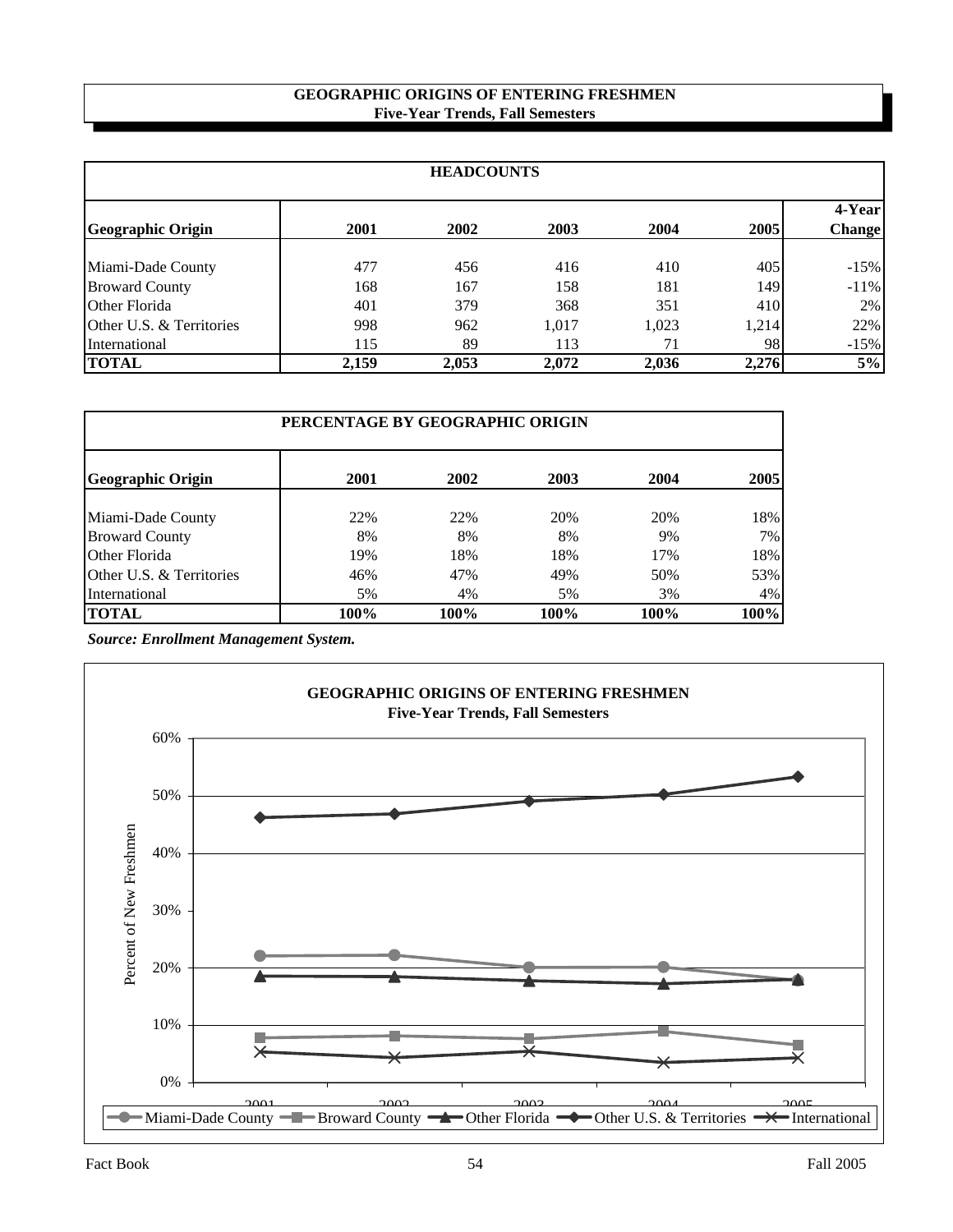## **GEOGRAPHIC ORIGINS OF ENTERING TRANSFERS Fall Semester, 2005**

| <b>HEADCOUNTS</b>            |                   |                |                                |                                   |                      |              |  |
|------------------------------|-------------------|----------------|--------------------------------|-----------------------------------|----------------------|--------------|--|
| <b>College/School</b>        | <b>Miami-Dade</b> | <b>Broward</b> | <b>Other</b><br><b>Florida</b> | Other U.S.,<br><b>Territories</b> | <b>International</b> | <b>Total</b> |  |
| Architecture                 | 10                |                |                                |                                   |                      | 20           |  |
| <b>Arts and Sciences</b>     | 89                | 22             | 26                             | 78                                | 16                   | 231          |  |
| <b>Business</b>              | 22                | 3              | 8                              | 19                                | 14                   | 66           |  |
| Communication                | 15                | 4              | 10                             |                                   |                      | 52           |  |
| Education                    | 9                 |                |                                | 13                                |                      | 29           |  |
| Engineering                  | 10                |                |                                |                                   |                      | 35           |  |
| <b>Frost School of Music</b> |                   |                |                                | 6                                 |                      | 17           |  |
| Nursing & Health Studies     | 115               | 20             | 18                             | 19                                |                      | 173          |  |
| Cont Std/Spec/Joint Pgms     | 28                | 0              | $\theta$                       | $\Omega$                          |                      | 28           |  |
| <b>TOTAL</b>                 | 305               | 58             | 80                             | 163                               | 45                   | 651          |  |

| PERCENTAGE BY GEOGRAPHIC ORIGIN |                   |                |                |                    |                      |              |  |
|---------------------------------|-------------------|----------------|----------------|--------------------|----------------------|--------------|--|
|                                 |                   |                | <b>Other</b>   | Other U.S.,        |                      |              |  |
| College/School                  | <b>Miami-Dade</b> | <b>Broward</b> | <b>Florida</b> | <b>Territories</b> | <b>International</b> | <b>Total</b> |  |
| Architecture                    | 50%               | 5%             | 35%            | 10%                | $0\%$                | 100%         |  |
| <b>Arts and Sciences</b>        | 39%               | 10%            | 11%            | 34%                | 7%                   | 100%         |  |
| <b>Business</b>                 | 33%               | 5%             | 12%            | 29%                | 21%                  | 100%         |  |
| Communication                   | 29%               | 8%             | 19%            | 33%                | 12%                  | 100%         |  |
| Education                       | 31%               | 7%             | 7%             | 45%                | 10%                  | 100%         |  |
| Engineering                     | 29%               | 14%            | 23%            | 26%                | 9%                   | 100%         |  |
| <b>Frost School of Music</b>    | 41%               | 6%             | 6%             | 35%                | 12%                  | 100%         |  |
| Nursing & Health Studies        | 66%               | 12%            | 10%            | 11%                | 1%                   | 100%         |  |
| Cont Std/Spec/Joint Pgms        | 100%              | 0%             | $0\%$          | $0\%$              | 0%                   | 100%         |  |
| <b>TOTAL</b>                    | 47%               | 9%             | 12%            | 25%                | 7%                   | 100%         |  |

*Note: New transfers come from 34 states, the District of Columbia, one territory, and 25 other countries. Source: Enrollment Management System.*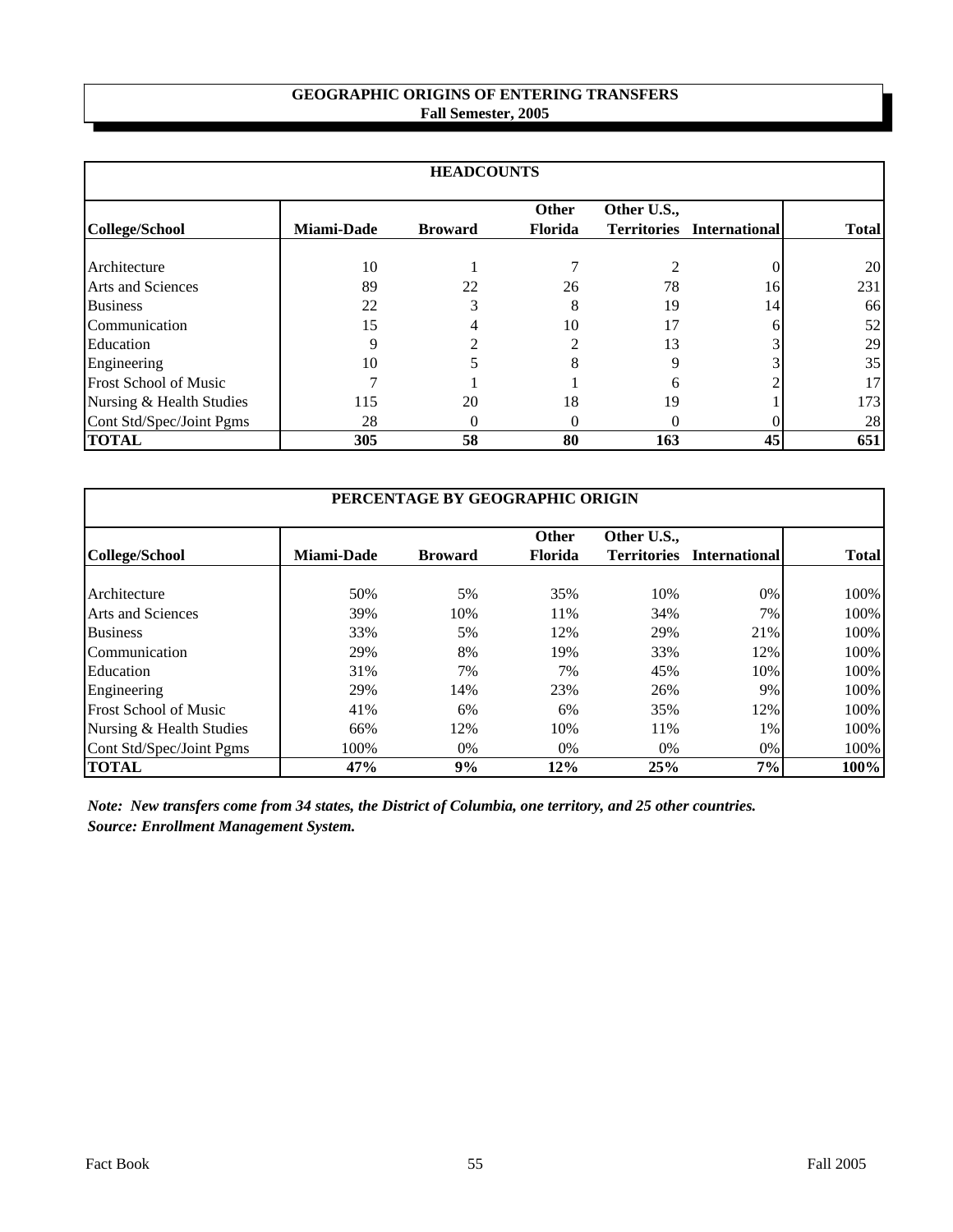#### **Five-Year Trends, Fall Semesters GEOGRAPHIC ORIGINS OF ENTERING TRANSFERS**

| <b>HEADCOUNTS</b>        |      |      |      |      |      |                          |  |  |
|--------------------------|------|------|------|------|------|--------------------------|--|--|
| <b>Geographic Origin</b> | 2001 | 2002 | 2003 | 2004 | 2005 | 4-Yearl<br><b>Change</b> |  |  |
| Miami-Dade County        | 214  | 226  | 231  | 298  | 305  | 43%                      |  |  |
| <b>Broward County</b>    | 41   | 37   | 50   | 51   | 58   | 41%                      |  |  |
| Other Florida            | 69   | 69   | 62   | 94   | 80   | 16%                      |  |  |
| Other U.S. & Territories | 195  | 162  | 184  | 226  | 163  | $-16%$                   |  |  |
| International            | 54   | 61   | 48   | 52   | 45   | $-17%$                   |  |  |
| <b>TOTAL</b>             | 573  | 555  | 575  | 721  | 651  | 14%                      |  |  |

| PERCENTAGE BY GEOGRAPHIC ORIGIN |      |      |      |      |      |  |  |  |  |
|---------------------------------|------|------|------|------|------|--|--|--|--|
| Geographic Origin               | 2001 | 2002 | 2003 | 2004 | 2005 |  |  |  |  |
| Miami-Dade County               | 37%  | 41%  | 40%  | 41%  | 47%  |  |  |  |  |
| <b>Broward County</b>           | 7%   | 7%   | 9%   | 7%   | 9%   |  |  |  |  |
| Other Florida                   | 12%  | 12%  | 11%  | 13%  | 12%  |  |  |  |  |
| Other U.S. & Territories        | 34%  | 29%  | 32%  | 31%  | 25%  |  |  |  |  |
| International                   | 9%   | 11%  | 8%   | 7%   | 7%   |  |  |  |  |
| <b>TOTAL</b>                    | 100% | 100% | 100% | 100% | 100% |  |  |  |  |

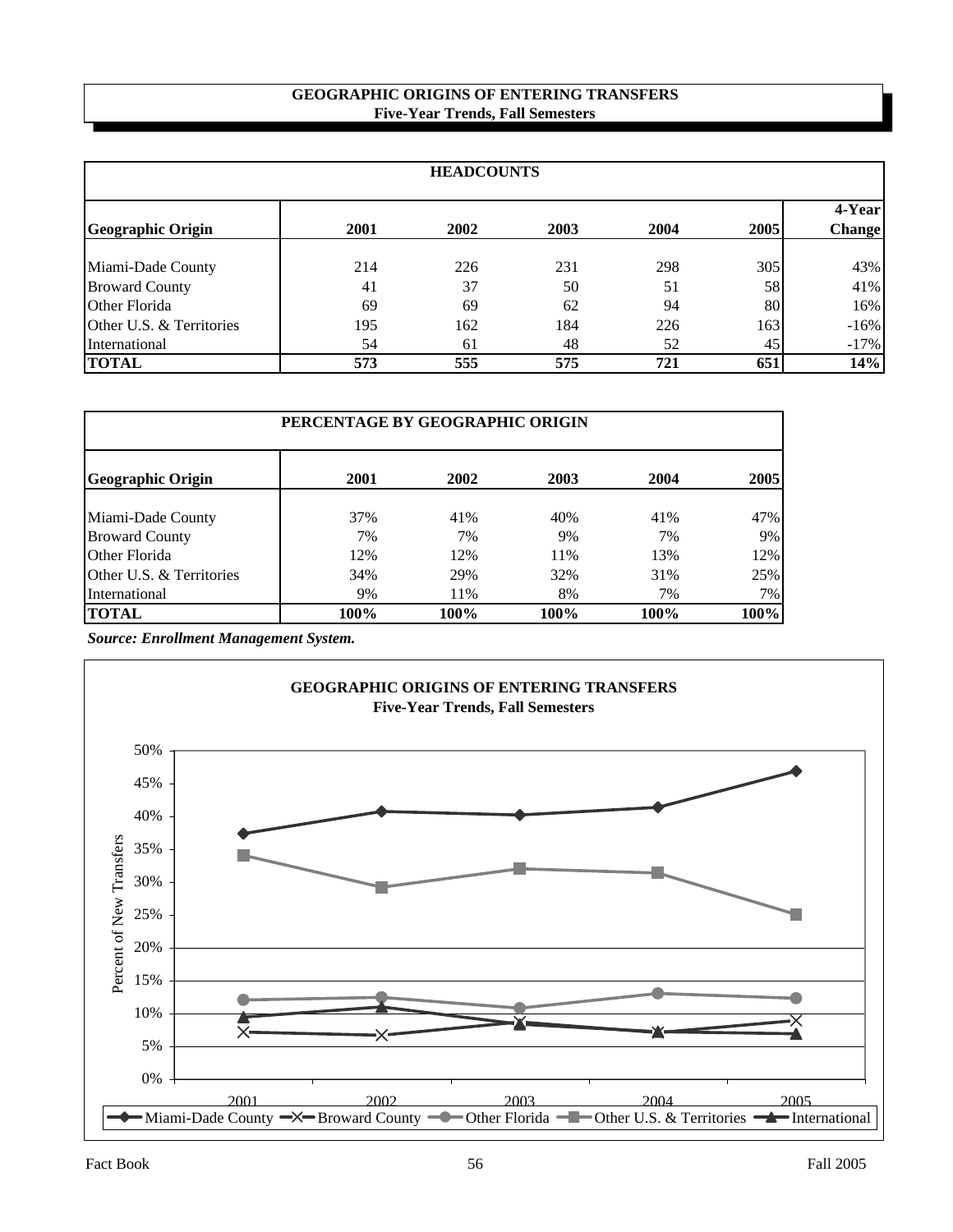### **GEOGRAPHIC ORIGINS OF ALL UNDERGRADUATES Fall Semester, 2005**

| <b>HEADCOUNTS</b>            |                   |                |                                |                                   |                      |              |  |  |  |
|------------------------------|-------------------|----------------|--------------------------------|-----------------------------------|----------------------|--------------|--|--|--|
| College/School               | <b>Miami-Dade</b> | <b>Broward</b> | <b>Other</b><br><b>Florida</b> | Other U.S.,<br><b>Territories</b> | <b>International</b> | <b>Total</b> |  |  |  |
| Architecture                 | 74                | 21             | 63                             | 141                               | 28                   | 327          |  |  |  |
| <b>Arts and Sciences</b>     | 1,136             | 368            | 790                            | 1,780                             | 151                  | 4,225        |  |  |  |
| <b>Business</b>              | 420               | 144            | 281                            | 938                               | 201                  | 1,984        |  |  |  |
| Communication                | 214               | 74             | 174                            | 679                               | 60                   | 1,201        |  |  |  |
| Education                    | 86                | 19             | 46                             | 192                               | 18                   | 361          |  |  |  |
| Engineering                  | 220               | 73             | 114                            | 278                               | 72                   | 757          |  |  |  |
| <b>Frost School of Music</b> | 129               | 35             | 69                             | 312                               | 23                   | 568          |  |  |  |
| Nursing & Health Studies     | 324               | 57             | 75                             | 112                               |                      | 575          |  |  |  |
| Cont Std/Spec/Joint Pgms     | 346               | 28             | 9                              | 23                                | 133                  | 539          |  |  |  |
| <b>TOTAL</b>                 | 2,949             | 819            | 1,621                          | 4,455                             | 693                  | 10,537       |  |  |  |

|                              | PERCENTAGE BY GEOGRAPHIC ORIGIN |                |                |                    |                      |              |  |  |  |  |  |
|------------------------------|---------------------------------|----------------|----------------|--------------------|----------------------|--------------|--|--|--|--|--|
|                              |                                 |                | <b>Other</b>   | Other U.S.,        |                      |              |  |  |  |  |  |
| College/School               | <b>Miami-Dade</b>               | <b>Broward</b> | <b>Florida</b> | <b>Territories</b> | <b>International</b> | <b>Total</b> |  |  |  |  |  |
|                              |                                 |                |                |                    |                      |              |  |  |  |  |  |
| Architecture                 | 23%                             | 6%             | 19%            | 43%                | 9%                   | 100%         |  |  |  |  |  |
| Arts and Sciences            | 27%                             | 9%             | 19%            | 42%                | 4%                   | 100%         |  |  |  |  |  |
| <b>Business</b>              | 21%                             | 7%             | 14%            | 47%                | 10%                  | 100%         |  |  |  |  |  |
| Communication                | 18%                             | 6%             | 14%            | 57%                | 5%                   | 100%         |  |  |  |  |  |
| Education                    | 24%                             | 5%             | 13%            | 53%                | 5%                   | 100%         |  |  |  |  |  |
| Engineering                  | 29%                             | 10%            | 15%            | 37%                | 10%                  | 100%         |  |  |  |  |  |
| <b>Frost School of Music</b> | 23%                             | 6%             | 12%            | 55%                | 4%                   | 100%         |  |  |  |  |  |
| Nursing & Health Studies     | 56%                             | 10%            | 13%            | 19%                | 1%                   | 100%         |  |  |  |  |  |
| Cont Std/Spec/Joint Pgms     | 64%                             | 5%             | 2%             | 4%                 | 25%                  | 100%         |  |  |  |  |  |
| <b>TOTAL</b>                 | 28%                             | 8%             | 15%            | 42%                | 7%                   | 100%         |  |  |  |  |  |

*Note: Undergraduate students come from 50 states, the District of Columbia, three territories, and 87 other countries. Source: Enrollment Management System.*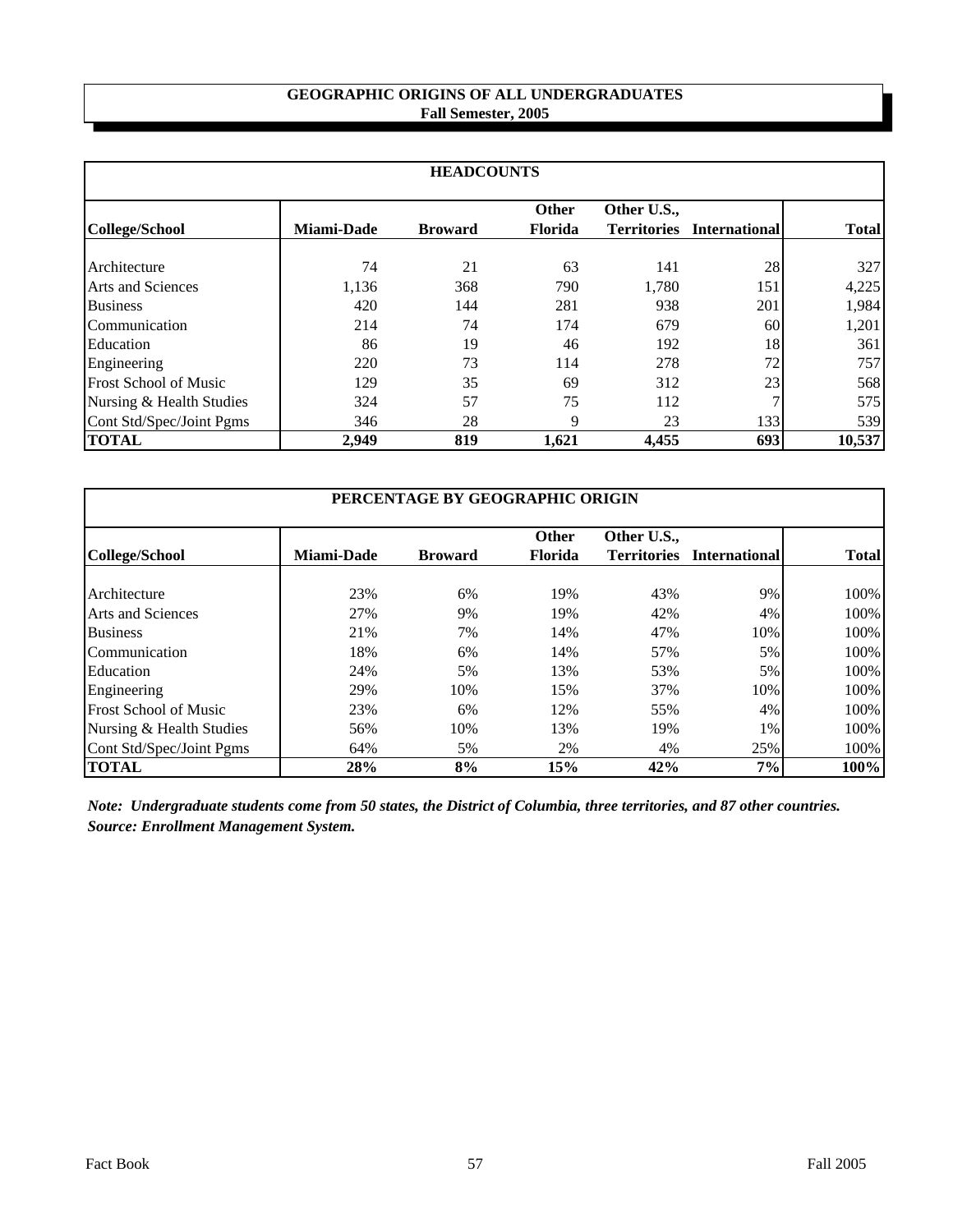### **GEOGRAPHIC ORIGINS OF ALL UNDERGRADUATES Five-Year Trends, Fall Semesters**

| <b>HEADCOUNTS</b>        |       |       |        |        |        |                         |  |  |  |
|--------------------------|-------|-------|--------|--------|--------|-------------------------|--|--|--|
| <b>Geographic Origin</b> | 2001  | 2002  | 2003   | 2004   | 2005   | 4-Year<br><b>Change</b> |  |  |  |
| Miami-Dade County        | 2,944 | 3,033 | 2.957  | 2,899  | 2,949  | $0\%$                   |  |  |  |
| <b>Broward County</b>    | 683   | 718   | 756    | 781    | 819    | 20%                     |  |  |  |
| Other Florida            | 1,249 | 1,399 | 1,503  | 1,567  | 1,621  | 30%                     |  |  |  |
| Other U.S. & Territories | 3,692 | 3,871 | 4,049  | 4,155  | 4,455  | 21%                     |  |  |  |
| International            | 791   | 773   | 738    | 702    | 693    | $-12%$                  |  |  |  |
| <b>TOTAL</b>             | 9,359 | 9,794 | 10,003 | 10,104 | 10,537 | 13%                     |  |  |  |

| PERCENTAGE BY GEOGRAPHIC ORIGIN |      |      |      |      |      |  |  |  |  |
|---------------------------------|------|------|------|------|------|--|--|--|--|
| <b>Geographic Origin</b>        | 2001 | 2002 | 2003 | 2004 | 2005 |  |  |  |  |
| Miami-Dade County               | 31%  | 31%  | 30%  | 29%  | 28%  |  |  |  |  |
| <b>Broward County</b>           | 7%   | 7%   | 8%   | 8%   | 8%   |  |  |  |  |
| Other Florida                   | 13%  | 14%  | 15%  | 16%  | 15%  |  |  |  |  |
| Other U.S. & Territories        | 39%  | 40%  | 40%  | 41%  | 42%  |  |  |  |  |
| International                   | 8%   | 8%   | 7%   | 7%   | 7%   |  |  |  |  |
| <b>TOTAL</b>                    | 100% | 100% | 100% | 100% | 100% |  |  |  |  |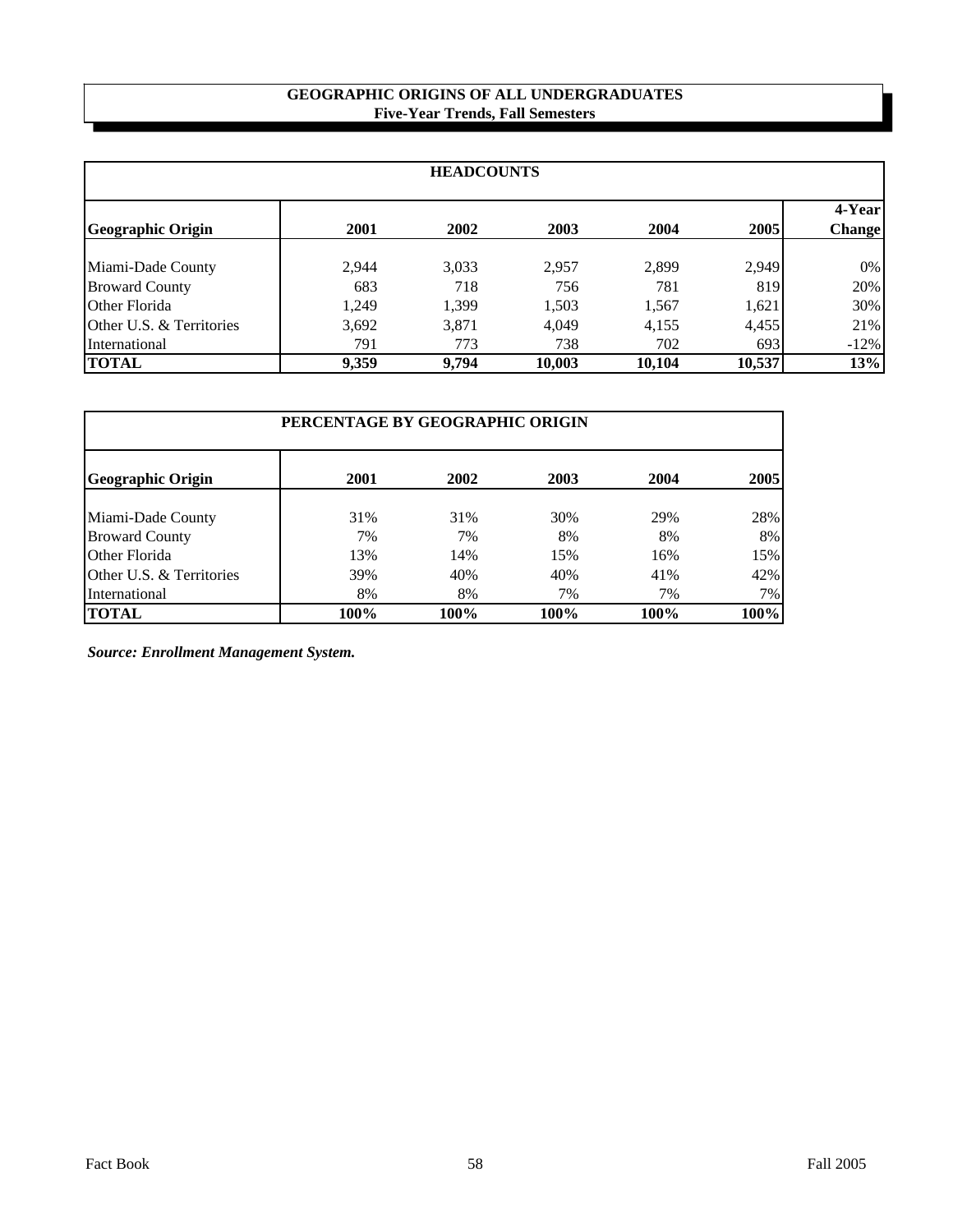# **GEOGRAPHIC ORIGINS OF GRADUATE AND PROFESSIONAL STUDENTS Fall Semester, 2005**

|                              | <b>HEADCOUNTS</b> |                |                |                    |       |               |              |  |  |  |
|------------------------------|-------------------|----------------|----------------|--------------------|-------|---------------|--------------|--|--|--|
|                              | Miami-            |                | <b>Other</b>   | Other U.S.,        |       | <b>Non-US</b> |              |  |  |  |
| College/School               | <b>Dade</b>       | <b>Broward</b> | <b>Florida</b> | <b>Territories</b> | Int'l | <b>Campus</b> | <b>Total</b> |  |  |  |
| Architecture                 | 12                |                | 8              | 31                 | 6     |               | 58           |  |  |  |
| <b>Arts and Sciences</b>     | 181               | 29             | 32             | 232                | 138   |               | 612          |  |  |  |
| <b>Business</b>              | 332               | 97             | 170            | 124                | 101   | 19            | 843          |  |  |  |
| Communication                | 29                | 8              | 13             | 65                 | 14    |               | 129          |  |  |  |
| Education                    | 277               | 22             | 24             | 92                 | 20    |               | 442          |  |  |  |
| Engineering                  | 56                | 10             | 52             | 34                 | 103   |               | 255          |  |  |  |
| <b>Frost School of Music</b> | 22                | 9              | 14             | 125                | 57    | 0             | 227          |  |  |  |
| Law                          | 227               | 85             | 167            | 755                | 49    | 0             | 1,283        |  |  |  |
| Miller School of Medicine    | 240               | 104            | 293            | 268                | 89    | 0             | 994          |  |  |  |
| Nursing & Health Studies     | 34                | 11             | 4              | 8                  |       |               | 58           |  |  |  |
| <b>Rosenstiel School</b>     | 51                | 3              | 14             | 89                 | 54    |               | 211          |  |  |  |
| Cont Std/Spec/Joint Pgms     | 17                | $\mathfrak{D}$ | $\Omega$       | $\mathfrak{D}$     | 4     |               | 25           |  |  |  |
| <b>TOTAL</b>                 | 1,478             | 381            | 791            | 1,825              | 636   | 26            | 5,137        |  |  |  |

|                              | PERCENTAGE BY GEOGRAPHIC ORIGIN |                |                |                    |       |               |              |  |  |  |
|------------------------------|---------------------------------|----------------|----------------|--------------------|-------|---------------|--------------|--|--|--|
|                              | Miami-                          |                | <b>Other</b>   | Other U.S.,        |       | Non-US        |              |  |  |  |
| College/School               | <b>Dade</b>                     | <b>Broward</b> | <b>Florida</b> | <b>Territories</b> | Int'l | <b>Campus</b> | <b>Total</b> |  |  |  |
| Architecture                 | 21%                             | 2%             | 14%            | 53%                | 10%   | 0%            | 100%         |  |  |  |
| <b>Arts and Sciences</b>     | 30%                             | 5%             | 5%             | 38%                | 23%   | 0%            | 100%         |  |  |  |
| <b>Business</b>              | 39%                             | 12%            | 20%            | 15%                | 12%   | 2%            | 100%         |  |  |  |
| Communication                | 22%                             | 6%             | 10%            | 50%                | 11%   | 0%            | 100%         |  |  |  |
| Education                    | 63%                             | 5%             | 5%             | 21%                | 5%    | 2%            | 100%         |  |  |  |
| Engineering                  | 22%                             | 4%             | 20%            | 13%                | 40%   | 0%            | 100%         |  |  |  |
| <b>Frost School of Music</b> | 10%                             | 4%             | 6%             | 55%                | 25%   | 0%            | 100%         |  |  |  |
| Law                          | 18%                             | 7%             | 13%            | 59%                | 4%    | 0%            | 100%         |  |  |  |
| Miller School of Medicine    | 24%                             | 10%            | 29%            | 27%                | 9%    | 0%            | 100%         |  |  |  |
| Nursing & Health Studies     | 59%                             | 19%            | 7%             | 14%                | 2%    | 0%            | 100%         |  |  |  |
| <b>Rosenstiel School</b>     | 24%                             | 1%             | 7%             | 42%                | 26%   | 0%            | 100%         |  |  |  |
| Cont Std/Spec/Joint Pgms     | 68%                             | 8%             | 0%             | 8%                 | 16%   | 0%            | 100%         |  |  |  |
| <b>TOTAL</b>                 | 29%                             | $7\%$          | 15%            | 36%                | 12%   | $1\%$         | 100%         |  |  |  |

*Note: Graduate and professional students come from 48 states, the District of Columbia, two territories, and 87 other countries.*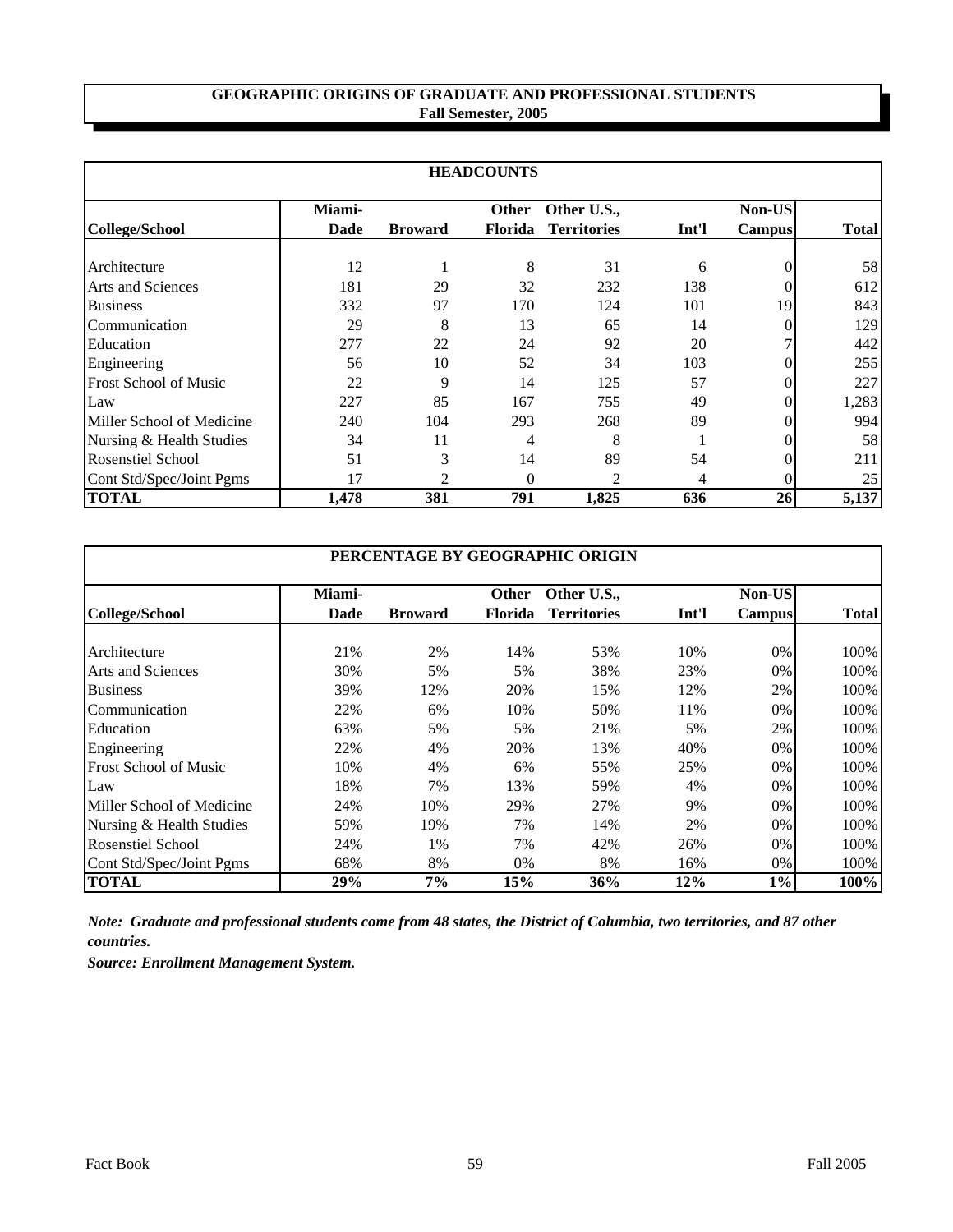### **GEOGRAPHIC ORIGINS OF GRADUATE AND PROFESSIONAL STUDENTS Five-Year Trends, Fall Semesters**

| <b>HEADCOUNTS</b>        |       |       |       |       |                 |                          |  |  |  |
|--------------------------|-------|-------|-------|-------|-----------------|--------------------------|--|--|--|
| <b>Geographic Origin</b> | 2001  | 2002  | 2003  | 2004  | 2005            | 4-Yearl<br><b>Change</b> |  |  |  |
| Miami-Dade County        | 1,714 | 1,777 | 1,758 | 1,574 | 1,478           | $-14%$                   |  |  |  |
| <b>Broward County</b>    | 412   | 416   | 420   | 404   | 381             | $-8%$                    |  |  |  |
| Other Florida            | 801   | 757   | 742   | 739   | 791             | $-1\%$                   |  |  |  |
| Other U.S. & Territories | 1,355 | 1,476 | 1,613 | 1,777 | 1,825           | 35%                      |  |  |  |
| International            | 728   | 694   | 668   | 625   | 636             | $-13%$                   |  |  |  |
| Non-US Campus            | 67    | 64    | 44    | 27    | 26 <sup>1</sup> | $-61%$                   |  |  |  |
| <b>TOTAL</b>             | 5,077 | 5,184 | 5,245 | 5,146 | 5,137           | $1\%$                    |  |  |  |

| PERCENTAGE BY GEOGRAPHIC ORIGIN |      |       |      |      |      |  |  |  |  |  |
|---------------------------------|------|-------|------|------|------|--|--|--|--|--|
| <b>Geographic Origin</b>        | 2001 | 2002  | 2003 | 2004 | 2005 |  |  |  |  |  |
| Miami-Dade County               | 34%  | 34%   | 34%  | 31%  | 29%  |  |  |  |  |  |
| <b>Broward County</b>           | 8%   | 8%    | 8%   | 8%   | 7%   |  |  |  |  |  |
| Other Florida                   | 16%  | 15%   | 14%  | 14%  | 15%  |  |  |  |  |  |
| Other U.S. & Territories        | 27%  | 28%   | 31%  | 35%  | 36%  |  |  |  |  |  |
| International                   | 14%  | 13%   | 13%  | 12%  | 12%  |  |  |  |  |  |
| <b>Non-US Campus</b>            | 1%   | $1\%$ | 1%   | 1%   | 1%   |  |  |  |  |  |
| <b>TOTAL</b>                    | 100% | 100%  | 100% | 100% | 100% |  |  |  |  |  |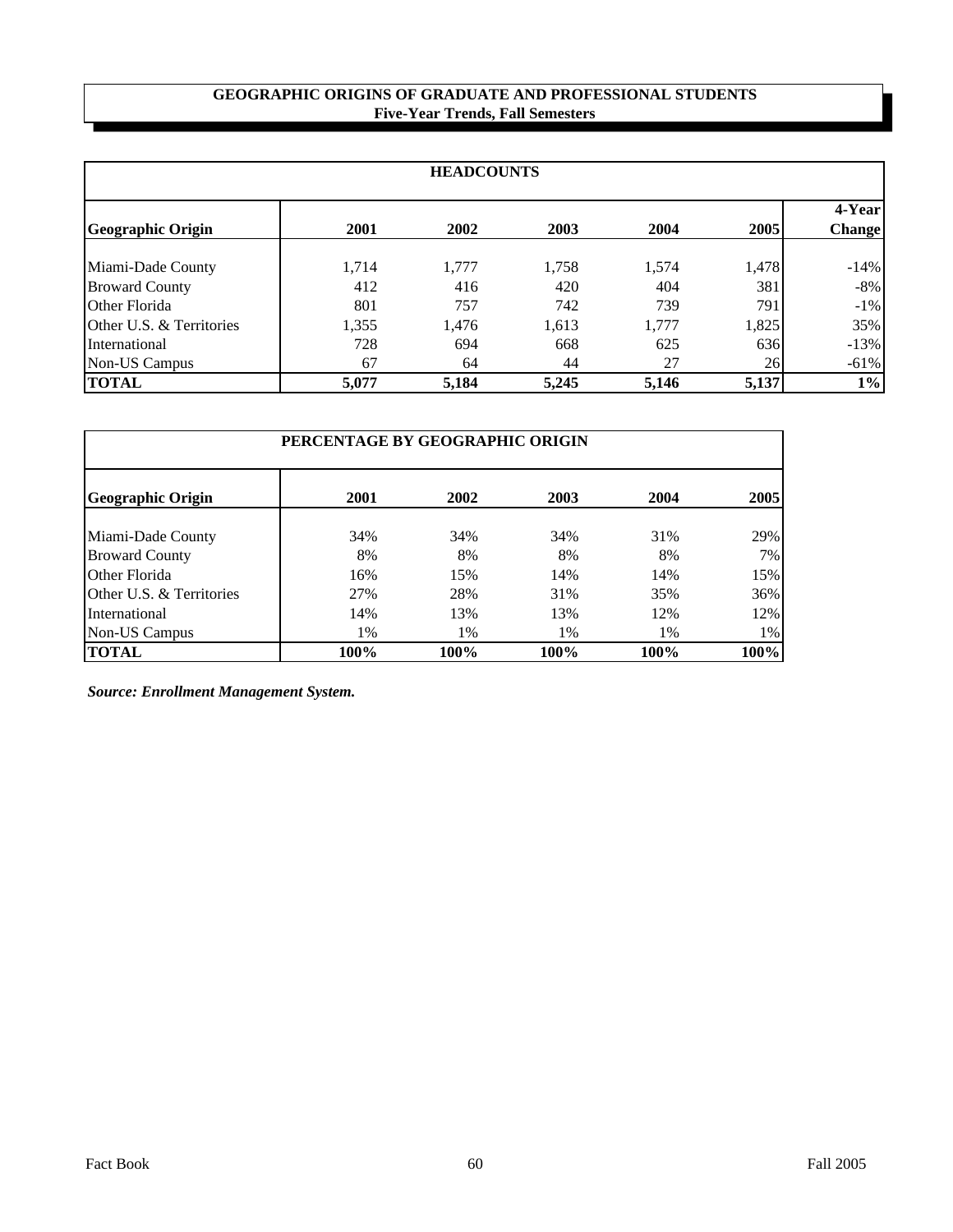# **GEOGRAPHIC ORIGINS OF ALL STUDENTS Fall Semester, 2005**

|                              | <b>HEADCOUNTS</b> |                |                |                    |       |               |              |  |  |  |
|------------------------------|-------------------|----------------|----------------|--------------------|-------|---------------|--------------|--|--|--|
|                              | Miami-            |                | <b>Other</b>   | Other U.S.,        |       | <b>Non-US</b> |              |  |  |  |
| <b>College/School</b>        | <b>Dade</b>       | <b>Broward</b> | <b>Florida</b> | <b>Territories</b> | Int'l | <b>Campus</b> | <b>Total</b> |  |  |  |
| Architecture                 | 86                | 22             | 71             | 172                | 34    |               | 385          |  |  |  |
| <b>Arts and Sciences</b>     | 1,317             | 397            | 822            | 2,012              | 289   |               | 4,837        |  |  |  |
| <b>Business</b>              | 752               | 241            | 451            | 1,062              | 302   | 19            | 2,827        |  |  |  |
| Communication                | 243               | 82             | 187            | 744                | 74    | 0             | 1,330        |  |  |  |
| Education                    | 363               | 41             | 70             | 284                | 38    |               | 803          |  |  |  |
| Engineering                  | 276               | 83             | 166            | 312                | 175   | 0             | 1,012        |  |  |  |
| <b>Frost School of Music</b> | 151               | 44             | 83             | 437                | 80    | 0             | 795          |  |  |  |
| Law                          | 227               | 85             | 167            | 755                | 49    | 0             | 1,283        |  |  |  |
| Miller School of Medicine    | 240               | 104            | 293            | 268                | 89    |               | 994          |  |  |  |
| Nursing & Health Studies     | 358               | 68             | 79             | 120                | 8     |               | 633          |  |  |  |
| <b>Rosenstiel School</b>     | 51                | 3              | 14             | 89                 | 54    |               | 211          |  |  |  |
| Cont Std/Spec/Joint Pgms     | 363               | 30             | 9              | 25                 | 137   | 0             | 564          |  |  |  |
| <b>TOTAL</b>                 | 4,427             | 1,200          | 2,412          | 6,280              | 1,329 | 26            | 15,674       |  |  |  |

|                              | PERCENTAGE BY GEOGRAPHIC ORIGIN |                |                |                    |       |               |              |  |  |  |
|------------------------------|---------------------------------|----------------|----------------|--------------------|-------|---------------|--------------|--|--|--|
|                              | Miami-                          |                | <b>Other</b>   | Other U.S.,        |       | <b>Non-US</b> |              |  |  |  |
| <b>College/School</b>        | <b>Dade</b>                     | <b>Broward</b> | <b>Florida</b> | <b>Territories</b> | Int'l | <b>Campus</b> | <b>Total</b> |  |  |  |
| Architecture                 | 22%                             | 6%             | 18%            | 45%                | 9%    | 0%            | 100%         |  |  |  |
| <b>Arts and Sciences</b>     | 27%                             | 8%             | 17%            | 42%                | 6%    | 0%            | 100%         |  |  |  |
| <b>Business</b>              | 27%                             | 9%             | 16%            | 38%                | 11%   | 1%            | 100%         |  |  |  |
| Communication                | 18%                             | 6%             | 14%            | 56%                | 6%    | 0%            | 100%         |  |  |  |
| Education                    | 45%                             | 5%             | 9%             | 35%                | 5%    | 1%            | 100%         |  |  |  |
| Engineering                  | 27%                             | 8%             | 16%            | 31%                | 17%   | 0%            | 100%         |  |  |  |
| <b>Frost School of Music</b> | 19%                             | 6%             | 10%            | 55%                | 10%   | 0%            | 100%         |  |  |  |
| Law                          | 18%                             | 7%             | 13%            | 59%                | 4%    | 0%            | 100%         |  |  |  |
| Miller School of Medicine    | 24%                             | 10%            | 29%            | 27%                | 9%    | 0%            | 100%         |  |  |  |
| Nursing & Health Studies     | 57%                             | 11%            | 12%            | 19%                | 1%    | 0%            | 100%         |  |  |  |
| <b>Rosenstiel School</b>     | 24%                             | 1%             | 7%             | 42%                | 26%   | 0%            | 100%         |  |  |  |
| Cont Std/Spec/Joint Pgms     | 64%                             | 5%             | 2%             | 4%                 | 24%   | 0%            | 100%         |  |  |  |
| <b>TOTAL</b>                 | 28%                             | 8%             | 15%            | 40%                | 8%    | $0\%$         | 100%         |  |  |  |

*Note: University of Miami students come from 50 states, the District of Columbia, three territories, and 105 other countries.*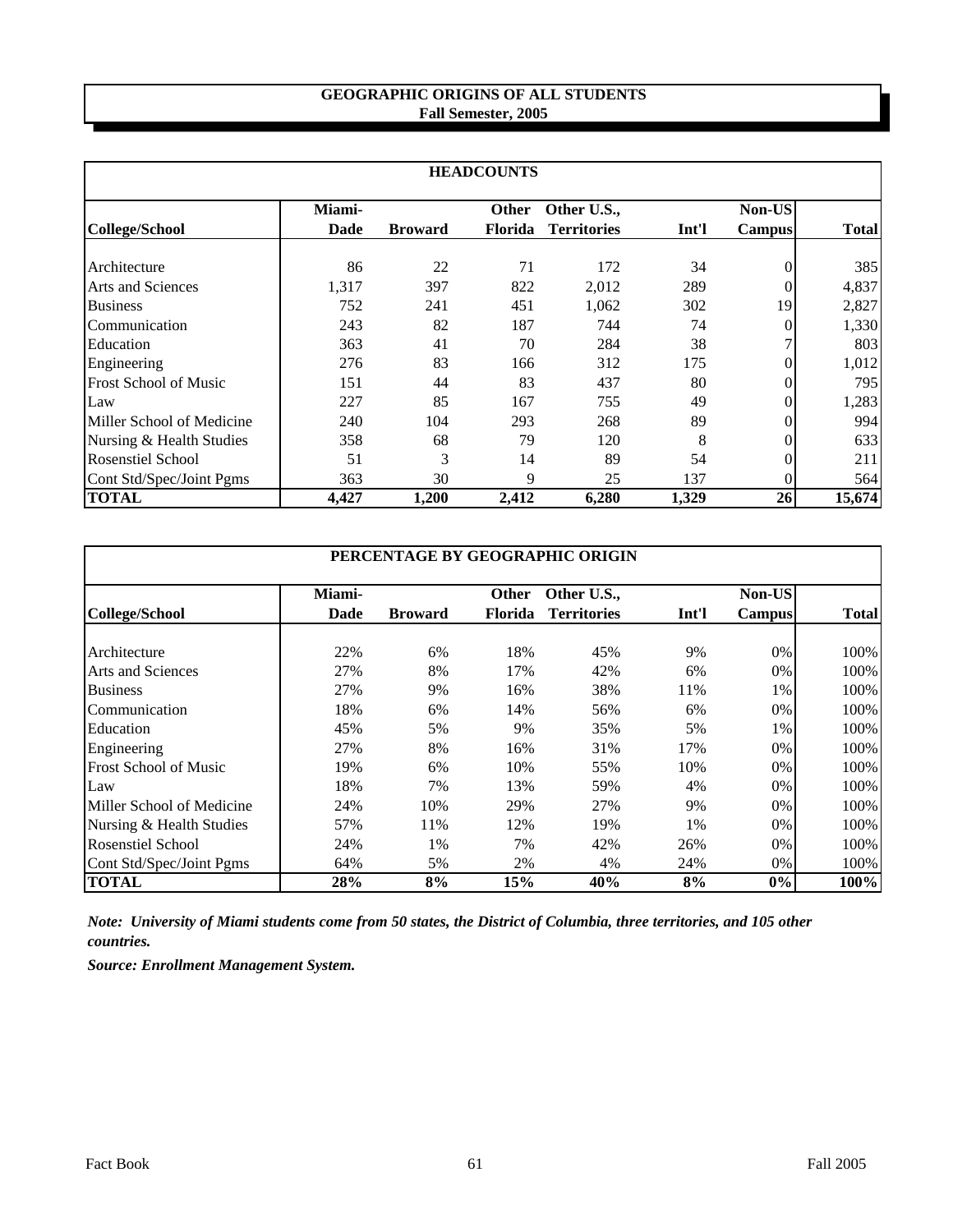# **GEOGRAPHIC ORIGINS OF ALL STUDENTS Five-Year Trends, Fall Semesters**

| <b>HEADCOUNTS</b>        |        |        |        |        |        |                         |  |  |
|--------------------------|--------|--------|--------|--------|--------|-------------------------|--|--|
| <b>Geographic Origin</b> | 2001   | 2002   | 2003   | 2004   | 2005   | 4-Year<br><b>Change</b> |  |  |
| Miami-Dade County        | 4,658  | 4,810  | 4.715  | 4,473  | 4,427  | $-5\%$                  |  |  |
| <b>Broward County</b>    | 1,095  | 1,134  | 1,176  | 1,185  | 1,200  | 10%                     |  |  |
| Other Florida            | 2,050  | 2,156  | 2,245  | 2,306  | 2,412  | 18%                     |  |  |
| Other U.S. & Territories | 5,047  | 5,347  | 5,662  | 5,932  | 6,280  | 24%                     |  |  |
| International            | 1,519  | 1,467  | 1,406  | 1,327  | 1,329  | $-13%$                  |  |  |
| Non-US Campus            | 67     | 64     | 44     | 27     | 26     | $-61%$                  |  |  |
| <b>TOTAL</b>             | 14,436 | 14,978 | 15,248 | 15,250 | 15,674 | 9%                      |  |  |

| PERCENTAGE BY GEOGRAPHIC ORIGIN |      |       |      |       |       |  |  |
|---------------------------------|------|-------|------|-------|-------|--|--|
| <b>Geographic Origin</b>        | 2001 | 2002  | 2003 | 2004  | 2005  |  |  |
| Miami-Dade County               | 32%  | 32%   | 31%  | 29%   | 28%   |  |  |
| <b>Broward County</b>           | 8%   | 8%    | 8%   | 8%    | 8%    |  |  |
| Other Florida                   | 14%  | 14%   | 15%  | 15%   | 15%   |  |  |
| Other U.S. & Territories        | 35%  | 36%   | 37%  | 39%   | 40%   |  |  |
| International                   | 11%  | 10%   | 9%   | 9%    | 8%    |  |  |
| <b>Non-US Campus</b>            | 0%   | $0\%$ | 0%   | $0\%$ | $0\%$ |  |  |
| <b>TOTAL</b>                    | 100% | 100%  | 100% | 100%  | 100%  |  |  |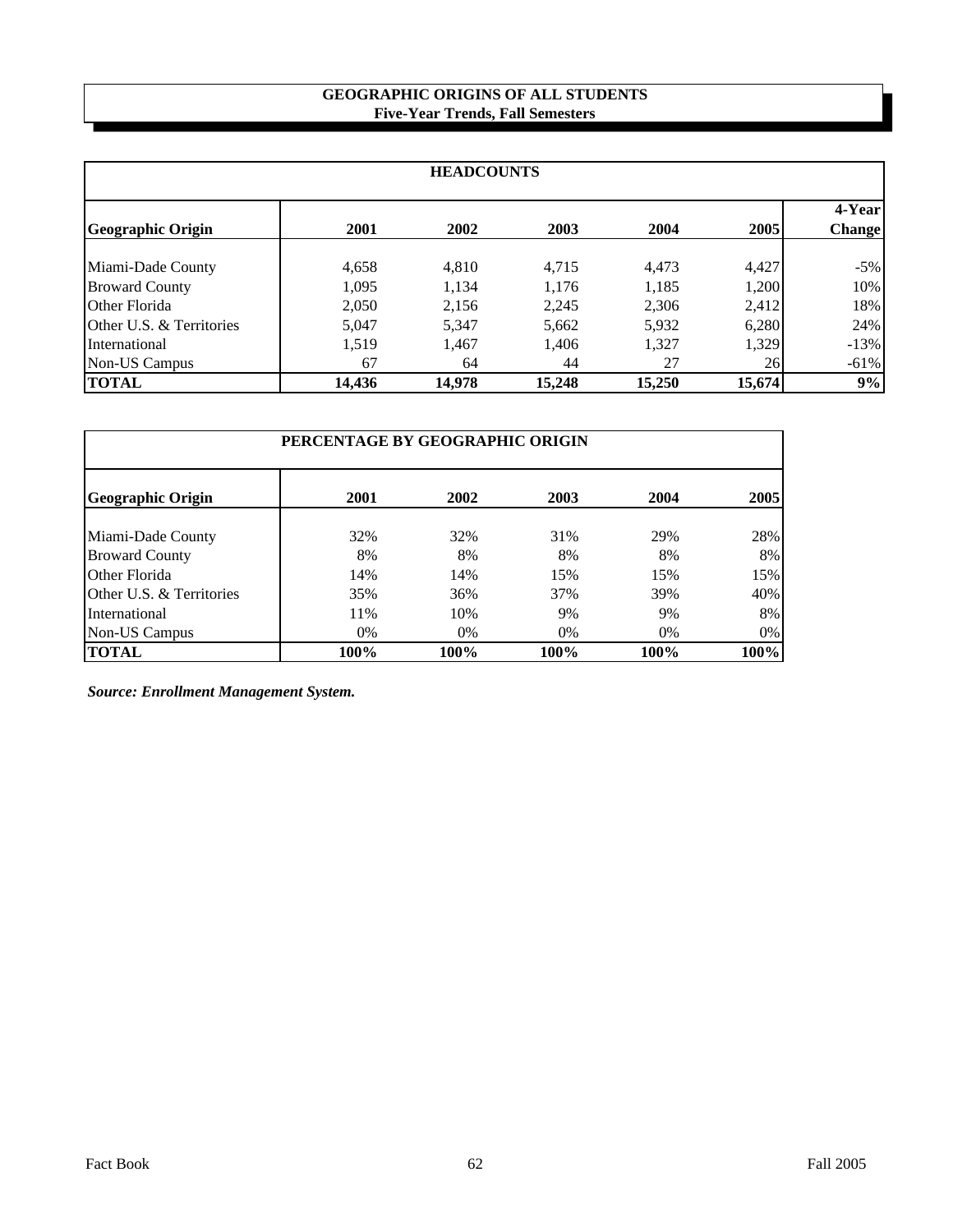|                      |                | <b>UNDERGRADUATE</b>    |                |                          |                  |              |
|----------------------|----------------|-------------------------|----------------|--------------------------|------------------|--------------|
|                      | <b>New</b>     | <b>New</b>              | <b>Total</b>   |                          | Grad/            |              |
| <b>State/Country</b> | Freshmen       | <b>Transfers</b>        | <b>DUG</b>     | <b>NDUG</b>              | Prof             | <b>Total</b> |
| <b>NEW ENGLAND</b>   |                |                         |                |                          |                  |              |
| Connecticut          | 47             | $\overline{4}$          | 169            | $\mathbf{1}$             | 34               | 204          |
| Maine                | 14             | $\boldsymbol{0}$        | 32             | $\mathbf{1}$             | 7                | 40           |
| Massachusetts        | 80             | 15                      | 286            | 1                        | 105              | 392          |
| New Hampshire        | 11             | $\mathbf{1}$            | 44             | $\boldsymbol{0}$         | 15               | 59           |
| Rhode Island         | 11             | 1                       | 34             | $\boldsymbol{0}$         | 10               | 44           |
| Vermont              | 3              | $\boldsymbol{0}$        | 13             | $\boldsymbol{0}$         | 5                | 18           |
| <b>TOTAL</b>         | 166            | 21                      | 578            | $\overline{\mathbf{3}}$  | 176              | 757          |
| <b>MIDDLE STATES</b> |                |                         |                |                          |                  |              |
| Delaware             | 6              | $\mathbf{1}$            | 25             | $\boldsymbol{0}$         | 12               | 37           |
| District of Columbia | 3              | $\sqrt{2}$              | 21             | $\boldsymbol{0}$         | 29               | 50           |
| Maryland             | 63             | 3                       | 220            | $\mathbf{1}$             | 72               | 293          |
| New Jersey           | 118            | 11                      | 413            | $\overline{\mathcal{L}}$ | 93               | 510          |
| New York             | 192            | 28                      | 678            | $\boldsymbol{7}$         | 198              | 883          |
| Pennsylvania         | 82             | 9                       | 276            | $\boldsymbol{0}$         | 92               | 368          |
| <b>TOTAL</b>         | 464            | $\overline{54}$         | 1,633          | 12                       | 496              | 2,141        |
| <b>SOUTHERN</b>      |                |                         |                |                          |                  |              |
| Alabama              | $\overline{4}$ | $\mathfrak{2}$          | 19             | $\boldsymbol{0}$         | 17               | 36           |
| Florida              | 964            | 443                     | 5,146          | 243                      | 2,650            | 8,039        |
| Georgia              | 49             | $\overline{2}$          | 158            | $\boldsymbol{0}$         | 99               | 257          |
| Kentucky             | 7              | $\boldsymbol{0}$        | 28             | $\boldsymbol{0}$         | 16               | 44           |
| Louisiana            | 17             | $\sqrt{2}$              | 48             | $\boldsymbol{0}$         | 33               | 81           |
| Mississippi          | $\overline{2}$ | $\boldsymbol{0}$        | 8              | $\boldsymbol{0}$         | 6                | 14           |
| North Carolina       | 19             | $\sqrt{2}$              | 89             | 1                        | 60               | 150          |
| South Carolina       | 16             | $\mathbf{1}$            | 48             | $\mathbf{2}$             | 24               | 74           |
| Tennessee            | 24             | $\sqrt{2}$              | 72             | $\boldsymbol{0}$         | 24               | 96           |
| Virginia             | 35             | $\overline{4}$          | 156            | 1                        | 77               | 234          |
| <b>TOTAL</b>         | 1,137          | 458                     | 5,772          | 247                      | 3,006            | 9,025        |
| <b>MIDWESTERN</b>    |                |                         |                |                          |                  |              |
| Illinois             | 71             | 10                      | 243            | $\boldsymbol{0}$         | 67               | 310          |
| Indiana              | 12             | $\overline{4}$          | 55             | $\boldsymbol{0}$         | 29               | 84           |
| Iowa                 | $\,8\,$        | $\boldsymbol{0}$        | 16             | $\boldsymbol{0}$         | $\overline{9}$   | 25           |
| Kansas               | 6              | $\boldsymbol{0}$        | 25             | $\boldsymbol{0}$         | $\overline{7}$   | 32           |
| Michigan             | 19             | $\mathfrak{Z}$          | 94             | 1                        | 80               | 175          |
| Minnesota            | $\,8\,$        | $\sqrt{2}$              | 34             | $\boldsymbol{0}$         | 17               | 51           |
| Missouri             | 17             | $\boldsymbol{0}$        | 72             | $\boldsymbol{0}$         | 26               | 98           |
| Nebraska             | $\overline{2}$ | $\boldsymbol{0}$        | $\sqrt{6}$     | $\boldsymbol{0}$         | $\overline{4}$   | 10           |
| North Dakota         | $\mathbf{1}$   | $\boldsymbol{0}$        | $\overline{2}$ | $\boldsymbol{0}$         | $\boldsymbol{0}$ | $\sqrt{2}$   |
| Ohio                 | 54             | $\overline{\mathbf{4}}$ | 145            | $\boldsymbol{0}$         | 66               | 211          |
| South Dakota         | $\mathbf{1}$   | $\boldsymbol{0}$        | 3              | $\boldsymbol{0}$         | $\boldsymbol{0}$ | 3            |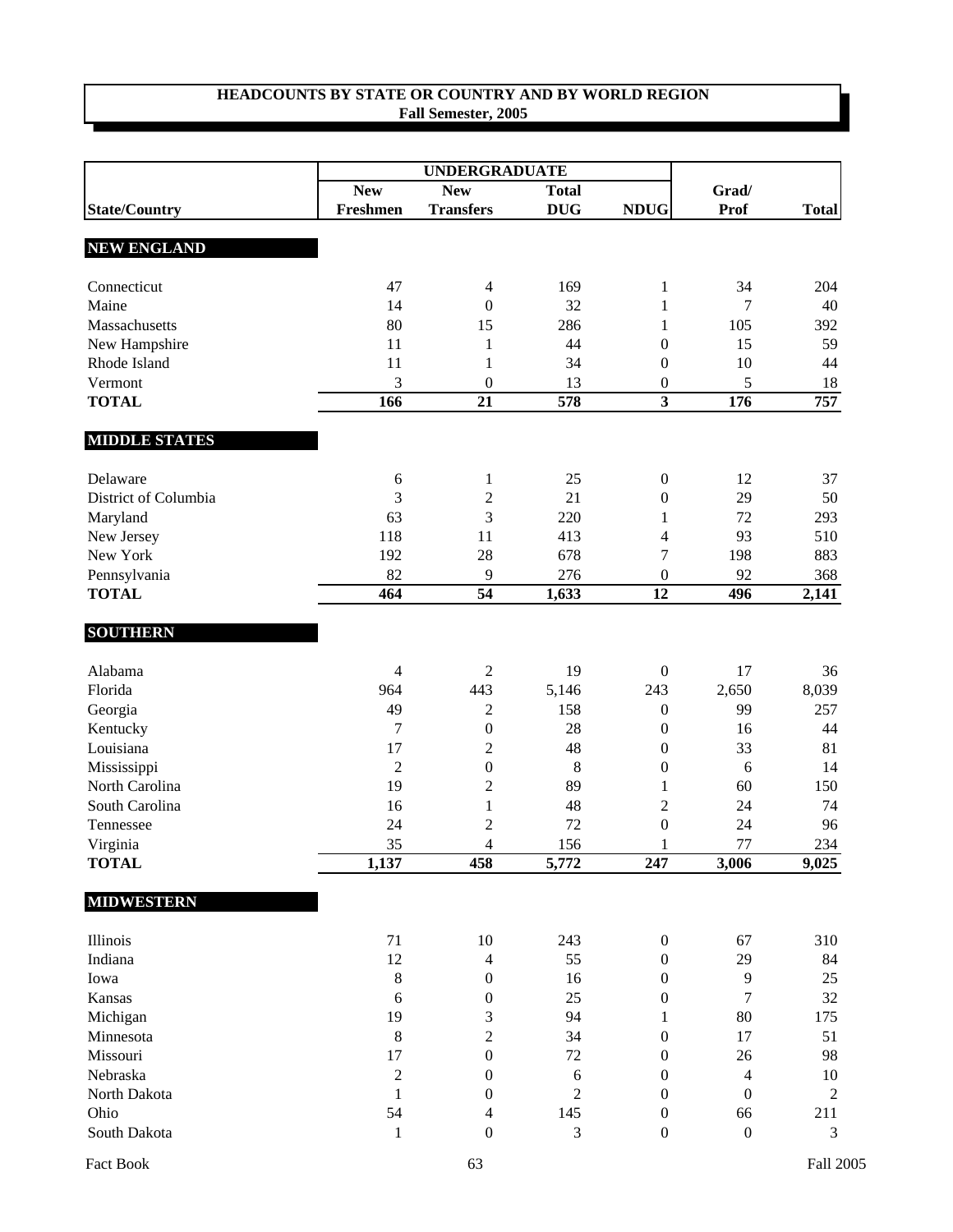|                         |                  | <b>UNDERGRADUATE</b>    |                  |                         |                  |                  |
|-------------------------|------------------|-------------------------|------------------|-------------------------|------------------|------------------|
|                         | <b>New</b>       | <b>New</b>              | <b>Total</b>     |                         | Grad/            |                  |
| <b>State/Country</b>    | Freshmen         | <b>Transfers</b>        | <b>DUG</b>       | <b>NDUG</b>             | <b>Prof</b>      | <b>Total</b>     |
| West Virginia           | $\overline{4}$   | $\boldsymbol{0}$        | 15               | $\boldsymbol{0}$        | $\overline{4}$   | 19               |
| Wisconsin               | 16               | $\overline{4}$          | 64               | $\mathbf{1}$            | 25               | 90               |
| <b>TOTAL</b>            | 219              | 27                      | 774              | $\overline{2}$          | 334              | 1,110            |
| <b>WESTERN</b>          |                  |                         |                  |                         |                  |                  |
| Alaska                  | $\mathbf{1}$     | $\boldsymbol{0}$        | $\sqrt{6}$       | $\boldsymbol{0}$        | $\sqrt{2}$       | 8                |
| Arizona                 | $\overline{2}$   | $\tau$                  | 21               | $\boldsymbol{0}$        | 23               | 44               |
| California              | 56               | 11                      | 227              | 1                       | 144              | 372              |
| Colorado                | 13               | 3                       | 55               | $\boldsymbol{0}$        | 31               | 86               |
| Hawaii                  | 5                | $\mathbf{1}$            | 22               | 1                       | $\sqrt{6}$       | 29               |
| Idaho                   | $\mathbf{1}$     | $\mathbf{1}$            | 9                | $\mathbf{0}$            | $\sqrt{2}$       | 11               |
| Montana                 | 1                | $\boldsymbol{0}$        | $\mathbf{1}$     | $\mathbf{0}$            | 3                | $\overline{4}$   |
| Nevada                  | 3                | $\mathbf{1}$            | 14               | $\theta$                | 8                | 22               |
| Oregon                  | 3                | 3                       | 19               | $\boldsymbol{0}$        | 14               | 33               |
| Utah                    | $\overline{c}$   | $\boldsymbol{0}$        | 5                | $\boldsymbol{0}$        | 14               | 19               |
| Washington              | 14               | $\overline{c}$          | 45               | 1                       | 25               | 71               |
| Wyoming                 | $\boldsymbol{0}$ | $\mathbf{1}$            | $\overline{2}$   | $\boldsymbol{0}$        | $\sqrt{2}$       | $\overline{4}$   |
| <b>TOTAL</b>            | 101              | 30                      | 426              | $\overline{\mathbf{3}}$ | 274              | $\overline{703}$ |
| <b>SOUTHWESTERN</b>     |                  |                         |                  |                         |                  |                  |
| Arkansas                | $\mathbf{1}$     | $\mathbf{1}$            | $\,8\,$          | $\boldsymbol{0}$        | $\overline{9}$   | 17               |
| New Mexico              | $\mathfrak{Z}$   | $\boldsymbol{0}$        | 12               | $\boldsymbol{0}$        | $\sqrt{6}$       | 18               |
| Oklahoma                | $\overline{4}$   | $\boldsymbol{0}$        | 16               | $\boldsymbol{0}$        | $\overline{7}$   | 23               |
| Texas                   | 38               | 6                       | 169              | 1                       | 106              | 276              |
| <b>TOTAL</b>            | $\overline{46}$  | 7                       | 205              | $\mathbf{1}$            | 128              | 334              |
| <b>U.S. TERRITORIES</b> |                  |                         |                  |                         |                  |                  |
| Guam                    | $\sqrt{2}$       | $\boldsymbol{0}$        | $\sqrt{3}$       | $\boldsymbol{0}$        | 1                | 4                |
| Puerto Rico             | 12               | 3                       | 64               | $\mathbf{1}$            | 10               | 75               |
| Virgin Islands          | $\overline{c}$   | $\boldsymbol{0}$        | 12               |                         | $\boldsymbol{0}$ | 13               |
| <b>TOTAL</b>            | $\overline{16}$  | $\overline{\mathbf{3}}$ | $\overline{79}$  | $\overline{2}$          | $\overline{11}$  | $\overline{92}$  |
| <b>NORTH AMERICA</b>    |                  |                         |                  |                         |                  |                  |
| Canada                  | $\overline{4}$   | 5                       | 37               | $\sqrt{2}$              | 30               | 69               |
| Mexico                  | $\overline{7}$   | $\boldsymbol{0}$        | 15               | $\overline{4}$          | 16               | 35               |
| <b>TOTAL</b>            | 11               | $\overline{5}$          | 52               | 6                       | 46               | 104              |
| <b>CARIBBEAN</b>        |                  |                         |                  |                         |                  |                  |
| <b>Bahamas</b>          | $\overline{4}$   | $\boldsymbol{0}$        | 11               | $\boldsymbol{0}$        | $\sqrt{5}$       | 16               |
| <b>Barbados</b>         | $\boldsymbol{0}$ | $\boldsymbol{0}$        | $\mathbf{1}$     | $\boldsymbol{0}$        | $\mathbf{1}$     | $\sqrt{2}$       |
| Cayman Islands          | $\boldsymbol{0}$ | $\boldsymbol{0}$        | $\boldsymbol{2}$ | $\boldsymbol{0}$        | $\boldsymbol{0}$ | $\overline{c}$   |
| Cuba                    | $\boldsymbol{0}$ | $\boldsymbol{0}$        | $\sqrt{2}$       | $\boldsymbol{0}$        | $\mathfrak{2}$   | $\overline{4}$   |
|                         |                  |                         |                  |                         |                  |                  |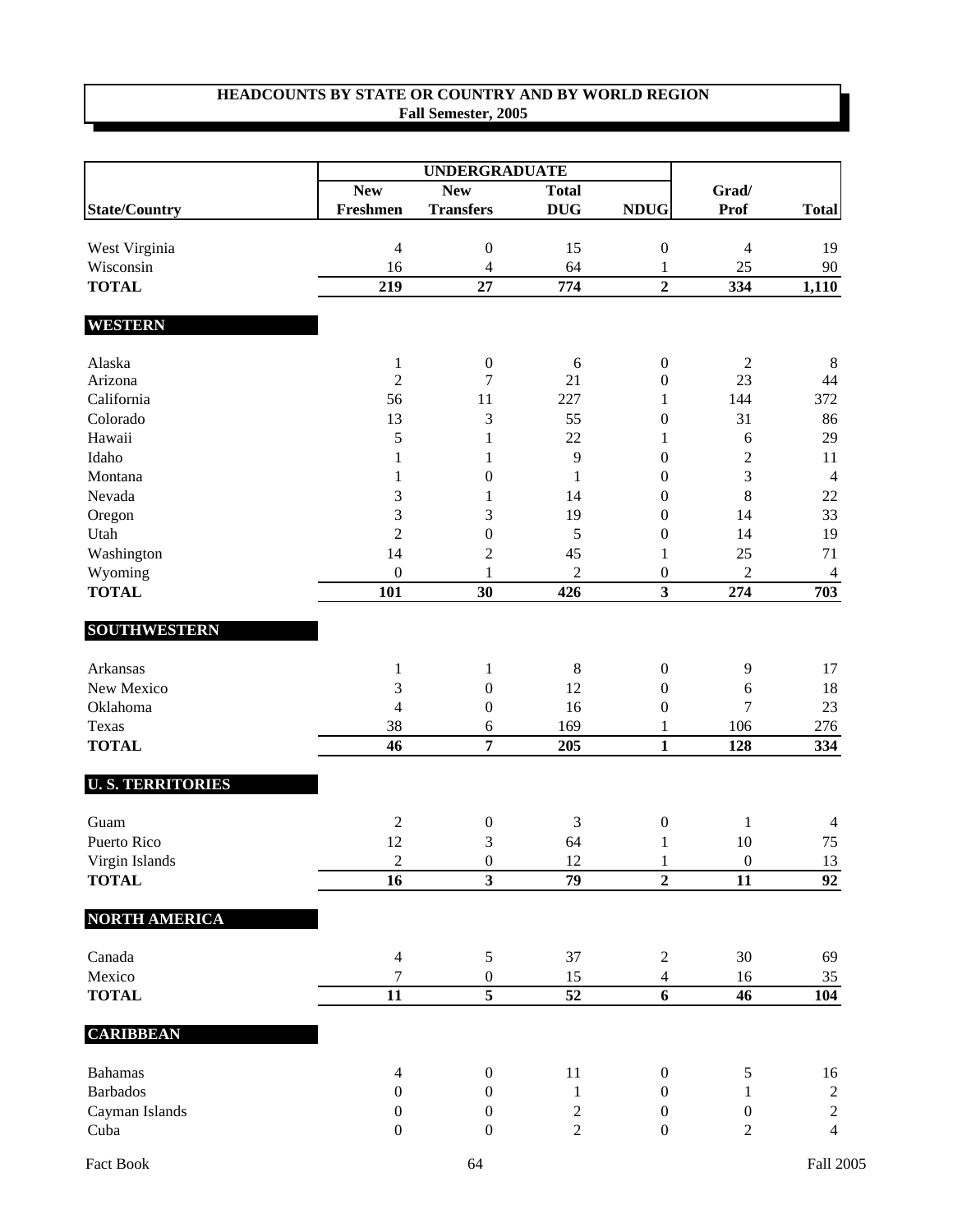|                                                                                                                                                |                  | <b>UNDERGRADUATE</b>                                                                                    |                                                                     |                                                                                                         |                                                                                                          |                  |
|------------------------------------------------------------------------------------------------------------------------------------------------|------------------|---------------------------------------------------------------------------------------------------------|---------------------------------------------------------------------|---------------------------------------------------------------------------------------------------------|----------------------------------------------------------------------------------------------------------|------------------|
|                                                                                                                                                | <b>New</b>       | <b>New</b>                                                                                              | <b>Total</b>                                                        |                                                                                                         | Grad/                                                                                                    |                  |
| <b>State/Country</b>                                                                                                                           | Freshmen         | <b>Transfers</b>                                                                                        | <b>DUG</b>                                                          | <b>NDUG</b>                                                                                             | Prof                                                                                                     | <b>Total</b>     |
| Dominican Republic                                                                                                                             | 1                | $\boldsymbol{0}$                                                                                        | 4                                                                   | $\boldsymbol{0}$                                                                                        | $\overline{4}$                                                                                           | $\,8\,$          |
| Grenada                                                                                                                                        | $\boldsymbol{0}$ | $\boldsymbol{0}$                                                                                        | 1                                                                   | $\boldsymbol{0}$                                                                                        | $\mathbf{1}$                                                                                             | $\sqrt{2}$       |
| Haiti                                                                                                                                          | $\boldsymbol{0}$ | $\boldsymbol{0}$                                                                                        | 6                                                                   | $\boldsymbol{0}$                                                                                        | $\boldsymbol{0}$                                                                                         | $\sqrt{6}$       |
| Jamaica                                                                                                                                        | 1                | 1                                                                                                       | 7                                                                   | $\boldsymbol{0}$                                                                                        | 6                                                                                                        | 13               |
| <b>Leeward Islands</b>                                                                                                                         | 1                | $\boldsymbol{0}$                                                                                        | 1                                                                   | 0                                                                                                       | 1                                                                                                        | $\sqrt{2}$       |
| Netherlands Antilles                                                                                                                           | 2                | $\boldsymbol{0}$                                                                                        | 2                                                                   | 0                                                                                                       | 1                                                                                                        | $\overline{3}$   |
| Tortola                                                                                                                                        | $\boldsymbol{0}$ | $\boldsymbol{0}$                                                                                        | $\mathbf{1}$                                                        | $\overline{0}$                                                                                          | $\theta$                                                                                                 | $\mathbf{1}$     |
| Trinidad & Tobago                                                                                                                              | $\,8\,$          | 1                                                                                                       | 22                                                                  | 1                                                                                                       | 12                                                                                                       | 35               |
| Windward Islands                                                                                                                               | $\boldsymbol{0}$ | $\boldsymbol{0}$                                                                                        | $\boldsymbol{0}$                                                    | $\boldsymbol{0}$                                                                                        | 1                                                                                                        | $\mathbf{1}$     |
| <b>TOTAL</b>                                                                                                                                   | 17               | $\overline{2}$                                                                                          | 60                                                                  | $\mathbf{1}$                                                                                            | 34                                                                                                       | 95               |
| <b>CENTRAL AMERICA</b>                                                                                                                         |                  |                                                                                                         |                                                                     |                                                                                                         |                                                                                                          |                  |
| Belize                                                                                                                                         | $\boldsymbol{0}$ | $\boldsymbol{0}$                                                                                        | $\boldsymbol{0}$                                                    | $\boldsymbol{0}$                                                                                        | $\overline{c}$                                                                                           | $\overline{c}$   |
| Costa Rica                                                                                                                                     | 1                | 1                                                                                                       | 3                                                                   | $\boldsymbol{0}$                                                                                        | 5                                                                                                        | $\,8\,$          |
| El Salvador                                                                                                                                    | $\mathbf{0}$     | 1                                                                                                       | 1                                                                   | $\boldsymbol{0}$                                                                                        | $\mathbf{2}$                                                                                             | $\mathfrak{Z}$   |
| Guatemala                                                                                                                                      | 0                | 0                                                                                                       | 3                                                                   | 0                                                                                                       | $\overline{2}$                                                                                           | 5                |
| Honduras                                                                                                                                       | 0                | $\boldsymbol{0}$                                                                                        | 4                                                                   | 0                                                                                                       | $\overline{c}$                                                                                           | $\sqrt{6}$       |
| Nicaragua                                                                                                                                      | $\boldsymbol{0}$ | $\boldsymbol{0}$                                                                                        | $\boldsymbol{0}$                                                    | $\boldsymbol{0}$                                                                                        | $\mathbf{1}$                                                                                             | $\mathbf{1}$     |
| Panama                                                                                                                                         | 1                | $\boldsymbol{0}$                                                                                        | 4                                                                   | $\boldsymbol{0}$                                                                                        | 3                                                                                                        | $\tau$           |
| <b>TOTAL</b>                                                                                                                                   | $\overline{2}$   | $\overline{2}$                                                                                          | $\overline{15}$                                                     | $\overline{\mathbf{0}}$                                                                                 | $\overline{17}$                                                                                          | $\overline{32}$  |
|                                                                                                                                                |                  |                                                                                                         |                                                                     |                                                                                                         |                                                                                                          |                  |
|                                                                                                                                                |                  |                                                                                                         |                                                                     |                                                                                                         |                                                                                                          |                  |
| Argentina                                                                                                                                      | $\mathfrak{Z}$   | 3                                                                                                       | 18                                                                  | 1                                                                                                       | 9                                                                                                        | 28               |
|                                                                                                                                                | $\boldsymbol{0}$ | $\boldsymbol{0}$                                                                                        | $\overline{c}$                                                      | $\boldsymbol{0}$                                                                                        |                                                                                                          | $\overline{4}$   |
|                                                                                                                                                | 1                |                                                                                                         |                                                                     | 0                                                                                                       |                                                                                                          | 42               |
|                                                                                                                                                | 0                | 1                                                                                                       | 1                                                                   | 1                                                                                                       | $\mathbf{1}$                                                                                             | $\mathfrak{Z}$   |
|                                                                                                                                                | 4                |                                                                                                         |                                                                     | 1                                                                                                       |                                                                                                          | 64               |
|                                                                                                                                                | 4                |                                                                                                         |                                                                     | 0                                                                                                       | 5                                                                                                        | 27               |
| Guyana                                                                                                                                         | 1                | $\boldsymbol{0}$                                                                                        | 4                                                                   | $\boldsymbol{0}$                                                                                        | 1                                                                                                        | $\sqrt{5}$       |
| Paraguay                                                                                                                                       | $\overline{0}$   | $\mathbf{1}$                                                                                            | $\mathbf{1}$                                                        | $\overline{0}$                                                                                          | $\mathbf{1}$                                                                                             | $\boldsymbol{2}$ |
| Peru                                                                                                                                           | $\boldsymbol{0}$ | $\mathbf{1}$                                                                                            | 10                                                                  | $\boldsymbol{0}$                                                                                        | $\mathbf{9}$                                                                                             | 19               |
|                                                                                                                                                | $\boldsymbol{0}$ | $\boldsymbol{0}$                                                                                        | $\mathbf{1}$                                                        | $\boldsymbol{0}$                                                                                        | $\boldsymbol{0}$                                                                                         | $\mathbf{1}$     |
| Uruguay                                                                                                                                        | $\boldsymbol{0}$ | $\boldsymbol{0}$                                                                                        |                                                                     | $\boldsymbol{0}$                                                                                        | $\mathbf{1}$                                                                                             | $\mathbf{1}$     |
| Venezuela                                                                                                                                      | 6                | 4                                                                                                       |                                                                     | $\boldsymbol{0}$                                                                                        | $20\,$                                                                                                   | $78\,$           |
|                                                                                                                                                |                  |                                                                                                         |                                                                     |                                                                                                         |                                                                                                          | $\overline{274}$ |
| <b>EUROPE</b>                                                                                                                                  |                  |                                                                                                         |                                                                     |                                                                                                         |                                                                                                          |                  |
| Albania                                                                                                                                        | $\boldsymbol{0}$ |                                                                                                         |                                                                     |                                                                                                         |                                                                                                          | $\overline{c}$   |
| Austria                                                                                                                                        | $\boldsymbol{0}$ | $\boldsymbol{0}$                                                                                        | 1                                                                   | 3                                                                                                       |                                                                                                          | $\sqrt{6}$       |
|                                                                                                                                                | $\mathbf{0}$     |                                                                                                         | $\overline{0}$                                                      |                                                                                                         |                                                                                                          | $\sqrt{2}$       |
|                                                                                                                                                | 0                |                                                                                                         | $\overline{0}$                                                      |                                                                                                         |                                                                                                          | $\mathfrak{Z}$   |
|                                                                                                                                                | $\mathbf{0}$     | 1                                                                                                       | 1                                                                   |                                                                                                         | 1                                                                                                        | $\boldsymbol{2}$ |
| Denmark                                                                                                                                        | $\boldsymbol{0}$ | $\boldsymbol{0}$                                                                                        | 1                                                                   | $\overline{4}$                                                                                          | 1                                                                                                        | $\sqrt{6}$       |
| Estonia                                                                                                                                        | $\boldsymbol{0}$ | $\boldsymbol{0}$                                                                                        | $\boldsymbol{0}$                                                    | $\boldsymbol{0}$                                                                                        | $\mathbf{1}$                                                                                             | $\mathbf{1}$     |
| <b>SOUTH AMERICA</b><br>Bolivia<br><b>Brazil</b><br>Chile<br>Colombia<br>Ecuador<br>Suriname<br><b>TOTAL</b><br>Belgium<br>Bulgaria<br>Croatia | $\overline{19}$  | 3<br>3<br>$\overline{c}$<br>$\overline{18}$<br>$\boldsymbol{0}$<br>$\boldsymbol{0}$<br>$\boldsymbol{0}$ | 24<br>35<br>22<br>$\boldsymbol{0}$<br>58<br>176<br>$\boldsymbol{0}$ | $\overline{\mathbf{3}}$<br>$\boldsymbol{0}$<br>$\boldsymbol{0}$<br>$\boldsymbol{0}$<br>$\boldsymbol{0}$ | $\overline{2}$<br>18<br>28<br>$\overline{95}$<br>$\overline{c}$<br>$\mathbf{2}$<br>$\boldsymbol{2}$<br>3 |                  |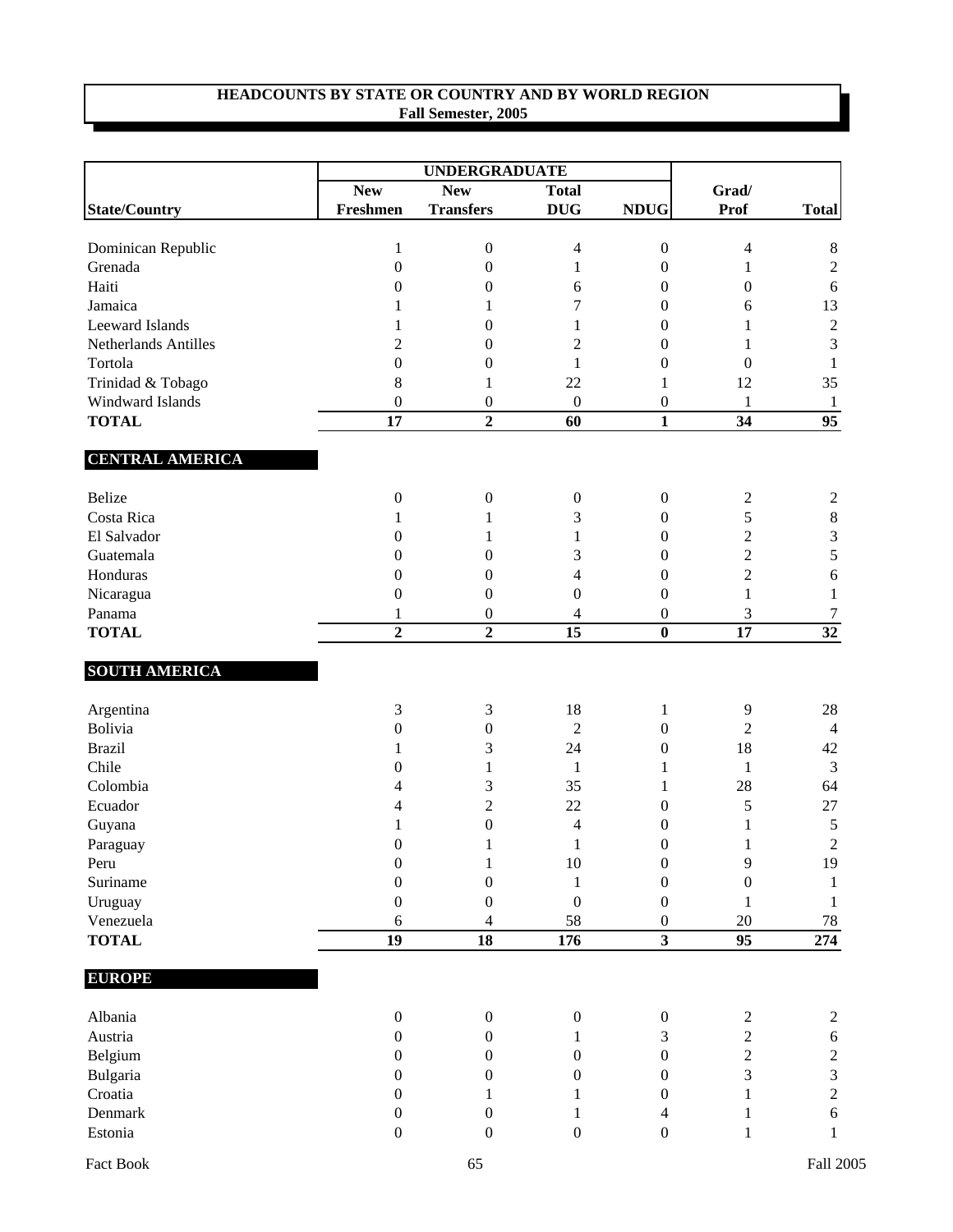|                             |                  | <b>UNDERGRADUATE</b>    |                          |                  |                  |                |
|-----------------------------|------------------|-------------------------|--------------------------|------------------|------------------|----------------|
|                             | <b>New</b>       | <b>New</b>              | <b>Total</b>             |                  | Grad/            |                |
| <b>State/Country</b>        | Freshmen         | <b>Transfers</b>        | <b>DUG</b>               | <b>NDUG</b>      | Prof             | <b>Total</b>   |
| Finland                     | $\boldsymbol{0}$ | $\boldsymbol{0}$        | $\boldsymbol{0}$         | $\overline{c}$   | $\mathbf{1}$     | 3              |
| France                      | 4                | $\boldsymbol{0}$        | 15                       | 5                | 12               | 32             |
| Germany                     | $\overline{c}$   | $\boldsymbol{0}$        | 17                       | 19               | 16               | 52             |
| Greece                      | 1                | $\boldsymbol{0}$        | $\overline{\mathcal{A}}$ | $\boldsymbol{0}$ | $\mathbf{9}$     | 13             |
| Hungary                     | $\boldsymbol{0}$ | $\boldsymbol{0}$        | $\boldsymbol{0}$         | $\boldsymbol{0}$ | $\mathbf{1}$     | $\mathbf{1}$   |
| Iceland                     | $\boldsymbol{0}$ | $\boldsymbol{0}$        | $\boldsymbol{0}$         | 3                | $\sqrt{2}$       | 5              |
| Italy                       | 1                | $\overline{2}$          | 3                        | 4                | 12               | 19             |
| Netherlands                 | $\overline{2}$   | $\boldsymbol{0}$        | 5                        | 1                | $\overline{2}$   | $\,8\,$        |
| Norway                      | $\boldsymbol{0}$ | $\boldsymbol{0}$        | 2                        | 1                | $\mathbf{1}$     | $\overline{4}$ |
| Poland                      | $\boldsymbol{0}$ | $\boldsymbol{0}$        | 1                        | $\boldsymbol{0}$ | $\sqrt{2}$       | $\mathfrak{Z}$ |
| Portugal                    | $\theta$         | $\boldsymbol{0}$        | $\boldsymbol{0}$         | $\boldsymbol{0}$ | 3                | $\mathfrak{Z}$ |
| Romania                     | $\boldsymbol{0}$ | $\boldsymbol{0}$        | $\boldsymbol{0}$         | $\boldsymbol{0}$ | 13               | 13             |
| Russia                      | 0                | $\boldsymbol{0}$        | 3                        | $\boldsymbol{0}$ | $\sqrt{6}$       | $\overline{9}$ |
| Serbia                      | $\boldsymbol{0}$ | $\boldsymbol{0}$        | $\overline{c}$           | $\boldsymbol{0}$ | $\boldsymbol{0}$ | $\sqrt{2}$     |
| Slovakia                    | 0                | $\boldsymbol{0}$        | $\mathbf 1$              | $\boldsymbol{0}$ | $\boldsymbol{0}$ | $\mathbf{1}$   |
| Slovenia                    | 1                | $\boldsymbol{0}$        | 1                        | 8                | 1                | 10             |
| Spain                       | $\overline{c}$   | $\overline{c}$          | 13                       | $\,8$            | $\boldsymbol{7}$ | $28\,$         |
| Sweden                      | $\boldsymbol{0}$ | $\boldsymbol{0}$        | $\mathbf{1}$             | 5                | $\overline{2}$   | $\,8\,$        |
| Switzerland                 | 1                | $\mathfrak{2}$          | $\overline{\mathcal{A}}$ | $\mathbf{1}$     | 3                | $\,8\,$        |
| <b>United Kingdom</b>       | 4                | $\,1\,$                 | 12                       | 29               | 6                | 47             |
| Yugoslavia                  | $\boldsymbol{0}$ | $\boldsymbol{0}$        | $\boldsymbol{0}$         | $\boldsymbol{0}$ | 1                | $\mathbf{1}$   |
| <b>TOTAL</b>                | $\overline{18}$  | $\overline{\mathbf{8}}$ | 87                       | $\overline{93}$  | $\overline{112}$ | 292            |
| <b>MIDDLE EAST</b>          |                  |                         |                          |                  |                  |                |
| Bahrian                     | $\boldsymbol{0}$ | $\boldsymbol{0}$        | $\mathbf{1}$             | $\boldsymbol{0}$ | $\boldsymbol{0}$ | 1              |
| Cyprus                      | $\overline{2}$   | $\boldsymbol{0}$        | 3                        | $\boldsymbol{0}$ | $\sqrt{5}$       | $8\,$          |
| Egypt                       | $\boldsymbol{0}$ | $\boldsymbol{0}$        | $\boldsymbol{0}$         | $\boldsymbol{0}$ | $\,8$            | $8\,$          |
| Iran                        | $\boldsymbol{0}$ | $\boldsymbol{0}$        | $\boldsymbol{0}$         | 1                | 3                | $\overline{4}$ |
| Israel                      | 0                | 1                       | 3                        | $\boldsymbol{0}$ | $\sqrt{6}$       | $\mathbf{9}$   |
| Jordan                      | 3                | $\boldsymbol{0}$        | 5                        | $\boldsymbol{0}$ | $\boldsymbol{0}$ | $\sqrt{5}$     |
| Kuwait                      | $\mathbf{1}$     | $\mathbf{1}$            | 24                       | $\theta$         | $\mathbf{1}$     | 25             |
| Lebanon                     | $\boldsymbol{0}$ | $\boldsymbol{0}$        | $\mathbf{1}$             | $\boldsymbol{0}$ | $\sqrt{2}$       | 3              |
| Oman                        | $\boldsymbol{0}$ | $\boldsymbol{0}$        | $\boldsymbol{0}$         | $\boldsymbol{0}$ | $\mathbf{1}$     | 1              |
| Qatar                       |                  | $\boldsymbol{0}$        | 8                        | $\boldsymbol{0}$ | $\boldsymbol{0}$ | $\,8\,$        |
| Saudi Arabia                | 3                | 1                       | 12                       | $\boldsymbol{0}$ | $\tau$           | 19             |
| Turkey                      | 6                | $\boldsymbol{0}$        | 24                       | 1                | 19               | 44             |
| <b>United Arab Emirates</b> | 1                | $\boldsymbol{0}$        | $\,8\,$                  | $\boldsymbol{0}$ | $\mathfrak{Z}$   | 11             |
| <b>TOTAL</b>                | 17               | $\overline{\mathbf{3}}$ | 89                       | $\overline{2}$   | $\overline{55}$  | 146            |
| <b>AFRICA</b>               |                  |                         |                          |                  |                  |                |
|                             |                  |                         |                          |                  |                  |                |
| Angola                      | $\boldsymbol{0}$ | $\boldsymbol{0}$        | 3                        | $\boldsymbol{0}$ | $\boldsymbol{0}$ | 3              |
| Botswana                    | 1                | $\boldsymbol{0}$        | 1                        | $\overline{0}$   | 1                | $\overline{2}$ |
| Djibouti                    | $\mathbf{0}$     | 1                       | 1                        | $\overline{0}$   | $\boldsymbol{0}$ | 1              |
| Ghana                       | $\overline{0}$   | $\boldsymbol{0}$        | 1                        | $\overline{0}$   | 1                | $\overline{2}$ |
| Kenya                       | $\boldsymbol{0}$ | $\boldsymbol{0}$        | 3                        | $\boldsymbol{0}$ | 1                | $\overline{4}$ |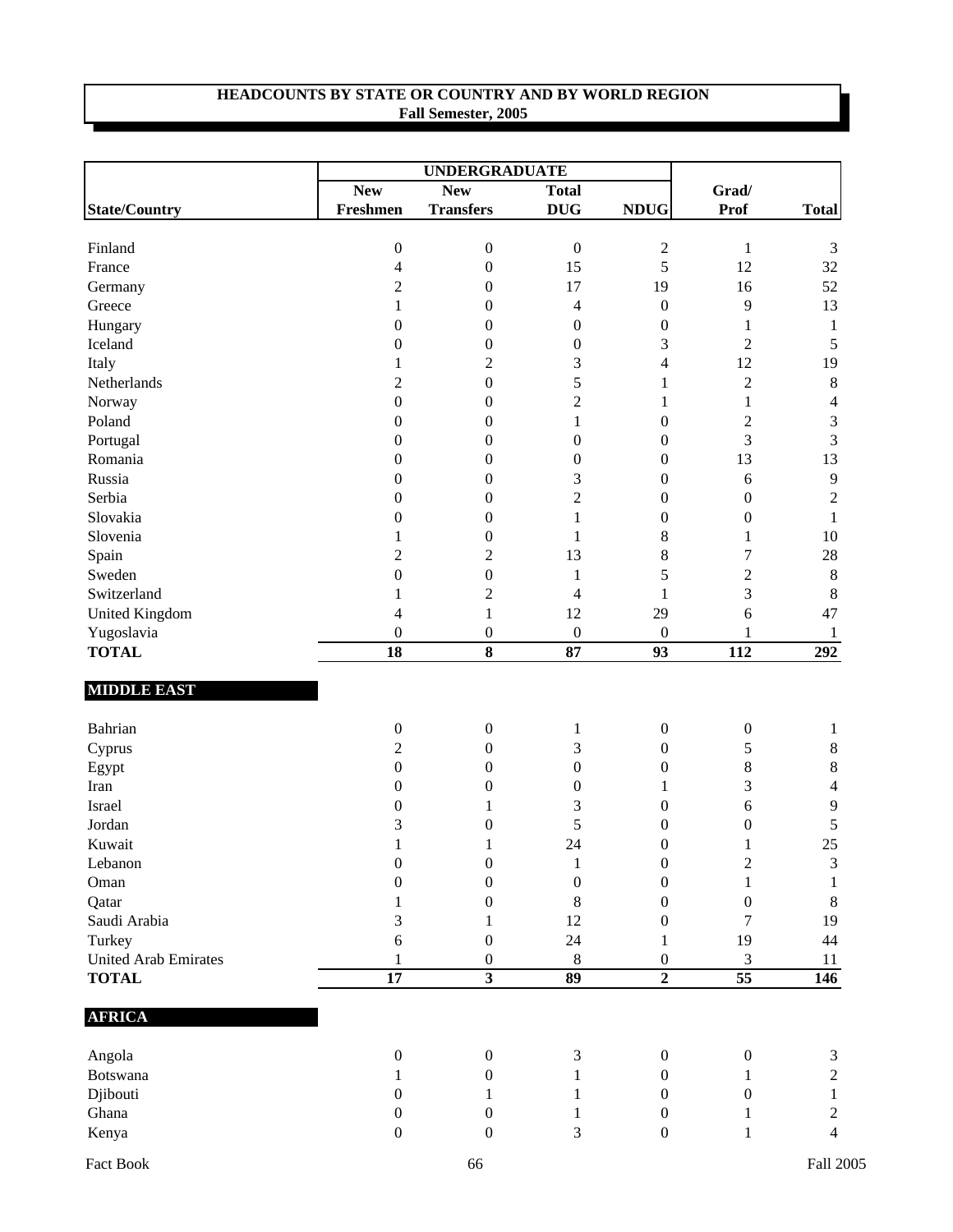|                              |                         | <b>UNDERGRADUATE</b> |                         |                  |                         |                 |
|------------------------------|-------------------------|----------------------|-------------------------|------------------|-------------------------|-----------------|
|                              | <b>New</b>              | <b>New</b>           | <b>Total</b>            |                  | Grad/                   |                 |
| <b>State/Country</b>         | Freshmen                | <b>Transfers</b>     | <b>DUG</b>              | <b>NDUG</b>      | Prof                    | <b>Total</b>    |
| Mali                         | $\boldsymbol{0}$        | $\boldsymbol{0}$     | $\mathbf{1}$            | $\boldsymbol{0}$ | $\boldsymbol{0}$        | 1               |
| Morocco                      | $\boldsymbol{0}$        | $\boldsymbol{0}$     | $\boldsymbol{0}$        | $\boldsymbol{0}$ | 1                       | 1               |
| Nigeria                      | 1                       | $\boldsymbol{0}$     | 2                       | $\boldsymbol{0}$ | $\overline{c}$          | 4               |
| Sierra Leone                 |                         | $\boldsymbol{0}$     | 1                       | $\boldsymbol{0}$ | $\boldsymbol{0}$        | 1               |
| South Africa, Republic of    | 1                       | $\boldsymbol{0}$     | $\overline{c}$          | $\boldsymbol{0}$ | $\mathbf{2}$            | 4               |
| Tanzania                     | $\boldsymbol{0}$        | $\boldsymbol{0}$     | $\overline{c}$          | $\boldsymbol{0}$ | 1                       | 3               |
| Tunisia                      | $\boldsymbol{0}$        | $\boldsymbol{0}$     | $\boldsymbol{0}$        | 1                | $\boldsymbol{0}$        | 1               |
| <b>TOTAL</b>                 | $\overline{\mathbf{4}}$ | $\mathbf{1}$         | 17                      | $\mathbf{1}$     | $\boldsymbol{9}$        | $27\,$          |
| <b>SOUTHEAST ASIA</b>        |                         |                      |                         |                  |                         |                 |
| Indonesia                    | $\boldsymbol{0}$        | 1                    | $\mathbf{1}$            | $\boldsymbol{0}$ | 5                       | 6               |
| Malaysia                     | $\theta$                | 0                    | $\boldsymbol{0}$        | $\boldsymbol{0}$ | 3                       | $\mathfrak{Z}$  |
| Philippines                  | $\theta$                | 0                    | $\boldsymbol{0}$        | $\boldsymbol{0}$ | 5                       | 5               |
| Singapore                    | $\theta$                | 0                    | 2                       | 1                | $\boldsymbol{0}$        | $\mathfrak{Z}$  |
| Thailand                     | $\theta$                | $\boldsymbol{0}$     | $\overline{c}$          | $\boldsymbol{0}$ | 7                       | 9               |
| Vietnam                      | $\boldsymbol{0}$        | $\boldsymbol{0}$     | 1                       | $\boldsymbol{0}$ | $\boldsymbol{0}$        | $\mathbf{1}$    |
| <b>TOTAL</b>                 | $\bf{0}$                | $\mathbf{1}$         | 6                       | $\mathbf{1}$     | 20                      | 27              |
| <b>ASIA</b>                  |                         |                      |                         |                  |                         |                 |
| Bangladesh                   | 1                       | $\boldsymbol{0}$     | $\sqrt{3}$              | $\boldsymbol{0}$ | $\mathbf{1}$            | 4               |
| China, People's Republic of  | 0                       | $\boldsymbol{0}$     | 8                       | 7                | 117                     | 132             |
| Hong Kong                    | $\theta$                | $\boldsymbol{0}$     | $\overline{c}$          | 1                | $\boldsymbol{0}$        | 3               |
| India                        | 1                       | $\boldsymbol{0}$     | 9                       | $\overline{c}$   | 55                      | 66              |
| Japan                        | 1                       | 3                    | 8                       | 3                | 9                       | 20              |
| Korea, Republic of           | 3                       | $\overline{2}$       | 11                      | $\boldsymbol{0}$ | 19                      | 30              |
| Nepal                        | $\theta$                | $\boldsymbol{0}$     | 1                       | $\boldsymbol{0}$ | $\overline{c}$          | $\mathfrak{Z}$  |
| Pakistan                     | $\theta$                | $\boldsymbol{0}$     | $\overline{c}$          | 1                | $\mathbf{1}$            | 4               |
| Sri Lanka                    | $\boldsymbol{0}$        | $\boldsymbol{0}$     | $\boldsymbol{0}$        | $\boldsymbol{0}$ | 4                       | 4               |
| Taiwan                       |                         | 0                    | 6                       | $\boldsymbol{0}$ | 37                      | 43              |
| <b>TOTAL</b>                 | 7                       | 5                    | $\overline{50}$         | 14               | 245                     | 309             |
| <b>AUSTRALIA/NEW ZEALAND</b> |                         |                      |                         |                  |                         |                 |
| Australia                    | $\overline{2}$          | $\boldsymbol{0}$     | $\sqrt{6}$              | 12               | 3                       | 21              |
| New Zealand                  | 1                       | $\boldsymbol{0}$     | $\overline{c}$          | $\boldsymbol{0}$ | $\boldsymbol{0}$        | 2               |
| <b>TOTAL</b>                 | $\overline{\mathbf{3}}$ | $\bf{0}$             | $\overline{\mathbf{8}}$ | $\overline{12}$  | $\overline{\mathbf{3}}$ | $\overline{23}$ |
| <b>UM OVERSEAS PGMS</b>      |                         |                      |                         |                  |                         |                 |
| <b>Bahamas Program</b>       | $\mathbf{0}$            | $\boldsymbol{0}$     | $\boldsymbol{0}$        | $\overline{0}$   | 19                      | 19              |
| Cayman Islands Program       | $\boldsymbol{0}$        | $\boldsymbol{0}$     | $\boldsymbol{0}$        | $\boldsymbol{0}$ | $\tau$                  | $\tau$          |
| <b>TOTAL</b>                 | $\bf{0}$                | $\bf{0}$             | $\bf{0}$                | $\bf{0}$         | 26                      | 26              |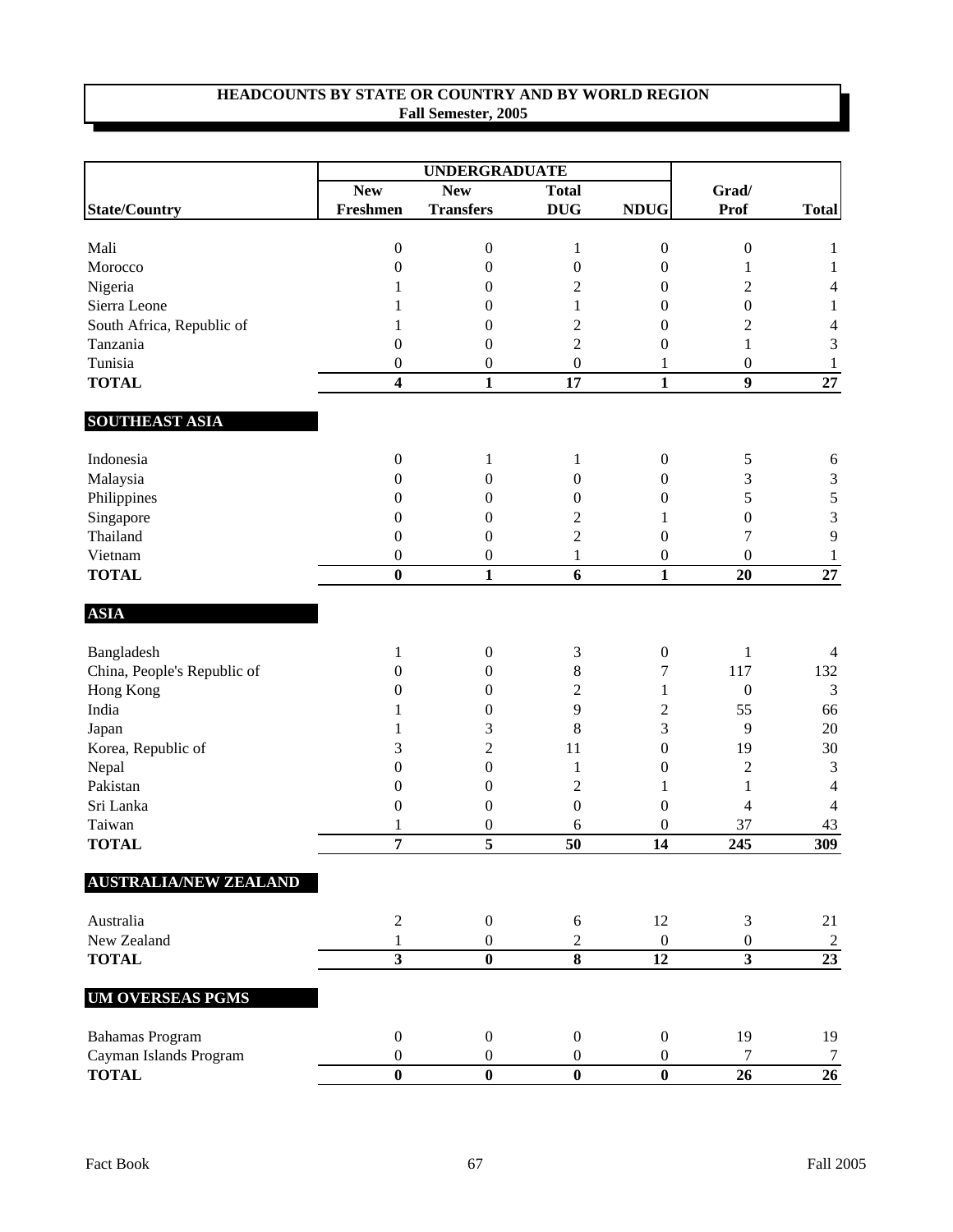|                                  |            | <b>UNDERGRADUATE</b> |              |             |             |              |
|----------------------------------|------------|----------------------|--------------|-------------|-------------|--------------|
|                                  | <b>New</b> | <b>New</b>           | <b>Total</b> |             | Grad/       |              |
| <b>State/Country</b>             | Freshmen   | <b>Transfers</b>     | <b>DUG</b>   | <b>NDUG</b> | <b>Prof</b> | <b>Total</b> |
|                                  |            |                      |              |             |             |              |
| <b>US LIVING ABROAD</b>          |            |                      |              |             |             |              |
| <b>US Students Living Abroad</b> | 29         | 6                    | 105          | 2           | 50          | 157          |
| <b>TOTAL</b>                     | 29         | 6                    | 105          |             | 50          | 157          |
| <b>TOTAL UNIVERSITY</b>          | 2,276      | 651                  | 10,132       | 405         | 5,137       | 15,674       |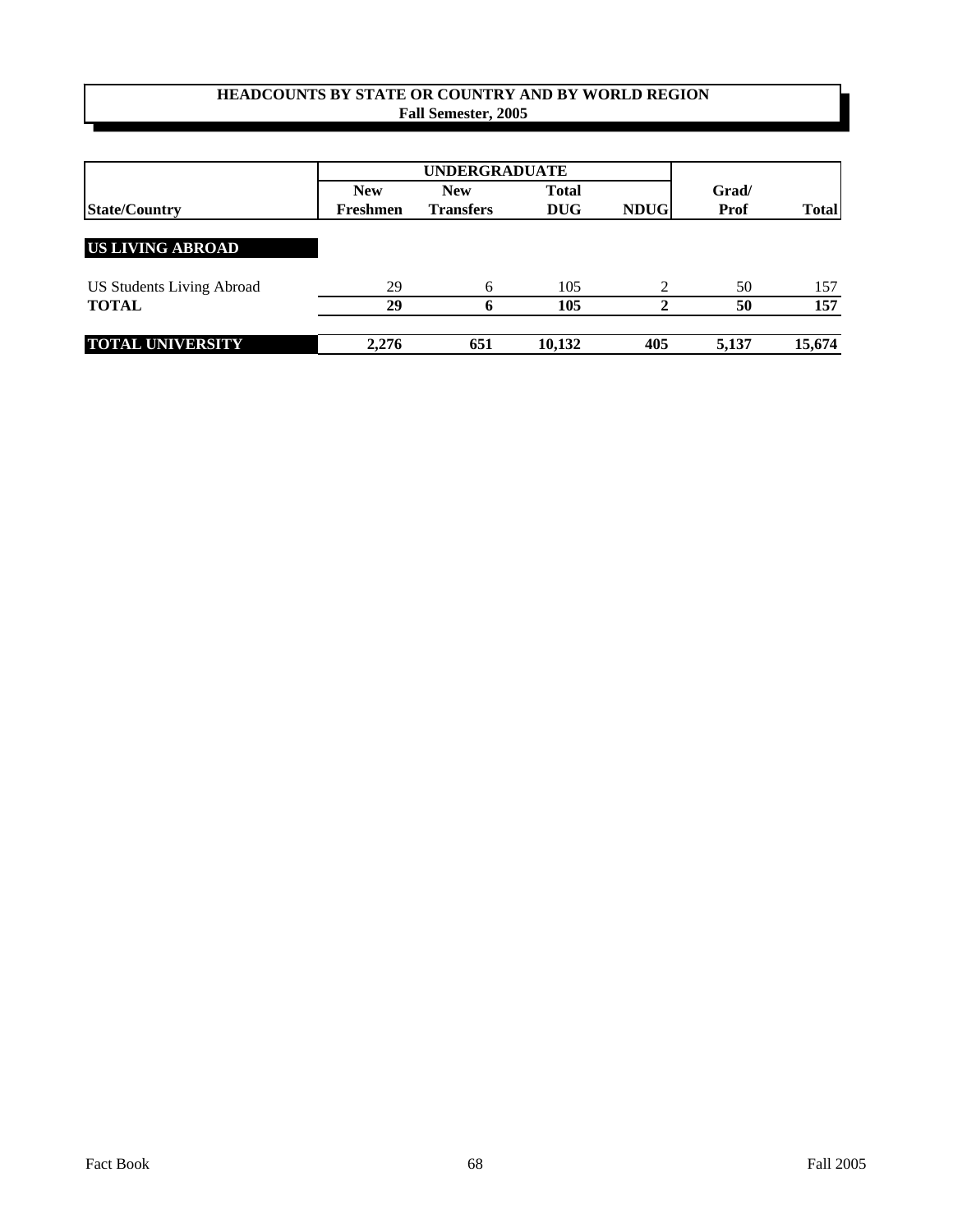

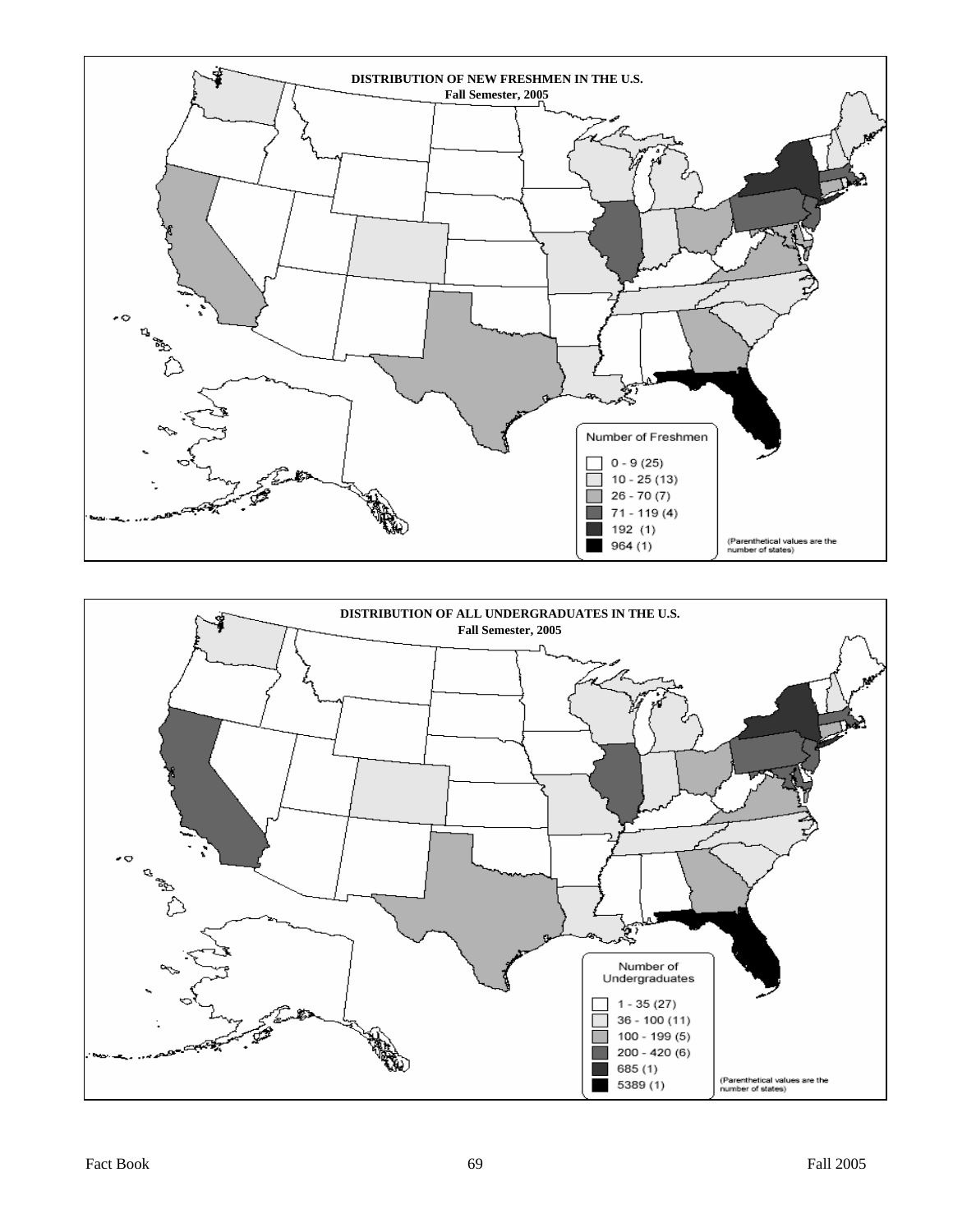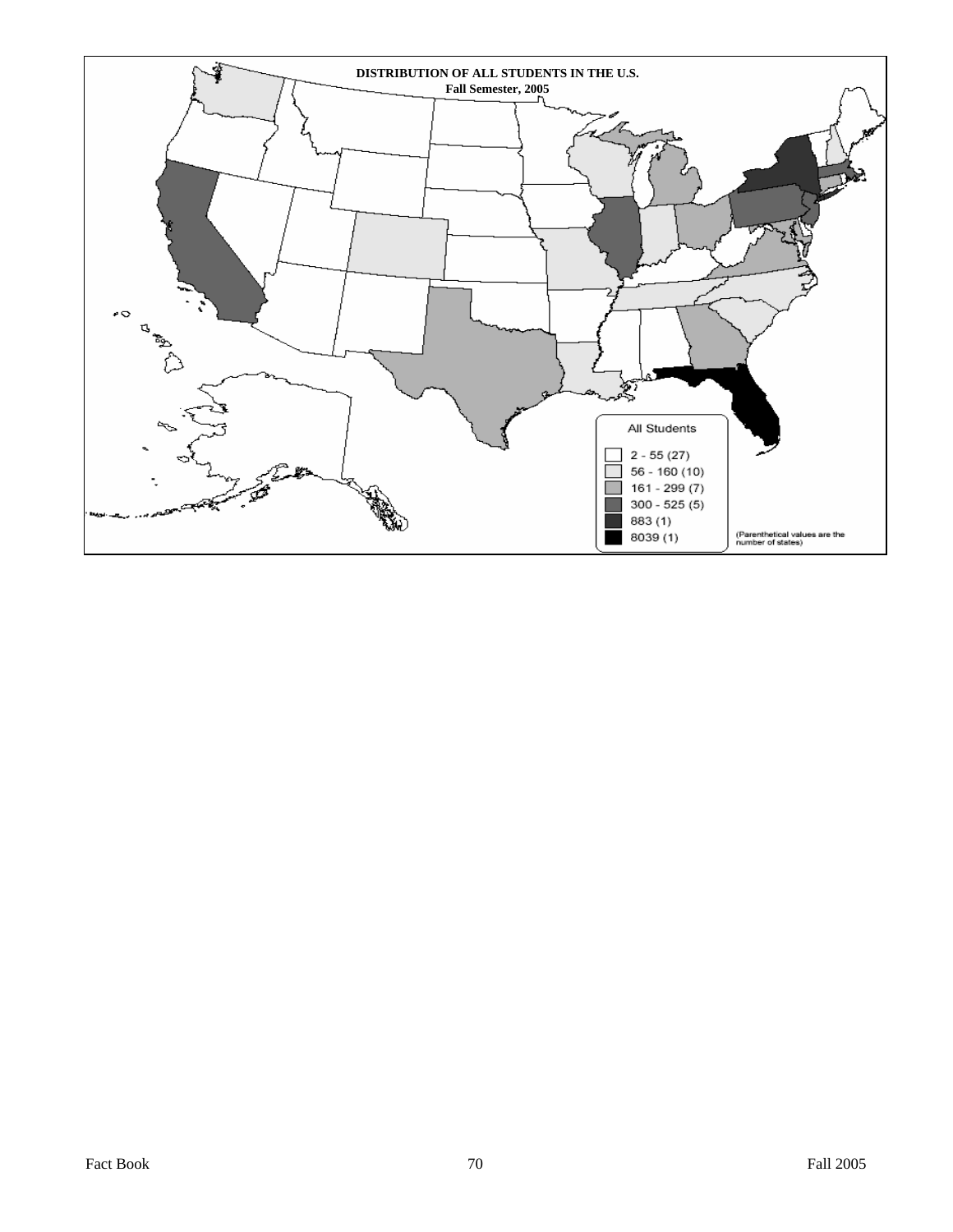# **NEW FRESHMEN BY WORLD REGION Five-Year Trends, Fall Semesters**

| <b>HEADCOUNTS</b>              |                |          |                |          |       |                         |  |
|--------------------------------|----------------|----------|----------------|----------|-------|-------------------------|--|
| <b>Region</b>                  | 2001           | 2002     | 2003           | 2004     | 2005  | 4-Year<br><b>Change</b> |  |
| Florida                        | 1,046          | 1,002    | 942            | 942      | 964   | $-8%$                   |  |
| <b>Middle States</b>           | 387            | 321      | 364            | 390      | 464   | 20%                     |  |
| <b>Midwestern States</b>       | 162            | 196      | 174            | 178      | 219   | 35%                     |  |
| <b>New England States</b>      | 109            | 132      | 136            | 108      | 166   | 52%                     |  |
| Southern States (excluding FL) | 146            | 123      | 144            | 179      | 173   | 18%                     |  |
| Southwestern States            | 68             | 46       | 60             | 51       | 46    | $-32%$                  |  |
| <b>Western States</b>          | 90             | 111      | 99             | 84       | 101   | 12%                     |  |
| Territories (U.S.)             | 15             | 8        | 25             | 13       | 16    | 7%                      |  |
| North America (excluding U.S.) | 7              | 4        | 17             | 7        | 11    | 57%                     |  |
| Caribbean                      | 9              |          | 15             | 10       | 17    | 89%                     |  |
| Central America                | $\overline{2}$ | 4        | 3              | $\Omega$ | 2     | $0\%$                   |  |
| South America                  | 39             | 32       | 27             | 20       | 19    | $-51%$                  |  |
| Europe                         | 21             | 19       | 21             | 15       | 18    | $-14%$                  |  |
| <b>Middle East</b>             | 20             | 9        | 15             |          | 17    | $-15%$                  |  |
| Africa                         | 5              | 3        | 4              |          |       | $-20%$                  |  |
| Southeast Asia                 |                | 2        | $\overline{0}$ | 2        |       | $-100%$                 |  |
| Asia                           | 11             | 9        | 9              | 9        |       | $-36%$                  |  |
| Australia/New Zealand          | $\theta$       | $\Omega$ | $\overline{2}$ | 0        |       | na                      |  |
| U.S. Living Abroad             | 21             | 25       | 15             | 20       | 29    | 38%                     |  |
| <b>TOTAL</b>                   | 2,159          | 2,053    | 2,072          | 2,036    | 2,276 | 5%                      |  |

| PERCENTAGE BY WORLD REGION     |       |      |       |      |       |  |  |
|--------------------------------|-------|------|-------|------|-------|--|--|
| <b>Region</b>                  | 2001  | 2002 | 2003  | 2004 | 2005  |  |  |
| Florida                        | 48%   | 49%  | 45%   | 46%  | 42%   |  |  |
| <b>Middle States</b>           | 18%   | 16%  | 18%   | 19%  | 20%   |  |  |
| <b>Midwestern States</b>       | 8%    | 10%  | 8%    | 9%   | 10%   |  |  |
| New England States             | 5%    | 6%   | 7%    | 5%   | 7%    |  |  |
| Southern States (excluding FL) | 7%    | 6%   | 7%    | 9%   | 8%    |  |  |
| <b>Southwestern States</b>     | 3%    | 2%   | 3%    | 3%   | 2%    |  |  |
| <b>Western States</b>          | 4%    | 5%   | 5%    | 4%   | 4%    |  |  |
| Territories (U.S.)             | 1%    | 0%   | 1%    | 1%   | 1%    |  |  |
| North America (excluding U.S.) | 0%    | 0%   | 1%    | 0%   | 0%    |  |  |
| Caribbean                      | 0%    | 0%   | 1%    | 0%   | 1%    |  |  |
| Central America                | 0%    | 0%   | 0%    | 0%   | 0%    |  |  |
| South America                  | 2%    | 2%   | 1%    | 1%   | 1%    |  |  |
| Europe                         | 1%    | 1%   | 1%    | 1%   | 1%    |  |  |
| <b>Middle East</b>             | $1\%$ | 0%   | 1%    | 0%   | $1\%$ |  |  |
| Africa                         | 0%    | 0%   | $0\%$ | 0%   | 0%    |  |  |
| Southeast Asia                 | 0%    | 0%   | 0%    | 0%   | 0%    |  |  |
| Asia                           | 1%    | 0%   | $0\%$ | 0%   | 0%    |  |  |
| Australia/New Zealand          | 0%    | 0%   | 0%    | 0%   | 0%    |  |  |
| U.S. Living Abroad             | 1%    | 1%   | 1%    | 1%   | 1%    |  |  |
| <b>TOTAL</b>                   | 100%  | 100% | 100%  | 100% | 100%  |  |  |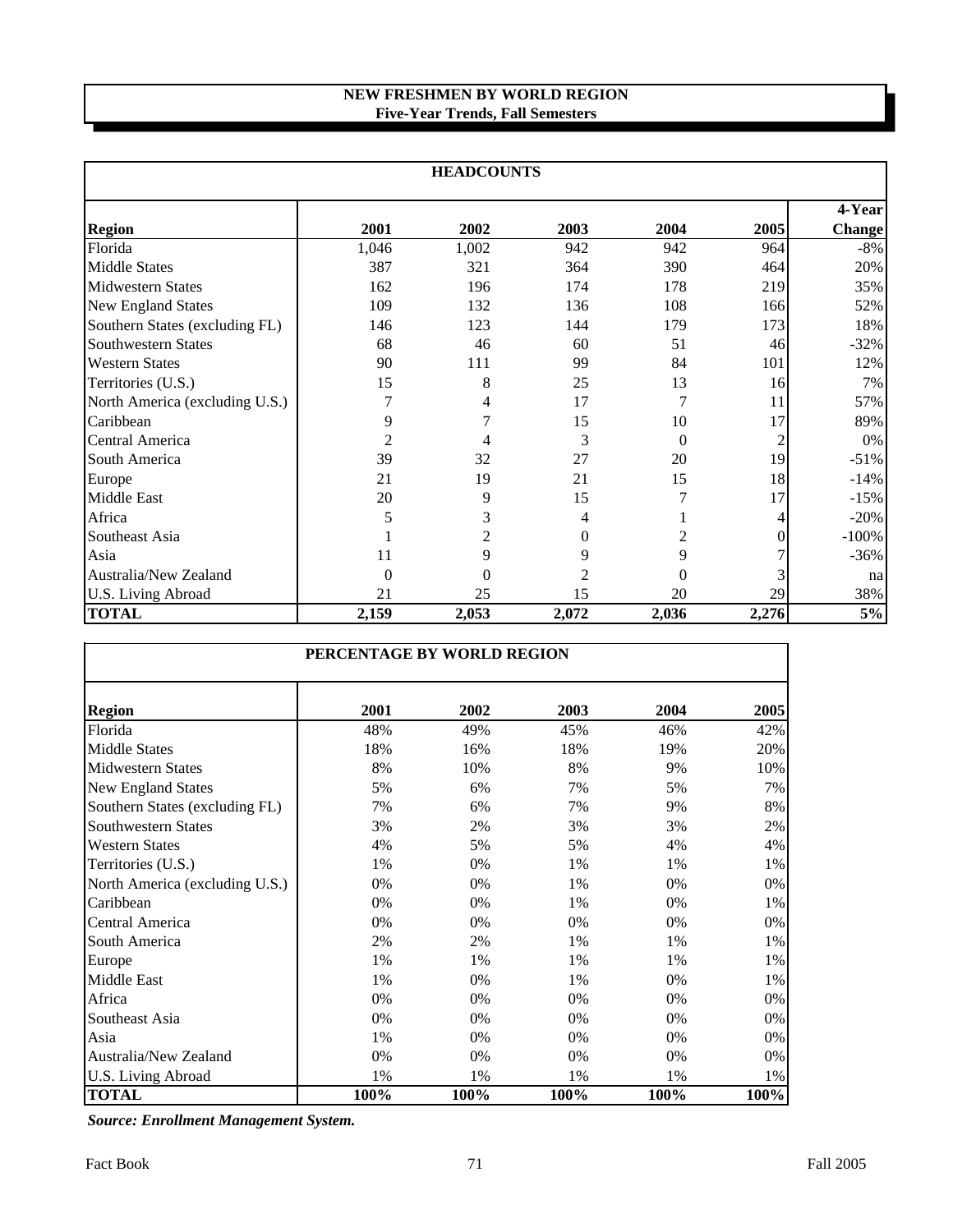### **ALL UNDERGRADUATES BY WORLD REGION Five-Year Trends, Fall Semesters**

|                                | <b>HEADCOUNTS</b> |                |                |        |        |               |  |  |
|--------------------------------|-------------------|----------------|----------------|--------|--------|---------------|--|--|
|                                |                   |                |                |        |        | 4-Year        |  |  |
| <b>Region</b>                  | 2001              | 2002           | 2003           | 2004   | 2005   | <b>Change</b> |  |  |
| Florida                        | 4,876             | 5,150          | 5,216          | 5,247  | 5,389  | 11%           |  |  |
| <b>Middle States</b>           | 1,375             | 1,411          | 1,464          | 1,521  | 1,645  | 20%           |  |  |
| <b>Midwestern States</b>       | 647               | 690            | 692            | 722    | 776    | 20%           |  |  |
| <b>New England States</b>      | 426               | 434            | 507            | 516    | 581    | 36%           |  |  |
| Southern States (excluding FL) | 465               | 489            | 540            | 596    | 630    | 35%           |  |  |
| <b>Southwestern States</b>     | 228               | 225            | 231            | 232    | 206    | $-10%$        |  |  |
| <b>Western States</b>          | 363               | 424            | 423            | 392    | 429    | 18%           |  |  |
| Territories (U.S.)             | 99                | 93             | 93             | 84     | 81     | $-18%$        |  |  |
| North America (excluding U.S.) | 51                | 44             | 52             | 42     | 58     | 14%           |  |  |
| Caribbean                      | 91                | 70             | 68             | 66     | 61     | $-33%$        |  |  |
| Central America                | 27                | 28             | 24             | 17     | 15     | $-44%$        |  |  |
| South America                  | 263               | 245            | 227            | 202    | 179    | $-32%$        |  |  |
| Europe                         | 170               | 189            | 164            | 173    | 180    | 6%            |  |  |
| <b>Middle East</b>             | 86                | 86             | 102            | 93     | 91     | 6%            |  |  |
| Africa                         | 27                | 28             | 18             | 17     | 18     | $-33%$        |  |  |
| Southeast Asia                 | 9                 | 7              | 5              | 9      |        | $-22%$        |  |  |
| Asia                           | 65                | 68             | 67             | 58     | 64     | $-2\%$        |  |  |
| Australia/New Zealand          | $\overline{2}$    | 8              | 11             | 24     | 20     | 900%          |  |  |
| U.S. Living Abroad             | 89                | 105            | 99             | 92     | 107    | 20%           |  |  |
|                                | $\overline{0}$    | $\overline{0}$ | $\overline{0}$ |        | 0      | na            |  |  |
| <b>TOTAL</b>                   | 9,359             | 9,794          | 10,003         | 10,104 | 10,537 | 13%           |  |  |

| PERCENTAGE BY WORLD REGION     |      |      |      |       |      |  |  |
|--------------------------------|------|------|------|-------|------|--|--|
| <b>Region</b>                  | 2001 | 2002 | 2003 | 2004  | 2005 |  |  |
| Florida                        | 52%  | 53%  | 52%  | 52%   | 51%  |  |  |
| <b>Middle States</b>           | 15%  | 14%  | 15%  | 15%   | 16%  |  |  |
| <b>Midwestern States</b>       | 7%   | 7%   | 7%   | 7%    | 7%   |  |  |
| <b>New England States</b>      | 5%   | 4%   | 5%   | 5%    | 6%   |  |  |
| Southern States (excluding FL) | 5%   | 5%   | 5%   | 6%    | 6%   |  |  |
| <b>Southwestern States</b>     | 2%   | 2%   | 2%   | 2%    | 2%   |  |  |
| <b>Western States</b>          | 4%   | 4%   | 4%   | 4%    | 4%   |  |  |
| Territories (U.S.)             | 1%   | 1%   | 1%   | 1%    | 1%   |  |  |
| North America (excluding U.S.) | 1%   | 0%   | 1%   | 0%    | 1%   |  |  |
| Caribbean                      | 1%   | 1%   | 1%   | $1\%$ | 1%   |  |  |
| Central America                | 0%   | 0%   | 0%   | 0%    | 0%   |  |  |
| South America                  | 3%   | 3%   | 2%   | 2%    | 2%   |  |  |
| Europe                         | 2%   | 2%   | 2%   | 2%    | 2%   |  |  |
| <b>Middle East</b>             | 1%   | 1%   | 1%   | 1%    | 1%   |  |  |
| Africa                         | 0%   | 0%   | 0%   | 0%    | 0%   |  |  |
| Southeast Asia                 | 0%   | 0%   | 0%   | 0%    | 0%   |  |  |
| Asia                           | 1%   | 1%   | 1%   | 1%    | 1%   |  |  |
| Australia/New Zealand          | 0%   | 0%   | 0%   | 0%    | 0%   |  |  |
| U.S. Living Abroad             | 1%   | 1%   | 1%   | 1%    | 1%   |  |  |
| <b>TOTAL</b>                   | 100% | 100% | 100% | 100%  | 100% |  |  |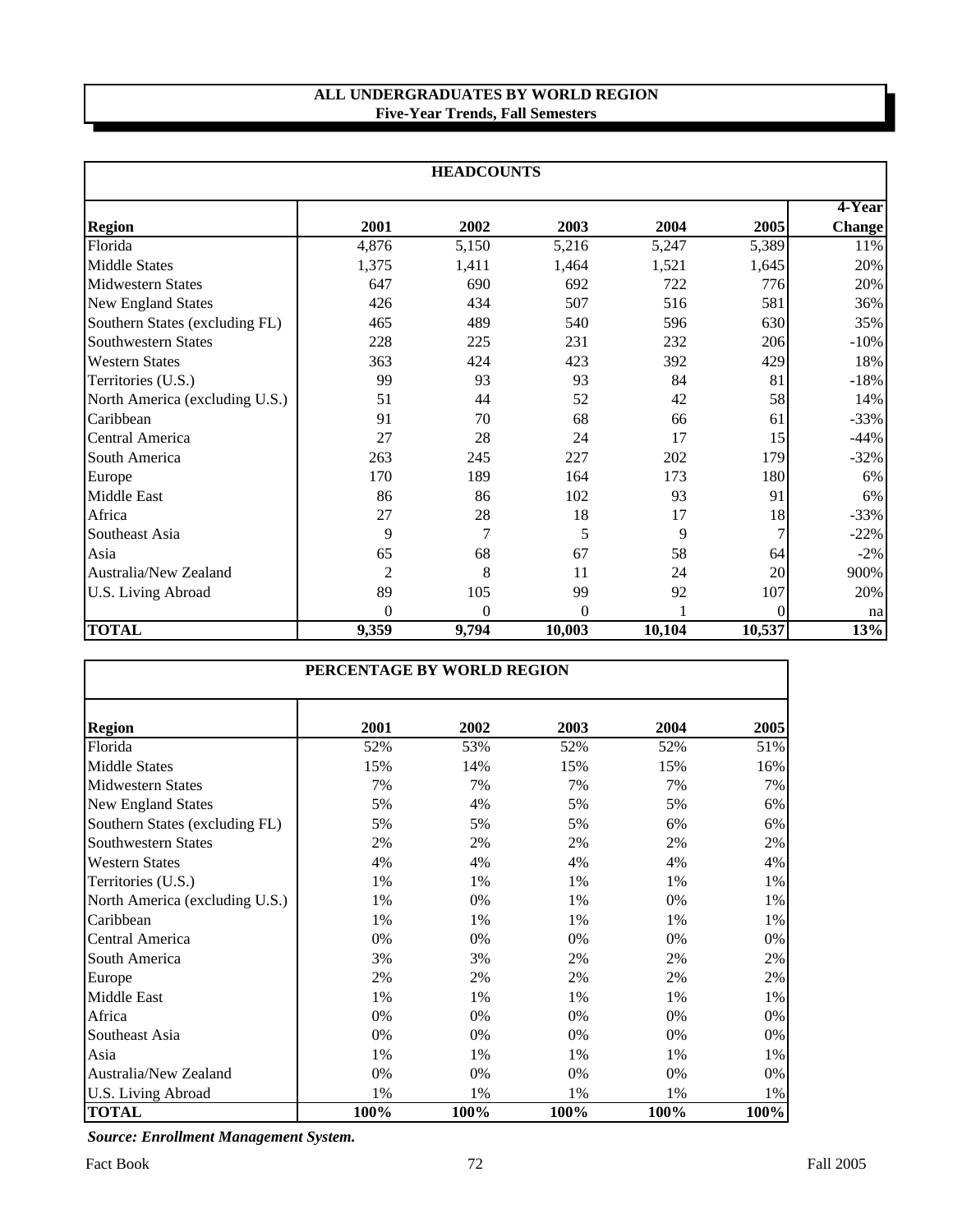#### **GRADUATE AND PROFESSIONAL STUDENTS BY WORLD REGION Five-Year Trends, Fall Semesters**

|                                | <b>HEADCOUNTS</b> |          |          |          |          |               |  |  |  |
|--------------------------------|-------------------|----------|----------|----------|----------|---------------|--|--|--|
|                                |                   |          |          |          |          | 4-Year        |  |  |  |
| <b>Region</b>                  | 2001              | 2002     | 2003     | 2004     | 2005     | <b>Change</b> |  |  |  |
| Florida                        | 2,927             | 2,950    | 2,920    | 2,717    | 2,650    | $-9\%$        |  |  |  |
| <b>Middle States</b>           | 402               | 438      | 464      | 501      | 496      | 23%           |  |  |  |
| <b>Midwestern States</b>       | 266               | 316      | 300      | 322      | 334      | 26%           |  |  |  |
| New England States             | 123               | 135      | 159      | 167      | 176      | 43%           |  |  |  |
| Southern States (excluding FL) | 252               | 274      | 313      | 336      | 356      | 41%           |  |  |  |
| <b>Southwestern States</b>     | 78                | 81       | 100      | 130      | 128      | 64%           |  |  |  |
| <b>Western States</b>          | 203               | 200      | 235      | 274      | 274      | 35%           |  |  |  |
| Territories (U.S.)             | 16                | 10       | 15       | 11       | 11       | $-31%$        |  |  |  |
| North America (excluding U.S.) | 49                | 47       | 48       | 44       | 46       | $-6\%$        |  |  |  |
| Caribbean                      | 94                | 75       | 49       | 38       | 34       | $-64%$        |  |  |  |
| Central America                | 24                | 19       | 17       | 14       | 17       | $-29%$        |  |  |  |
| South America                  | 179               | 166      | 113      | 98       | 95       | $-47%$        |  |  |  |
| Europe                         | 130               | 107      | 109      | 110      | 112      | $-14%$        |  |  |  |
| Middle East                    | 66                | 67       | 64       | 56       | 55       | $-17%$        |  |  |  |
| Africa                         | 11                | 9        | 8        | 10       | 9        | $-18%$        |  |  |  |
| Southeast Asia                 | 14                | 16       | 13       | 16       | 20       | 43%           |  |  |  |
| Asia                           | 199               | 213      | 244      | 236      | 245      | 23%           |  |  |  |
| Australia/New Zealand          | 4                 |          | 3        | 3        | 3        | $-25%$        |  |  |  |
| Pacific Islands                |                   | $\theta$ | $\theta$ | $\theta$ | $\theta$ | $-100%$       |  |  |  |
| <b>UM Overseas Programs</b>    | 24                | 17       | 43       | 27       | 26       | 8%            |  |  |  |
| U.S. Living Abroad             | 15                | 43       | 28       | 36       | 50       | 233%          |  |  |  |
| <b>TOTAL</b>                   | 5,077             | 5,184    | 5,245    | 5,146    | 5,137    | $1\%$         |  |  |  |

|                                | PERCENTAGE BY WORLD REGION |      |      |      |      |
|--------------------------------|----------------------------|------|------|------|------|
| <b>Region</b>                  | 2001                       | 2002 | 2003 | 2004 | 2005 |
| Florida                        | 58%                        | 57%  | 56%  | 53%  | 52%  |
| <b>Middle States</b>           | 8%                         | 8%   | 9%   | 10%  | 10%  |
| <b>Midwestern States</b>       | 5%                         | 6%   | 6%   | 6%   | 7%   |
| <b>New England States</b>      | 2%                         | 3%   | 3%   | 3%   | 3%   |
| Southern States (excluding FL) | 5%                         | 5%   | 6%   | 7%   | 7%   |
| <b>Southwestern States</b>     | 2%                         | 2%   | 2%   | 3%   | 2%   |
| <b>Western States</b>          | 4%                         | 4%   | 4%   | 5%   | 5%   |
| Territories (U.S.)             | 0%                         | 0%   | 0%   | 0%   | 0%   |
| North America (excluding U.S.) | 1%                         | 1%   | 1%   | 1%   | 1%   |
| Caribbean                      | 2%                         | 1%   | 1%   | 1%   | 1%   |
| Central America                | 0%                         | 0%   | 0%   | 0%   | 0%   |
| South America                  | 4%                         | 3%   | 2%   | 2%   | 2%   |
| Europe                         | 3%                         | 2%   | 2%   | 2%   | 2%   |
| Middle East                    | 1%                         | 1%   | 1%   | 1%   | 1%   |
| Africa                         | 0%                         | 0%   | 0%   | 0%   | 0%   |
| Southeast Asia                 | 0%                         | 0%   | 0%   | 0%   | 0%   |
| Asia                           | 4%                         | 4%   | 5%   | 5%   | 5%   |
| Australia/New Zealand          | 0%                         | 0%   | 0%   | 0%   | 0%   |
| Pacific Islands                | 0%                         | 0%   | 0%   | 0%   | 0%   |
| <b>UM Overseas Programs</b>    | 0%                         | 0%   | 1%   | 1%   | 1%   |
| U.S. Living Abroad             | 0%                         | 1%   | 1%   | 1%   | 1%   |
| <b>TOTAL</b>                   | 100%                       | 100% | 100% | 100% | 100% |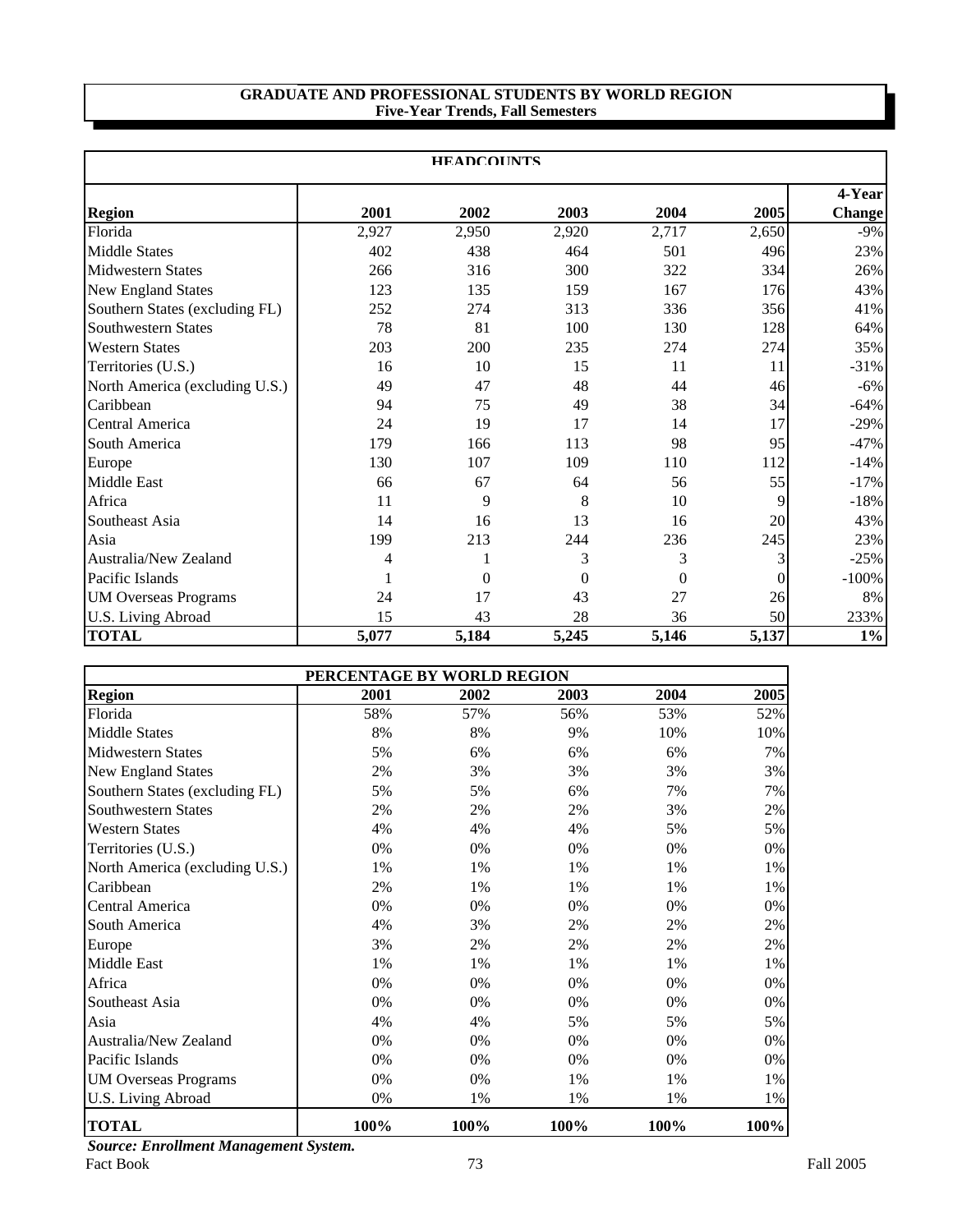#### **ALL STUDENTS BY WORLD REGION Five-Year Trends, Fall Semesters**

|                                | <b>HEADCOUNTS</b> |          |                |        |          |               |  |  |  |
|--------------------------------|-------------------|----------|----------------|--------|----------|---------------|--|--|--|
|                                |                   |          |                |        |          | 4-Year        |  |  |  |
| <b>Region</b>                  | 2001              | 2002     | 2003           | 2004   | 2005     | <b>Change</b> |  |  |  |
| Florida                        | 7,803             | 8,100    | 8,136          | 7,964  | 8,039    | 3%            |  |  |  |
| <b>Middle States</b>           | 1,777             | 1,849    | 1,928          | 2,022  | 2,141    | 20%           |  |  |  |
| <b>Midwestern States</b>       | 913               | 1,006    | 992            | 1,044  | 1,110    | 22%           |  |  |  |
| New England States             | 549               | 569      | 666            | 683    | 757      | 38%           |  |  |  |
| Southern States (excluding FL) | 717               | 763      | 853            | 932    | 986      | 38%           |  |  |  |
| <b>Southwestern States</b>     | 306               | 306      | 331            | 362    | 334      | 9%            |  |  |  |
| <b>Western States</b>          | 566               | 624      | 658            | 666    | 703      | 24%           |  |  |  |
| Territories (U.S.)             | 115               | 103      | 108            | 95     | 92       | $-20%$        |  |  |  |
| North America (excluding U.S.) | 100               | 91       | 100            | 86     | 104      | 4%            |  |  |  |
| Caribbean                      | 185               | 145      | 117            | 104    | 95       | $-49%$        |  |  |  |
| Central America                | 51                | 47       | 41             | 31     | 32       | $-37%$        |  |  |  |
| South America                  | 442               | 411      | 340            | 300    | 274      | $-38%$        |  |  |  |
| Europe                         | 300               | 296      | 273            | 283    | 292      | $-3%$         |  |  |  |
| Middle East                    | 152               | 153      | 166            | 149    | 146      | $-4%$         |  |  |  |
| Africa                         | 38                | 37       | 26             | 27     | 27       | $-29%$        |  |  |  |
| Southeast Asia                 | 23                | 23       | 18             | 25     | 27       | 17%           |  |  |  |
| Asia                           | 264               | 281      | 311            | 294    | 309      | 17%           |  |  |  |
| Australia/New Zealand          | 6                 | 9        | 14             | 27     | 23       | 283%          |  |  |  |
| Pacific Islands                | 1                 | $\theta$ | $\overline{0}$ | 1      | $\Omega$ | $-100%$       |  |  |  |
| <b>UM Overseas Programs</b>    | 24                | 17       | 43             | 27     | 26       | 8%            |  |  |  |
| U.S. Living Abroad             | 104               | 148      | 127            | 128    | 157      | 51%           |  |  |  |
| <b>TOTAL</b>                   | 14,436            | 14.978   | 15,248         | 15,250 | 15,674   | 9%            |  |  |  |

|                                | PERCENTAGE BY WORLD REGION |      |      |      |      |
|--------------------------------|----------------------------|------|------|------|------|
| <b>Region</b>                  | 2001                       | 2002 | 2003 | 2004 | 2005 |
| Florida                        | 54%                        | 54%  | 53%  | 52%  | 51%  |
| <b>Middle States</b>           | 12%                        | 12%  | 13%  | 13%  | 14%  |
| <b>Midwestern States</b>       | 6%                         | 7%   | 7%   | 7%   | 7%   |
| New England States             | 4%                         | 4%   | 4%   | 4%   | 5%   |
| Southern States (excluding FL) | 5%                         | 5%   | 6%   | 6%   | 6%   |
| Southwestern States            | 2%                         | 2%   | 2%   | 2%   | 2%   |
| <b>Western States</b>          | 4%                         | 4%   | 4%   | 4%   | 4%   |
| Territories (U.S.)             | 1%                         | 1%   | 1%   | 1%   | 1%   |
| North America (excluding U.S.) | 1%                         | 1%   | 1%   | 1%   | 1%   |
| Caribbean                      | 1%                         | 1%   | 1%   | 1%   | 1%   |
| Central America                | 0%                         | 0%   | 0%   | 0%   | 0%   |
| South America                  | 3%                         | 3%   | 2%   | 2%   | 2%   |
| Europe                         | 2%                         | 2%   | 2%   | 2%   | 2%   |
| Middle East                    | 1%                         | 1%   | 1%   | 1%   | 1%   |
| Africa                         | 0%                         | 0%   | 0%   | 0%   | 0%   |
| Southeast Asia                 | 0%                         | 0%   | 0%   | 0%   | 0%   |
| Asia                           | 2%                         | 2%   | 2%   | 2%   | 2%   |
| Australia/New Zealand          | 0%                         | 0%   | 0%   | 0%   | 0%   |
| Pacific Islands                | 0%                         | 0%   | 0%   | 0%   | 0%   |
| <b>UM Overseas Programs</b>    | 0%                         | 0%   | 0%   | 0%   | 0%   |
| U.S. Living Abroad             | 1%                         | 1%   | 1%   | 1%   | 1%   |
| <b>TOTAL</b>                   | 100%                       | 100% | 100% | 100% | 100% |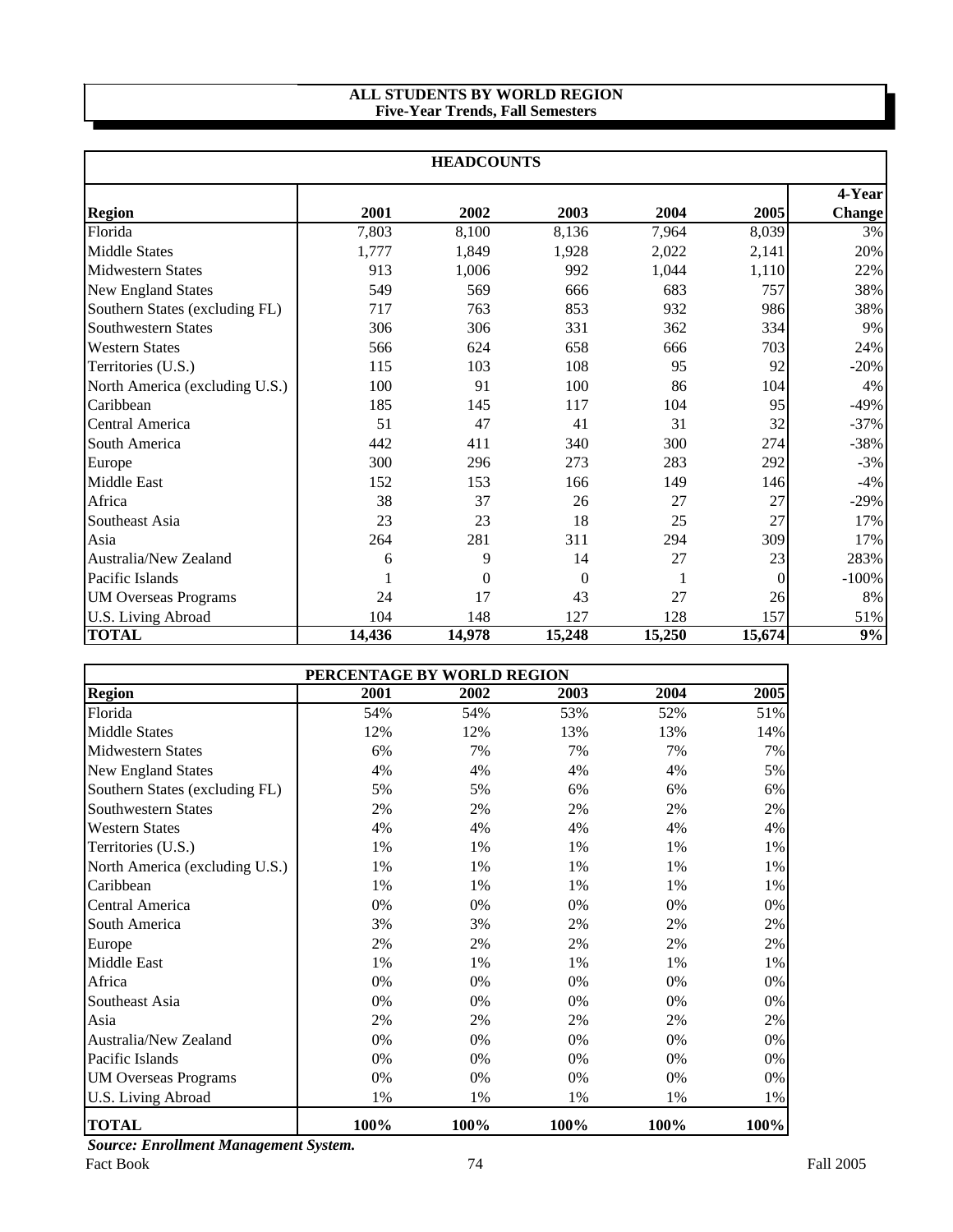## **RELIGIOUS AFFILIATIONS OF STUDENTS BY CLASS Fall Semester, 2005**

| <b>HEADCOUNTS</b>          |                 |              |               |                |            |                |                |              |
|----------------------------|-----------------|--------------|---------------|----------------|------------|----------------|----------------|--------------|
| <b>Class</b>               | <b>Catholic</b> | Hindu        | <b>Jewish</b> | <b>Muslim</b>  | Protestant | Other          | <b>Unknown</b> | <b>Total</b> |
| Freshman                   | 670             | 30           | 280           | 27             | 414        | 83             | 1,018          | 2,522        |
| Sophomore                  | 579             | 29           | 195           | 16             | 365        | 77             | 974            | 2,235        |
| Junior                     | 669             | 31           | 208           | 15             | 404        | 87             | 1,042          | 2,456        |
| Senior                     | 821             | 26           | 211           | 18             | 492        | 115            | 1,236          | 2,919        |
| <b>NDUG</b>                | 16              | $\theta$     |               | $\overline{2}$ | 8          | $\overline{c}$ | 372            | 405          |
| <b>TOTAL UG</b>            | 2,755           | <b>116</b>   | 899           | 78             | 1,683      | 364            | 4,642          | 10,537       |
| Master's                   | 122             | 11           | 18            | $\overline{2}$ | 71         | 21             | 1,751          | 1,996        |
| Doctoral                   | 68              | 10           | 16            | 6              | 39         | 11             | 935            | 1,085        |
| Non-Degree Graduate        | 3               | $\mathbf{0}$ |               | $\overline{0}$ | 2          | $\Omega$       | 132            | 138          |
| Professional               | 24              |              | 19            | 3              | 9          | 5              | 1,853          | 1,918        |
| <b>TOTAL GRAD/PROF</b>     | 217             | 26           | 54            | 11             | 121        | 37             | 4,671          | 5,137        |
| <b>TOTAL (ALL CLASSES)</b> | 2,972           | 142          | 953           | 89             | 1,804      | 401            | 9,313          | 15,674       |

| <b>ADJUSTED PERCENTAGES BY RELIGION</b> |                 |       |               |               |            |       |              |
|-----------------------------------------|-----------------|-------|---------------|---------------|------------|-------|--------------|
| <b>Class</b>                            | <b>Catholic</b> | Hindu | <b>Jewish</b> | <b>Muslim</b> | Protestant | Other | <b>Total</b> |
| Freshman                                | 45%             | 2%    | 19%           | 2%            | 28%        | 6%    | 100%         |
| Sophomore                               | 46%             | 2%    | 15%           | 1%            | 29%        | 6%    | 100%         |
| Junior                                  | 47%             | 2%    | 15%           | 1%            | 29%        | 6%    | 100%         |
| Senior                                  | 49%             | 2%    | 13%           | 1%            | 29%        | 7%    | 100%         |
| <b>NDUG</b>                             | 48%             | $0\%$ | 15%           | 6%            | 24%        | 6%    | 100%         |
| <b>TOTAL UG</b>                         | 47%             | 2%    | 15%           | $1\%$         | 29%        | 6%    | 100%         |
| Master's                                | 50%             | 4%    | 7%            | 1%            | 29%        | 9%    | 100%         |
| Doctoral                                | 45%             | 7%    | 11%           | 4%            | 26%        | 7%    | 100%         |
| Non-Degree Graduate                     | 50%             | 0%    | 17%           | 0%            | 33%        | 0%    | 100%         |
| Professional                            | 37%             | 8%    | 29%           | 5%            | 14%        | 8%    | 100%         |
| <b>TOTAL GRAD/PROF</b>                  | 47%             | 6%    | 12%           | 2%            | 26%        | 8%    | 100%         |
| <b>TOTAL (ALL CLASSES)</b>              | 47%             | 2%    | 15%           | $1\%$         | 28%        | 6%    | 100%         |

*Note: Adjusted percentages exclude unknowns.*

*Source: Enrollment Management System.*

Fact Book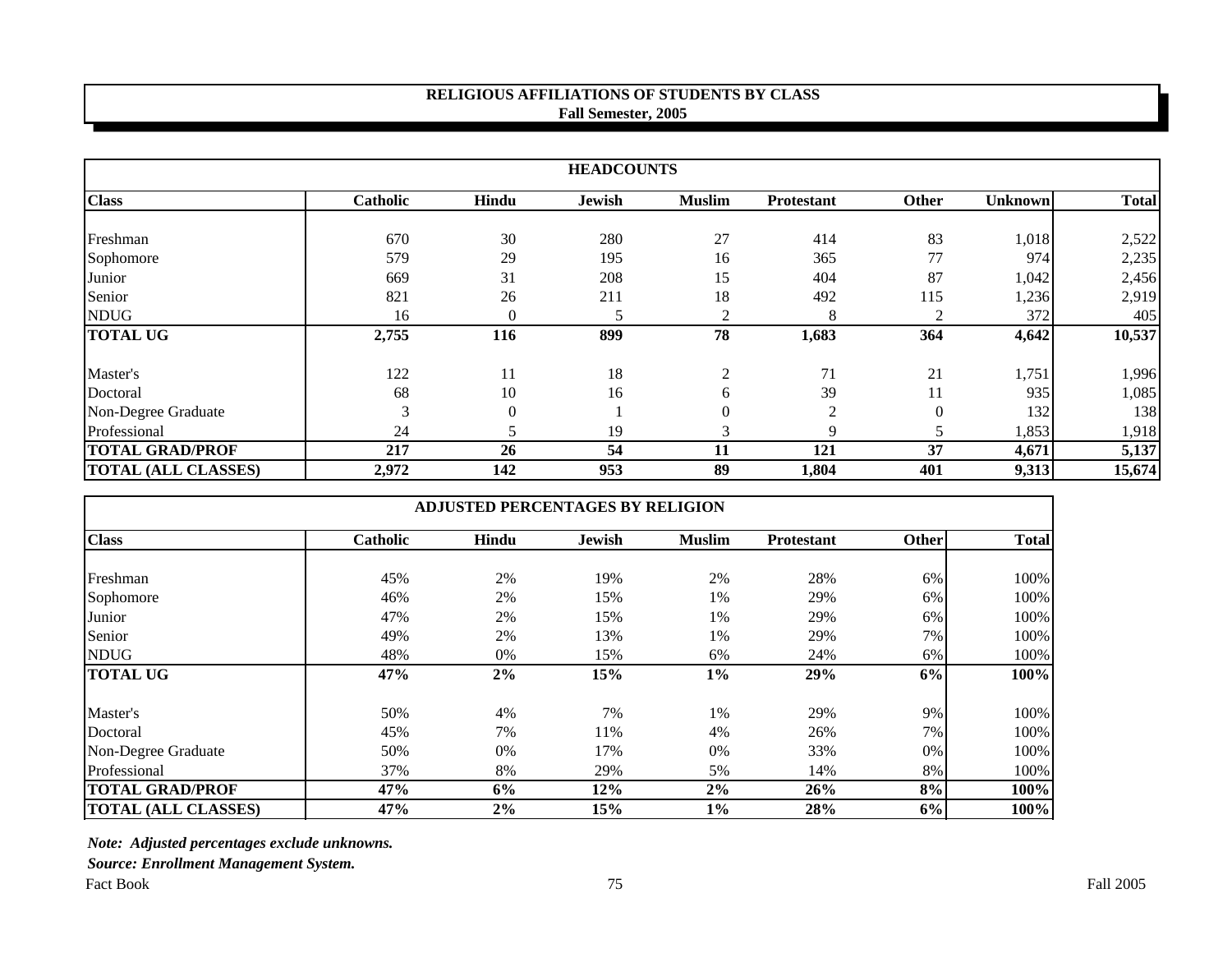### **RELIGIOUS AFFILIATIONS OF ALL STUDENTS Five-Year Trends, Fall Semesters**

| <b>HEADCOUNTS</b> |        |        |        |        |        |                         |  |
|-------------------|--------|--------|--------|--------|--------|-------------------------|--|
| <b>Religion</b>   | 2001   | 2002   | 2003   | 2004   | 2005   | 4-Year<br><b>Change</b> |  |
|                   |        |        |        |        |        |                         |  |
| Catholic          | 2,160  | 2,452  | 2,401  | 2,628  | 2,972  | 38%                     |  |
| Hindu             | 82     | 91     | 103    | 116    | 142    | 73%                     |  |
| Jewish            | 625    | 680    | 711    | 773    | 953    | 52%                     |  |
| Muslim            | 102    | 102    | 118    | 124    | 89     | $-13%$                  |  |
| Protestant        | 1,324  | 1,444  | 1,489  | 1,610  | 1,804  | 36%                     |  |
| Other             | 182    | 242    | 234    | 245    | 401    | 120%                    |  |
| Unknown           | 9,961  | 9,967  | 10,192 | 9,754  | 9,313  | $-7%$                   |  |
| <b>TOTAL</b>      | 14,436 | 14,978 | 15,248 | 15,250 | 15,674 | 9%                      |  |

| <b>ADJUSTED PERCENTAGE BY RELIGION</b> |      |      |      |      |      |  |  |
|----------------------------------------|------|------|------|------|------|--|--|
| <b>Religion</b>                        | 2001 | 2002 | 2003 | 2004 | 2005 |  |  |
| Catholic                               | 48%  | 49%  | 47%  | 48%  | 47%  |  |  |
| Hindu                                  | 2%   | 2%   | 2%   | 2%   | 2%   |  |  |
| Jewish                                 | 14%  | 14%  | 14%  | 14%  | 15%  |  |  |
| Muslim                                 | 2%   | 2%   | 2%   | 2%   | 1%   |  |  |
| Protestant                             | 30%  | 29%  | 29%  | 29%  | 28%  |  |  |
| Other                                  | 4%   | 5%   | 5%   | 4%   | 6%   |  |  |
| <b>TOTAL</b>                           | 100% | 100% | 100% | 100% | 100% |  |  |

*Note: Adjusted percentages exclude unknowns. Source: Enrollment Management System.*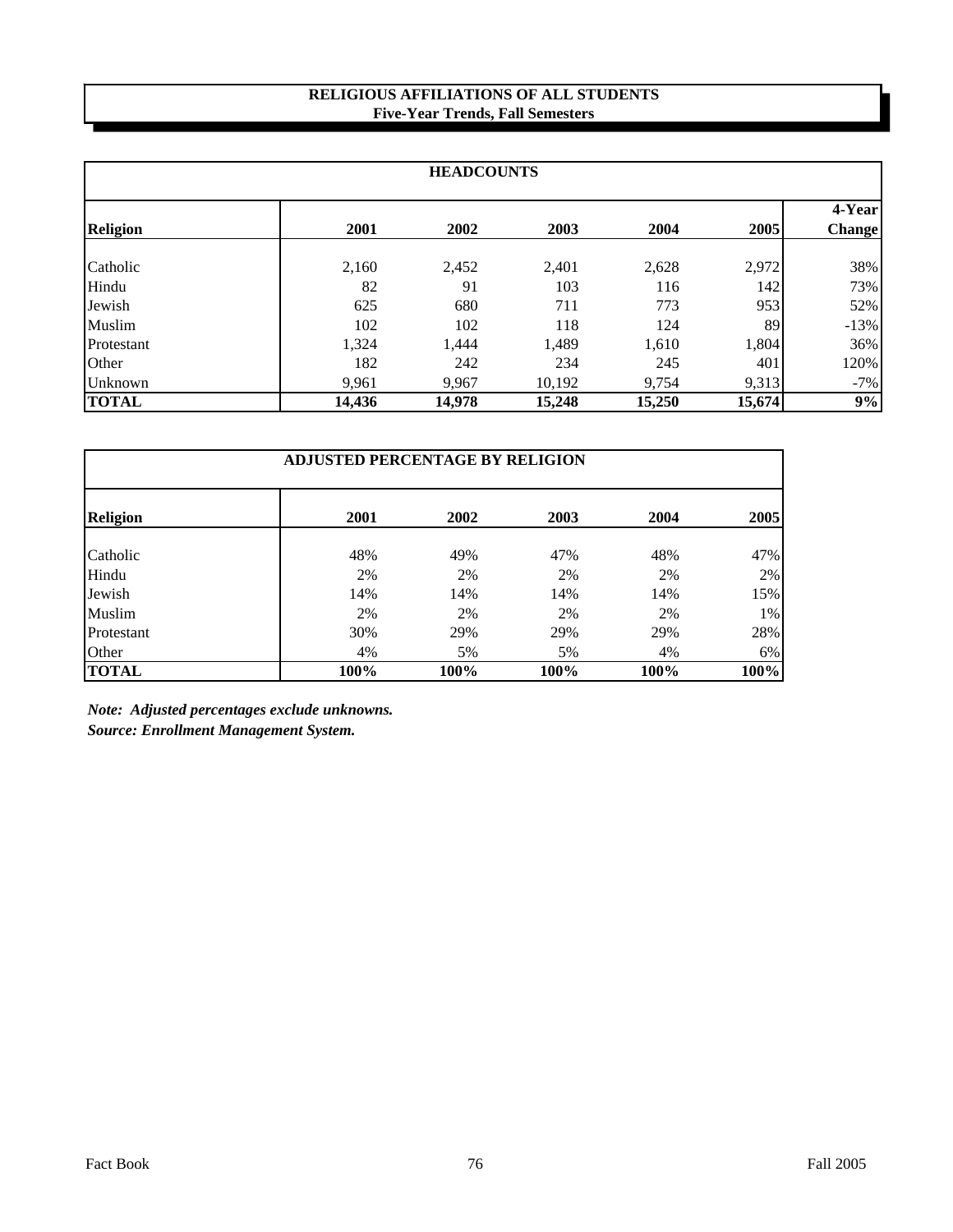# **AGE DISTRIBUTION OF ALL UNDERGRADUATES Fall Semester, 2005**

| <b>HEADCOUNTS</b>            |         |           |           |                |        |              |  |
|------------------------------|---------|-----------|-----------|----------------|--------|--------------|--|
|                              | 18      |           |           |                | 40     |              |  |
| College/School               | & Under | $19 - 24$ | $25 - 29$ | $30 - 39$      | & Over | <b>Total</b> |  |
|                              |         |           |           |                |        |              |  |
| Architecture                 | 50      | 265       | 10        | $\mathfrak{D}$ |        | 327          |  |
| <b>Arts and Sciences</b>     | 1,053   | 2,994     | 90        | 47             | 41     | 4,225        |  |
| <b>Business</b>              | 403     | 1,500     | 44        | 20             | 17     | 1,984        |  |
| Communication                | 242     | 931       | 16        | 8              |        | 1,201        |  |
| Education                    | 72      | 273       | 10        |                |        | 361          |  |
| Engineering                  | 172     | 555       | 22        | 6              |        | 757          |  |
| <b>Frost School of Music</b> | 123     | 427       | 14        | $\mathfrak{D}$ |        | 568          |  |
| Nursing & Health Studies     | 55      | 351       | 86        | 64             | 19     | 575          |  |
| Cont Std/Spec/Joint Pgms     | 14      | 203       | 79        | 113            | 130    | 539          |  |
| <b>TOTAL</b>                 | 2,184   | 7,499     | 371       | 267            | 216    | 10,537       |  |

| PERCENTAGE BY AGE RANGE      |         |           |           |           |        |              |  |  |
|------------------------------|---------|-----------|-----------|-----------|--------|--------------|--|--|
|                              | 18      |           |           |           | 40     |              |  |  |
| College/School               | & Under | $19 - 24$ | $25 - 29$ | $30 - 39$ | & Over | <b>Total</b> |  |  |
|                              |         |           |           |           |        |              |  |  |
| Architecture                 | 15%     | 81%       | 3%        | 1%        | 0%     | 100%         |  |  |
| <b>Arts and Sciences</b>     | 25%     | 71%       | 2%        | 1%        | 1%     | 100%         |  |  |
| <b>Business</b>              | 20%     | 76%       | 2%        | 1%        | 1%     | 100%         |  |  |
| Communication                | 20%     | 78%       | 1%        | 1%        | 0%     | 100%         |  |  |
| Education                    | 20%     | 76%       | 3%        | 1%        | 0%     | 100%         |  |  |
| Engineering                  | 23%     | 73%       | 3%        | 1%        | 0%     | 100%         |  |  |
| <b>Frost School of Music</b> | 22%     | 75%       | 2%        | 0%        | 0%     | 100%         |  |  |
| Nursing & Health Studies     | 10%     | 61%       | 15%       | 11%       | 3%     | 100%         |  |  |
| Cont Std/Spec/Joint Pgms     | 3%      | 38%       | 15%       | 21%       | 24%    | 100%         |  |  |
| <b>TOTAL</b>                 | 21%     | 71%       | 4%        | 3%        | 2%     | 100%         |  |  |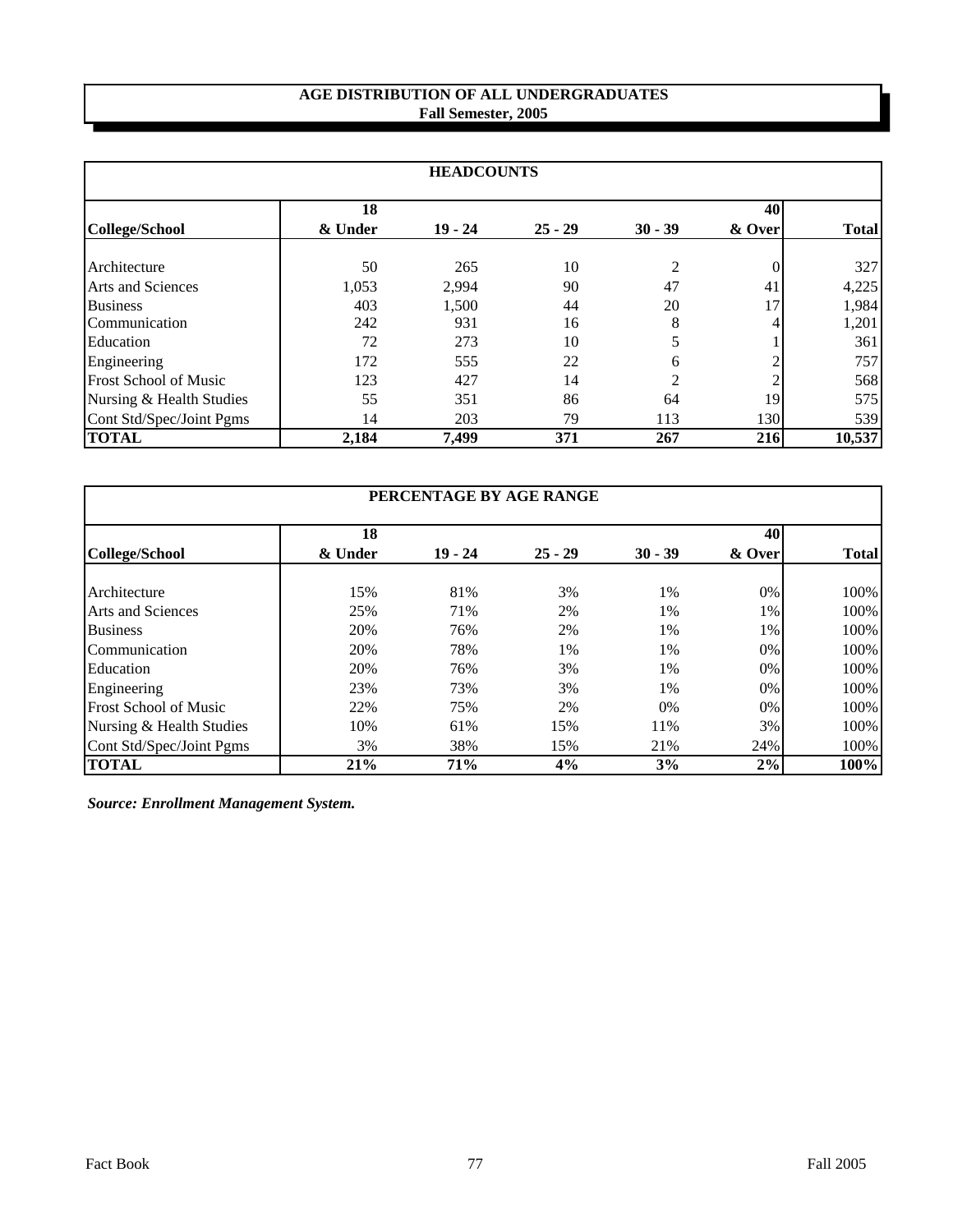# **AGE DISTRIBUTION OF GRADUATE AND PROFESSIONAL STUDENTS Fall Semester, 2005**

| <b>HEADCOUNTS</b>            |         |           |           |        |              |  |  |
|------------------------------|---------|-----------|-----------|--------|--------------|--|--|
|                              | 40      |           |           |        |              |  |  |
| <b>College/School</b>        | & Under | $25 - 29$ | $30 - 39$ | & Over | <b>Total</b> |  |  |
| Architecture                 | 17      | 28        | 11        |        | 58           |  |  |
| <b>Arts and Sciences</b>     | 142     | 232       | 153       | 85     | 612          |  |  |
| <b>Business</b>              | 172     | 257       | 298       | 116    | 843          |  |  |
| Communication                | 59      | 42        | 19        | 9      | 129          |  |  |
| Education                    | 110     | 127       | 113       | 92     | 442          |  |  |
| Engineering                  | 65      | 89        | 67        | 34     | 255          |  |  |
| <b>Frost School of Music</b> | 79      | 73        | 49        | 26     | 227          |  |  |
| Law                          | 675     | 454       | 130       | 24     | 1,283        |  |  |
| Miller School of Medicine    | 445     | 377       | 143       | 29     | 994          |  |  |
| Nursing & Health Studies     | 6       | 14        | 15        | 23     | 58           |  |  |
| <b>Rosenstiel School</b>     | 45      | 88        | 46        | 32     | 211          |  |  |
| Cont Std/Spec/Joint Pgms     | 3       |           | 9         | h      | 25           |  |  |
| <b>TOTAL</b>                 | 1,818   | 1,788     | 1,053     | 478    | 5,137        |  |  |

| PERCENTAGE BY AGE RANGE      |         |           |           |        |              |  |  |
|------------------------------|---------|-----------|-----------|--------|--------------|--|--|
|                              | 24      |           |           | 40     |              |  |  |
| College/School               | & Under | $25 - 29$ | $30 - 39$ | & Over | <b>Total</b> |  |  |
| Architecture                 | 29%     | 48%       | 19%       | 3%     | 100%         |  |  |
| Arts and Sciences            | 23%     | 38%       | 25%       | 14%    | 100%         |  |  |
| <b>Business</b>              | 20%     | 30%       | 35%       | 14%    | 100%         |  |  |
| Communication                | 46%     | 33%       | 15%       | 7%     | 100%         |  |  |
| Education                    | 25%     | 29%       | 26%       | 21%    | 100%         |  |  |
| Engineering                  | 25%     | 35%       | 26%       | 13%    | 100%         |  |  |
| <b>Frost School of Music</b> | 35%     | 32%       | 22%       | 11%    | 100%         |  |  |
| Law                          | 53%     | 35%       | 10%       | 2%     | 100%         |  |  |
| Miller School of Medicine    | 45%     | 38%       | 14%       | 3%     | 100%         |  |  |
| Nursing & Health Studies     | 10%     | 24%       | 26%       | 40%    | 100%         |  |  |
| Rosenstiel School            | 21%     | 42%       | 22%       | 15%    | 100%         |  |  |
| Cont Std/Spec/Joint Pgms     | 12%     | 28%       | 36%       | 24%    | 100%         |  |  |
| <b>TOTAL</b>                 | 35%     | 35%       | 20%       | 9%     | 100%         |  |  |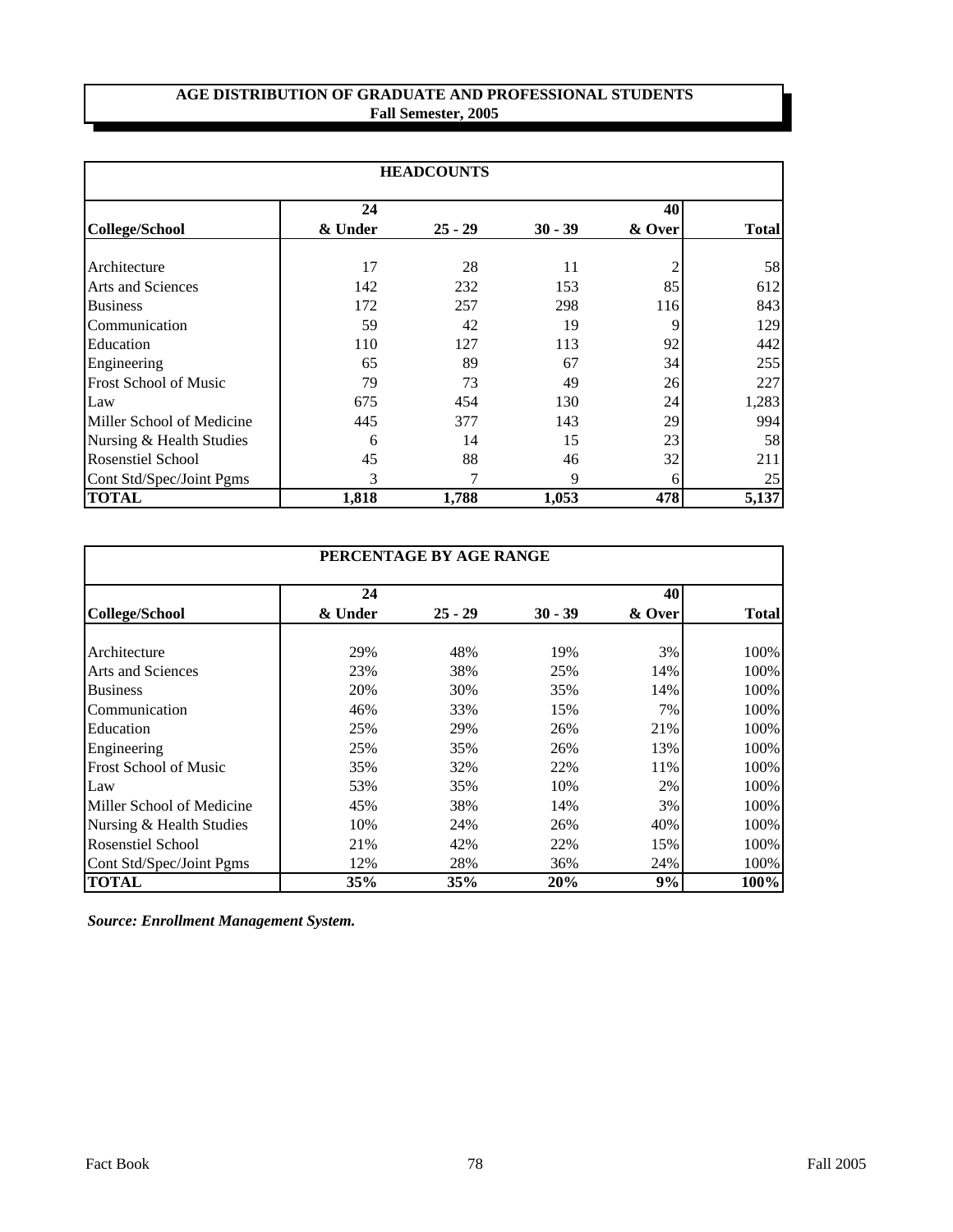### **AVERAGE AGE OF NEW FRESHMEN AND NEW TRANSFERS Fall Semester, 2005**

| <b>AVERAGE AGE</b>           |                               |                                |  |  |  |  |  |  |
|------------------------------|-------------------------------|--------------------------------|--|--|--|--|--|--|
| <b>College/School</b>        | <b>New</b><br><b>Freshmen</b> | <b>New</b><br><b>Transfers</b> |  |  |  |  |  |  |
| Architecture                 | 18.1                          | 21.4                           |  |  |  |  |  |  |
| Arts and Sciences            | 18.0                          | 21.8                           |  |  |  |  |  |  |
| <b>Business</b>              | 18.1                          | 21.9                           |  |  |  |  |  |  |
| Communication                | 18.1                          | 20.5                           |  |  |  |  |  |  |
| Education                    | 18.1                          | 21.2                           |  |  |  |  |  |  |
| Engineering                  | 18.1                          | 21.4                           |  |  |  |  |  |  |
| <b>Frost School of Music</b> | 18.1                          | 23.0                           |  |  |  |  |  |  |
| Nursing & Health Studies     | 18.0                          | 24.1                           |  |  |  |  |  |  |
| Cont Std/Spec/Joint Pgms     | na                            | 35.0                           |  |  |  |  |  |  |
| <b>TOTAL</b>                 | 18.1                          | 22.9                           |  |  |  |  |  |  |

# **AVERAGE AGE OF STUDENTS BY CLASS Fall Semester, 2005**

| <b>AVERAGE AGE</b>           |            |             |                  |      |      |                  |  |  |  |
|------------------------------|------------|-------------|------------------|------|------|------------------|--|--|--|
|                              |            |             | All              |      | All  |                  |  |  |  |
| <b>College/School</b>        | <b>DUG</b> | <b>NDUG</b> | <b>Undergrad</b> | Grad | Prof | <b>Grad/Prof</b> |  |  |  |
| Architecture                 | 20.6       | na          | 20.6             | 27.4 | na   | 27.4             |  |  |  |
| <b>Arts and Sciences</b>     | 20.2       | 23.2        | 20.2             | 30.8 | na   | 30.8             |  |  |  |
| <b>Business</b>              | 20.3       | na          | 20.3             | 30.9 | na   | 30.9             |  |  |  |
| Communication                | 20.1       | na          | 20.1             | 27.1 | na   | 27.1             |  |  |  |
| Education                    | 20.3       | na          | 20.3             | 32.0 | na   | 32.0             |  |  |  |
| Engineering                  | 20.1       | na          | 20.1             | 29.9 | na   | 29.9             |  |  |  |
| <b>Frost School of Music</b> | 20.1       | 19.5        | 20.0             | 29.1 | na   | 29.1             |  |  |  |
| Law                          | na         | na          | na               | na   | 25.6 | 25.6             |  |  |  |
| Miller School of Medicine    | na         | na          | na               | 28.5 | 24.9 | 26.2             |  |  |  |
| Nursing & Health Studies     | 23.9       | na          | 23.9             | 36.5 | na   | 36.5             |  |  |  |
| <b>Rosenstiel School</b>     | na         | na          | na               | 30.6 | na   | 30.6             |  |  |  |
| Cont Std/Spec/Joint Pgms     | 38.6       | 26.7        | 31.3             | 34.6 | na   | 34.6             |  |  |  |
| <b>TOTAL</b>                 | 20.8       | 25.6        | 21.0             | 30.5 | 25.4 | 28.6             |  |  |  |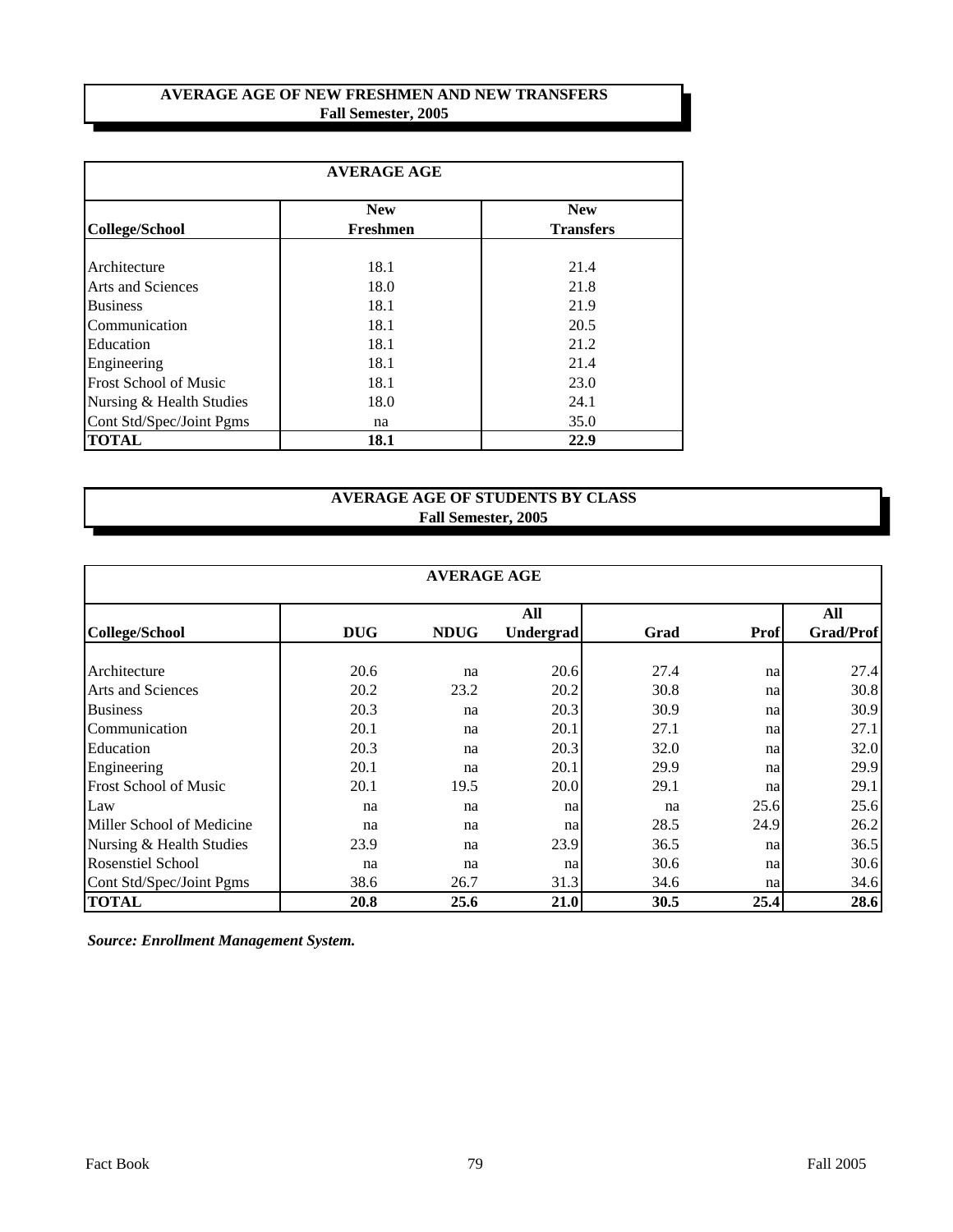## **Five-Year Trends, Fall Semesters AVERAGE AGE**

| <b>UNDERGRADUATE</b>         |      |      |      |      |      |                         |  |  |  |
|------------------------------|------|------|------|------|------|-------------------------|--|--|--|
| <b>College/School</b>        | 2001 | 2002 | 2003 | 2004 | 2005 | 4-Year<br><b>Change</b> |  |  |  |
| Architecture                 | 20.4 | 20.3 | 20.3 | 20.4 | 20.6 | $1\%$                   |  |  |  |
| Arts and Sciences*           | 20.3 | 20.4 | 20.3 | 20.3 | 20.2 | $-1\%$                  |  |  |  |
| <b>Business</b>              | 20.7 | 20.5 | 20.6 | 20.4 | 20.3 | $-2\%$                  |  |  |  |
| Communication                | 20.3 | 20.2 | 20.2 | 20.2 | 20.1 | $-1\%$                  |  |  |  |
| Education                    | 21.2 | 21.2 | 21.0 | 20.8 | 20.3 | $-4%$                   |  |  |  |
| Engineering                  | 20.4 | 20.3 | 20.3 | 20.4 | 20.1 | $-1\%$                  |  |  |  |
| <b>Frost School of Music</b> | 19.9 | 20.1 | 20.1 | 20.0 | 20.0 | $0\%$                   |  |  |  |
| Nursing & Health Studies     | 26.9 | 26.2 | 25.3 | 24.6 | 23.9 | $-11%$                  |  |  |  |
| Cont Std/Spec/Joint Pgms*    | 32.0 | 32.6 | 32.4 | 31.1 | 31.3 | $-2%$                   |  |  |  |
| <b>TOTAL</b>                 | 21.2 | 21.2 | 21.2 | 21.1 | 21.0 | $-1\%$                  |  |  |  |

| <b>GRADUATE AND PROFESSIONAL</b> |      |      |      |      |      |                         |  |  |  |
|----------------------------------|------|------|------|------|------|-------------------------|--|--|--|
| <b>College/School</b>            | 2001 | 2002 | 2003 | 2004 | 2005 | 4-Year<br><b>Change</b> |  |  |  |
|                                  |      |      |      |      |      |                         |  |  |  |
| Architecture                     | 27.3 | 27.4 | 27.2 | 27.7 | 27.4 | $0\%$                   |  |  |  |
| Arts and Sciences*               | 31.9 | 31.9 | 31.3 | 31.0 | 30.8 | $-3%$                   |  |  |  |
| <b>Business</b>                  | 30.8 | 30.2 | 30.4 | 30.4 | 30.9 | 1%                      |  |  |  |
| Communication                    | 28.5 | 28.4 | 28.2 | 27.5 | 27.1 | $-5%$                   |  |  |  |
| Education                        | 32.5 | 33.0 | 32.8 | 33.0 | 32.0 | $-1\%$                  |  |  |  |
| Engineering                      | 31.3 | 30.4 | 30.9 | 31.2 | 29.9 | $-4%$                   |  |  |  |
| <b>Frost School of Music</b>     | 30.6 | 29.5 | 29.3 | 29.0 | 29.1 | $-5%$                   |  |  |  |
| Law                              | 26.6 | 26.0 | 25.9 | 25.8 | 25.6 | $-4%$                   |  |  |  |
| Medicine-Clinical                | 25.0 | 25.2 | 25.4 | 25.2 | 24.9 | $0\%$                   |  |  |  |
| Medicine-Graduate                | 27.9 | 28.7 | 28.2 | 28.1 | 28.5 | 2%                      |  |  |  |
| Nursing & Health Studies         | 37.7 | 39.0 | 38.3 | 38.1 | 36.5 | $-3%$                   |  |  |  |
| <b>Rosenstiel School</b>         | 32.8 | 30.9 | 31.1 | 31.0 | 30.6 | $-7\%$                  |  |  |  |
| Cont Std/Spec/Joint Pgms*        | 36.6 | 32.6 | 34.1 | 32.6 | 34.6 | $-6\%$                  |  |  |  |
| <b>TOTAL</b>                     | 29.3 | 29.1 | 28.9 | 28.8 | 28.6 | $-3%$                   |  |  |  |

*\* International Studies became part of Arts and Sciences in 2002. Continuing Studies changed from a School to a division in 2003, and its students appear under "Cont Std/Spec/Joint Pgms."*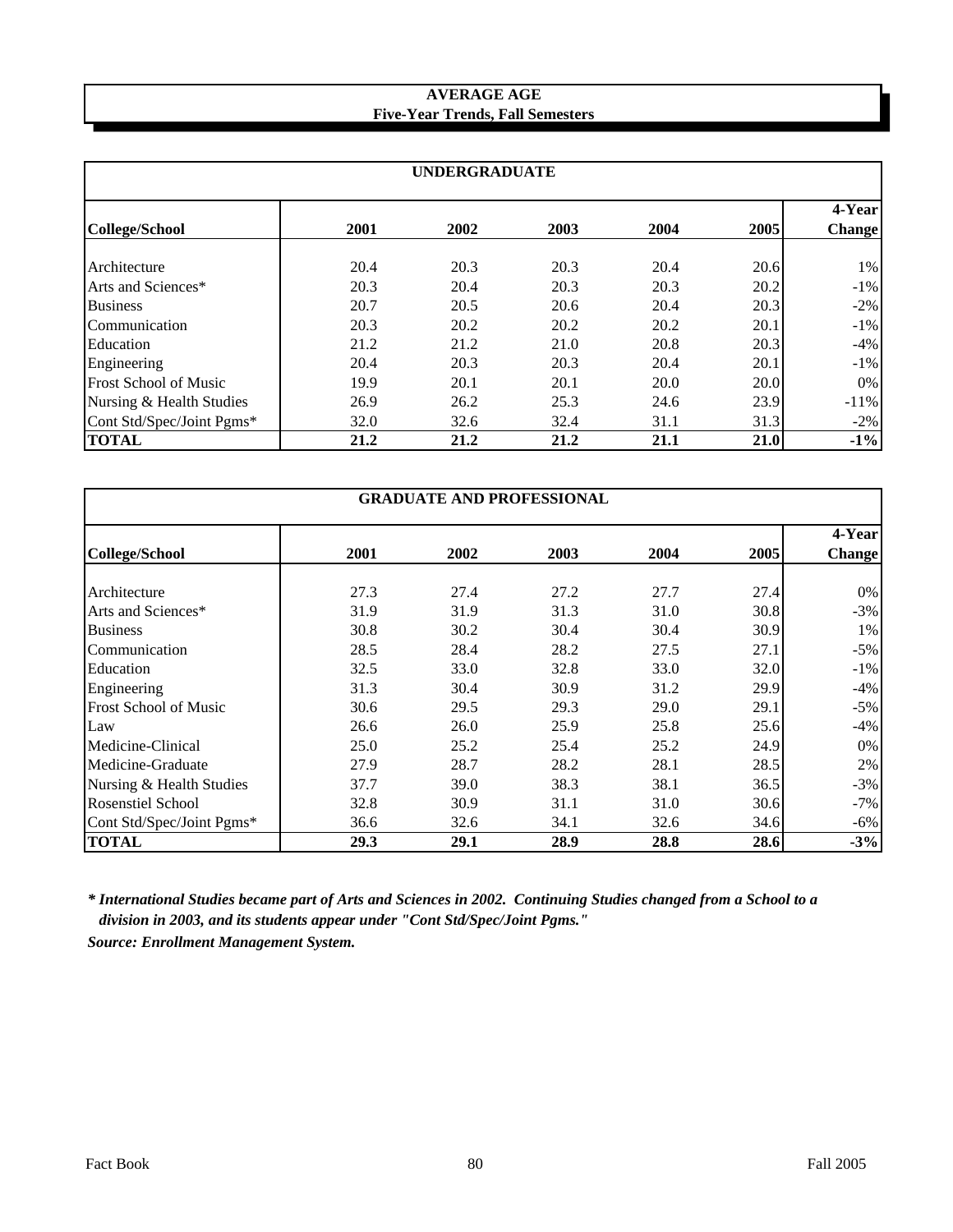# **RESIDENCE OF STUDENTS BY CLASS Fall Semester, 2005**

| <b>HEADCOUNTS</b>       |          |                  |               |               |                |           |                |             |              |
|-------------------------|----------|------------------|---------------|---------------|----------------|-----------|----------------|-------------|--------------|
|                         |          |                  |               |               |                | Graduate/ | Int. Eng./     | <b>Not</b>  |              |
| <b>Residence</b>        | Freshman | <b>Sophomore</b> | <b>Junior</b> | <b>Senior</b> | <b>NDUG</b>    | Prof.     | <b>Audit</b>   | Paid*       | <b>Total</b> |
| Eaton                   | 80       | 150              | 83            | 69            |                | $\theta$  | $\mathbf{0}$   | 14          | 397          |
| Hecht                   | 756      | 103              | 36            | 24            |                |           | $\overline{2}$ | 12          | 933          |
| Mahoney                 | 156      | 275              | 146           | 109           | $\bigcap$      | $\Omega$  | $\theta$       | 21          | 711          |
| Pearson                 | 182      | 319              | 105           | 84            | $\overline{2}$ |           | $\theta$       | 23          | 716          |
| Stanford                | 732      | 123              | 42            | 21            | 0              | $\Omega$  |                | $\mathbf Q$ | 928          |
| Apartments              | 35       | 120              | 132           | 168           | $\overline{2}$ |           | $\Omega$       | 16          | 474          |
| Holiday Inn             | 4        | 44               | 28            | 15            | 94             | $\theta$  | $\Omega$       | Q           | 194          |
| <b>Total On Campus</b>  | 1,945    | 1,134            | 572           | 490           | 101            | 4         | 3              | 104         | 4,353        |
| <b>Total Off Campus</b> | 577      | 1,101            | 1,884         | 2,429         | 304            | 5,133     | 41             | 535         | 12,004       |
| <b>TOTAL</b>            | 2,522    | 2,235            | 2,456         | 2,919         | 405            | 5,137     | 44             | 639         | 16,357       |

|                         | PERCENTAGE BY RESIDENCE |                  |               |               |             |           |            |                |              |  |
|-------------------------|-------------------------|------------------|---------------|---------------|-------------|-----------|------------|----------------|--------------|--|
|                         |                         |                  |               |               |             | Graduate/ | Int. Eng./ | <b>DUG Not</b> |              |  |
| <b>Residence</b>        | Freshman                | <b>Sophomore</b> | <b>Junior</b> | <b>Senior</b> | <b>NDUG</b> | Prof.     | Audit      | Enrolled*      | <b>Total</b> |  |
| Eaton                   | 3%                      | 7%               | 3%            | 2%            | $0\%$       | 0%        | 0%         | 2%             | 2%           |  |
| Hecht                   | 30%                     | 5%               | 1%            | 1%            | 0%          | 0%        | 5%         | 2%             | 6%           |  |
| Mahoney                 | 6%                      | 12%              | 6%            | 4%            | 0%          | 0%        | 0%         | 3%             | 4%           |  |
| Pearson                 | 7%                      | 14%              | 4%            | 3%            | 0%          | 0%        | 0%         | 4%             | 4%           |  |
| Stanford                | 29%                     | 6%               | 2%            | 1%            | $0\%$       | 0%        | 2%         | 1%             | 6%           |  |
| Apartments              | 1%                      | 5%               | 5%            | 6%            | 0%          | $0\%$     | 0%         | 3%             | 3%           |  |
| Holiday Inn             | $0\%$                   | 2%               | 1%            | 1%            | 23%         | 0%        | $0\%$      | $1\%$          | 1%           |  |
| <b>Total On Campus</b>  | 77%                     | 51%              | 23%           | 17%           | 25%         | $0\%$     | 7%         | 16%            | 27%          |  |
| <b>Total Off Campus</b> | 23%                     | 49%              | 77%           | 83%           | 75%         | 100%      | 93%        | 84%            | 73%          |  |
| <b>TOTAL</b>            | 100%                    | 100%             | 100%          | 100%          | 100%        | 100%      | 100%       | 100%           | 100%         |  |

*\* Students not completing financial registration at benchmark.*

*Note: Housing capacity is 4,234.*

*Source: Housing database*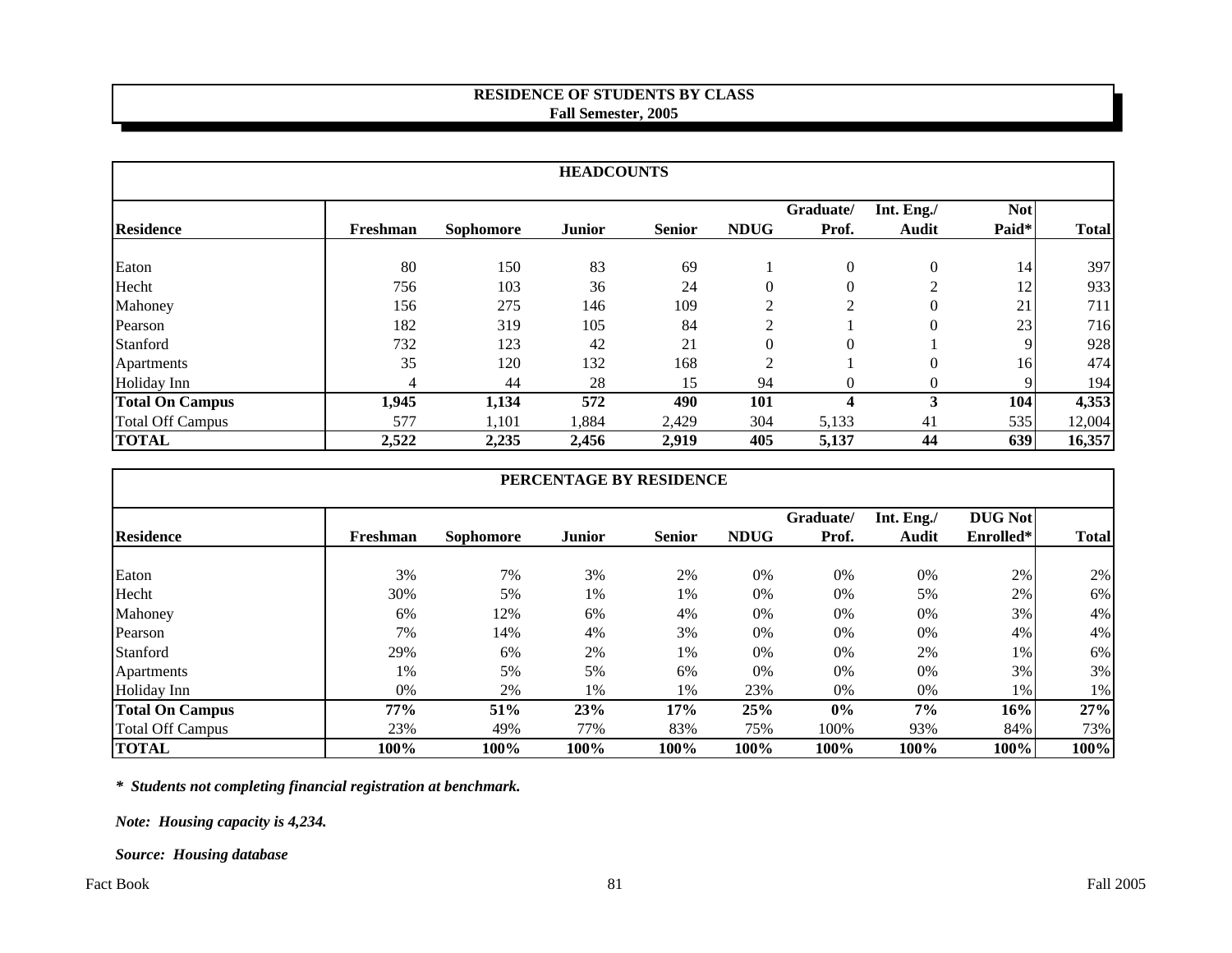#### **RESIDENTIAL STUDENTS BY SCHOOL Fall Semester, 2005**

|                              | ON-CAMPUS HEADCOUNTS AND PERCENTAGES |                |                  |         |               |                |  |  |  |  |
|------------------------------|--------------------------------------|----------------|------------------|---------|---------------|----------------|--|--|--|--|
|                              | <b>Degree Undergraduates</b>         |                | Other Students*  |         | <b>Total</b>  |                |  |  |  |  |
| School/College               | <b>Number</b>                        | <b>Percent</b> | <b>Number</b>    | Percent | <b>Number</b> | <b>Percent</b> |  |  |  |  |
|                              |                                      |                |                  |         |               |                |  |  |  |  |
| Architecture                 | 121                                  | 37%            | $\boldsymbol{0}$ | 0%      | 121           | 46%            |  |  |  |  |
| <b>Arts and Sciences</b>     | 1,932                                | 46%            | 2                | 0%      | 1934          | 67%            |  |  |  |  |
| <b>Business</b>              | 752                                  | 38%            | $\mathbf{0}$     | 0%      | 752           | 36%            |  |  |  |  |
| Communication                | 510                                  | 42%            | 0                | 0%      | 510           | 62%            |  |  |  |  |
| Education                    | 145                                  | 40%            | $\overline{0}$   | $0\%$   | 145           | 22%            |  |  |  |  |
| Engineering                  | 317                                  | 42%            | $\boldsymbol{0}$ | 0%      | 317           | 46%            |  |  |  |  |
| Law                          | $\theta$                             | na             |                  | 0%      |               | 0%             |  |  |  |  |
| Miller School of Medicine    | $\mathbf{0}$                         | na             |                  | $0\%$   |               | 0%             |  |  |  |  |
| <b>Frost School of Music</b> | 260                                  | 50%            | 0                | 0%      | 260           | 49%            |  |  |  |  |
| Nursing & Health Studies     | 104                                  | 18%            | 0                | 0%      | 104           | 20%            |  |  |  |  |
| <b>Rosenstiel School</b>     | $\theta$                             | na             | 0                | 0%      | $\theta$      | 0%             |  |  |  |  |
| Cont Std/Spec/Joint Pgms**   | $\theta$                             | na             | 101              | 76%     | 101           | 316%           |  |  |  |  |
| Intensive English/Audit      | $\theta$                             | na             | 3                | na      | 3             | na             |  |  |  |  |
| Not Paid***                  | $\Omega$                             | na             | 104              | na      | 104           | na             |  |  |  |  |
| <b>Total On Campus</b>       | 4,141                                | 41%            | 212              | 3%      | 4,353         | 27%            |  |  |  |  |
| <b>Total Off Campus</b>      | 5,991                                | 59%            | 6,013            | 97%     | 12,004        | 73%            |  |  |  |  |
| <b>TOTAL</b>                 | 10,132                               | 100%           | 6,225            | 100%    | 16,357        | 100%           |  |  |  |  |

*\* Other Students includes non-degree undergraduates, graduate and professional students, Intensive English, Audit, and students not completing financial registration at benchmark.*

*\*\* Special and Joint Programs includes Study Abroad students from other countries studying at UM.*

*\*\*\* Students not completing financial registration at benchmark; school/college unknown for these students.*

*Source: Housing database*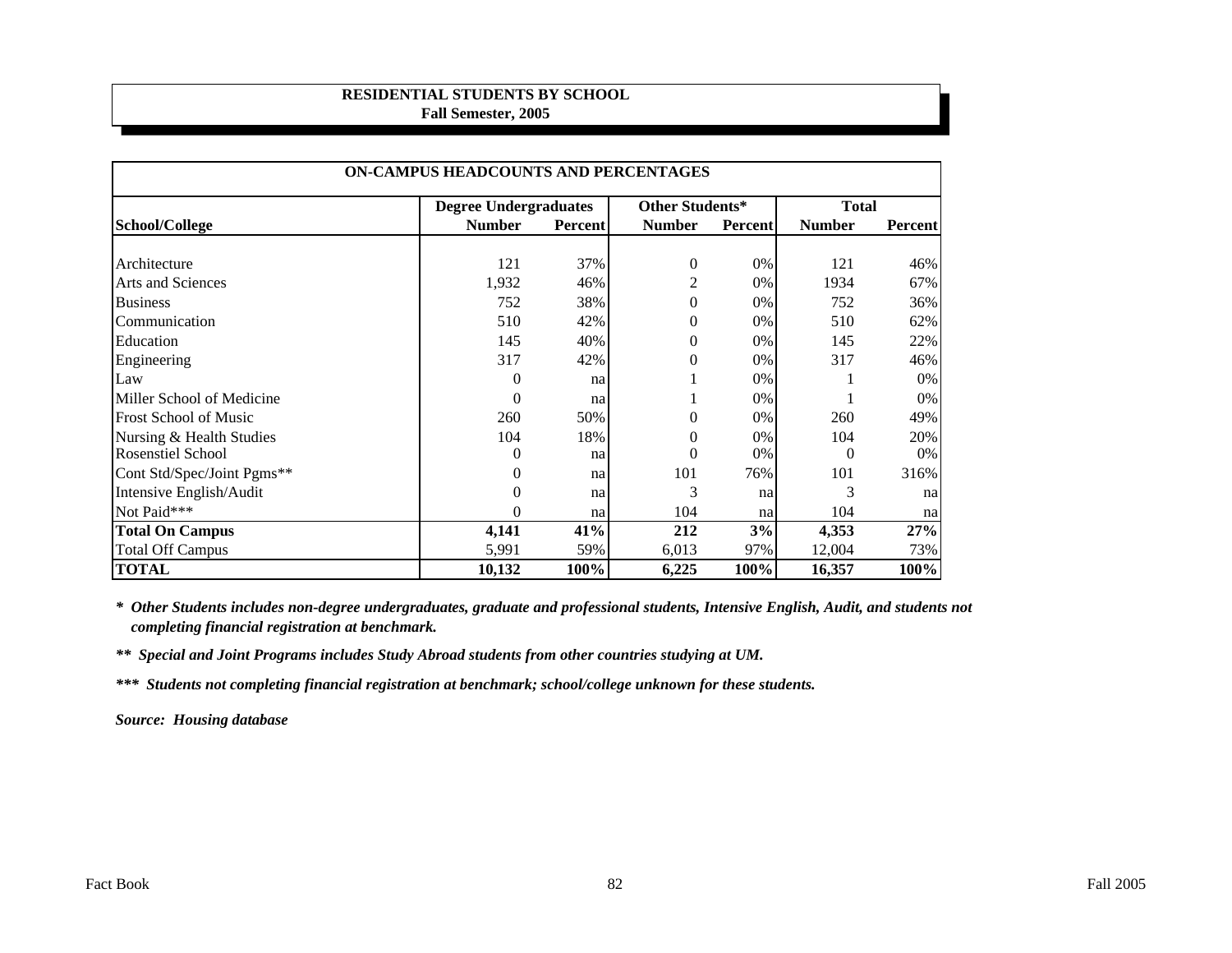# **Five-Year Trends, Fall Semesters HEADCOUNTS OF HONORS AND PRE-PROFESSIONAL STUDENTS**

| <b>Honors Program</b> | 2001  | 2002  | 2003  | 2004  | 2005  | 4-Year<br><b>Change</b> |
|-----------------------|-------|-------|-------|-------|-------|-------------------------|
| <b>Honor Students</b> | 1,553 | .,609 | 1,567 | 1,188 | 1,035 | $-33%$                  |

|                                  |                |       |       |       |       | 4-Year        |
|----------------------------------|----------------|-------|-------|-------|-------|---------------|
| <b>Pre-Professional Students</b> | 2001           | 2002  | 2003  | 2004  | 2005  | <b>Change</b> |
|                                  |                |       |       |       |       |               |
| Dental                           | 14             | 10    | 10    | q     |       | $-21\%$       |
| Law                              | 369            | 439   | 436   | 521   | 579   | 57%           |
| Medicine                         | 1,100          | 1,188 | 1,246 | 1,268 | 1,310 | 19%           |
| Pre-Veterinary Medicine          | 14             | 16    | 15    | 16    | 25    | 79%           |
| M.B.A.                           | $\overline{0}$ | 113   | 161   | 252   | 291   | nal           |
| <b>Teaching Certificate</b>      | 84             | 61    | 29    | 21    |       | $-100%$       |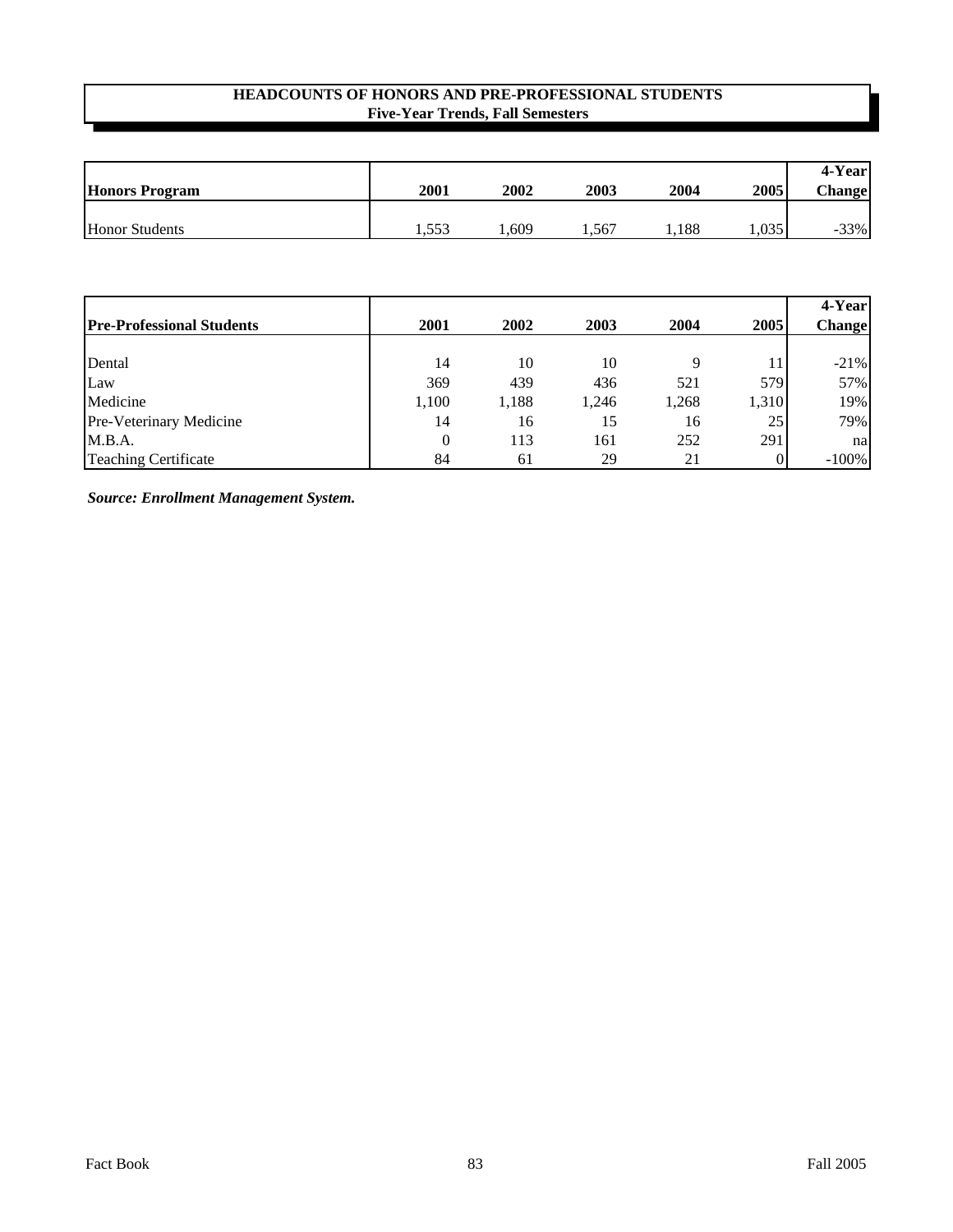#### **SPECIAL PLUS REGULAR UNDERGRADUATE CREDIT HOURS TAUGHT Five-Year Trends, Fall Semesters**

| <b>CREDIT HOURS</b>          |          |                |          |          |         |               |  |  |  |
|------------------------------|----------|----------------|----------|----------|---------|---------------|--|--|--|
| <b>Budgeted</b>              |          |                |          |          |         | 4-Year        |  |  |  |
| <b>Teaching School</b>       | 2001     | 2002           | 2003     | 2004     | 2005    | <b>Change</b> |  |  |  |
| Architecture                 | 3,531    | 4,099          | 4,308    | 4,209    | 4,447   | 26%           |  |  |  |
| Arts and Sciences*           | 71,802   | 73,772         | 76,664   | 76,904   | 78,428  | $9\%$         |  |  |  |
| <b>Business</b>              | 27,311   | 28,432         | 27,272   | 28,079   | 28,965  | $6\%$         |  |  |  |
| Communication                | 8,413    | 8,534          | 8,806    | 8,908    | 9,422   | 12%           |  |  |  |
| Education                    | 3,546    | 4,168          | 4,342    | 4,882    | 4,907   | 38%           |  |  |  |
| Engineering                  | 6,642    | 7,155          | 7,387    | 6,547    | 6,296   | $-5%$         |  |  |  |
| <b>Frost School of Music</b> | 7,853    | 8,142          | 8,479    | 8,706    | 9,018   | 15%           |  |  |  |
| Law                          | 0        | $\overline{0}$ | $\Omega$ | 60       | 54      | na            |  |  |  |
| Medicine-Clinical            | $\Omega$ | $\theta$       | $\Omega$ | $\Omega$ | 0       | na            |  |  |  |
| Medicine-Graduate            | 1,010    | 822            | 1,051    | 1,041    | 1,128   | 12%           |  |  |  |
| Nursing & Health Studies     | 2,347    | 2,438          | 3,525    | 4,401    | 7,144   | 204%          |  |  |  |
| <b>Rosenstiel School</b>     | 1,530    | 1,780          | 1,923    | 1,878    | 2,316   | 51%           |  |  |  |
| Cont Std/Spec/Joint Pgms**   | 67       | 53             | 106      | 64       | 93      | 39%           |  |  |  |
| <b>TOTAL</b>                 | 134,052  | 139,395        | 143,863  | 145,679  | 152,218 | 14%           |  |  |  |

|                              | PERCENTAGE TAUGHT BY BUDGETED SCHOOL |      |      |      |      |
|------------------------------|--------------------------------------|------|------|------|------|
| <b>Budgeted</b>              |                                      |      |      |      |      |
| <b>Teaching School</b>       | 2001                                 | 2002 | 2003 | 2004 | 2005 |
|                              |                                      |      |      |      |      |
| Architecture                 | 3%                                   | 3%   | 3%   | 3%   | 3%   |
| Arts and Sciences*           | 54%                                  | 53%  | 53%  | 53%  | 52%  |
| <b>Business</b>              | 20%                                  | 20%  | 19%  | 19%  | 19%  |
| Communication                | 6%                                   | 6%   | 6%   | 6%   | 6%   |
| Education                    | 3%                                   | 3%   | 3%   | 3%   | 3%   |
| Engineering                  | 5%                                   | 5%   | 5%   | 4%   | 4%   |
| <b>Frost School of Music</b> | 6%                                   | 6%   | 6%   | 6%   | 6%   |
| Law                          | 0%                                   | 0%   | 0%   | 0%   | 0%   |
| Medicine-Clinical            | 0%                                   | 0%   | 0%   | 0%   | 0%   |
| Medicine-Graduate            | 1%                                   | 1%   | 1%   | 1%   | 1%   |
| Nursing & Health Studies     | 2%                                   | 2%   | 2%   | 3%   | 5%   |
| <b>Rosenstiel School</b>     | 1%                                   | 1%   | 1%   | 1%   | 2%   |
| Cont Std/Spec/Joint Pgms**   | 0%                                   | 0%   | 0%   | 0%   | 0%   |
| <b>TOTAL</b>                 | 100%                                 | 100% | 100% | 100% | 100% |

*Note: Special plus regular credit hours taken for undergraduate credit by all students, including graduate and professional students.*

*\* International Studies became part of Arts and Sciences in 2002. Continuing Studies changed from a School to a division in 2003, and its students appear under "Cont Std/Spec/Joint Pgms."*

*\*\* Cont Std/Spec/Joint Programs include credit hours for non-UM students taking courses through the International Education and Exchange Programs and for honors students who receive credit in the fall for internships taken the previous summer.*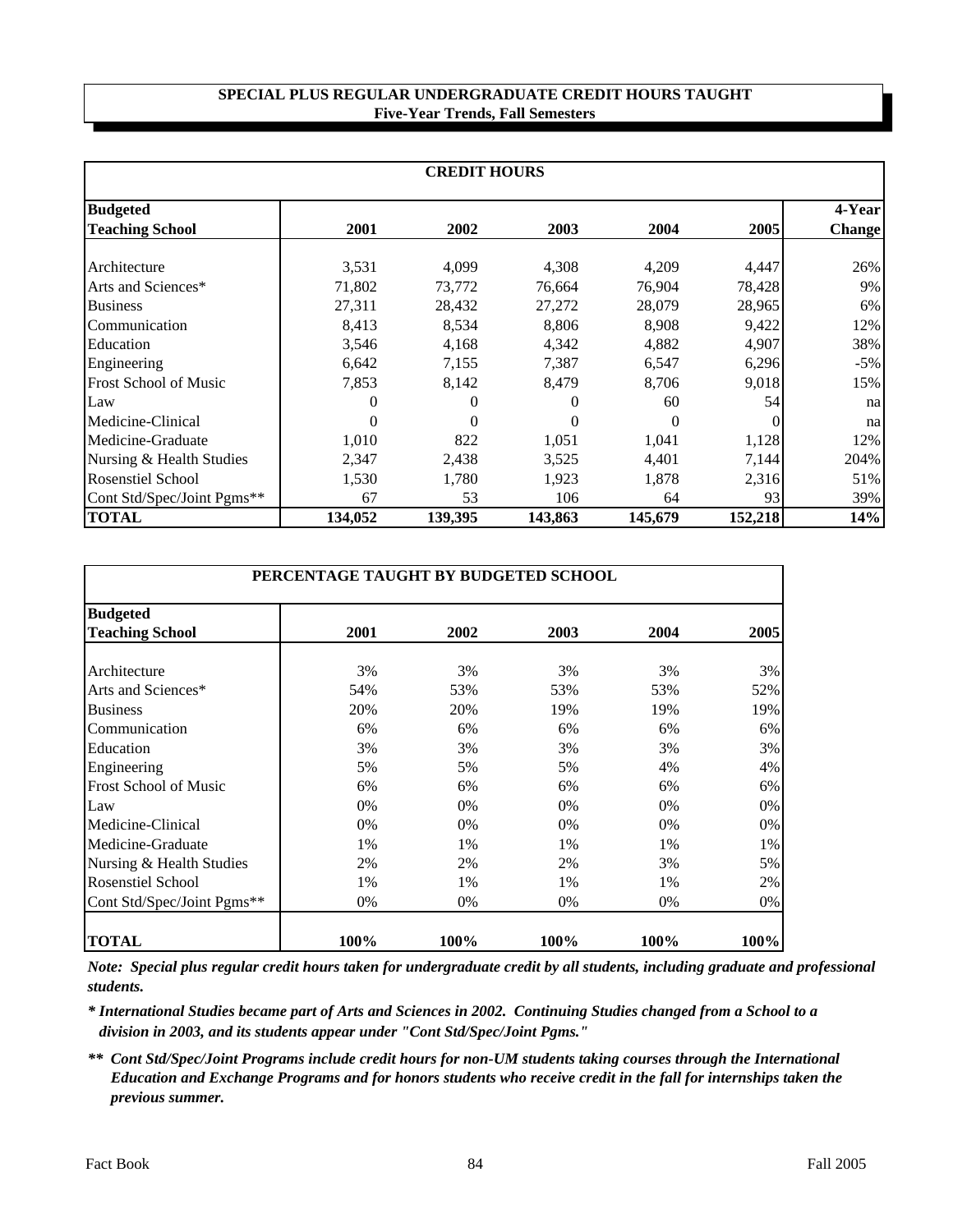

*\* Cont Stud/Spec/Joint Programs include credit hours for non-UM students taking courses through the International Education and Exchange Programs and for honors students who receive credit in the fall for internships taken the previous summer.*

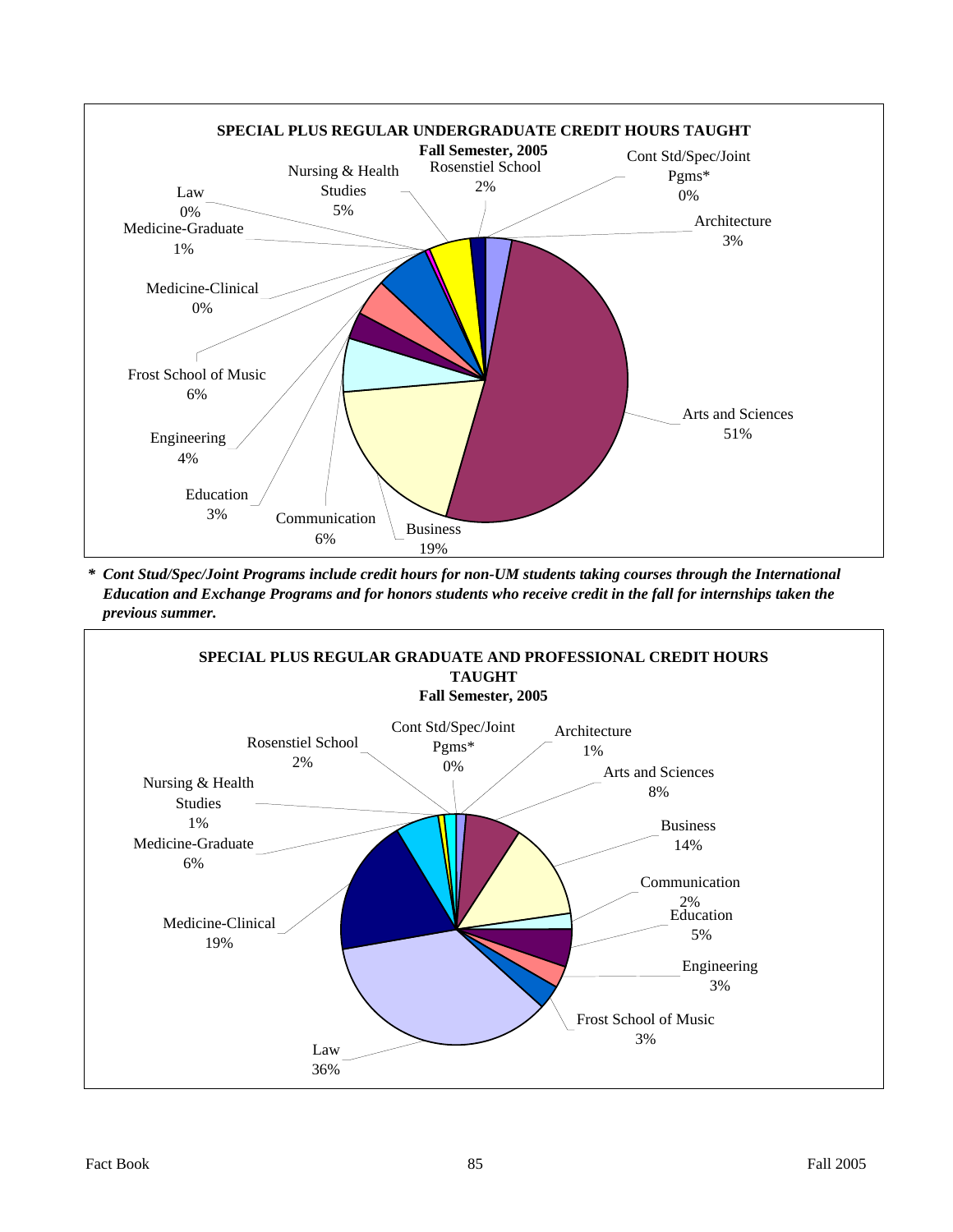### **SPECIAL PLUS REGULAR GRADUATE AND PROFESSIONAL CREDIT HOURS TAUGHT Five-Year Trends, Fall Semesters**

| <b>CREDIT HOURS</b>          |          |                |          |          |        |               |  |  |  |
|------------------------------|----------|----------------|----------|----------|--------|---------------|--|--|--|
| <b>Budgeted</b>              |          |                |          |          |        | 4-Year        |  |  |  |
| <b>Teaching School</b>       | 2001     | 2002           | 2003     | 2004     | 2005   | <b>Change</b> |  |  |  |
| Architecture                 | 534      | 718            | 886      | 720      | 654    | 22%           |  |  |  |
| Arts and Sciences*           | 3,770    | 3,515          | 3,647    | 3,971    | 3,950  | 5%            |  |  |  |
| <b>Business</b>              | 8,691    | 8,364          | 7,851    | 7,070    | 6,967  | $-20%$        |  |  |  |
| Communication                | 959      | 1,071          | 1,025    | 1,055    | 1,129  | 18%           |  |  |  |
| Education                    | 2,794    | 3,429          | 3,490    | 2,851    | 2,706  | $-3\%$        |  |  |  |
| Engineering                  | 1,278    | 1,314          | 1,687    | 1,414    | 1,593  | 25%           |  |  |  |
| <b>Frost School of Music</b> | 1,380    | 1,423          | 1,491    | 1,662    | 1,705  | 24%           |  |  |  |
| Law                          | 17,308   | 18,064         | 18,277   | 18,695   | 18,110 | 5%            |  |  |  |
| Medicine-Clinical            | 10,782   | 10,602         | 10,368   | 10,904   | 9,836  | $-9\%$        |  |  |  |
| Medicine-Graduate            | 2,666    | 2,501          | 2,758    | 2,774    | 3,062  | 15%           |  |  |  |
| Nursing & Health Studies     | 376      | 360            | 310      | 313      | 383    | 2%            |  |  |  |
| <b>Rosenstiel School</b>     | 808      | 800            | 853      | 797      | 869    | 8%            |  |  |  |
| Cont Std/Spec/Joint Pgms     | $\theta$ | $\overline{0}$ | $\theta$ | $\theta$ | 18     | na            |  |  |  |
| <b>TOTAL GRAD/PROF</b>       | 51,346   | 52,161         | 52,643   | 52,226   | 50,982 | $-1\%$        |  |  |  |
| <b>GRADUATE ONLY</b>         | 23,256   | 23,495         | 23,998   | 22,627   | 23,036 | $-1\%$        |  |  |  |

| PROFESSIONAL ONLY            | 28,090                               | 28,666 | 28,645 | 29,599 | 27,946 |
|------------------------------|--------------------------------------|--------|--------|--------|--------|
|                              | PERCENTAGE TAUGHT BY BUDGETED SCHOOL |        |        |        |        |
| <b>Budgeted</b>              |                                      |        |        |        |        |
| <b>Teaching School</b>       | 2001                                 | 2002   | 2003   | 2004   | 2005   |
| Architecture                 | 1%                                   | 1%     | 2%     | 1%     | 1%     |
| Arts and Sciences*           | 7%                                   | 7%     | 7%     | 8%     | 8%     |
| <b>Business</b>              | 17%                                  | 16%    | 15%    | 14%    | 14%    |
| Communication                | 2%                                   | 2%     | 2%     | 2%     | 2%     |
| Education                    | 5%                                   | 7%     | 7%     | 5%     | 5%     |
| Engineering                  | 2%                                   | 3%     | 3%     | 3%     | 3%     |
| <b>Frost School of Music</b> | 3%                                   | 3%     | 3%     | 3%     | 3%     |
| Law                          | 34%                                  | 35%    | 35%    | 36%    | 36%    |
| Medicine-Clinical            | 21%                                  | 20%    | 20%    | 21%    | 19%    |
| Medicine-Graduate            | 5%                                   | 5%     | 5%     | 5%     | 6%     |
| Nursing & Health Studies     | 1%                                   | 1%     | 1%     | 1%     | 1%     |
| <b>Rosenstiel School</b>     | 2%                                   | 2%     | 2%     | 2%     | 2%     |
| Cont Std/Spec/Joint Pgms     | 0%                                   | 0%     | 0%     | $0\%$  | 0%     |
| <b>TOTAL</b>                 | 100%                                 | 100%   | 100%   | 100%   | 100%   |

*undergraduate students. Graduate research credits were increased from 0 to 1. Note: Special plus regular credit hours taken for graduate and professional credit by all students, including* 

*\* International Studies became part of Arts and Sciences in 2002.*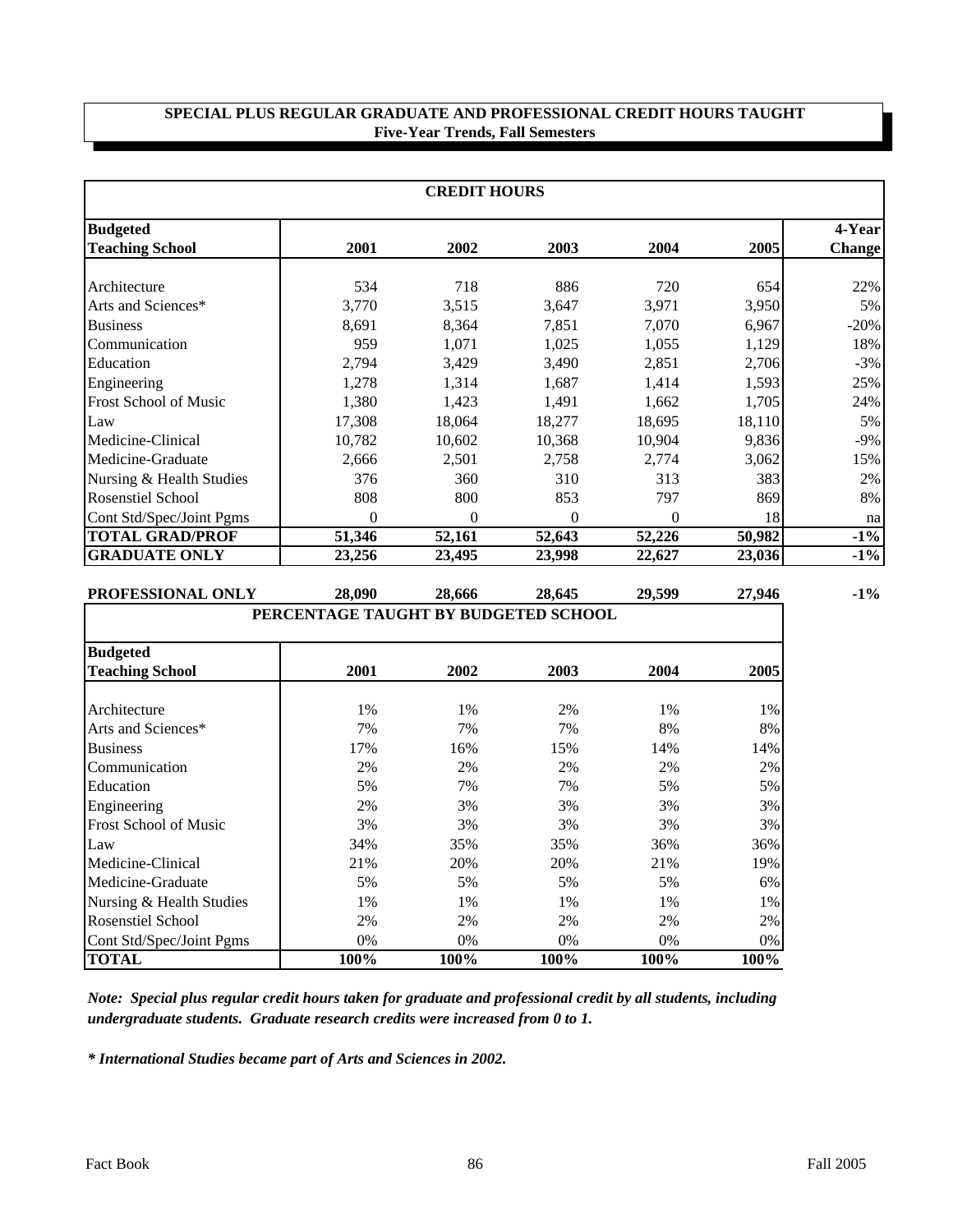#### **TOTAL SPECIAL PLUS REGULAR CREDIT HOURS TAUGHT Five-Year Trends, Fall Semesters**

| <b>CREDIT HOURS</b>                       |         |         |         |         |         |                         |  |
|-------------------------------------------|---------|---------|---------|---------|---------|-------------------------|--|
| <b>Budgeted</b><br><b>Teaching School</b> | 2001    | 2002    | 2003    | 2004    | 2005    | 4-Year<br><b>Change</b> |  |
|                                           |         |         |         |         |         |                         |  |
| Architecture                              | 4,065   | 4,817   | 5,194   | 4,929   | 5,101   | 25%                     |  |
| Arts and Sciences*                        | 75,572  | 77,287  | 80,311  | 80,875  | 82,378  | $9\%$                   |  |
| <b>Business</b>                           | 36,002  | 36,796  | 35,123  | 35,149  | 35,932  | $0\%$                   |  |
| Communication                             | 9,372   | 9,605   | 9,831   | 9,963   | 10,551  | 13%                     |  |
| Education                                 | 6,340   | 7,597   | 7,832   | 7,733   | 7,613   | 20%                     |  |
| Engineering                               | 7,920   | 8,469   | 9.074   | 7.961   | 7,889   | $0\%$                   |  |
| Frost School of Music                     | 9,233   | 9,565   | 9,970   | 10,368  | 10,723  | 16%                     |  |
| Law                                       | 17,308  | 18,064  | 18,277  | 18,755  | 18,164  | $5\%$                   |  |
| Medicine-Clinical                         | 10,782  | 10,602  | 10,368  | 10,904  | 9,836   | $-9\%$                  |  |
| Medicine-Graduate                         | 3,676   | 3,323   | 3,809   | 3,815   | 4,190   | 14%                     |  |
| Nursing & Health Studies                  | 2,723   | 2,798   | 3,835   | 4,714   | 7,527   | 176%                    |  |
| <b>Rosenstiel School</b>                  | 2,338   | 2,580   | 2,776   | 2,675   | 3,185   | 36%                     |  |
| Cont Std/Spec/Joint Pgms**                | 67      | 53      | 106     | 64      | 111     | 66%                     |  |
| <b>TOTAL</b>                              | 185,398 | 191,556 | 196.506 | 197,905 | 203,200 | 10%                     |  |

| PERCENTAGE TAUGHT BY BUDGETED SCHOOL |      |       |       |      |      |  |  |
|--------------------------------------|------|-------|-------|------|------|--|--|
| <b>Budgeted</b>                      |      |       |       |      |      |  |  |
| <b>Teaching School</b>               | 2001 | 2002  | 2003  | 2004 | 2005 |  |  |
| Architecture                         | 2%   | 3%    | 3%    | 2%   | 3%   |  |  |
| Arts and Sciences*                   | 41%  | 40%   | 41%   | 41%  | 41%  |  |  |
| <b>Business</b>                      | 19%  | 19%   | 18%   | 18%  | 18%  |  |  |
| Communication                        | 5%   | 5%    | 5%    | 5%   | 5%   |  |  |
| Education                            | 3%   | 4%    | 4%    | 4%   | 4%   |  |  |
| Engineering                          | 4%   | 4%    | 5%    | 4%   | 4%   |  |  |
| <b>Frost School of Music</b>         | 5%   | 5%    | 5%    | 5%   | 5%   |  |  |
| Law                                  | 9%   | 9%    | 9%    | 9%   | 9%   |  |  |
| Medicine-Clinical                    | 6%   | 6%    | 5%    | 6%   | 5%   |  |  |
| Medicine-Graduate                    | 2%   | 2%    | 2%    | 2%   | 2%   |  |  |
| Nursing & Health Studies             | 1%   | 1%    | 2%    | 2%   | 4%   |  |  |
| Rosenstiel School                    | 1%   | $1\%$ | 1%    | 1%   | 2%   |  |  |
| Cont Std/Spec/Joint Pgms**           | 0%   | $0\%$ | $0\%$ | 0%   | 0%   |  |  |
| <b>TOTAL</b>                         | 100% | 100%  | 100%  | 100% | 100% |  |  |

*Note: Special plus regular credit hours taken by all students for undergraduate, graduate, and professional credit. Graduate research credits were increased from 0 to 1.*

*\* International Studies became part of Arts and Sciences in 2002. Continuing Studies changed from a School to a division in 2003, and its students appear under "Cont Std/Spec/Joint Pgms."*

*\*\* Cont Std/Spec/Joint Pgms include credit hours for non-UM students taking courses through the International Education and Exchange Programs and other special programs.*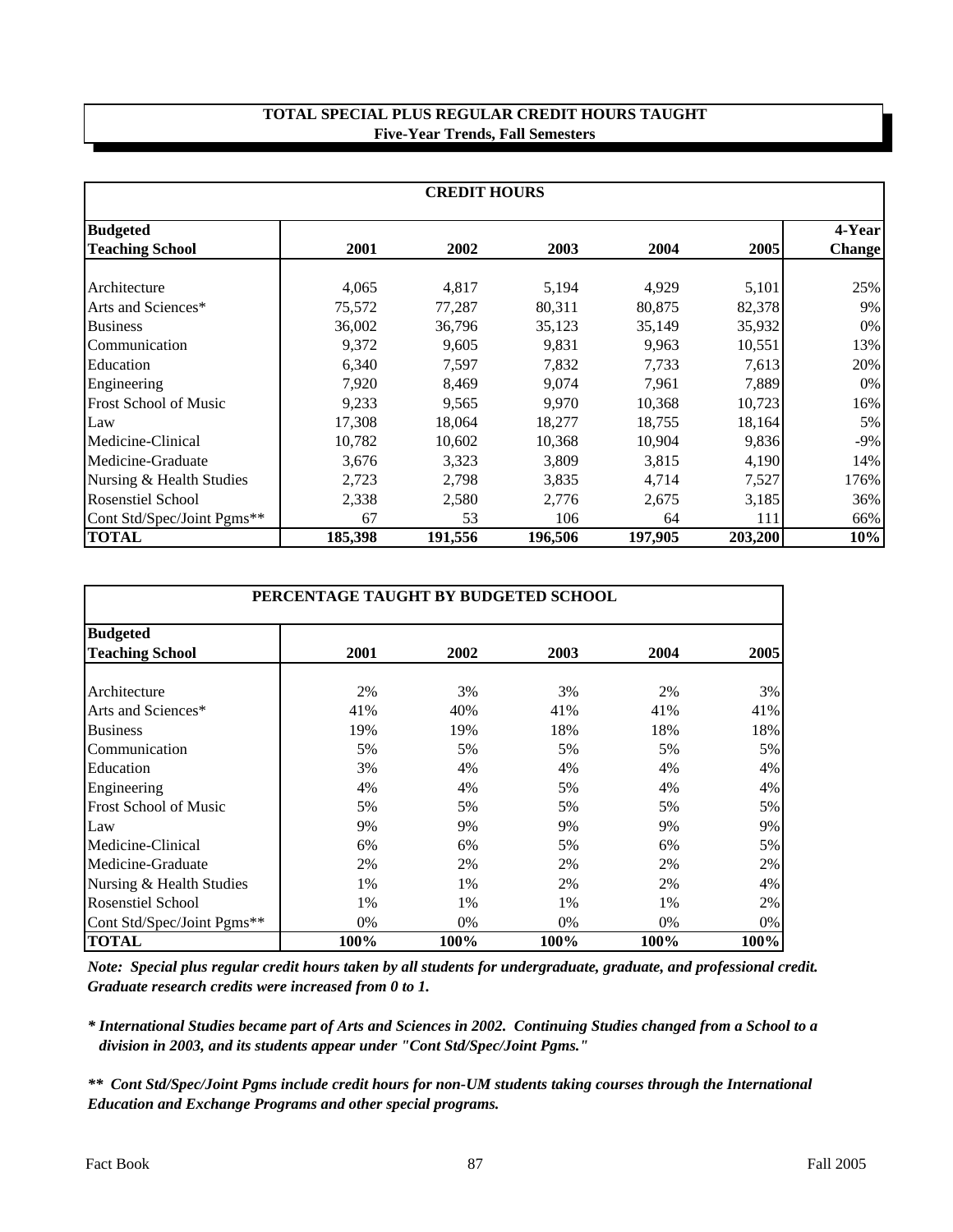

*\* Cont Stud/Spec/Joint Programs include credit hours for non-UM students taking courses through the International Education and Exchange Programs and other special programs.*

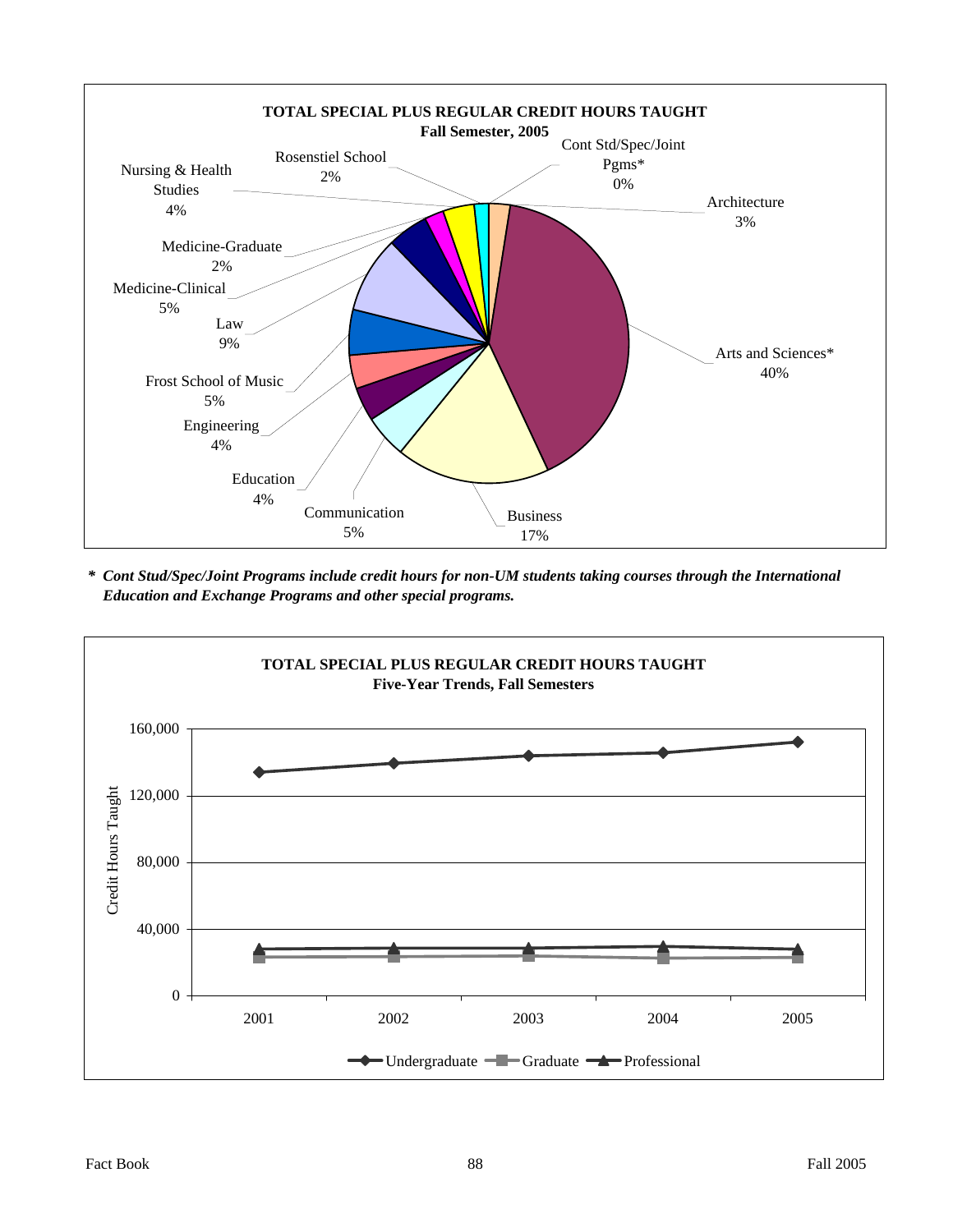### **Five-Year Trends, Fall Semesters REGULAR UNDERGRADUATE CREDIT HOURS TAUGHT**

| <b>CREDIT HOURS</b>          |          |                |          |          |          |               |  |
|------------------------------|----------|----------------|----------|----------|----------|---------------|--|
| <b>Budgeted</b>              |          |                |          |          |          | 4-Year        |  |
| <b>Teaching School</b>       | 2001     | 2002           | 2003     | 2004     | 2005     | <b>Change</b> |  |
| Architecture                 | 3,447    | 4,072          | 4,263    | 4,209    | 4,441    | 29%           |  |
| Arts and Sciences*           | 70,862   | 72,536         | 75,215   | 75,500   | 76,859   | 8%            |  |
| <b>Business</b>              | 26,696   | 27,826         | 26,780   | 27,317   | 28,071   | $5\%$         |  |
| Communication                | 8,380    | 8,405          | 8,665    | 8,758    | 9,113    | $9\%$         |  |
| Education                    | 3,436    | 4,044          | 4,213    | 4,586    | 4,741    | 38%           |  |
| Engineering                  | 6,507    | 7,008          | 7,144    | 6,356    | 6,094    | $-6\%$        |  |
| <b>Frost School of Music</b> | 7,819    | 8,061          | 8,379    | 8,615    | 8,910    | 14%           |  |
| Law                          | $\theta$ | $\overline{0}$ | $\Omega$ | 60       | 54       | na            |  |
| Medicine-Clinical            | $\Omega$ | $\Omega$       | $\Omega$ | $\Omega$ | $\theta$ | na            |  |
| Medicine-Graduate            | 1,007    | 819            | 1,045    | 1,023    | 1,110    | 10%           |  |
| Nursing & Health Studies     | 2,347    | 2,435          | 3,525    | 3,805    | 5,701    | 143%          |  |
| <b>Rosenstiel School</b>     | 1,463    | 1,723          | 1,895    | 1,824    | 2,240    | 53%           |  |
| Cont Std/Spec/Joint Pgms*    | 0        | $\Omega$       |          | 0        |          | na            |  |
| <b>TOTAL</b>                 | 131,964  | 136,929        | 141,125  | 142,053  | 147,335  | 12%           |  |

| PERCENTAGE TAUGHT BY BUDGETED SCHOOL |      |      |      |       |      |  |  |
|--------------------------------------|------|------|------|-------|------|--|--|
| <b>Budgeted</b>                      |      |      |      |       |      |  |  |
| <b>Teaching School</b>               | 2001 | 2002 | 2003 | 2004  | 2005 |  |  |
| Architecture                         | 3%   | 3%   | 3%   | 3%    | 3%   |  |  |
| Arts and Sciences*                   | 54%  | 53%  | 53%  | 53%   | 52%  |  |  |
| <b>Business</b>                      | 20%  | 20%  | 19%  | 19%   | 19%  |  |  |
| Communication                        | 6%   | 6%   | 6%   | 6%    | 6%   |  |  |
| Education                            | 3%   | 3%   | 3%   | 3%    | 3%   |  |  |
| Engineering                          | 5%   | 5%   | 5%   | 4%    | 4%   |  |  |
| <b>Frost School of Music</b>         | 6%   | 6%   | 6%   | 6%    | 6%   |  |  |
| Medicine-Clinical                    | 0%   | 0%   | 0%   | $0\%$ | 0%   |  |  |
| Medicine-Graduate                    | 1%   | 1%   | 1%   | 1%    | 1%   |  |  |
| Nursing & Health Studies             | 2%   | 2%   | 2%   | 3%    | 4%   |  |  |
| <b>Rosenstiel School</b>             | 1%   | 1%   | 1%   | 1%    | 2%   |  |  |
| Cont Std/Spec/Joint Pgms*            | 0%   | 0%   | 0%   | 0%    | 0%   |  |  |
| <b>TOTAL</b>                         | 100% | 100% | 100% | 100%  | 100% |  |  |

*\* International Studies became part of Arts and Sciences in 2002. Continuing Studies changed from a School to a division in 2003, and its students appear under "Cont Std/Spec/Joint Pgms." Note: Regular credit hours taken for undergraduate credit by all students, including graduate and professional students.*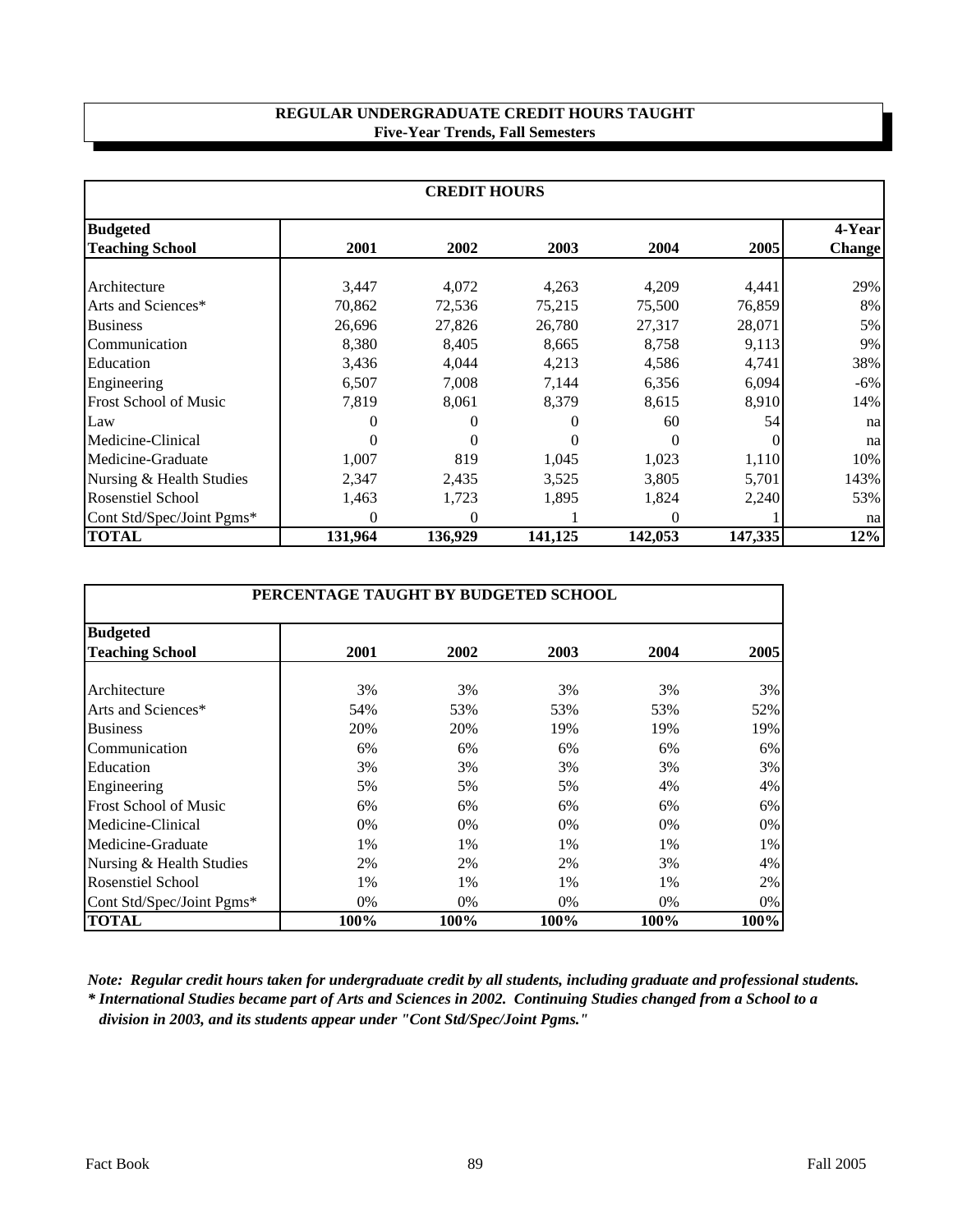### **SPECIAL UNDERGRADUATE CREDIT HOURS TAUGHT Five-Year Trends, Fall Semesters**

| <b>CREDIT HOURS</b>                       |          |          |          |          |          |                          |  |
|-------------------------------------------|----------|----------|----------|----------|----------|--------------------------|--|
| <b>Budgeted</b><br><b>Teaching School</b> | 2001     | 2002     | 2003     | 2004     | 2005     | 4-Yearl<br><b>Change</b> |  |
|                                           |          |          |          |          |          |                          |  |
| Architecture                              | 84       | 27       | 45       | 0        | 6        | $-93%$                   |  |
| Arts and Sciences*                        | 940      | 1,236    | 1,449    | 1,404    | 1,569    | 67%                      |  |
| <b>Business</b>                           | 615      | 606      | 492      | 762      | 894      | 45%                      |  |
| Communication                             | 33       | 129      | 141      | 150      | 309      | 836%                     |  |
| Education                                 | 110      | 124      | 129      | 296      | 166      | 51%                      |  |
| Engineering                               | 135      | 147      | 243      | 191      | 202      | 50%                      |  |
| <b>Frost School of Music</b>              | 34       | 81       | 100      | 91       | 108      | 218%                     |  |
| Medicine-Clinical                         | $\theta$ | $\theta$ | $\Omega$ | $\theta$ | $\Omega$ | na                       |  |
| Medicine-Graduate                         | 3        | 3        | 6        | 18       | 18       | 500%                     |  |
| Nursing & Health Studies                  | $\Omega$ | 3        | $\Omega$ | 596      | 1,443    | na                       |  |
| <b>Rosenstiel School</b>                  | 67       | 57       | 28       | 54       | 76       | 13%                      |  |
| Cont Std/Spec/Joint Pgms**                | 67       | 53       | 105      | 64       | 92       | 37%                      |  |
| <b>TOTAL</b>                              | 2,088    | 2,466    | 2,738    | 3,626    | 4,883    | 134%                     |  |

| PERCENTAGE TAUGHT BY BUDGETED SCHOOL |      |       |       |       |      |  |  |
|--------------------------------------|------|-------|-------|-------|------|--|--|
| <b>Budgeted</b>                      |      |       |       |       |      |  |  |
| <b>Teaching School</b>               | 2001 | 2002  | 2003  | 2004  | 2005 |  |  |
| Architecture                         | 4%   | 1%    | 2%    | 0%    | 0%   |  |  |
| Arts and Sciences*                   | 45%  | 50%   | 53%   | 39%   | 32%  |  |  |
| <b>Business</b>                      | 29%  | 25%   | 18%   | 21%   | 18%  |  |  |
| Communication                        | 2%   | 5%    | 5%    | 4%    | 6%   |  |  |
| Education                            | 5%   | 5%    | 5%    | 8%    | 3%   |  |  |
| Engineering                          | 6%   | 6%    | 9%    | 5%    | 4%   |  |  |
| <b>Frost School of Music</b>         | 2%   | 3%    | 4%    | 3%    | 2%   |  |  |
| Medicine-Clinical                    | 0%   | $0\%$ | $0\%$ | $0\%$ | 0%   |  |  |
| Medicine-Graduate                    | 0%   | $0\%$ | 0%    | 0%    | 0%   |  |  |
| Nursing & Health Studies             | 0%   | $0\%$ | 0%    | 16%   | 30%  |  |  |
| Rosenstiel School                    | 3%   | 2%    | 1%    | 1%    | 2%   |  |  |
| Cont Std/Spec/Joint Pgms**           | 3%   | 2%    | 4%    | 2%    | 2%   |  |  |
| <b>TOTAL</b>                         | 100% | 100%  | 100%  | 100%  | 100% |  |  |

*\* International Studies became part of Arts and Sciences in 2002. Continuing Studies changed from a School to a division in 2003, and its students appear under "Cont Std/Spec/Joint Pgms." Note: Special credit hours taken for undergraduate credit by all students, including graduate and professional students.*

*\*\* Cont Std/Spec/Joint Programs include credit hours for non-UM students taking courses through the International Education and Exchange Programs and for honors students who receive credit in the fall for internships taken the previous summer.*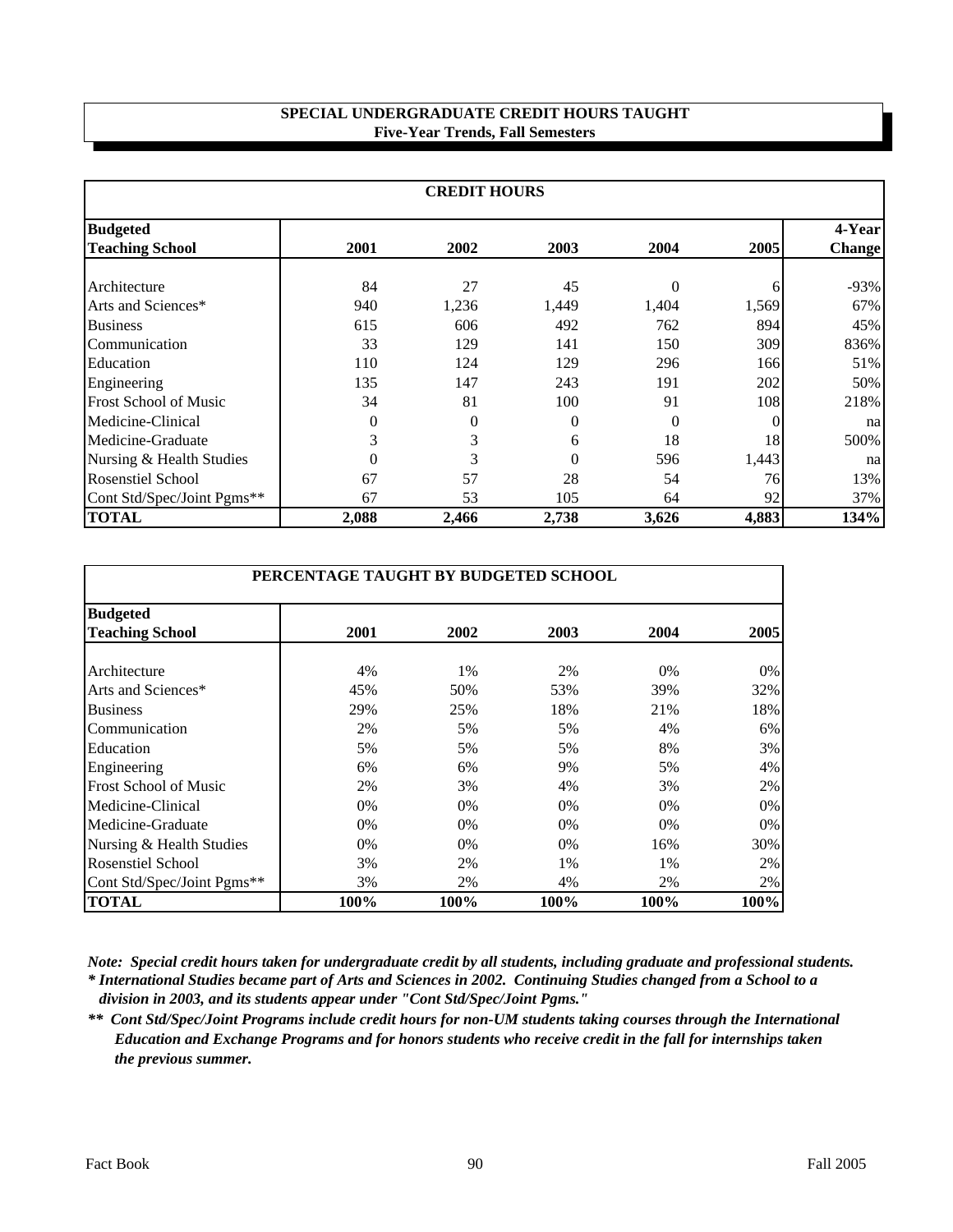#### **REGULAR GRADUATE AND PROFESSIONAL CREDIT HOURS TAUGHT Five-Year Trends, Fall Semesters**

| <b>CREDIT HOURS</b>          |          |          |        |        |        |               |  |
|------------------------------|----------|----------|--------|--------|--------|---------------|--|
| <b>Budgeted</b>              |          |          |        |        |        | 4-Year        |  |
| <b>Teaching School</b>       | 2001     | 2002     | 2003   | 2004   | 2005   | <b>Change</b> |  |
| Architecture                 | $\Omega$ | $\Omega$ | 3      | 9      |        | na            |  |
| Arts and Sciences*           | 3,533    | 3,139    | 3,270  | 3,287  | 3,299  | $-7\%$        |  |
| <b>Business</b>              | 5,513    | 5,237    | 4,386  | 3,760  | 3,689  | $-33%$        |  |
| Communication                | 27       | 33       | 21     | 21     | 24     | $-11\%$       |  |
| Education                    | 1,493    | 1,721    | 1,714  | 1,435  | 1,423  | $-5\%$        |  |
| Engineering                  | 894      | 1,053    | 1,151  | 1,073  | 1,146  | 28%           |  |
| <b>Frost School of Music</b> | 1,380    | 1,418    | 1,491  | 1,647  | 1,699  | 23%           |  |
| Law                          | 17,308   | 18,061   | 18,277 | 18,695 | 18,110 | 5%            |  |
| Medicine-Clinical            | 10,782   | 10,602   | 10,368 | 10,904 | 9,836  | -9%           |  |
| Medicine-Graduate            | 286      | 248      | 150    | 69     | 85     | $-70\%$       |  |
| Nursing & Health Studies     | 376      | 360      | 310    | 313    | 276    | $-27%$        |  |
| <b>Rosenstiel School</b>     | 30       | 58       | 48     | 67     | 94     | 213%          |  |
| <b>TOTAL GRAD/PROF</b>       | 41,622   | 41,930   | 41,189 | 41,280 | 39,681 | $-5%$         |  |
| <b>GRADUATE ONLY</b>         | 13,532   | 13,267   | 12,544 | 11,681 | 11,735 | $-13%$        |  |

| PERCENTAGE TAUGHT BY BUDGETED SCHOOL |       |       |       |       |      |  |
|--------------------------------------|-------|-------|-------|-------|------|--|
| <b>Budgeted</b>                      |       |       |       |       |      |  |
| <b>Teaching School</b>               | 2001  | 2002  | 2003  | 2004  | 2005 |  |
| Architecture                         | $0\%$ | $0\%$ | $0\%$ | $0\%$ | 0%   |  |
| Arts and Sciences*                   | 8%    | 7%    | 8%    | 8%    | 8%   |  |
| <b>Business</b>                      | 13%   | 12%   | 11%   | 9%    | 9%   |  |
| Communication                        | 0%    | 0%    | 0%    | 0%    | 0%   |  |
| Education                            | 4%    | 4%    | 4%    | 3%    | 4%   |  |
| Engineering                          | 2%    | 3%    | 3%    | 3%    | 3%   |  |
| <b>Frost School of Music</b>         | 3%    | 3%    | 4%    | 4%    | 4%   |  |
| Law                                  | 42%   | 43%   | 44%   | 45%   | 46%  |  |
| Medicine-Clinical                    | 26%   | 25%   | 25%   | 26%   | 25%  |  |
| Medicine-Graduate                    | $1\%$ | $1\%$ | 0%    | $0\%$ | 0%   |  |
| Nursing & Health Studies             | 1%    | $1\%$ | 1%    | 1%    | 1%   |  |
| Rosenstiel School                    | $0\%$ | $0\%$ | $0\%$ | 0%    | 0%   |  |
| <b>TOTAL</b>                         | 100%  | 100%  | 100%  | 100%  | 100% |  |

*Note: Regular credit hours taken for graduate and professional credit by all students, including undergraduate students. Graduate research credits were increased from 0 to 1.*

*\* International Studies became part of Arts and Sciences in 2002.*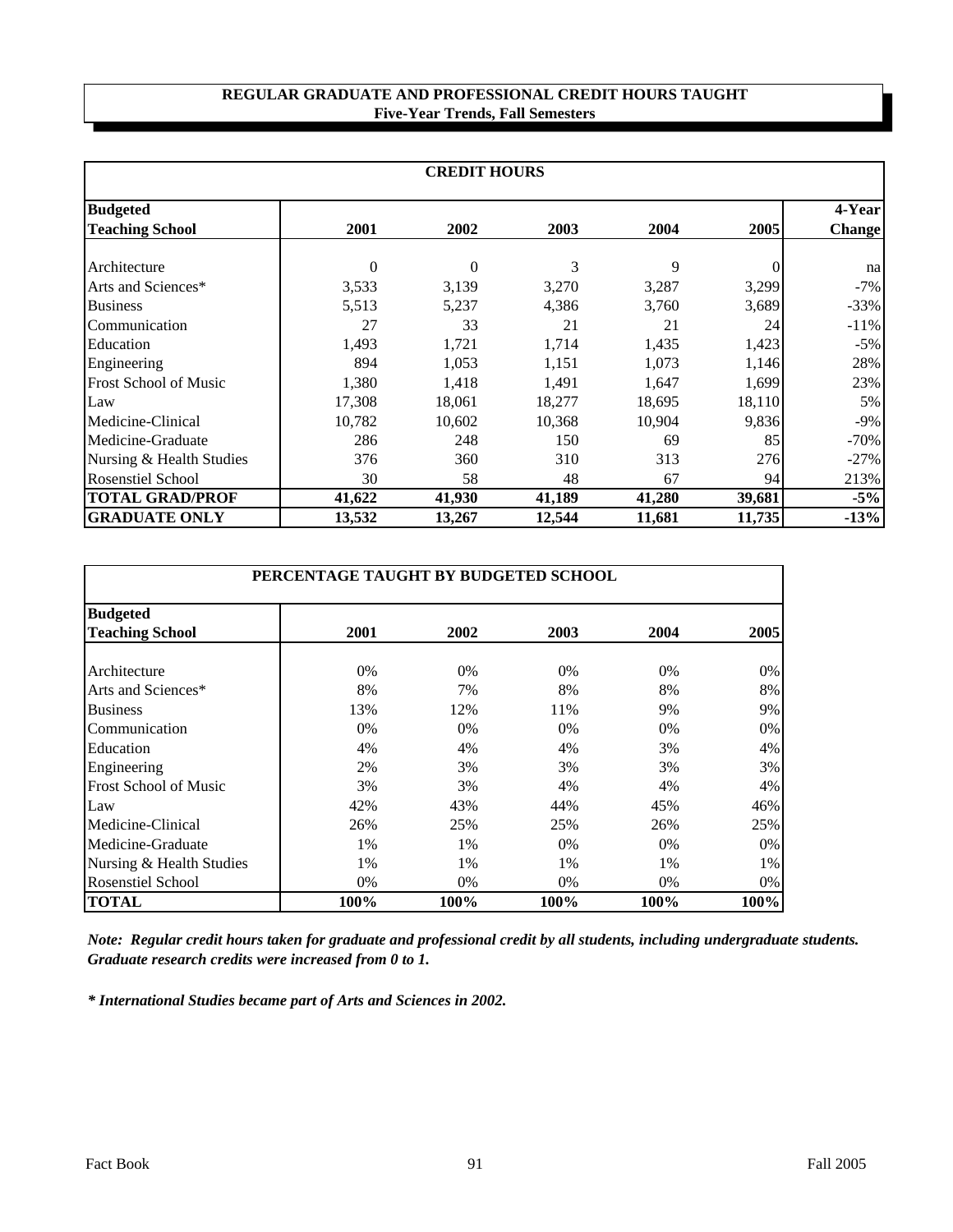#### **SPECIAL GRADUATE AND PROFESSIONAL CREDIT HOURS TAUGHT Five-Year Trends, Fall Semesters**

|                              | <b>CREDIT HOURS</b> |              |          |                |        |               |  |  |  |  |  |  |
|------------------------------|---------------------|--------------|----------|----------------|--------|---------------|--|--|--|--|--|--|
| <b>Budgeted</b>              |                     |              |          |                |        | 4-Year        |  |  |  |  |  |  |
| <b>Teaching School</b>       | 2001                | 2002         | 2003     | 2004           | 2005   | <b>Change</b> |  |  |  |  |  |  |
| Architecture                 | 534                 | 718          | 883      | 711            | 654    | 22%           |  |  |  |  |  |  |
| Arts and Sciences*           | 237                 | 376          | 377      | 684            | 651    | 175%          |  |  |  |  |  |  |
| <b>Business</b>              | 3,178               | 3,127        | 3,465    | 3,310          | 3,278  | 3%            |  |  |  |  |  |  |
| Communication                | 932                 | 1,038        | 1,004    | 1,034          | 1,105  | 19%           |  |  |  |  |  |  |
| Education                    | 1,301               | 1,708        | 1,776    | 1,416          | 1,283  | $-1\%$        |  |  |  |  |  |  |
| Engineering                  | 384                 | 261          | 536      | 341            | 447    | 16%           |  |  |  |  |  |  |
| <b>Frost School of Music</b> | 0                   | 5            | 0        | 15             | h      | na            |  |  |  |  |  |  |
| Law                          | $\Omega$            | 3            | $\Omega$ | $\theta$       |        | na            |  |  |  |  |  |  |
| Medicine-Clinical            | 0                   | $\Omega$     | $\Omega$ | 0              |        | na            |  |  |  |  |  |  |
| Medicine-Graduate            | 2,380               | 2,253        | 2,608    | 2,705          | 2,977  | 25%           |  |  |  |  |  |  |
| Nursing & Health Studies     | $\theta$            | $\theta$     | $\theta$ | 0              | 107    | na            |  |  |  |  |  |  |
| <b>Rosenstiel School</b>     | 778                 | 742          | 805      | 730            | 775    | 0%            |  |  |  |  |  |  |
| Cont Std/Spec/Joint Pgms     | $\overline{0}$      | $\mathbf{0}$ | $\theta$ | $\overline{0}$ | 18     | na            |  |  |  |  |  |  |
| <b>TOTAL GRAD/PROF</b>       | 9,724               | 10,231       | 11,454   | 10,946         | 11,301 | 16%           |  |  |  |  |  |  |
| <b>GRADUATE ONLY</b>         | 9,724               | 10,228       | 11,454   | 10,946         | 11,301 | 16%           |  |  |  |  |  |  |

| PERCENTAGE TAUGHT BY BUDGETED SCHOOL |      |       |       |       |       |  |  |  |  |  |
|--------------------------------------|------|-------|-------|-------|-------|--|--|--|--|--|
| <b>Budgeted</b>                      |      |       |       |       |       |  |  |  |  |  |
| <b>Teaching School</b>               | 2001 | 2002  | 2003  | 2004  | 2005  |  |  |  |  |  |
| Architecture                         | 5%   | 7%    | 8%    | 6%    | 6%    |  |  |  |  |  |
| Arts and Sciences*                   | 2%   | 4%    | 3%    | 6%    | 6%    |  |  |  |  |  |
| <b>Business</b>                      | 33%  | 31%   | 30%   | 30%   | 29%   |  |  |  |  |  |
| Communication                        | 10%  | 10%   | 9%    | 9%    | 10%   |  |  |  |  |  |
| Education                            | 13%  | 17%   | 16%   | 13%   | 11%   |  |  |  |  |  |
| Engineering                          | 4%   | 3%    | 5%    | 3%    | 4%    |  |  |  |  |  |
| <b>Frost School of Music</b>         | 0%   | $0\%$ | 0%    | 0%    | $0\%$ |  |  |  |  |  |
| Law                                  | 0%   | $0\%$ | 0%    | 0%    | $0\%$ |  |  |  |  |  |
| Medicine-Clinical                    | 0%   | 0%    | 0%    | 0%    | $0\%$ |  |  |  |  |  |
| Medicine-Graduate                    | 24%  | 22%   | 23%   | 25%   | 26%   |  |  |  |  |  |
| Nursing & Health Studies             | 0%   | 0%    | $0\%$ | $0\%$ | 1%    |  |  |  |  |  |
| Rosenstiel School                    | 8%   | 7%    | 7%    | 7%    | 7%    |  |  |  |  |  |
| Cont Std/Spec/Joint Pgms             | 0%   | 0%    | 0%    | 0%    | 0%    |  |  |  |  |  |
| <b>TOTAL</b>                         | 100% | 100%  | 100%  | 100%  | 100%  |  |  |  |  |  |

*Note: Special credit hours taken for graduate and professional credit by all students, including undergraduate students. Graduate research credits were increased from 0 to 1.*

*\* International Studies became part of Arts and Sciences in 2002.*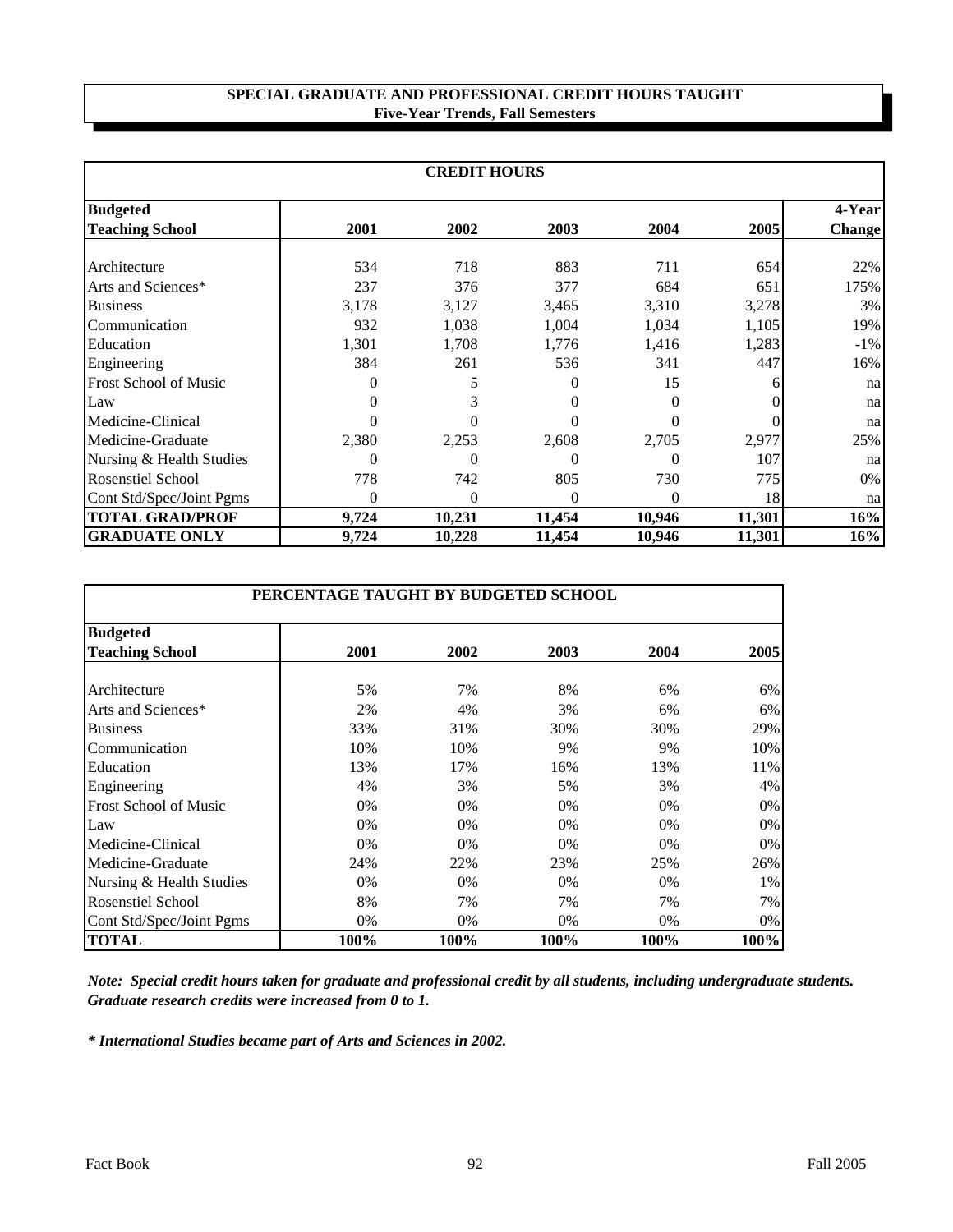#### **UNDERGRADUATE CREDIT HOURS FOR EACH HOME SCHOOL OF MAJORS BY TEACHING SCHOOL Fall Semester, 2005**

|                              | <b>BUDGETED TEACHING SCHOOL</b> |                |            |          |                |                  |              |          |                 |                |            |               |                 |              |
|------------------------------|---------------------------------|----------------|------------|----------|----------------|------------------|--------------|----------|-----------------|----------------|------------|---------------|-----------------|--------------|
| <b>Budgeted Home School</b>  |                                 | Arts &         |            |          |                | Engin-           | Frost        |          | <b>Clinical</b> | Grad           |            | <b>Rosen-</b> | <b>Cont Std</b> |              |
| of Majors                    | Arch                            | <b>Science</b> | <b>Bus</b> | Com      | Educ           | eering           | <b>Music</b> | Law      | Med             | Med            | <b>Nur</b> |               | stiel Spec/Jnt* | <b>Total</b> |
|                              |                                 |                |            |          |                |                  |              |          |                 |                |            |               |                 |              |
| Architecture                 | 4,153                           | 731            | 186        | 48       | 16             | 279              | 15           | $\theta$ | $\theta$        | $\overline{0}$ |            | 27            |                 | 5,455        |
| <b>Arts and Sciences</b>     | 6                               | 51,865         | 4,432      | 612      | 1,213          | 61               | 1,644        | 45       | $\theta$        | 0.086          | 22         | 1,448         | 30              | 62,464       |
| <b>Business</b>              | 3                               | 6,796          | 20,648     | 721      | 409            | 24               | 639          | 9        |                 | 3              |            | 401           |                 | 29,653       |
| Communication                | 9                               | 7,363          | 2,037      | 7,644    | 152            | $\boldsymbol{0}$ | 458          |          |                 | J.             |            | 214           |                 | 17,880       |
| <b>Continuing Studies</b>    | $\mathbf{0}$                    | $\theta$       | $\Omega$   | $\Omega$ | $\Omega$       | $\Omega$         | $\Omega$     |          |                 |                |            | $\Omega$      |                 |              |
| Education                    | $\overline{0}$                  | 2,171          | 222        | 48       | 2,808          | $\mathbf{0}$     | 65           |          |                 | 3              |            | 63            |                 | 5,385        |
| Engineering                  | 273                             | 4,522          | 360        | 64       | 69             | 5,806            | 292          | $\Omega$ |                 | 6              |            | 3             | 9               | 1,404        |
| <b>Frost School of Music</b> | 3                               | 2,172          | 474        | 75       | 82             | 112              | 5,764        |          |                 | $\overline{0}$ |            | 60            |                 | 8,742        |
| Law                          | $\theta$                        | $\Omega$       | $\theta$   | $\Omega$ | $\overline{0}$ | $\mathbf{0}$     | $\Omega$     |          |                 | $\theta$       |            | $\mathbf{0}$  |                 |              |
| Medicine-Graduate            | $\overline{0}$                  |                |            | $\Omega$ | 0              | $\Omega$         | $\Omega$     |          |                 | 15             |            | $\Omega$      |                 | 15           |
| Nursing & Health Studies     | $\mathbf{0}$                    | 1,460          | 72         | 27       | 102            | $\mathbf{0}$     | 72           |          |                 | $\overline{0}$ | 7,118      | 6             |                 | 8,857        |
| <b>Rosenstiel School</b>     | $\theta$                        | $\mathcal{C}$  | $\Omega$   | $\Omega$ | $\Omega$       | $\Omega$         |              |          |                 | $\theta$       |            | 31            |                 | 32           |
| Cont Std/Spec/Joint Pgms*    | $\mathbf{0}$                    | 1,348          | 534        | 183      | 56             | 14               | 68           | $\Omega$ | $\Omega$        | 12             | 2          | 63            | 51              | 2,331        |
| <b>TOTAL</b>                 | 4,447                           | 78,428         | 28,965     | 9,422    | 4,907          | 6,296            | 9,018        | 54       | $\mathbf{0}$    | 1,128          | 7,144      | 2,316         | 93              | 152,218      |

*Note: Special plus regular credit hours taken for undergraduate credit by all students, including graduate and professional students.*

*\* Cont Std/Spec/Joint teaching school includes credit hours taught to students taking courses abroad through the International Education and Exchange Programs and other special programs. Cont Std/Spec/Joint home school includes credit hours taken by non-UM students taking courses through the International Education and Exchange Programs and other special programs.*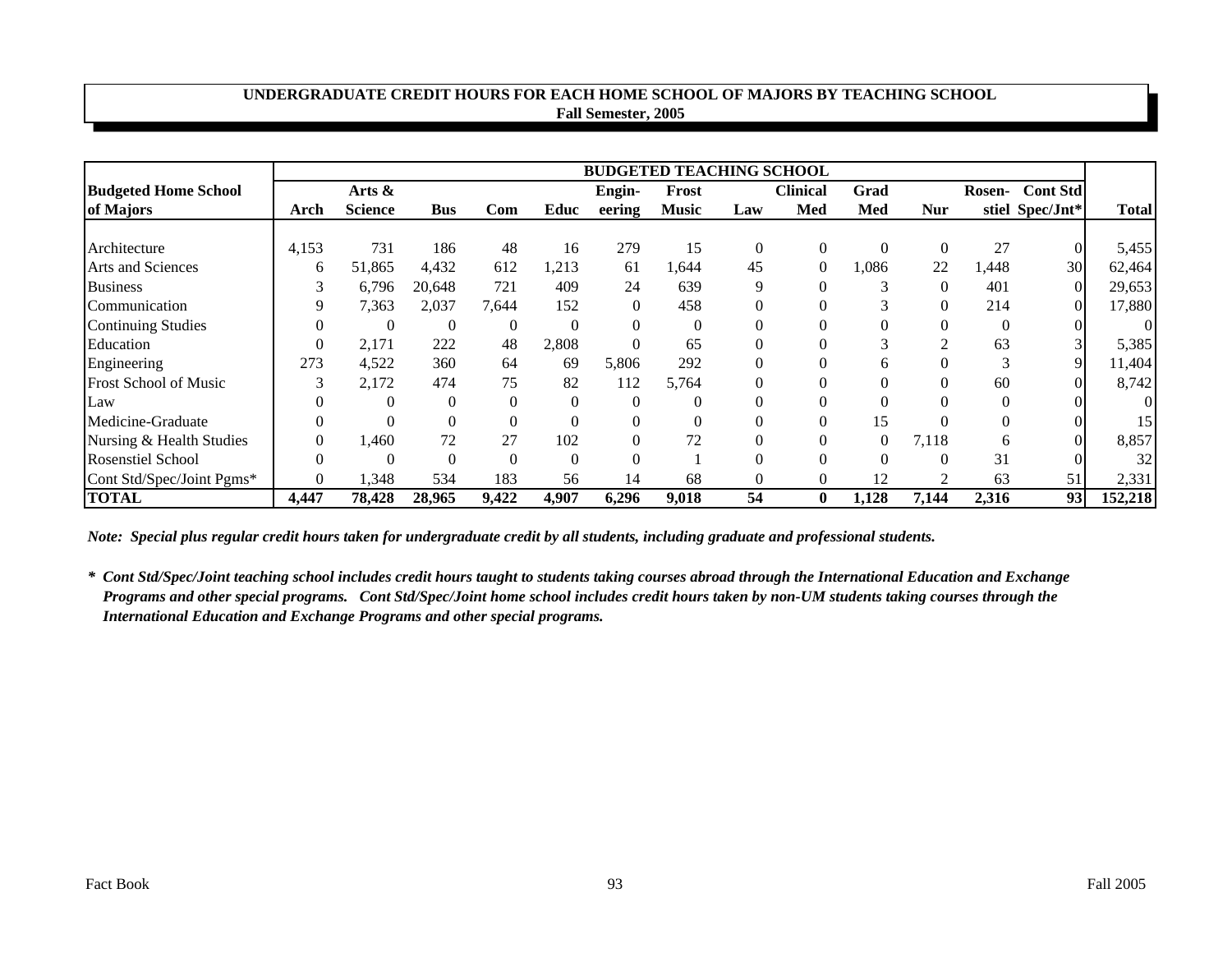#### **GRADUATE AND PROFESSIONAL CREDIT HOURS FOR EACH HOME SCHOOL OF MAJORS BY TEACHING SCHOOL Fall Semester, 2005**

|                             | <b>BUDGETED TEACHING SCHOOL</b> |                |                |       |                |                |                |          |                 |          |                |               |                 |              |
|-----------------------------|---------------------------------|----------------|----------------|-------|----------------|----------------|----------------|----------|-----------------|----------|----------------|---------------|-----------------|--------------|
| <b>Budgeted Home School</b> |                                 | Arts &         |                |       |                | Engin-         | Frost          |          | <b>Clinical</b> | Grad     |                | <b>Rosen-</b> | <b>Cont Std</b> |              |
| of Majors                   | Arch                            | <b>Science</b> | <b>Bus</b>     | Com   | Educ           | eering         | <b>Music</b>   | Law      | Med             | Med      | <b>Nur</b>     |               | stiel Spec/Jnt* | <b>Total</b> |
|                             |                                 |                |                |       |                |                |                |          |                 |          |                |               |                 |              |
| Architecture                | 651                             | 3              | $\Omega$       | 0     | $\theta$       | 3              | $\Omega$       | $\theta$ | $\Omega$        | $\Omega$ | $\overline{0}$ | $\theta$      |                 | 657          |
| Arts and Sciences           | 3                               | 3,732          | 18             | 15    | 12             | 12             |                | ◠        |                 | 28       |                | 53            | 18              | 3,900        |
| <b>Business</b>             |                                 | 12             | 6,585          | 3     | 19             | 9              |                |          |                 | 6        |                | $\theta$      |                 | 6,634        |
| Communication               |                                 | 19             | $\overline{0}$ | 1,099 | 15             | 0              |                |          |                 | 0        |                | $\Omega$      |                 | 1,133        |
| <b>Continuing Studies</b>   |                                 |                | $\theta$       | 0     | $\Omega$       | 0              |                |          |                 |          |                |               |                 | $\Omega$     |
| Education                   |                                 | 66             | 15             | 3     | 2,630          | $\theta$       |                | 0        |                 | 9        |                |               |                 | 2,726        |
| Engineering                 |                                 | 51             | 12             |       | $\overline{0}$ | 1,473          |                |          |                 |          |                | 15            |                 | 1,560        |
| Frost School of Music       |                                 | 9              | 84             |       | 9              | 81             | 1,693          |          |                 |          |                |               |                 | 1,876        |
| Law                         |                                 |                | 250            |       |                | $\overline{0}$ | $\overline{0}$ | 18,108   |                 |          |                | 15            |                 | 18,373       |
| Medicine-Clinical           |                                 |                | 0              |       |                | 0              | $\Omega$       | 0        | 9,836           | 15       |                | $\theta$      |                 | 9,851        |
| Medicine-Graduate           |                                 | 6              |                |       |                | 6              | 0              | 0        | $\Omega$        | 2,982    |                | $\theta$      |                 | 2,997        |
| Nursing & Health Studies    |                                 |                |                |       | 12             | 0              |                | 0        |                 | 6        | 383            |               |                 | 401          |
| <b>Rosenstiel School</b>    |                                 | 21             |                |       | $\Omega$       | 0              |                |          |                 |          | $\theta$       | 776           |                 | 804          |
| Cont Std/Spec/Joint Pgms*   | $\theta$                        | 31             |                | Q     | 6              | 9              | $\bigcap$      |          |                 |          | 0              | 10            |                 | 70           |
| <b>TOTAL</b>                | 654                             | 3,950          | 6,967          | 1,129 | 2,706          | 1,593          | 1,705          | 18,110   | 9,836           | 3,062    | 383            | 869           | 18              | 50,982       |

*Note: Special plus regular credit hours taken for graduate and professional credit by all students, including undergraduate students. Graduate research credits were increased from 0 to 1.*

*<sup>\*</sup> Cont Std/Spec/Joint teaching school includes credit hours taught to students taking courses abroad through the International Education and Exchange Programs and other special programs. Cont Std/Spec/Joint home school includes credit hours taken by non-UM students taking courses through the International Education and Exchange Programs and other special programs.*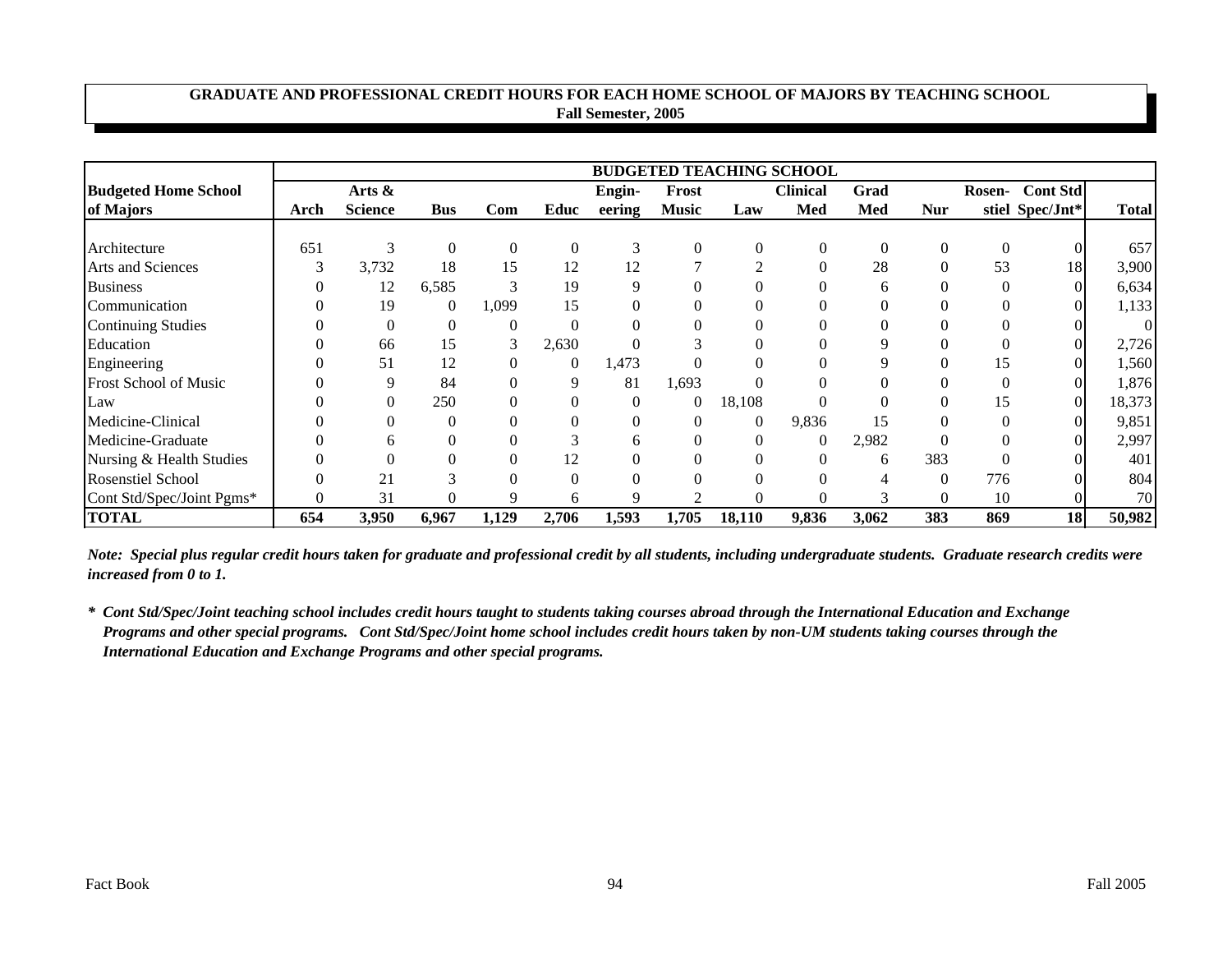|                              |                  |                |            |              |                | <b>Fall Semester, 2005</b> |                |                                 |              |                |                |                  |                 |              |
|------------------------------|------------------|----------------|------------|--------------|----------------|----------------------------|----------------|---------------------------------|--------------|----------------|----------------|------------------|-----------------|--------------|
|                              |                  |                |            |              |                |                            |                | <b>BUDGETED TEACHING SCHOOL</b> |              |                |                |                  |                 |              |
| <b>Budgeted Home School</b>  |                  | Arts &         |            |              |                | Engin-                     | Frost          |                                 | <b>Clin</b>  | Grad           |                | <b>Rosen-</b>    | <b>Cont Std</b> |              |
| of Majors                    | Arch             | <b>Science</b> | <b>Bus</b> | Com          | Educ           | eering                     | <b>Music</b>   | Law                             | Med          | Med            | <b>Nur</b>     |                  | stiel Spec/Jnt* | <b>Total</b> |
|                              |                  | 734            | 186        | 48           | 16             | 282                        |                | $\Omega$                        | $\Omega$     | $\overline{0}$ |                | 27               | $\Omega$        |              |
| Architecture                 | 4,804            |                |            |              |                |                            | 15             |                                 |              |                | $\overline{0}$ |                  |                 | 6,112        |
| <b>Arts and Sciences</b>     | 9                | 55,597         | 4,450      | 627          | 0,225          | 73                         | 1,651          | 47                              | $\mathbf{0}$ | 1,114          | 22             | 1,501            | 48              | 66,364       |
| <b>Business</b>              | 3                | 6,808          | 27,233     | 724          | 428            | 33                         | 639            | 9                               | $\Omega$     | 9              | $\Omega$       | 401              | $\Omega$        | 36,287       |
| Communication                | 9                | 7,382          | 2,037      | 8,743        | 167            | $\boldsymbol{0}$           | 458            |                                 |              |                |                | 214              |                 | 19,013       |
| <b>Continuing Studies</b>    | $\mathbf{0}$     | $\Omega$       | $\Omega$   | $\Omega$     | $\theta$       | $\Omega$                   | $\Omega$       | 0                               |              | $\theta$       |                | $\overline{0}$   |                 |              |
| Education                    | $\mathbf{0}$     | 2,237          | 237        | 51           | 5,438          | $\mathbf{0}$               | 68             | $\Omega$                        |              | 12             | $\overline{2}$ | 63               |                 | 8,111        |
| Engineering                  | 273              | 4,573          | 372        | 64           | 69             | 7,279                      | 292            | $\Omega$                        |              | 15             |                | 18               | 9               | 2,964        |
| <b>Frost School of Music</b> | 3                | 2,181          | 558        | 75           | 91             | 193                        | 7,457          |                                 |              | $\theta$       |                | 60               | 0               | 10,618       |
| Law                          | 0                | $\Omega$       | 250        | $\mathbf{0}$ | $\overline{0}$ | $\mathbf{0}$               | $\overline{0}$ | 18,108                          |              |                |                | 15               | 0               | 18,373       |
| Medicine-Clinical            | $\theta$         | $\Omega$       | $\Omega$   | 0            | $\overline{0}$ | $\mathbf{0}$               | $\mathbf{0}$   | $\overline{0}$                  | 9,836        | 15             |                | $\boldsymbol{0}$ |                 | 9,851        |
| Medicine-Graduate            | $\overline{0}$   | 6              | $\Omega$   |              | 3              | 6                          | $\Omega$       | $\Omega$                        | $\Omega$     | 2,997          |                | $\overline{0}$   | $\Omega$        | 3,012        |
| Nursing & Health Studies     | $\boldsymbol{0}$ | 1,460          | 72         | 27           | 114            | $\mathbf{0}$               | 72             | 0                               | 0            | 6              | 7,501          | 6                |                 | 9,258        |
| <b>Rosenstiel School</b>     | $\overline{0}$   | 21             | 3          | $\mathbf{0}$ | $\theta$       | $\mathbf{0}$               |                |                                 |              |                |                | 807              |                 | 836          |
| Cont Std/Spec/Joint Pgms**   | $\boldsymbol{0}$ | 1,379          | 534        | 192          | 62             | 23                         | 70             |                                 |              | 15             | $\overline{2}$ | 73               | 51              | 2,401        |
| <b>TOTAL</b>                 | 5,101            | 82,378         | 35,932     | 10,551       | 7,613          | 7,889                      | 10,723         | 18,164                          | 9,836        | 4,190          | 7,527          | 3,185            | 111             | 203,200      |

**TOTAL CREDIT HOURS FOR EACH HOME SCHOOL OF MAJORS BY TEACHING SCHOOL**

*Note: Special plus regular credit hours taken by all students for undergraduate, graduate, and professional credit. Graduate research credits were increased from 0 to 1.*

*\* Cont Std/Spec/Joint teaching school includes credit hours taught to students taking courses abroad through the International Education and Exchange Programs and other special programs. Cont Std/Spec/Joint home school includes credit hours taken by non-UM students taking courses through the International Education and Exchange Programs and other special programs.*

×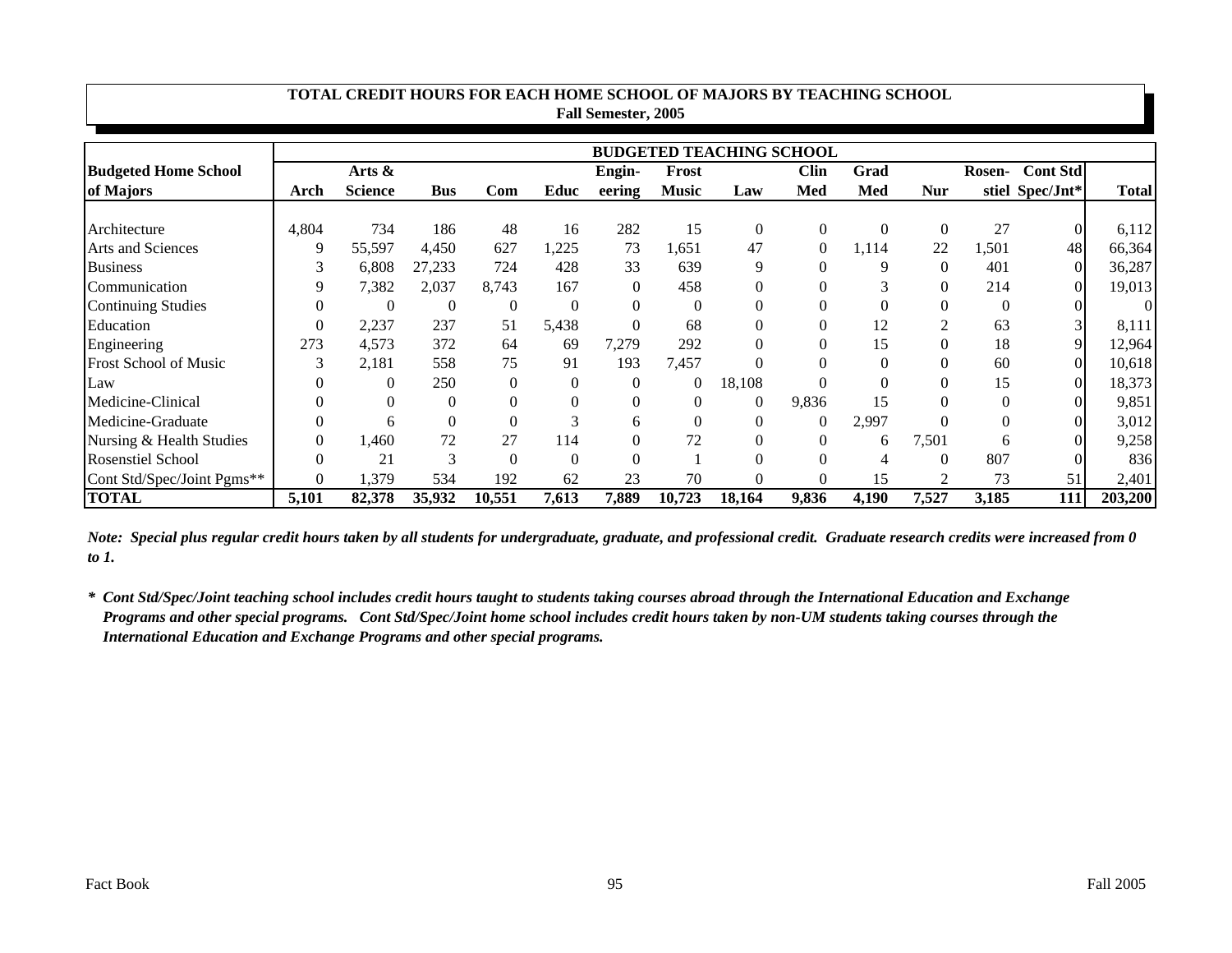| <b>Budgeted Home School: Architecture</b> |          |               |       |       |       |               |  |  |  |  |
|-------------------------------------------|----------|---------------|-------|-------|-------|---------------|--|--|--|--|
| <b>Budgeted</b>                           |          |               |       |       |       | 4-Year        |  |  |  |  |
| <b>Teaching School</b>                    | 2001     | 2002          | 2003  | 2004  | 2005  | <b>Change</b> |  |  |  |  |
| Architecture                              | 3,879    | 4,592         | 4,927 | 4,569 | 4,804 | 24%           |  |  |  |  |
| Arts and Sciences*                        | 719      | 813           | 842   | 751   | 734   | $2\%$         |  |  |  |  |
| <b>Business</b>                           | 93       | 201           | 192   | 177   | 186   | 100%          |  |  |  |  |
| Communication                             | 42       | 33            | 24    | 18    | 48    | 14%           |  |  |  |  |
| Education                                 | 8        | $\mathcal{I}$ | Q     | 22    | 16    | 100%          |  |  |  |  |
| Engineering                               | 168      | 168           | 186   | 204   | 282   | 68%           |  |  |  |  |
| <b>Frost School of Music</b>              | 19       | 16            | 19    | 26    | 15    | $-21%$        |  |  |  |  |
| <b>Rosenstiel School</b>                  | $\theta$ | 9             | 12    | 18    | 27    | nal           |  |  |  |  |
| <b>TOTAL ARCHITECTURE</b>                 | 4,928    | 5,839         | 6,211 | 5,785 | 6,112 | 24%           |  |  |  |  |

| <b>Budgeted Home School: Arts and Sciences</b> |          |        |        |        |        |               |  |  |  |
|------------------------------------------------|----------|--------|--------|--------|--------|---------------|--|--|--|
| <b>Budgeted</b>                                |          |        |        |        |        | 4-Year        |  |  |  |
| <b>Teaching School</b>                         | 2001     | 2002   | 2003   | 2004   | 2005   | <b>Change</b> |  |  |  |
| Architecture                                   | 9        | 3      | 9      | 39     |        | $0\%$         |  |  |  |
| Arts and Sciences*                             | 48,389   | 50,570 | 53,775 | 54,814 | 55,597 | 15%           |  |  |  |
| <b>Business</b>                                | 2,991    | 3,664  | 4,098  | 4,173  | 4,450  | 49%           |  |  |  |
| Communication                                  | 476      | 576    | 531    | 537    | 627    | 32%           |  |  |  |
| Education                                      | 1,314    | 1,372  | 1,295  | 1,414  | 1,225  | $-7%$         |  |  |  |
| Engineering                                    | 144      | 79     | 101    | 48     | 73     | $-49%$        |  |  |  |
| <b>Frost School of Music</b>                   | 977      | 1,113  | 1,261  | 1,361  | 1,651  | 69%           |  |  |  |
| Law                                            | $\theta$ | 0      | 0      | 36     | 47     | na            |  |  |  |
| Miller School of Medicine                      | 969      | 795    | 1,012  | 1,019  | 1,114  | 15%           |  |  |  |
| Nursing & Health Studies                       | 5        | 4      | 19     | 10     | 22     | 340%          |  |  |  |
| <b>Rosenstiel School</b>                       | 1,046    | 1,184  | 1,237  | 1,287  | 1,501  | 43%           |  |  |  |
| Cont Std/Spec/Joint Pgms*                      | 30       | 24     | 33     | 30     | 48     | 60%           |  |  |  |
| <b>TOTAL ARTS AND SCIENCES</b>                 | 56,350   | 59,384 | 63,371 | 64,768 | 66,364 | 18%           |  |  |  |

| <b>Budgeted Home School: Business</b> |          |          |        |        |        |               |  |  |  |
|---------------------------------------|----------|----------|--------|--------|--------|---------------|--|--|--|
| <b>Budgeted</b>                       |          |          |        |        |        | 4-Year        |  |  |  |
| <b>Teaching School</b>                | 2001     | 2002     | 2003   | 2004   | 2005   | <b>Change</b> |  |  |  |
| Architecture                          | 6        | 21       |        |        |        | $-50\%$       |  |  |  |
| Arts and Sciences*                    | 8,501    | 7.547    | 7.245  | 6,641  | 6,808  | $-20%$        |  |  |  |
| <b>Business</b>                       | 29,342   | 28,875   | 27,024 | 26,463 | 27,233 | $-7%$         |  |  |  |
| Communication                         | 230      | 201      | 252    | 598    | 724    | 215%          |  |  |  |
| Education                             | 639      | 727      | 543    | 442    | 428    | $-33%$        |  |  |  |
| Engineering                           | 63       | 33       | 15     | 69     | 33     | $-48%$        |  |  |  |
| <b>Frost School of Music</b>          | 336      | 423      | 490    | 537    | 639    | 90%           |  |  |  |
| Law                                   | $\theta$ | $\Omega$ | 0      | 24     | 9      | na            |  |  |  |
| Miller School of Medicine             | 15       | 12       | 3      |        | Q      | -40%          |  |  |  |
| <b>Rosenstiel School</b>              | 222      | 329      | 405    | 276    | 401    | 81%           |  |  |  |
| Cont Std/Spec/Joint Pgms*             | $\theta$ | $\Omega$ | 0      | 0      |        | na            |  |  |  |
| <b>TOTAL BUSINESS</b>                 | 39.354   | 38.168   | 35,980 | 35,056 | 36,287 | $-8%$         |  |  |  |

*Note: Graduate research credits were increased from 0 to 1.*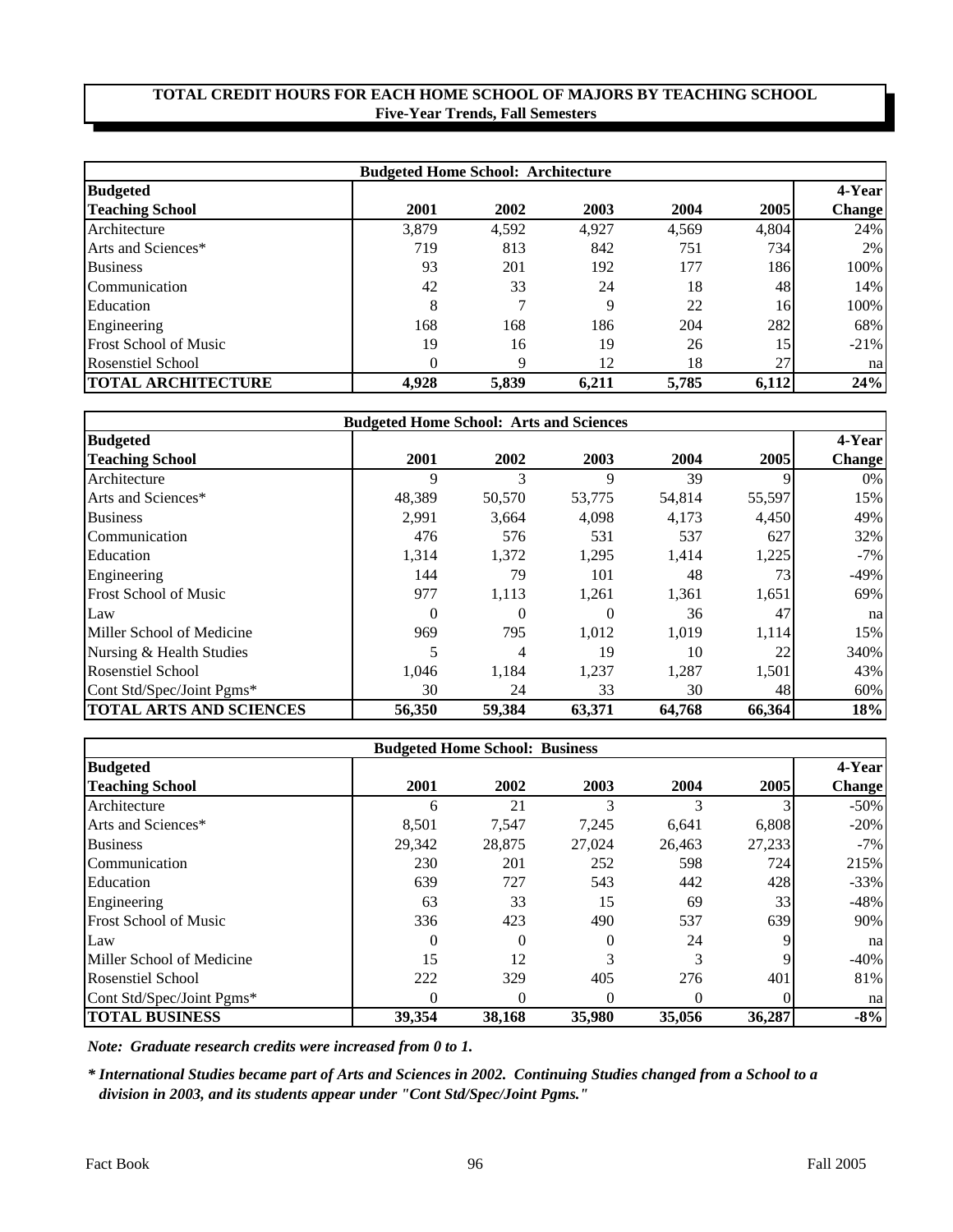|                              | <b>Budgeted Home School: Communication</b> |          |          |          |        |               |
|------------------------------|--------------------------------------------|----------|----------|----------|--------|---------------|
| <b>Budgeted</b>              |                                            |          |          |          |        | 4-Year        |
| <b>Teaching School</b>       | 2001                                       | 2002     | 2003     | 2004     | 2005   | <b>Change</b> |
| Architecture                 | 6                                          | 3        |          | 6        |        | 50%           |
| Arts and Sciences*           | 7,628                                      | 7,743    | 7,874    | 7,555    | 7,382  | $-3\%$        |
| <b>Business</b>              | 1,728                                      | 2,139    | 2,145    | 2,331    | 2,037  | 18%           |
| Communication                | 8.306                                      | 8.378    | 8.768    | 8.476    | 8,743  | 5%            |
| Education                    | 153                                        | 175      | 182      | 157      | 167    | 9%            |
| Engineering                  | 6                                          | $\Omega$ |          |          | 0      | $-100%$       |
| Miller School of Medicine    | $\theta$                                   | $\Omega$ |          | 0        |        | na            |
| <b>Frost School of Music</b> | 317                                        | 287      | 354      | 432      | 458    | 44%           |
| <b>Rosenstiel School</b>     | 156                                        | 147      | 167      | 155      | 214    | 37%           |
| Cont Std/Spec/Joint Pgms*    | 0                                          | $\Omega$ | $\theta$ | $\Omega$ |        | na            |
| <b>TOTAL COMMUNICATION</b>   | 18,300                                     | 18,872   | 19,499   | 19,115   | 19,013 | 4%            |

|                              | <b>Budgeted Home School: Education</b> |          |          |          |       |               |  |  |  |  |
|------------------------------|----------------------------------------|----------|----------|----------|-------|---------------|--|--|--|--|
| <b>Budgeted</b>              |                                        |          |          |          |       | 4-Year        |  |  |  |  |
| <b>Teaching School</b>       | 2001                                   | 2002     | 2003     | 2004     | 2005  | <b>Change</b> |  |  |  |  |
| Arts and Sciences*           | 1,507                                  | 1,628    | 1,631    | 1,982    | 2,237 | 48%           |  |  |  |  |
| <b>Business</b>              | 60                                     | 21       | 66       | 225      | 237   | 295%          |  |  |  |  |
| Communication                | 33                                     | 69       | 21       | 66       | 51    | 55%           |  |  |  |  |
| Education                    | 3.899                                  | 4.910    | 5.313    | 5.162    | 5,438 | 39%           |  |  |  |  |
| Engineering                  |                                        | $\theta$ | $\theta$ |          |       | $-100\%$      |  |  |  |  |
| <b>Frost School of Music</b> | 52                                     | 33       | 49       | 87       | 68    | 31%           |  |  |  |  |
| Miller School of Medicine    | 20                                     | 8        |          | 14       | 12    | $-40%$        |  |  |  |  |
| Nursing & Health Studies     | $\Omega$                               | $\Omega$ |          | $\Omega$ |       | na            |  |  |  |  |
| <b>Rosenstiel School</b>     | 28                                     | 29       | 22       | 27       | 63    | 125%          |  |  |  |  |
| Cont Std/Spec/Joint Pgms*    |                                        |          | h        |          |       | na            |  |  |  |  |
| <b>TOTAL EDUCATION</b>       | 5,602                                  | 6.698    | 7.120    | 7.563    | 8,111 | 45%           |  |  |  |  |

*Note: Graduate research credits were increased from 0 to 1.*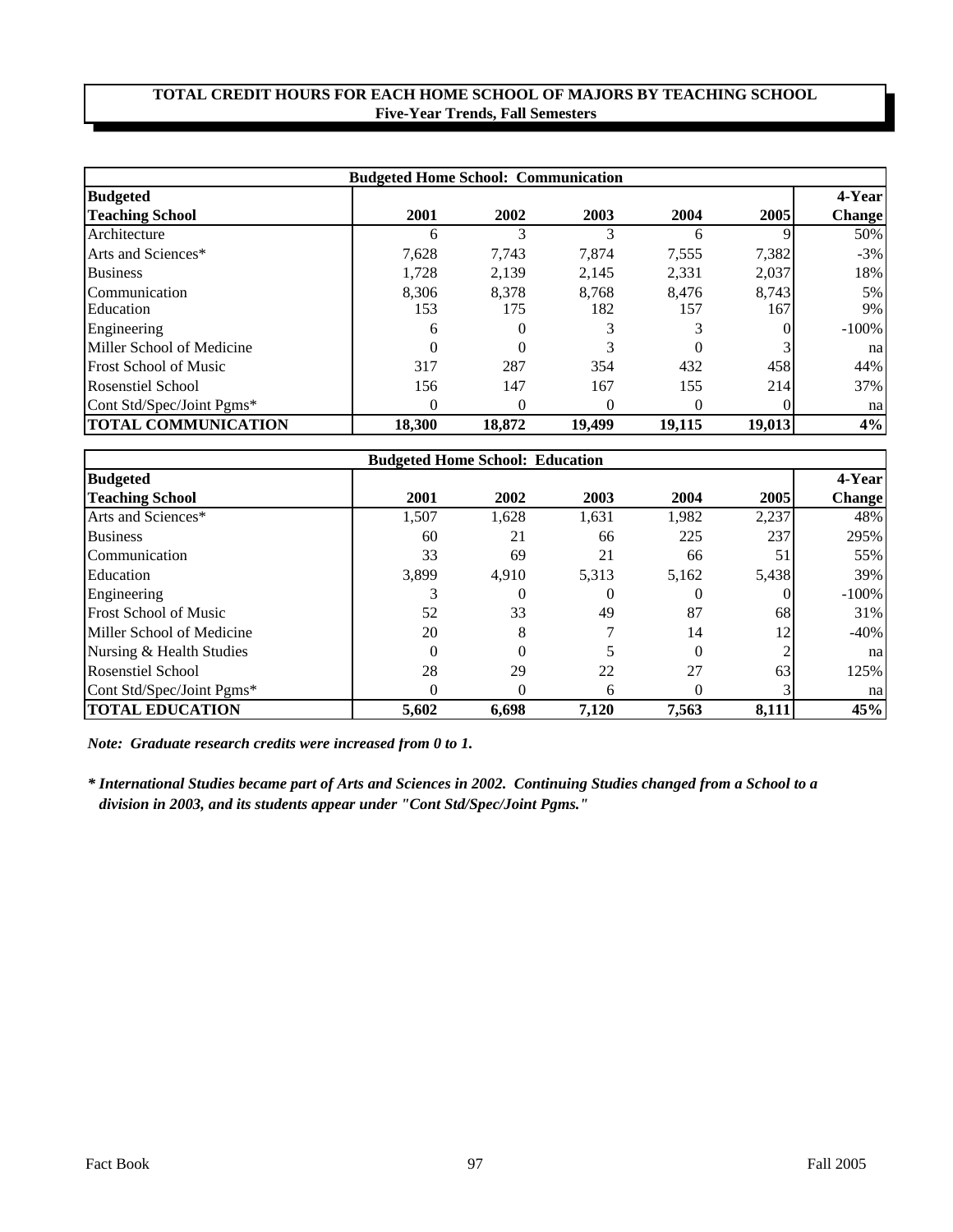|                              | <b>Budgeted Home School: Engineering</b> |          |          |          |        |               |
|------------------------------|------------------------------------------|----------|----------|----------|--------|---------------|
| <b>Budgeted</b>              |                                          |          |          |          |        | 4-Year        |
| <b>Teaching School</b>       | 2001                                     | 2002     | 2003     | 2004     | 2005   | <b>Change</b> |
| Architecture                 | 165                                      | 183      | 243      | 309      | 273    | 65%           |
| Arts and Sciences*           | 4,839                                    | 5,080    | 4,798    | 4,469    | 4,573  | $-5\%$        |
| <b>Business</b>              | 747                                      | 753      | 579      | 587      | 372    | $-50\%$       |
| Communication                | 93                                       | 114      | 84       | 94       | 64     | $-31%$        |
| Education                    | 76                                       | 97       | 118      | 118      | 69     | $-9\%$        |
| Engineering                  | 7,329                                    | 8,007    | 8,626    | 7,478    | 7,279  | $-1\%$        |
| <b>Frost School of Music</b> | 242                                      | 303      | 260      | 259      | 292    | 21%           |
| Miller School of Medicine    | 48                                       | 36       | 27       | 24       | 15     | $-69\%$       |
| Nursing & Health Studies     | $\theta$                                 | $\Omega$ | $\Omega$ | 0        |        | nal           |
| <b>Rosenstiel School</b>     | 6                                        | 9        | 18       | 18       | 18     | 200%          |
| Cont Std/Spec/Joint Pgms*    | 3                                        | $\Omega$ | 0        | $\Omega$ |        | 200%          |
| <b>TOTAL ENGINEERING</b>     | 13,548                                   | 14,582   | 14.753   | 13.356   | 12,964 | $-4%$         |

|                              | <b>Budgeted Home School: Frost Music</b> |          |          |        |                 |               |  |  |  |  |
|------------------------------|------------------------------------------|----------|----------|--------|-----------------|---------------|--|--|--|--|
| <b>Budgeted</b>              |                                          |          |          |        |                 | 4-Year        |  |  |  |  |
| <b>Teaching School</b>       | 2001                                     | 2002     | 2003     | 2004   | 2005            | <b>Change</b> |  |  |  |  |
| Architecture                 | 0                                        | 3        |          |        |                 | nal           |  |  |  |  |
| Arts and Sciences*           | 2,187                                    | 2.019    | 2,014    | 2,260  | 2,181           | 0%            |  |  |  |  |
| <b>Business</b>              | 462                                      | 576      | 554      | 546    | 558             | 21%           |  |  |  |  |
| Communication                | 129                                      | 114      | 93       | 84     | 75 I            | $-42%$        |  |  |  |  |
| Education                    | 156                                      | 156      | 202      | 180    | 91              | $-42%$        |  |  |  |  |
| Engineering                  | 169                                      | 161      | 114      | 144    | 193             | 14%           |  |  |  |  |
| Miller School of Medicine    | $\theta$                                 | 6        | 9        | 0      |                 | na            |  |  |  |  |
| <b>Frost School of Music</b> | 7,190                                    | 7,226    | 7,366    | 7,511  | 7,457           | 4%            |  |  |  |  |
| Nursing & Health Studies     | 2                                        | $\Omega$ | $\theta$ | 0      |                 | $-100%$       |  |  |  |  |
| <b>Rosenstiel School</b>     | 30                                       | 57       | 48       | 74     | 60 <sup>1</sup> | 100%          |  |  |  |  |
| Cont Std/Spec/Joint Pgms*    | $\Omega$                                 | $\Omega$ |          | 0      |                 | na            |  |  |  |  |
| <b>TOTAL MUSIC</b>           | 10.325                                   | 10.318   | 10,403   | 10.802 | 10.618          | 3%            |  |  |  |  |

*Note: Graduate research credits were increased from 0 to 1.*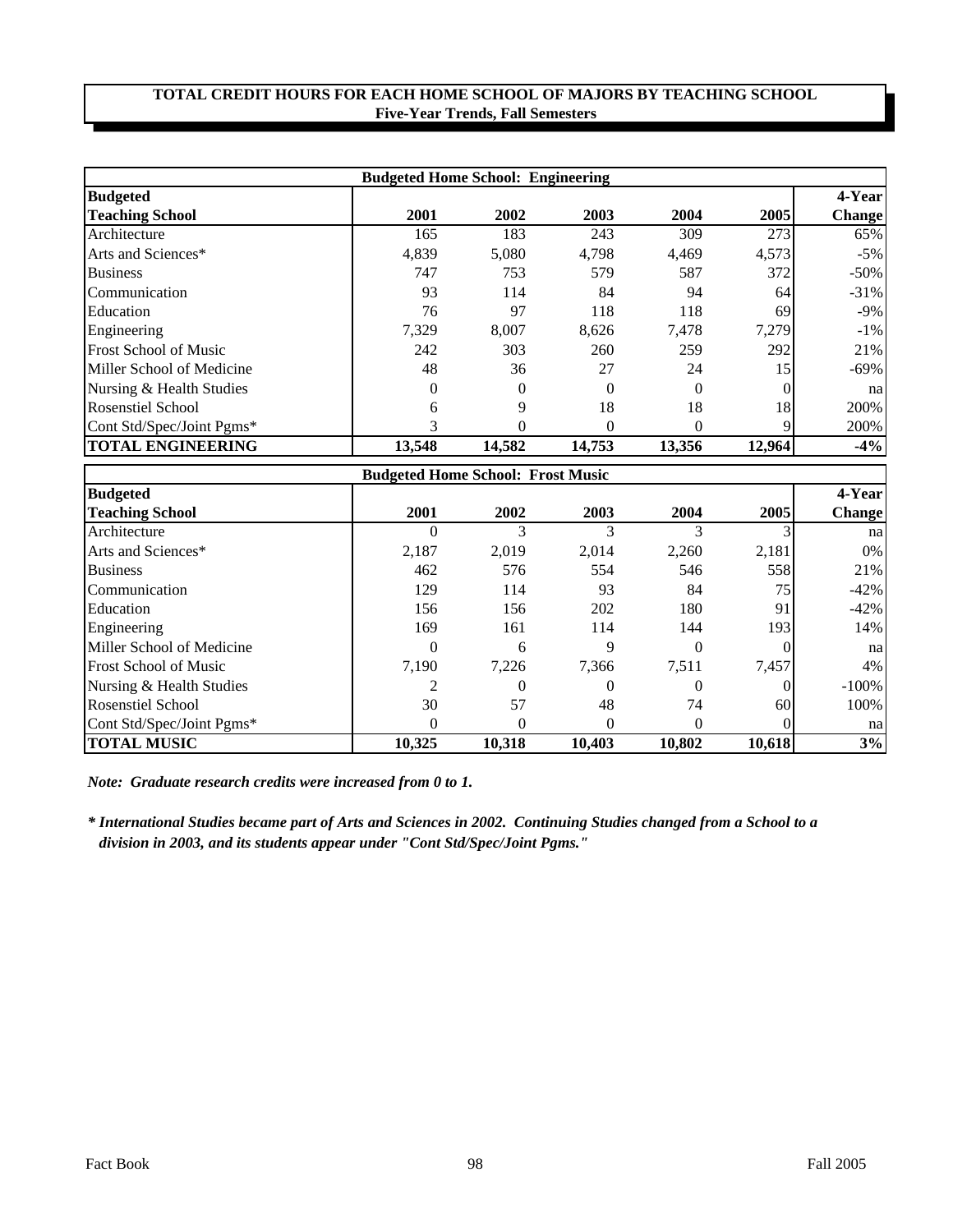| <b>Budgeted Home School: Law</b> |        |        |        |        |        |               |  |
|----------------------------------|--------|--------|--------|--------|--------|---------------|--|
| <b>Budgeted</b>                  |        |        |        |        |        | 4-Year        |  |
| <b>Teaching School</b>           | 2001   | 2002   | 2003   | 2004   | 2005   | <b>Change</b> |  |
| Arts and Sciences*               |        |        |        |        |        | nal           |  |
| <b>Business</b>                  | 42     | 60     | 72     | 135    | 250    | 495%          |  |
| Law                              | 17.308 | 18.061 | 18.277 | 18.695 | 18.108 | $5\%$         |  |
| Miller School of Medicine        |        |        |        |        |        | nal           |  |
| <b>Rosenstiel School</b>         | h      |        | 18     | 24     | 15     | 150%          |  |
| <b>TOTAL LAW</b>                 | 17.356 | 18.127 | 18.369 | 18.854 | 18,373 | 6%            |  |

| <b>Budgeted Home School: Medicine</b> |        |          |          |        |        |               |
|---------------------------------------|--------|----------|----------|--------|--------|---------------|
| <b>Budgeted</b>                       |        |          |          |        |        | 4-Year        |
| <b>Teaching School</b>                | 2001   | 2002     | 2003     | 2004   | 2005   | <b>Change</b> |
| Arts and Sciences*                    |        |          |          | 10     |        | 500%          |
| <b>Business</b>                       | 6      | 6        | 6        | 0      |        | $-100%$       |
| Communication                         | 0      | $\theta$ | $\theta$ |        |        | na            |
| Education                             |        | 18       |          |        |        | $0\%$         |
| Engineering                           |        | 0        |          |        |        | na            |
| Medicine-Clinical                     | 10,782 | 10,602   | 10,368   | 10,904 | 9,836  | $-9\%$        |
| Medicine-Graduate                     | 2,568  | 2,380    | 2,686    | 2,720  | 3,012  | 17%           |
| <b>TOTAL MEDICINE</b>                 | 13,360 | 13,015   | 13.067   | 13,637 | 12,863 | $-4%$         |

|                              | <b>Budgeted Home School: Nursing</b> |          |       |       |                  |               |
|------------------------------|--------------------------------------|----------|-------|-------|------------------|---------------|
| <b>Budgeted</b>              |                                      |          |       |       |                  | 4-Year        |
| <b>Teaching School</b>       | 2001                                 | 2002     | 2003  | 2004  | 2005             | <b>Change</b> |
| Arts and Sciences*           | 625                                  | 448      | 528   | 909   | 1,460            | 134%          |
| <b>Business</b>              | 6                                    | 9        | 9     | 12    | 72               | 1100%         |
| Communication                | 12                                   | 9        |       |       | 27               | 125%          |
| Education                    | 25                                   | 66       | 52    | 32    | 114 <sup> </sup> | 356%          |
| Engineering                  | $\Omega$                             | $\Omega$ |       |       |                  | na            |
| Miller School of Medicine    | 12                                   |          |       | h     |                  | $-50\%$       |
| <b>Frost School of Music</b> | 73                                   | 111      | 81    | 102   | 72               | $-1\%$        |
| Nursing & Health Studies     | 2,714                                | 2,783    | 3.799 | 4,698 | 7,501            | 176%          |
| <b>Rosenstiel School</b>     |                                      |          |       |       |                  | na            |
| <b>TOTAL NURSING</b>         | 3,467                                | 3,435    | 4,475 | 5,768 | 9,258            | 167%          |

*Note: Graduate research credits were increased from 0 to 1.*

*\* International Studies became part of Arts and Sciences in 2002.*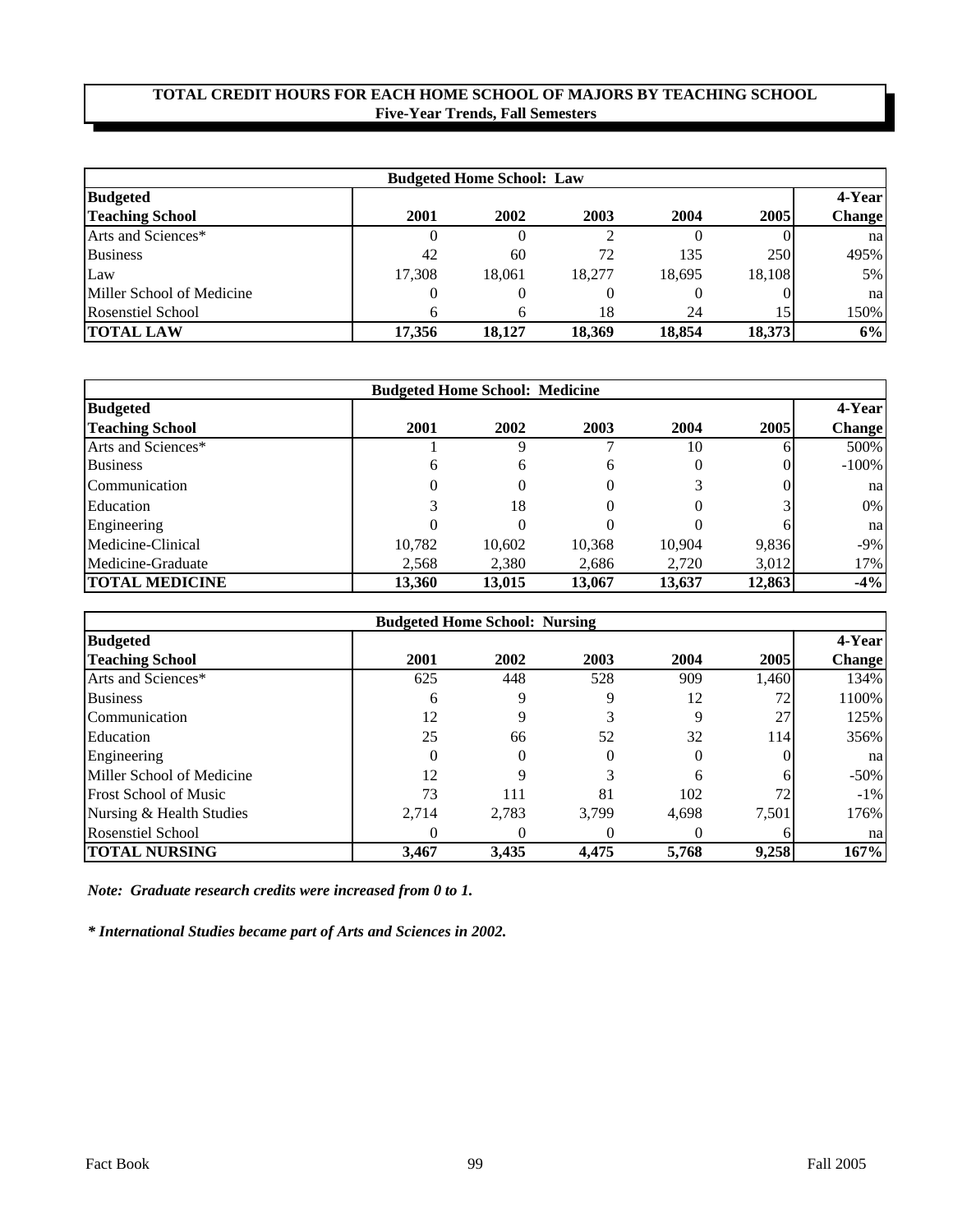|                              | <b>Budgeted Home School: Rosenstiel School of Marine and Atmospheric Science</b> |          |      |      |      |         |
|------------------------------|----------------------------------------------------------------------------------|----------|------|------|------|---------|
| <b>Budgeted</b>              |                                                                                  |          |      |      |      | 4-Year  |
| <b>Teaching School</b>       | 2001                                                                             | 2002     | 2003 | 2004 | 2005 | Change  |
|                              |                                                                                  |          |      |      |      |         |
| Arts and Sciences*           | 6                                                                                | 21       |      | 49   | 21   | 250%    |
| <b>Business</b>              | 0                                                                                | $\Omega$ | 18   |      |      | nal     |
| Education                    |                                                                                  | $\Omega$ |      |      |      | nal     |
| Engineering                  |                                                                                  |          | h    |      |      | nal     |
| <b>Frost School of Music</b> |                                                                                  |          |      |      |      | nal     |
| Law                          |                                                                                  |          |      | 0    |      | na      |
| Miller School of Medicine    |                                                                                  |          |      | 17   |      | $-20\%$ |
| <b>Rosenstiel School</b>     | 841                                                                              | 791      | 823  | 767  | 807  | $-4\%$  |
| <b>TOTAL ROSENSTIEL</b>      | 852                                                                              | 820      | 856  | 845  | 836  | $-2\%$  |

| Budgeted Home School: Continuing Studies, Special & Joint Programs* |          |                |         |         |         |               |
|---------------------------------------------------------------------|----------|----------------|---------|---------|---------|---------------|
| <b>Budgeted</b>                                                     |          |                |         |         |         | 4-Year        |
| <b>Teaching School</b>                                              | 2001     | 2002           | 2003    | 2004    | 2005    | <b>Change</b> |
|                                                                     |          |                |         |         |         |               |
| Arts and Sciences*                                                  | 1,507    | 1,628          | 1,631   | 1,435   | 1,379   | -8%           |
| <b>Business</b>                                                     | 60       | 21             | 66      | 495     | 534     | 790%          |
| Communication                                                       | 33       | 69             | 21      | 78      | 192     | 482%          |
| Education                                                           | 3,899    | 4,910          | 5,313   | 203     | 62      | $-98%$        |
| Engineering                                                         | 3        | 0              |         | 12      | 23      | 667%          |
| <b>Frost School of Music</b>                                        | 52       | 33             | 49      | 52      | 70      | 35%           |
| Miller School of Medicine                                           | 20       | 8              |         | 12      | 15      | $-25%$        |
| Nursing & Health Studies                                            | $\theta$ | $\Omega$       |         | 6       |         | na            |
| <b>Rosenstiel School</b>                                            | 28       | 29             | 22      | 29      | 73      | 161%          |
| Cont Std/Spec/Joint Pgms*                                           | 0        | $\overline{0}$ | 6       | 34      | 51      | na            |
| <b>TOTAL SPECIAL &amp; JOINT PROGS</b>                              | 5,602    | 6.698          | 7,120   | 2.356   | 2,401   | $-57%$        |
| <b>TOTAL UNIVERSITY</b>                                             | 189,044  | 195,956        | 201,224 | 197.905 | 203,200 | 7%            |

*Note: Graduate research credits were increased from 0 to 1.*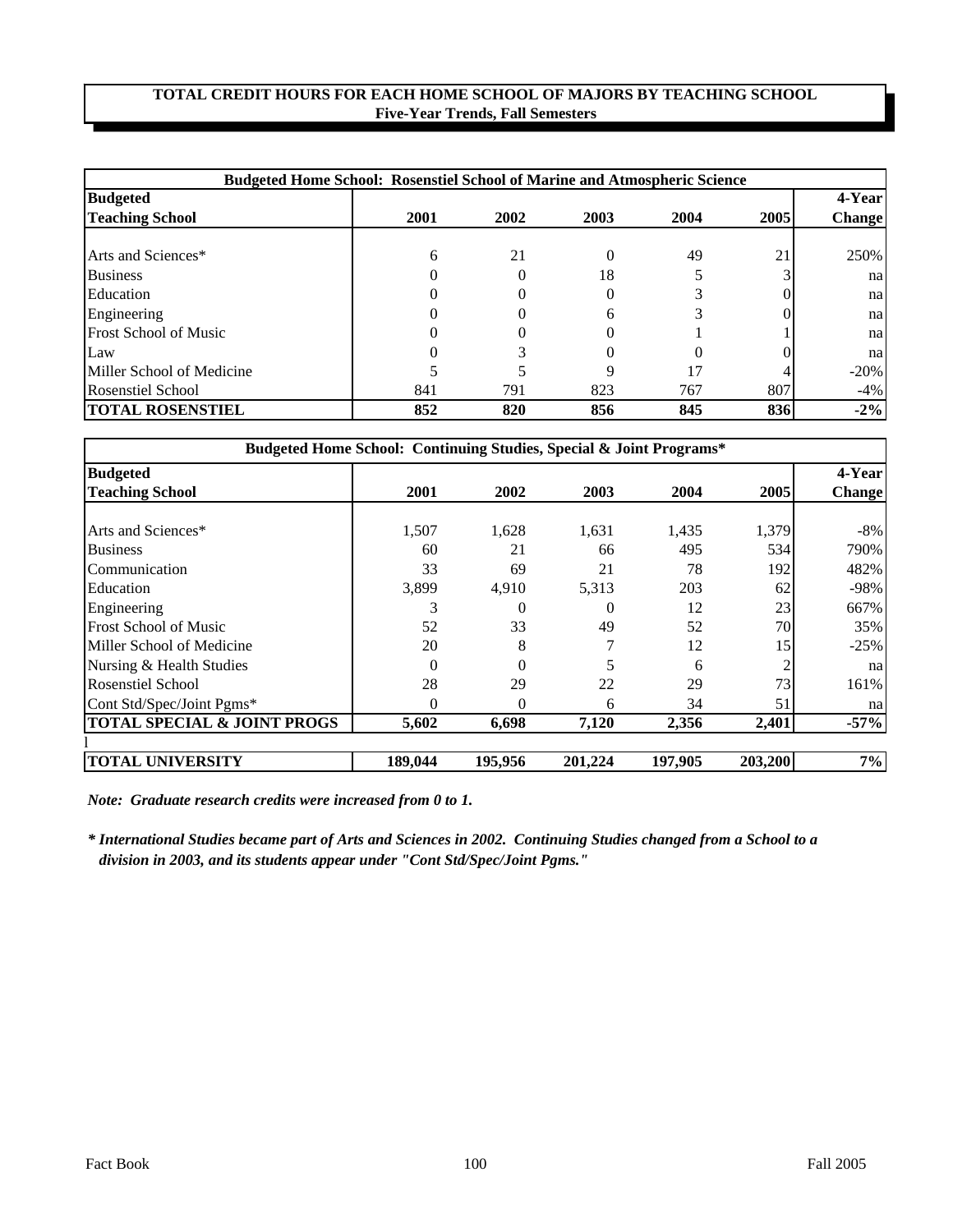| Dept<br><b>Code</b>        | <b>Teaching Department</b>        | Undergrad<br><b>Credit</b> | Grad/Prof<br><b>Credit</b> | <b>Total</b>   |
|----------------------------|-----------------------------------|----------------------------|----------------------------|----------------|
|                            |                                   |                            |                            |                |
| <b>ARCHITECTURE</b>        |                                   |                            |                            |                |
|                            |                                   |                            |                            |                |
| <b>ARC</b><br><b>TOTAL</b> | Architecture                      | 4,447<br>4,447             | 654<br>654                 | 5,101<br>5,101 |
|                            |                                   |                            |                            |                |
|                            | <b>ARTS AND SCIENCES</b>          |                            |                            |                |
| AAS                        | Afro-American Studies             | 180                        | $\boldsymbol{0}$           | 180            |
| <b>AIS</b>                 | <b>Aerospace Studies</b>          | 37                         | $\boldsymbol{0}$           | 37             |
| <b>AMS</b>                 | <b>American Studies</b>           | 165                        | 0                          | 165            |
| <b>APY</b>                 | Anthropology                      | 1,325                      | $\boldsymbol{0}$           | 1,325          |
| <b>ARB</b>                 | Arabic                            | 87                         | $\boldsymbol{0}$           | 87             |
| <b>ARH</b>                 | Art History                       | 1,392                      | 54                         | 1,446          |
| <b>ART</b>                 | Art                               | 1,836                      | 213                        | 2,049          |
| BIL                        | <b>Biology</b>                    | 8,073                      | 208                        | 8,281          |
| <b>CHM</b>                 | Chemistry                         | 4,889                      | 185                        | 5,074          |
| <b>CLA</b>                 | Classics                          | 123                        | $\boldsymbol{0}$           | 123            |
| <b>CSC</b>                 | <b>Computer Science</b>           | 493                        | 98                         | 591            |
| <b>ECS</b>                 | Ecosystem Science & Policy        | 300                        | $\boldsymbol{0}$           | 300            |
| <b>ENG</b>                 | English                           | 12,699                     | 386                        | 13,085         |
| <b>FLL</b>                 | Foreign Languages and Literatures | 111                        | 40                         | 151            |
| <b>FRE</b>                 | French                            | 951                        | 41                         | 992            |
| <b>GEG</b>                 | Geography and Regional Studies    | 1,602                      | 110                        | 1,712          |
| <b>GER</b>                 | German                            | 321                        | $\boldsymbol{0}$           | 321            |
| <b>GRE</b>                 | Greek                             | 12                         | 0                          | 12             |
| <b>GSC</b>                 | <b>Geological Sciences</b>        | 1,371                      | 0                          | 1,371          |
| <b>HEB</b>                 | Hebrew                            | 90                         | $\overline{0}$             | 90             |
| <b>HIS</b>                 | History                           | 2,843                      | 186                        | 3,029          |
| <b>HSC</b>                 | <b>Health Science</b>             | 209                        | $\boldsymbol{0}$           | 209            |
| <b>INS</b>                 | <b>International Studies</b>      | 1,020                      | 486                        | 1,506          |
| <b>ITA</b>                 | Italian                           | 525                        | $\boldsymbol{0}$           | 525            |
| <b>JPN</b>                 | Japanese                          | 108                        | $\boldsymbol{0}$           | 108            |
| <b>JUS</b>                 | <b>Judaic Studies</b>             | 148                        | $\boldsymbol{0}$           | 148            |
| LAS                        | Latin American Studies            | 84                         | 24                         | 108            |
| <b>LAT</b>                 | Latin                             | 42                         | $\overline{0}$             | 42             |
| <b>MLS</b>                 | Master of Arts in Liberal Studies | $\boldsymbol{0}$           | 280                        | 280            |
| <b>MSC</b>                 | Marine Science                    | 133                        | 0                          | 133            |
| <b>MSL</b>                 | <b>Military Science</b>           | 35                         | 0                          | 35             |
| <b>MTH</b>                 | Mathematics                       | 8,577                      | 282                        | 8,859          |
| $\rm PHI$                  | Philosophy                        | 2,871                      | 171                        | 3,042          |
| PHY                        | Physics                           | 3,142                      | 137                        | 3,279          |
| POR                        | Portuguese                        | 180                        | 3                          | 183            |
| <b>PSC</b>                 | <b>Physical Sciences</b>          | 228                        | 0                          | 228            |
| <b>PSY</b>                 | Psychology                        | 8,403                      | 776                        | 9,179          |
| <b>PTS</b>                 | Physical Therapy                  | 31                         | $\boldsymbol{0}$           | 31             |
| <b>REL</b>                 | <b>Religious Studies</b>          | 2,499                      | 6                          | 2,505          |
| SAP                        | <b>Study Abroad Program</b>       | 527                        | $\boldsymbol{0}$           | 527            |
| SOC                        | Sociology                         | 3,596                      | 209                        | 3,805          |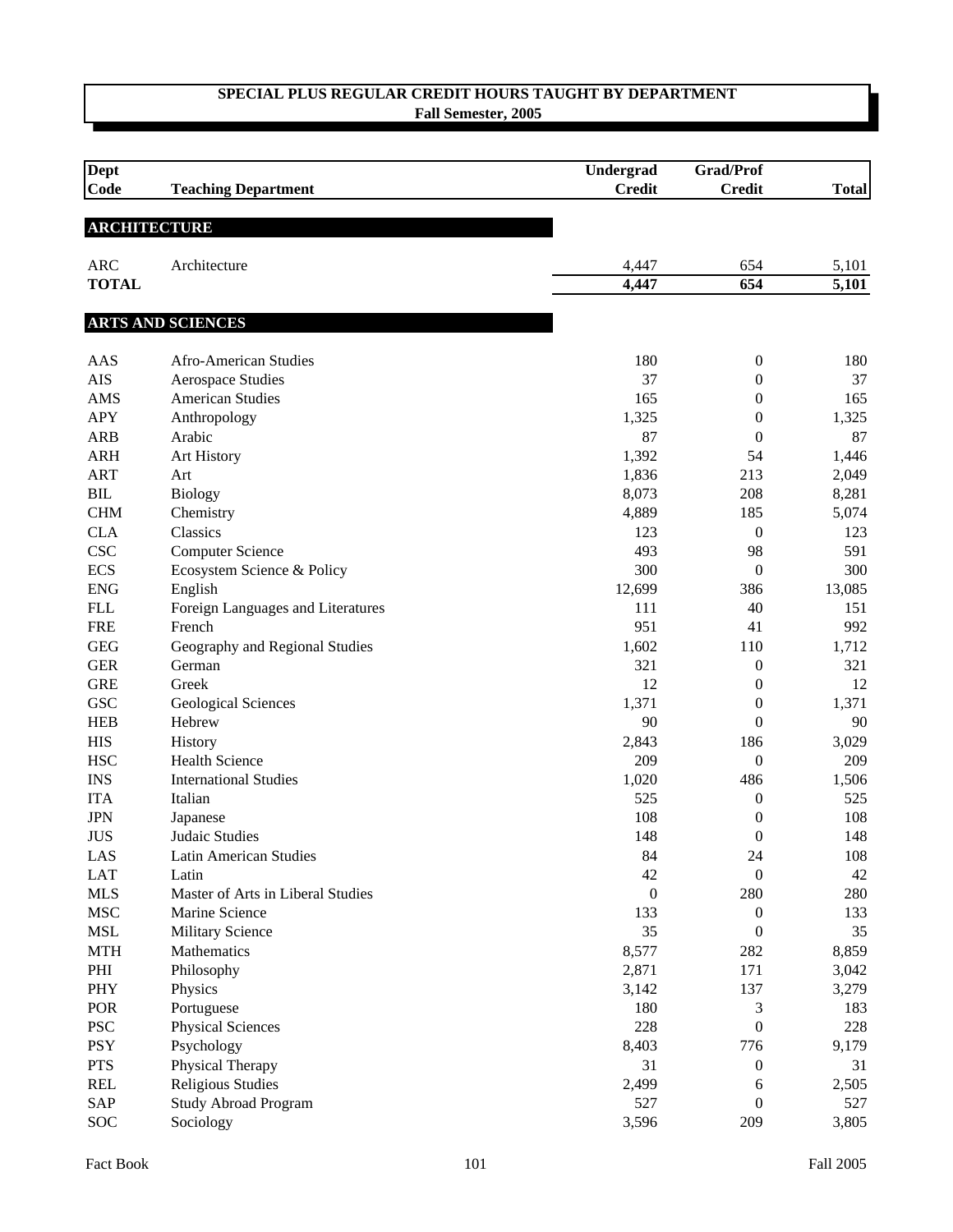| <b>Dept</b>        |                                                                         | Undergrad      | <b>Grad/Prof</b> |                |
|--------------------|-------------------------------------------------------------------------|----------------|------------------|----------------|
| Code               | <b>Teaching Department</b>                                              | <b>Credit</b>  | <b>Credit</b>    | <b>Total</b>   |
| <b>SPA</b>         | Spanish                                                                 | 3,825          | 55               | 3,880          |
| <b>THA</b>         | Theatre Arts                                                            | 2,821          | $\boldsymbol{0}$ | 2,821          |
| <b>UMX</b>         | University of Miami Experience                                          | 344            | $\boldsymbol{0}$ | 344            |
| <b>WST</b>         | <b>Women's Studies</b>                                                  | 180            | 0                | 180            |
| <b>TOTAL</b>       |                                                                         | 78,428         | 3,950            | 82,378         |
| <b>BUSINESS</b>    |                                                                         |                |                  |                |
| <b>ACC</b>         | Accounting                                                              | 3,249          | 957              | 4,206          |
| <b>BSL</b>         | <b>Business Law</b>                                                     | 2,121          | 331              | 2,452          |
| <b>CIS</b>         | <b>Computer Information Systems</b>                                     | 1,491          | 365              | 1,856          |
| <b>ECO</b>         | Economics                                                               | 4,293          | 318              | 4,611          |
| <b>FIN</b>         | Finance                                                                 | 2,865          | 1,124            | 3,989          |
| <b>MAS</b>         | Management Science                                                      | 2,977          | 1,031            | 4,008          |
| <b>MGT</b>         | Management                                                              | 3,957          | 1,774            | 5,731          |
| <b>MKT</b>         | Marketing                                                               | 3,205          | 872              | 4,077          |
| <b>POL</b>         | <b>Political Science</b>                                                | 4,509          | 195              | 4,704          |
| SAP                | <b>Study Abroad Program</b>                                             | 177            | 0                | 177            |
| <b>UMX</b>         | University of Miami Experience                                          | 121            | 0                | 121            |
| <b>TOTAL</b>       |                                                                         | 28,965         | 6,967            | 35,932         |
|                    | <b>COMMUNICATION</b>                                                    |                |                  |                |
|                    |                                                                         |                |                  |                |
| CAP<br><b>CBR</b>  | Advertising & Public Relations<br>Broadcasting and Broadcast Journalism | 1,528<br>1,079 | 156<br>92        | 1,684<br>1,171 |
| <b>CMP</b>         | Motion Pictures and Video Film                                          | 2,268          | 448              | 2,716          |
| <b>CNJ</b>         | News Journalism                                                         | 897            | 208              | 1,105          |
| <b>COM</b>         | Communication                                                           | 2,307          | 219              | 2,526          |
| COS                | <b>Communication Studies</b>                                            | 852            | 6                | 858            |
| <b>CPC</b>         | Photocommunication                                                      | 6              | $\boldsymbol{0}$ | 6              |
| <b>CVC</b>         | <b>Visual Communication</b>                                             | 297            | $\boldsymbol{0}$ | 297            |
| SAP                | <b>Study Abroad Program</b>                                             | 176            | $\boldsymbol{0}$ | 176            |
| <b>UMX</b>         | University of Miami Experience                                          | 12             | 0                | 12             |
| <b>TOTAL</b>       |                                                                         | 9,422          | 1,129            | 10,551         |
| <b>EDUCATION</b>   |                                                                         |                |                  |                |
|                    |                                                                         |                |                  |                |
| <b>EPS</b>         | <b>Education and Psychological Studies</b>                              | 441            | 951              | 1,392          |
| <b>ESS</b>         | <b>Exercise and Sport Sciences</b>                                      | 2,538          | 391              | 2,929          |
| SAP                | <b>Study Abroad Program</b>                                             | 48             | $\mathbf{0}$     | 48             |
| <b>TAL</b>         | Teaching and Learning                                                   | 1,797          | 1,364            | 3,161          |
| <b>UMX</b>         | University of Miami Experience                                          | 83             | $\boldsymbol{0}$ | 83             |
| <b>TOTAL</b>       |                                                                         | 4,907          | 2,706            | 7,613          |
| <b>ENGINEERING</b> |                                                                         |                |                  |                |
| <b>BME</b>         | <b>Biomedical Engineering</b>                                           | 761            | 280              | 1,041          |
| CAE                | Civil, Architectural & Environmental Engin.                             | 1,459          | 83               | 1,542          |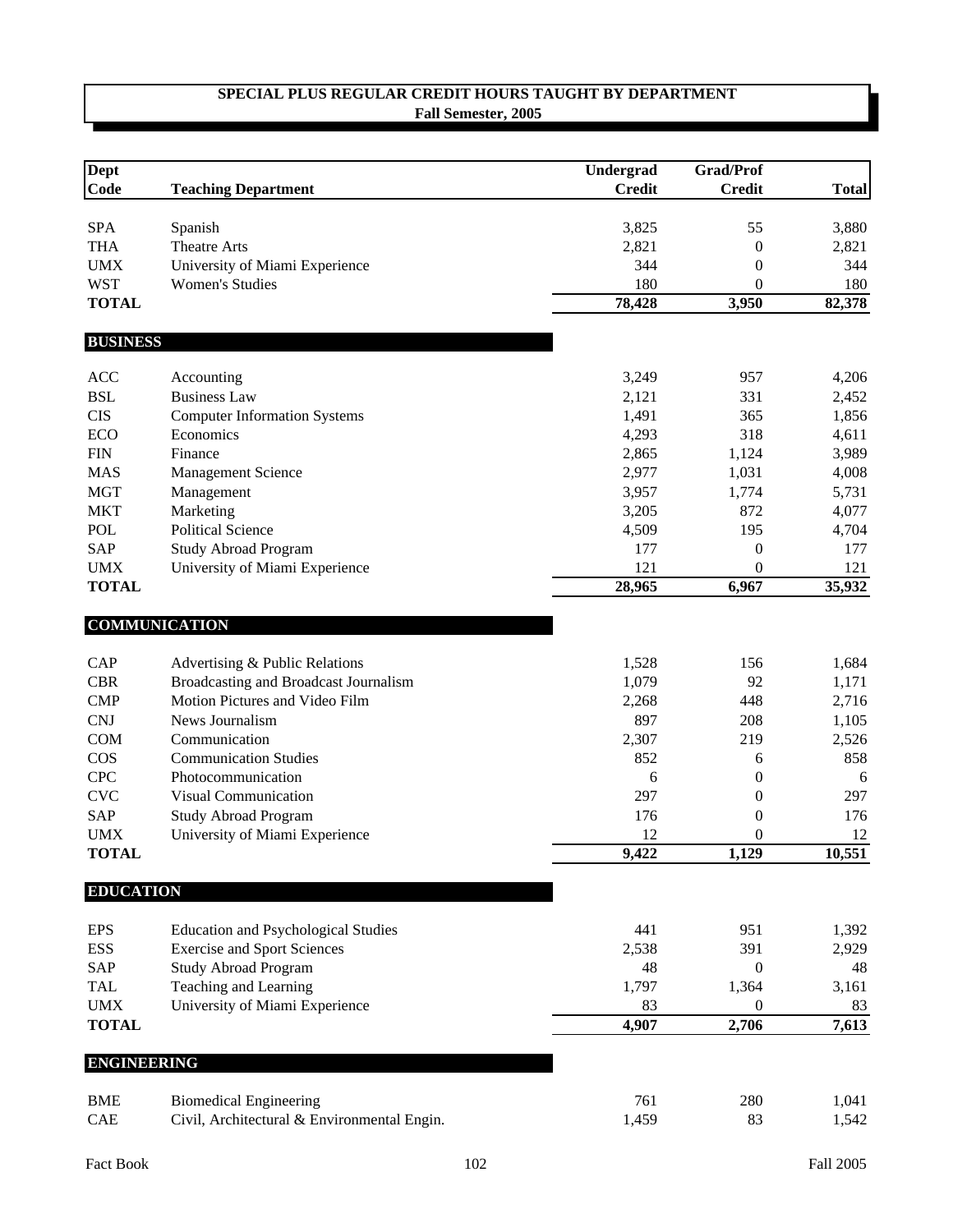| Dept                       |                                             | <b>Undergrad</b>       | Grad/Prof        |              |
|----------------------------|---------------------------------------------|------------------------|------------------|--------------|
| Code                       |                                             | <b>Credit</b>          | <b>Credit</b>    | <b>Total</b> |
|                            | <b>Teaching Department</b>                  |                        |                  |              |
| <b>EEN</b>                 | <b>Electrical and Computer Engineering</b>  | 1,953                  | 410              | 2,363        |
| <b>IEN</b>                 | <b>Industrial Engineering</b>               | 885                    | 687              | 1,572        |
| <b>MAE</b>                 | Mechanical and Aerospace Engineering        | 1,232                  | 133              | 1,365        |
| <b>UMX</b>                 | University of Miami Experience              | 6                      | $\boldsymbol{0}$ | 6            |
| <b>TOTAL</b>               |                                             | 6,296                  | 1,593            | 7,889        |
|                            |                                             |                        |                  |              |
|                            | FROST SCHOOL OF MUSIC                       |                        |                  |              |
|                            |                                             |                        |                  |              |
| <b>DAN</b>                 | Dance                                       | 635                    | $\boldsymbol{0}$ | 635          |
| <b>MCY</b>                 | Musicology                                  | 2,470                  | 196              | 2,666        |
| <b>MED</b>                 | Music Education and Music Therapy           | 259                    | 178              | 437          |
| <b>MIP</b>                 | <b>Instrumental Performance</b>             | 1,095                  | 340              | 1,435        |
| <b>MKP</b>                 | Keyboard Performance                        | 376                    | 154              | 530          |
| <b>MMI</b>                 | Music Media & Industry                      | 789                    | 241              | 1,030        |
| <b>MSJ</b>                 | Studio Music & Jazz                         | 1,122                  | 226              | 1,348        |
| <b>MTC</b>                 | Music Theory & Composition                  | 1,401                  | 229              | 1,630        |
| <b>MVP</b>                 | Vocal Performance                           | 838                    | 141              | 979          |
| <b>SAP</b>                 | <b>Study Abroad Program</b>                 | 32                     | $\mathbf{0}$     | 32           |
| <b>UMX</b>                 | University of Miami Experience              |                        | $\overline{0}$   | 1            |
| <b>TOTAL</b>               |                                             | 9,018                  | 1,705            | 10,723       |
| <b>LAW</b>                 |                                             |                        |                  |              |
|                            |                                             |                        |                  |              |
| LAW                        | Law                                         | 54                     | 18,025           | 18,079       |
| <b>RPD</b><br><b>TOTAL</b> | <b>Real Property Development</b>            | $\boldsymbol{0}$<br>54 | 85<br>18,110     | 85<br>18,164 |
|                            |                                             |                        |                  |              |
|                            | <b>MEDICINE-CLINICAL</b>                    |                        |                  |              |
| <b>MDR</b>                 | Medical School                              | 0                      | 9,836            | 9,836        |
| <b>TOTAL</b>               |                                             | $\bf{0}$               | 9,836            | 9,836        |
|                            |                                             |                        |                  |              |
|                            | <b>MEDICINE-GRADUATE</b>                    |                        |                  |              |
| <b>BMB</b>                 | Biochemistry and Molecular Biology          | 746                    | 229              | 975          |
| <b>EPH</b>                 | Epidemiology and Public Health              | 21                     | 375              | 396          |
| <b>IBS</b>                 | <b>Interdisciplinary Biomedical Studies</b> | 0                      | 221              | 221          |
| <b>MCP</b>                 | Molecular and Cellular Pharmacology         | 0                      | 210              | 210          |
| <b>MDB</b>                 | Molecular Cellular and Developmental Biol.  | $\overline{0}$         | 151              | 151          |
| MIC                        | Microbiology and Immunology                 | 361                    | 178              | 539          |
| <b>NEU</b>                 | Neuroscience                                | 0                      | 149              | 149          |
| <b>PHS</b>                 | Physiology and Biophysics                   | $\overline{0}$         | 155              | 155          |
| <b>PTS</b>                 | Physical Therapy                            | $\overline{0}$         | 1,394            | 1,394        |
| <b>TOTAL</b>               |                                             | 1,128                  | 3,062            | 4,190        |
|                            |                                             |                        |                  |              |
|                            | <b>NURSING &amp; HEALTH STUDIES</b>         |                        |                  |              |
| <b>NUR</b>                 | Nursing                                     | 7,095                  | 383              | 7,478        |
|                            |                                             |                        |                  |              |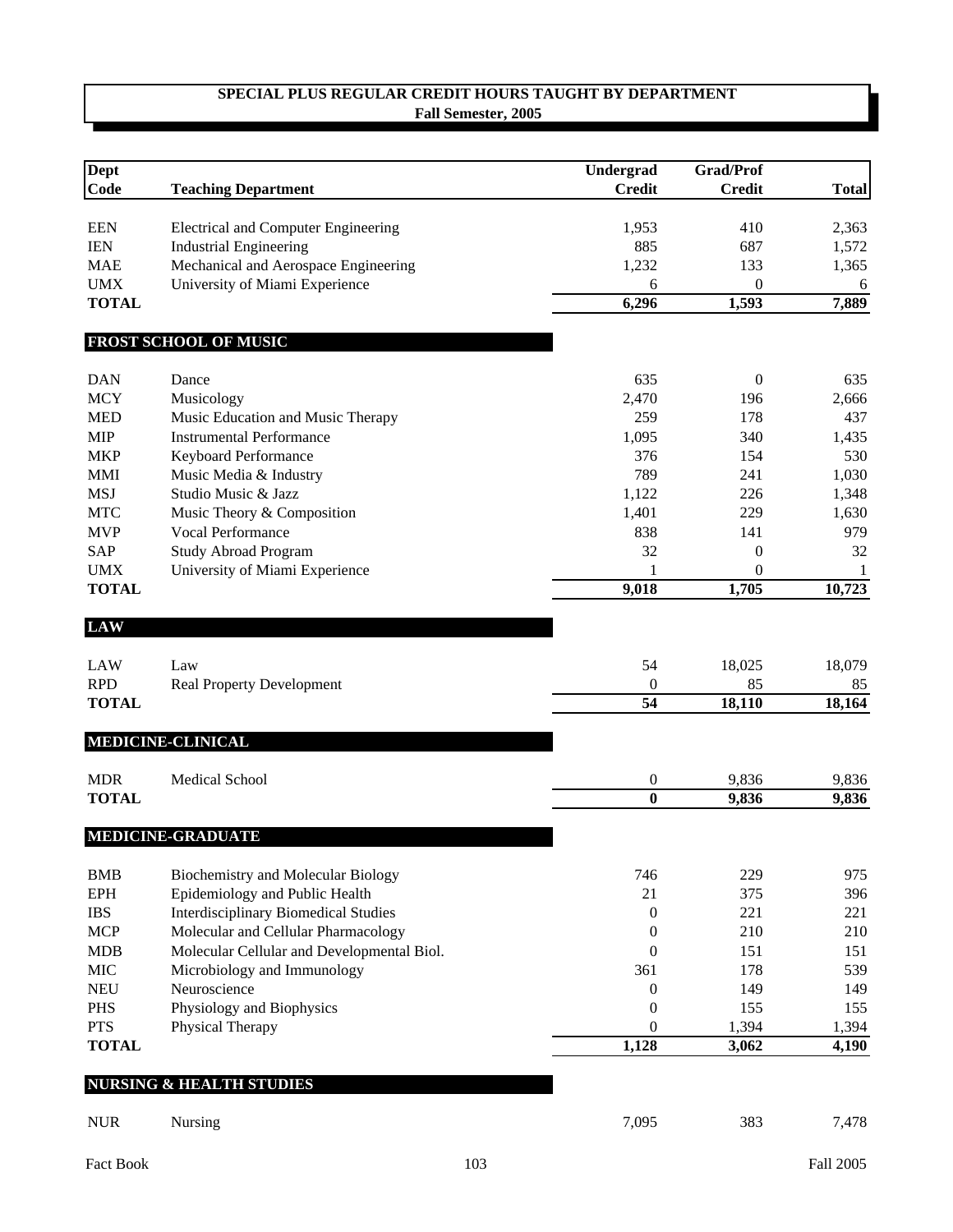| Dept         |                                     | Undergrad        | <b>Grad/Prof</b> |              |
|--------------|-------------------------------------|------------------|------------------|--------------|
| Code         | <b>Teaching Department</b>          | <b>Credit</b>    | <b>Credit</b>    | <b>Total</b> |
| <b>UMX</b>   | University of Miami Experience      | 49               | $\boldsymbol{0}$ | 49           |
| <b>TOTAL</b> |                                     | 7,144            | 383              | 7,527        |
|              | ROSENSTIEL SCHOOL                   |                  |                  |              |
| AMP          | <b>Applied Marine Physics</b>       | $\mathbf{0}$     | 39               | 39           |
| <b>APY</b>   | Anthropology                        | 108              | $\boldsymbol{0}$ | 108          |
| <b>BIL</b>   | <b>Biology</b>                      | 27               | 0                | 27           |
| <b>BSL</b>   | <b>Business Law</b>                 | 72               | 0                | 72           |
| <b>CHM</b>   | Chemistry                           | 90               | $\boldsymbol{0}$ | 90           |
| <b>ECS</b>   | Ecosystem Science & Policy          | 57               | $\theta$         | 57           |
| <b>GSC</b>   | <b>Geological Sciences</b>          | 42               | $\theta$         | 42           |
| <b>MAC</b>   | Marine Atmospheric Chemistry        | 3                | 82               | 85           |
| <b>MAF</b>   | Marine Affairs and Policy           | 31               | 288              | 319          |
| <b>MBF</b>   | Marine Biology and Fisheries        | 3                | 195              | 198          |
| <b>MGG</b>   | Marine Geology and Geophysics       | $\boldsymbol{0}$ | 75               | 75           |
| <b>MPO</b>   | Meteorology & Physical Oceanography | $\boldsymbol{0}$ | 168              | 168          |
| <b>MSC</b>   | Marine Science                      | 1,883            | $\theta$         | 1,883        |
| <b>RSM</b>   | Rosenstiel School, General          | $\theta$         | 22               | 22           |
| <b>TOTAL</b> |                                     | 2,316            | 869              | 3,185        |
|              | <b>CONT STD/SPEC/JOINT PGMS</b>     |                  |                  |              |
| <b>HON</b>   | Honors                              | 42               | $\theta$         | 42           |
| <b>SAP</b>   | <b>Study Abroad Program</b>         | 50               | 18               | 68           |
| <b>UMX</b>   | University of Miami Experience      |                  | $\boldsymbol{0}$ | 1            |
| <b>TOTAL</b> |                                     | 93               | 18               | 111          |
|              | <b>TOTAL UNIVERSITY</b>             | 152,218          | 50,982           | 203,200      |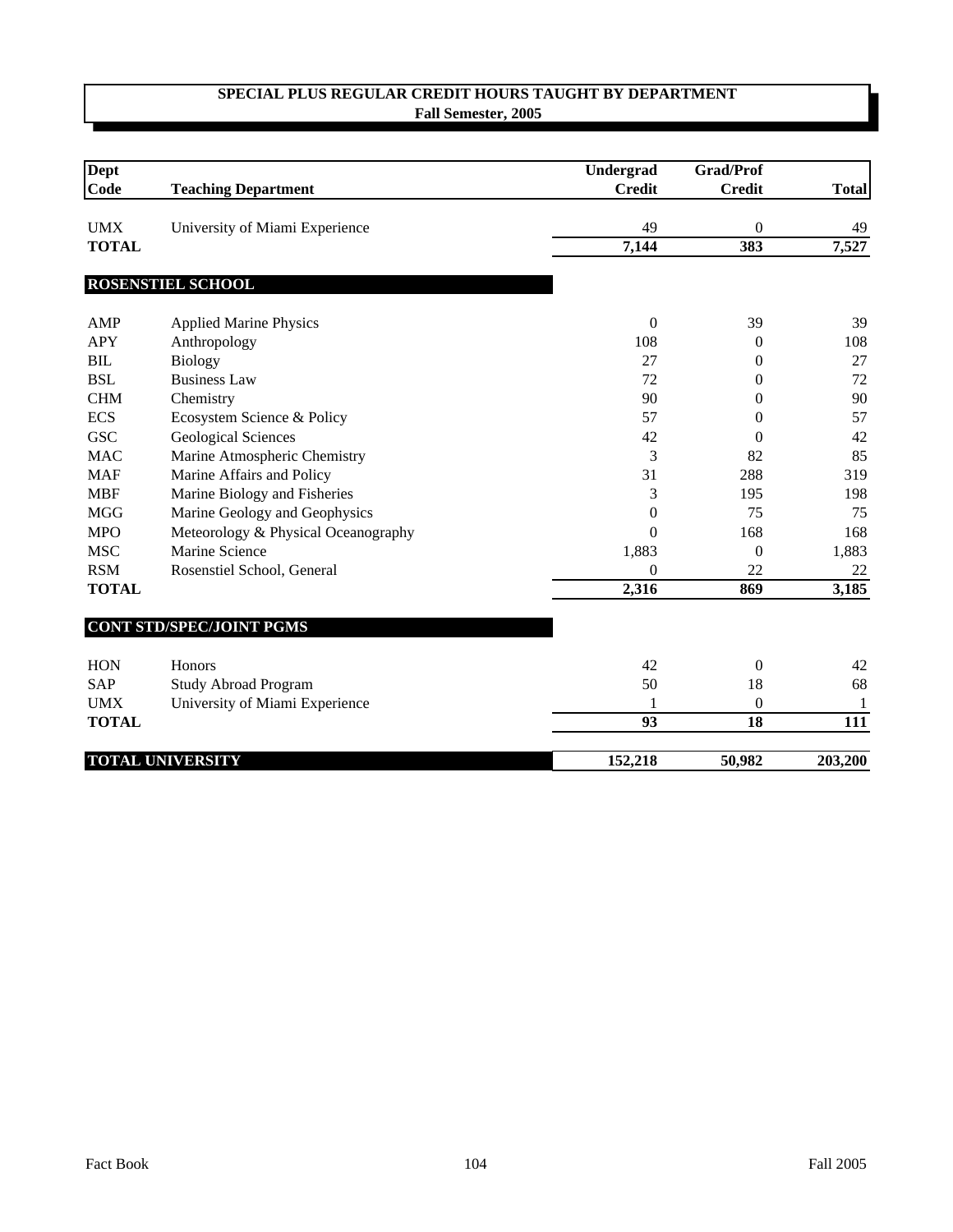| <b>Dept</b>                 |                                    |                  |                  | <b>TOTAL CREDIT HOURS</b> |                  |                  |
|-----------------------------|------------------------------------|------------------|------------------|---------------------------|------------------|------------------|
| Code                        | <b>Teaching Department</b>         | 2001             | 2002             | 2003                      | 2004             | 2005             |
|                             |                                    |                  |                  |                           |                  |                  |
|                             | <b>ARCHITECTURE</b>                |                  |                  |                           |                  |                  |
| <b>ARC</b>                  | Architecture                       | 4,044            | 4,815            | 5,175                     | 4,927            | 5,101            |
| <b>FEX</b>                  | Freshman Experience                | 3                | 2                | 1                         | 2                | $\boldsymbol{0}$ |
| <b>SAP</b>                  | <b>Study Abroad Program</b>        | 18               | $\overline{0}$   | 18                        | $\Omega$         | $\boldsymbol{0}$ |
| <b>TOTAL</b>                |                                    | 4,065            | 4,817            | 5,194                     | 4,929            | 5,101            |
|                             |                                    |                  |                  |                           |                  |                  |
|                             | <b>ARTS AND SCIENCES</b>           |                  |                  |                           |                  |                  |
| <b>AAS</b>                  | Afro-American Studies              | 138              | 246              | 279                       | 153              | 180              |
| <b>AIS</b>                  | <b>Aerospace Studies</b>           | 61               | 69               | 74                        | 51               | 37               |
| <b>AMH</b>                  | <b>American Studies-Humanities</b> | 114              | 165              | 129                       | $\boldsymbol{0}$ | $\overline{0}$   |
| AMS                         | <b>American Studies</b>            | 165              | 201              | 117                       | 198              | 165              |
| <b>APY</b>                  | Anthropology                       | 948              | 1,102            | 1,210                     | 1,189            | 1,325            |
| <b>ARB</b>                  | Arabic                             | 78               | 93               | 102                       | 87               | 87               |
| <b>ARH</b>                  | Art History                        | 1,465            | 1,689            | 1,560                     | 1,383            | 1,446            |
| <b>ART</b>                  | Art                                | 2,099            | 2,070            | 2,179                     | 2,094            | 2,049            |
| BIL                         | <b>Biology</b>                     | 7,691            | 7,536            | 8,394                     | 8,464            | 8,281            |
| <b>CHM</b>                  | Chemistry                          | 4,429            | 4,570            | 5,042                     | 5,266            | 5,074            |
| <b>CLA</b>                  | Classics                           | 0                | $\boldsymbol{0}$ | $\boldsymbol{0}$          | $\mathbf{0}$     | 123              |
| <b>CSC</b>                  | <b>Computer Science</b>            | 570              | 750              | 623                       | 676              | 591              |
| <b>ECS</b>                  | Ecosystem Science & Policy         | 0                | $\boldsymbol{0}$ | $\theta$                  | 201              | 300              |
| <b>ENG</b>                  | English                            | 12,678           | 12,211           | 12,893                    | 12,691           | 13,085           |
| <b>ESC</b>                  | <b>Environmental Science</b>       | 645              | 793              | 735                       | $\mathbf{0}$     | $\boldsymbol{0}$ |
| <b>FEX</b>                  | Freshman Experience                | 158              | 304              | 309                       | 326              | $\overline{0}$   |
| <b>FLL</b>                  | Foreign Languages and Literatures  | 28               | 60               | 63                        | 54               | 151              |
| <b>FRE</b>                  | French                             | 922              | 979              | 941                       | 948              | 992              |
| <b>GEG</b>                  | Geography and Regional Studies     | 1,068            | 1,056            | 1,378                     | 1,488            | 1,712            |
| <b>GER</b>                  | German                             | 186              | 238              | 270                       | 249              | 321              |
| <b>GRE</b>                  | Greek                              | $\boldsymbol{0}$ | $\boldsymbol{0}$ | 33                        | 27               | 12               |
| <b>GSC</b>                  | Geological Sciences                | 1,194            | 1,409            | 1,113                     | 1,264            | 1,371            |
| <b>HEB</b>                  | Hebrew                             | 105              | 123              | 75                        | 117              | 90               |
| <b>HIS</b>                  | History                            | 3,939            | 4,199            | 3,754                     | 3,769            | 3,029            |
| <b>HSC</b>                  | Health Science                     | 147              | 164              | 142                       | 155              | 209              |
| $\mathop{\rm INS}\nolimits$ | <b>International Studies</b>       | 1,380            | 1,053            | 1,052                     | 1,148            | 1,506            |
| <b>ITA</b>                  | Italian                            | 372              | 398              | 465                       | 453              | 525              |
| <b>JPN</b>                  | Japanese                           | 105              | 108              | 96                        | 105              | 108              |
| $\mathop{\rm JUH}\nolimits$ | Judaic Studies-Humanities          | 33               | $\boldsymbol{0}$ | 9                         | $\boldsymbol{0}$ | $\boldsymbol{0}$ |
| <b>JUS</b>                  | Judaic Studies                     | $\boldsymbol{0}$ | 33               | 84                        | 131              | 148              |
| LAS                         | Latin American Studies             | 9                | 9                | 39                        | 30               | 108              |
| <b>LAT</b>                  | Latin                              | 144              | 135              | 117                       | 111              | 42               |
| <b>MIS</b>                  | <b>Military Science</b>            | 35               | 38               | 41                        | $42\,$           | $\boldsymbol{0}$ |
| <b>MLS</b>                  | Master of Arts in Liberal Studies  | 195              | 228              | 246                       | 292              | 280              |
| <b>MSC</b>                  | Marine Science                     | 269              | 165              | 221                       | 153              | 133              |
| <b>MSL</b>                  | Military Science                   | $\boldsymbol{0}$ | $\boldsymbol{0}$ | $\boldsymbol{0}$          | $\boldsymbol{0}$ | 35               |
| <b>MTH</b>                  | Mathematics                        | 8,819            | 8,610            | 8,175                     | 8,447            | 8,859            |
| PHI                         | Philosophy                         | 3,093            | 2,985            | 3,271                     | 3,229            | 3,042            |
| PHY                         | Physics                            | 3,140            | 3,215            | 3,210                     | 3,407            | 3,279            |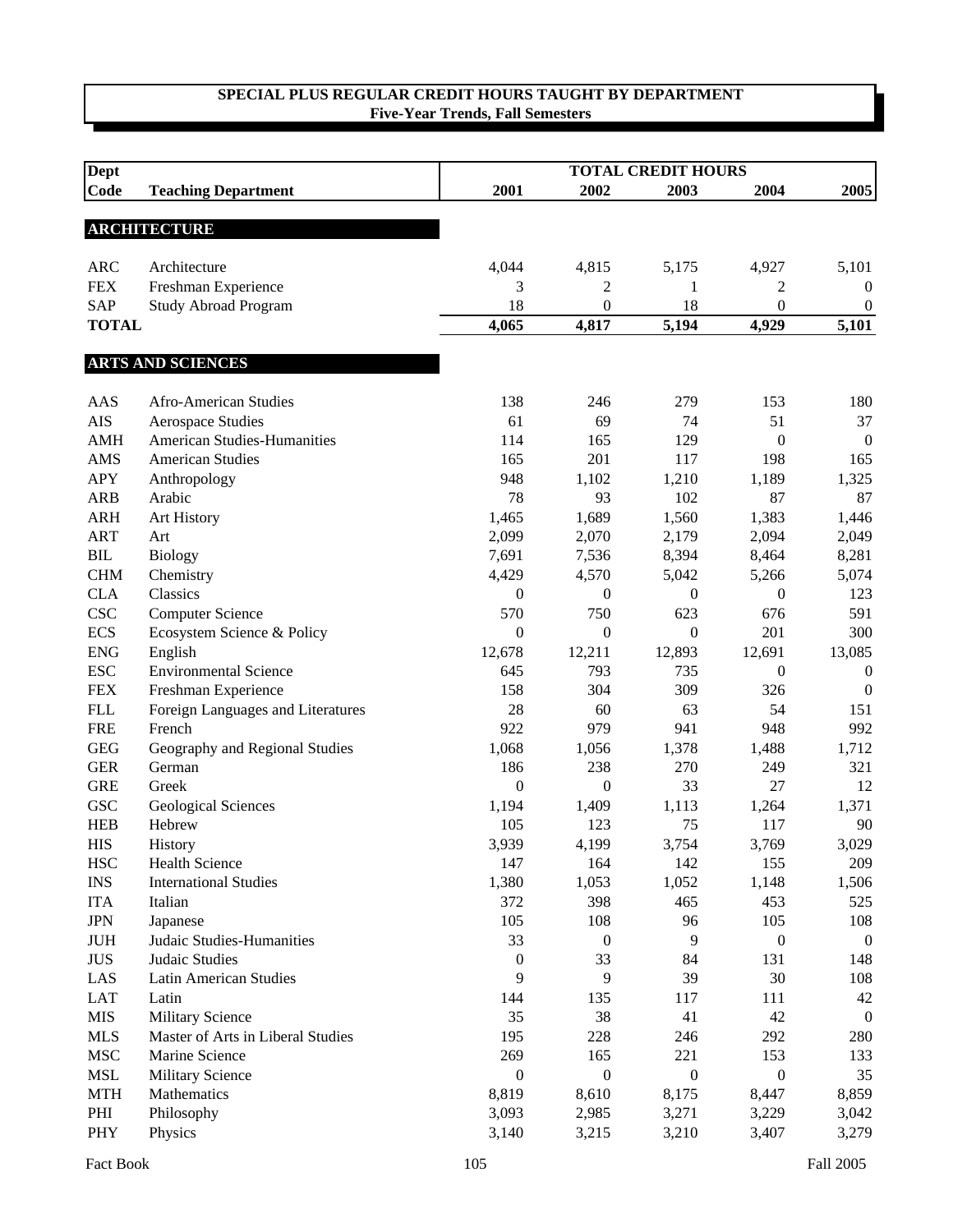| Dept                     |                                        |                  |                  | <b>TOTAL CREDIT HOURS</b> |                         |                |
|--------------------------|----------------------------------------|------------------|------------------|---------------------------|-------------------------|----------------|
| <b>Code</b>              | <b>Teaching Department</b>             | 2001             | 2002             | 2003                      | 2004                    | 2005           |
| POR                      |                                        | 141              |                  |                           | 216                     | 183            |
| <b>PSC</b>               | Portuguese<br><b>Physical Sciences</b> | 237              | 123<br>255       | 177<br>156                | 210                     | 228            |
|                          |                                        | 6,637            |                  |                           |                         |                |
| <b>PSY</b><br><b>PTS</b> | Psychology                             | 16               | 7,232<br>28      | 8,390<br>$\mathbf{0}$     | 8,540<br>$\overline{0}$ | 9,179<br>31    |
|                          | Physical Therapy                       |                  |                  |                           |                         |                |
| <b>REL</b>               | <b>Religious Studies</b>               | 2,166            | 2,529            | 2,607                     | 2,537                   | 2,505          |
| <b>SAP</b>               | <b>Study Abroad Program</b>            | 321              | 388              | 607                       | 604                     | 527<br>3,805   |
| <b>SOC</b><br><b>SPA</b> | Sociology<br>Spanish                   | 3,488<br>3,542   | 3,387<br>3,543   | 3,221<br>3,927            | 3,580<br>3,777          | 3,880          |
| <b>THA</b>               | <b>Theatre Arts</b>                    | 2,395            | 2,597            | 2,599                     | 2,806                   | 2,821          |
| <b>UMX</b>               | University of Miami Experience         | $\mathbf{0}$     | $\boldsymbol{0}$ | $\boldsymbol{0}$          | $\boldsymbol{0}$        | 344            |
| <b>WOH</b>               | <b>Women's Studies-Humanities</b>      | 129              | 129              | 63                        | 87                      | $\overline{0}$ |
|                          | Women's Studies-Social Science         | 78               | 72               |                           |                         |                |
| <b>WOS</b>               |                                        |                  |                  | 123                       | 75                      | $\Omega$       |
| <b>WST</b>               | <b>Women's Studies</b>                 | $\boldsymbol{0}$ | $\boldsymbol{0}$ | 0                         | 45                      | 180            |
| <b>TOTAL</b>             |                                        | 75,572           | 77,287           | 80,311                    | 80,875                  | 82,378         |
| <b>BUSINESS</b>          |                                        |                  |                  |                           |                         |                |
| <b>ACC</b>               | Accounting                             | 3,315            | 3,633            | 4,091                     | 4,248                   | 4,206          |
| <b>BSL</b>               | <b>Business Law</b>                    | 2,232            | 2,214            | 2,277                     | 2,323                   | 2,452          |
| <b>CIS</b>               | <b>Computer Information Systems</b>    | 4,020            | 2,590            | 1,635                     | 1,771                   | 1,856          |
| ECO                      | Economics                              | 4,210            | 4,955            | 4,338                     | 4,442                   | 4,611          |
| <b>ESP</b>               | <b>Executive and Special Programs</b>  | 3                | 51               | 66                        | 79                      | $\overline{0}$ |
| <b>FEX</b>               | Freshman Experience                    | 42               | 53               | 22                        | 39                      | $\Omega$       |
| <b>FIN</b>               | Finance                                | 3,965            | 4,098            | 3,722                     | 3,654                   | 3,989          |
| <b>MAS</b>               | <b>Management Science</b>              | 4,517            | 4,530            | 4,033                     | 3,977                   | 4,008          |
| <b>MGT</b>               | Management                             | 5,562            | 5,949            | 5,281                     | 5,271                   | 5,731          |
| <b>MKT</b>               | Marketing                              | 3,576            | 3,795            | 4,281                     | 4,274                   | 4,077          |
| POL                      | <b>Political Science</b>               | 4,492            | 4,741            | 5,126                     | 4,908                   | 4,704          |
| <b>SAP</b>               | <b>Study Abroad Program</b>            | 68               | 187              | 251                       | 163                     | 177            |
| <b>UMX</b>               | University of Miami Experience         | $\boldsymbol{0}$ | $\boldsymbol{0}$ | $\boldsymbol{0}$          | $\boldsymbol{0}$        | 121            |
| <b>TOTAL</b>             |                                        | 36,002           | 36,796           | 35,123                    | 35,149                  | 35,932         |
|                          |                                        |                  |                  |                           |                         |                |
|                          | <b>COMMUNICATION</b>                   |                  |                  |                           |                         |                |
| CAP                      | Advertising & Public Relations         | 1,368            | 1,416            | 1,665                     | 1,552                   | 1,684          |
| <b>CBR</b>               | Broadcasting and Broadcast Journalism  | 1,014            | 1,042            | 1,066                     | 1,150                   | 1,171          |
| <b>CMP</b>               | Motion Pictures and Video Film         | 2,484            | 2,436            | 2,511                     | 2,420                   | 2,716          |
| CNJ                      | News Journalism                        | 939              | 916              | 1,043                     | 1,103                   | 1,105          |
| <b>COM</b>               | Communication                          | 2,693            | 2,746            | 2,520                     | 2,577                   | 2,526          |
| COS                      | <b>Communication Studies</b>           | 624              | 649              | 556                       | 754                     | 858            |
| <b>CPC</b>               | Photocommunication                     | 178              | 267              | 12                        | 3                       | 6              |
| <b>CVC</b>               | Visual Communication                   | $\boldsymbol{0}$ | $\boldsymbol{0}$ | 186                       | 313                     | 297            |
| <b>FEX</b>               | Freshman Experience                    | 8                | 21               | 8                         | 11                      | $\overline{0}$ |
| SAP                      | <b>Study Abroad Program</b>            | 64               | 112              | 264                       | 80                      | 176            |
| <b>UMX</b>               | University of Miami Experience         | $\mathbf{0}$     | $\boldsymbol{0}$ | $\boldsymbol{0}$          | $\boldsymbol{0}$        | 12             |
| <b>TOTAL</b>             |                                        | 9,372            | 9,605            | 9,831                     | 9,963                   | 10,551         |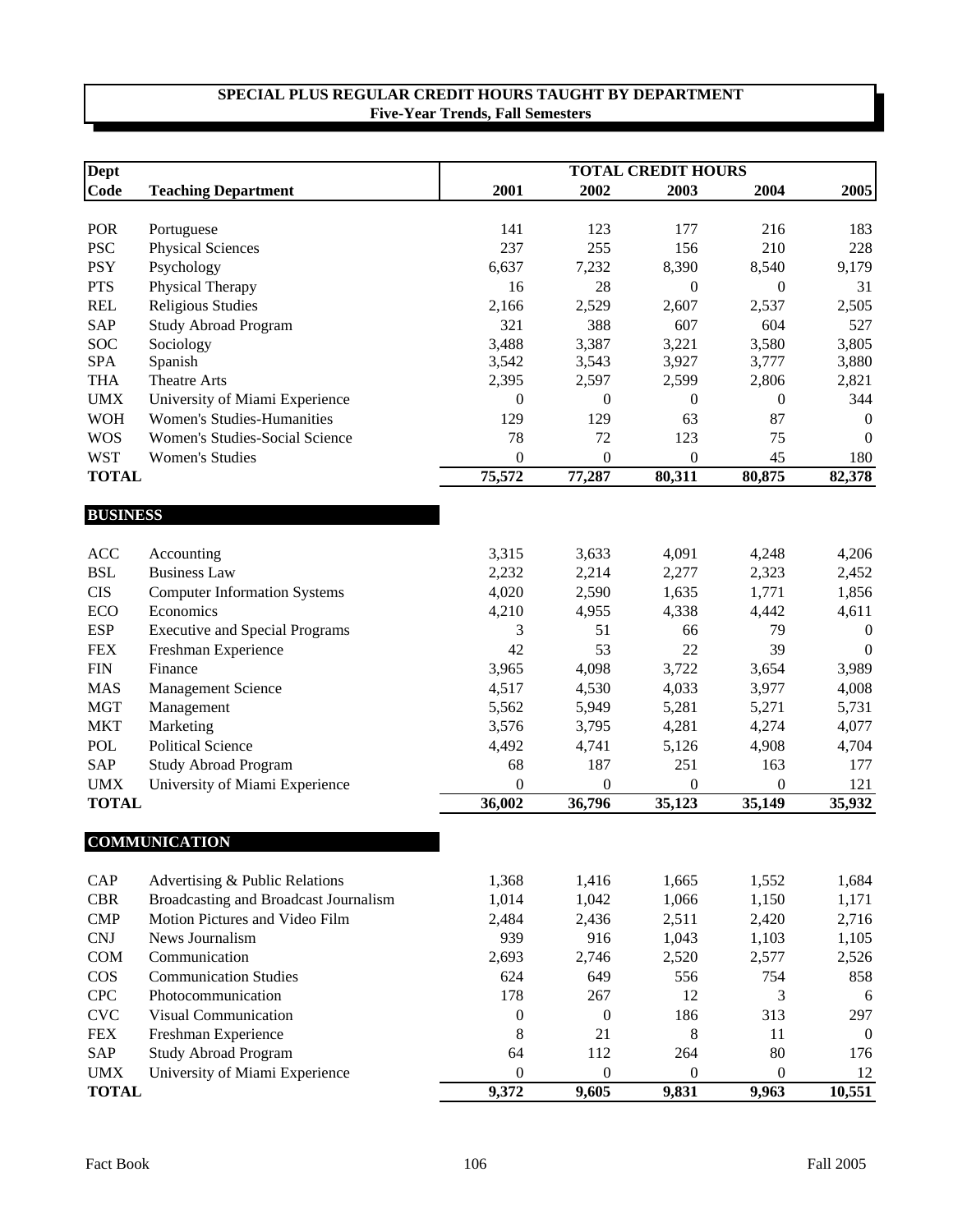| <b>Dept</b>                |                                             |                  |                           | <b>TOTAL CREDIT HOURS</b> |                           |                  |
|----------------------------|---------------------------------------------|------------------|---------------------------|---------------------------|---------------------------|------------------|
| Code                       | <b>Teaching Department</b>                  | 2001             | 2002                      | 2003                      | 2004                      | 2005             |
| <b>EDUCATION</b>           |                                             |                  |                           |                           |                           |                  |
|                            |                                             |                  |                           |                           |                           |                  |
| <b>EPS</b>                 | <b>Education and Psychological Studies</b>  | 1,380            | 1,732                     | 1,643                     | 1,597                     | 1,392            |
| <b>ESS</b>                 | <b>Exercise and Sport Sciences</b>          | 1,405            | 1,919                     | 2,244                     | 2,649                     | 2,929            |
| <b>FEX</b>                 | Freshman Experience                         | 8                | 17                        | 15                        | 42                        | $\boldsymbol{0}$ |
| <b>SAP</b>                 | <b>Study Abroad Program</b>                 | $\boldsymbol{0}$ | 18                        | $\mathbf{0}$              | 32                        | 48               |
| <b>TAL</b>                 | Teaching and Learning                       | 3,547            | 3,911                     | 3,930                     | 3,413                     | 3,161            |
| <b>UMX</b><br><b>TOTAL</b> | University of Miami Experience              | 0<br>6,340       | $\boldsymbol{0}$<br>7,597 | 0<br>7,832                | $\boldsymbol{0}$<br>7,733 | 83<br>7,613      |
|                            |                                             |                  |                           |                           |                           |                  |
|                            | <b>ENGINEERING</b>                          |                  |                           |                           |                           |                  |
| <b>BME</b>                 | <b>Biomedical Engineering</b>               | 837              | 1,072                     | 1,109                     | 1,249                     | 1,041            |
| <b>CAE</b>                 | Civil, Architectural & Environmental Engin. | 1,378            | 1,319                     | 1,441                     | 1,353                     | 1,542            |
| <b>EEN</b>                 | <b>Electrical and Computer Engineering</b>  | 3,265            | 3,271                     | 3,172                     | 2,518                     | 2,363            |
| <b>FEX</b>                 | Freshman Experience                         | 4                | 10                        | 6                         | 5                         | $\theta$         |
| <b>IEN</b>                 | <b>Industrial Engineering</b>               | 1,367            | 1,534                     | 1,915                     | 1,483                     | 1,572            |
| <b>MAE</b>                 | Mechanical and Aerospace Engineering        | 0                | $\mathbf{0}$              | $\mathbf{0}$              | $\mathbf{0}$              | 1,365            |
| <b>MEN</b>                 | Mechanical Engineering                      | 1,052            | 1,263                     | 1,431                     | 1,353                     | $\boldsymbol{0}$ |
| SAP                        | <b>Study Abroad Program</b>                 | 17               | $\boldsymbol{0}$          | $\boldsymbol{0}$          | $\mathbf{0}$              | $\boldsymbol{0}$ |
| <b>UMX</b>                 | University of Miami Experience              | $\boldsymbol{0}$ | $\boldsymbol{0}$          | $\theta$                  | $\boldsymbol{0}$          | 6                |
| <b>TOTAL</b>               |                                             | 7,920            | 8,469                     | 9,074                     | 7,961                     | 7,889            |
|                            | FROST SCHOOL OF MUSIC                       |                  |                           |                           |                           |                  |
| <b>DAN</b>                 | Dance                                       | 554              | 593                       | 645                       | 629                       | 635              |
| <b>FEX</b>                 | Freshman Experience                         | 2                | 4                         | $\theta$                  | $\Omega$                  | $\theta$         |
| <b>MCY</b>                 | Musicology                                  | 1,532            | 1,681                     | 1,927                     | 2,303                     | 2,666            |
| <b>MED</b>                 | Music Education and Music Therapy           | 372              | 391                       | 460                       | 462                       | 437              |
| <b>MIP</b>                 | <b>Instrumental Performance</b>             | 1,387            | 1,298                     | 1,279                     | 1,302                     | 1,435            |
| <b>MKP</b>                 | Keyboard Performance                        | 566              | 582                       | 603                       | 548                       | 530              |
| <b>MMI</b>                 | Music Media & Industry                      | 895              | 1,104                     | 1,108                     | 1,207                     | 1,030            |
| <b>MSJ</b>                 | Studio Music & Jazz                         | 1,398            | 1,332                     | 1,361                     | 1,375                     | 1,348            |
| <b>MTC</b>                 | Music Theory & Composition                  | 1,590            | 1,553                     | 1,540                     | 1,545                     | 1,630            |
| <b>MVP</b>                 | Vocal Performance                           | 920              | 994                       | 1,013                     | 985                       | 979              |
| SAP                        | <b>Study Abroad Program</b>                 | 17               | 33                        | 34                        | 12                        | 32               |
| <b>UMX</b>                 | University of Miami Experience              | $\boldsymbol{0}$ | $\boldsymbol{0}$          | $\boldsymbol{0}$          | $\boldsymbol{0}$          | 1                |
| <b>TOTAL</b>               |                                             | 9,233            | 9,565                     | 9,970                     | 10,368                    | 10,723           |
|                            |                                             |                  |                           |                           |                           |                  |
| <b>LAW</b>                 |                                             |                  |                           |                           |                           |                  |
| LAW                        | Law                                         | 17,175           | 18,002                    | 18,137                    | 18,666                    | 18,079           |
| <b>RPD</b>                 | <b>Real Property Development</b>            | 133              | 62                        | 140                       | 89                        | 85               |
| <b>SAP</b>                 | <b>Study Abroad Program</b>                 | 0                | $\mathbf{0}$              | 0                         | $\theta$                  | $\mathbf{0}$     |
| <b>TOTAL</b>               |                                             | 17,308           | 18,064                    | 18,277                    | 18,755                    | 18,164           |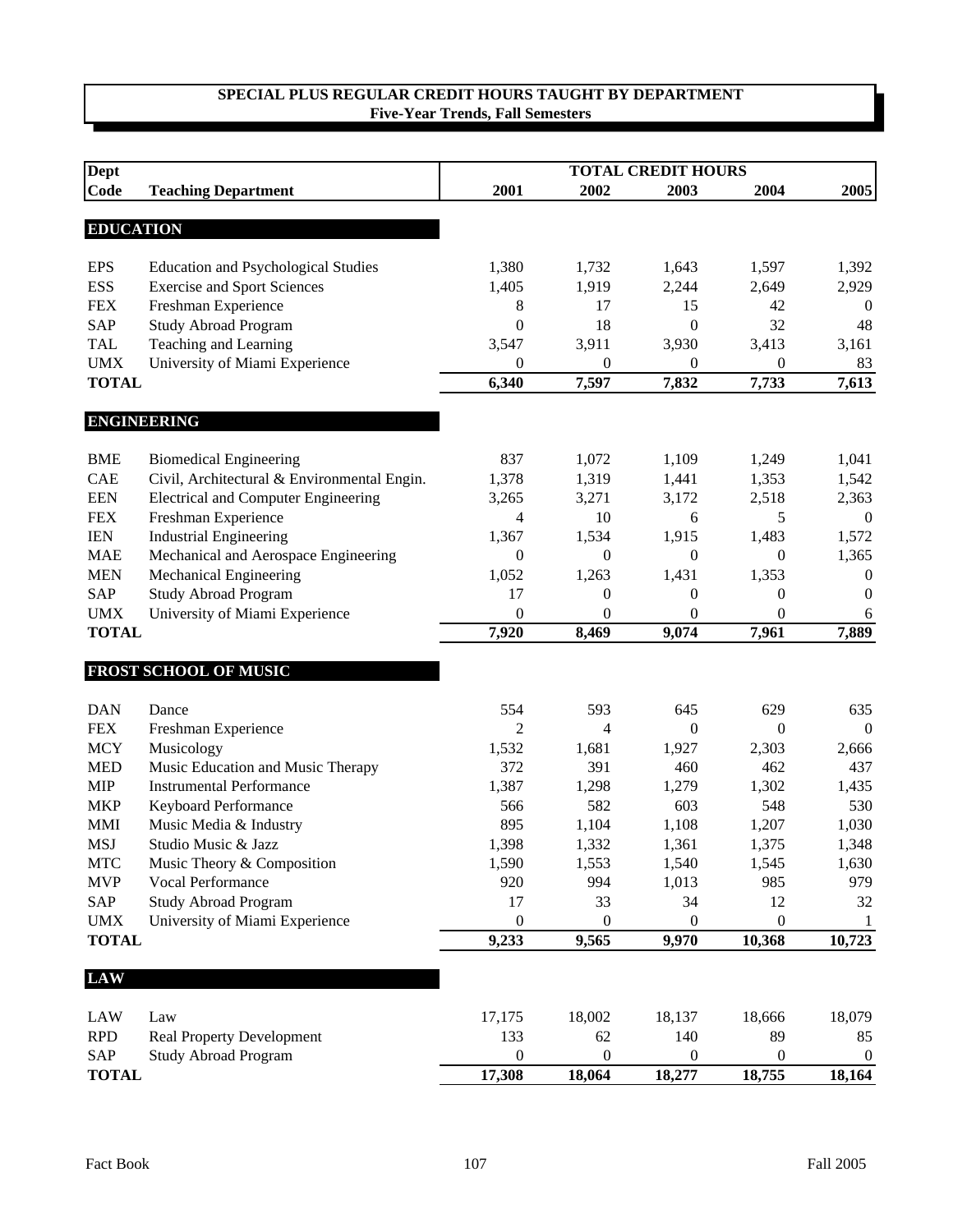| <b>Dept</b>                |                                             |                  |                  | <b>TOTAL CREDIT HOURS</b> |                  |                |
|----------------------------|---------------------------------------------|------------------|------------------|---------------------------|------------------|----------------|
| Code                       | <b>Teaching Department</b>                  | 2001             | 2002             | 2003                      | 2004             | 2005           |
|                            | <b>MEDICINE-CLINICAL</b>                    |                  |                  |                           |                  |                |
| <b>MDR</b>                 | Medical School                              | 10,782           | 10,602           | 10,368                    | 10,904           | 9,836          |
| <b>TOTAL</b>               |                                             | 10,782           | 10,602           | 10,368                    | 10,904           | 9,836          |
|                            | <b>MEDICINE-GRADUATE</b>                    |                  |                  |                           |                  |                |
| <b>BMB</b>                 | Biochemistry and Molecular Biology          | 953              | 768              | 980                       | 986              | 975            |
| <b>EPH</b>                 | Epidemiology and Public Health              | 293              | 324              | 357                       | 324              | 396            |
| <b>IBS</b>                 | <b>Interdisciplinary Biomedical Studies</b> | 205              | 184              | 206                       | 215              | 221            |
| <b>MCP</b>                 | Molecular and Cellular Pharmacology         | 96               | 123              | 118                       | 155              | 210            |
| <b>MDB</b>                 | Molecular Cellular and Developmental Biol.  | 57               | 93               | 124                       | 130              | 151            |
| <b>MIC</b>                 |                                             | 448              | 486              | 474                       | 475              | 539            |
|                            | Microbiology and Immunology<br>Neuroscience | 181              |                  |                           |                  |                |
| <b>NEU</b>                 |                                             | 188              | 130<br>219       | 118                       | 157              | 149<br>155     |
| <b>PHS</b>                 | Physiology and Biophysics                   |                  |                  | 189                       | 150              |                |
| <b>PTS</b><br><b>TOTAL</b> | Physical Therapy                            | 1,255<br>3,676   | 996<br>3,323     | 1,243<br>3,809            | 1,223            | 1,394          |
|                            |                                             |                  |                  |                           | 3,815            | 4,190          |
|                            | <b>NURSING &amp; HEALTH STUDIES</b>         |                  |                  |                           |                  |                |
| <b>FEX</b>                 | Freshman Experience                         | $\boldsymbol{0}$ | $\mathbf{0}$     | 6                         | 4                | $\theta$       |
| <b>NUR</b>                 | Nursing                                     | 2,723            | 2,798            | 3,829                     | 4,710            | 7,478          |
| <b>UMX</b>                 | University of Miami Experience              | 0                | $\boldsymbol{0}$ | $\theta$                  | $\mathbf{0}$     | 49             |
| <b>TOTAL</b>               |                                             | 2,723            | 2,798            | 3,835                     | 4,714            | 7,527          |
|                            | ROSENSTIEL SCHOOL                           |                  |                  |                           |                  |                |
| AMP                        | <b>Applied Marine Physics</b>               | 43               | 57               | 67                        | 56               | 39             |
| <b>APY</b>                 | Anthropology                                | 108              | 63               | 75                        | 90               | 108            |
| BIL                        | <b>Biology</b>                              | $\boldsymbol{0}$ | 33               | 30                        | $\boldsymbol{0}$ | 27             |
| <b>BSL</b>                 | <b>Business Law</b>                         | 42               | 57               | 57                        | 66               | 72             |
| <b>CHM</b>                 | Chemistry                                   | 54               | 69               | 81                        | 69               | 90             |
| <b>ECS</b>                 | Ecosystem Science & Policy                  | $\overline{0}$   | $\theta$         | $\theta$                  | $\theta$         | 57             |
| <b>GSC</b>                 | Geological Sciences                         | $\boldsymbol{0}$ | $\boldsymbol{0}$ | $\boldsymbol{0}$          | 54               | 42             |
| <b>MAC</b>                 | Marine Atmospheric Chemistry                | 30               | 74               | 78                        | 58               | 85             |
| <b>MAF</b>                 | Marine Affairs and Policy                   | 317              | 281              | 357                       | 334              | 319            |
| <b>MBF</b>                 | Marine Biology and Fisheries                | 203              | 211              | 133                       | 138              | 198            |
| <b>MGG</b>                 | Marine Geology and Geophysics               | 124              | 69               | 86                        | 82               | 75             |
| <b>MPO</b>                 | Meteorology & Physical Oceanography         | 148              | 117              | 167                       | 162              | 168            |
| <b>MSC</b>                 | Marine Science                              | 1,228            | 1,483            | 1,612                     | 1,539            | 1,883          |
| <b>RSM</b>                 | Rosenstiel School, General                  | 41               | 66               | 33                        | 27               | 22             |
| <b>TOTAL</b>               |                                             | 2,338            | 2,580            | 2,776                     | 2,675            | 3,185          |
|                            |                                             |                  |                  |                           |                  |                |
|                            | <b>CONT STD/SPEC/JOINT PGMS</b>             |                  |                  |                           |                  |                |
| <b>FEX</b>                 | Freshman Experience                         | $\boldsymbol{0}$ | $\mathbf{1}$     | 1                         | $\boldsymbol{0}$ | $\overline{0}$ |
| HON                        | Honors                                      | 33               | 24               | 33                        | 30               | 42             |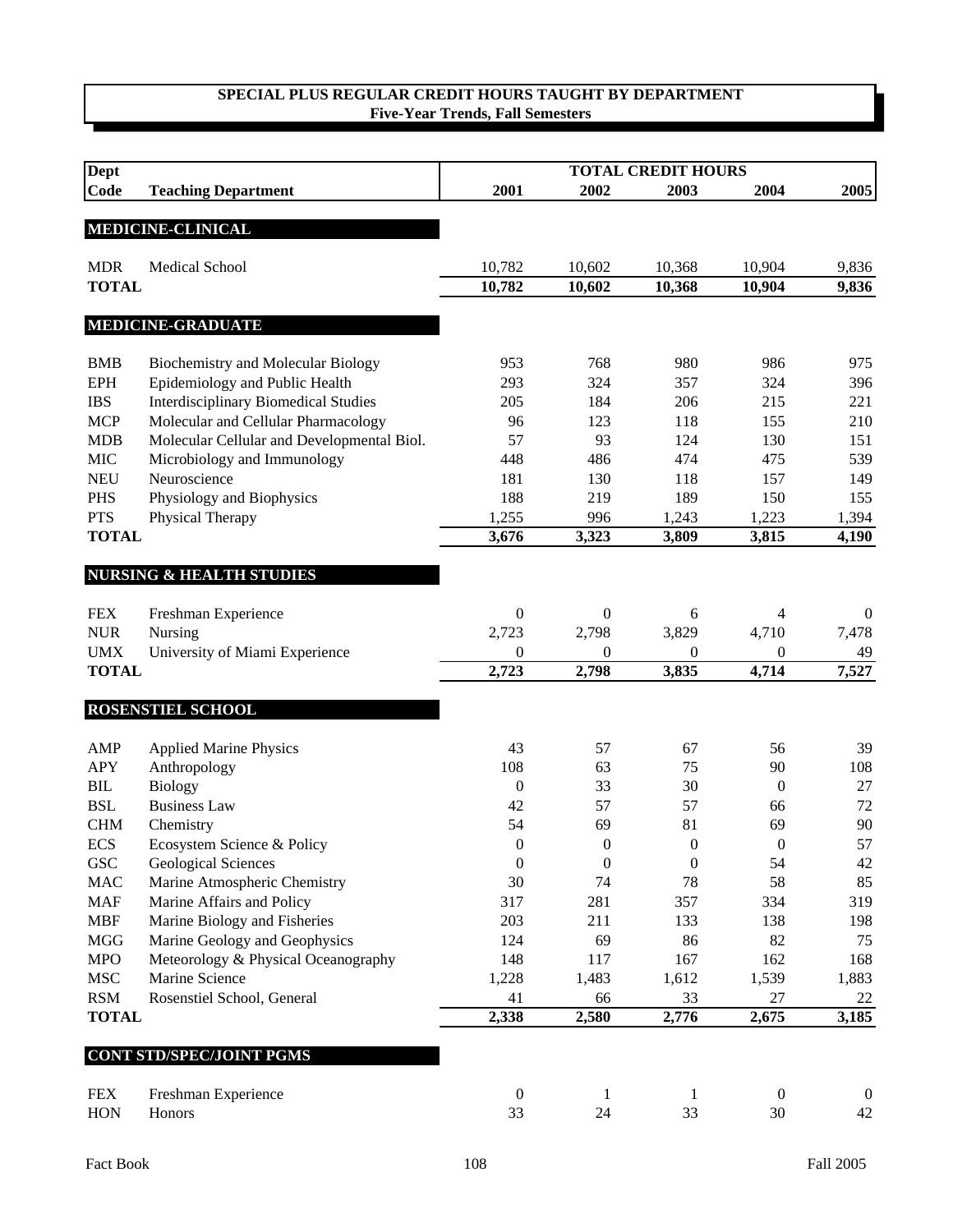| <b>Dept</b>  |                                |         | <b>TOTAL CREDIT HOURS</b> |         |         |         |  |  |  |  |
|--------------|--------------------------------|---------|---------------------------|---------|---------|---------|--|--|--|--|
| Code         | <b>Teaching Department</b>     | 2001    | 2002                      | 2003    | 2004    | 2005    |  |  |  |  |
| <b>SAP</b>   | <b>Study Abroad Program</b>    | 34      | 28                        | 72      | 34      | 68      |  |  |  |  |
| <b>UMX</b>   | University of Miami Experience |         |                           |         |         |         |  |  |  |  |
| <b>TOTAL</b> |                                | -67     | 53                        | 106     | 64      | 111     |  |  |  |  |
|              | <b>TOTAL UNIVERSITY</b>        | 185,398 | 191.556                   | 196,506 | 197,905 | 203,200 |  |  |  |  |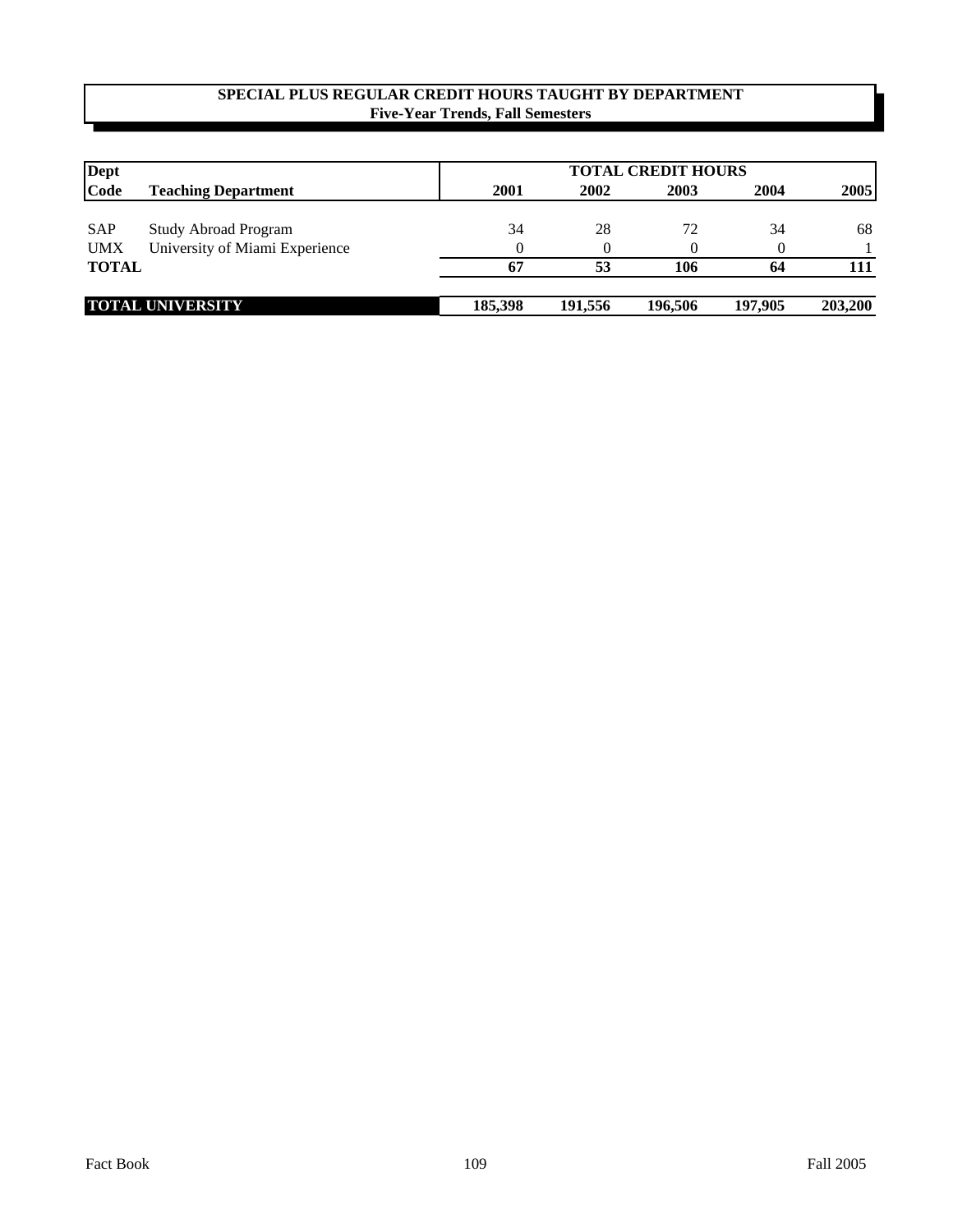# **DEGREES GRANTED BY MAJOR**

| Year Ending June 30, 2005 |  |
|---------------------------|--|
|---------------------------|--|

| Major                |                                          | CIP     |                  | Masters/         |                  |                                   |                  |
|----------------------|------------------------------------------|---------|------------------|------------------|------------------|-----------------------------------|------------------|
| Code                 | <b>Major Name</b>                        | Code    | <b>Bachelors</b> |                  |                  | Specialist Doctorate Professional | <b>TOTAL</b>     |
|                      |                                          |         |                  |                  |                  |                                   |                  |
|                      | <b>ARCHITECTURE</b>                      |         |                  |                  |                  |                                   |                  |
| <b>ARC</b>           | Architecture                             | 04.0201 | 48               | 25               | 0                | 0                                 | 73               |
| <b>TOTAL</b>         |                                          |         | 48               | 25               | $\bf{0}$         | $\bf{0}$                          | $\overline{73}$  |
|                      |                                          |         |                  |                  |                  |                                   |                  |
|                      | <b>ARTS AND SCIENCES</b>                 |         |                  |                  |                  |                                   |                  |
| AMS                  | <b>American Studies</b>                  | 05.0102 | 1                | $\mathbf{0}$     | $\boldsymbol{0}$ | 0                                 | 1                |
| <b>APY</b>           | Anthropology                             | 45.0201 | 16               | 0                | 0                | 0                                 | 16               |
| <b>ART</b>           | Art                                      | 50.0701 | 34               | 6                | 0                | 0                                 | 40               |
| <b>ARTH</b>          | Art History                              | 50.0703 | 7                | $\overline{0}$   | 0                | 0                                 | 7                |
| <b>ARTS</b>          | Studio Art                               | 50.0702 | 5                | $\boldsymbol{0}$ | 0                | 0                                 | 5                |
| <b>BCH</b>           | Biochemistry                             | 26.0202 | 14               | $\theta$         | 0                | 0                                 | 14               |
| BIL                  | <b>Biology</b>                           | 26.0101 | 152              | $\boldsymbol{0}$ | 5                | 0                                 | 157              |
| <b>BLAR</b>          | <b>Liberal Arts</b>                      | 24.0102 | 15               | $\boldsymbol{0}$ | 0                | 0                                 | 15               |
| <b>CBL</b>           | Conservation Biology & Landscape Ecology | 03.9999 | $\overline{4}$   | $\boldsymbol{0}$ | $\boldsymbol{0}$ | 0                                 | $\overline{4}$   |
| <b>CHM</b>           | Chemistry                                | 40.0501 | 17               | 3                | 7                | 0                                 | 27               |
| <b>CRI</b>           | Criminology                              | 45.0401 | 34               | $\boldsymbol{0}$ | 0                | 0                                 | 34               |
| <b>CSC</b>           | <b>Computer Science</b>                  | 11.0701 | 12               | 5                | 0                | 0                                 | 17               |
| ${\rm CWR}$          | <b>Creative Writing</b>                  | 23.0501 | $\overline{0}$   | 7                | 0                | 0                                 | $\overline{7}$   |
| <b>ECOA</b>          | Economics                                | 45.0601 | 19               | $\boldsymbol{0}$ | 0                | 0                                 | 19               |
| <b>ECS</b>           | Ecosystem Science & Policy               | 26.1301 | 1                | $\boldsymbol{0}$ | 0                | 0                                 | -1               |
| <b>ENG</b>           | English                                  | 23.0101 | 56               | 7                | 7                | 0                                 | 70               |
| <b>ENS</b>           | <b>Environmental Science</b>             | 14.1401 | 1                | $\overline{0}$   | $\theta$         | 0                                 | 1                |
| <b>EPL</b>           | <b>Environmental Planning</b>            | 44.0501 | 1                | $\mathbf{0}$     | 0                | 0                                 | $\mathbf{1}$     |
| <b>ESH</b>           | <b>Environmental Health Science</b>      | 51.2202 | 1                | $\mathbf{0}$     | 0                | 0                                 | $\mathbf{1}$     |
| <b>FRE</b>           | French                                   | 16.0901 | 2                | $\mathbf{0}$     | 0                | 0                                 | $\boldsymbol{2}$ |
| <b>GEG</b>           | Geography                                | 45.0701 | 4                | 1                | 0                | 0                                 | 5                |
| <b>GER</b>           | German                                   | 16.0501 | 1                | $\mathbf{0}$     | 0                | 0                                 | $\mathbf{1}$     |
| <b>GSC</b>           | <b>Geological Sciences</b>               | 40.0601 | 3                | $\mathbf{0}$     | 0                | 0                                 | 3                |
| <b>HIS</b>           | History                                  | 54.0101 | 34               | 5                | 0                | 0                                 | 39               |
| <b>HPA</b>           | Pre-Physician's Assistant                | 51.1102 | 3                | $\boldsymbol{0}$ | 0                | $\overline{0}$                    | $\mathfrak{Z}$   |
| <b>HPF</b>           | Pre-Forensics                            | 51.1199 | 4                | $\theta$         | 0                | 0                                 | 4                |
| <b>HSB</b>           | Health Sciences/Business Administration  | 51.9999 | $\overline{c}$   | $\boldsymbol{0}$ | $\boldsymbol{0}$ | 0                                 | $\overline{c}$   |
| <b>HSC</b>           | <b>Health Sciences</b>                   | 51.9999 | 9                | $\overline{0}$   | 0                | $\overline{0}$                    | 9                |
| <b>IDS</b>           | <b>Interdepartmental Studies</b>         | 30.9999 | $\theta$         | $\mathbf{0}$     | 1                | 0                                 | 1                |
| <b>INA</b>           | <b>International Administration</b>      | 45.0901 | $\mathbf{0}$     | 6                | 0                | 0                                 | 6                |
| <b>INSA</b>          | <b>International Studies</b>             | 45.0901 | 29               | $\overline{0}$   | 0                | $\overline{0}$                    | 29               |
| <b>ISP</b>           | <b>International Studies Program</b>     | 45.0901 | 8                | 0                | 0                | 0                                 | 8                |
| <b>ITS</b>           | <b>International Studies</b>             | 45.0901 | 14               | 2                | 7                | 0                                 | 23               |
| LAS                  | Latin American Studies                   | 05.0107 | 3                | 4                | 0                | 0                                 | 7                |
| LIS                  | <b>Liberal Studies</b>                   | 24.0101 | $\boldsymbol{0}$ | 17               | 0                | 0                                 | 17               |
| $\rm MIC$            | Microbiology                             | 26.0503 | 27               | $\boldsymbol{0}$ | 0                | 0                                 | 27               |
| <b>MRT</b>           | Meteorology                              | 40.0404 | 4                | $\mathbf{0}$     | 0                | 0                                 | $\overline{4}$   |
| <b>MSA</b>           | Marine Science Affairs                   | 03.0201 | 17               | 0                | 0                | 0                                 | 17               |
| <b>MSB</b>           | Marine Science, Biology                  | 26.1302 | 34               | 0                | 0                | 0                                 | 34               |
| <b>MSG</b>           | Marine Science, Geology                  | 40.0699 | 3                | $\mathbf{0}$     | 0                | 0                                 | 3                |
| $\operatorname{MSM}$ | Meteorology/Mathematics                  | 40.0401 | 6                | $\boldsymbol{0}$ | 0                | 0                                 | 6                |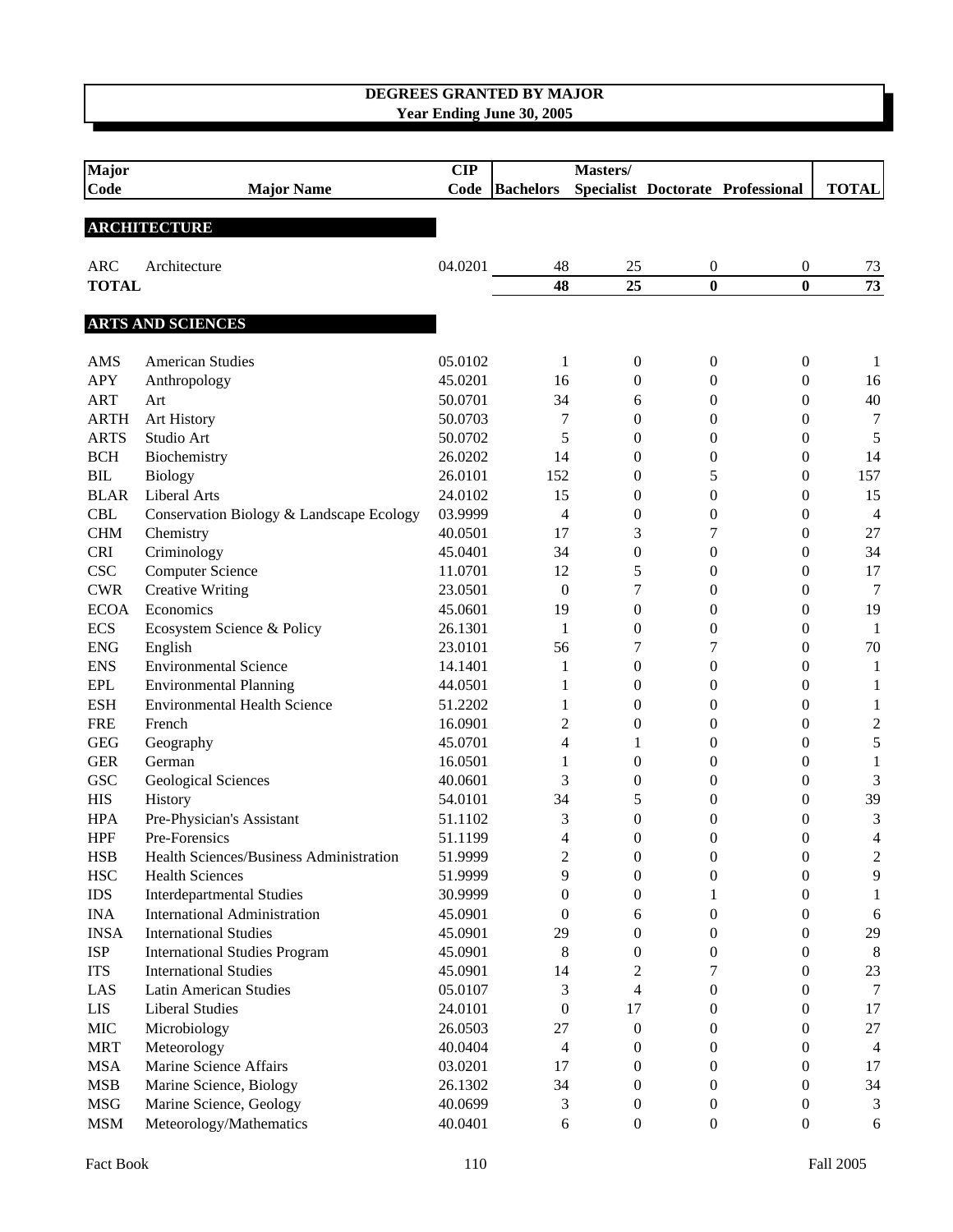| Major           |                                             | CIP     |                  | Masters/                   |                  |                                   |                |
|-----------------|---------------------------------------------|---------|------------------|----------------------------|------------------|-----------------------------------|----------------|
| Code            | <b>Major Name</b>                           | Code    | <b>Bachelors</b> |                            |                  | Specialist Doctorate Professional | <b>TOTAL</b>   |
|                 |                                             |         |                  |                            |                  |                                   |                |
| <b>MSX</b>      | Marine Science, Chemistry                   | 40.0607 | 4                | 0                          | $\boldsymbol{0}$ | $\boldsymbol{0}$                  | 4              |
| <b>MTH</b>      | Mathematics                                 | 27.0101 | 9                | 7                          | $\boldsymbol{0}$ | $\boldsymbol{0}$                  | 16             |
| <b>MTHP</b>     | Mathematics/Physics                         | 40.0810 | 1                | 0                          | $\boldsymbol{0}$ | $\boldsymbol{0}$                  | $\mathbf{1}$   |
| <b>NEUB</b>     | Neuroscience/Neurobiology                   | 30.2401 | 5                | $\boldsymbol{0}$           | $\boldsymbol{0}$ | $\boldsymbol{0}$                  | $\mathfrak s$  |
| <b>NEUP</b>     | Neuroscience/Psychobiology                  | 30.2401 | 20               | $\boldsymbol{0}$           | $\boldsymbol{0}$ | $\boldsymbol{0}$                  | $20\,$         |
| PHI             | Philosophy                                  | 38.0101 | 13               | 1                          | 2                | $\boldsymbol{0}$                  | 16             |
| PHY             | Physics                                     | 40.0801 | 2                | 1                          | 1                | $\boldsymbol{0}$                  | $\overline{4}$ |
| POL             | Political Science                           | 45.1001 | 46               | $\boldsymbol{0}$           | $\overline{0}$   | $\boldsymbol{0}$                  | 46             |
| <b>PPH</b>      | Pre-Pharmacy                                | 51.1103 | 1                | 0                          | $\boldsymbol{0}$ | $\boldsymbol{0}$                  | -1             |
| <b>PPT</b>      | Pre-Physical Therapy                        | 51.1199 | 14               | 0                          | $\mathbf{0}$     | $\boldsymbol{0}$                  | 14             |
| <b>PSB</b>      | Psychobiology                               | 42.1101 | 14               | $\overline{0}$             | $\overline{0}$   | $\boldsymbol{0}$                  | 14             |
| <b>PSY</b>      | Psychology                                  | 42.0101 | 176              | 10                         | 17               | $\mathbf{0}$                      | 203            |
| <b>REL</b>      | <b>Religious Studies</b>                    | 38.0201 | 10               | $\boldsymbol{0}$           | $\boldsymbol{0}$ | $\mathbf{0}$                      | 10             |
| SOC             | Sociology                                   | 45.1101 | 12               | 4                          | 3                | $\boldsymbol{0}$                  | 19             |
| <b>SPA</b>      | Spanish                                     | 16.0905 | 6                | 1                          | $\overline{2}$   | $\mathbf{0}$                      | 9              |
| <b>THA</b>      | <b>Theatre Arts</b>                         | 50.0501 | 27               | $\overline{0}$             | $\boldsymbol{0}$ | $\boldsymbol{0}$                  | 27             |
| <b>TOTAL</b>    |                                             |         | 957              | $\overline{\overline{87}}$ | $\overline{52}$  | $\bf{0}$                          | 1,096          |
|                 |                                             |         |                  |                            |                  |                                   |                |
| <b>BUSINESS</b> |                                             |         |                  |                            |                  |                                   |                |
|                 |                                             |         |                  |                            |                  |                                   |                |
| ACC             | Accounting                                  | 52.0301 | 70               | 16                         | $\mathbf{0}$     | $\boldsymbol{0}$                  | 86             |
| <b>BAD</b>      | <b>Business Administration</b>              | 52.0201 | $\theta$         | 54                         | $\theta$         | $\mathbf{0}$                      | 54             |
| <b>BMO</b>      | <b>Business Management and Organization</b> | 52.0201 | 97               | $\boldsymbol{0}$           | $\mathbf{0}$     | $\overline{0}$                    | 97             |
| <b>BXM</b>      | Executive M.B.A., Main Campus               | 52.0201 | $\boldsymbol{0}$ | 28                         | $\theta$         | 0                                 | 28             |
| <b>CIS</b>      | <b>Computer Information Systems</b>         | 11.0401 | 16               | 10                         | $\boldsymbol{0}$ | 0                                 | 26             |
| <b>ECO</b>      | Economics                                   | 52.0601 | 17               | $\theta$                   | 1                | 0                                 | 18             |
| <b>ENT</b>      | Entrepreneurship                            | 52.0701 | 24               | $\overline{0}$             | $\boldsymbol{0}$ | 0                                 | 24             |
| <b>FIN</b>      | Finance                                     | 52.0801 | 83               | $\overline{0}$             | $\theta$         | 0                                 | 83             |
| <b>HRM</b>      | Human Resources Management                  | 52.1001 | 3                | $\theta$                   | $\theta$         | 0                                 | $\mathfrak{Z}$ |
| <b>IBX</b>      | Executive M.B.A., Int'l Business            | 52.0201 | $\boldsymbol{0}$ | 35                         | $\theta$         | 0                                 | 35             |
| <b>IFM</b>      | <b>International Finance and Marketing</b>  | 52.1101 | 53               | $\boldsymbol{0}$           | $\boldsymbol{0}$ | 0                                 | 53             |
| <b>LST</b>      | <b>Legal Studies</b>                        | 22.0000 | 28               | 0                          | $\boldsymbol{0}$ | $\boldsymbol{0}$                  | 28             |
| <b>MAS</b>      | Management Science                          | 52.1301 | 1                | 4                          | $\boldsymbol{0}$ | $\boldsymbol{0}$                  | 5              |
| MBA1            | Master of Business Administration - Reg     | 52.0201 | $\boldsymbol{0}$ | 104                        | $\boldsymbol{0}$ | $\boldsymbol{0}$                  | 104            |
| <b>MKT</b>      | Marketing                                   | 52.1401 | 101              | 0                          | $\boldsymbol{0}$ | $\boldsymbol{0}$                  | 101            |
| <b>MOT</b>      | Management of Technology                    | 15.1501 | $\boldsymbol{0}$ | 1                          | $\boldsymbol{0}$ | $\boldsymbol{0}$                  | -1             |
| <b>MPA</b>      | <b>Public Administration</b>                | 44.0401 | 0                | $\overline{c}$             | $\mathbf{0}$     | $\boldsymbol{0}$                  | $\overline{c}$ |
| MSP5            | Professional Management                     | 52.0201 | 0                | $\mathbf{1}$               | $\mathbf{0}$     | $\mathbf{0}$                      | -1             |
| MSP6            | Professional Management                     | 52.0201 | $\theta$         | 25                         | $\mathbf{0}$     | $\boldsymbol{0}$                  | $25\,$         |
| <b>MST</b>      | Master of Science in Taxation               | 52.1601 | 0                | 10                         | $\theta$         | $\mathbf{0}$                      | 10             |
| MWP1            | M.B.A. for Working Professionals            | 52.0201 | 0                | 29                         | $\overline{0}$   | $\boldsymbol{0}$                  | 29             |
| MWP5            | M.B.A. for Working Professionals            | 52.0201 | 0                | 25                         | $\theta$         | $\boldsymbol{0}$                  | 25             |
| MWP7            | <b>MBA</b> for Working Professionals        | 52.0201 | 0                | 40                         | $\theta$         | $\mathbf{0}$                      | 40             |
| <b>NABA</b>     | Executive M.B.A., Nassau Bahamas            | 52.0201 | 0                | 19                         | $\theta$         | $\boldsymbol{0}$                  | 19             |
| OFO1            | Executive M.B.A., Orlando                   | 52.0201 | $\theta$         | 29                         | $\theta$         | $\boldsymbol{0}$                  | 29             |
| <b>POLB</b>     | <b>Political Science</b>                    | 45.1001 | 14               | $\boldsymbol{0}$           | $\theta$         | $\mathbf{0}$                      | 14             |
| <b>SHA</b>      | Executive M.B.A., Health Admin              | 51.0702 | $\boldsymbol{0}$ | 25                         | $\mathbf{0}$     | $\boldsymbol{0}$                  | $25\,$         |
| <b>SMGB</b>     | <b>Sports Management</b>                    | 52.0201 | 3                | $\boldsymbol{0}$           | $\boldsymbol{0}$ | $\boldsymbol{0}$                  | $\mathfrak{Z}$ |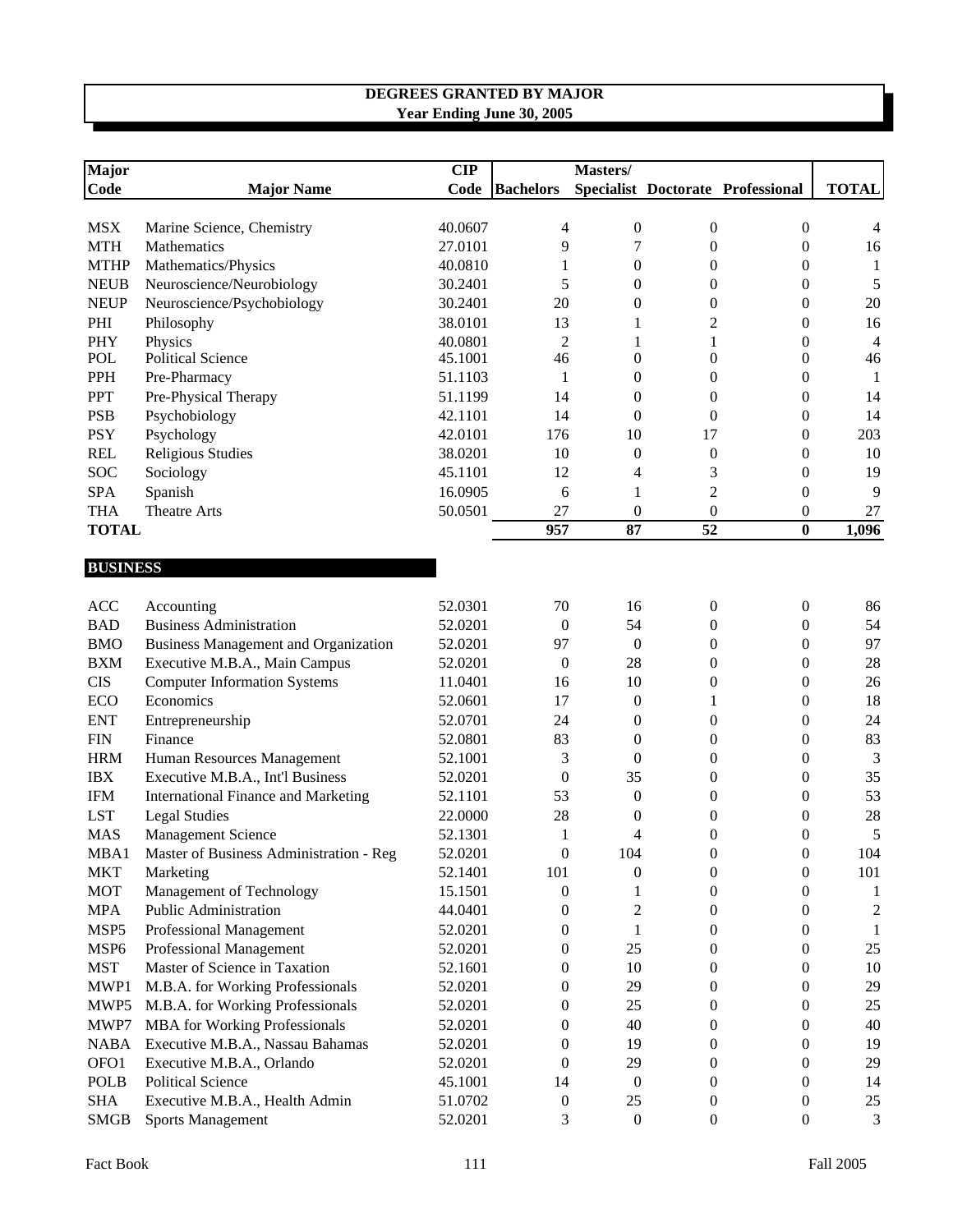| <b>Major</b> |                                        | $\mathbf{CIP}$ |                  | Masters/       |              |                                   |                  |
|--------------|----------------------------------------|----------------|------------------|----------------|--------------|-----------------------------------|------------------|
| Code         | <b>Major Name</b>                      | Code           | <b>Bachelors</b> |                |              | Specialist Doctorate Professional | <b>TOTAL</b>     |
| <b>STAG</b>  | <b>Statistics</b>                      | 27.0501        | $\Omega$         | 1              | $\theta$     | $\Omega$                          | 1                |
| <b>STOF</b>  | Executive M.B.A., Off-campus Straggler | 52.0201        | $\theta$         | $\overline{c}$ | $\Omega$     | $\theta$                          | $\overline{2}$   |
| <b>STON</b>  | Executive M.B.A., On-campus Straggler  | 52.0201        | $\theta$         | 11             | 0            | $\theta$                          | 11               |
| <b>SYA</b>   | <b>System Analysis</b>                 | 11.0501        | 10               | $\theta$       | $\theta$     | $\theta$                          | 10               |
| <b>TOTAL</b> |                                        |                | 520              | 471            | $\mathbf{1}$ | $\bf{0}$                          | $\overline{992}$ |
|              |                                        |                |                  |                |              |                                   |                  |
|              | <b>COMMUNICATION</b>                   |                |                  |                |              |                                   |                  |
| <b>CAD</b>   | <b>Advertising Communication</b>       | 09.0903        | 56               | $\theta$       | $\theta$     | $\overline{0}$                    | 56               |
| <b>CBJ</b>   | <b>Broadcast Journalism</b>            | 09.0402        | 51               | $\theta$       | $\Omega$     | $\mathbf{0}$                      | 51               |
| <b>CBR</b>   | <b>Broadcasting</b>                    | 09.0701        | 21               | $\theta$       | 0            | $\mathbf{0}$                      | 21               |
| <b>CFP</b>   | <b>Film Production</b>                 | 50.0602        | $\theta$         | 20             | $\Omega$     | $\Omega$                          | 20               |
| <b>CFS</b>   | Film Scriptwriting                     | 50.0601        | $\theta$         | 3              | $\Omega$     | $\theta$                          | 3                |
| <b>CMC</b>   | <b>Communication Studies</b>           | 09.0101        | $\Omega$         | 5              | 0            | $\theta$                          | 5                |
| <b>CMF</b>   | <b>Film Studies</b>                    | 50.0601        | $\Omega$         | 1              | $\Omega$     | $\Omega$                          | 1                |
| <b>CMG</b>   | <b>Broadcasting</b>                    | 09.0701        | $\theta$         | 13             | $\Omega$     | $\Omega$                          | 13               |
| <b>CMJ</b>   | Journalism                             | 09.0401        | $\theta$         | 5              | 0            | $\mathbf{0}$                      | 5                |
| <b>CMM</b>   | <b>Communication Media Business</b>    | 09.0102        | 10               | $\theta$       | 0            | $\mathbf{0}$                      | 10               |
| $\text{CMP}$ | <b>Motion Pictures</b>                 | 50.0602        | 77               | $\Omega$       | 0            | $\Omega$                          | 77               |
| <b>CMR</b>   | <b>Public Relations</b>                | 09.0902        | $\Omega$         | 2              | 0            | $\theta$                          | $\overline{c}$   |
| <b>CNJ</b>   | Comm News Edit Journalism              | 09.0401        | 23               | $\overline{0}$ | $\theta$     | $\overline{0}$                    | 23               |
| <b>COM</b>   | Communication                          | 09.0101        | 1                | $\Omega$       | $\theta$     | $\Omega$                          | 1                |
| COS          | <b>Communication Studies</b>           | 09.0101        | 17               | $\theta$       | 0            | $\Omega$                          | 17               |
| <b>CPC</b>   | Photo Communication                    | 50.0605        | 7                | $\overline{0}$ | $\theta$     | $\theta$                          | $\overline{7}$   |
| <b>CPD</b>   | Film Producing                         | 50.0602        | $\theta$         | 1              | 0            | $\overline{0}$                    | 1                |
| <b>CPR</b>   | <b>Public Relations</b>                | 09.0902        | 59               | $\Omega$       | 0            | $\theta$                          | 59               |
| <b>CVC</b>   | Visual Communication                   | 50.0401        | 4                | $\theta$       | 0            | $\overline{0}$                    | 4                |
| <b>CVF</b>   | Video Film                             | 50.0601        | 14               | $\Omega$       | $\Omega$     | $\theta$                          | 14               |
| <b>TOTAL</b> |                                        |                | 340              | 50             | $\mathbf{0}$ | $\bf{0}$                          | 390              |

# **CONTINUING STUDIES**

| <b>BGSC</b>      | <b>Bachelor of General Studies</b>                  | 24.0102 | 20 | 0  | $\Omega$ | $\theta$ | 20        |
|------------------|-----------------------------------------------------|---------|----|----|----------|----------|-----------|
| <b>TOTAL</b>     |                                                     |         | 20 | 0  | 0        | 0        | <b>20</b> |
| <b>EDUCATION</b> |                                                     |         |    |    |          |          |           |
| <b>ATHT</b>      | <b>Athletic Training</b>                            | 51.0913 | 8  | 0  | $\Omega$ |          | 8         |
| <b>CMFT</b>      | Counseling, Marriage and Family Therapy             | 42.0601 |    |    |          |          |           |
| <b>CMHC</b>      | Counseling, Mental Health                           | 42.0601 |    | 21 |          |          | 21        |
| <b>CPSP</b>      | Counseling Psychology                               | 42.0601 |    | 0  | 6        |          | 6         |
| <b>EEIP</b>      | Elementary Educ. Initial Certification, Prof.       | 13.1202 |    | 6  |          |          | 6         |
| <b>EEMT</b>      | Master Teacher Elementary Education                 | 13.1202 |    |    |          |          |           |
| <b>ELED</b>      | <b>Elementary Education</b>                         | 13.1202 | 34 |    |          |          | 34        |
| <b>ESED</b>      | <b>Exceptional Student Education</b>                | 13.1001 | 9  |    |          |          | 9         |
| <b>ESEM</b>      | Except Student Ed/Pre-K Disabilities & ESOL 13.1001 |         |    |    |          |          |           |
| <b>ESEP</b>      | <b>Exercise Physiology</b>                          | 31.0505 |    |    |          |          |           |
| <b>ESES</b>      | Except Student Ed/Pre-K Disabilities                | 13.1001 |    |    |          |          |           |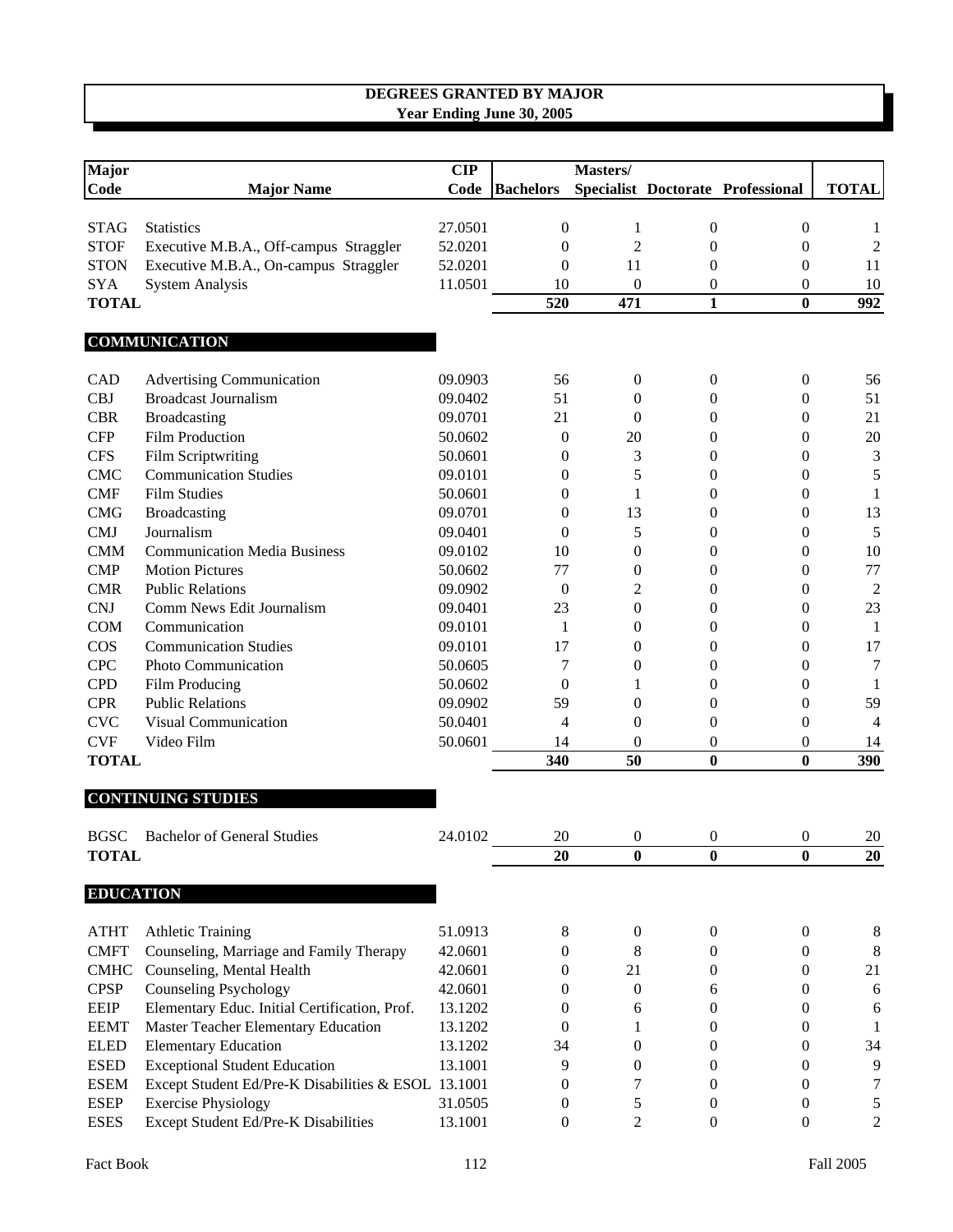| Major            |                                            | <b>CIP</b> |                  | Masters/         |                         |                                   |                  |
|------------------|--------------------------------------------|------------|------------------|------------------|-------------------------|-----------------------------------|------------------|
| Code             | <b>Major Name</b>                          | Code       | <b>Bachelors</b> |                  |                         | Specialist Doctorate Professional | <b>TOTAL</b>     |
|                  |                                            |            |                  |                  |                         |                                   |                  |
| <b>EXPH</b>      | <b>Exercise Physiology</b>                 | 31.0505    | 5                | $\boldsymbol{0}$ | $\boldsymbol{0}$        | 0                                 | 5                |
| <b>HEEM</b>      | Higher Education/Enrollment Mgt            | 13.0406    | $\boldsymbol{0}$ | $\boldsymbol{7}$ | $\boldsymbol{0}$        | 0                                 | $\tau$           |
| <b>HEL</b>       | Higher Education Leadership                | 13.0406    | $\boldsymbol{0}$ | $\boldsymbol{0}$ | 2                       | 0                                 | $\overline{c}$   |
| MBE0             | Exceptional Student Education / Reading    | 13.1001    | $\boldsymbol{0}$ | 13               | 0                       | 0                                 | 13               |
| <b>MBEL</b>      | Reading/Learning Disab Educ - Bel-Aire     | 13.1011    | $\boldsymbol{0}$ | 3                | 0                       | 0                                 | 3                |
| <b>MRES</b>      | Except Student Ed/Reading & ESOL, Master   | 13.1001    | $\boldsymbol{0}$ | 11               | 0                       | 0                                 | 11               |
| <b>MTSE</b>      | Master Teacher-Special Education           | 13.1001    | 0                | $\mathbf{1}$     | 0                       | $\boldsymbol{0}$                  | 1                |
| <b>NORM</b>      | MSED in Reading/Learning Disabilities      | 13.1011    | 0                | 10               | 0                       | $\boldsymbol{0}$                  | 10               |
| <b>POIM</b>      | Reading/Ld Poinciana Park                  | 13.1011    | 0                | 1                | 0                       | 0                                 | 1                |
| <b>RLDS</b>      | Reading-Learning Disability                | 13.1011    | 0                | 1                | 0                       | 0                                 | 1                |
| <b>SMD</b>       | <b>Sports Medicine</b>                     | 51.9999    | $\boldsymbol{0}$ | 4                | 0                       | 0                                 | $\overline{4}$   |
| <b>SPAD</b>      | Sport Administration                       | 31.0504    | 6                | $\boldsymbol{0}$ | 0                       | 0                                 | $\boldsymbol{6}$ |
| <b>SSSA</b>      | Sports Administration                      | 31.0504    | $\theta$         | 6                | 0                       | 0                                 | $\boldsymbol{6}$ |
| <b>TALP</b>      | Teaching and Learning, Ph.D.               | 13.1299    | $\theta$         | $\overline{0}$   | $\overline{c}$          | 0                                 | $\overline{c}$   |
| <b>TALS</b>      | <b>Teaching And Learning</b>               | 13.1299    | $\boldsymbol{0}$ | 3                | $\boldsymbol{0}$        | 0                                 | 3                |
| <b>TOTAL</b>     |                                            |            | $\overline{62}$  | 110              | 10                      | $\bf{0}$                          | 182              |
|                  |                                            |            |                  |                  |                         |                                   |                  |
|                  | <b>ENGINEERING</b>                         |            |                  |                  |                         |                                   |                  |
|                  |                                            |            |                  |                  |                         |                                   |                  |
| <b>AEN</b>       | Architectural Engineering                  | 14.0401    | 8                | 4                | $\boldsymbol{0}$        | $\boldsymbol{0}$                  | 12               |
| AEN <sub>5</sub> | Architectural Engineering (5 Yr)           | 14.0401    | 1                | 0                | 0                       | 0                                 | $\mathbf{1}$     |
| <b>ASE</b>       | Aerospace Engineering                      | 14.0201    | 8                | $\theta$         | 0                       | 0                                 | 8                |
| BEM5             | Biomedical Engineering-Mechanical (5 Yr)   | 14.0501    | $\overline{c}$   | $\boldsymbol{0}$ | 0                       | 0                                 | $\overline{c}$   |
| BEP <sub>5</sub> | Biomedical Engineering - Premed (5 Yr)     | 14.0501    | 1                | $\overline{0}$   | 0                       | 0                                 | $\mathbf{1}$     |
| <b>BME</b>       | <b>Biomedical Engineering</b>              | 14.0501    | 38               | 16               | 2                       | 0                                 | 56               |
| CEN              | Civil Engineering                          | 14.0801    | 9                | 4                | $\overline{\mathbf{c}}$ | 0                                 | 15               |
| <b>EAN</b>       | Audio Engineering                          | 14.1001    | 14               | $\theta$         | 0                       | 0                                 | 14               |
| ECE              | <b>Electrical and Computer Engineering</b> | 14.1001    | 0                | 11               | 1                       | 0                                 | 12               |
| <b>ECN</b>       | Computer Engineering, no state contract    | 14.0901    | 22               | $\boldsymbol{0}$ | 0                       | 0                                 | 22               |
| <b>EEN</b>       | <b>Electrical Engineering</b>              | 14.1001    | 22               | $\overline{c}$   | 0                       | 0                                 | 24               |
| <b>ENV</b>       | <b>Environmental Engineering</b>           | 14.1401    | 4                | $\boldsymbol{0}$ | 0                       | 0                                 | $\overline{4}$   |
| <b>ERGO</b>      | Ergonomics                                 | 14.9999    | $\boldsymbol{0}$ | $\boldsymbol{0}$ | 1                       | 0                                 | $\mathbf{1}$     |
| <b>EVH</b>       | <b>Environmental Health</b>                | 14.1401    | $\boldsymbol{0}$ | 1                | 0                       | $\boldsymbol{0}$                  | $\mathbf{1}$     |
| <b>IEN</b>       | <b>Industrial Engineering</b>              | 14.3501    | 20               | 25               | $\overline{\mathbf{c}}$ | $\boldsymbol{0}$                  | 47               |
| IEN <sub>5</sub> | Industrial Engineering (5 Yr)              | 14.3501    | 4                | $\boldsymbol{0}$ | $\boldsymbol{0}$        | 0                                 | $\overline{4}$   |
| <b>ITN</b>       | <b>Information Technology</b>              | 11.0401    | 4                | $\boldsymbol{0}$ | 0                       | 0                                 | $\overline{4}$   |
| ITN5             | Information Technology (5 Yr)              | 11.0401    | 1                | $\boldsymbol{0}$ | 0                       | 0                                 | -1               |
| <b>MEN</b>       | Mechanical Engineering                     | 14.1901    | 20               | 6                | 4                       | 0                                 | 30               |
| MEN <sub>5</sub> | Mechanical Engineering (5 Yr)              | 14.1901    | 1                | $\overline{0}$   | 0                       | 0                                 | -1               |
| <b>MOTO</b>      | Management of Technology                   | 15.1501    | 0                | 21               | $\Omega$                | 0                                 | 21               |
| <b>OES</b>       | Occupational Ergonomics and Safety         | 14.9999    | 0                | 1                | $\Omega$                | 0                                 | $\mathbf{1}$     |
| QMGT             | <b>Quality Management</b>                  | 15.1501    | 0                | 2                | 0                       | 0                                 | 2                |
| <b>WCE</b>       | <b>Wireless Communication</b>              | 14.1001    | 4                | $\theta$         | 0                       | 0                                 | 4                |
| <b>TOTAL</b>     |                                            |            | 183              | 93               | 12                      | $\bf{0}$                          | 288              |
|                  |                                            |            |                  |                  |                         |                                   |                  |
|                  | FROST SCHOOL OF MUSIC                      |            |                  |                  |                         |                                   |                  |
| <b>JPED</b>      | Jazz Pedagogy                              | 50.0912    | $\boldsymbol{0}$ | 3                | $\boldsymbol{0}$        | $\boldsymbol{0}$                  | 3                |
|                  |                                            |            |                  |                  |                         |                                   |                  |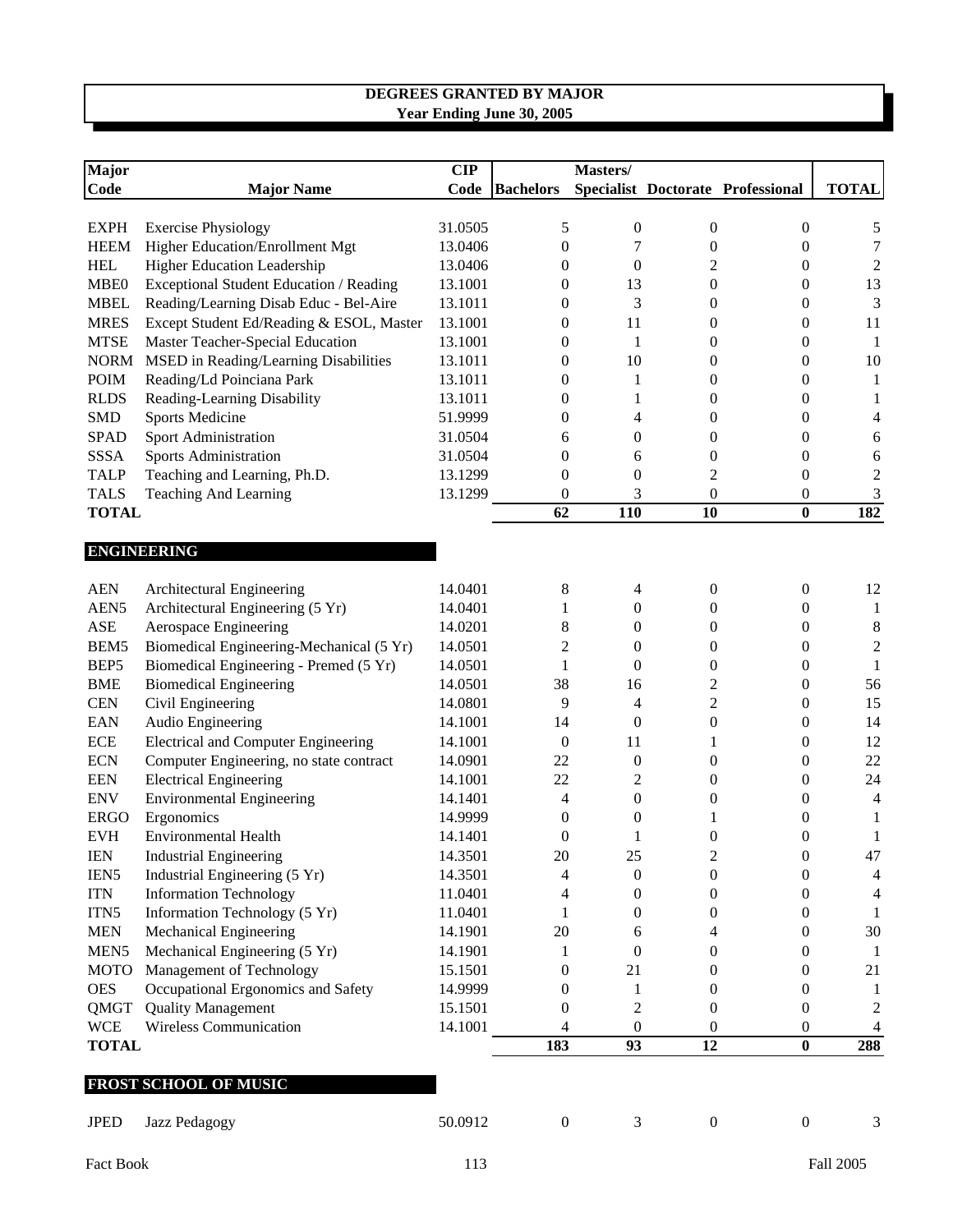| Major        |                                           | <b>CIP</b> |                  | Masters/         |                  |                                   |                |
|--------------|-------------------------------------------|------------|------------------|------------------|------------------|-----------------------------------|----------------|
| Code         | <b>Major Name</b>                         |            | Code Bachelors   |                  |                  | Specialist Doctorate Professional | <b>TOTAL</b>   |
|              |                                           |            |                  |                  |                  |                                   |                |
| <b>KPED</b>  | Keyboard Performance and Pedagogy         | 50.0907    | $\overline{0}$   | $\boldsymbol{0}$ | 1                | $\boldsymbol{0}$                  | 1              |
| <b>MBEI</b>  | Music Business and Entertainment Industry | 50.0999    | 33               | 11               | $\boldsymbol{0}$ | $\boldsymbol{0}$                  | 44             |
| MCDC         | Choral Conducting                         | 50.0906    | $\mathbf{0}$     | 3                | 1                | $\theta$                          | 4              |
| <b>MCDI</b>  | <b>Instrumental Conducting</b>            | 50.0906    | $\overline{0}$   | 1                | $\mathbf{0}$     | $\boldsymbol{0}$                  | 1              |
| <b>MEC</b>   | Music Engineering/Computer Science        | 50.0999    | 3                | $\boldsymbol{0}$ | $\theta$         | $\boldsymbol{0}$                  | 3              |
| <b>MED</b>   | Music Education                           | 13.1312    | 13               | 1                | 1                | $\boldsymbol{0}$                  | 15             |
| <b>MIP</b>   | <b>Instrumental Performance</b>           | 50.0903    | 9                | 5                | 7                | $\theta$                          | 21             |
| <b>MKP</b>   | Keyboard Performance                      | 50.0907    | 1                | 1                | 1                | $\theta$                          | 3              |
| <b>MKPA</b>  | Accompanying                              | 50.0903    | $\Omega$         | 1                | $\mathbf{0}$     | $\theta$                          | 1              |
| <b>MSJC</b>  | Jazz Composition                          | 50.0910    | $\Omega$         | $\overline{0}$   | 1                | $\theta$                          | 1              |
| <b>MSJI</b>  | Jazz Performance, Instrumental            | 50.0910    | 15               | 2                | 4                | $\theta$                          | 21             |
| <b>MSJV</b>  | Jazz Performance, Vocal                   | 50.0910    | 4                | 1                | $\mathbf{0}$     | $\theta$                          | 5              |
| <b>MTC</b>   | Music Theory Composition                  | 50.0904    | 1                | 1                | 3                | $\theta$                          | 5              |
| <b>MTR</b>   | <b>Musical Theatre</b>                    | 50.0999    | 8                | $\overline{0}$   | $\mathbf{0}$     | $\theta$                          | 8              |
| <b>MTY</b>   | Music Therapy                             | 51.2305    | 2                | $\overline{0}$   | $\theta$         | $\theta$                          | $\overline{c}$ |
| <b>MUE</b>   | Music Engineering                         | 50.0999    | 15               | 5                | 0                | $\theta$                          | 20             |
| <b>MUS</b>   | Music                                     | 50.0901    | 7                | $\overline{0}$   | $\Omega$         | $\theta$                          | 7              |
| <b>MVP</b>   | <b>Vocal Performance</b>                  | 50.0908    | 8                | $\overline{c}$   | $\mathbf{0}$     | $\theta$                          | 10             |
| <b>MWP</b>   | Media Writing and Production              | 50.0903    | 1                | $\overline{2}$   | $\theta$         | $\overline{0}$                    | 3              |
| <b>SJW</b>   | <b>Studio Jazz Writing</b>                | 50.0910    | $\overline{0}$   | 3                | $\mathbf{0}$     | $\theta$                          | 3              |
| <b>TOTAL</b> |                                           |            | 120              | 42               | 19               | $\bf{0}$                          | 181            |
|              |                                           |            |                  |                  |                  |                                   |                |
| <b>LAW</b>   |                                           |            |                  |                  |                  |                                   |                |
|              |                                           |            |                  |                  |                  |                                   |                |
| <b>CML</b>   | Comparative Law                           | 22.0202    | $\boldsymbol{0}$ | 15               | $\boldsymbol{0}$ | $\boldsymbol{0}$                  | 15             |
| EP           | <b>Estate Planning</b>                    | 22.0205    | $\overline{0}$   | 21               | $\boldsymbol{0}$ | $\boldsymbol{0}$                  | 21             |
| <b>JDMA</b>  | Law J.D./M.A. in Marine Affairs           | 22.0101    | $\theta$         | $\boldsymbol{0}$ | $\boldsymbol{0}$ | 3                                 | 3              |
| <b>JDMB</b>  | Law J.D./M.B.A. Program                   | 22.0101    | $\theta$         | $\boldsymbol{0}$ | $\overline{0}$   | 4                                 | $\overline{4}$ |
| <b>LAW</b>   | Law                                       | 22.0101    | $\theta$         | $\boldsymbol{0}$ | $\overline{0}$   | 394                               | 394            |
| OC           | Ocean and Coastal                         | 22.0207    | $\theta$         | 1                | $\overline{0}$   | $\boldsymbol{0}$                  | 1              |
| <b>RE</b>    | <b>Real Property</b>                      | 22.0299    | $\theta$         | 22               | $\mathbf{0}$     | $\boldsymbol{0}$                  | 22             |
| <b>TAX</b>   | Tax                                       | 22.0211    | 0                | 22               | $\mathbf{0}$     | $\theta$                          | 22             |
| <b>TOTAL</b> |                                           |            | $\bf{0}$         | 81               | $\bf{0}$         | 401                               | 482            |
|              |                                           |            |                  |                  |                  |                                   |                |
|              | MILLER SCHOOL OF MEDICINE                 |            |                  |                  |                  |                                   |                |
|              |                                           |            |                  |                  |                  |                                   |                |
|              | <b>BCHM</b> Biochemistry                  | 26.0202    | $\boldsymbol{0}$ | 1                | 4                | $\boldsymbol{0}$                  | 5              |
| EPH          | Epidemiology and Public Health            | 51.2201    | $\overline{0}$   | 12               | 3                | $\overline{0}$                    | 15             |
| <b>MDB</b>   | Molecular Cell & Developmental Biology    | 26.0401    | $\overline{0}$   | 1                | $\overline{0}$   | $\boldsymbol{0}$                  | $\mathbf{1}$   |
| <b>MDR</b>   | Clinical Medicine                         | 51.1201    | $\overline{0}$   | $\mathbf{0}$     | $\theta$         | 128                               | 128            |
| <b>MICM</b>  | Microbiology                              | 26.0599    | $\theta$         | 1                | 8                | $\mathbf{0}$                      | 9              |
| <b>NEU</b>   | Neuroscience                              | 30.2401    | $\Omega$         | $\mathbf{0}$     | 1                | $\theta$                          | 1              |
| <b>PHA</b>   | Pharmacology                              | 26.1001    | $\theta$         | $\theta$         | 1                | $\boldsymbol{0}$                  | 1              |
| PHS          | Physiology and Biophysics                 | 26.0901    | $\mathbf{0}$     | $\boldsymbol{0}$ | $\overline{2}$   | $\boldsymbol{0}$                  | $\overline{c}$ |
| ${\rm PTE}$  | Physical Therapy                          | 51.2308    | $\mathbf{0}$     | $\boldsymbol{0}$ | 31               | $\boldsymbol{0}$                  | 31             |
| <b>TOTAL</b> |                                           |            | $\bf{0}$         | 15               | 50               | 128                               | 193            |
|              |                                           |            |                  |                  |                  |                                   |                |

# **NURSING & HEALTH STUDIES**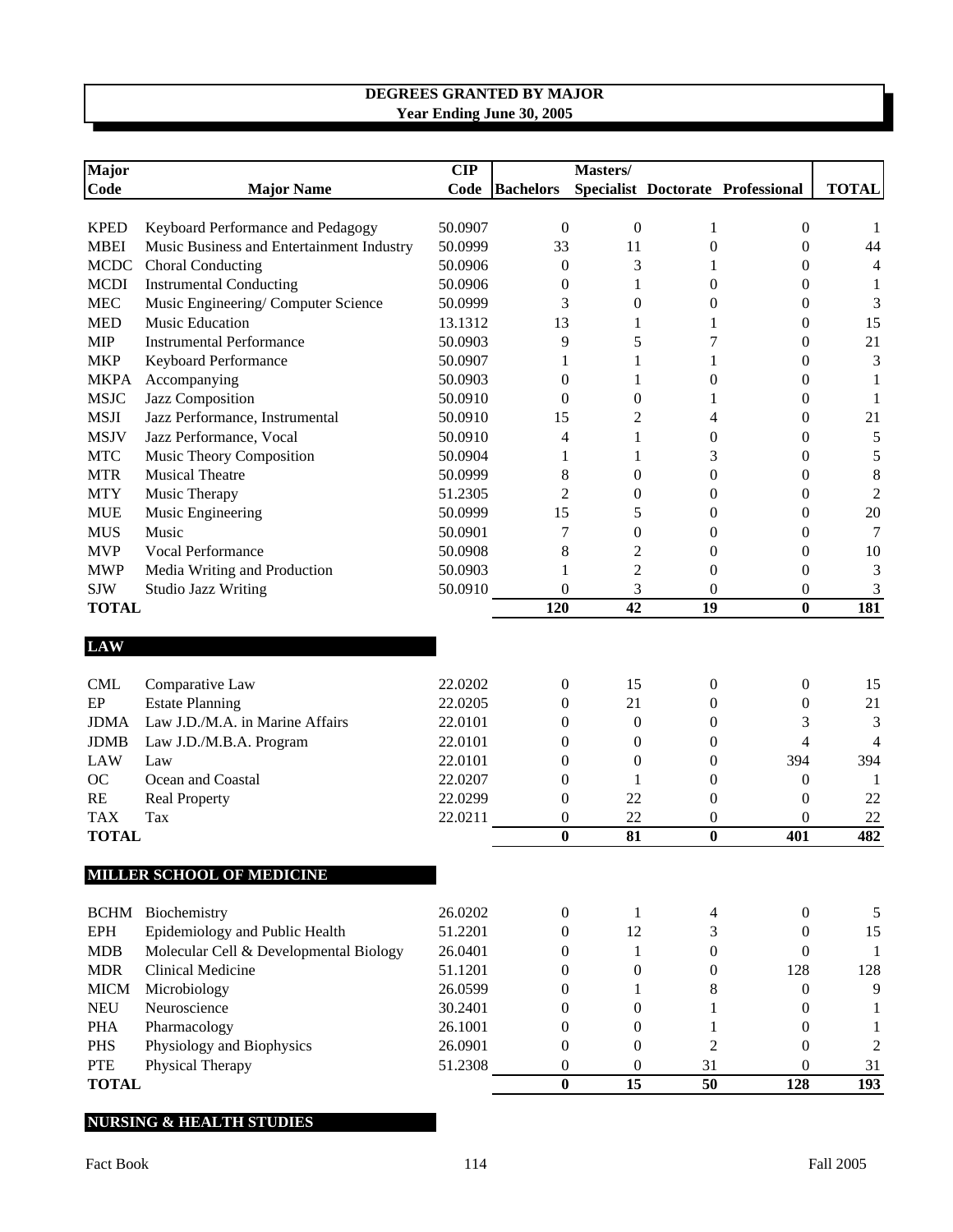| <b>Major</b>     |                                       | CIP     |                  | Masters/ |          |                                   |                |
|------------------|---------------------------------------|---------|------------------|----------|----------|-----------------------------------|----------------|
| Code             | <b>Major Name</b>                     | Code    | <b>Bachelors</b> |          |          | Specialist Doctorate Professional | <b>TOTAL</b>   |
|                  |                                       |         |                  |          |          |                                   |                |
| <b>NUAP</b>      | Nursing (Second Degree - 1 Year)      | 51.1601 | 32               | $\Omega$ | $\Omega$ | $\overline{0}$                    | 32             |
| NU <sub>B2</sub> | Nursing (Second Degree - 2 Years)     | 51.1601 | 5                | $\Omega$ | 0        | $\Omega$                          | 5              |
| <b>NUBS</b>      | Nursing                               | 51.1601 | 75               | 0        | 0        | $\Omega$                          | 75             |
| NUG <sub>2</sub> | Nursing                               | 51.1601 | $\Omega$         | 0        |          | $\Omega$                          | 1              |
| <b>NUMS</b>      | Nursing (MSN)                         | 51.1601 | $\Omega$         |          | 0        | $\Omega$                          | 7              |
| <b>NUPH</b>      | Nursing (Ph.D.)                       | 51.1601 | 0                | 0        | 2        | $\Omega$                          | 2              |
| <b>NUR</b>       | Nursing                               | 51.1601 | 13               |          | 0        | $\Omega$                          | 14             |
| NUR1             | Nursing                               | 51.1601 | 2                | 0        | 0        | $\Omega$                          | $\overline{c}$ |
| NUR3             | Nursing / R.N.-B.S.N. Weekend Prog    | 51.1601 | 9                | $\Omega$ | 0        | $\Omega$                          | 9              |
| NUR <sub>4</sub> | Nursing (Grad Entry)                  | 51.1601 | 6                | 0        | $\Omega$ | $\theta$                          | 6              |
| <b>TOTAL</b>     |                                       |         | 142              | 8        | 3        | $\mathbf{0}$                      | 153            |
|                  | ROSENSTIEL SCHOOL                     |         |                  |          |          |                                   |                |
| AMP              | <b>Applied Marine Physics</b>         | 40.0899 | $\Omega$         |          | 1        | $\theta$                          | 2              |
| <b>MAF</b>       | Marine Affairs and Policy             | 26.9999 | 0                | 26       | 0        | $\theta$                          | 26             |
| <b>MBF</b>       | Marine Biology and Fisheries          | 26.1302 | $\Omega$         | 2        | 3        | $\theta$                          | 5              |
| <b>MGG</b>       | Marine Geology and Geophysics         | 40.0699 | $\Omega$         | 2        | 2        | $\Omega$                          | 4              |
| <b>MPO</b>       | Meteorology and Physical Oceanography | 40.0607 | $\theta$         |          | 3        | $\Omega$                          | 4              |
| <b>TOTAL</b>     |                                       |         | $\mathbf{0}$     | 32       | 9        | $\bf{0}$                          | 41             |
|                  | <b>TOTAL UNIVERSITY</b>               |         | 2,392            | 1,014    | 156      | 529                               | 4,091          |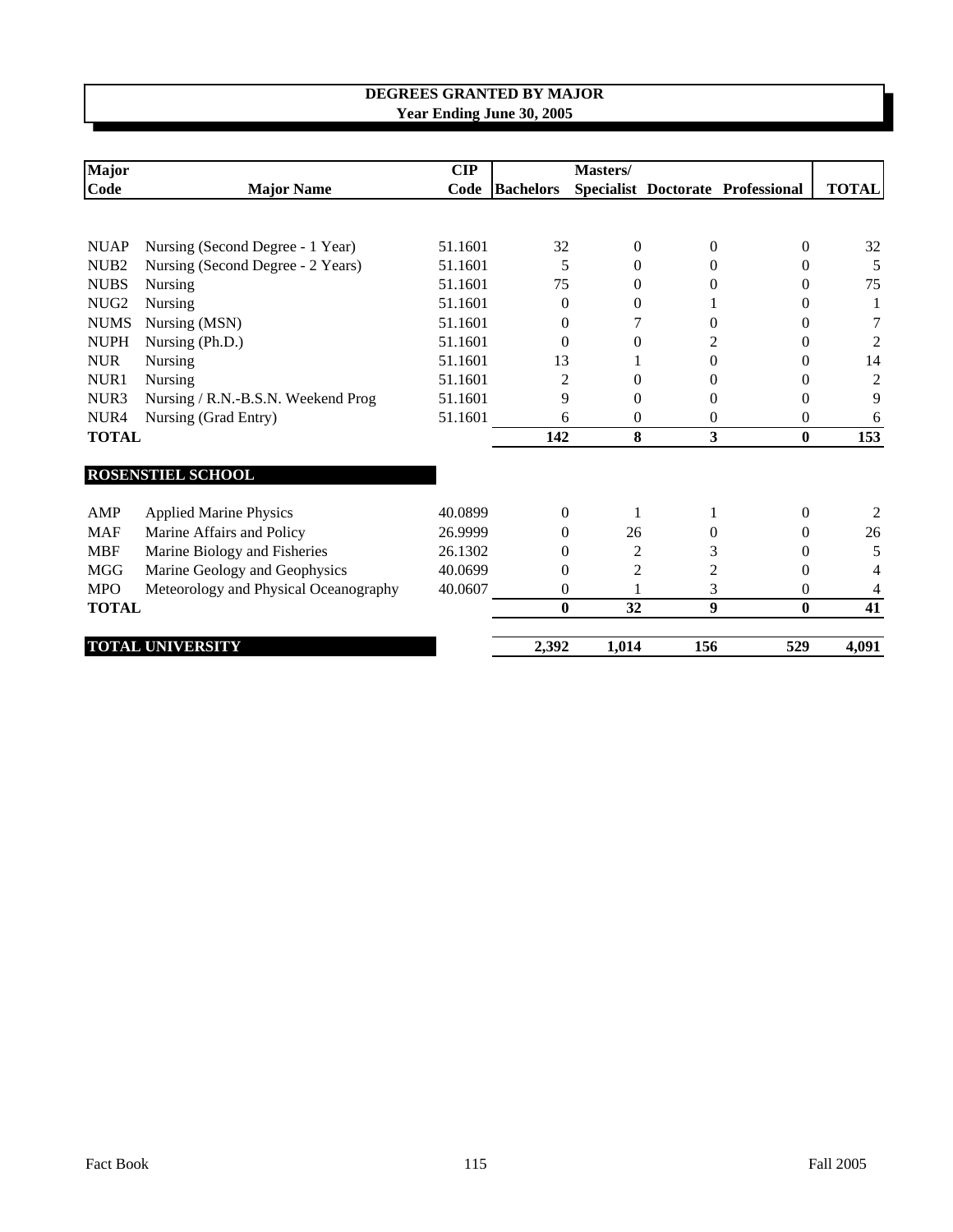## **Year Ending June 30, 2005 DEGREES GRANTED BY SCHOOL**

|                              |                   |                 |          | <b>NUMBER OF DEGREES</b> |          |          |       |                 |              |  |
|------------------------------|-------------------|-----------------|----------|--------------------------|----------|----------|-------|-----------------|--------------|--|
|                              |                   |                 |          |                          |          |          |       |                 | <b>Other</b> |  |
| <b>College/School</b>        | <b>Bachelor's</b> | <b>Master's</b> |          | M.B.A. Specialist        | J.D.     | M.D.     | Ph.D. | <b>Doctoral</b> | <b>Total</b> |  |
| Architecture                 | 48                | 25              | $\Omega$ | 0                        | 0        | $\Omega$ | 0     |                 | 73           |  |
| <b>Arts and Sciences</b>     | 957               | 87              | $\Omega$ | 0                        | $\theta$ | $\Omega$ | 52    |                 | 1,096        |  |
| <b>Business</b>              | 520               | 70              | 401      | 0                        | 0        |          |       |                 | 992          |  |
| Communication                | 340               | 50              | 0        | 0                        | 0        |          |       |                 | 390          |  |
| <b>Continuing Studies</b>    | 20                | $\Omega$        | 0        | 0                        | 0        |          |       |                 | 20           |  |
| Education                    | 62                | 104             | 0        | 6                        | 0        |          | 9     |                 | 182          |  |
| Engineering                  | 183               | 93              | $\Omega$ | 0                        | 0        |          | 12    |                 | 288          |  |
| <b>Frost School of Music</b> | 120               | 42              | 0        | 0                        | 0        |          |       | 18              | 181          |  |
| Law                          | $\Omega$          | 81              | 0        | 0                        | 401      |          |       | 0               | 482          |  |
| Miller School of Medicine    | 0                 | 15              | 0        | 0                        | 0        | 128      | 21    | 29              | 193          |  |
| Nursing & Health Studies     | 142               | 8               | 0        | 0                        | 0        |          |       |                 | 1531         |  |
| <b>Rosenstiel School</b>     | 0                 | 32              | 0        | 0                        | 0        |          | 9     |                 | 41           |  |
| <b>TOTAL</b>                 | 2,392             | 607             | 401      | 6                        | 401      | 128      | 108   | 48              | 4,091        |  |

# **DEGREES GRANTED Five-Year Trends, Fiscal Years**

| <b>NUMBER OF DEGREES</b> |       |       |                            |       |       |               |  |  |  |  |  |
|--------------------------|-------|-------|----------------------------|-------|-------|---------------|--|--|--|--|--|
|                          |       |       | <b>Year Ending June 30</b> |       |       | 4-Year        |  |  |  |  |  |
| Type of Degree           | 2001  | 2002  | 2003                       | 2004  | 2005  | <b>Change</b> |  |  |  |  |  |
|                          |       |       |                            |       |       |               |  |  |  |  |  |
| Bachelor's               | 1,750 | 1,912 | 2,053                      | 2,155 | 2,392 | 37%           |  |  |  |  |  |
| M.B.A.                   | 559   | 474   | 437                        | 500   | 401   | $-28%$        |  |  |  |  |  |
| Other Master's           | 714   | 717   | 690                        | 674   | 607   | $-15%$        |  |  |  |  |  |
| Specialist               | 15    | 3     | 11                         | 9     | 6     | $-60%$        |  |  |  |  |  |
| Law $(J.D.)$             | 306   | 391   | 363                        | 381   | 401   | 31%           |  |  |  |  |  |
| Medicine (M.D.)          | 145   | 144   | 133                        | 142   | 128   | $-12%$        |  |  |  |  |  |
| Ph.D.                    | 85    | 97    | 116                        | 119   | 108   | 27%           |  |  |  |  |  |
| <b>Other Doctoral</b>    | 9     | 19    | 11                         | 40    | 48    | 433%          |  |  |  |  |  |
| <b>TOTAL</b>             | 3,583 | 3,757 | 3,814                      | 4.020 | 4,091 | 14%           |  |  |  |  |  |

*Source: IPEDS report of degrees granted.*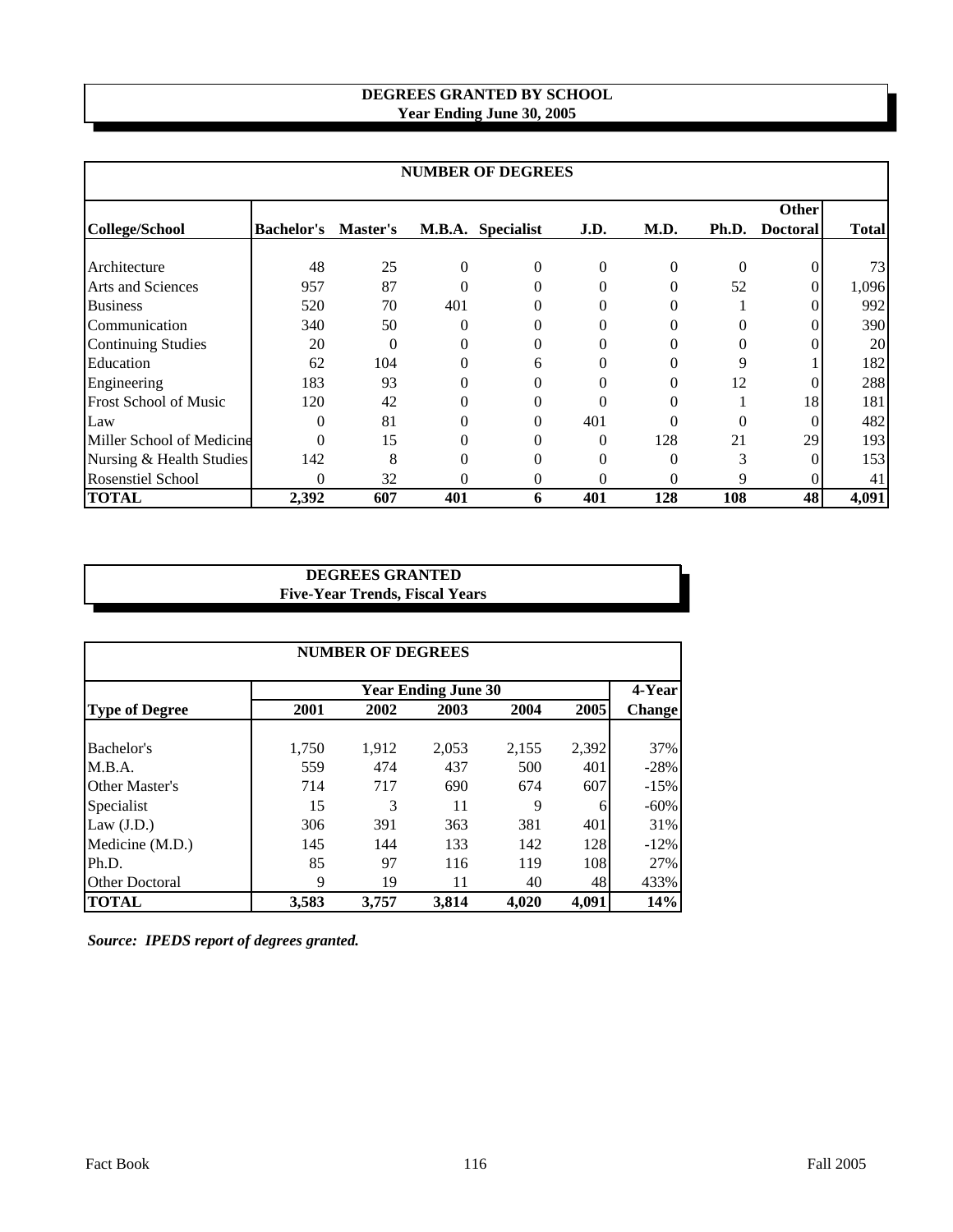| <b>NUMBER OF ALUMNI</b>                             |                   |  |  |  |
|-----------------------------------------------------|-------------------|--|--|--|
| <b>Preferred College/School/Division</b>            | <b>Headcounts</b> |  |  |  |
|                                                     |                   |  |  |  |
| Architecture                                        | 2,311             |  |  |  |
| <b>Arts and Sciences</b>                            | 36,767            |  |  |  |
| <b>Business Administration</b>                      | 34,793            |  |  |  |
| Communication                                       | 6,875             |  |  |  |
| Continuing Studies                                  | 206               |  |  |  |
| Education                                           | 15,756            |  |  |  |
| Engineering                                         | 8,639             |  |  |  |
| <b>Graduate School</b>                              | 747               |  |  |  |
| <b>International Studies</b>                        | 439               |  |  |  |
| Law                                                 | 16,495            |  |  |  |
| Medicine                                            | 5,877             |  |  |  |
| Phillip and Patricia Frost School of Music          | 4,958             |  |  |  |
| Nursing                                             | 3,571             |  |  |  |
| Rosenstiel School of Marine and Atmospheric Science | 1,014             |  |  |  |
| No Preference                                       | 1,029             |  |  |  |
| <b>TOTAL</b>                                        | 139,477           |  |  |  |

*Note: Numbers do not include deceased.*

*Source: Alumni database (number of alumni as of September 16, 2005)*

| <b>ALUMNI GIVING</b>                    |                |                |                |  |  |  |  |
|-----------------------------------------|----------------|----------------|----------------|--|--|--|--|
| <b>Alumni Participation Rate</b>        | <b>FY 2003</b> | <b>FY 2004</b> | <b>FY 2005</b> |  |  |  |  |
| Overall Alumni Participation Rate       | 15%            | 16%            | 17%            |  |  |  |  |
| Undergraduate Alumni Participation Rate | 15%            | 16%            | 17%            |  |  |  |  |

*Source: Alumni Relations*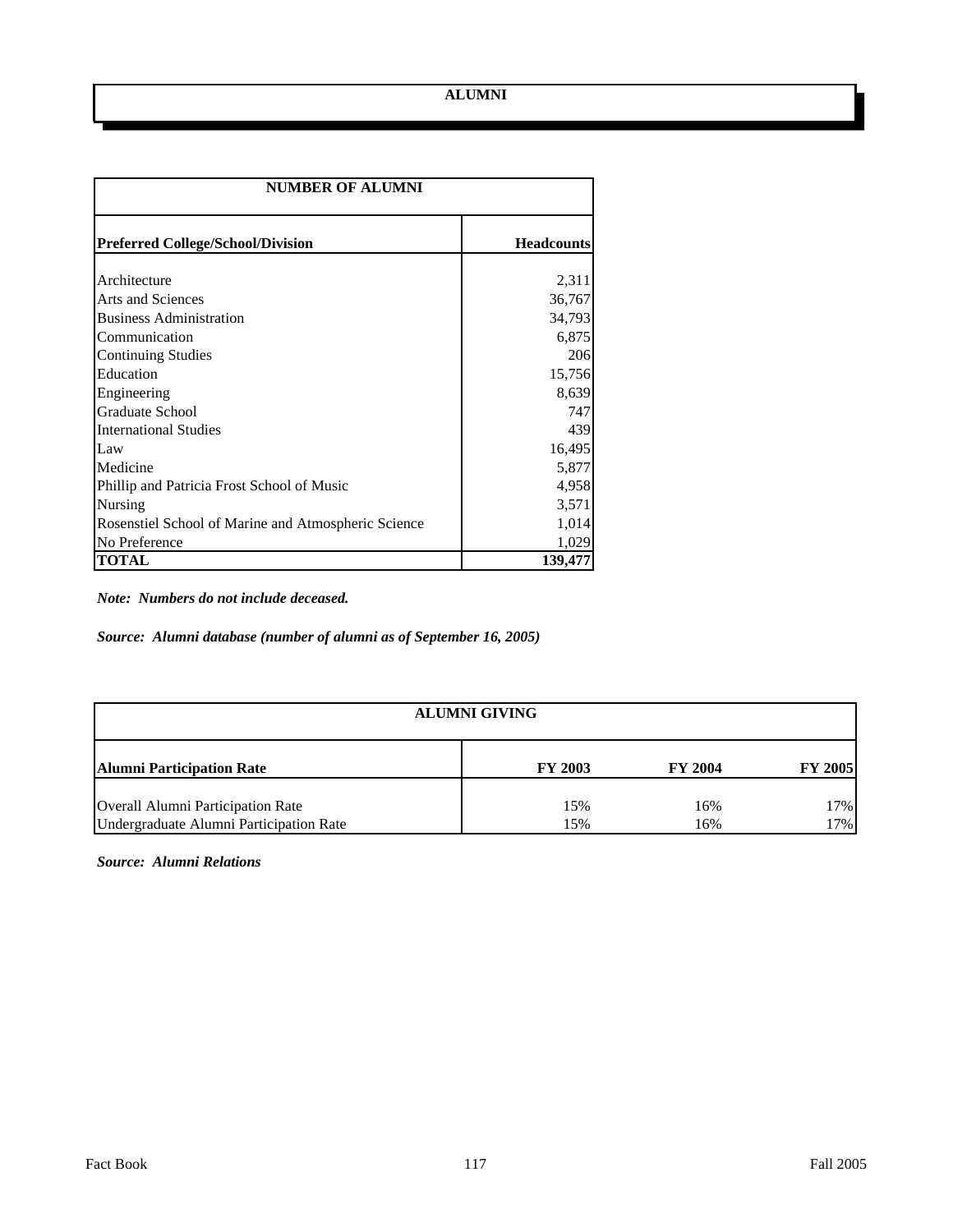# **FULL-TIME FACULTY AND STAFF BY EMPLOYEE CLASSIFICATION Fall Semester, 2005**

| <b>HEADCOUNTS</b>            |                           |                 |                     |              |              |              |  |
|------------------------------|---------------------------|-----------------|---------------------|--------------|--------------|--------------|--|
|                              | Research/ Administrative/ |                 |                     |              | Physical     |              |  |
| College/School/Division      | <b>Faculty</b>            | <b>Training</b> | <b>Professional</b> | <b>Staff</b> | <b>Plant</b> | <b>Total</b> |  |
| Architecture                 | 31                        | $\theta$        | 14                  | 4            | 0            | 49           |  |
| Arts and Sciences            | 390                       | 34              | 100                 | 88           |              | 612          |  |
| <b>Business</b>              | 136                       | $\theta$        | 30                  | 22           | 0            | 188          |  |
| Communication                | 52                        | 0               | 13                  | 14           | 0            | 79           |  |
| Education                    | 47                        | 8               | 23                  | 15           | 0            | 93           |  |
| Engineering                  | 62                        | 9               | 10                  | 22           | 0            | 103          |  |
| Frost School of Music        | 75                        | 0               | 9                   | 13           | 0            | 97           |  |
| Law                          | 68                        | 0               | 48                  | 70           |              | 186          |  |
| Nursing                      | 28                        | $\theta$        | 9                   | 6            |              | 43           |  |
| <b>Rosenstiel School</b>     | 110                       | 135             | 48                  | 79           |              | 376          |  |
| Medicine                     | 1,145                     | 564             | 925                 | 1,454        | $\Omega$     | 4,088        |  |
| <b>Medical Affairs</b>       | 13                        | 5               | 485                 | 1,307        | 50           | 1,860        |  |
| <b>South Campus</b>          | $\Omega$                  | 0               | $\theta$            | 0            |              |              |  |
| <b>President and Provost</b> | 11                        | 0               | 255                 | 152          |              | 422          |  |
| Library                      | 32                        | 0               | 14                  | 66           |              | 112          |  |
| <b>Business and Finance</b>  | $\theta$                  | $\theta$        | 387                 | 241          | 54           | 682          |  |
| Advancement                  | 0                         | $\theta$        | 67                  | 28           |              | 95           |  |
| <b>Athletics</b>             | 0                         | 0               | 112                 | 11           |              | 124          |  |
| Centers and Institutes       | $\Omega$                  | 2               | 6                   |              |              |              |  |
| <b>TOTAL</b>                 | 2,200                     | 757             | 2,555               | 3,593        | 113          | 9,218        |  |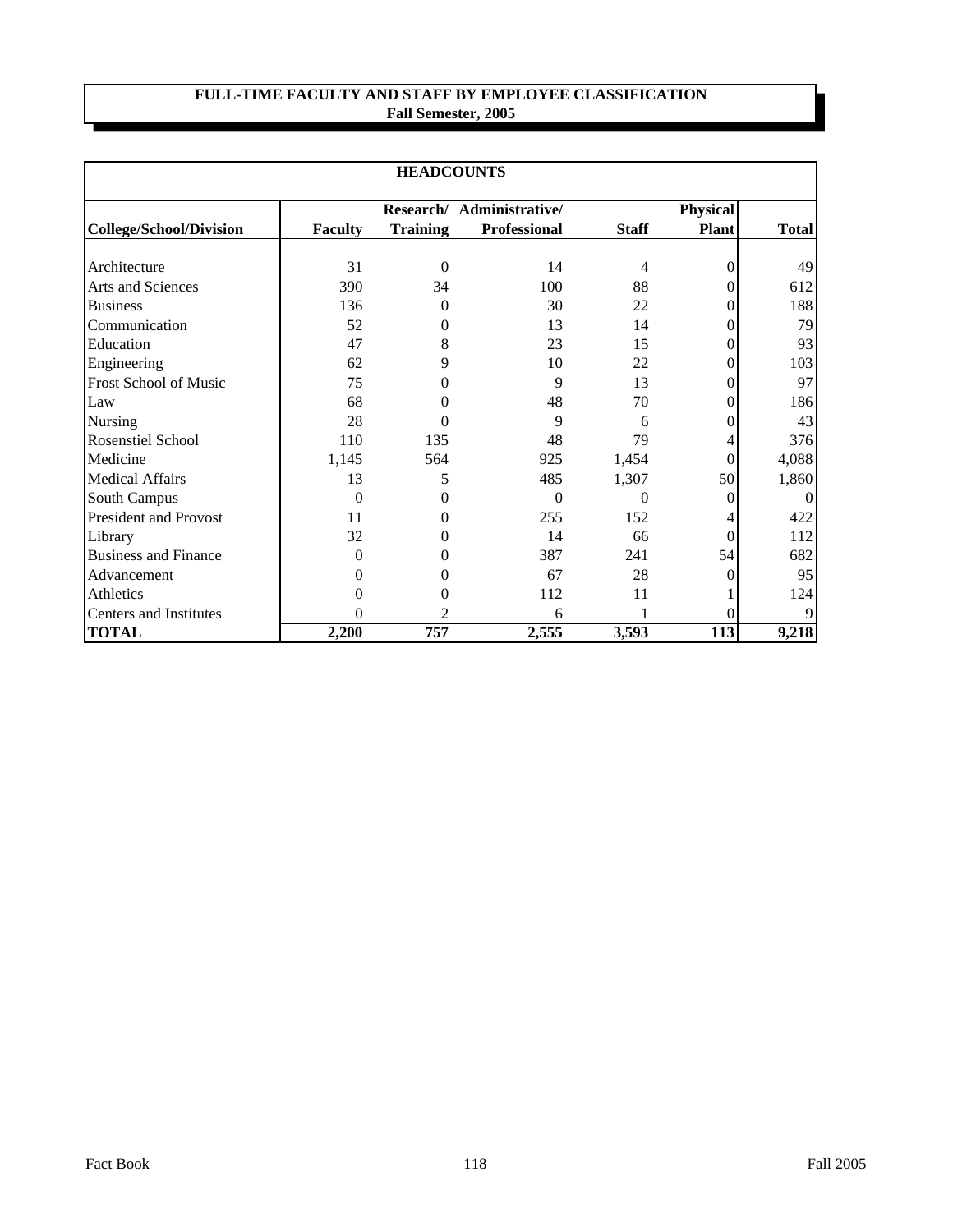#### **Fall Semester, 2005 PART-TIME FACULTY AND STAFF BY EMPLOYEE CLASSIFICATION**

| <b>HEADCOUNTS</b>              |                |                 |                           |              |              |              |  |  |
|--------------------------------|----------------|-----------------|---------------------------|--------------|--------------|--------------|--|--|
|                                |                |                 | Research/ Administrative/ |              | Physical     |              |  |  |
| <b>College/School/Division</b> | <b>Faculty</b> | <b>Training</b> | <b>Professional</b>       | <b>Staff</b> | <b>Plant</b> | <b>Total</b> |  |  |
|                                |                |                 |                           |              |              |              |  |  |
| Architecture                   | 27             | 0               |                           | $\Omega$     |              | 28           |  |  |
| Arts and Sciences              | 75             |                 |                           |              |              | 82           |  |  |
| <b>Business</b>                | 37             |                 |                           |              |              | 38           |  |  |
| Communication                  | 14             |                 |                           |              |              | 14           |  |  |
| Education                      | 56             |                 |                           |              |              | 56           |  |  |
| Engineering                    | 24             |                 |                           |              |              | 26           |  |  |
| Frost School of Music          | 46             |                 |                           |              |              | 47           |  |  |
| Law                            | 115            |                 |                           |              |              | 116          |  |  |
| Nursing                        | 24             |                 |                           |              |              | 26           |  |  |
| <b>Rosenstiel School</b>       | 8              | 3               |                           | 3            |              | 15           |  |  |
| Medicine                       | 16             | 21              | 29                        | 44           |              | <b>110</b>   |  |  |
| <b>Medical Affairs</b>         | $\Omega$       | 0               | 5                         | 27           |              | 32           |  |  |
| South Campus                   | $\Omega$       |                 |                           | 0            |              |              |  |  |
| <b>President and Provost</b>   | 34             |                 |                           |              |              | 43           |  |  |
| Library                        |                |                 |                           |              |              |              |  |  |
| <b>Business and Finance</b>    |                |                 |                           | 6            |              | 12           |  |  |
| Advancement                    |                |                 |                           |              |              |              |  |  |
| Athletics                      | 2              | $\theta$        | 0                         | 4            |              |              |  |  |
| <b>TOTAL</b>                   | 481            | 28              | 46                        | 100          |              | 656          |  |  |

*Source: HRS (number of employees as of September 30 for each year).*

*Note: Full-time faculty who have teaching overloads in different departments are counted as part-time in those departments in addition to their full-time assignment.*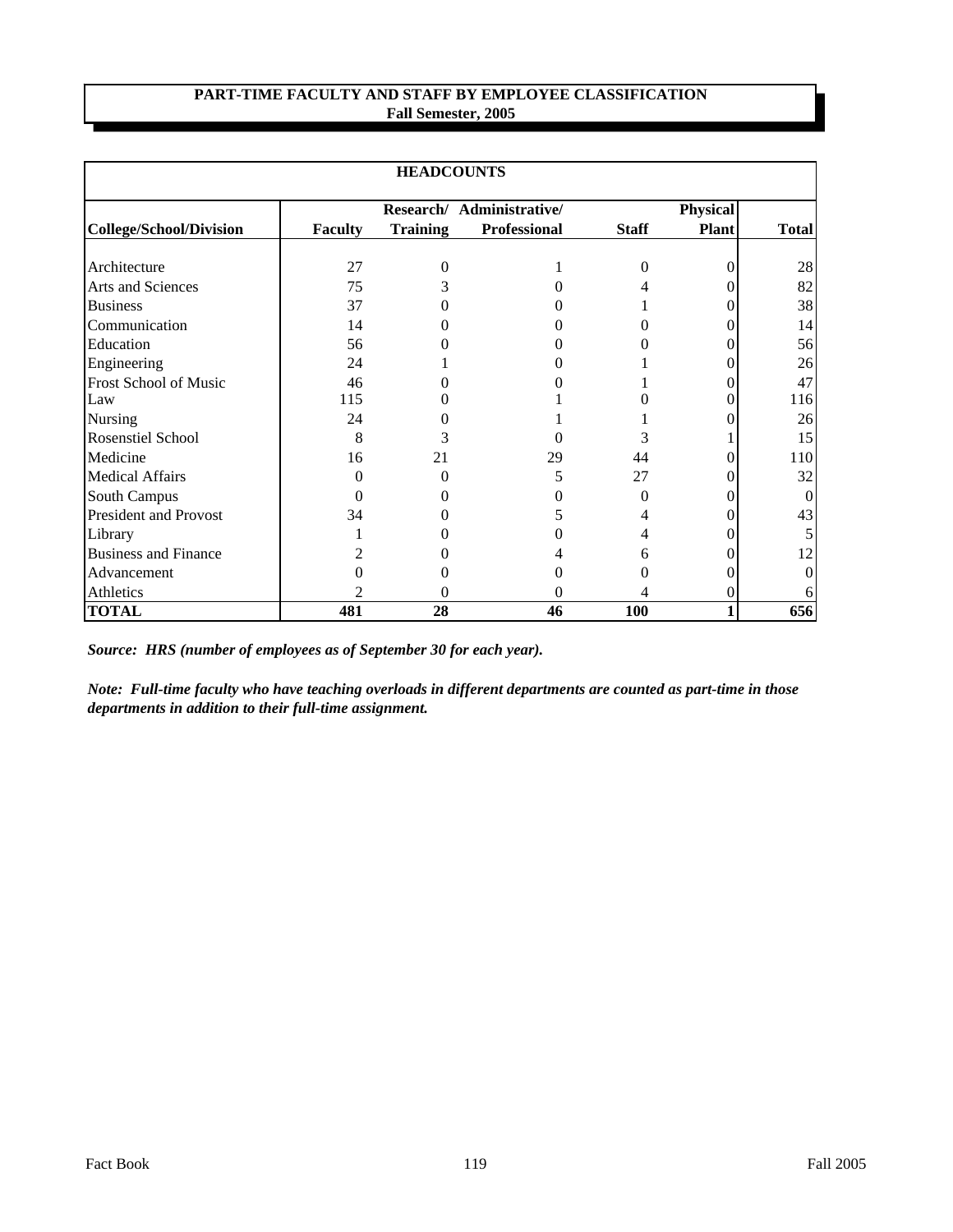# **FULL-TIME EQUIVALENCE OF FACULTY AND STAFF BY EMPLOYEE CLASSIFICATION Fall Semester, 2005**

| <b>FTE</b>                     |                |                 |                           |              |                 |              |  |  |
|--------------------------------|----------------|-----------------|---------------------------|--------------|-----------------|--------------|--|--|
|                                |                |                 | Research/ Administrative/ |              | <b>Physical</b> |              |  |  |
| <b>College/School/Division</b> | <b>Faculty</b> | <b>Training</b> | <b>Professional</b>       | <b>Staff</b> | Plant           | <b>Total</b> |  |  |
|                                |                |                 |                           |              |                 |              |  |  |
| Architecture                   | 46.4           | 0.0             | 14.6                      | 4.0          | 0.0             | 65.0         |  |  |
| Arts and Sciences              | 417.4          | 35.8            | 100.0                     | 90.4         | 0.0             | 643.5        |  |  |
| <b>Business</b>                | 148.9          | 0.0             | 30.0                      | 22.5         | 0.0             | 201.5        |  |  |
| Communication                  | 62.5           | 0.0             | 13.0                      | 14.0         | 0.0             | 89.5         |  |  |
| Education                      | 69.4           | 8.0             | 23.0                      | 15.0         | 0.0             | 115.4        |  |  |
| Engineering                    | 71.4           | 9.4             | 10.0                      | 22.8         | 0.0             | 113.6        |  |  |
| <b>Frost School of Music</b>   | 90.4           | 0.0             | 9.0                       | 13.7         | 0.0             | 113.1        |  |  |
| Law                            | 107.6          | 0.0             | 48.8                      | 70.0         | 0.0             | 226.4        |  |  |
| Nursing                        | 36.9           | 0.0             | 9.4                       | 6.4          | 0.0             | 52.8         |  |  |
| <b>Rosenstiel School</b>       | 114.0          | 136.5           | 48.0                      | 80.8         | 4.5             | 383.8        |  |  |
| Medicine                       | 1,152.8        | 576.0           | 941.9                     | 1,481.7      | 0.0             | 4,152.4      |  |  |
| Medical Affairs                | 13.0           | 5.0             | 487.0                     | 1,322.0      | 50.0            | 1,877.0      |  |  |
| <b>South Campus</b>            | 0.0            | 0.0             | 0.0                       | 0.0          | 0.0             | 0.0          |  |  |
| <b>President and Provost</b>   | 22.3           | 0.0             | 257.8                     | 154.1        | 4.0             | 438.2        |  |  |
| Library                        | 32.4           | 0.0             | 14.0                      | 68.2         | 0.0             | 114.6        |  |  |
| <b>Business and Finance</b>    | 0.5            | 0.0             | 389.8                     | 244.4        | 54.0            | 688.7        |  |  |
| Advancement                    | 0.0            | 0.0             | 67.0                      | 28.0         | 0.0             | 95.0         |  |  |
| Athletics                      | 0.5            | 0.0             | 112.0                     | 13.7         | 1.0             | 127.2        |  |  |
| Centers and Institutes         | 0.0            | 2.0             | 6.0                       | 1.0          | 0.0             | 9.0          |  |  |
| <b>TOTAL</b>                   | 2.386.4        | 772.6           | 2,581.3                   | 3,652.7      | 113.5           | 9,506.5      |  |  |

*Source: HRS (number of employees as of September 30 for each year).*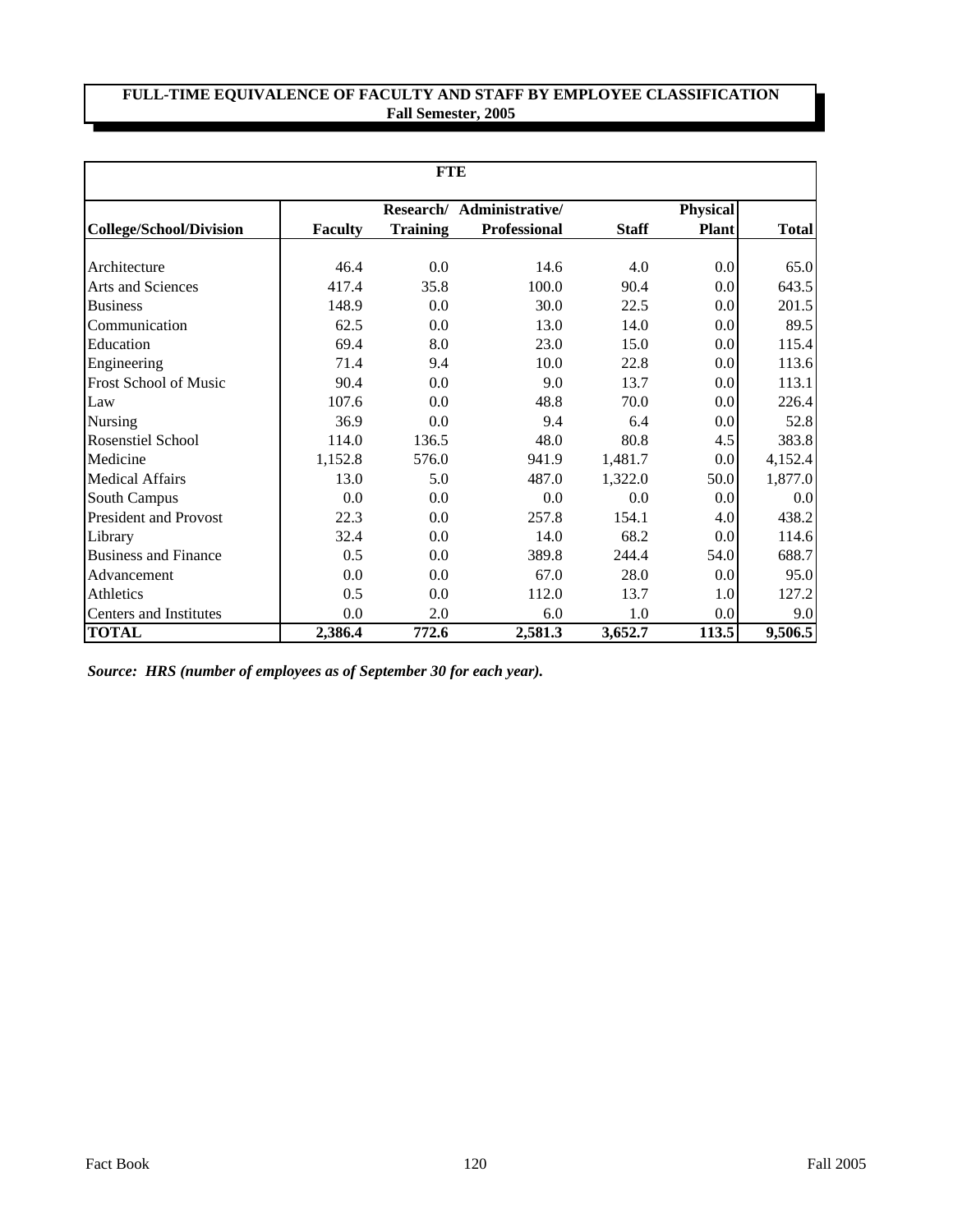#### **FULL-TIME FACULTY BY TYPE Fall Semester, 2005**

| <b>HEADCOUNTS</b>              |                |                   |                 |                 |           |              |  |
|--------------------------------|----------------|-------------------|-----------------|-----------------|-----------|--------------|--|
| <b>College/School/Division</b> | <b>Regular</b> | <b>Associated</b> | <b>Educator</b> | <b>Research</b> | Librarian | <b>Total</b> |  |
| Architecture                   | 18             | 10                |                 | $\mathfrak{D}$  |           | 31           |  |
| <b>Arts and Sciences</b>       | 257            | 119               | 3               | 11              |           | 390          |  |
| <b>Business</b>                | 95             | 38                | 2               |                 |           | 136          |  |
| Communication                  | 39             | 10                | 3               |                 |           | 52           |  |
| Education                      | 33             | 8                 |                 | 5               |           | 47           |  |
| Engineering                    | 48             |                   |                 |                 |           | 62           |  |
| <b>Frost School of Music</b>   | 46             | 28                | 0               |                 |           | 75           |  |
| Law                            | 46             | 5                 | 6               |                 | 11        | 68           |  |
| Nursing & Health Studies       | 10             | 4                 | 14              |                 |           | 28           |  |
| Rosenstiel School              | 82             | 2                 | 0               | 24              |           | 110          |  |
| Miller School of Medicine      | 355            | 48                | 574             | 168             |           | 1,145        |  |
| <b>Medical Affairs</b>         | 3              | 4                 | 0               |                 |           | 13           |  |
| Library                        | 11             | 3                 | 0               |                 | 18        | 32           |  |
| <b>President and Provost</b>   |                | 10                | 0               | 0               |           |              |  |
| <b>TOTAL</b>                   | 1,044          | 296               | 604             | 219             | 37        | 2,200        |  |

*Source: HRS (number of employees as of September 30 for each year).*

# **FULL-TIME FACULTY BY TYPE Fall Semester, 2005**

| PERCENTAGE BY TYPE           |                |                   |                 |                 |           |       |  |
|------------------------------|----------------|-------------------|-----------------|-----------------|-----------|-------|--|
| College/School/Division      | <b>Regular</b> | <b>Associated</b> | <b>Educator</b> | <b>Research</b> | Librarian | Total |  |
| Architecture                 | 58%            | 32%               | 3%              | 6%              | 0%        | 100%  |  |
| <b>Arts and Sciences</b>     | 66%            | 31%               | 1%              | 3%              | $0\%$     | 100%  |  |
| <b>Business</b>              | 70%            | 28%               | 1%              | 1%              | $0\%$     | 100%  |  |
| Communication                | 75%            | 19%               | 6%              | 0%              | $0\%$     | 100%  |  |
| Education                    | 70%            | 17%               | 2%              | 11%             | $0\%$     | 100%  |  |
| Engineering                  | 77%            | 11%               | $0\%$           | 11%             | $0\%$     | 100%  |  |
| <b>Frost School of Music</b> | 61%            | 37%               | 0%              | 1%              | $0\%$     | 100%  |  |
| Law                          | 68%            | 7%                | 9%              | 0%              | 16%       | 100%  |  |
| Nursing & Health Studies     | 36%            | 14%               | 50%             | 0%              | 0%        | 100%  |  |
| <b>Rosenstiel School</b>     | 75%            | 2%                | 0%              | 22%             | 2%        | 100%  |  |
| Miller School of Medicine    | 31%            | 4%                | 50%             | 15%             | 0%        | 100%  |  |
| <b>Medical Affairs</b>       | 23%            | 31%               | $0\%$           | 0%              | 46%       | 100%  |  |
| Library                      | 34%            | 9%                | 0%              | 0%              | 56%       | 100%  |  |
| <b>President and Provost</b> | 9%             | 91%               | 0%              | 0%              | 0%        | 100%  |  |
| <b>TOTAL</b>                 | 47%            | 13%               | 27%             | 10%             | 2%        | 100%  |  |

*Source: HRS (number of employees as of September 30 for each year).*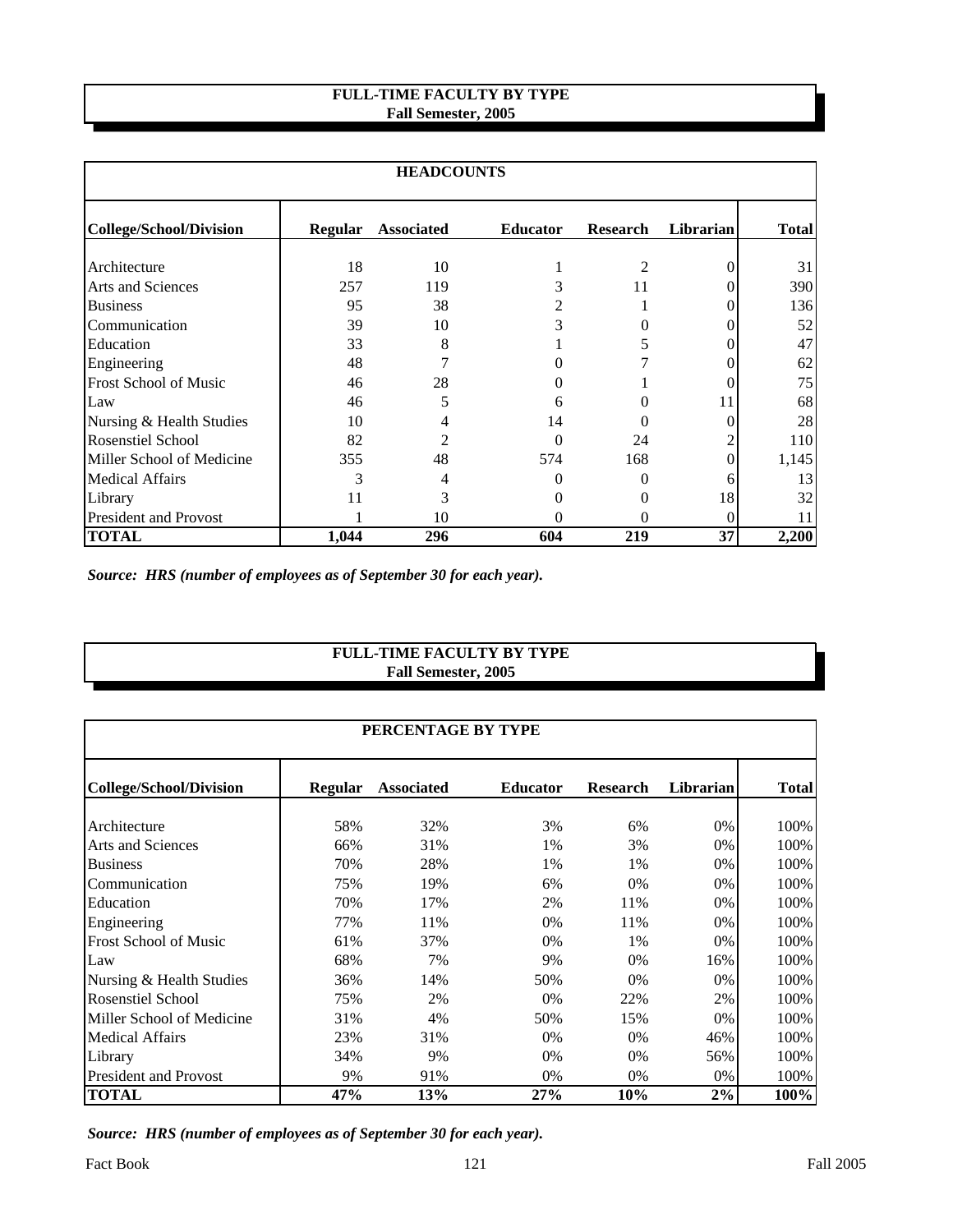## **FACULTY CHARACTERISTICS Five-Year Trends, Fall Semester**

| <b>Faculty Characteristics</b> | 2001 | 2002 | 2003 | 2004 | 2005 |
|--------------------------------|------|------|------|------|------|
|                                |      |      |      |      |      |
| Full-Time Regular Faculty with |      |      |      |      |      |
| Doctorate or Terminal Degree   | 96%  | 96%  | 97%  | 97%  | 97%  |
| Full-Time Tenure-Track Faculty |      |      |      |      |      |
| Who are Tenured                | 82%  | 79%  | 77%  | 78%  | 79%  |
| <b>Student-Faculty Ratio</b>   | 13:1 | 13:1 | 13:1 | 13:1 | 13:1 |

## **Five-Year Trends, Fall Semester CLASS SIZE**

| <b>HEADCOUNT</b>  |       |       |       |       |       |  |  |
|-------------------|-------|-------|-------|-------|-------|--|--|
| <b>Class Size</b> | 2001  | 2002  | 2003  | 2004  | 2005  |  |  |
| 1                 | 279   | 304   | 272   | 272   | 284   |  |  |
| $2 - 5$           | 371   | 386   | 412   | 372   | 379   |  |  |
| $6 - 10$          | 316   | 316   | 343   | 376   | 350   |  |  |
| $11 - 15$         | 379   | 382   | 406   | 424   | 423   |  |  |
| $16 - 25$         | 646   | 699   | 691   | 694   | 827   |  |  |
| $26 - 35$         | 372   | 403   | 405   | 389   | 386   |  |  |
| $36 - 55$         | 214   | 199   | 194   | 206   | 187   |  |  |
| $56 +$            | 93    | 103   | 117   | 114   | 120   |  |  |
| <b>TOTAL</b>      | 2,670 | 2,792 | 2,840 | 2,847 | 2,956 |  |  |

| PERCENTAGE OF STUDENTS |      |      |      |      |      |  |  |  |
|------------------------|------|------|------|------|------|--|--|--|
| <b>Class Size</b>      | 2001 | 2002 | 2003 | 2004 | 2005 |  |  |  |
| 1                      | 10%  | 11%  | 10%  | 10%  | 10%  |  |  |  |
| $2 - 5$                | 14%  | 14%  | 15%  | 13%  | 13%  |  |  |  |
| $6 - 10$               | 12%  | 11%  | 12%  | 13%  | 12%  |  |  |  |
| $11 - 15$              | 14%  | 14%  | 14%  | 15%  | 14%  |  |  |  |
| $16 - 25$              | 24%  | 25%  | 24%  | 24%  | 28%  |  |  |  |
| $26 - 35$              | 14%  | 14%  | 14%  | 14%  | 13%  |  |  |  |
| $36 - 55$              | 8%   | 7%   | 7%   | 7%   | 6%   |  |  |  |
| $56+$                  | 3%   | 4%   | 4%   | 4%   | 4%   |  |  |  |
| <b>TOTAL</b>           | 100% | 100% | 100% | 100% | 100% |  |  |  |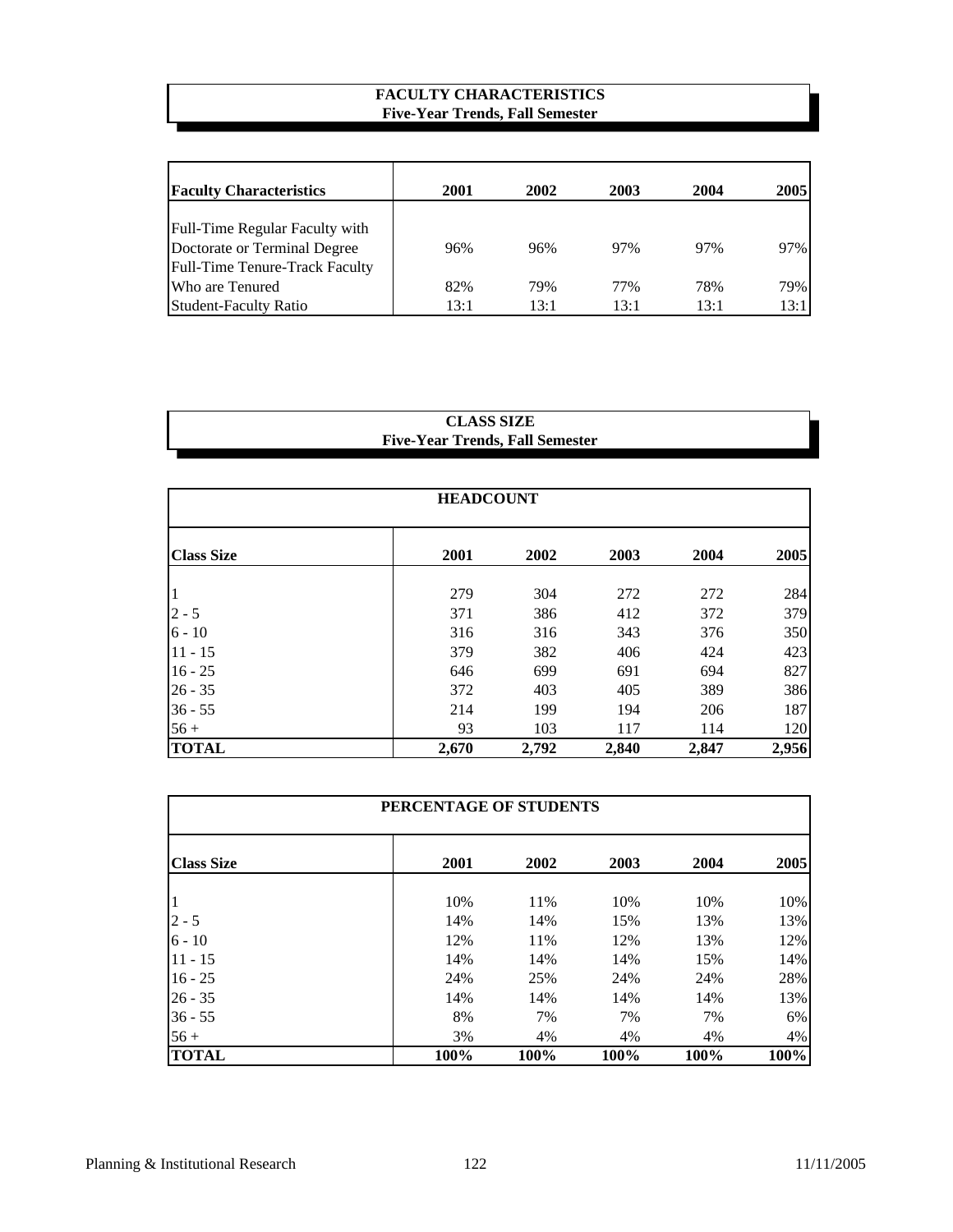#### **FULL-TIME FACULTY AND STAFF Five-Year Trends, Fall Semesters**

| <b>HEADCOUNTS</b>                         |       |       |       |       |       |        |  |  |
|-------------------------------------------|-------|-------|-------|-------|-------|--------|--|--|
|                                           |       |       |       |       |       | 4-Year |  |  |
| <b>Campus and Employee Classification</b> | 2001  | 2002  | 2003  | 2004  | 2005  | Change |  |  |
|                                           |       |       |       |       |       |        |  |  |
| Administrative/Professional               | 1,071 | 1,181 | 1,211 | 1,325 | 1,410 | 32%    |  |  |
| Clinical Faculty                          | 667   | 681   | 714   | 723   | 720   | 8%     |  |  |
| Other Faculty                             | 403   | 431   | 426   | 440   | 438   | 9%     |  |  |
| <b>Staff</b>                              | 2,763 | 2,880 | 2,908 | 2,822 | 2,761 | 0%     |  |  |
| <b>Physical Plant</b>                     | 51    | 55    | 57    | 57    | 50    | $-2%$  |  |  |
| Research/Training                         | 441   | 518   | 546   | 583   | 569   | 29%    |  |  |
| <b>TOTAL</b>                              | 5,396 | 5,746 | 5,862 | 5,950 | 5,948 | 10%    |  |  |
| Administrative/Professional               | 1,041 | 1,120 | 1,183 | 1,214 | 1,145 | 10%    |  |  |
| Faculty                                   | 979   | 988   | 1,012 | 1,020 | 1,042 | 6%     |  |  |
| <b>Staff</b>                              | 862   | 844   | 844   | 802   | 832   | $-3\%$ |  |  |
| <b>Physical Plant</b>                     | 58    | 57    | 59    | 61    | 63    | 9%     |  |  |
| Research/Training                         | 153   | 187   | 205   | 209   | 188   | 23%    |  |  |
| <b>TOTAL</b>                              | 3,093 | 3,196 | 3,303 | 3,306 | 3,270 | 6%     |  |  |
| <b>TOTAL UNIVERSITY</b>                   | 8,489 | 8,942 | 9,165 | 9,256 | 9,218 | 9%     |  |  |

| PERCENTAGE BY CLASSIFICATION              |      |      |      |         |      |  |  |  |
|-------------------------------------------|------|------|------|---------|------|--|--|--|
| <b>Campus and Employee Classification</b> | 2001 | 2002 | 2003 | 2004    | 2005 |  |  |  |
|                                           |      |      |      |         |      |  |  |  |
| Administrative/Professional               | 20%  | 21%  | 21%  | 22%     | 24%  |  |  |  |
| <b>Clinical Faculty</b>                   | 12%  | 12%  | 12%  | 12%     | 12%  |  |  |  |
| <b>Other Faculty</b>                      | 7%   | 8%   | 7%   | 7%      | 7%   |  |  |  |
| <b>Staff</b>                              | 51%  | 50%  | 50%  | 47%     | 46%  |  |  |  |
| <b>Physical Plant</b>                     | 1%   | 1%   | 1%   | 1%      | 1%   |  |  |  |
| Research/Training                         | 8%   | 9%   | 9%   | 10%     | 10%  |  |  |  |
| <b>TOTAL</b>                              | 100% | 100% | 100% | $100\%$ | 100% |  |  |  |
| Administrative/Professional               | 34%  | 35%  | 36%  | 37%     | 35%  |  |  |  |
| Faculty                                   | 32%  | 31%  | 31%  | 31%     | 32%  |  |  |  |
| <b>Staff</b>                              | 28%  | 26%  | 26%  | 24%     | 25%  |  |  |  |
| <b>Physical Plant</b>                     | 2%   | 2%   | 2%   | 2%      | 2%   |  |  |  |
| Research/Training                         | 5%   | 6%   | 6%   | 6%      | 6%   |  |  |  |
| <b>TOTAL</b>                              | 100% | 100% | 100% | 100%    | 100% |  |  |  |

*Source: HRS (number of employees as of September 30 for each year).*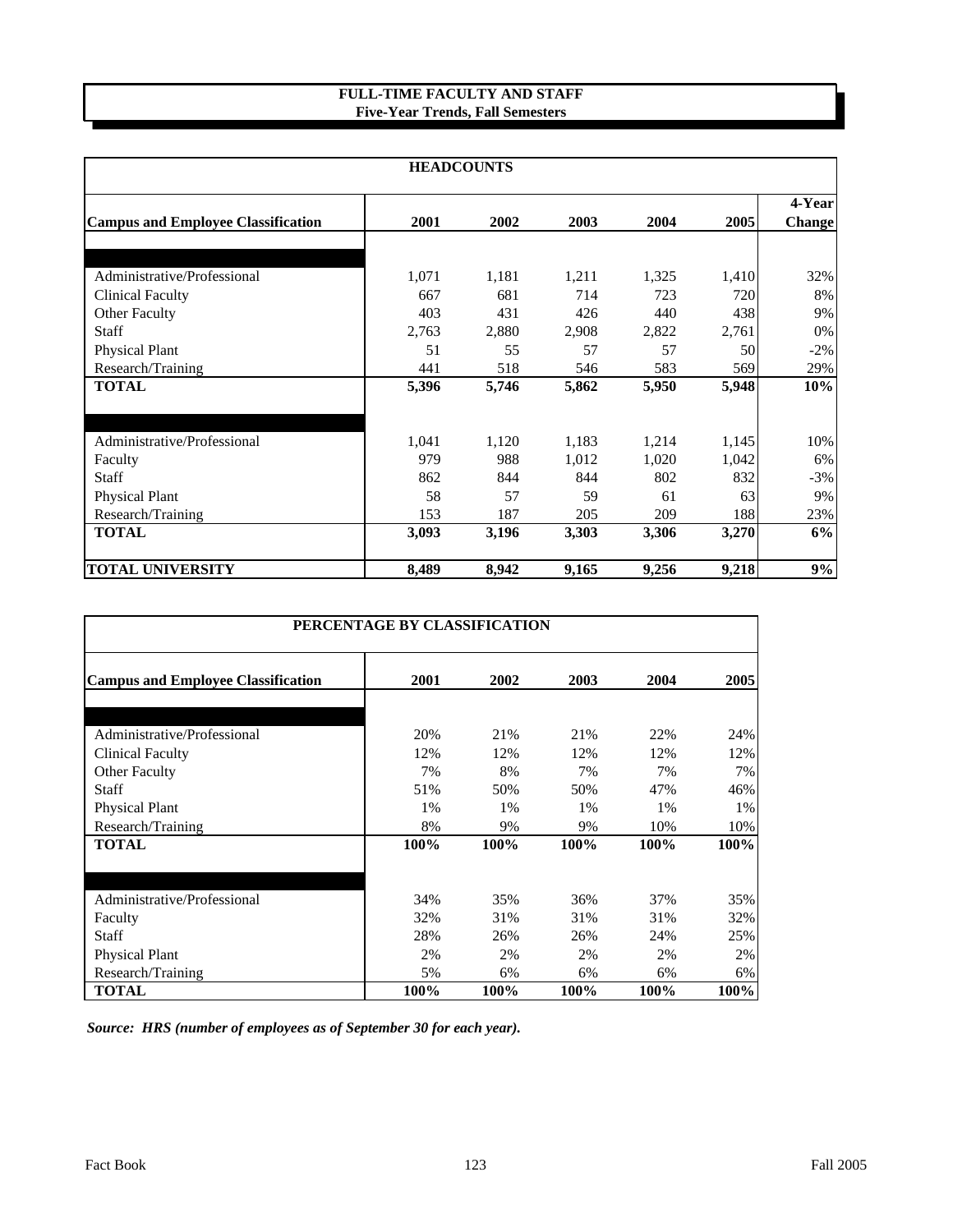#### **PART-TIME FACULTY AND STAFF Five-Year Trends, Fall Semesters**

| <b>HEADCOUNTS</b>                         |                |              |          |      |      |        |
|-------------------------------------------|----------------|--------------|----------|------|------|--------|
|                                           |                |              |          |      |      | 4-Year |
| <b>Campus and Employee Classification</b> | 2001           | 2002         | 2003     | 2004 | 2005 | Change |
|                                           |                |              |          |      |      |        |
| Administrative/Professional               | 23             | 18           | 19       | 24   | 34   | 48%    |
| <b>Clinical Faculty</b>                   | $\Omega$       |              | 1        | 1    | 3    | na     |
| <b>Other Faculty</b>                      | 16             | 16           | 9        | 10   | 13   | $-19%$ |
| <b>Staff</b>                              | 41             | 39           | 37       | 62   | 71   | 73%    |
| Research/Training                         | 68             | 8            | 15       | 15   | 21   | $-69%$ |
| <b>TOTAL</b>                              | 148            | 82           | 81       | 112  | 142  | $-4%$  |
|                                           |                |              |          |      |      |        |
| Administrative/Professional               | 9              | 11           | 13       | 5    | 12   | 33%    |
| Faculty                                   | 401            | 394          | 414      | 424  | 465  | 16%    |
| <b>Staff</b>                              | 22             | 22           | 20       | 22   | 29   | 32%    |
| Phyiscal Plant                            | $\overline{0}$ | $\mathbf{0}$ | $\theta$ | 1    |      | na     |
| Research/Training                         | 44             | 15           | 14       | 13   |      | $-84%$ |
| <b>TOTAL</b>                              | 476            | 442          | 461      | 465  | 514  | 8%     |
| <b>TOTAL UNIVERSITY</b>                   | 624            | 524          | 542      | 577  | 656  | 5%     |

| PERCENTAGE BY CLASSIFICATION              |      |       |      |       |      |  |  |  |
|-------------------------------------------|------|-------|------|-------|------|--|--|--|
| <b>Campus and Employee Classification</b> | 2001 | 2002  | 2003 | 2004  | 2005 |  |  |  |
|                                           |      |       |      |       |      |  |  |  |
| Administrative/Professional               | 16%  | 22%   | 23%  | 21%   | 24%  |  |  |  |
| Clinical Faculty                          | 0%   | 1%    | 1%   | 1%    | 2%   |  |  |  |
| <b>Other Faculty</b>                      | 11%  | 20%   | 11%  | 9%    | 9%   |  |  |  |
| Staff                                     | 28%  | 48%   | 46%  | 55%   | 50%  |  |  |  |
| Research/Training                         | 46%  | 10%   | 19%  | 13%   | 15%  |  |  |  |
| <b>TOTAL</b>                              | 100% | 100%  | 100% | 100%  | 100% |  |  |  |
|                                           |      |       |      |       |      |  |  |  |
| Administrative/Professional               | 2%   | 2%    | 3%   | 1%    | 2%   |  |  |  |
| Faculty                                   | 84%  | 89%   | 90%  | 91%   | 90%  |  |  |  |
| Staff                                     | 5%   | 5%    | 4%   | 5%    | 6%   |  |  |  |
| <b>Phyiscal Plant</b>                     | 0%   | $0\%$ | 0%   | $0\%$ | 0%   |  |  |  |
| Research/Training                         | 9%   | 3%    | 3%   | 3%    | 1%   |  |  |  |
| <b>TOTAL</b>                              | 100% | 100%  | 100% | 100%  | 100% |  |  |  |

*Source: HRS (number of employees as of September 30 for each year).*

*Note: Full-time faculty who have teaching overloads in different departments are counted as part-time in those departments in addition to their full-time assignment.*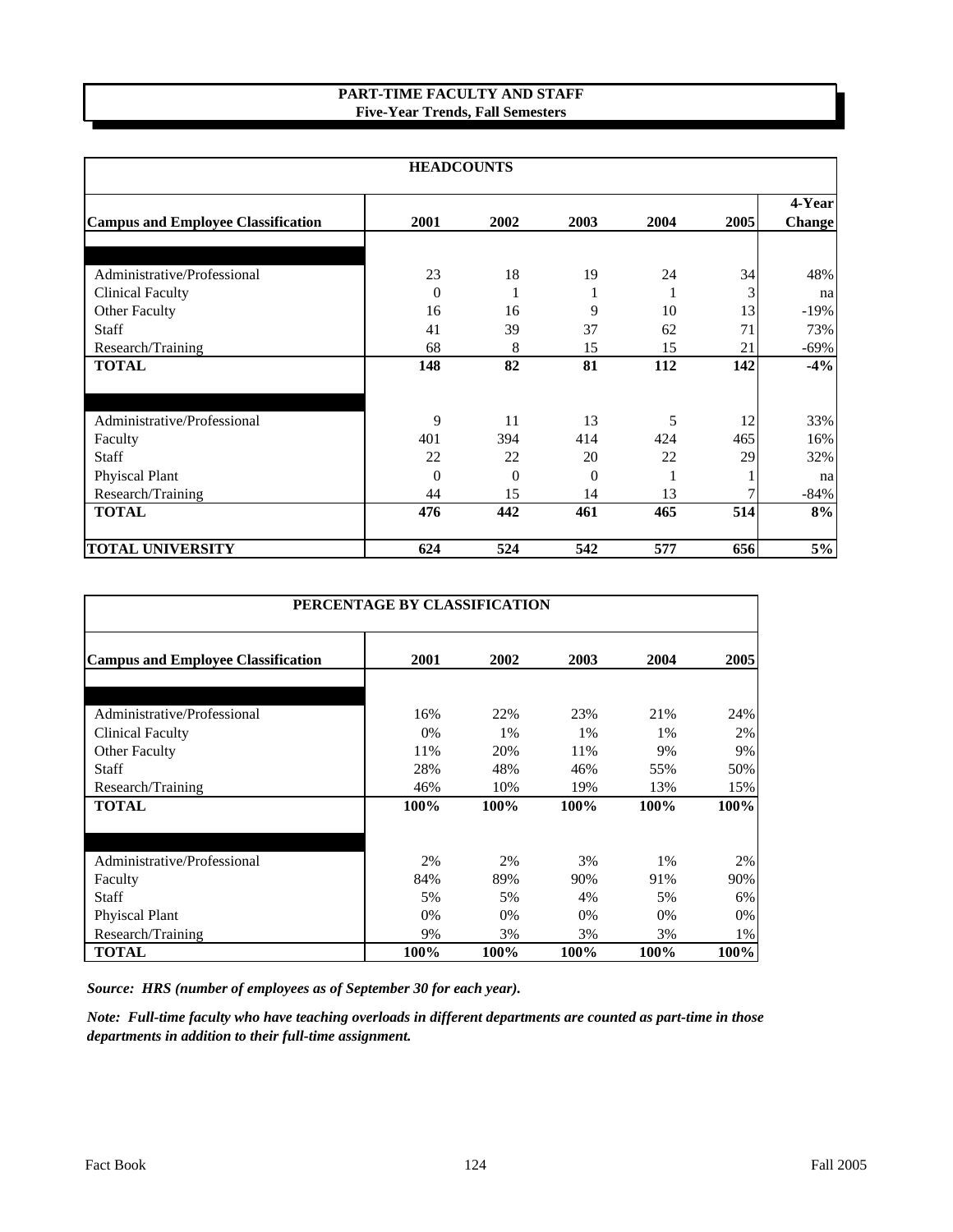#### **TOTAL FACULTY AND STAFF Five-Year Trends, Fall Semesters**

| <b>HEADCOUNTS</b>                         |       |       |       |       |       |               |  |
|-------------------------------------------|-------|-------|-------|-------|-------|---------------|--|
|                                           |       |       |       |       |       | 4-Year        |  |
| <b>Campus and Employee Classification</b> | 2001  | 2002  | 2003  | 2004  | 2005  | <b>Change</b> |  |
|                                           |       |       |       |       |       |               |  |
| Administrative/Professional               | 1,094 | 1,199 | 1,230 | 1,349 | 1,444 | 32%           |  |
| <b>Clinical Faculty</b>                   | 667   | 682   | 715   | 724   | 723   | 8%            |  |
| <b>Other Faculty</b>                      | 419   | 447   | 435   | 450   | 451   | 8%            |  |
| <b>Staff</b>                              | 2,804 | 2,919 | 2,945 | 2,884 | 2,832 | 1%            |  |
| <b>Physical Plant</b>                     | 51    | 55    | 57    | 57    | 50    | $-2\%$        |  |
| Research/Training                         | 509   | 526   | 561   | 598   | 590   | 16%           |  |
| <b>TOTAL</b>                              | 5,544 | 5,828 | 5,943 | 6,062 | 6,090 | 10%           |  |
|                                           |       |       |       |       |       |               |  |
| Administrative/Professional               | 1,050 | 1,131 | 1,196 | 1,219 | 1,157 | 10%           |  |
| Faculty                                   | 1,380 | 1,382 | 1,426 | 1,444 | 1,507 | 9%            |  |
| <b>Staff</b>                              | 884   | 866   | 864   | 824   | 861   | $-3%$         |  |
| <b>Physical Plant</b>                     | 58    | 57    | 59    | 62    | 64    | 10%           |  |
| Research/Training                         | 197   | 202   | 219   | 222   | 195   | $-1\%$        |  |
| <b>TOTAL</b>                              | 3,569 | 3,638 | 3,764 | 3,771 | 3,784 | 6%            |  |
| <b>TOTAL UNIVERSITY</b>                   | 9,113 | 9,466 | 9,707 | 9,833 | 9,874 | 8%            |  |

| PERCENTAGE BY CLASSIFICATION              |      |      |      |      |      |  |  |  |
|-------------------------------------------|------|------|------|------|------|--|--|--|
| <b>Campus and Employee Classification</b> | 2001 | 2002 | 2003 | 2004 | 2005 |  |  |  |
|                                           |      |      |      |      |      |  |  |  |
| Administrative/Professional               | 20%  | 21%  | 21%  | 22%  | 24%  |  |  |  |
| <b>Clinical Faculty</b>                   | 12%  | 12%  | 12%  | 12%  | 12%  |  |  |  |
| <b>Other Faculty</b>                      | 8%   | 8%   | 7%   | 7%   | 7%   |  |  |  |
| <b>Staff</b>                              | 51%  | 50%  | 50%  | 48%  | 47%  |  |  |  |
| <b>Physical Plant</b>                     | 1%   | 1%   | 1%   | 1%   | 1%   |  |  |  |
| Research/Training                         | 9%   | 9%   | 9%   | 10%  | 10%  |  |  |  |
| <b>TOTAL</b>                              | 100% | 100% | 100% | 100% | 100% |  |  |  |
| Administrative/Professional               | 29%  | 31%  | 32%  | 32%  | 31%  |  |  |  |
| Faculty                                   | 39%  | 38%  | 38%  | 38%  | 40%  |  |  |  |
| <b>Staff</b>                              | 25%  | 24%  | 23%  | 22%  | 23%  |  |  |  |
| <b>Physical Plant</b>                     | 2%   | 2%   | 2%   | 2%   | 2%   |  |  |  |
| Research/Training                         | 6%   | 6%   | 6%   | 6%   | 5%   |  |  |  |
| <b>TOTAL</b>                              | 100% | 100% | 100% | 100% | 100% |  |  |  |

*Source: HRS (number of employees as of September 30 for each year).*

*Note: Full-time faculty who have teaching overloads in different departments are counted as part-time in those departments in addition to their full-time assignment.*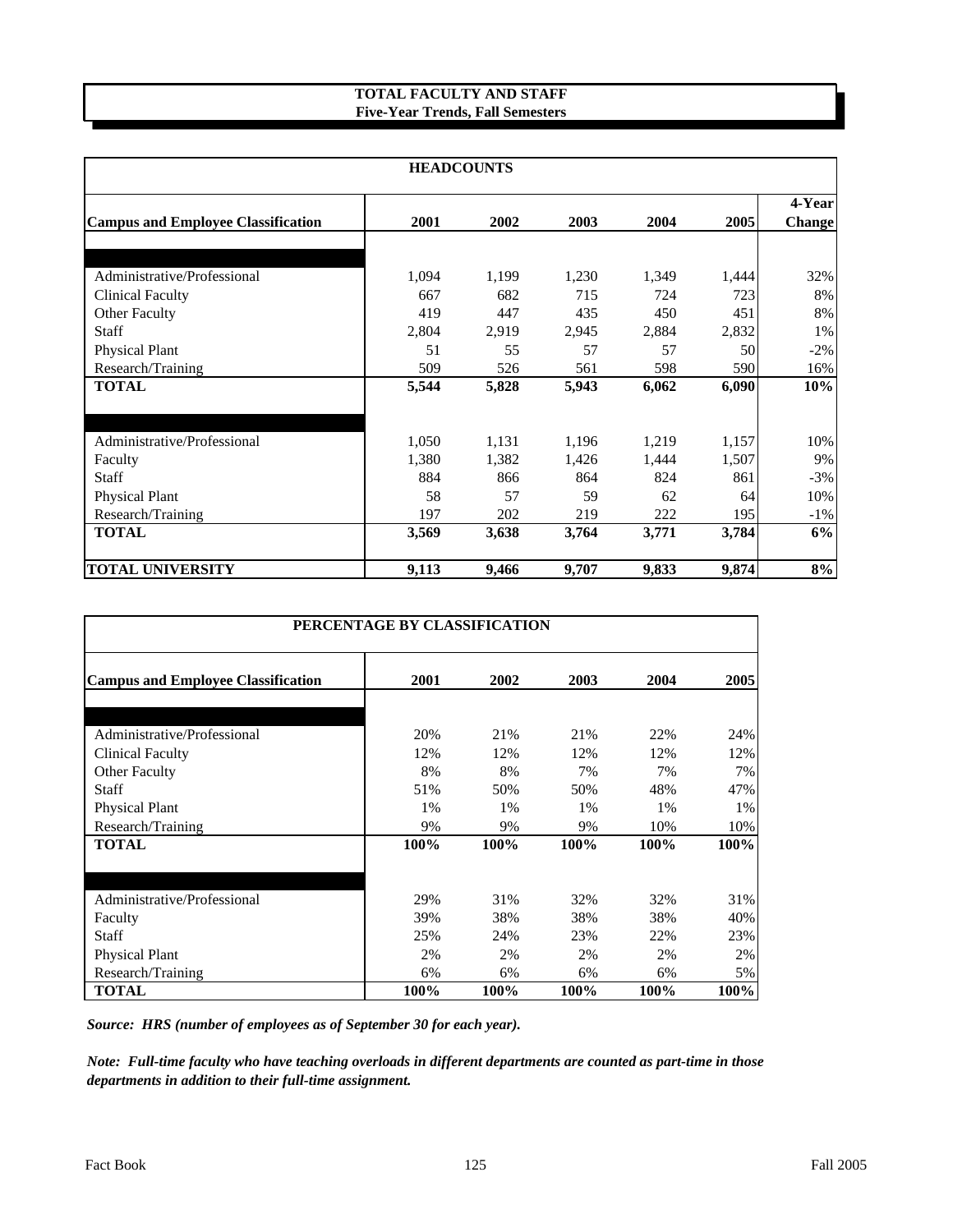#### **Five-Year Trends, Fall Semesters FULL-TIME FACULTY**

| <b>HEADCOUNTS</b>                       |          |                |                |                  |       |               |
|-----------------------------------------|----------|----------------|----------------|------------------|-------|---------------|
|                                         |          |                |                |                  |       | 4-Year        |
| <b>College/School/Division</b>          | 2001     | 2002           | 2003           | 2004             | 2005  | <b>Change</b> |
| Architecture                            | 32       | 32             | 31             | 30               | 31    | $-3%$         |
| Arts and Sciences*                      | 364      | 381            | 400            | 396              | 390   | 7%            |
| <b>Business</b>                         | 133      | 134            | 136            | 133              | 136   | 2%            |
| Communication                           | 41       | 44             | 45             | 48               | 52    | 27%           |
| Education                               | 46       | 47             | 51             | 49               | 47    | 2%            |
| Engineering                             | 63       | 62             | 65             | 63               | 62    | $-2\%$        |
| Law                                     | 63       | 61             | 60             | 63               | 68    | 8%            |
| Music                                   | 61       | 62             | 61             | 74               | 75    | 23%           |
| <b>Nursing</b>                          | 29       | 24             | 24             | 20               | 28    | $-3%$         |
| <b>Rosenstiel School</b>                | 96       | 100            | 99             | 102              | 110   | 15%           |
| Medicine, Medical Affairs, South Campus | 1,070    | 1,112          | 1,140          | 1,163            | 1,158 | 8%            |
| <b>Continuing Studies</b>               | 17       | 10             | 6              | 10               | 10    | $-41%$        |
| Library                                 | 33       | 30             | 33             | 30               | 32    | $-3%$         |
| Centers and Institutes                  |          |                | 1              | $\overline{0}$   | 0     | $-100%$       |
| President/Provost                       | $\theta$ | $\theta$       | $\theta$       | $\boldsymbol{0}$ | 0     | na            |
| Executive VP & Provost                  | $\theta$ | $\overline{0}$ | $\overline{0}$ | $\overline{2}$   | 0     | na            |
| <b>TOTAL</b>                            | 2,049    | 2,100          | 2,152          | 2,183            | 2,199 | 7%            |

| PERCENTAGE BY COLLEGE/SCHOOL            |      |      |      |       |      |  |  |
|-----------------------------------------|------|------|------|-------|------|--|--|
| <b>College/School/Division</b>          | 2001 | 2002 | 2003 | 2004  | 2005 |  |  |
| Architecture                            | 2%   | 2%   | 1%   | 1%    | 1%   |  |  |
| Arts and Sciences*                      | 18%  | 18%  | 19%  | 18%   | 18%  |  |  |
| <b>Business</b>                         | 6%   | 6%   | 6%   | 6%    | 6%   |  |  |
| Communication                           | 2%   | 2%   | 2%   | 2%    | 2%   |  |  |
| Education                               | 2%   | 2%   | 2%   | 2%    | 2%   |  |  |
| Engineering                             | 3%   | 3%   | 3%   | 3%    | 3%   |  |  |
| Law                                     | 3%   | 3%   | 3%   | 3%    | 3%   |  |  |
| Music                                   | 3%   | 3%   | 3%   | 3%    | 3%   |  |  |
| Nursing                                 | 1%   | 1%   | 1%   | 1%    | 1%   |  |  |
| Rosenstiel School                       | 5%   | 5%   | 5%   | 5%    | 5%   |  |  |
| Medicine, Medical Affairs, South Campus | 52%  | 53%  | 53%  | 53%   | 53%  |  |  |
| Continuing Studies                      | 1%   | 0%   | 0%   | 0%    | 0%   |  |  |
| Library                                 | 2%   | 1%   | 2%   | 1%    | 1%   |  |  |
| <b>Centers and Institutes</b>           | 0%   | 0%   | 0%   | $0\%$ | 0%   |  |  |
| President/Provost                       | 0%   | 0%   | 0%   | 0%    | 0%   |  |  |
| Executive VP & Provost                  | 0%   | 0%   | 0%   | 0%    | 0%   |  |  |
| <b>TOTAL</b>                            | 100% | 100% | 100% | 100%  | 100% |  |  |

*Source: HRS (number of employees as of September 30 for each year).*

*\* International Studies became part of Arts and Sciences in 2002.*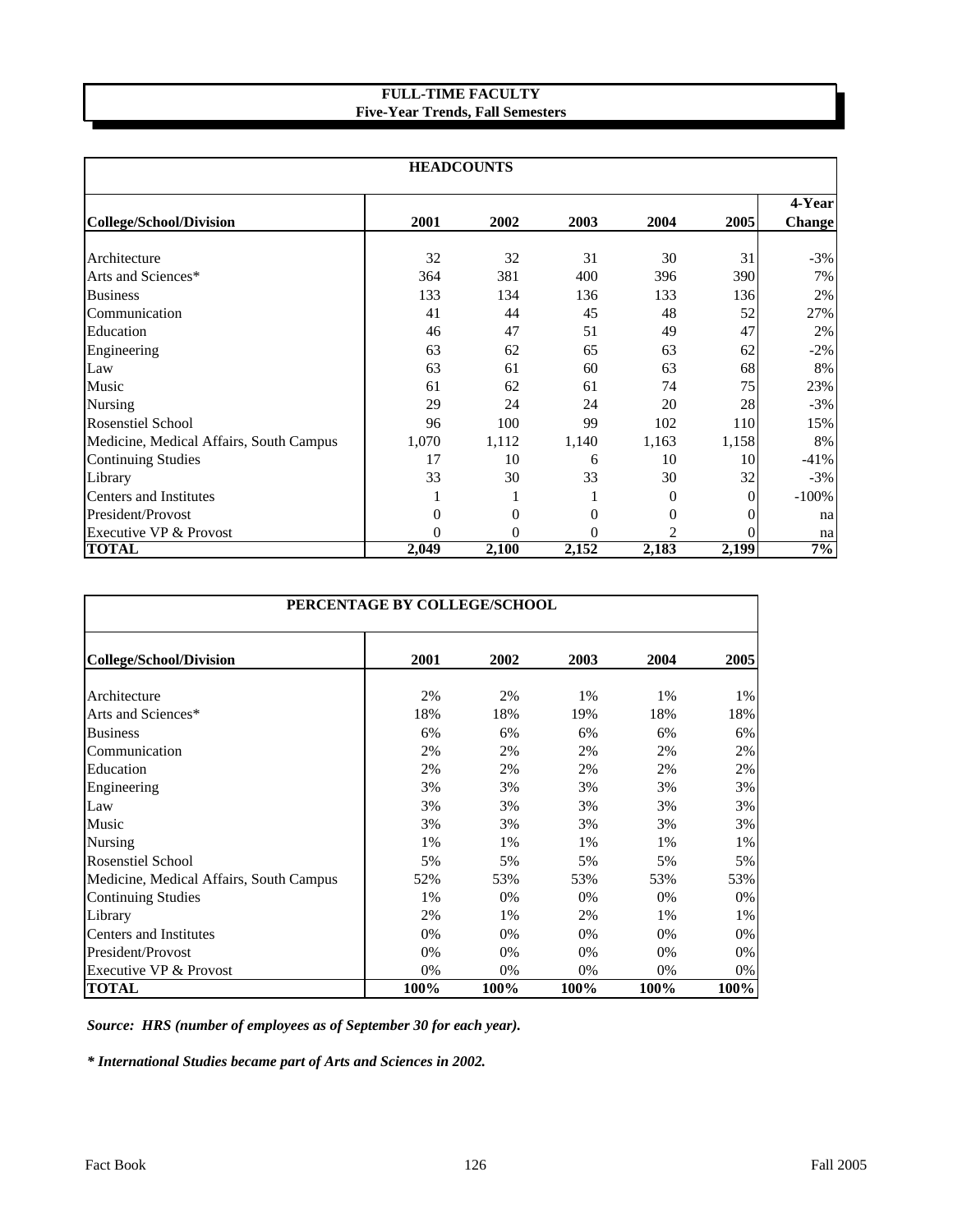#### **PART-TIME FACULTY Five-Year Trends, Fall Semesters**

| <b>HEADCOUNTS</b>                       |          |                |          |                  |                |                  |
|-----------------------------------------|----------|----------------|----------|------------------|----------------|------------------|
| <b>College/School/Division</b>          | 2001     | 2002           | 2003     | 2004             | 2005           | 4-Year<br>Change |
|                                         |          |                |          |                  |                |                  |
| Architecture                            | 20       | 32             | 30       | 30               | 27             | 35%              |
| Arts and Sciences*                      | 65       | 54             | 55       | 66               | 75             | 15%              |
| <b>Business</b>                         | 40       | 43             | 37       | 36               | 37             | $-8%$            |
| Communication                           | 22       | 17             | 17       | 17               | 14             | $-36%$           |
| Education                               | 45       | 49             | 56       | 45               | 56             | 24%              |
| Engineering                             | 17       | 17             | 16       | 16               | 24             | 41%              |
| Law                                     | 110      | 102            | 104      | 111              | 115            | 5%               |
| Music                                   | 49       | 41             | 50       | 40               | 46             | $-6\%$           |
| <b>Nursing</b>                          | 9        | 9              | 12       | 16               | 24             | 167%             |
| <b>Rosenstiel School</b>                | 4        | 6              | 7        | 9                | 8              | 100%             |
| Medicine, Medical Affairs, South Campus | 16       | 17             | 10       | 11               | 16             | 0%               |
| <b>Continuing Studies</b>               | 11       | 9              | 13       | 20               | 27             | 145%             |
| Library                                 | $\Omega$ |                |          |                  |                | na               |
| <b>Undergraduate Affairs</b>            | 9        | 14             | 16       | 17               | 0              | $-100%$          |
| President/Provost                       | 0        | $\overline{0}$ | $\theta$ | $\overline{0}$   |                | na               |
| <b>Business and Finance</b>             | 0        | $\theta$       | $\theta$ | $\boldsymbol{0}$ |                | na               |
| Intercollegiate Athletics               | 0        | $\theta$       | $\theta$ | $\overline{0}$   | $\overline{c}$ | na               |
| <b>TOTAL</b>                            | 417      | 411            | 424      | 435              | 481            | 15%              |

| PERCENTAGE BY COLLEGE/SCHOOL            |      |      |       |      |      |  |  |  |
|-----------------------------------------|------|------|-------|------|------|--|--|--|
| <b>College/School/Division</b>          | 2001 | 2002 | 2003  | 2004 | 2005 |  |  |  |
| Architecture                            | 5%   | 8%   | 7%    | 7%   | 6%   |  |  |  |
| Arts and Sciences*                      | 16%  | 13%  | 13%   | 15%  | 16%  |  |  |  |
| <b>Business</b>                         | 10%  | 10%  | 9%    | 8%   | 8%   |  |  |  |
| Communication                           | 5%   | 4%   | 4%    | 4%   | 3%   |  |  |  |
| Education                               | 11%  | 12%  | 13%   | 10%  | 12%  |  |  |  |
| Engineering                             | 4%   | 4%   | 4%    | 4%   | 5%   |  |  |  |
| Law                                     | 26%  | 25%  | 25%   | 26%  | 24%  |  |  |  |
| Music                                   | 12%  | 10%  | 12%   | 9%   | 10%  |  |  |  |
| Nursing                                 | 2%   | 2%   | 3%    | 4%   | 5%   |  |  |  |
| <b>Rosenstiel School</b>                | 1%   | 1%   | 2%    | 2%   | 2%   |  |  |  |
| Medicine, Medical Affairs, South Campus | 4%   | 4%   | 2%    | 3%   | 3%   |  |  |  |
| <b>Continuing Studies</b>               | 3%   | 2%   | 3%    | 5%   | 6%   |  |  |  |
| Library                                 | 0%   | 0%   | 0%    | 0%   | 0%   |  |  |  |
| <b>Undergraduate Affairs</b>            | 2%   | 3%   | 4%    | 4%   | 0%   |  |  |  |
| President/Provost                       | 0%   | 0%   | $0\%$ | 0%   | 1%   |  |  |  |
| <b>Business and Finance</b>             | 0%   | 0%   | 0%    | 0%   | 0%   |  |  |  |
| Intercollegiate Athletics               | 0%   | 0%   | 0%    | 0%   | 0%   |  |  |  |
| <b>TOTAL</b>                            | 100% | 100% | 100%  | 100% | 100% |  |  |  |

*Source: HRS (number of employees as of September 30 for each year).*

*Note: Full-time faculty who have teaching overloads in different departments are counted as part-time in those departments in addition to their full-time assignment.*

*\* International Studies became part of Arts and Sciences in 2002.*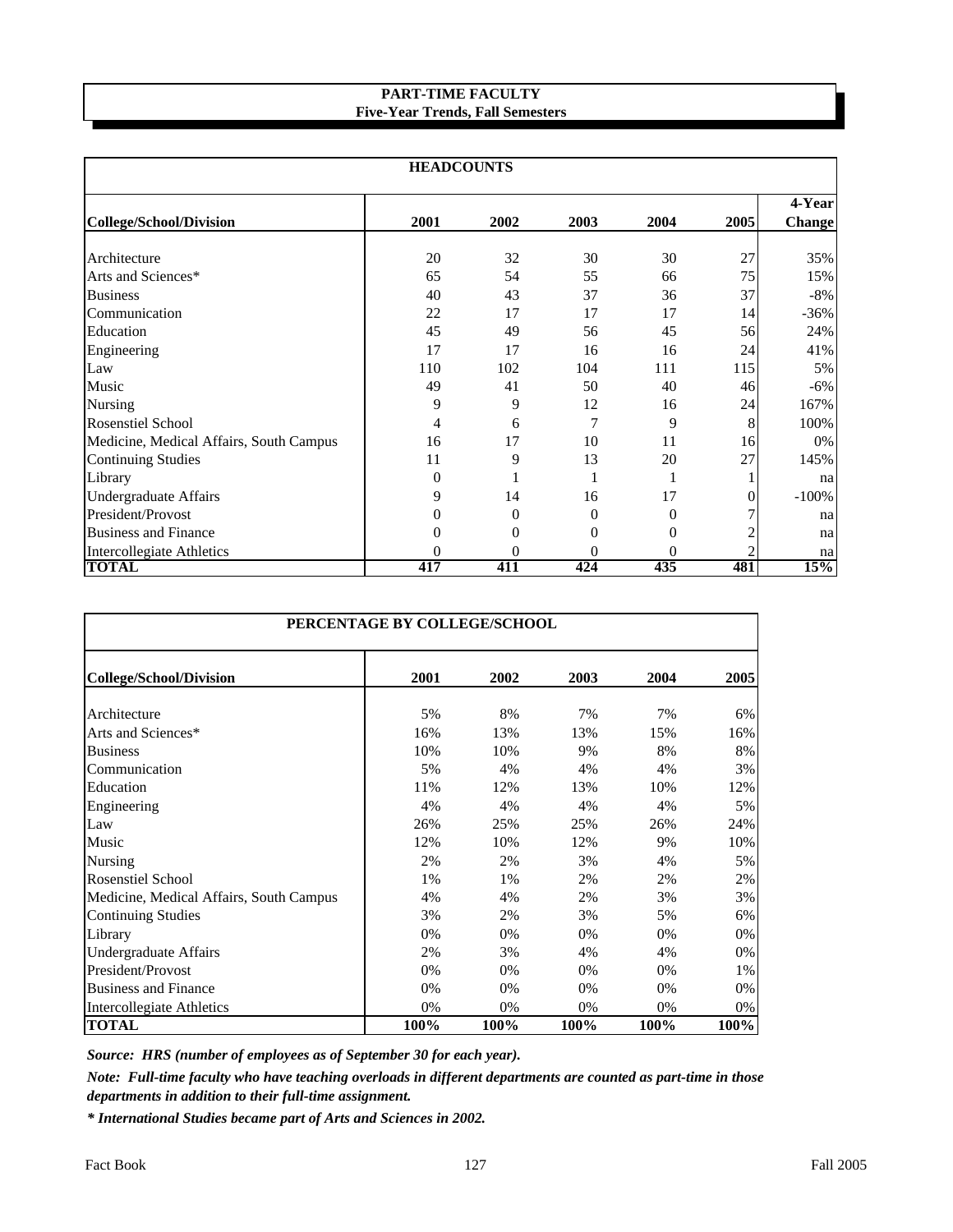|                                                       |                        | Research/ Admin./            |                  | <b>Physical</b>  |                       |                       |
|-------------------------------------------------------|------------------------|------------------------------|------------------|------------------|-----------------------|-----------------------|
| <b>College/School/Branch and Department</b>           | <b>Faculty</b>         | <b>Training</b>              | Prof.            | <b>Staff</b>     | <b>Plant</b>          | <b>Total</b>          |
| <b>SCHOOL OF ARCHITECTURE</b>                         |                        |                              |                  |                  |                       |                       |
|                                                       |                        |                              |                  |                  |                       |                       |
| School of Architecture<br><b>TOTAL</b>                | 31<br>$\overline{31}$  | $\boldsymbol{0}$<br>$\bf{0}$ | 14<br>14         | 4<br>4           | 0<br>$\bf{0}$         | 49<br>$\overline{49}$ |
|                                                       |                        |                              |                  |                  |                       |                       |
| <b>COLLEGE OF ARTS AND SCIENCES</b>                   |                        |                              |                  |                  |                       |                       |
| Office of the Dean, College of Arts and Sciences      | 3                      | $\boldsymbol{0}$             | 21               | 13               | 0                     | 37                    |
| Marine Science Program                                | $\boldsymbol{0}$       | $\boldsymbol{0}$             | $\boldsymbol{0}$ | 1                | $\boldsymbol{0}$      | 1                     |
| <b>Biology</b>                                        | 26                     | $\overline{c}$               | $\overline{c}$   | 4                | $\boldsymbol{0}$      | 34                    |
| Chemistry                                             | 13                     | 4                            | 3                | 4                | $\boldsymbol{0}$      | 24                    |
| <b>Theatre Arts</b>                                   | 18                     | $\boldsymbol{0}$             | 1                | 2                | $\boldsymbol{0}$      | 21                    |
| Department of Classics                                | 1                      | $\boldsymbol{0}$             | $\boldsymbol{0}$ | $\boldsymbol{0}$ | 0                     | -1                    |
| English                                               | 65                     | $\boldsymbol{0}$             | $\overline{c}$   | 4                | 0                     | 71                    |
| Philosophy                                            | 9                      | $\boldsymbol{0}$             | 1                | 1                | 0                     | 11                    |
| Geography                                             | 10                     | $\overline{0}$               | $\boldsymbol{0}$ | 1                | $\boldsymbol{0}$      | 11                    |
| <b>Interdisciplinary Studies</b>                      | 1                      | $\boldsymbol{0}$             | 0                | $\boldsymbol{0}$ | 0                     | 1                     |
| <b>International Studies - INS</b>                    | 11                     | 1                            | 2                | $\boldsymbol{0}$ | 0                     | 14                    |
| History                                               | 21                     | $\overline{0}$               | 1                | 2                | 0                     | 24                    |
| Sociology                                             | 19                     | 6                            | 2                | 4                | 0                     | 31                    |
| Foreign Languages and Literatures                     | 40                     | $\overline{0}$               | $\overline{c}$   | 3                | 0                     | 45                    |
| <b>Mathematics</b>                                    | 41                     | $\overline{0}$               | $\overline{c}$   | 2                | 0                     | 45                    |
| <b>Computer Science</b>                               | 5                      | $\overline{0}$               | 1                | $\theta$         | 0                     | 6                     |
| Anthropology                                          | 8                      | $\overline{0}$               | $\boldsymbol{0}$ | 1                | 0                     | 9                     |
| Physics                                               | 17                     | 4                            | 4                | 3                | 0                     | 28                    |
| Religious Studies                                     | 9                      | $\boldsymbol{0}$             | 1                | $\boldsymbol{0}$ | 0                     | 10                    |
| <b>Latin American Studies</b>                         | 1                      | $\boldsymbol{0}$             | $\boldsymbol{0}$ | $\boldsymbol{0}$ | $\boldsymbol{0}$      | -1                    |
| Art and Art History                                   | 24                     | $\boldsymbol{0}$             | 4                | 2                | 0                     | 30                    |
| Geological Sciences                                   | 4                      | $\boldsymbol{0}$             | 1                | $\boldsymbol{0}$ | $\boldsymbol{0}$      | 5                     |
| Center for Latin American Studies                     |                        | 1                            | 1                | $\overline{0}$   | $\boldsymbol{0}$      | 2                     |
|                                                       | $\boldsymbol{0}$<br>39 |                              |                  |                  |                       | 138                   |
| Psychology                                            |                        | 15                           | 47               | 37               | $\boldsymbol{0}$      |                       |
| <b>Aerospace Studies</b>                              | 4                      | $\boldsymbol{0}$             | $\boldsymbol{0}$ | 4                | 0                     | $8\phantom{1}$        |
| Judaic Studies                                        | 1                      | 1                            | 1                | $\boldsymbol{0}$ | $\boldsymbol{0}$      | 3                     |
| Master of Arts in Liberal Studies                     | 0<br>390               | $\boldsymbol{0}$<br>34       | <b>100</b>       | 0<br>88          | 0<br>$\boldsymbol{0}$ | 1<br>612              |
| <b>TOTAL</b>                                          |                        |                              |                  |                  |                       |                       |
| <b>SCHOOL OF BUSINESS ADMINISTRATION</b>              |                        |                              |                  |                  |                       |                       |
| Office of the Dean, School of Business Administration | $\mathbf{0}$           | $\boldsymbol{0}$             | 15               | 12               | $\boldsymbol{0}$      | 27                    |
| School of Business Administration Graduate Programs   | $\mathbf{0}$           | $\mathbf{0}$                 | 9                | 7                | 0                     | 16                    |
| Accounting                                            | 14                     | $\mathbf{0}$                 | 1                | $\mathbf{0}$     | 0                     | 15                    |
| Economics                                             | 15                     | 0                            | 0                | $\theta$         | 0                     | 15                    |
| Finance                                               | 15                     | $\boldsymbol{0}$             | 1                | 0                | 0                     | 16                    |
| <b>Political Science</b>                              | 17                     | $\overline{0}$               | 1                | 0                | 0                     | 18                    |
| <b>Business Law</b>                                   | 8                      | $\overline{0}$               | $\theta$         | 1                | 0                     | 9                     |
| Management                                            | 23                     | $\mathbf{0}$                 | 1                | 1                | 0                     | 25                    |
| Marketing                                             | 16                     | $\mathbf{0}$                 | 1                | $\boldsymbol{0}$ | 0                     | 17                    |
| Management Science                                    | 17                     | $\boldsymbol{0}$             | 1                | $\boldsymbol{0}$ | 0                     | 18                    |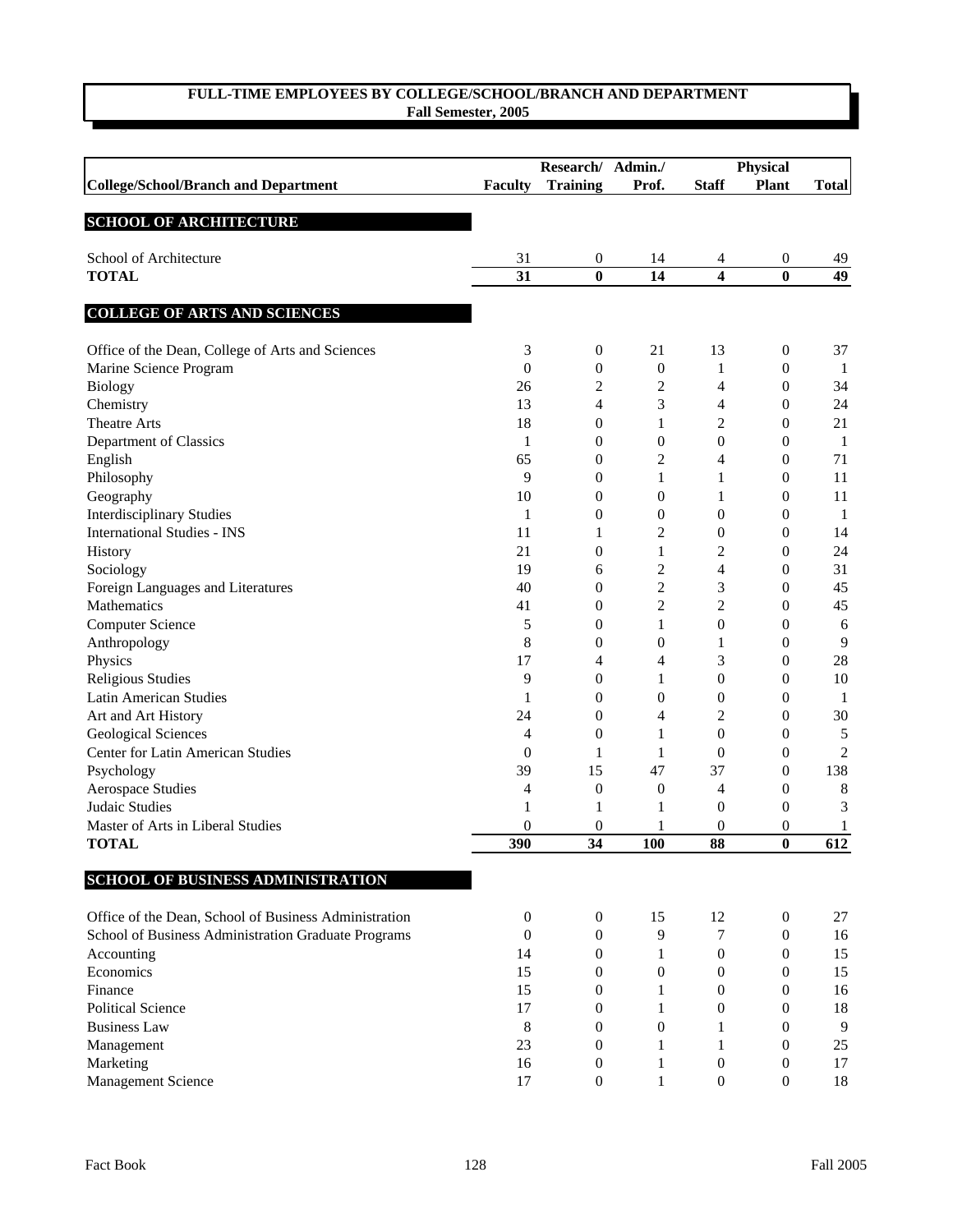|                                                     |                  | Research/ Admin./ |                  | Physical         |                  |                |
|-----------------------------------------------------|------------------|-------------------|------------------|------------------|------------------|----------------|
| <b>College/School/Branch and Department</b>         | <b>Faculty</b>   | <b>Training</b>   | Prof.            | <b>Staff</b>     | <b>Plant</b>     | <b>Total</b>   |
|                                                     |                  |                   |                  |                  |                  |                |
| <b>Computer Information Systems</b>                 | 11               | $\boldsymbol{0}$  | $\theta$         | 1                | 0                | 12             |
| <b>TOTAL</b>                                        | $\frac{136}{2}$  | $\bf{0}$          | 30               | $\overline{22}$  | $\bf{0}$         | 188            |
| <b>SCHOOL OF COMMUNICATION</b>                      |                  |                   |                  |                  |                  |                |
| School of Communication                             | 52               | $\boldsymbol{0}$  | 13               | 14               | $\boldsymbol{0}$ | 79             |
| <b>TOTAL</b>                                        | 52               | $\bf{0}$          | 13               | 14               | $\bf{0}$         | 79             |
| <b>SCHOOL OF EDUCATION</b>                          |                  |                   |                  |                  |                  |                |
| Office of the Dean, School of Education             | $\boldsymbol{0}$ | $\boldsymbol{0}$  | 12               | 7                | $\boldsymbol{0}$ | 19             |
| <b>Education and Psychological Studies</b>          | 12               | $\boldsymbol{0}$  | $\boldsymbol{0}$ | 2                | $\boldsymbol{0}$ | 14             |
| Teaching and Learning                               | 25               | 7                 | 11               | 5                | $\boldsymbol{0}$ | 48             |
| <b>Exercise and Sport Sciences</b>                  | $10\,$           | 1                 | $\boldsymbol{0}$ | 1                | 0                | 12             |
| <b>TOTAL</b>                                        | 47               | 8                 | 23               | 15               | $\bf{0}$         | 93             |
| <b>COLLEGE OF ENGINEERING</b>                       |                  |                   |                  |                  |                  |                |
| Office of the Dean, College of Engineering          | $\mathbf{0}$     | $\boldsymbol{0}$  | 7                | 9                | $\boldsymbol{0}$ | 16             |
| <b>Biomedical Engineering</b>                       | 10               | 3                 | $\boldsymbol{0}$ | $\mathfrak{2}$   | $\boldsymbol{0}$ | 15             |
| Civil, Architectural, and Environmental Engineering | 11               | $\mathfrak{2}$    | $\boldsymbol{0}$ | $\mathfrak{2}$   | $\boldsymbol{0}$ | 15             |
| <b>Electrical and Computer Engineering</b>          | 21               | $\mathbf{1}$      | $\boldsymbol{0}$ | $\mathfrak{2}$   | 0                | 24             |
| <b>Engineering Laboratories</b>                     | $\boldsymbol{0}$ | $\boldsymbol{0}$  | $\overline{c}$   | 3                | 0                | $\sqrt{5}$     |
| Mechanical Engineering                              | 10               | $\overline{c}$    | $\boldsymbol{0}$ | $\overline{c}$   | $\boldsymbol{0}$ | 14             |
| <b>Industrial Engineering</b>                       | 10               | 1                 |                  | $\overline{c}$   | 0                | 14             |
| <b>TOTAL</b>                                        | 62               | 9                 | 10               | 22               | $\bf{0}$         | 103            |
| <b>SCHOOL OF LAW</b>                                |                  |                   |                  |                  |                  |                |
| School of Law                                       | 62               | $\boldsymbol{0}$  | 38               | 49               | $\boldsymbol{0}$ | 149            |
| Law Library                                         | 6                | $\boldsymbol{0}$  | 1                | 15               | $\boldsymbol{0}$ | 22             |
| Law Center                                          | $\overline{0}$   | $\boldsymbol{0}$  | $\boldsymbol{0}$ | 1                | $\boldsymbol{0}$ | 1              |
| Law Admissions                                      | $\overline{0}$   | $\boldsymbol{0}$  | 7                | $\overline{4}$   | $\mathbf{0}$     | 11             |
| Law Registrar                                       | $\boldsymbol{0}$ | $\boldsymbol{0}$  | $\overline{c}$   | 1                | 0                | 3              |
| <b>TOTAL</b>                                        | 68               | $\bf{0}$          | 48               | 70               | $\mathbf{0}$     | 186            |
| PHILLIP & PATRICIA FROST SCHOOL OF MUSIC            |                  |                   |                  |                  |                  |                |
| Frost School of Music                               | 17               | $\boldsymbol{0}$  | $\overline{9}$   | 13               | $\boldsymbol{0}$ | 39             |
| <b>Instrumental Performance</b>                     | 15               | $\boldsymbol{0}$  | $\boldsymbol{0}$ | $\boldsymbol{0}$ | 0                | 15             |
| Keyboard Performance                                | 5                | $\boldsymbol{0}$  | $\boldsymbol{0}$ | $\boldsymbol{0}$ | 0                | 5              |
| Music Education & Music Therapy                     | 4                | $\boldsymbol{0}$  | $\boldsymbol{0}$ | $\boldsymbol{0}$ | 0                | $\overline{4}$ |
| Music Media & Industry                              | 5                | $\boldsymbol{0}$  | $\theta$         | 0                | $\boldsymbol{0}$ | $\sqrt{5}$     |
| Musicology                                          | 3                | $\theta$          | $\theta$         | $\mathbf{0}$     | $\boldsymbol{0}$ | 3              |
| Studio Music & Jazz                                 | 12               | $\boldsymbol{0}$  | $\mathbf{0}$     | $\boldsymbol{0}$ | $\boldsymbol{0}$ | 12             |
| Theory & Composition                                | 6                | $\theta$          | $\theta$         | $\mathbf{0}$     | $\overline{0}$   | 6              |
| Vocal Performance                                   | 8                | $\theta$          | $\mathbf{0}$     | $\mathbf{0}$     | 0                | $\,8\,$        |
| <b>TOTAL</b>                                        | $\overline{75}$  | $\bf{0}$          | $\overline{9}$   | 13               | $\bf{0}$         | 97             |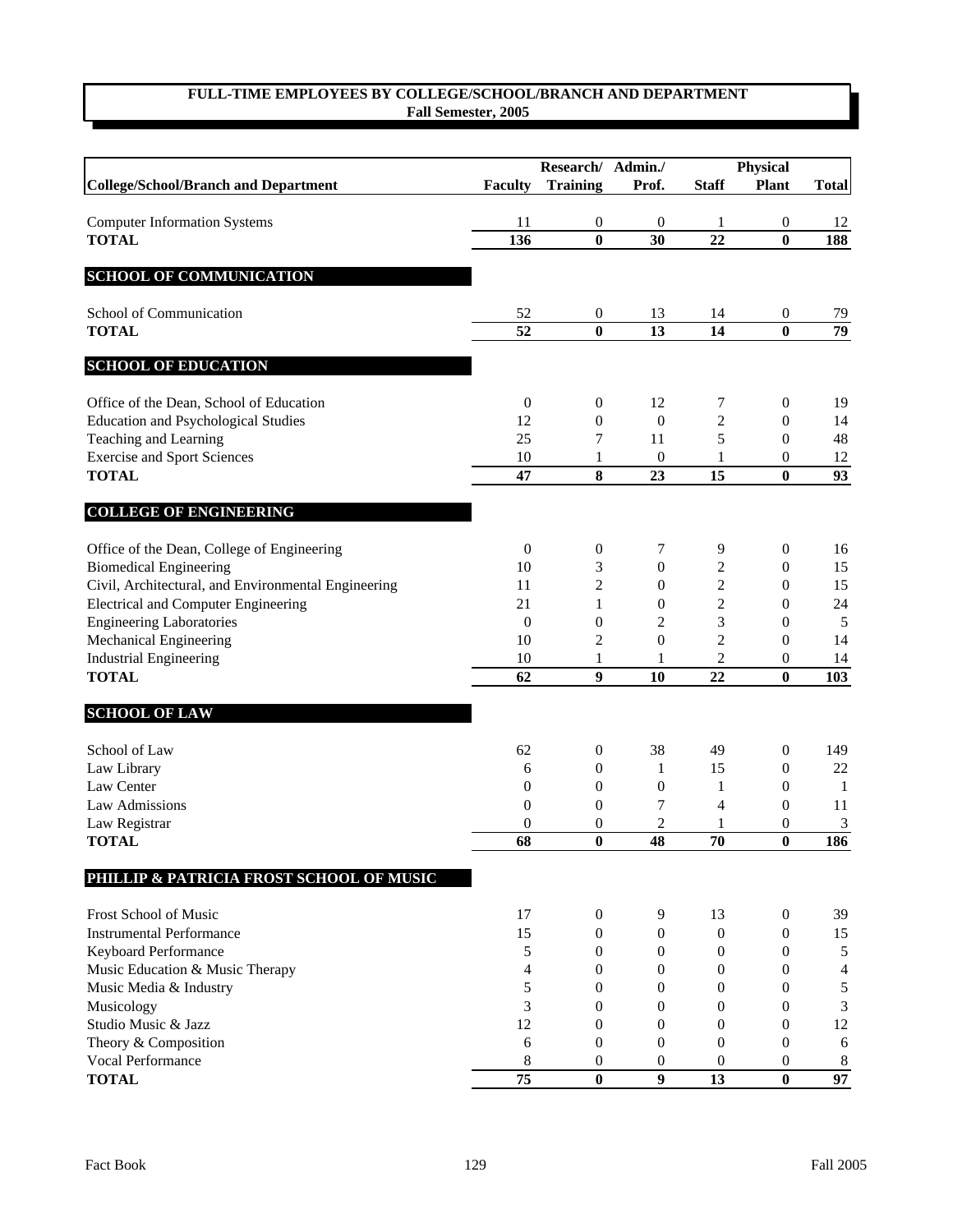|                                                            | Research/ Admin./ |                  |                  | <b>Physical</b>  |                  |                |
|------------------------------------------------------------|-------------------|------------------|------------------|------------------|------------------|----------------|
| <b>College/School/Branch and Department</b>                | <b>Faculty</b>    | <b>Training</b>  | Prof.            | <b>Staff</b>     | <b>Plant</b>     | <b>Total</b>   |
|                                                            |                   |                  |                  |                  |                  |                |
| <b>SCHOOL OF NURSING &amp; HEALTH STUDIES</b>              |                   |                  |                  |                  |                  |                |
| School of Nursing & Health Studies                         | 28                | $\mathbf{0}$     | 9                | 6                | $\boldsymbol{0}$ | 43             |
| <b>TOTAL</b>                                               | 28                | $\bf{0}$         | 9                | 6                | $\bf{0}$         | 43             |
| ROSENSTIEL SCHOOL                                          |                   |                  |                  |                  |                  |                |
|                                                            |                   |                  |                  |                  |                  |                |
| Off. of Dean, Rosenstiel School of Marine & Atmos. Science | $\boldsymbol{0}$  | $\mathbf{0}$     | 7                | 2                | $\boldsymbol{0}$ | 9              |
| Marine Biology and Fisheries                               | 24                | 33               | 6                | 16               | $\boldsymbol{0}$ | 79             |
| Marine and Atmospheric Chemistry                           | 18                | 9                | 3                | 9                | $\boldsymbol{0}$ | 39             |
| Marine Geology and Geophysics                              | 14                | 10               | 1                | 4                | $\overline{0}$   | 29             |
| Meteorology and Physical Oceanography                      | 28                | 33               | 7                | 7                | $\overline{0}$   | 75             |
| <b>Applied Marine Physics</b>                              | 15                | 5                | 2                | 3                | $\overline{0}$   | 25             |
| <b>CIMAS</b>                                               | $\boldsymbol{0}$  | 41               | 1                | 1                | $\boldsymbol{0}$ | 43             |
| Library                                                    | 2                 | $\theta$         | $\theta$         | $\boldsymbol{0}$ | $\boldsymbol{0}$ | $\sqrt{2}$     |
| <b>Graduate Studies Office</b>                             | $\mathbf{0}$      | $\boldsymbol{0}$ | 1                | 2                | $\boldsymbol{0}$ | $\mathfrak{Z}$ |
| Business Office (Rosenstiel School)                        | $\mathbf{0}$      | $\boldsymbol{0}$ | 13               | 13               | $\boldsymbol{0}$ | 26             |
| <b>Marine Operations</b>                                   | $\mathbf{0}$      | $\mathbf{0}$     | 5                | 14               | $\boldsymbol{0}$ | 19             |
| Marine Affairs and Policy                                  | 9                 | $\overline{4}$   | $\boldsymbol{0}$ | 1                | $\boldsymbol{0}$ | 14             |
| Rosenstiel Facilities Administration and Physical Plant    | $\boldsymbol{0}$  | $\mathbf{0}$     | 2                | 7                | 4                | 13             |
| <b>TOTAL</b>                                               | 110               | 135              | 48               | 79               | 4                | 376            |
| LEONARD M. MILLER SCHOOL OF MEDICINE                       |                   |                  |                  |                  |                  |                |
|                                                            |                   |                  |                  |                  |                  |                |
| Office of the Dean, Miller School of Medicine              | 1                 | $\boldsymbol{0}$ | 21               | 2                | $\boldsymbol{0}$ | 24             |
| Neurological Surgery                                       | 38                | 0                | 18               | 40               | $\boldsymbol{0}$ | 96             |
| Dermatology and Cutaneous Surgery                          | 16                | 9                | 10               | 44               | $\boldsymbol{0}$ | 79             |
| <b>Rehabilitation Medicine</b>                             | 7                 | 3                | 3                | 8                | $\boldsymbol{0}$ | 21             |
| Medicine                                                   | 238               | 38               | 118              | 189              | $\boldsymbol{0}$ | 583            |
| Vascular Biology Institute                                 | $\boldsymbol{0}$  | 2                | $\boldsymbol{0}$ | $\theta$         | 0                | 2              |
| Urology                                                    | 11                | 7                | 8                | 19               | 0                | 45             |
| Obstetrics and Gynecology                                  | 34                | $\overline{c}$   | 39               | 73               | $\overline{0}$   | 148            |
| Women's Health Institute                                   | $\boldsymbol{0}$  | 1                | $\boldsymbol{0}$ | 2                | 0                | 3              |
| Epidemiology and Public Health (Medical Campus)            | 23                | 11               | 9                | 10               | 0                | 53             |
| Comprehensive Drug Research Center                         | $\boldsymbol{0}$  | 22               | 8                | 11               | 0                | 41             |
| Orthopaedics and Rehabilitation                            | 19                | $\overline{c}$   | 16               | 61               | $\boldsymbol{0}$ | 98             |
| Physical Therapy                                           | 13                | $\boldsymbol{0}$ | 1                | 4                | $\boldsymbol{0}$ | 18             |
| Otolaryngology                                             | 24                | 4                | 20               | 39               | $\boldsymbol{0}$ | 87             |
| Neurology                                                  | 44                | 25               | 24               | 54               | $\boldsymbol{0}$ | 147            |
| Sylvester Comprehensive Cancer Center                      | $\boldsymbol{0}$  | 48               | 111              | 20               | $\boldsymbol{0}$ | 179            |
| <b>Radiation Oncology</b>                                  | 11                | $\boldsymbol{0}$ | 11               | 26               | $\boldsymbol{0}$ | 48             |
| Radiology                                                  | 43                | 5                | 11               | 67               | $\boldsymbol{0}$ | 126            |
| <b>Radiation Control</b>                                   | $\boldsymbol{0}$  | $\mathbf{0}$     | 5                | 7                | $\boldsymbol{0}$ | 12             |
| Surgery                                                    | 97                | 32               | 98               | 205              | $\mathbf{0}$     | 432            |
| Pediatrics                                                 | 135               | 37               | 179              | 185              | 0                | 536            |
| Ophthamology                                               | 80                | 30               | 30               | 87               | 0                | 227            |
| Family Medicine and Community Health                       | 21                | 2                | 16               | 24               | $\boldsymbol{0}$ | 63             |
| Behavioral Health-Psychiatry                               | $\boldsymbol{0}$  | $\boldsymbol{0}$ | 16               | 9                | $\boldsymbol{0}$ | $25\,$         |
| Psychiatry and Behavioral Sciences                         | 86                | $\overline{4}$   | 8                | 15               | $\boldsymbol{0}$ | 113            |
| Center on Adult Development and Aging                      | $\boldsymbol{0}$  | 6                | 9                | 4                | $\boldsymbol{0}$ | 19             |
| Anesthesiology                                             | 65                | 9                | 14               | 28               | $\boldsymbol{0}$ | 116            |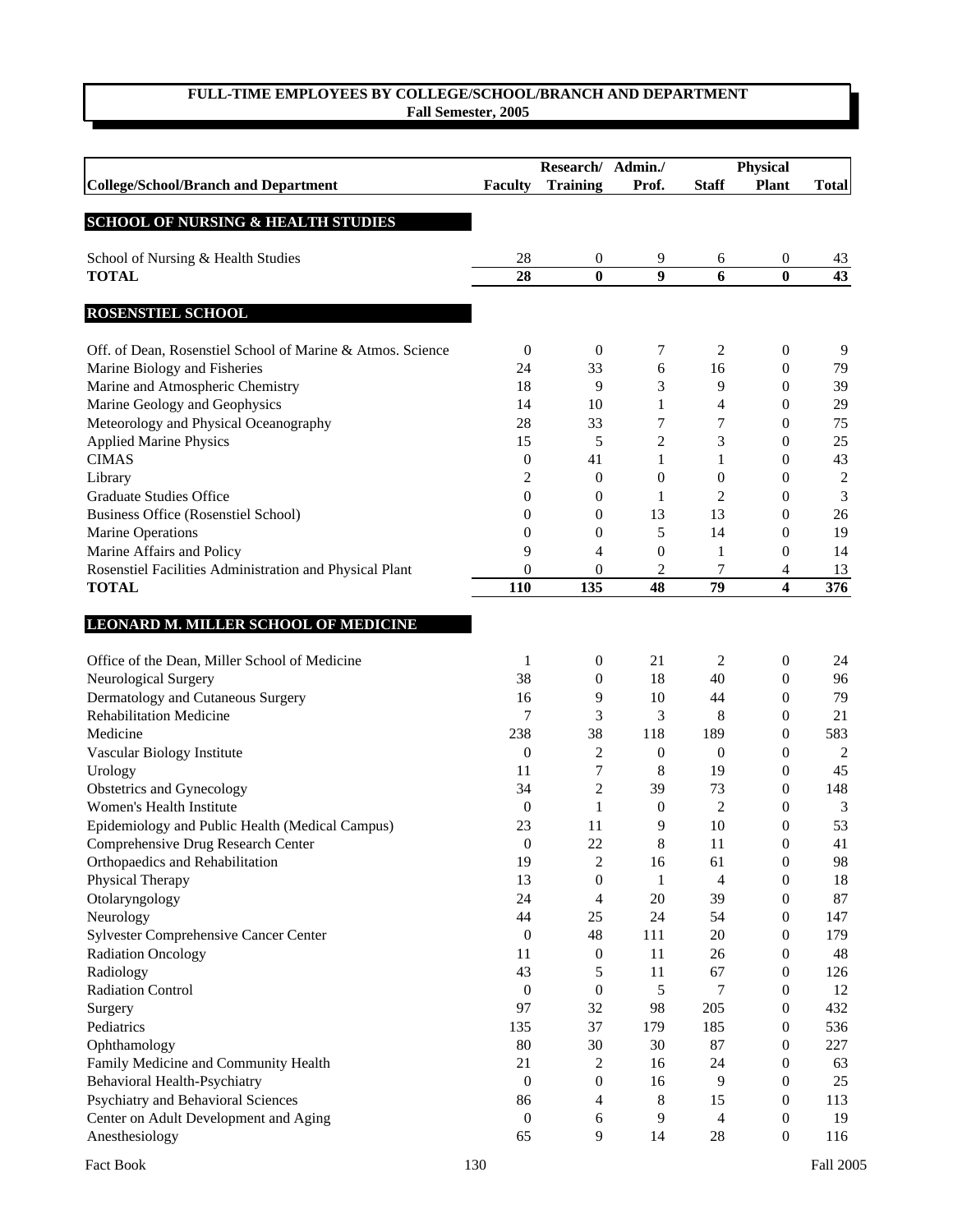|                                                                  |                              | Research/ Admin./    |                |                | <b>Physical</b>                      |                |
|------------------------------------------------------------------|------------------------------|----------------------|----------------|----------------|--------------------------------------|----------------|
| <b>College/School/Branch and Department</b>                      | <b>Faculty</b>               | <b>Training</b>      | Prof.          | <b>Staff</b>   | <b>Plant</b>                         | <b>Total</b>   |
|                                                                  |                              |                      |                |                |                                      |                |
| <b>Psychiatry Research Division</b>                              | $\boldsymbol{0}$             | 37                   | 21             | 22             | 0                                    | 80             |
| Biochemistry and Molecular Biology                               | 20                           | 17                   | $\overline{4}$ | 6              | $\boldsymbol{0}$                     | 47             |
| Molecular and Cellular Pharmacology                              | 17                           | 20                   | 7              | 5              | 0                                    | 49             |
| Microbiology and Immunology                                      | 28                           | 45                   | $\tau$         | 15             | 0                                    | 95             |
| Pathology                                                        | 38                           | 11                   | 11             | 33             | 0                                    | 93             |
| Cell Biology and Anatomy                                         | 19                           | 9                    | 4              | 4              | 0                                    | 36             |
| Physiology and Biophysics                                        | 17                           | 17                   | 4              | 6              | 0                                    | 44             |
| Diabetes Research Institute                                      | $\boldsymbol{0}$             | 37                   | 33             | 27             | 0                                    | 97             |
| Comprehensive AIDS Program                                       | $\boldsymbol{0}$             | $\theta$             | 8              | 10             | 0                                    | 18             |
| Miami Project                                                    | $\boldsymbol{0}$             | 66                   | 19             | 44             | $\boldsymbol{0}$                     | 129            |
| Primary Care                                                     | 0                            | $\boldsymbol{0}$     | 1              | 31             | $\boldsymbol{0}$                     | 32             |
| Genetics                                                         | $\boldsymbol{0}$             | 6                    | 3              | 18             | 0                                    | 27             |
| <b>TOTAL</b>                                                     | 1,145                        | 564                  | 925            | 1,454          | $\bf{0}$                             | 4,088          |
|                                                                  |                              |                      |                |                |                                      |                |
| <b>MEDICAL AFFAIRS</b>                                           |                              |                      |                |                |                                      |                |
| <b>Medical Development</b>                                       | $\boldsymbol{0}$             | $\mathbf{0}$         | 20             | 5              | $\boldsymbol{0}$                     | 25             |
| University of Miami Medical Group Administration                 | $\mathbf{0}$                 | $\boldsymbol{0}$     | 74             | 108            | $\boldsymbol{0}$                     | 182            |
| Faculty and Professional Affairs                                 | $\mathbf{0}$                 | 0                    | 2              | 1              | $\boldsymbol{0}$                     | 3              |
| <b>Public Relations</b>                                          | $\mathbf{0}$                 | 0                    | 7              | 2              | 0                                    | 9              |
| <b>Medical Human Resources</b>                                   | $\mathbf{0}$                 | 0                    | 18             | 8              | $\boldsymbol{0}$                     | 26             |
| Office of Associate Dean for Community Affairs                   | $\mathbf{0}$                 | 1                    | 2              | 1              | 0                                    | $\overline{4}$ |
| <b>Research Administration</b>                                   | $\boldsymbol{0}$             | 0                    | 6              | 9              | 0                                    | 15             |
| IRB & Research Integrity                                         | 1                            | 0                    | 11             | 7              | $\boldsymbol{0}$                     | 19             |
| General Clinical Research Center                                 | 0                            | 0                    | 8              | $\overline{2}$ | $\boldsymbol{0}$                     | 10             |
| Medical Information Technology                                   | 0                            | 0                    | 27             | 25             | $\boldsymbol{0}$                     | 52             |
| Graduate Student Administration                                  | 0                            | 0                    | 4              | 1              | 0                                    | 5              |
| Research in Medical Education                                    | 0                            | 0                    | 11             | 10             | 0                                    | 21             |
| Continuing Medical Education                                     | 0                            | 0                    | 3              | 3              | 0                                    | 6              |
| Veterinary Resources, Medical                                    | 0                            | 2                    | 8              | 54             | 0                                    | 64             |
| <b>Medical Education</b>                                         | 0                            | 1                    | 10             | 20             | 0                                    | 31             |
| <b>Medical Finance</b>                                           | $\boldsymbol{0}$             | 0                    | 16             | 7              | 0                                    | 23             |
| Anne Bates Leach Eye Hosp/Bascom Palmer Eye Institute            | $\boldsymbol{0}$             | 1                    | 102            | 380            | 6                                    | 489            |
| <b>Hospital Division</b>                                         | $\boldsymbol{0}$             | 0                    | 7              | $\mathbf{0}$   | 0                                    | 7              |
| Department of Privacy Compliance                                 | $\overline{0}$               | 0                    | $\Delta$       | 1              | $\Omega$                             | $\sqrt{5}$     |
| Medical Library                                                  | 12                           | $\boldsymbol{0}$     | 10             | 20             | 0                                    | 42             |
| <b>TOTAL</b>                                                     | 13                           | $\overline{5}$       | 350            | 664            | 6                                    | 1,038          |
| MEDICAL AFFAIRS-UMHC                                             |                              |                      |                |                |                                      |                |
|                                                                  |                              |                      |                |                |                                      |                |
| University of Miami Hospital & Clinics/Sylvester<br><b>TOTAL</b> | $\boldsymbol{0}$<br>$\bf{0}$ | $\bf{0}$<br>$\bf{0}$ | 111<br>111     | 530<br>530     | $\boldsymbol{0}$<br>$\boldsymbol{0}$ | 641<br>641     |
|                                                                  |                              |                      |                |                |                                      |                |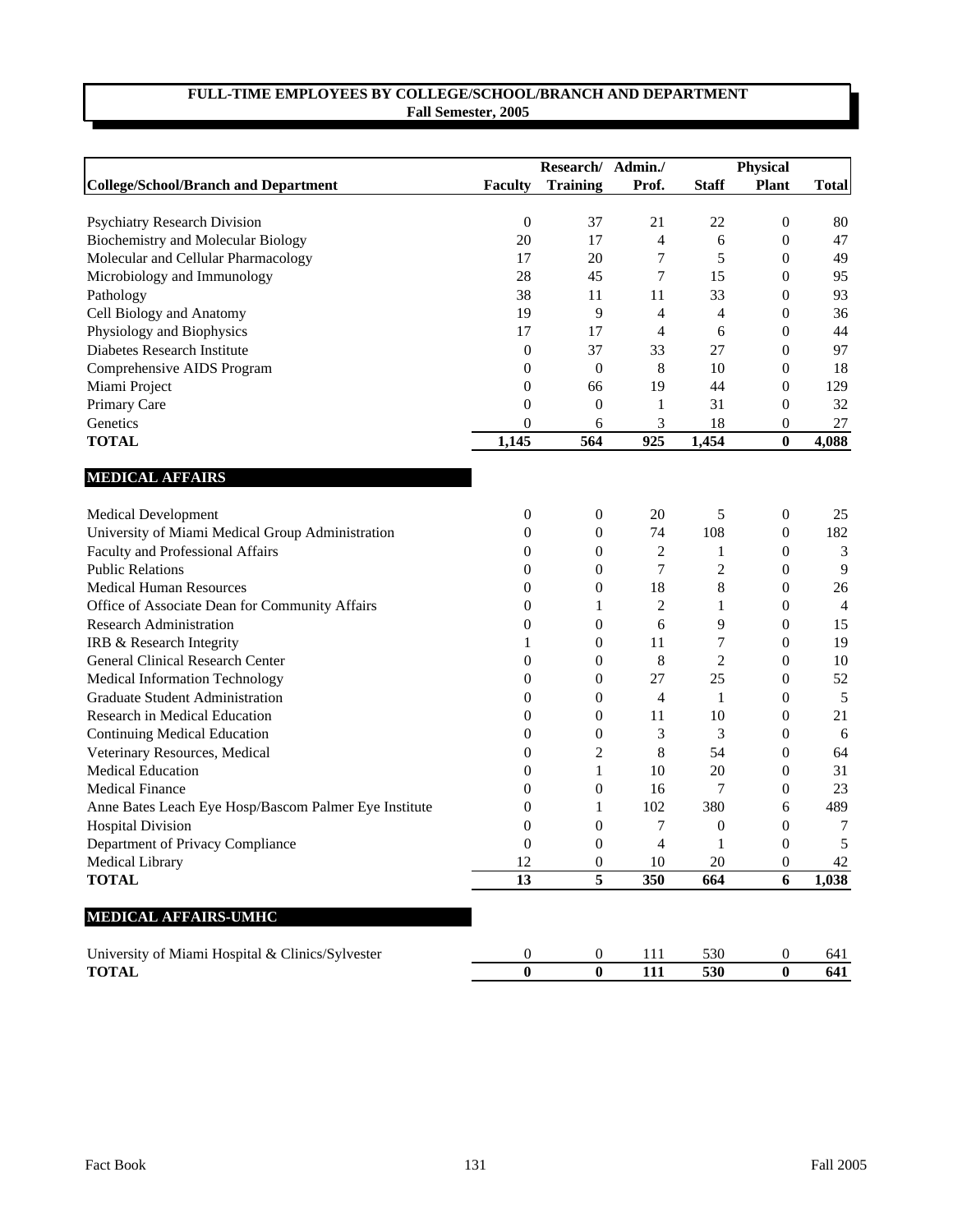|                                                  |                  | Research/ Admin./ |                | Physical                |                  |                         |
|--------------------------------------------------|------------------|-------------------|----------------|-------------------------|------------------|-------------------------|
| <b>College/School/Branch and Department</b>      | <b>Faculty</b>   | <b>Training</b>   | Prof.          | <b>Staff</b>            | <b>Plant</b>     | <b>Total</b>            |
| <b>BUSINESS AFFAIRS (MEDICAL)</b>                |                  |                   |                |                         |                  |                         |
| Maintenance Shops and Services                   | $\boldsymbol{0}$ | $\boldsymbol{0}$  | 6              | 16                      | 40               | 62                      |
| Safety, Security, and Parking                    | $\boldsymbol{0}$ | $\boldsymbol{0}$  | 5              | 86                      | $\mathbf{0}$     | 91                      |
| <b>Renovations and Relocations</b>               | $\overline{0}$   | 0                 | 7              | 5                       | 4                | 16                      |
| Facilities Administrative Operations             | $\mathbf{0}$     | 0                 | 6              | 6                       | $\mathbf{0}$     | 12                      |
| <b>TOTAL</b>                                     | $\bf{0}$         | $\bf{0}$          | 24             | 113                     | 44               | 181                     |
| <b>EXECUTIVE VP AND PROVOST</b>                  |                  |                   |                |                         |                  |                         |
| Office of the Executive VP and Provost           | $\boldsymbol{0}$ | $\boldsymbol{0}$  | 21             | 4                       | $\boldsymbol{0}$ | 25                      |
| <b>Technology Transfer</b>                       | $\boldsymbol{0}$ | 0                 | 4              | 1                       | 0                | $\overline{\mathbf{5}}$ |
| <b>TOTAL</b>                                     | $\bf{0}$         | $\bf{0}$          | 25             | $\overline{\mathbf{5}}$ | $\bf{0}$         | 30                      |
| UNDERGRADUATE AFFAIRS                            |                  |                   |                |                         |                  |                         |
| Vice Provost-Undergraduate Affairs               | 0                | $\boldsymbol{0}$  | 4              | 1                       | 0                | 5                       |
| Honors and Academic Enhancement                  | $\boldsymbol{0}$ | $\boldsymbol{0}$  | 1              | 1                       | 0                | $\overline{\mathbf{c}}$ |
| Academic Development Center                      | 0                | $\mathbf{0}$      | 1              | 1                       | $\boldsymbol{0}$ | $\overline{c}$          |
| Undergraduate Research Office                    | 0                | 0                 | 1              | $\boldsymbol{0}$        | 0                | $\mathbf{1}$            |
| <b>TOTAL</b>                                     | $\bf{0}$         | $\boldsymbol{0}$  | 7              | 3                       | $\boldsymbol{0}$ | 10                      |
| <b>GRADUATE SCHOOL</b>                           |                  |                   |                |                         |                  |                         |
| Graduate School                                  | 0                | $\boldsymbol{0}$  | 3              | $\boldsymbol{0}$        | $\boldsymbol{0}$ | $\overline{\mathbf{3}}$ |
| <b>TOTAL</b>                                     | $\bf{0}$         | $\bf{0}$          | $\overline{3}$ | $\bf{0}$                | $\bf{0}$         | $\overline{\mathbf{3}}$ |
| <b>RESEARCH</b>                                  |                  |                   |                |                         |                  |                         |
| Research                                         | 0                | $\boldsymbol{0}$  | 11             | 4                       | $\boldsymbol{0}$ | 15                      |
| <b>TOTAL</b>                                     | $\bf{0}$         | $\bf{0}$          | 11             | 4                       | $\bf{0}$         | 15                      |
| <b>LOWE ART MUSEUM</b>                           |                  |                   |                |                         |                  |                         |
| Lowe Art Museum                                  | $\boldsymbol{0}$ | $\overline{0}$    | 8              | 3                       | $\mathbf{0}$     | <u>11</u>               |
| <b>TOTAL</b>                                     | $\bf{0}$         | $\bf{0}$          | 8              | 3                       | $\bf{0}$         | 11                      |
| <b>UNIVERSITY LIBRARIES</b>                      |                  |                   |                |                         |                  |                         |
| <b>Richter Library</b>                           | 32               | $\boldsymbol{0}$  | 14             | 66                      | $\boldsymbol{0}$ | 112                     |
| <b>TOTAL</b>                                     | 32               | $\bf{0}$          | 14             | 66                      | $\bf{0}$         | 112                     |
| <b>STUDENT AFFAIRS</b>                           |                  |                   |                |                         |                  |                         |
| Office of the Vice President for Student Affairs | $\boldsymbol{0}$ | 0                 | 5              | 2                       | $\boldsymbol{0}$ | 7                       |
| Office of the Dean of Students                   | 0                | $\mathbf{0}$      | 7              | $\boldsymbol{2}$        | 0                | 9                       |
| Orientation and Leadership Programs              | $\boldsymbol{0}$ | $\boldsymbol{0}$  | 1              | $\boldsymbol{0}$        | $\boldsymbol{0}$ | 1                       |
| <b>Student Activities</b>                        | $\overline{0}$   | $\boldsymbol{0}$  | 3              | 1                       | $\boldsymbol{0}$ | 4                       |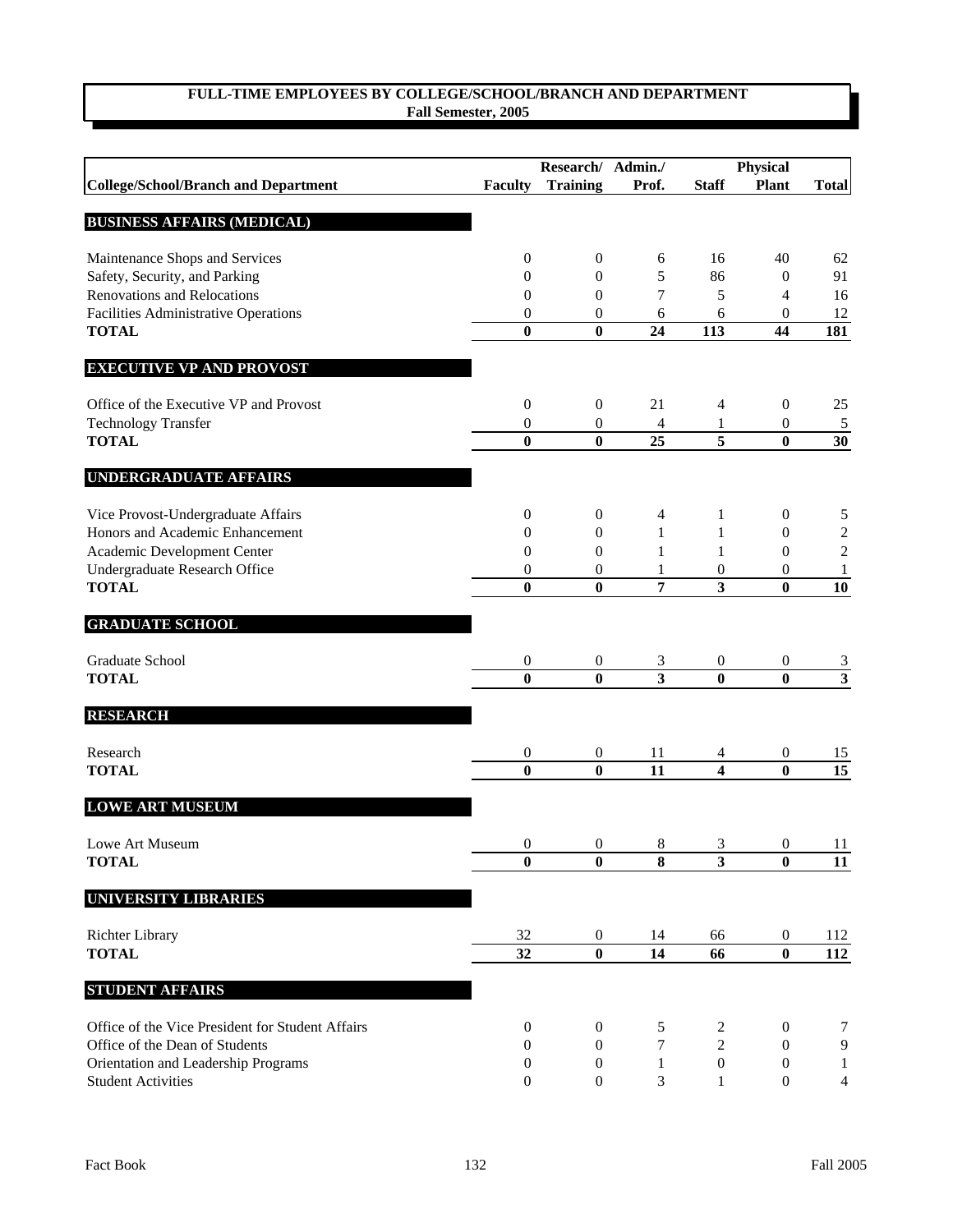|                                                                  |                              | Research/ Admin./ |                  | Physical                |                         |                      |
|------------------------------------------------------------------|------------------------------|-------------------|------------------|-------------------------|-------------------------|----------------------|
| <b>College/School/Branch and Department</b>                      | <b>Faculty</b>               | <b>Training</b>   | Prof.            | <b>Staff</b>            | <b>Plant</b>            | <b>Total</b>         |
|                                                                  |                              |                   |                  |                         |                         |                      |
| <b>Volunteer Services Center</b>                                 | $\boldsymbol{0}$             | 0                 | $\overline{c}$   | $\boldsymbol{0}$        | 0                       | 2                    |
| <b>International Student Services</b>                            | $\boldsymbol{0}$             | $\boldsymbol{0}$  | $\overline{4}$   | 3                       | $\boldsymbol{0}$        | $\tau$               |
| <b>Toppel Career Planning and Placement</b>                      | $\boldsymbol{0}$             | 0                 | 11               | 2                       | $\boldsymbol{0}$        | 13<br>$\overline{9}$ |
| <b>Counseling Center</b><br><b>Multicultural Student Affairs</b> | $\boldsymbol{0}$             | 0                 | 6                | 3                       | 0                       |                      |
|                                                                  | $\boldsymbol{0}$             | 0                 | $\overline{c}$   | 1                       | 0                       | $\mathfrak{Z}$       |
| University Rathskeller, Inc.                                     | $\overline{0}$               | 0                 | 1                | $\boldsymbol{0}$        | 0                       | 1                    |
| <b>Student Board of Publications</b><br><b>TOTAL</b>             | $\boldsymbol{0}$<br>$\bf{0}$ | 0<br>$\bf{0}$     | 0<br>42          | 15                      | 0<br>$\bf{0}$           | 1<br>$\overline{57}$ |
|                                                                  |                              |                   |                  |                         |                         |                      |
| <b>ENROLLMENTS</b>                                               |                              |                   |                  |                         |                         |                      |
| Office of the Dean of Enrollments                                | $\boldsymbol{0}$             | $\mathbf{0}$      | 13               | $\mathbf{0}$            | $\boldsymbol{0}$        | 13                   |
| Office of the Registrar and Registration Services                | $\mathbf{0}$                 | $\mathbf{0}$      | 4                | 10                      | $\boldsymbol{0}$        | 14                   |
| Office of Admission                                              | $\mathbf{0}$                 | $\mathbf{0}$      | 19               | 25                      | 0                       | 44                   |
| Office of Financial Assistance Services                          | $\mathbf{0}$                 | 0                 | 12               | 10                      | 0                       | $22\,$               |
| Office of Student Employment                                     | $\boldsymbol{0}$             | 0                 | $\overline{c}$   | 5                       | 0                       | 7                    |
| <b>Technical Operations</b>                                      | $\boldsymbol{0}$             | 0                 | $\overline{c}$   | 2                       | 0                       | 4                    |
| <b>TOTAL</b>                                                     | $\bf{0}$                     | $\bf{0}$          | 52               | $\overline{52}$         | $\bf{0}$                | 104                  |
| <b>CONTINUING STUDIES</b>                                        |                              |                   |                  |                         |                         |                      |
| <b>Continuing Studies</b>                                        | $\boldsymbol{0}$             | $\boldsymbol{0}$  | $\sqrt{5}$       | 3                       | $\boldsymbol{0}$        | 8                    |
| Summer School                                                    | 0                            | 0                 | $\overline{c}$   | $\boldsymbol{0}$        | $\boldsymbol{0}$        | 2                    |
| <b>Study Abroad UMSAP</b>                                        | 0                            | 0                 | 5                | 1                       | $\boldsymbol{0}$        | 6                    |
| Intensive Language Institute                                     | 8                            | 0                 | 3                | 6                       | 0                       | 17                   |
| <b>Collegiate Studies</b>                                        | $\boldsymbol{0}$             | 0                 | 6                | 5                       | 0                       | 11                   |
| <b>International Programs</b>                                    | $\boldsymbol{0}$             | 0                 | 2                | 1                       | 0                       | 3                    |
| Conference Services-Knight/Koubek Center                         | $\boldsymbol{0}$             | 0                 | 1                | 1                       | $\boldsymbol{0}$        | $\overline{2}$       |
| IMG - Bradenton Programs                                         | $\overline{c}$               | 0                 | $\overline{c}$   | $\boldsymbol{0}$        | 0                       | 4                    |
| <b>TOTAL</b>                                                     | 10                           | $\bf{0}$          | 26               | 17                      | $\bf{0}$                | $\overline{53}$      |
| <b>PRESIDENT</b>                                                 |                              |                   |                  |                         |                         |                      |
| Office of the President                                          | 1                            | $\boldsymbol{0}$  | 6                | 4                       | 0                       | 11                   |
| Office of the President Emeritus                                 | $\theta$                     | $\boldsymbol{0}$  | $\boldsymbol{0}$ |                         | 0                       | 1                    |
| <b>University Relations</b>                                      | $\boldsymbol{0}$             | $\boldsymbol{0}$  | 22               | 5                       | $\boldsymbol{0}$        | 27                   |
| <b>TOTAL</b>                                                     | $\mathbf{1}$                 | $\bf{0}$          | 28               | 10                      | $\bf{0}$                | 39                   |
|                                                                  |                              |                   |                  |                         |                         |                      |
| <b>SECRETARY OF THE UNIVERSITY</b>                               |                              |                   |                  |                         |                         |                      |
| Office of the Secretary                                          | $\boldsymbol{0}$             | $\boldsymbol{0}$  | 1                | 3                       | $\boldsymbol{0}$        | 4                    |
| <b>Internal Audit</b>                                            | $\boldsymbol{0}$             | 0                 | 9                | $\boldsymbol{0}$        | 0                       | 9                    |
| <b>TOTAL</b>                                                     | $\bf{0}$                     | $\bf{0}$          | 10               | $\mathbf{3}$            | $\bf{0}$                | 13                   |
| OFFICE OF THE GENERAL COUNSEL                                    |                              |                   |                  |                         |                         |                      |
| Office of the General Counsel                                    | $\boldsymbol{0}$             | $\boldsymbol{0}$  | 9                | $\,8\,$                 | $\boldsymbol{0}$        | 17                   |
| <b>TOTAL</b>                                                     | $\overline{\mathbf{0}}$      | $\bf{0}$          | $\overline{9}$   | $\overline{\mathbf{8}}$ | $\overline{\mathbf{0}}$ | $17\,$               |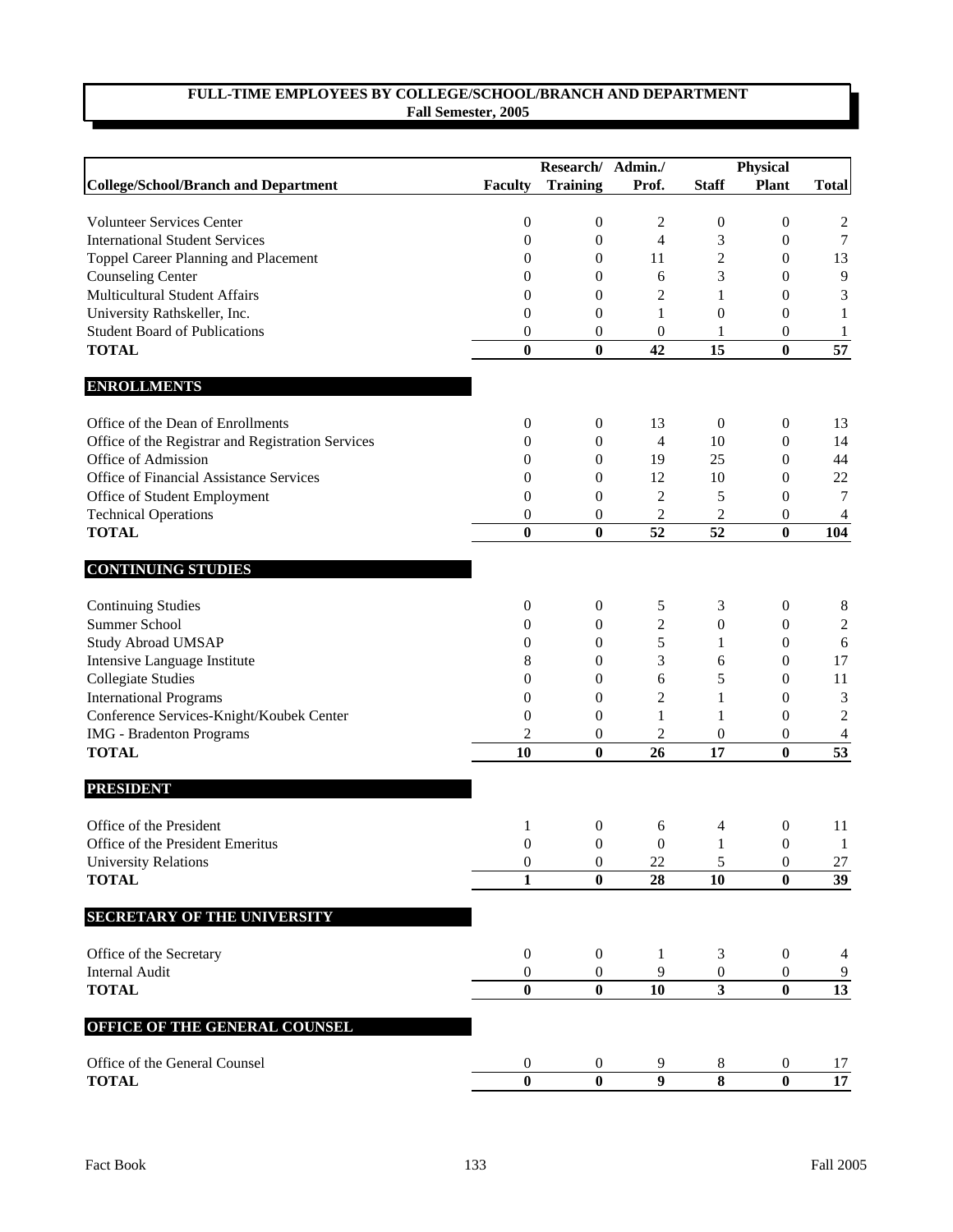|                                                            |                              | Research/ Admin./            |                         | <b>Physical</b>  |                              |                         |
|------------------------------------------------------------|------------------------------|------------------------------|-------------------------|------------------|------------------------------|-------------------------|
| <b>College/School/Branch and Department</b>                | <b>Faculty</b>               | <b>Training</b>              | Prof.                   | <b>Staff</b>     | <b>Plant</b>                 | <b>Total</b>            |
|                                                            |                              |                              |                         |                  |                              |                         |
| SR VICE PRESIDENT FOR BUSINESS & FINANCE                   |                              |                              |                         |                  |                              |                         |
| Office of the Senior Vice President for Business & Finance | 0                            | $\boldsymbol{0}$             | 3                       | $\boldsymbol{0}$ | 0                            | $\overline{3}$          |
| <b>TOTAL</b>                                               | $\bf{0}$                     | $\bf{0}$                     | $\overline{\mathbf{3}}$ | $\bf{0}$         | $\bf{0}$                     | $\overline{\mathbf{3}}$ |
|                                                            |                              |                              |                         |                  |                              |                         |
| <b>BUSINESS SERVICES</b>                                   |                              |                              |                         |                  |                              |                         |
| <b>Business Services</b>                                   | 0                            | $\boldsymbol{0}$             | 19                      | 9                | $\boldsymbol{0}$             | 28                      |
| Procurement                                                | 0                            | 0                            | 21                      | 11               | $\boldsymbol{0}$             | 32                      |
| Public Safety                                              | $\mathbf{0}$                 | 0                            | 5                       | 32               | 0                            | 37                      |
| Mail Systems                                               | 0                            | 0                            | 0                       | 6                | 0                            | 6                       |
| <b>TOTAL</b>                                               | $\bf{0}$                     | $\bf{0}$                     | 45                      | 58               | $\bf{0}$                     | 103                     |
| <b>FACILITIES ADMINISTRATION</b>                           |                              |                              |                         |                  |                              |                         |
| Office of Asst VP, Facilities Administration               | 0                            | $\boldsymbol{0}$             | 4                       | $\overline{c}$   | $\boldsymbol{0}$             | 6                       |
| <b>Physical Plant</b>                                      | 0                            | 0                            | 9                       | 8                | 54                           | 71                      |
| <b>Energy Management</b>                                   | $\mathbf{0}$                 | 0                            | 1                       | $\boldsymbol{0}$ | $\mathbf{0}$                 | 1                       |
| <b>Environmental Services</b>                              | 0                            | 0                            | 1                       | 3                | 0                            | 4                       |
| <b>TOTAL</b>                                               | $\bf{0}$                     | $\bf{0}$                     | 15                      | 13               | 54                           | 82                      |
| <b>CONTROLLER</b>                                          |                              |                              |                         |                  |                              |                         |
| Office of the Controller                                   | 0                            | $\boldsymbol{0}$             | 35                      | 28               | 0                            | 63                      |
| <b>TOTAL</b>                                               | $\bf{0}$                     | $\bf{0}$                     | 35                      | 28               | $\bf{0}$                     | 63                      |
|                                                            |                              |                              |                         |                  |                              |                         |
| HUMAN RESOURCES & AFFIRMATIVE ACTION                       |                              |                              |                         |                  |                              |                         |
| Office of the VP, Human Resources & Affirmative Action     | 0                            | $\boldsymbol{0}$             | 5                       | $\boldsymbol{0}$ | $\boldsymbol{0}$             | 5                       |
| Human Resources, Gables & Rosenstiel                       | $\mathbf{0}$                 | $\mathbf{0}$                 | 9                       | 6                | $\boldsymbol{0}$             | 15                      |
| <b>Affirmative Action</b>                                  | 0                            | 0                            | 5                       | 2                | $\boldsymbol{0}$             | 7                       |
| Professional Development and Training                      | $\boldsymbol{0}$             | 0                            | 5                       | 3                | 0                            | 8                       |
| Employee Benefits Administration                           | 0                            | 0                            | 8                       | 9                | $\boldsymbol{0}$             | 17                      |
| <b>Employee Assistance Program</b>                         | 0                            | 0                            | 3                       |                  | $\boldsymbol{0}$             | $\overline{4}$          |
| <b>TOTAL</b>                                               | $\mathbf{0}$                 | $\bf{0}$                     | 35                      | 21               | $\mathbf{0}$                 | $\overline{56}$         |
| <b>TREASURER</b>                                           |                              |                              |                         |                  |                              |                         |
|                                                            |                              |                              |                         |                  |                              |                         |
| Office of the Treasurer<br><b>TOTAL</b>                    | $\boldsymbol{0}$<br>$\bf{0}$ | $\boldsymbol{0}$<br>$\bf{0}$ | 36<br>36                | 45<br>45         | $\boldsymbol{0}$<br>$\bf{0}$ | 81<br>81                |
|                                                            |                              |                              |                         |                  |                              |                         |
| <b>INFORMATION TECHNOLOGY</b>                              |                              |                              |                         |                  |                              |                         |
| <b>Information Systems</b>                                 | $\boldsymbol{0}$             | $\boldsymbol{0}$             | 119                     | 20               | $\boldsymbol{0}$             | 139                     |
| Planning, Institutional Research, and Testing Center       | $\boldsymbol{0}$             | $\boldsymbol{0}$             | 9                       | -1               | $\boldsymbol{0}$             | 10                      |
| <b>TOTAL</b>                                               | $\bf{0}$                     | $\bf{0}$                     | 128                     | 21               | $\bf{0}$                     | 149                     |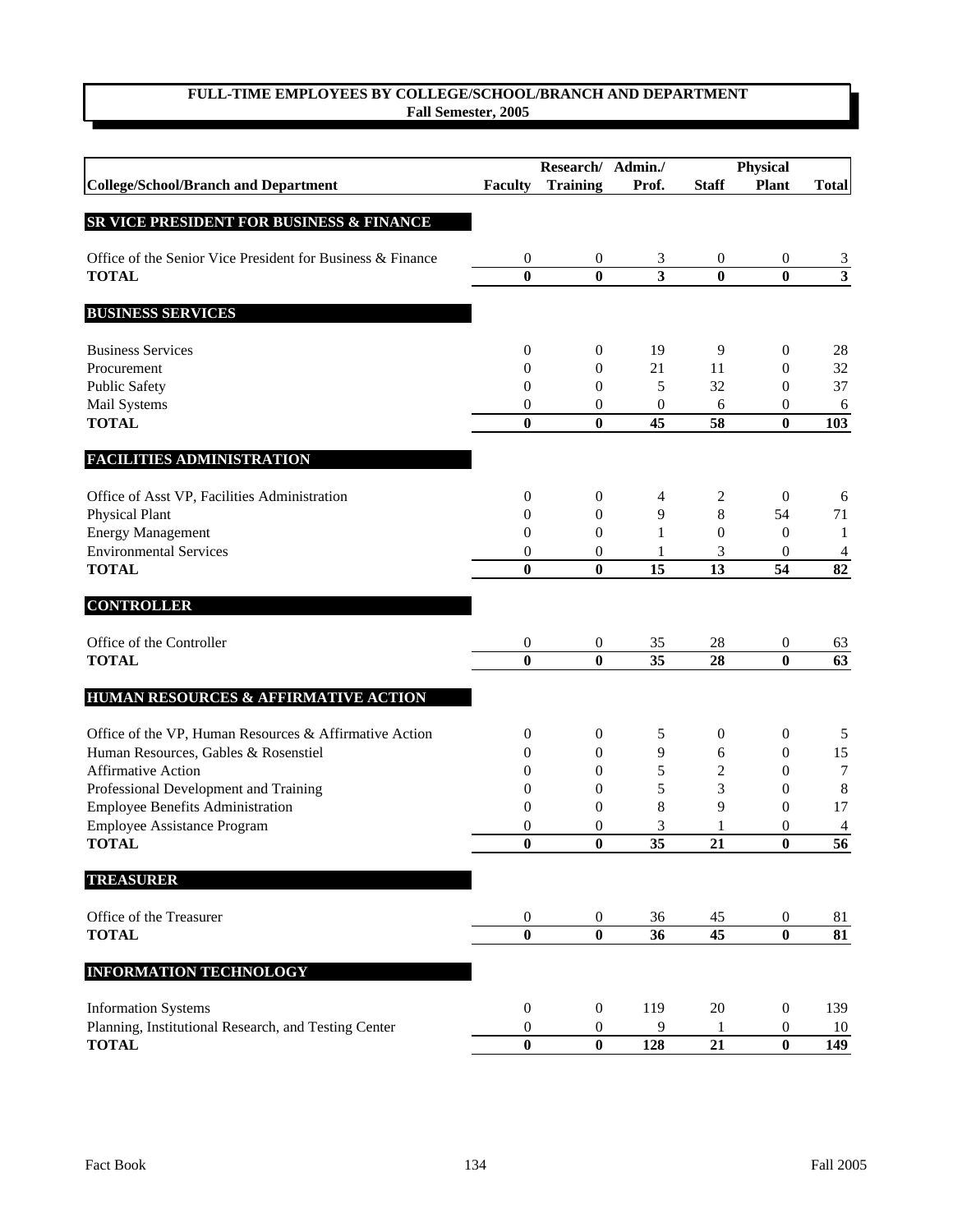|                                                     |                              | Research/ Admin./            |                                  | <b>Physical</b>                      |                                      |                                   |
|-----------------------------------------------------|------------------------------|------------------------------|----------------------------------|--------------------------------------|--------------------------------------|-----------------------------------|
| <b>College/School/Branch and Department</b>         | <b>Faculty</b>               | <b>Training</b>              | Prof.                            | <b>Staff</b>                         | <b>Plant</b>                         | <b>Total</b>                      |
| <b>BUDGET OFFICE</b>                                |                              |                              |                                  |                                      |                                      |                                   |
| <b>Budget</b>                                       | $\mathbf{0}$                 | $\mathbf{0}$                 | 4                                | $\mathbf{0}$                         | $\boldsymbol{0}$                     | 4                                 |
| <b>TOTAL</b>                                        | $\bf{0}$                     | $\bf{0}$                     | 4                                | $\bf{0}$                             | $\bf{0}$                             | 4                                 |
| <b>DEVELOPMENT</b>                                  |                              |                              |                                  |                                      |                                      |                                   |
| Development                                         | $\mathbf{0}$                 | $\boldsymbol{0}$             | 49                               | 24                                   | 0                                    | 73                                |
| <b>TOTAL</b>                                        | $\bf{0}$                     | $\bf{0}$                     | 49                               | 24                                   | $\bf{0}$                             | 73                                |
| <b>ALUMNI RELATIONS</b>                             |                              |                              |                                  |                                      |                                      |                                   |
| Alumni Relations                                    | $\boldsymbol{0}$             | $\boldsymbol{0}$             | 18                               | 4                                    | $\boldsymbol{0}$                     | 22                                |
| <b>TOTAL</b>                                        | $\bf{0}$                     | $\bf{0}$                     | 18                               | 4                                    | $\bf{0}$                             | $\overline{22}$                   |
| <b>INTERCOLLEGIATE ATHLETICS</b>                    |                              |                              |                                  |                                      |                                      |                                   |
| Office of the Director of Intercollegiate Athletics | $\boldsymbol{0}$             | $\boldsymbol{0}$             | 55                               | 6                                    | 1                                    | 62                                |
| Basketball                                          | $\boldsymbol{0}$             | 0                            | 6                                | 1                                    | $\boldsymbol{0}$                     | $\tau$                            |
| Women's Basketball                                  | $\mathbf{0}$                 | 0                            | 5                                | $\mathbf{0}$                         | 0                                    | $\sqrt{5}$                        |
| Football                                            | 0                            | $\boldsymbol{0}$             | 18                               | 3                                    | 0                                    | 21                                |
| Baseball                                            | 0                            | 0                            | 4                                | 1                                    | 0                                    | $\sqrt{5}$                        |
| Other Sports<br>Mens Olympic Sports                 | 0<br>0                       | 0<br>0                       | 20<br>1                          | $\boldsymbol{0}$<br>$\boldsymbol{0}$ | 0<br>0                               | $20\,$<br>-1                      |
| Women's Olympic Sports                              | 0                            | 0                            | 3                                | $\mathbf{0}$                         | 0                                    | 3                                 |
| <b>TOTAL</b>                                        | $\bf{0}$                     | $\bf{0}$                     | 112                              | 11                                   | 1                                    | 124                               |
| <b>REAL ESTATE</b>                                  |                              |                              |                                  |                                      |                                      |                                   |
| Office of the Vice President for Real Estate        | $\boldsymbol{0}$             | $\boldsymbol{0}$             | $27\,$                           | 6                                    | $\boldsymbol{0}$                     | 33                                |
| <b>TOTAL</b>                                        | $\bf{0}$                     | $\bf{0}$                     | 27                               | 6                                    | $\bf{0}$                             | $\overline{33}$                   |
| <b>AUXILIARIES TELCOMMUNICATIONS</b>                |                              |                              |                                  |                                      |                                      |                                   |
| Telecommunications                                  | $\boldsymbol{0}$             | $\overline{0}$               | 50                               | 30                                   | $\overline{0}$                       | $80\,$                            |
| <b>TOTAL</b>                                        | $\bf{0}$                     | $\bf{0}$                     | 50                               | 30                                   | $\bf{0}$                             | 80                                |
| <b>AUXILIARIES STUDENT RELATED</b>                  |                              |                              |                                  |                                      |                                      |                                   |
| Wellness & Recreation                               | $\boldsymbol{0}$             | $\boldsymbol{0}$             | 11                               | 6                                    | 2                                    | 19                                |
| <b>University Center</b>                            | $\boldsymbol{0}$             | $\mathbf{0}$                 | 5                                | 5                                    | $\mathbf{1}$                         | 11                                |
| <b>Student Health Centers</b>                       | $\mathbf{0}$                 | $\boldsymbol{0}$             | 6                                | 8                                    | $\mathbf{1}$                         | 15                                |
| <b>Residence Halls</b>                              | $\boldsymbol{0}$             | $\boldsymbol{0}$             | 12                               | 11                                   | $\boldsymbol{0}$                     | 23                                |
| <b>TOTAL</b>                                        | $\bf{0}$                     | $\boldsymbol{0}$             | 34                               | 30                                   | 4                                    | $\overline{68}$                   |
| <b>AUXILIARIES BUSINESS SERVICES</b>                |                              |                              |                                  |                                      |                                      |                                   |
| Parking                                             | $\boldsymbol{0}$             | $\boldsymbol{0}$             | 5                                | 15                                   | $\boldsymbol{0}$                     | 20                                |
| Dining & Vending Services                           | $\boldsymbol{0}$             | $\boldsymbol{0}$             | 3                                | $\mathbf{1}$                         | $\boldsymbol{0}$                     | $\overline{4}$                    |
| <b>Contract Station</b><br><b>TOTAL</b>             | $\boldsymbol{0}$<br>$\bf{0}$ | $\boldsymbol{0}$<br>$\bf{0}$ | $\mathbf{1}$<br>$\boldsymbol{9}$ | 3<br>19                              | $\boldsymbol{0}$<br>$\boldsymbol{0}$ | $\overline{4}$<br>$\overline{28}$ |
|                                                     |                              |                              |                                  |                                      |                                      |                                   |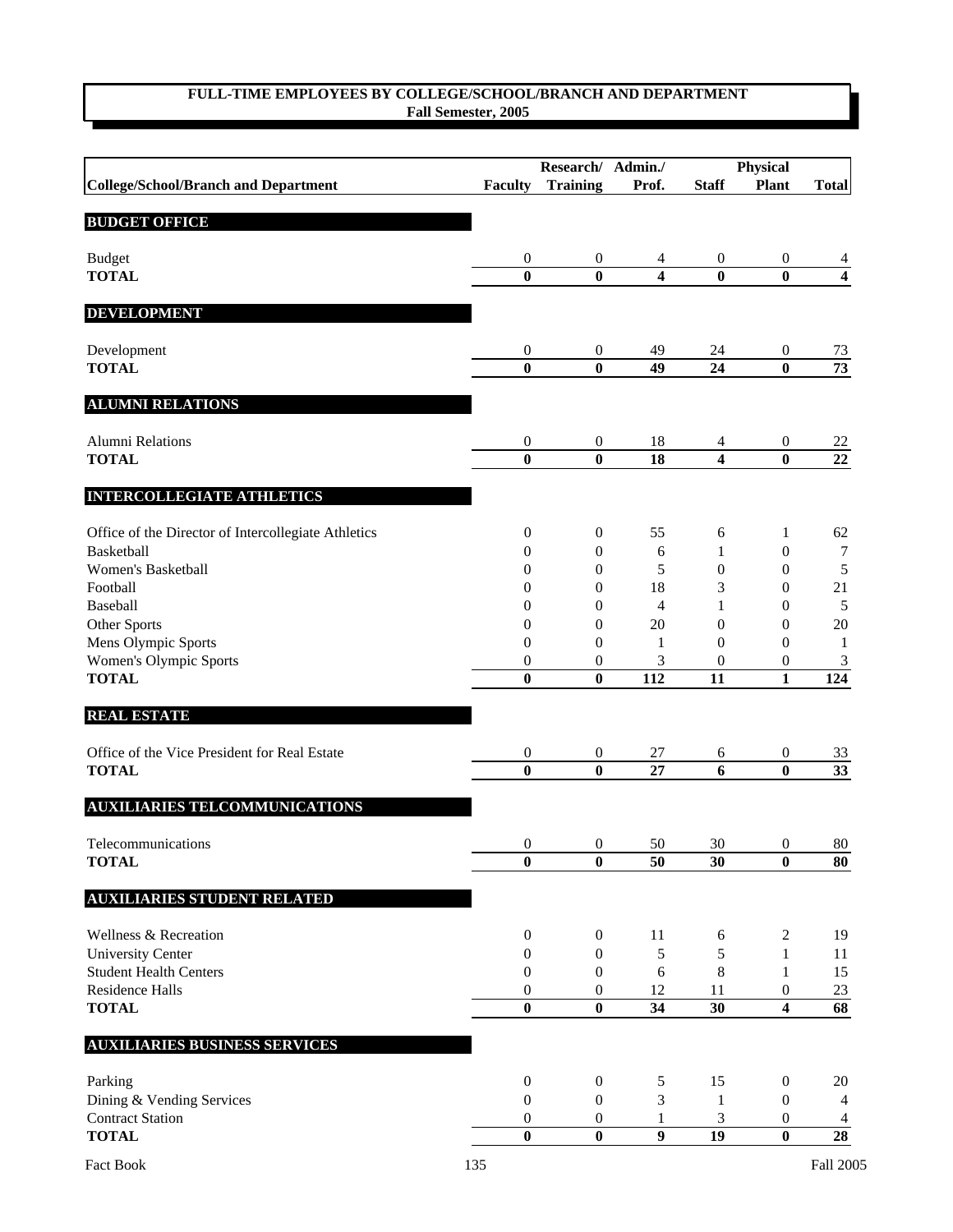|                                         |                | Research/       | Admin./  | <b>Physical</b> |              |                |
|-----------------------------------------|----------------|-----------------|----------|-----------------|--------------|----------------|
| College/School/Branch and Department    | <b>Faculty</b> | <b>Training</b> | Prof.    | <b>Staff</b>    | <b>Plant</b> | <b>Total</b>   |
|                                         |                |                 |          |                 |              |                |
| <b>COMMENCEMENT</b>                     |                |                 |          |                 |              |                |
| Commencement                            | $\Omega$       | $\Omega$        | $\theta$ | 2               | $\theta$     |                |
| <b>TOTAL</b>                            | 0              | $\bf{0}$        | $\bf{0}$ | $\mathbf{2}$    | $\bf{0}$     | $\overline{2}$ |
| <b>CENTERS AND INSTITUTES</b>           |                |                 |          |                 |              |                |
| Center for Contemporary Judaic Studies  | $\Omega$       | 0               | 3        | $\Omega$        | $\theta$     | 3              |
| Inst for Cuban & Cuban-American Studies | 0              | 2               | 3        |                 | $\theta$     | 6              |
| <b>TOTAL</b>                            | 0              | 2               | 6        |                 | $\bf{0}$     | 9              |
| <b>TOTAL UNIVERSITY</b>                 | 2,200          | 757             | 2,555    | 3,593           | 113          | 9,218          |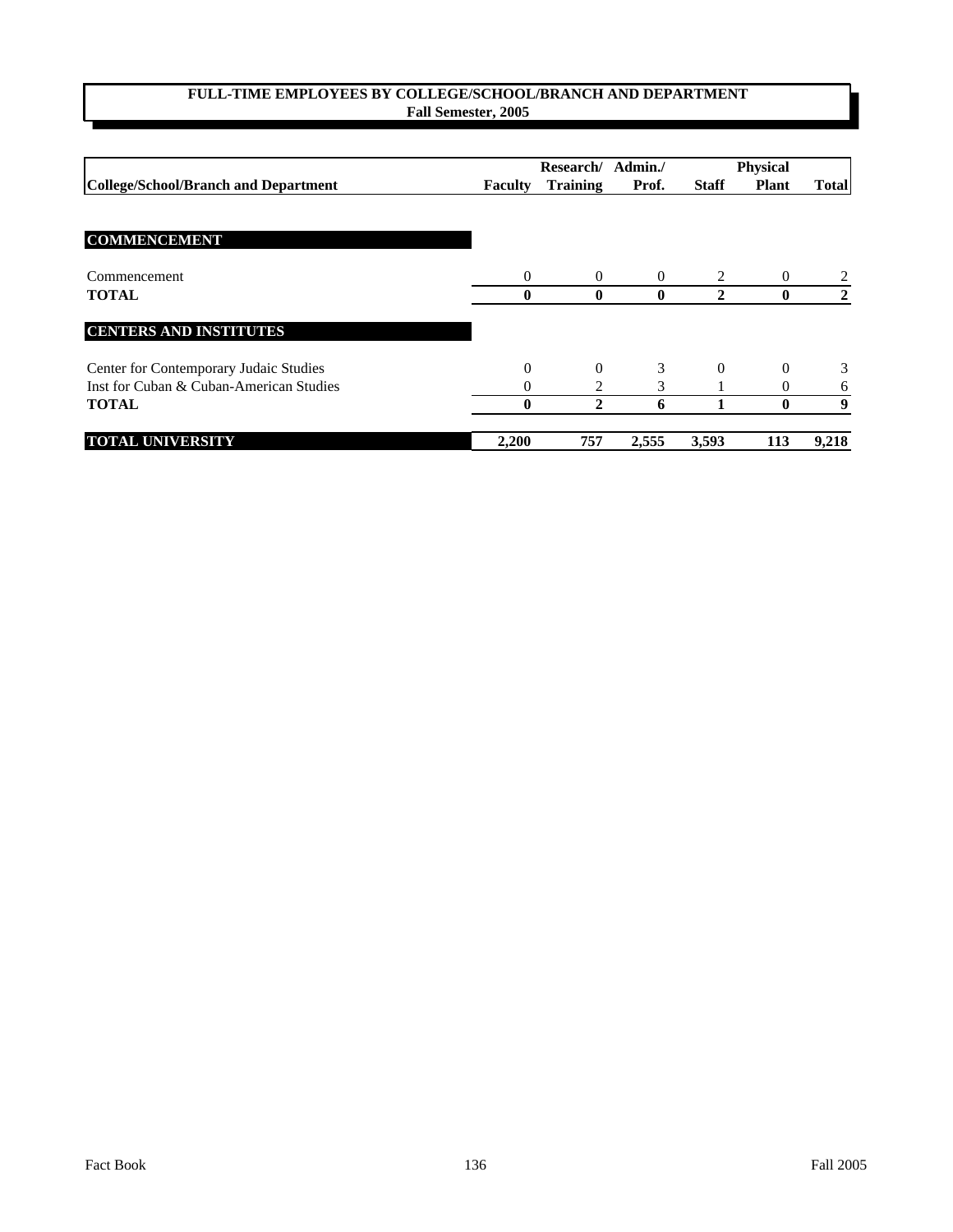## **SELECTED STATISTICS FOR THE UNIVERSITY LIBRARIES Five Year Trends, Fiscal Years**

| <b>STATISTICS</b>                  |                           |           |                                                     |           |           |               |  |  |
|------------------------------------|---------------------------|-----------|-----------------------------------------------------|-----------|-----------|---------------|--|--|
|                                    | <b>Fiscal Year Ending</b> |           |                                                     |           |           |               |  |  |
| <b>Type of Statistic</b>           | 2001                      | 2002      | 2003                                                | 2004      | 2005      | <b>Change</b> |  |  |
| General                            |                           |           |                                                     |           |           |               |  |  |
| Volumes                            | 2,272,629                 | 2,401,066 | 2,455,059                                           | 2,501,042 | 2,551,962 | 12%           |  |  |
| <b>Microforms</b>                  | 3,599,833                 | 3,750,892 | 3,849,508                                           | 3,876,153 | 3,940,149 | 9%            |  |  |
| Current Serials <sup>1</sup>       | 15,349                    | 16,209    | 15,804                                              | 15,508    | 15,511    | 1%            |  |  |
| Inter-Library Loans                | 44,872                    | 41,161    | 41,615                                              | 44,212    | 36,006    | $-20%$        |  |  |
| <b>Inter-Library Borrows</b>       | 23,095                    | 18,420    | 17,877                                              | 17,379    | 16,832    | $-27%$        |  |  |
| <b>Electronic Products</b>         |                           |           |                                                     |           |           |               |  |  |
| $E-Books^2$                        | 82,117                    | 84,948    | 84,951                                              | 231,901   | 253,731   | 209%          |  |  |
| $E$ -Journals <sup>3</sup>         | 3,711                     | 10,728    | 13,157                                              | 28,618    | 30,667    | 726%          |  |  |
| E-Abstracts & Indexes <sup>4</sup> | 200                       | 289       | 317                                                 | 310       | 321       | 61%           |  |  |
| <b>Operating Expenses</b>          | \$17,031,825              |           | \$17,701,241 \$19,943,307 \$21,201,158 \$22,591,912 |           |           | 33%           |  |  |

*Note: Data are for all University libraries, including the Richter Library (central facility) and libraries in the Schools of Architecture, Business, Law, Medicine, Music, and the Rosenstiel School of Marine and Atmospheric Science, and in the department of Mathematics.*

*1 Current Serials do not include electronic journal titles.* 

*2 E-Books are electronic publications, including reference books, multi-volume sets, monographs and other non-serial books that are digitally converted for electronic distribution, primarily over the World Wide Web.*

*3 E-journals are full-text serial publications either wholly received in electronic format or the electronic equivalent of the print version.*

*4 E-Abstracts and Indexes are electronic services that contain bibliographic information and/or article abstract summaries or full-text material accessible within the service.*

*Source: Richter Library*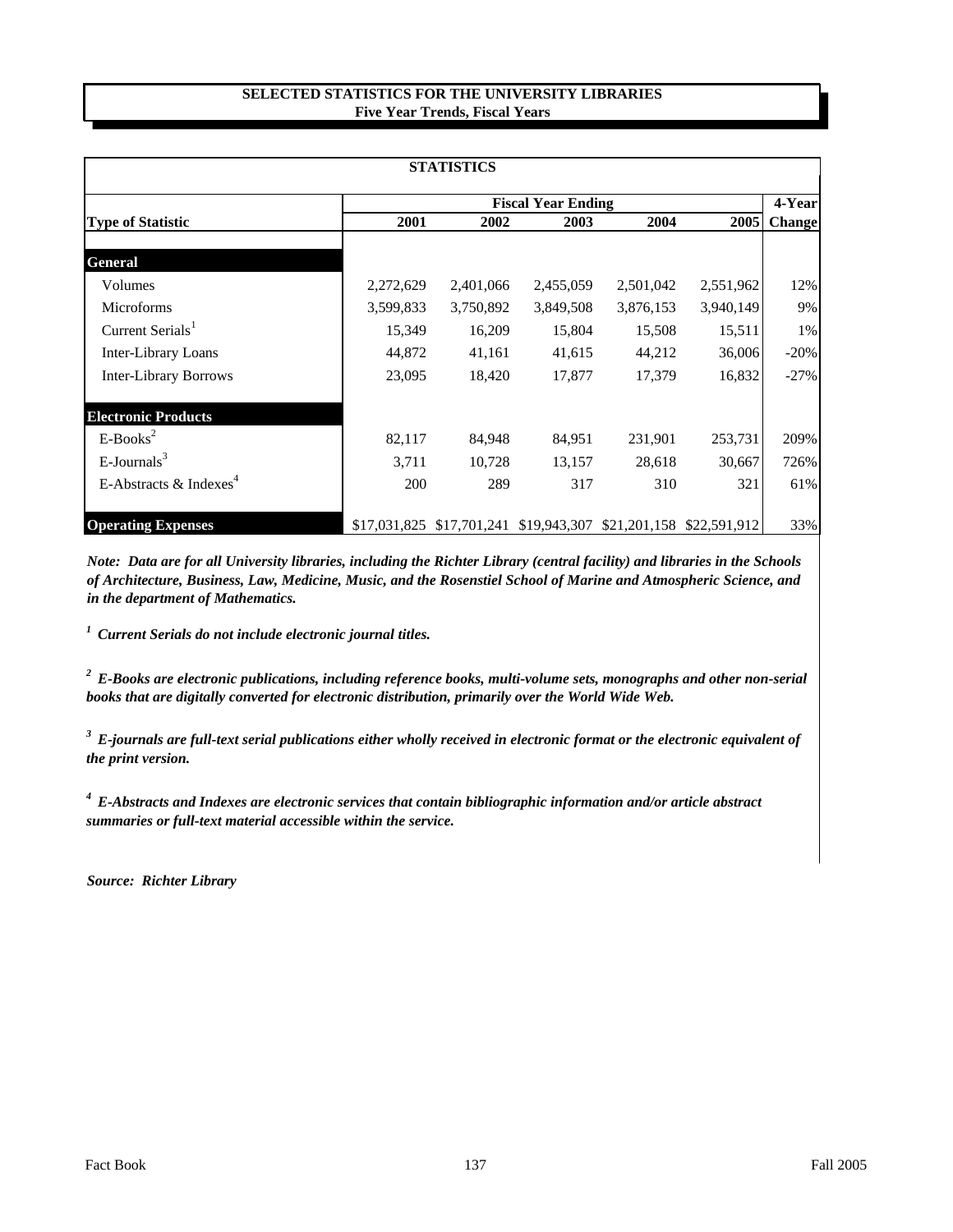## **ANNUAL TUITION, FEES, ROOM & BOARD, AND TOTAL UG BUDGET Five-Year Trends, Academic Years**

| <b>CHARGES</b>                                 |          |                             |          |          |          |     |                      |  |  |
|------------------------------------------------|----------|-----------------------------|----------|----------|----------|-----|----------------------|--|--|
|                                                |          | <b>Academic Year Ending</b> |          |          |          |     | $\overline{4}$ -Year |  |  |
| <b>Type of Charge</b>                          | 2002     | 2003                        | 2004     | 2005     | 2006     |     | <b>Change Change</b> |  |  |
| <b>Tuition</b>                                 |          |                             |          |          |          |     |                      |  |  |
| Undergraduate (12-20 credit hours)             | \$23,228 | \$24,378                    | \$25,838 | \$27,384 | \$29,020 | 6%  | 25%                  |  |  |
| 1-11 Hours (per credit hour)                   | \$960    | \$1,010                     | \$1,072  | \$1,140  | \$1,208  | 6%  | 26%                  |  |  |
| Over 20 Hours (per credit hour)                | \$960    | \$1,010                     | \$1,072  | \$1,140  | \$1,208  | 6%  | 26%                  |  |  |
| Graduate (per credit hour)                     | \$960    | \$1,010                     | \$1,072  | \$1,140  | \$1,208  | 6%  | 26%                  |  |  |
| Law (day program)                              | \$24,876 | \$26,070                    | \$27,478 | \$29,016 | \$30,640 | 6%  | 23%                  |  |  |
| Medical (M.D. program--FL residents)           | \$27,233 | \$28,050                    | \$28,050 | \$28,670 | \$29,298 | 2%  | 8%                   |  |  |
| Medical (M.D. program--non-residents)          | \$35,670 | \$36,740                    | \$36,740 | \$37,600 | \$38,504 | 2%  | 8%                   |  |  |
| <b>Mandatory Fees</b>                          |          |                             |          |          |          |     |                      |  |  |
| Undergraduate <sup>1</sup>                     | \$419    | \$432                       | \$442    | \$456    | \$484    | 6%  | 16%                  |  |  |
| Graduate                                       | \$194    | \$194                       | \$194    | \$194    | \$194    | 0%  | $0\%$                |  |  |
| Law (Day Program)                              | \$416    | \$424                       | \$434    | \$442    | \$454    | 3%  | 9%                   |  |  |
| Medicine (M.D. Program) <sup>2</sup>           | \$130    | \$130                       | \$140    | \$340    | \$550    | 62% | 323%                 |  |  |
| <b>Basic Charges</b>                           |          |                             |          |          |          |     |                      |  |  |
| Room (Double occupancy)                        | \$4,580  | \$4,694                     | \$4,858  | \$5,028  | \$5,224  | 4%  | 14%                  |  |  |
| Room (Single occupancy, standard)              | \$6,102  | \$6,286                     | \$6,536  | \$6,768  | \$7,032  | 4%  | 15%                  |  |  |
| 20-Meal Plan                                   | \$3,368  | \$3,368                     | \$3,470  | \$3,574  | \$3,682  | 3%  | 9%                   |  |  |
| 14-Meal Plan                                   | \$3,222  | \$3,222                     | \$3,320  | \$3,418  | \$3,520  | 3%  | 9%                   |  |  |
| 8-Meal Plan                                    | \$2,796  | \$2,796                     | \$2,880  | \$2,966  | \$3,056  | 3%  | 9%                   |  |  |
| <b>Other Expenses</b>                          |          |                             |          |          |          |     |                      |  |  |
| Personal Expenses, Books, and Supplies         | \$1,850  | \$1,890                     | \$1,938  | \$1,978  | \$2,030  | 3%  | 10%                  |  |  |
| <b>Average Travel Expenses</b>                 | \$1,200  | \$1,215                     | \$1,250  | \$1,280  | \$1,324  | 3%  | 10%                  |  |  |
| <b>Total Undergraduate Budget</b>              |          |                             |          |          |          |     |                      |  |  |
| Tuition, Fees, Charges & Expenses <sup>3</sup> | \$34,645 | \$35,977                    | \$37,796 | \$39,700 | \$41,764 | 5%  | 21%                  |  |  |

*1 Mandatory fees for undergraduates include Student Activity (\$199), Athletic (\$49), and Wellness (\$236) fees. For full-time undergraduates, Health Center, Counseling Center, University Center, and all course-related fees are included in the tuition. A health insurance fee is automatically charged to all new students, but students with comparable insurance coverage may request a waiver.*

*2 The increase in mandatory fees for Medicine starting in 2005 is to cover student health and wellness services.*

*3 Room and board charges for total undergraduate budget are based on double occupancy in the residential college and the 20 meal plan.*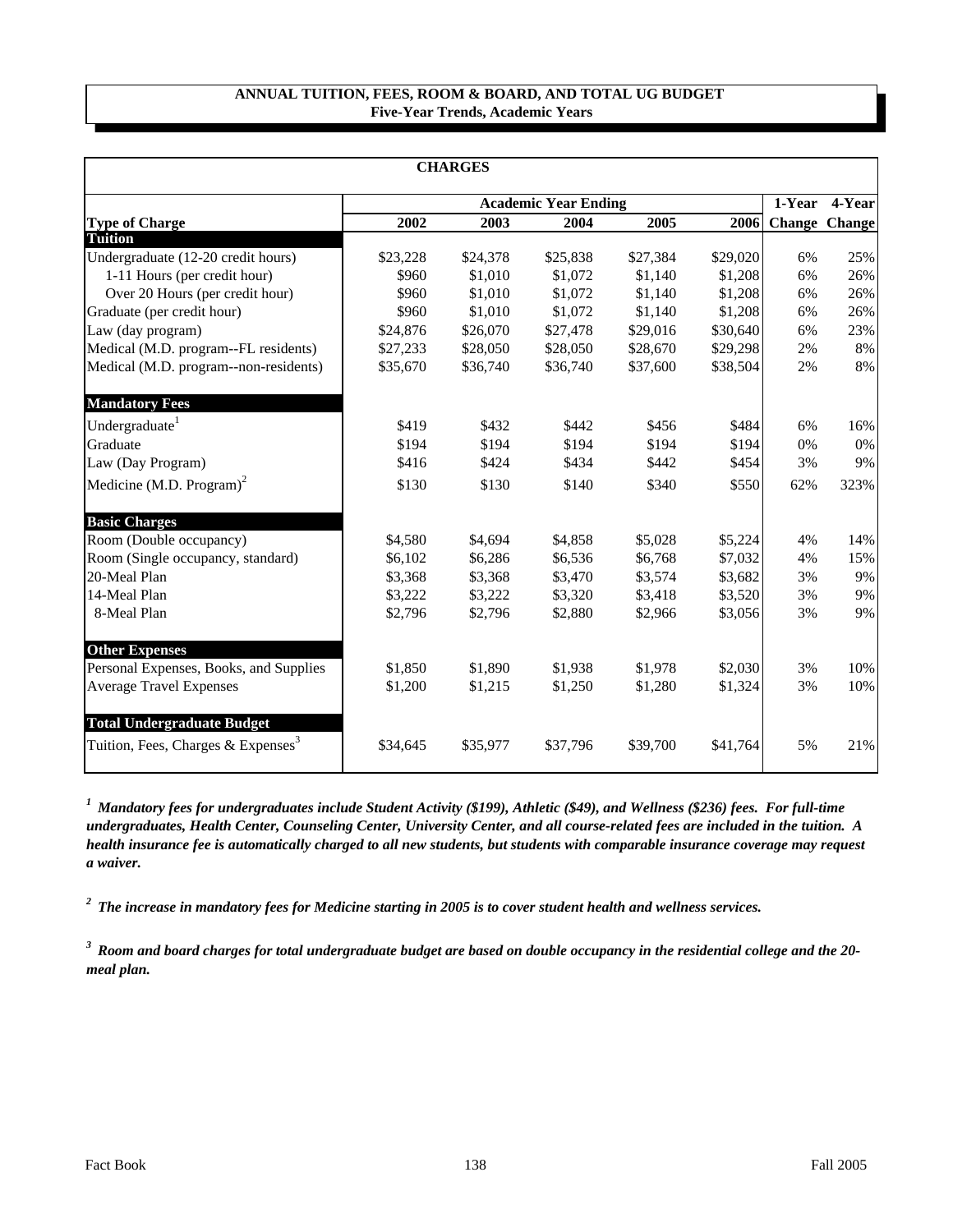# **RESEARCH FUNDING Five Year Trends, Fiscal Years**

| RANK AND AMOUNT (IN THOUSANDS)                                                                                     |                |                                                         |                           |                                           |                |  |  |  |  |
|--------------------------------------------------------------------------------------------------------------------|----------------|---------------------------------------------------------|---------------------------|-------------------------------------------|----------------|--|--|--|--|
| <b>Research Funding from Survey by National Science</b>                                                            |                |                                                         | <b>Fiscal Year Ending</b> |                                           |                |  |  |  |  |
| Foundation (NSF) of R&D Expenditures and Report from<br>the National Institutes of Health (NIH)                    | 1999           | 2000                                                    | 2001                      | 2002                                      | 2003           |  |  |  |  |
| Total Research & Development Expenditures for Science &<br><b>Engineering (NSF Survey of R&amp;D)</b>              |                |                                                         |                           |                                           |                |  |  |  |  |
| Rank among Universities & Colleges<br><b>Dollar Amount in Thousands</b>                                            | 72             | 74<br>\$139,608 \$145,795 \$153,772 \$171,319 \$177,709 | 77                        | 76                                        | 79             |  |  |  |  |
| <b>Federally Financed Research &amp; Development Expenditures</b><br>for Science & Engineering (NSF Survey of R&D) |                |                                                         |                           |                                           |                |  |  |  |  |
| Rank among Universities & Colleges<br><b>Dollar Amount in Thousands</b>                                            | 49             | 51<br>\$101,883 \$106,633 \$111,803 \$121,171 \$130,863 | 52                        | 56                                        | 57             |  |  |  |  |
| Federal Obligations for Science & Engineering (NSF Survey<br>of $R&D)*$                                            |                |                                                         |                           |                                           |                |  |  |  |  |
| Rank among Universities & Colleges<br><b>Dollar Amount in Thousands</b>                                            | 52             | 48<br>\$104,657 \$125,383 \$124,005 \$137,305           | 54                        | 54                                        | na<br>na       |  |  |  |  |
| Federal Obligations for Research & Development in Science<br>& Engineering (NSF Survey of R&D)*                    |                |                                                         |                           |                                           |                |  |  |  |  |
| Rank among Universities & Colleges<br><b>Dollar Amount in Thousands</b>                                            | 51             | 49<br>\$93,583 \$113,708 \$111,199 \$126,965            | 52                        | 53                                        | na<br>na       |  |  |  |  |
| NIH Extramural Awards to Domestic Higher Education**                                                               |                |                                                         |                           |                                           |                |  |  |  |  |
| Rank among U.S. Institutions of Higher Education<br>Dollar Amount of Awards in Thousands                           | 44<br>\$71,969 | 44                                                      | 48                        | 48<br>\$85,113 \$88,184 \$94,960          | 60<br>\$95,300 |  |  |  |  |
| NIH Extramural Awards to U.S. Medical Schools**                                                                    |                |                                                         |                           |                                           |                |  |  |  |  |
| Rank among U.S. Medical Schools<br>Dollar Amount of Awards in Thousands                                            | 42<br>\$59,417 | 41                                                      | 42                        | 43<br>\$71,051 \$75,192 \$79,798 \$83,899 | 45             |  |  |  |  |

*\* NSF obligations are not reported by UM. Information is obtained by NSF from other governmental agencies. Obligations represent the amount of orders placed, contracts awarded, services rendered, and similar transactions during a given period, regardless of when the funds were appropriated and when future payment of money is required. Obligations differ from expenditures in that funds allocated by federal agencies during one fiscal year may be spent by the recipient institution either partially or entirely during one or more subsequent years.*

*\*\* The total cost given in the awards above is the sum of the direct and indirect costs for each fiscal year, and not for the life of the project. Fiscal year is based on NIH fiscal year, not UM's fiscal year.*

*Sources: National Science Foundation Survey of Research and Development Expenditures at Universities and Colleges; National Institutes of Health.* Fact Book Fall 2005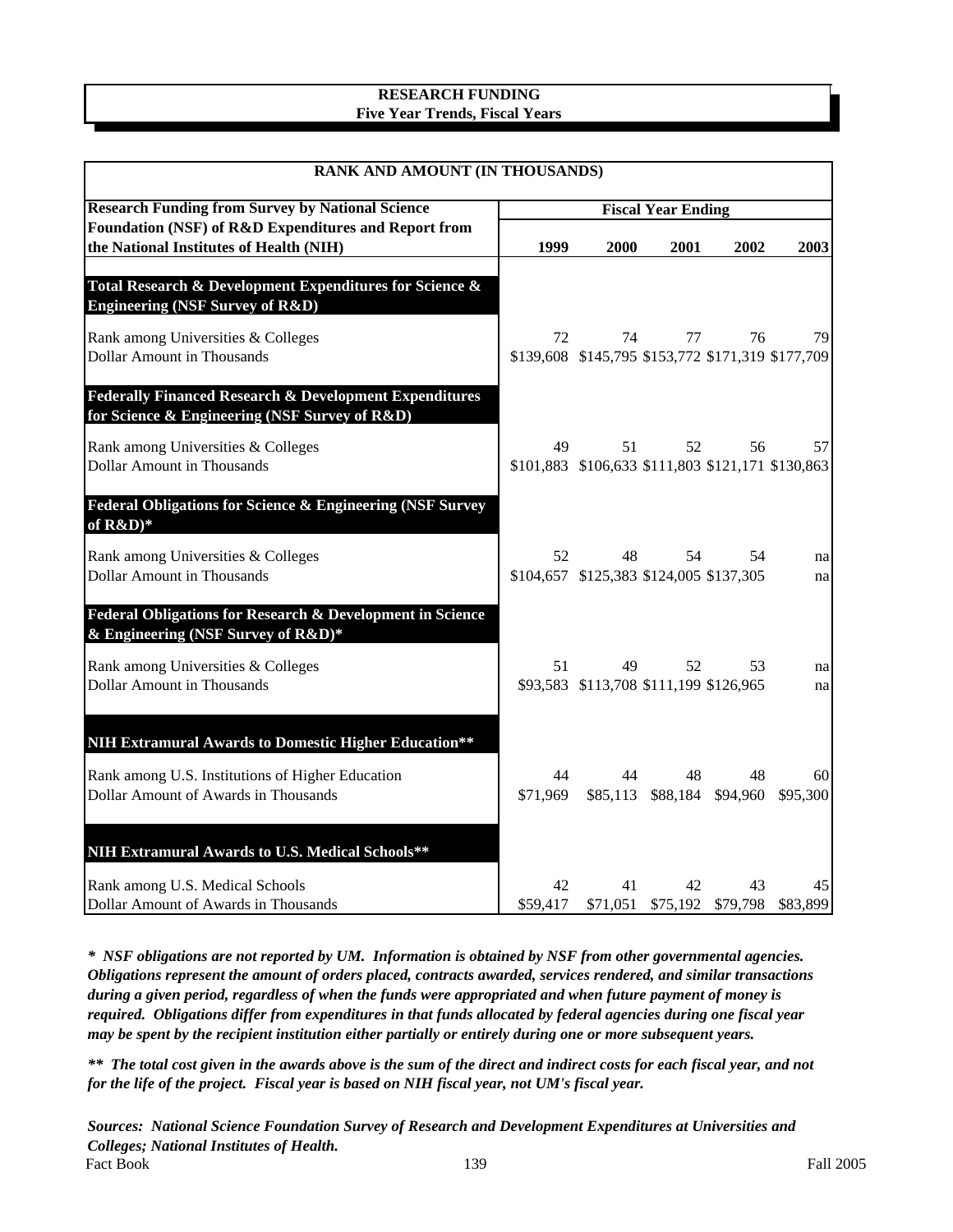

*\* NSF obligations are not reported by UM. Information is obtained by NSF from other governmental agencies. Obligations represent the amount of orders placed, contracts awarded, services rendered, and similar transactions during a given period, regardless of when the funds were appropriated and when future payment of money is required. Obligations differ from expenditures in that funds allocated by federal agencies during one fiscal year may be spent by the recipient institution either partially or entirely during one or more subsequent years.*

*\*\* The total cost given in the awards above is the sum of the direct and indirect costs for each fiscal year, and not for the life of the project. Fiscal year is based on NIH fiscal year, not UM's fiscal year.*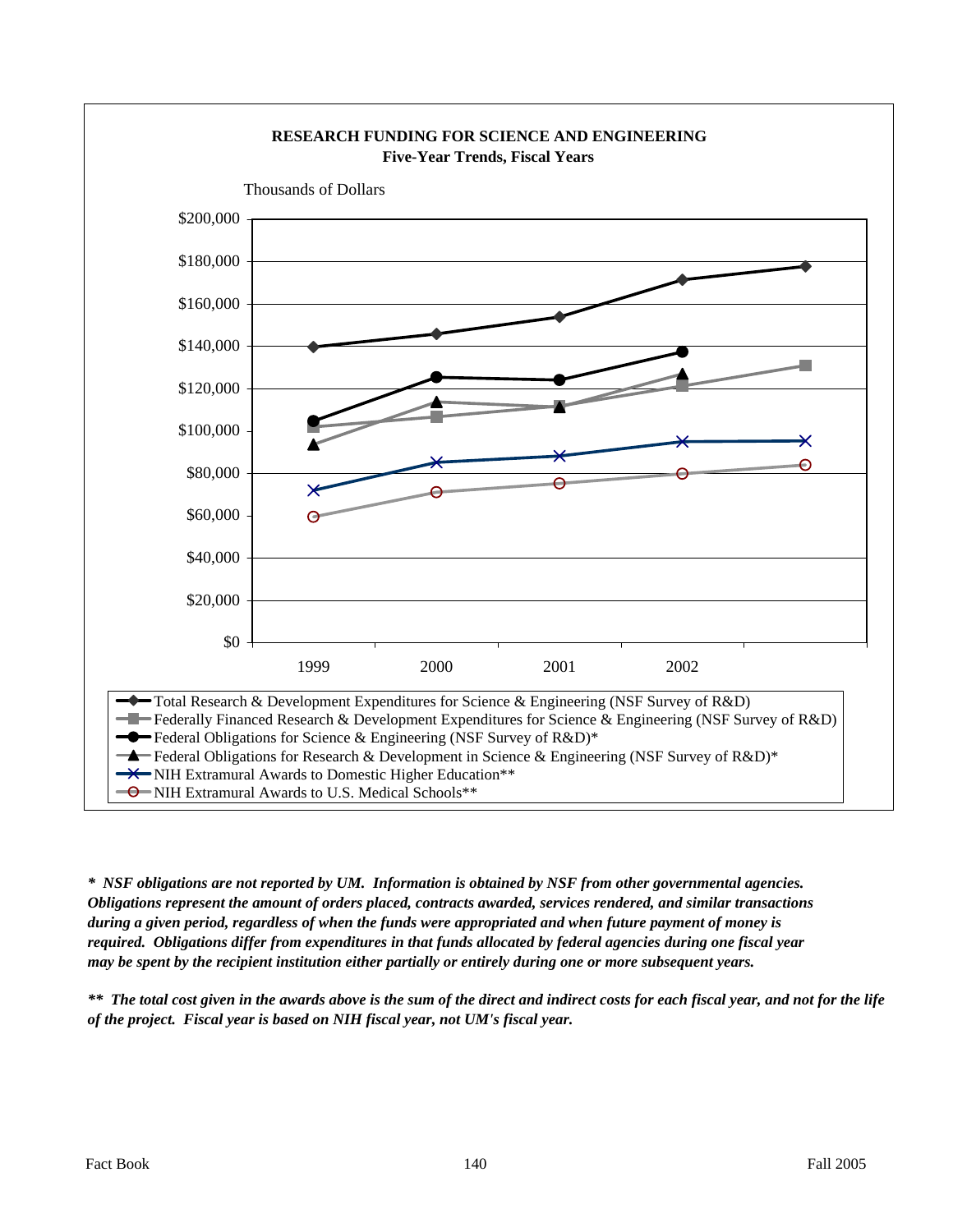# **RESEARCH FUNDING Five-Year Trends, Fiscal Years**

| <b>AMOUNT (IN MILLIONS)</b>                                       |                           |         |         |         |         |  |  |
|-------------------------------------------------------------------|---------------------------|---------|---------|---------|---------|--|--|
|                                                                   | <b>Fiscal Year Ending</b> |         |         |         |         |  |  |
| <b>Measure of Research Funding</b>                                | 2001                      | 2002    | 2003    | 2004    | 2005    |  |  |
| <b>Research and Sponsored Program Expenditures</b>                |                           |         |         |         |         |  |  |
| Federal Only                                                      | \$135.2                   | \$146.5 | \$164.2 | \$179.1 | \$198.3 |  |  |
| Total*                                                            | \$193.9                   | \$202.3 | \$226.3 | \$243.8 | \$269.9 |  |  |
| <b>Annual Report</b>                                              |                           |         |         |         |         |  |  |
| Grants & Contract Revenues (all funds)*                           | \$283.2                   | \$298.1 | \$329.2 | \$353.9 | \$408.9 |  |  |
| <b>National Science Foundation Survey of R&amp;D Expenditures</b> |                           |         |         |         |         |  |  |
| Federal Funds for Research & Development                          | \$111.8                   | \$121.2 | \$130.9 | \$141.9 | na      |  |  |
| Total Funds for Research & Development*                           | \$153.8                   | \$171.3 | \$177.7 | \$194.4 | na      |  |  |
| <b>National Science Foundation Obligations Report</b>             |                           |         |         |         |         |  |  |
| Federal Funds for Science & Engineering                           | \$124.0                   | \$137.3 | na      | na      | na      |  |  |
| Federal Funds for R & D in Science & Engineering                  | \$111.2                   | \$127.0 | na      | na      | nal     |  |  |
| <b>National Institutes of Health Extramural Awards</b>            |                           |         |         |         |         |  |  |
| Support to U.S. Institutions of Higher Education                  | \$88.2                    | \$95.0  | \$95.3  | \$101.0 | na      |  |  |
| Support to U.S. Medical Schools                                   | \$75.2                    | \$79.8  | \$83.9  | \$89.9  | na      |  |  |

| Program Types Included in Each Measure of Research Funding    |                     |         |               |                                                   |         |            |  |  |
|---------------------------------------------------------------|---------------------|---------|---------------|---------------------------------------------------|---------|------------|--|--|
|                                                               | <b>Research and</b> |         |               |                                                   |         |            |  |  |
|                                                               |                     |         |               | <b>Sponsored Programs Annual NSF Expenditures</b> |         | <b>NIH</b> |  |  |
| <b>Type of Funding</b>                                        | <b>Total</b>        | Federal | <b>Report</b> | <b>Total</b>                                      | Federal | Awards     |  |  |
| Research grants (includes non-peer reviewed)                  | X                   | X       | X             | X                                                 | X       | X          |  |  |
| Direct appropriations for research (e.g., North-South Center) | X                   | X       | X             | X                                                 | X       |            |  |  |
| Fee for service (e.g., HRS grants for patient care)           | X                   |         | X             |                                                   |         | X          |  |  |
| Training grants                                               | X                   | X       | X             |                                                   |         | X          |  |  |
| Drug studies (excluding federal)                              | X                   |         | X             | X                                                 |         |            |  |  |
| Foundation support (grants, contracts)                        | $\mathbf{X}$        |         | X             | X                                                 |         |            |  |  |
| Research-related grants from industry and not-for-            |                     |         |               |                                                   |         |            |  |  |
| profit organizations                                          | X                   |         | X             | X                                                 |         |            |  |  |
| Public service grants                                         | X                   | X       | X             |                                                   |         | X          |  |  |
| State appropriations for M.D./Ph.D. program                   | X                   |         | X             |                                                   |         |            |  |  |
| Public Health Trust Annual Operating Agreement                |                     |         | X             |                                                   |         |            |  |  |
| Financial aid (including pass-throughs)                       |                     |         | X             |                                                   |         |            |  |  |

*\* Federal + State + Local + Private*

*Note: Annual report amount does not reflect reduction for agency transactions in the amount of \$22.5 in FY 01, \$24.7 in FY 02, \$25.4 in FY 03, \$24.6 in FY 04, and \$25.7 in FY 05. NSF obligations are not reported by UM. Information is obtained by NSF from other governmental agnecies.*

*Source: Controller's Office, Annual Report, National Science Foundation (NSF), National Institutes of Health (NIH).*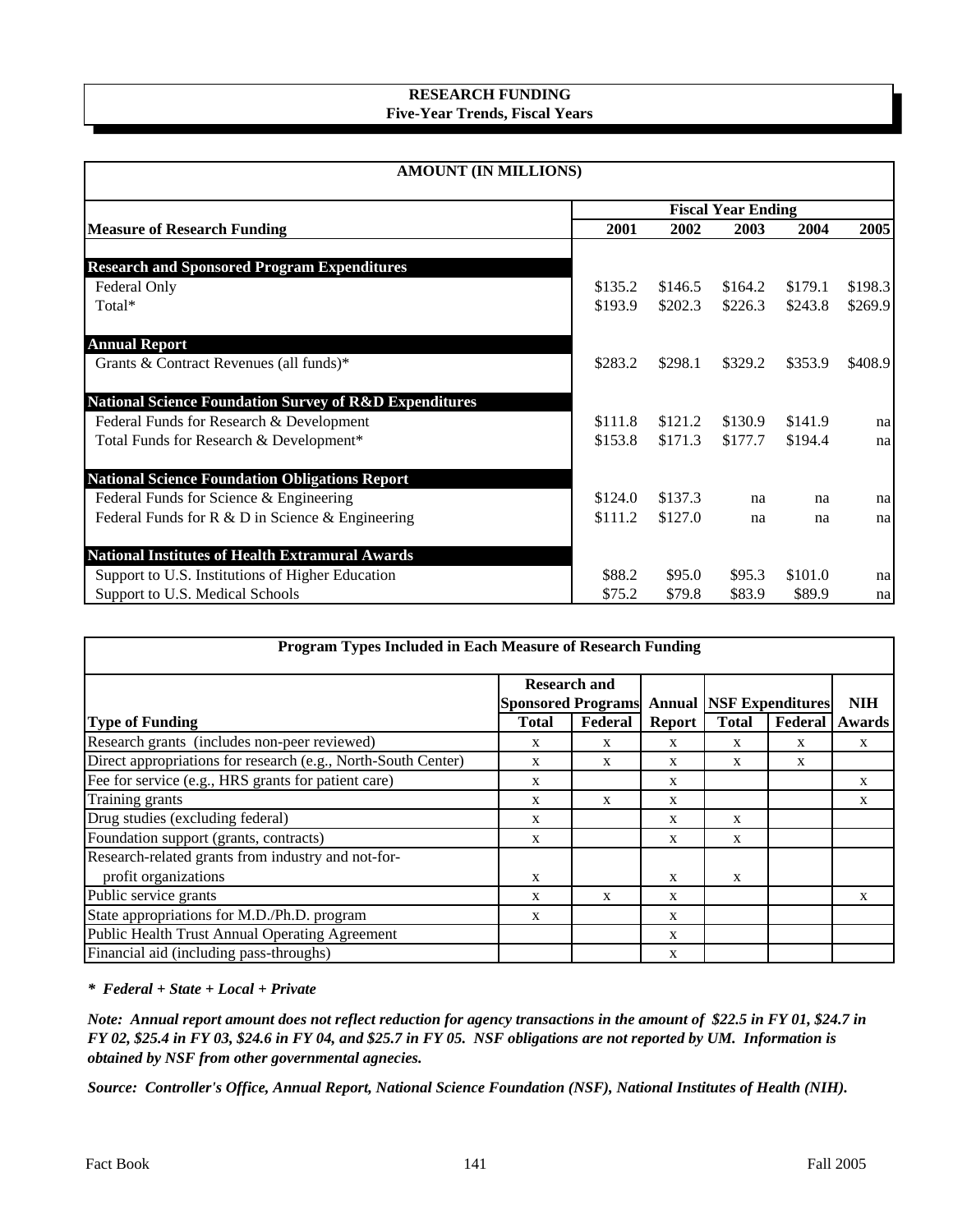## **RESEARCH AND SPONSORED PROGRAM EXPENDITURES BY SCHOOL/COLLEGE Fiscal Year Ending May 31, 2005**

| <b>SUMMARY OF EXPENDITURES</b>        |                 |               |                 |              |                    |               |  |  |
|---------------------------------------|-----------------|---------------|-----------------|--------------|--------------------|---------------|--|--|
|                                       | Federal*        |               | Non-Federal*    |              | <b>All Sources</b> |               |  |  |
| School/Department/Campus              | <b>Indirect</b> | <b>Total</b>  | <b>Indirect</b> | <b>Total</b> | <b>Indirect</b>    | <b>Total</b>  |  |  |
| Architecture                          | \$11,657        | \$161,934     | \$0             | \$396,181    | \$11,657           | \$558,115     |  |  |
| <b>Arts and Sciences</b>              | \$4,741,749     | \$16,983,269  | \$56,883        | \$3,497,289  | \$4,798,632        | \$20,480,558  |  |  |
| <b>Business Administration</b>        | \$4,789         | \$14,178      | \$0             | \$0          | \$4,789            | \$14,178      |  |  |
| Communication                         | \$0             | \$0           | \$0             | \$20,000     | \$0                | \$20,000      |  |  |
| <b>Continuing Studies</b>             | \$0             | \$0           | \$0             | \$0          | \$0                | \$0           |  |  |
| Education                             | \$484,666       | \$6,020,718   | \$8,330         | \$322,436    | \$492,996          | \$6,343,154   |  |  |
| Engineering                           | \$584,687       | \$2,396,320   | \$69,887        | \$482,203    | \$654,574          | \$2,878,523   |  |  |
| <b>Graduate School</b>                | \$0             | \$155,120     | \$0             | \$19,552     | \$0                | \$174,672     |  |  |
| Instit. for Cuban & Cuban-Amer. Stud. | \$105,229       | \$540,356     | \$0             | \$0          | \$105,229          | \$540,356     |  |  |
| <b>Wellness and Recreation</b>        | \$0             | \$0           | \$0             | \$0          | \$0                | \$0           |  |  |
| Music                                 | \$0             | \$0           | \$0             | \$17,470     | \$0                | \$17,470      |  |  |
| Nursing                               | \$86,087        | \$446,702     | \$0             | \$247,288    | \$86,087           | \$693,990     |  |  |
| Law                                   | \$0             | \$0           | \$0             | \$118,897    | \$0                | \$118,897     |  |  |
| Other Academic Affairs                | \$33,336        | \$242,915     | \$0             | \$707,153    | \$33,336           | \$950,068     |  |  |
| Lowe Art Museum                       | \$0             | \$5,245       | \$0             | \$223,400    | \$0                | \$228,645     |  |  |
| North/South Center                    | \$0             | \$380,200     | \$3,330         | \$30,883     | \$3,330            | \$411,083     |  |  |
| <b>Business and Finance</b>           | \$0             | \$1,180,708   | \$0             | \$11,582     | \$0                | \$1,192,290   |  |  |
| <b>Total Coral Gables Campus</b>      | \$6,052,200     | \$28,527,665  | \$138,430       | \$6,094,334  | \$6,190,630        | \$34,621,999  |  |  |
| <b>Total Rosenstiel School</b>        | \$9,581,213     | \$41,151,400  | \$225,565       | \$3,681,750  | \$9,806,778        | \$44,833,150  |  |  |
| <b>Total Medical School</b>           | \$31,177,091    | \$128,572,082 | \$4,425,277     | \$59,040,752 | \$35,602,368       | \$187,612,834 |  |  |
| <b>Total South Campus</b>             | \$0             | \$0           | \$676,125       | \$2,808,241  | \$676,125          | \$2,808,241   |  |  |
| <b>TOTAL ALL CAMPUSES</b>             | \$46,810,504    | \$198,251,147 | \$5,465,397     | \$71,625,077 | \$52,275,901       | \$269,876,224 |  |  |

*\* State and local pass-throughs from the federal government are included in the federal category.*

*Note: Totals exclude financial aid*

*Source: Controller's Office.*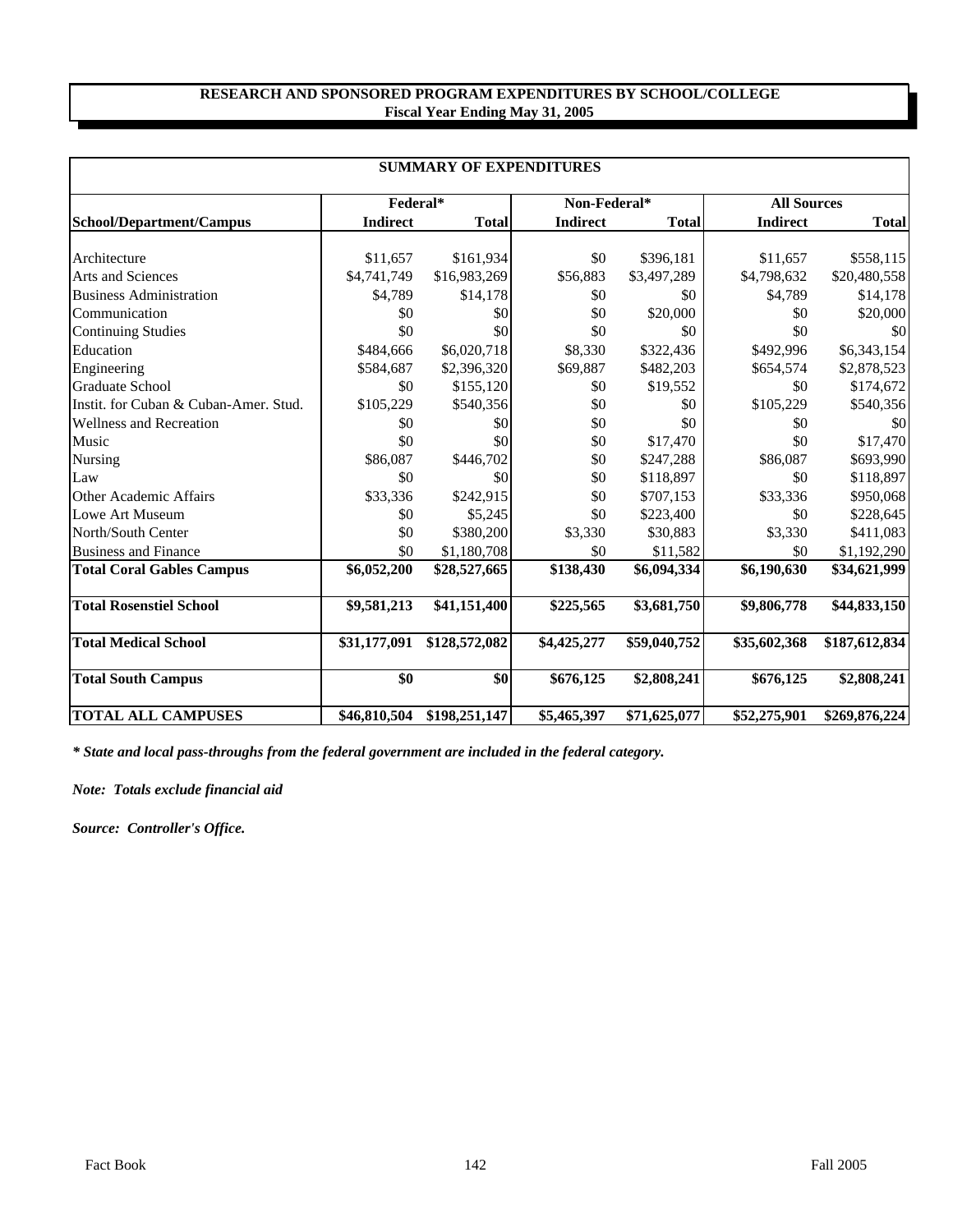## **TOTAL RESEARCH AND SPONSORED PROGRAM EXPENDITURES BY SCHOOL/CAMPUS Five-Year Trends, Fiscal Years**

| School/Department/Campus              |               | <b>Fiscal Year Ending</b> |               |               |               |        |  |
|---------------------------------------|---------------|---------------------------|---------------|---------------|---------------|--------|--|
|                                       | 2001          | 2002                      | 2003          | 2004          | 2005          | Change |  |
|                                       |               |                           |               |               |               |        |  |
| Architecture                          | \$221,452     | \$701,221                 | \$1,024,891   | \$1,279,802   | \$558,115     | 152%   |  |
| <b>Arts and Sciences</b>              | \$15,011,950  | \$18,028,256              | \$20,682,886  | \$21,274,846  | \$20,480,558  | 36%    |  |
| <b>Business Administration</b>        | $-$1,548$     | \$12,590                  | \$185,149     | \$136,980     | \$14,178      | 1016%  |  |
| Communication                         | \$0           | \$5,000                   | \$0           | \$5,000       | \$20,000      | na     |  |
| <b>Continuing Studies</b>             | \$0           | \$0                       | \$0           | \$0           | \$0           | na     |  |
| Education                             | \$5,231,601   | \$5,710,718               | \$5,706,225   | \$5,842,073   | \$6,343,154   | 21%    |  |
| Engineering                           | \$2,091,330   | \$2,407,506               | \$2,296,455   | \$2,497,974   | \$2,878,523   | 38%    |  |
| Graduate School                       | \$76,102      | \$78,784                  | \$72,100      | \$130,860     | \$174,672     | 130%   |  |
| Instit. for Cuban & Cuban-Amer. Stud. | \$144,112     | \$685,547                 | \$711,965     | \$626,777     | \$540,356     | 275%   |  |
| <b>Wellness and Recreation</b>        | \$0           | \$0                       | \$10,989      | \$1,411       | \$0           | na     |  |
| Music                                 | \$44,984      | \$38,312                  | \$63,394      | \$60,444      | \$17,470      | $-61%$ |  |
| <b>Nursing</b>                        | \$863,554     | \$1,186,149               | \$1,105,070   | \$708,231     | \$693,990     | $-20%$ |  |
| Law                                   | \$0           | \$0                       | \$0           | \$134,991     | \$118,897     | na     |  |
| Other Academic Affairs                | \$629,576     | \$555,984                 | \$322,404     | \$527,697     | \$950,068     | 51%    |  |
| Lowe Art Museum                       | \$273,821     | \$264,603                 | \$224,902     | \$265,744     | \$228,645     | $-16%$ |  |
| North/South Center                    | \$2,465,298   | \$1,884,706               | \$1,363,110   | \$674,183     | \$411,083     | $-83%$ |  |
| <b>Business and Finance</b>           | \$163,441     | \$93,041                  | \$68,439      | \$232,742     | \$1,192,290   | 629%   |  |
| <b>Total Coral Gables Campus</b>      | \$27,215,673  | \$31,652,417              | \$33,837,979  | \$34,399,755  | \$34,621,999  | 27%    |  |
| <b>Total Rosenstiel Campus</b>        | \$28,487,449  | \$34,908,169              | \$37,876,231  | \$41,508,929  | \$44,833,150  | 57%    |  |
| <b>Total Medical Campus</b>           | \$144,500,328 | \$157,369,346             | \$169,491,149 | \$184,152,123 | \$187,612,834 | 30%    |  |
| <b>Total South Campus</b>             | \$2,066,504   | \$2,415,763               | \$2,627,349   | \$2,998,317   | \$2,808,241   | 36%    |  |
| <b>TOTAL ALL CAMPUSES</b>             | \$202,269,954 | \$226,345,695             | \$243,832,708 | \$263,059,124 | \$269,876,224 | 33%    |  |

*Note: Totals exclude financial aid.*

*Source: Controller's Office.*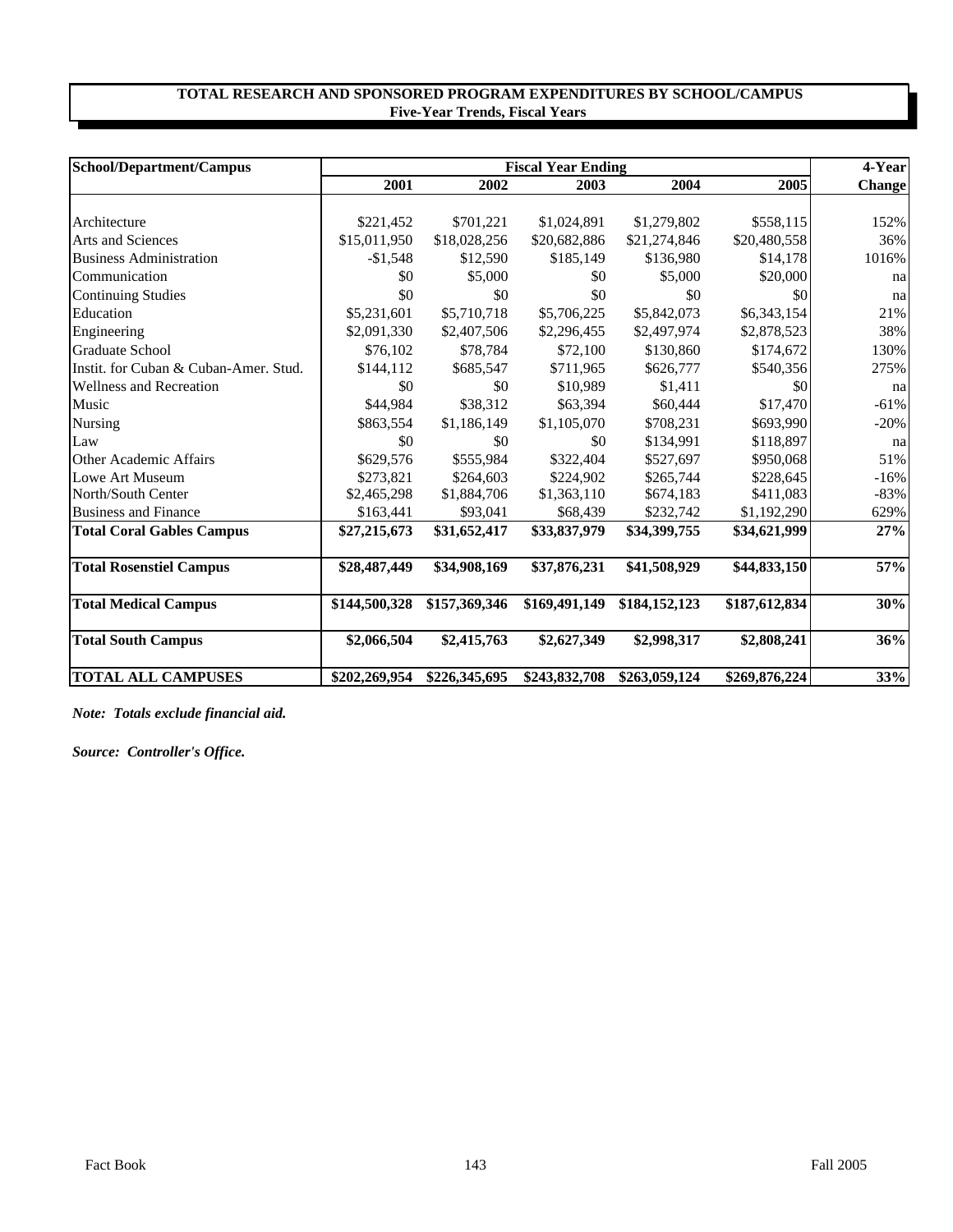# **TOTAL RESEARCH, SPONSORED PROGRAM, & FINANCIAL AID EXPENDITURES BY AGENCY Five-Year Trends, Fiscal Years**

| <b>EXPENDITURES BY SOURCE OF AWARD</b>            |                           |               |               |               |               |                       |  |  |
|---------------------------------------------------|---------------------------|---------------|---------------|---------------|---------------|-----------------------|--|--|
|                                                   | <b>Fiscal Year Ending</b> |               |               |               |               |                       |  |  |
| <b>Source</b>                                     | 2001                      | 2002          | 2003          | 2004          |               | 4-Year<br>2005 Change |  |  |
| Department of Health and Human Services           | \$96,357,873              | \$107,036,968 | \$118,971,924 | \$128,937,163 | \$134,922,850 | 40%                   |  |  |
| Department of Education                           | \$19,269,003              | \$19,460,665  | \$19,217,482  | \$20,954,227  | \$18,804,956  | $-2%$                 |  |  |
| <b>National Science Foundation</b>                | \$9,506,998               | \$10,792,220  | \$11,584,334  | \$14,214,252  | \$17,469,439  | 84%                   |  |  |
| Department of Defense                             | \$7,380,771               | \$11,829,995  | \$12,015,599  | \$13,043,178  | \$13,384,391  | 81%                   |  |  |
| Department of Commerce                            | \$8,010,056               | \$7,001,145   | \$8,042,743   | \$8,341,942   | \$9,218,839   | 15%                   |  |  |
| National Aeronautics & Space Administration       | \$4,344,165               | \$5,676,413   | \$6,045,108   | \$6,196,961   | \$4,615,582   | 6%                    |  |  |
| Department of Veterans Affairs                    | \$3,730,897               | \$5,702,791   | \$5,460,702   | \$3,937,341   | \$2,991,956   | $-20%$                |  |  |
| Department of Agriculture                         | \$809,265                 | \$868,122     | \$1,008,783   | \$933,048     | \$1,343,057   | 66%                   |  |  |
| <b>Environmental Protection Agency</b>            | \$1,390,843               | \$1,271,509   | \$1,956,190   | \$1,473,917   | \$1,276,508   | $-8%$                 |  |  |
| Federal Emergency Management Agency               | \$163,441                 | \$93,040      | \$6,913       | \$205,843     | \$1,031,839   | 531%                  |  |  |
| Department of the Interior                        | \$382,085                 | \$533,915     | \$1,399,640   | \$740,526     | \$712,387     | 86%                   |  |  |
| U. S. Agency for International Development        | \$164,481                 | \$640,095     | \$733,939     | \$677,467     | \$690,132     | 320%                  |  |  |
| Department of Energy                              | \$798,589                 | \$874,293     | \$770,785     | \$605,300     | \$652,883     | $-18%$                |  |  |
| Department of Transportation                      | \$888,772                 | \$1,170,190   | \$1,000,376   | \$761,609     | \$540,609     | $-39%$                |  |  |
| Department of State                               | \$1,019,643               | \$1,625,373   | \$1,151,130   | \$411,913     | \$373,166     | $-63%$                |  |  |
| Department of Justice                             | \$321,826                 | \$401,184     | \$307,532     | \$373,091     | \$204,623     | $-36%$                |  |  |
| Department of Housing and Urban Development       | na                        | \$18,651      | \$179,505     | \$92,724      | \$161,933     | na                    |  |  |
| U.S. Department of Homeland Security              | na                        | na            | na            | \$35,729      | \$144,701     | na                    |  |  |
| <b>Institute of Museum Services</b>               | \$339,674                 | \$211,302     | \$217,236     | \$84,185      | \$25,960      | $-92%$                |  |  |
| Corporation for National & Community Service      | na                        | na            | \$267         | \$4,646       | \$25,017      | na                    |  |  |
| Organization of American States                   | \$128                     | \$14,556      | \$23,172      | \$60,882      | \$7,033       | 5395%                 |  |  |
| U.S. Securities and Exchange Commission           | $-$1,548$                 | na            | \$125,247     | \$25,111      | na            | na                    |  |  |
| Social Security Administration                    | na                        | na            | \$5,677       | \$6,323       | na            | na                    |  |  |
| Peace Corps                                       | \$10,500                  | \$12,000      | \$14,307      | \$94          | na            | na                    |  |  |
| United States Information Agency*                 | \$1,024,997               | na            | na            | $-$172$       | na            | na                    |  |  |
| <b>Library of Congress</b>                        | \$21,594                  | na            | \$2           | na            | na            | na                    |  |  |
| Central Intelligence Agency                       | \$7,806                   | na            | na            | na            | na            | na                    |  |  |
| Department of the Treasury                        | $-$ \$230                 | na            | na            | na            | na            | na                    |  |  |
| National Foundation for the Arts & Humanities     | na                        | na            | na            | na            | na            | na                    |  |  |
|                                                   |                           |               |               |               |               |                       |  |  |
| <b>Total Federal (including financial aid)</b>    | \$155,941,629             | \$175,234,427 | \$190,238,593 | \$202,117,300 | \$208,597,861 | 34%                   |  |  |
| <b>Total State and Local (including financial</b> |                           |               |               |               |               |                       |  |  |
| aid and excluding federal pass-throughs)**        | \$40,314,146              | \$45,775,272  | \$48,639,624  | \$48,394,406  | \$46,254,357  | 15%                   |  |  |
| Total Non-Governmental (incl. financial aid)      | \$33,604,126              | \$36,375,860  | \$37,909,430  | \$45,819,459  | \$48,115,108  | 43%                   |  |  |
| <b>TOTAL EXPENDITURES</b> (incl. financial aid)   | \$229,859,901             | \$257,385,559 | \$276,787,647 | \$296,331,165 | \$302,967,326 | 32%                   |  |  |
| <b>Less Financial Aid</b>                         | \$27,589,947              | \$31,039,864  | \$32,954,939  | \$33,272,041  | \$33,091,102  | 20%                   |  |  |
| <b>TOTAL RESEARCH &amp; SPONSORED</b>             |                           |               |               |               |               |                       |  |  |
| <b>PROGRAM EXPENDITURES</b>                       | \$202,269,954             | \$226,345,695 | \$243,832,708 | \$263,059,124 | \$269,876,224 | 33%                   |  |  |

*\* Grant from United States Information Agency to the North/South Center is now being administered by the Dept. of State.*

 *\$698,451, \$600,524 and \$595,100 respectively, which are now incorporated as part of the A-133 Report. \*\* For FY 05, FY 04 and FY 03, State & Local do not include proceeds from Collegiate License Plate program in the amount of* 

*Source: Controller's Office.*